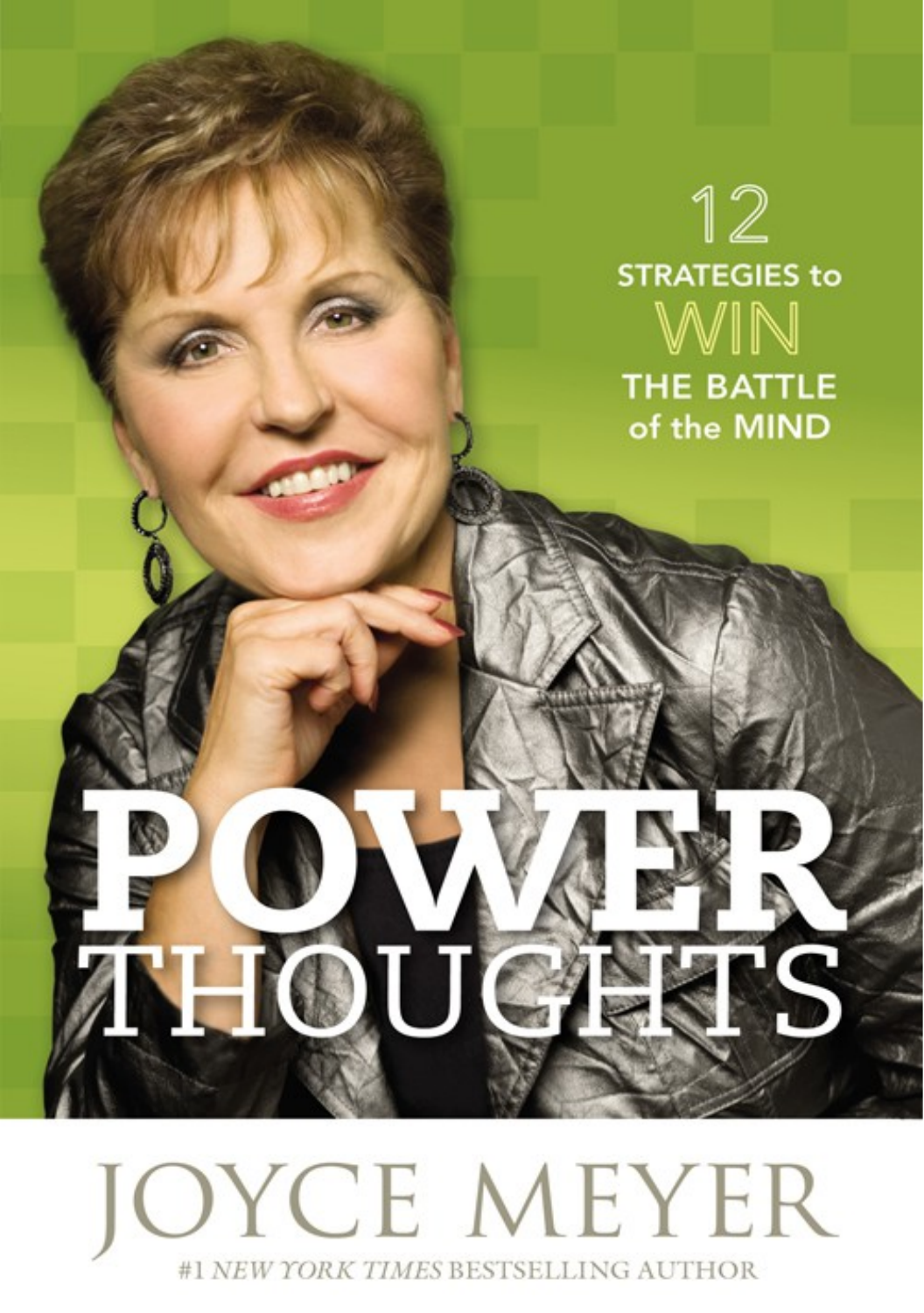# **POWER THOUGHTS**

**12 Strategies To Win The Battle Of The Mind**

# **J O Y C E M E Y E R**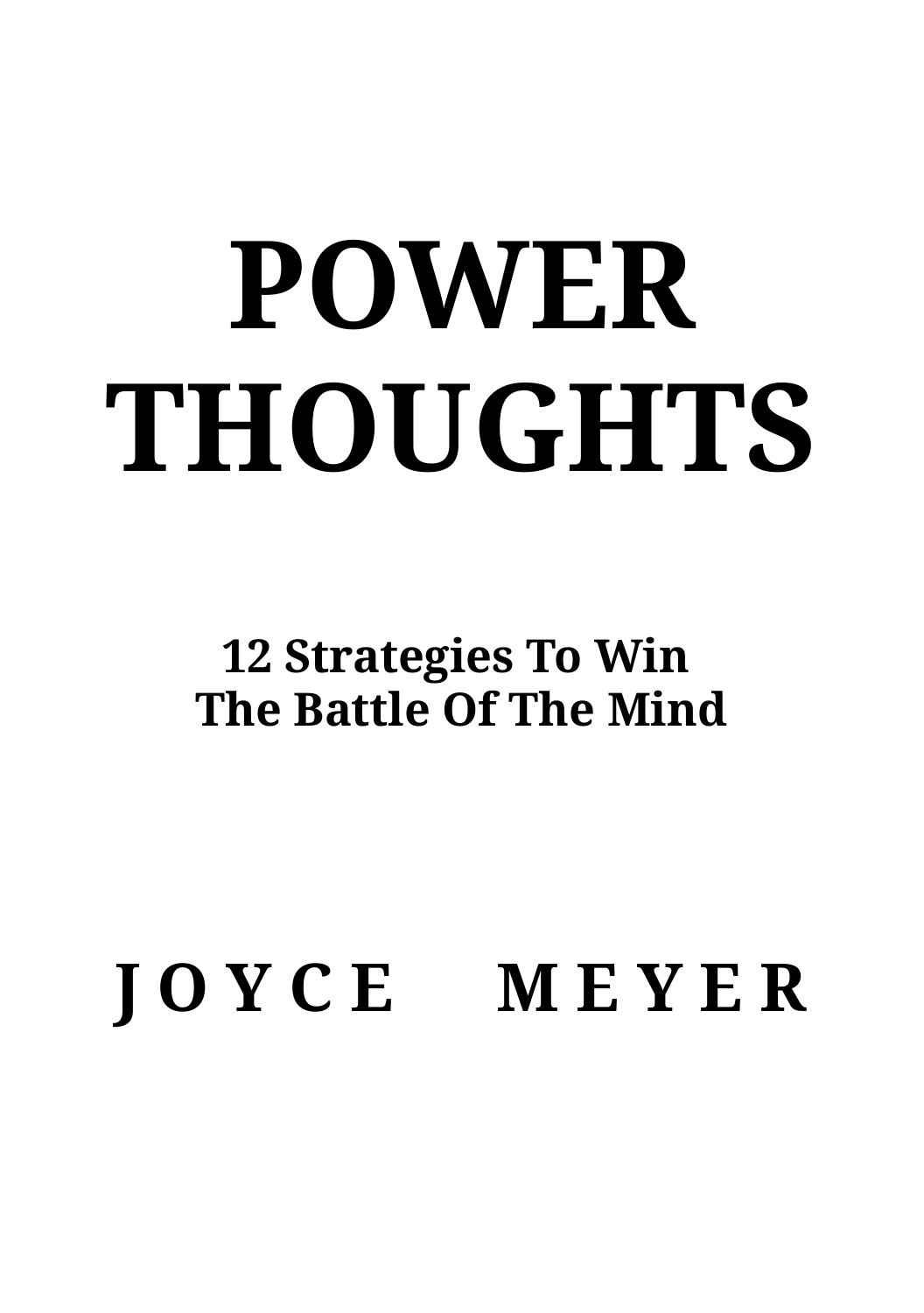# **CONTENTS**

#### **[PART I: IT'S ALL IN YOUR MIND](#page-4-0)**

**[Introduction](#page-5-0)** [Chapter 1: The Power of a Positive You](#page-16-0) [Chapter 2: Teach Your Mind to Work for You](#page-29-0) [Chapter 3: More Power to You](#page-47-0) [Chapter 4: On-Purpose Thinking](#page-63-0)

#### **[PART II: POWER THOUGHTS](#page-85-0)**

[The Power Thoughts Program](#page-86-0)

[Power Thought 1: I can do whatever I need to do in life](#page-89-0) 

[through Christ.](#page-89-0)

[Power Thought 2: God loves me unconditionally!](#page-110-0)

[Power Thought 3: I will not live in fear.](#page-127-0)

[Power Thought 4: I am difficult to offend.](#page-145-0)

[Power Thought 5: I love people and I enjoy helping them.](#page-163-0)

[Power Thought 6: I trust God completely; there is no need](#page-180-0)  [to worry!](#page-180-0)

[Power Thought 7: I am content and emotionally stable.](#page-200-0)

[Power Thought 8: God meets all my needs abundantly.](#page-220-0)

[Power Thought 9: I pursue peace with God, myself, and](#page-240-0)  [others.](#page-240-0)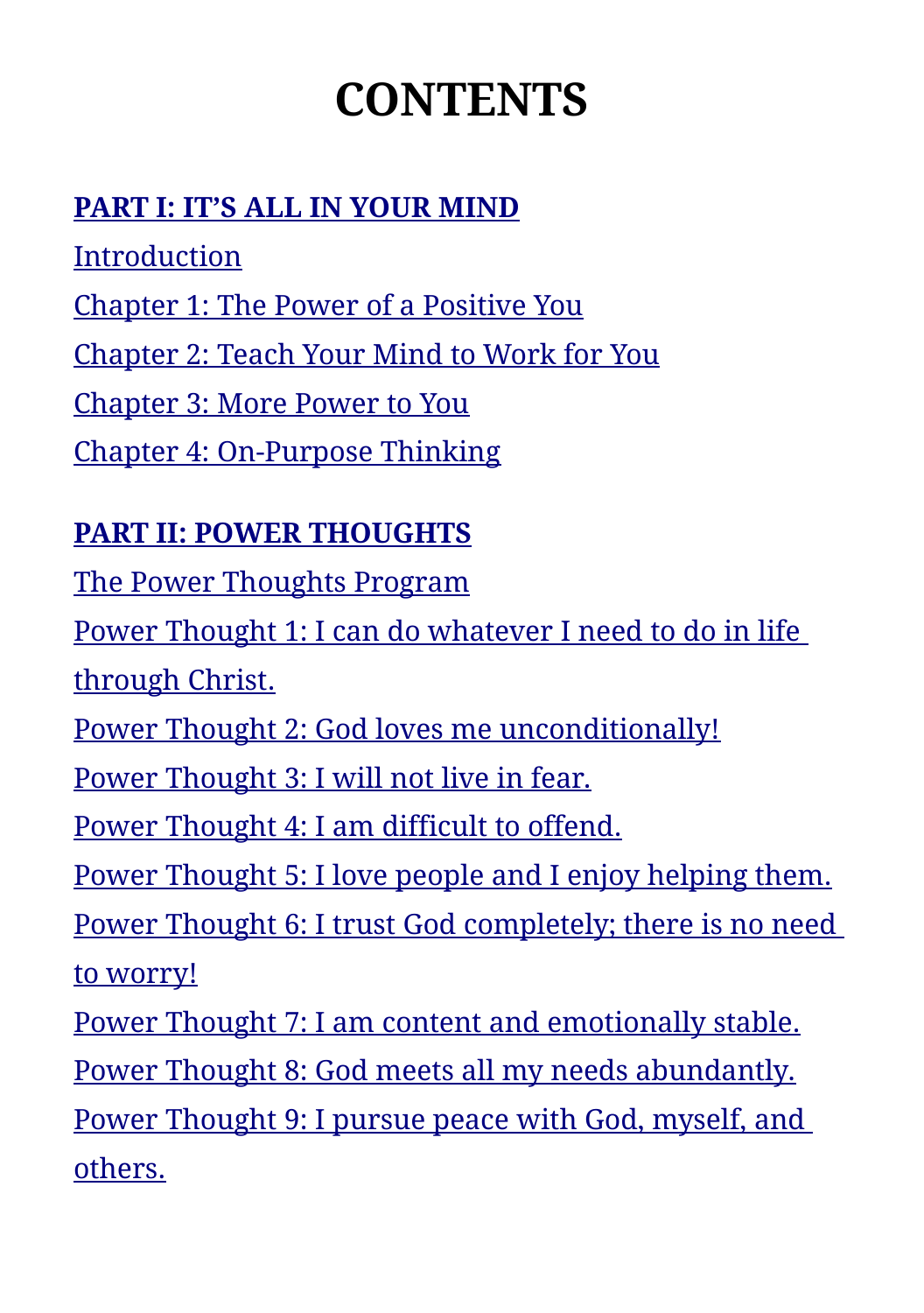[Power Thought 10: I live in the present and enjoy each](#page-253-0)  [moment.](#page-253-0)

[Power Thought 11: I am disciplined and self-controlled.](#page-274-0)

[Power Thought 12: I put God first in my life.](#page-295-0)

[Armed and Ready for Battle](#page-313-0)

#### **[ABOUT THE AUTHOR](#page-316-0)**

**[CONTACT JOYCE MEYER MINISTRIES](#page-317-0)**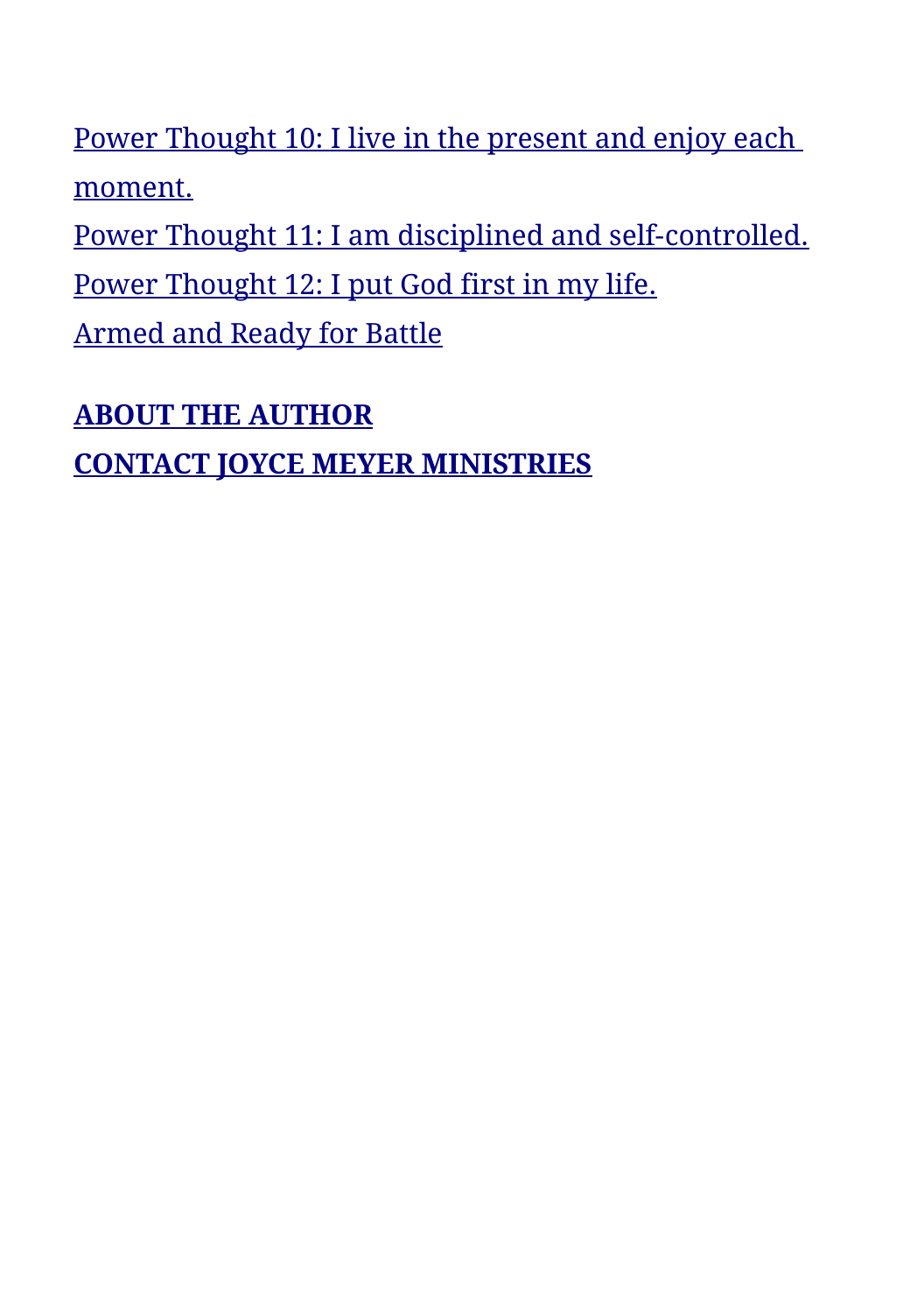# <span id="page-4-0"></span>**PART I: IT'S ALL IN YOUR MIND**

Whatever you hold in your mind will tend to occur in your life. If you continue to believe as you have always believed, you will continue to act as you have always acted. If you continue to act as you have always acted, you will continue to get what you have always gotten. If you want different results in your life or your work, all you have to do is change your mind.

—Anonymous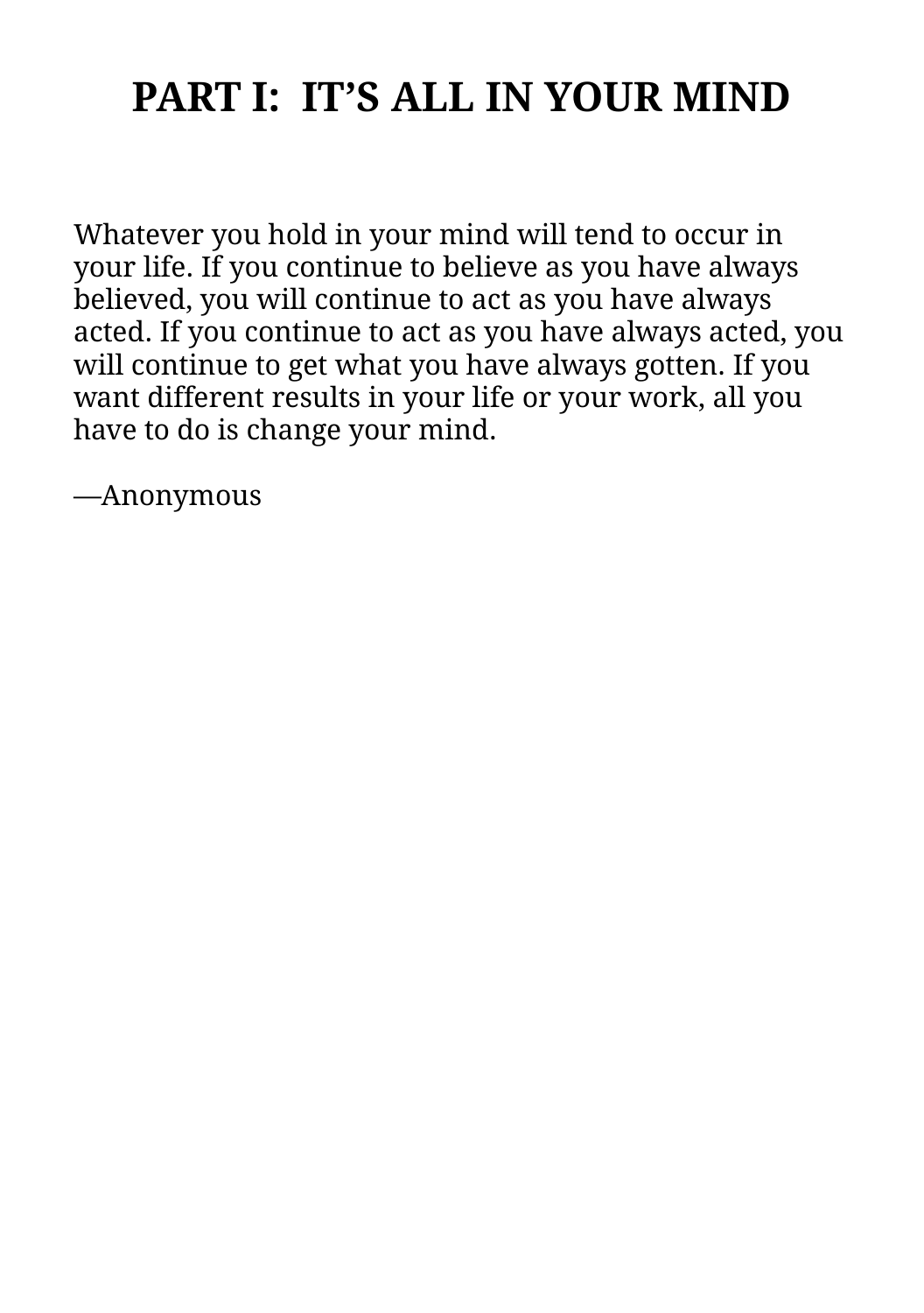## <span id="page-5-0"></span>**INTRODUCTION**

One of my favorite sayings is, "Where the mind goes, the man follows." I wholeheartedly believe our thoughts lead us, charting the course for our lives and pointing us in certain directions that ultimately determine our destinations in life. Our thoughts cause us to have certain attitudes and perspectives; they affect our relationships; they determine how productive we will be personally and professionally; and they greatly influence the overall quality of our lives. We absolutely must understand the power of thoughts!

For instance, if you begin to think about starting your own business, getting a college degree, improving your health, or eliminating your debt, and you are really serious about it—which means that you firmly set your mind in that direction—you will eventually do it. Your goals may change as time goes by. Or perhaps life, as it so often does, will twist and turn along the way, putting you in a place you never expected to be and creating new options that you hadn't even considered. A good example of this can be seen in the life of a friend of mine. Several years ago, she decided to move across the country even though that would mean leaving a career of many years and starting over. She gave notice at her job, and in a thriving real estate market she put her house up for sale and started making plans for the move. Who would have expected that a sudden major real estate slump would leave her with a house that wasn't worth the balance of her mortgage? With too little savings to sell at a large loss and make up the difference, she stayed in her home and found another job that was below the level of her old one. As a result of working for her new employer, two years later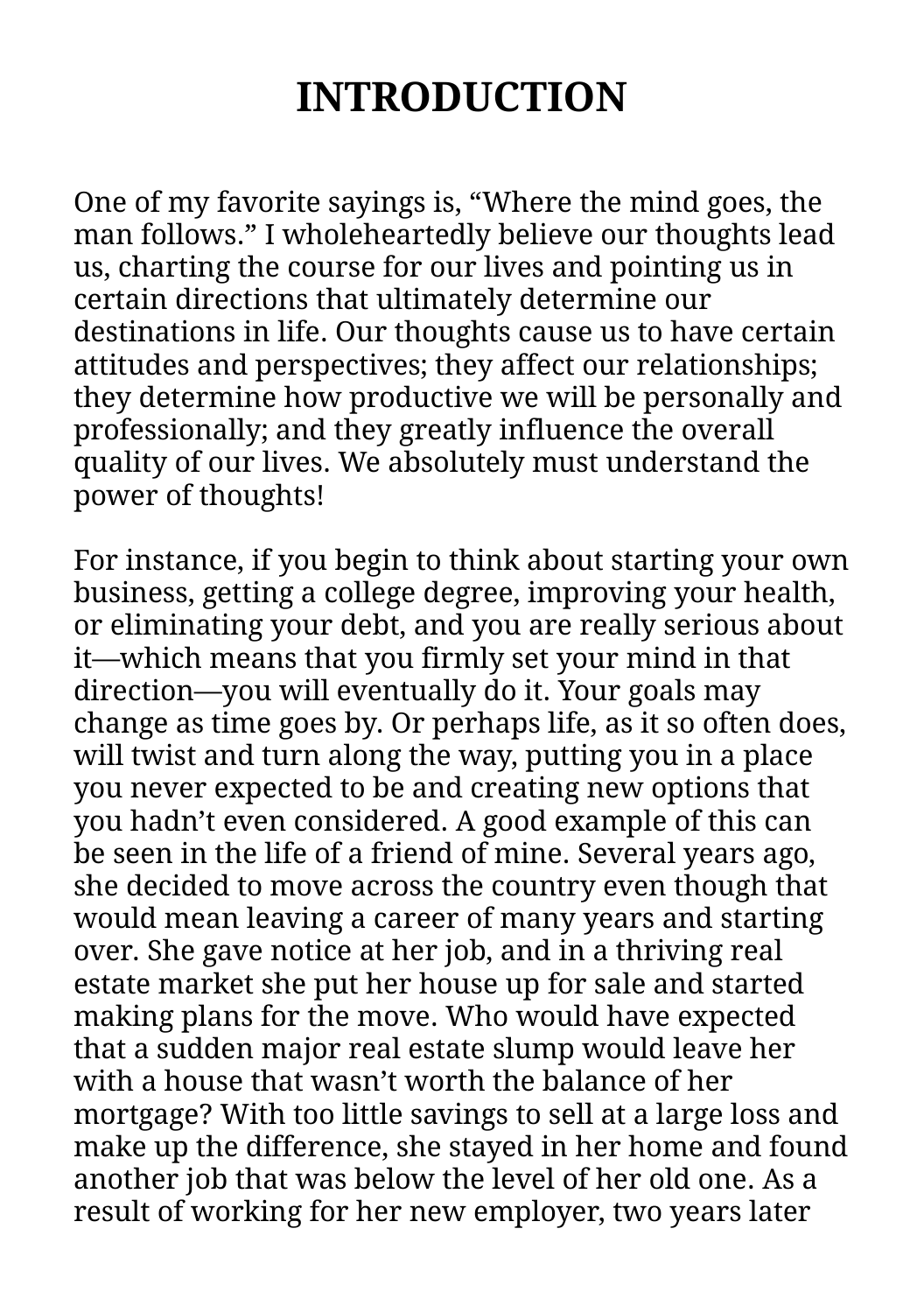she met the man who would become her husband. Although her initial goal wasn't realized, she would tell you with great assurance that deciding to move was the best decision she ever made—even though she still lives where she did all those years ago. Had she not taken the steps she did, she is sure she never would have met her hushand

I firmly believe that each thing we do in life gives us experience for the next thing we will do and that our thoughtful planning is perfected by God as we place our trust in Him.

Success in every aspect of life begins with a thought; so does failure. If you think you cannot do or attain something, chances are you will not be able to. Your mind has that much influence over your life.

Just think about it. Take a moment now to consider the successes and failures of your life. What kinds of thoughts were you thinking before and during your greatest achievements? And what kinds of thoughts filled your mind before and during your most significant failures or missteps? Can you see how your mind has worked either for you or against you over the course of your life?

Many times, we succeed in life because other people encourage us and we think about their affirming comments to the point that we believe them. Anyone who has ever been told "You can do it!" knows how easy it is to turn those inspiring, confidence-building words into a thought. When "You can do it" becomes "I can do it," then "it" happens—whether it's scoring a point in an athletic competition, making a good grade on a test, getting a job, losing weight, or buying a house. When we believe or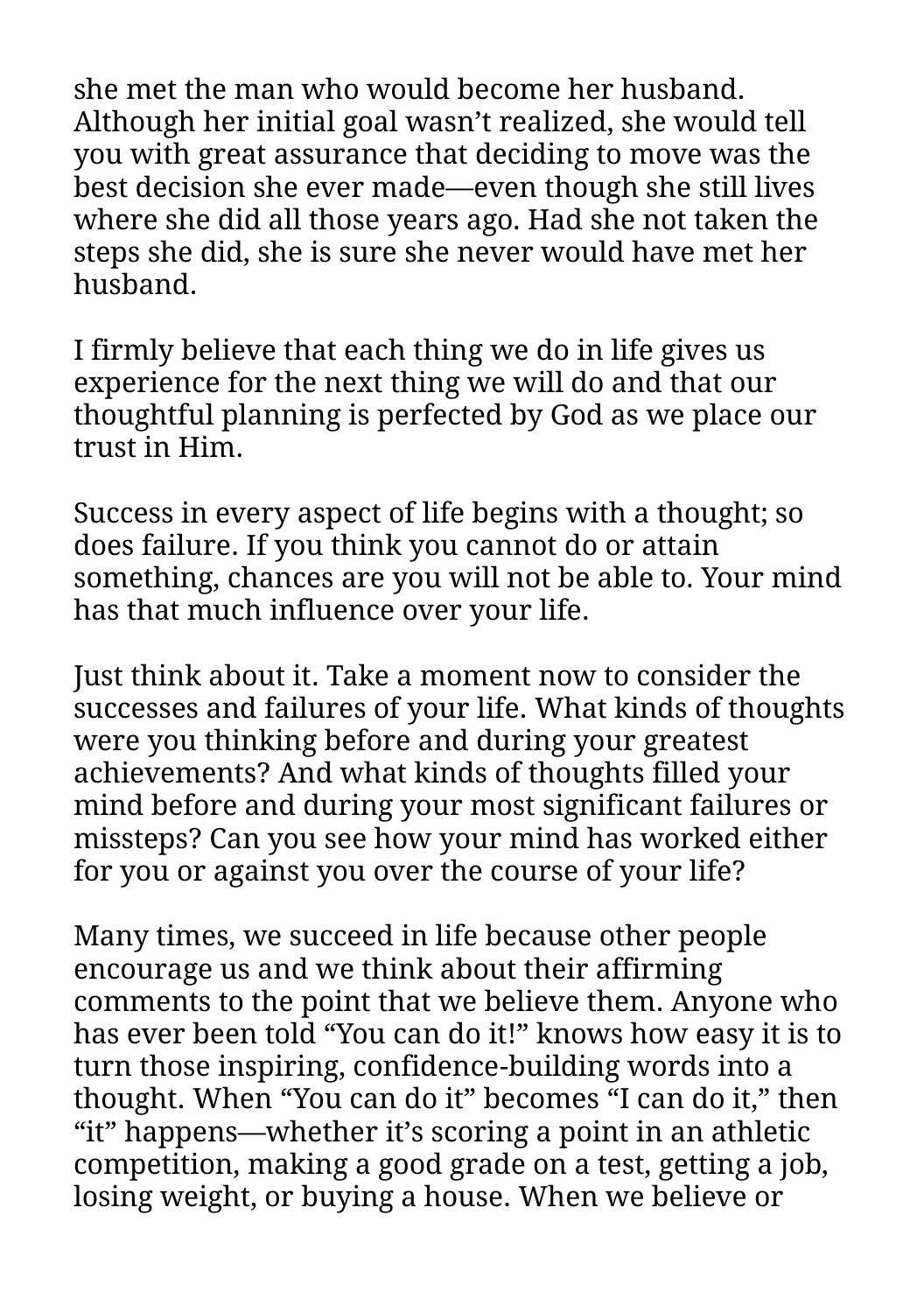think we can do something, then somehow, someway even if we face challenges—we still manage to get it done. The same is true when we think negatively and come to believe we cannot do something. Discouraging words from others and thoughts such as "I'm not smart enough, attractive enough, talented enough, or diligent enough" often become self-fulfilling prophecies. Why? Because they become ingrained in our thinking to the point that they exert influence over our decision-making processes —and where the mind goes, the man follows.

James Allen, a British philosopher around the turn of the twentieth century, said, "All that a man achieves and all that he fails to achieve is the direct result of his own thoughts." The way we think is far more powerful than we often realize and our thoughts impact every aspect of our existence, either positively or negatively. Whatever we think and believe feels real to us, even if it is not true at all. If we think something is true, we respond and act as though it is. Our thoughts affect our relationships, our self-image, our finances, our health (physical, emotional, and spiritual), our productivity at work and at home, the way we manage our time, our priorities, and our ability to enjoy life.

The connection between our thoughts and the rest of our lives is clear in Scripture. Proverbs 23:7 says, "For as he thinks in his heart, so is he." In other words, we become what we think. If we think positive thoughts, we will be positive people enjoying fruitful lives. Conversely, if we think negative thoughts, we will be negative people with no joy or success.

Let me be clear that I am not saying that we can think into existence anything that we want. That view of the power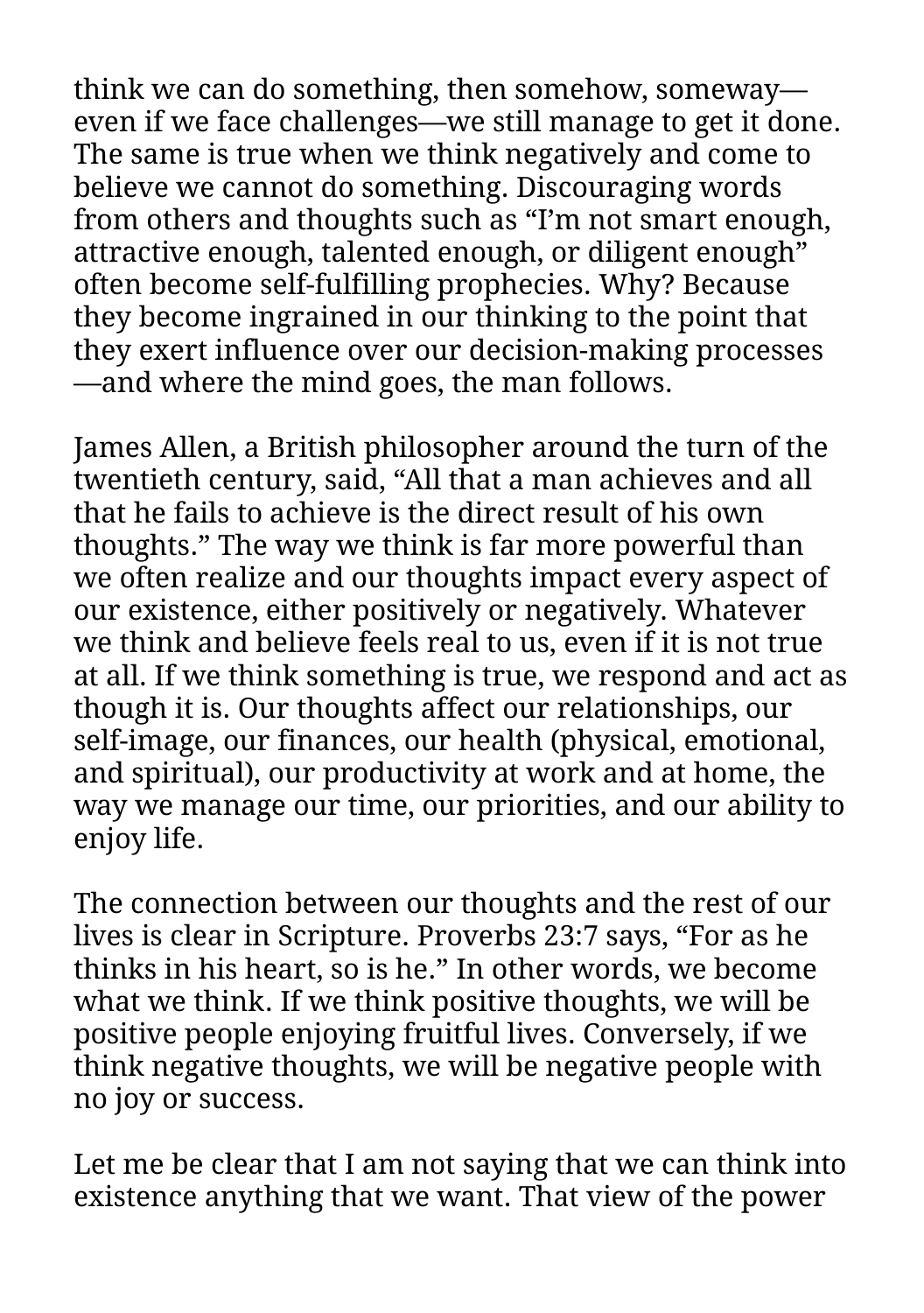of thoughts is a form of humanism, which is an ungodly philosophy. But, simply recognizing the fact that thoughts are powerful is not humanistic at all. In fact, it's quite biblical, and you will see that throughout this book.

Our minds must go through a process of renewal in order to experience God's plan for us. His thoughts are above our thoughts (see Isaiah 55:8, 9), so in order to walk with Him and experience His good plans for our lives, we must learn to think as He thinks (see Romans 12:2). It is impossible to change our lives unless and until we change our thoughts. When people say they are miserable or frustrated, I say that a "stinking" life can be the result of "stinking thinking." Most of the time, these people don't realize they have the ability to make choices concerning their thoughts and that doing so will make a difference in their lives.

Indeed, very few people realize that we have the ability to choose our thoughts and decide what we want to think; most of us passively meditate on whatever comes into our minds without ever realizing our enemy, Satan, uses our minds extensively to control us and keep us from fulfilling God's destiny for our lives. Each person regenerated through receiving Jesus Christ as their Savior receives a new spirit and a new heart from God, but does not receive a new mind—the mind must be renewed. The intent of one's heart may be pure and yet the mind is still confused. The Bible declares emphatically that we must be transformed by the entire renewal of mind and attitude (see Romans 12:2). This is accomplished by a complete, diligent, and thorough study of God's Word.

I understand completely that choosing right thoughts is not always easy. One of the greatest breakthroughs I have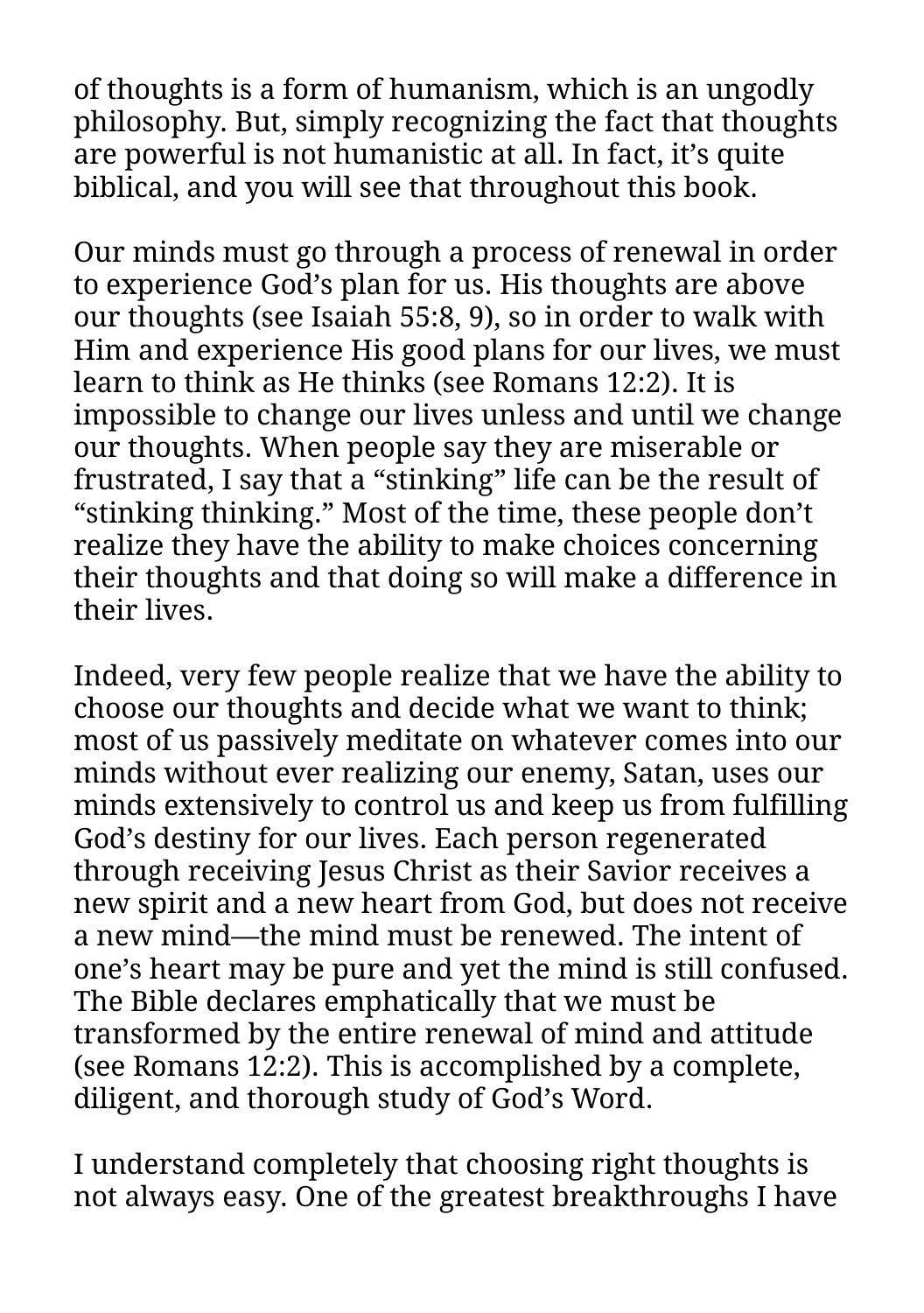ever had in my life took place when I finally realized I had the ability to control my thoughts, and one of the greatest challenges I have ever faced was the challenge to change my thinking once I realized it was possible to do so. I'll tell you more about my journey toward right thinking and encourage you in yours as this book unfolds.

Sometimes thinking correctly seems to be a battle—and I'm here to tell you that it is a battle. That's because the mind is the battlefield; it is where we win or lose—where we become victims or victors—in life. In 1995, I wrote Battlefield of the Mind, which is based on the fact that the biggest problems we face in life often result from wrong thinking. Since that book was released, many people have come to understand that guarding our minds is critically important and have learned to develop healthy thought patterns. In the years since that book was released, I've had more experience observing how my own thoughts affect my life, as well as how powerful thoughts are in the lives of people I minister to, and I am more convinced than ever that the mind is the battlefield. It is the battlefield on which we wage war not only with our enemy and God's enemy, the devil, over our personal lives and destinies, but also with worldviews and concepts or ideas that threaten to deceive us. It is the battlefield on which we make the decisions that lead to frustration and defeat or to strength, health, joy, peace, and abundance.

The battle in our minds will continue until our earthly lives are complete. We will never become so spiritual that the enemy decides to stop harassing us, but we can become stronger and stronger against him as we grow in our relationship with God and in understanding His Word. We can learn to live in greater measures of power and authority over the enemy, which will result in greater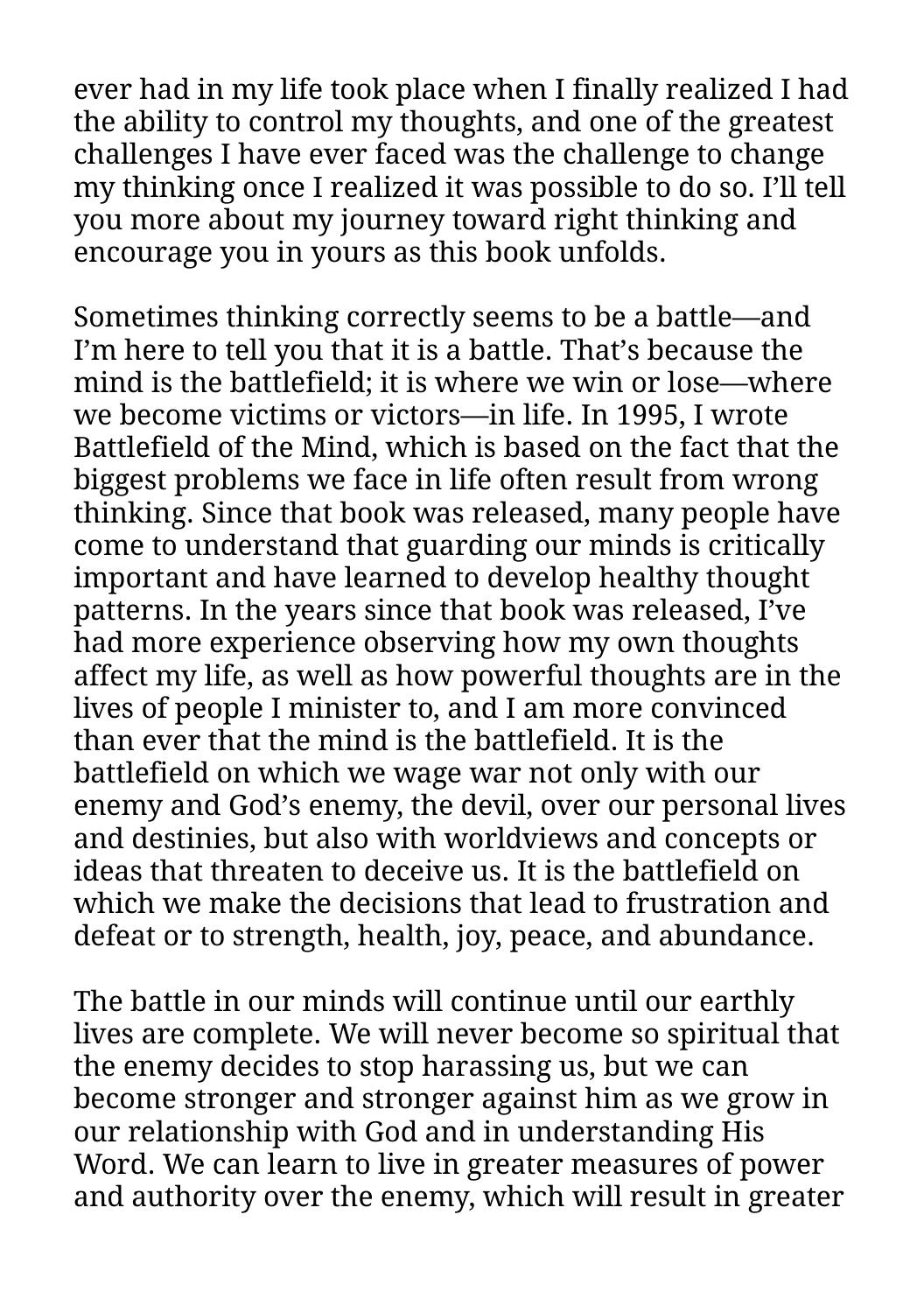abilities to enjoy our lives, receive God's blessings, and fulfill the good plans He has for us.

In Power Thoughts, I want to take the next step beyond Battlefield of the Mind and give you specific insights and strategies to help you build powerful mind-sets to empower you to live in a place of strength, success, and victory every day.

In Part 1 of this book, I will share with you some potentially life-changing truths and insights on the power of our thoughts and on the importance of the way we think. You'll see how important your thoughts are to your physical health, your mental and emotional well-being, and your spiritual growth. You'll discover how vital a godly positive attitude is and you'll learn how to develop and maintain the kind of optimistic outlook that will help you change your life for the better.

In Part 2 of this book, I'll offer you twelve "power thoughts" that can revolutionize your life if you will believe them, allow them to take root in your mind, and act on them in your everyday life. In these pages, I am giving you tools that can make you strong where you have been weak, triumphant where you have been defeated, positive where you have been negative, courageous where you have been afraid, and successful where you have failed in the past.

The goal of this book is not simply to provide you with good information you can read and store away in the bottom drawer of your mind. My aim is to help you change your life. The only way to change your life is to change your thinking, and I want to give you a head start on that by sharing with you twelve of the most important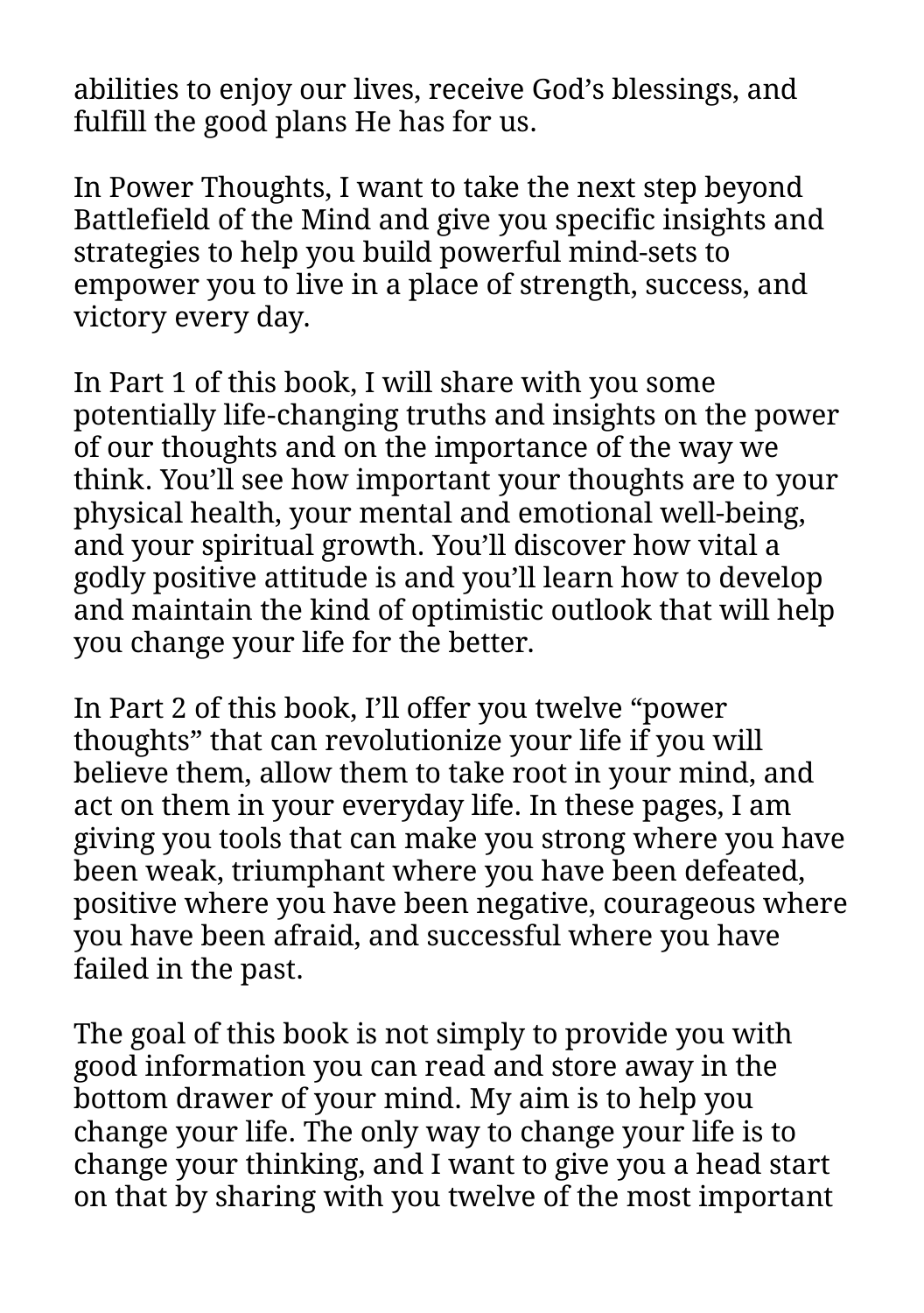thoughts you can ever think. These thoughts may not agree with the way you currently think; you may have to retrain your brain by using these power thoughts to build new mind-sets. You may need new mental habits, which won't happen immediately, but it can happen if you commit to renewing your mind. You can start with the twelve thoughts introduced in this book and then continue on throughout your life developing and perfecting new thought patterns and habits.

Some experts say forming a new habit takes thirty days; others say it takes three weeks. Perhaps you can break old habits and develop new ones more quickly than that, or it may take you longer. All I ask is that you prayerfully approach this book and use it as a pattern in your life. You may want to focus on one power thought per week for twelve weeks and put yourself on a three-month "program" of teaching your brain to think differently. You may choose to focus on one power thought each month for twelve months, using this book over the course of one year to help you establish new mind-sets and ways of thinking that can change your life. I suggest that you use the three-month program and repeat it four times in a year. This book is laid out in a way that will allow you to record your progress at the end of each week and make notes about the changes you are beginning to see in your life as a result of your new thoughts. Whatever you decide is a good pace for you to go through this book, make a commitment to it. More than that, make a commitment to God and a commitment to yourself. Commit that you are going to change the things about your life that need changing—and see this book as a tool that can help you do so.

Simply reading this book will not be enough to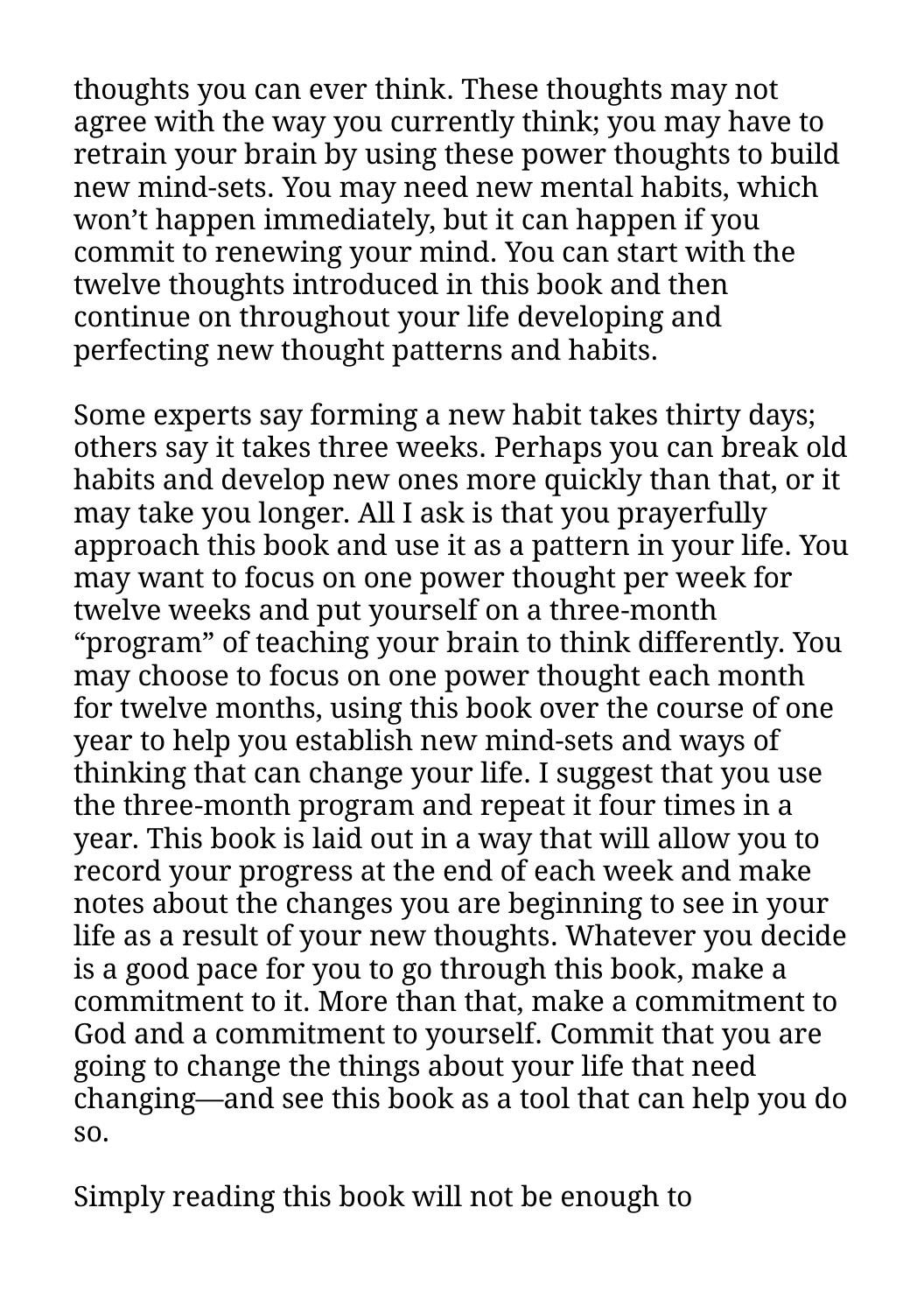accomplish the transformation I know can happen in your life. You will have to apply the principles you learn and discipline your mind to think in new ways. These new ways of thinking have the ability to improve your everyday existence and make your life much better. If you are tired of the way you have been living, you can change it by learning to think differently. You must be determined and even if you have to repeat the twelveweek program many, many times just remember that each time through you are making progress. The choice is yours; no one else can do it for you. You alone are in charge of your mind, and your mind affects every area of your life. I believe with God's help you can change your mind, and as you do, you can change your life. God does not control us. He guides us in what is right. He gives us the spirit and fruit of self-control and the freedom to do our own thinking. Satan, who is the enemy of your soul, will try to control your life by controlling your thoughts. Sadly, a great deal of our thinking is instigated by the way we have been raised, the world around us, and evil forces at work in the world today, but the truth makes us free. You can learn brand-new ways to think that will change you and your life forever. I believe by studying this book you are embarking on a "truth journey" that will produce amazing results in your life.

Your mind can be a junkyard or a treasure chest, and you alone have the ability to choose what it will be. You can make it one or the other by deciding whether you will think thoughts that are negative, cheap, common, and low or thoughts that are positive, pure, honorable, and valuable in God's eyes. You can think "power-enhancing" thoughts or "power-draining" thoughts. Let me encourage you to think about this book as a map that will lead you to the valuable things you need to make your mind a source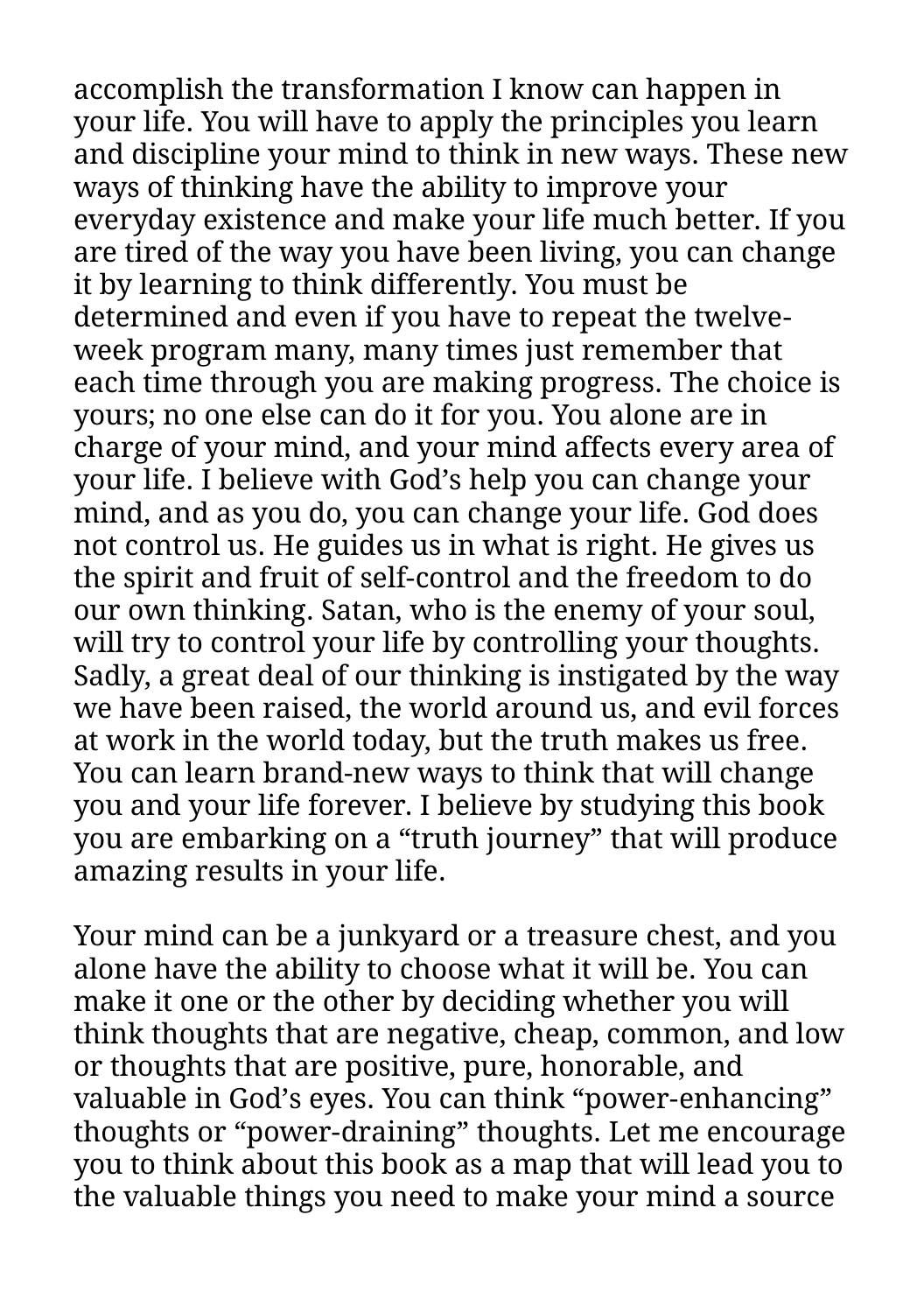of power and a treasure chest.

I believe with all my heart that you, as an individual, are a treasure, and there are incredible treasures within you. Some of these treasures you have never unearthed, because your thinking has not enabled you to realize they exist. This book can change that.

If you sincerely want to be different from how you are now, or you want some aspect of your life to be different, you must begin to think differently. If your current thinking would qualify more as "trash" than "treasure," you can change it. Don't poison your life with wrong thinking patterns. I challenge you to invest the time you need—whether it's twelve weeks, a year, or some other amount of time—to renew your mind and see if you don't reap an unbelievably wonderful dividend. Use this book to help you get started, and keep it handy for an entire year or perhaps a lifetime as you learn to change your life by changing your thinking. If you take no action, things might remain the same or they could even get worse. If you invest now, you can look forward to great improvement in every area of your life.

#### **HOW TO USE THIS BOOK**

Power Thoughts is meant to be used, not simply read. As you go through this book, mark passages that apply to your life, make notes on points that cause you to think in new ways, or take time to journal. Read mindfully—you may need to stop and reflect on a particular thought or passage. Do that! This is not a book to be raced through. Stop and pray along the way, and ask God to help you change your thinking so you can change your life. Trust me—it will be time well spent.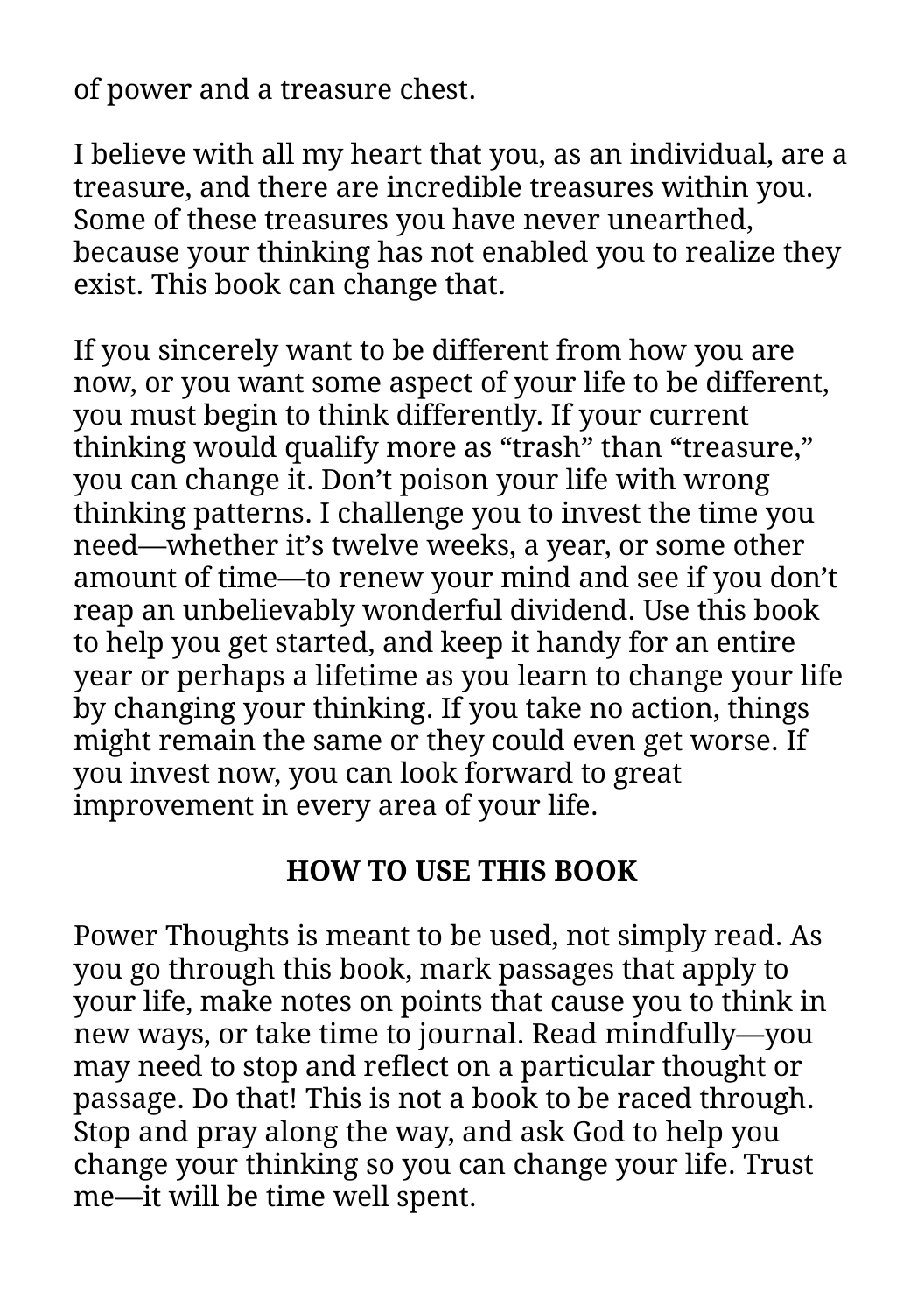Throughout this book, you'll see the words Think about It, sometimes followed by a question or two. Please take time to answer the questions, preferably in writing, because they are designed to help you make even more progress than reading alone will provide on your journey toward a powerful life—a life in which circumstances do not determine whether you are happy or not and stress does not overwhelm you, a life of confidence in God and in who He made you to be, a life in which you feel you can do and be everything He intends for you.

When you reach Part 2, the section devoted to twelve specific power thoughts, you'll continue to see questions throughout the chapters, and at the end of every chapter, you'll see a "Power Pack." Each Power Pack is a group of Scriptures that reinforce the principles in each power thought. If you will read them, memorize them, meditate on them, obey them, and allow them to become rooted in your mind, you will see remarkable improvements in your life.

I know that the Word of God can turn a weak or mediocre existence into a powerful, exciting, fulfilling life. In various places throughout this book, I will suggest that you find Scriptures that apply to a particular mind-set or circumstance in your life. You can accomplish this several ways:

• Use the concordance in your Bible. For example, if you want to find a verse about peace, simply look up the word peace in the concordance and you will see listings for Scriptures about peace. Some Bibles do not have concordances; comprehensive concordances are available separately.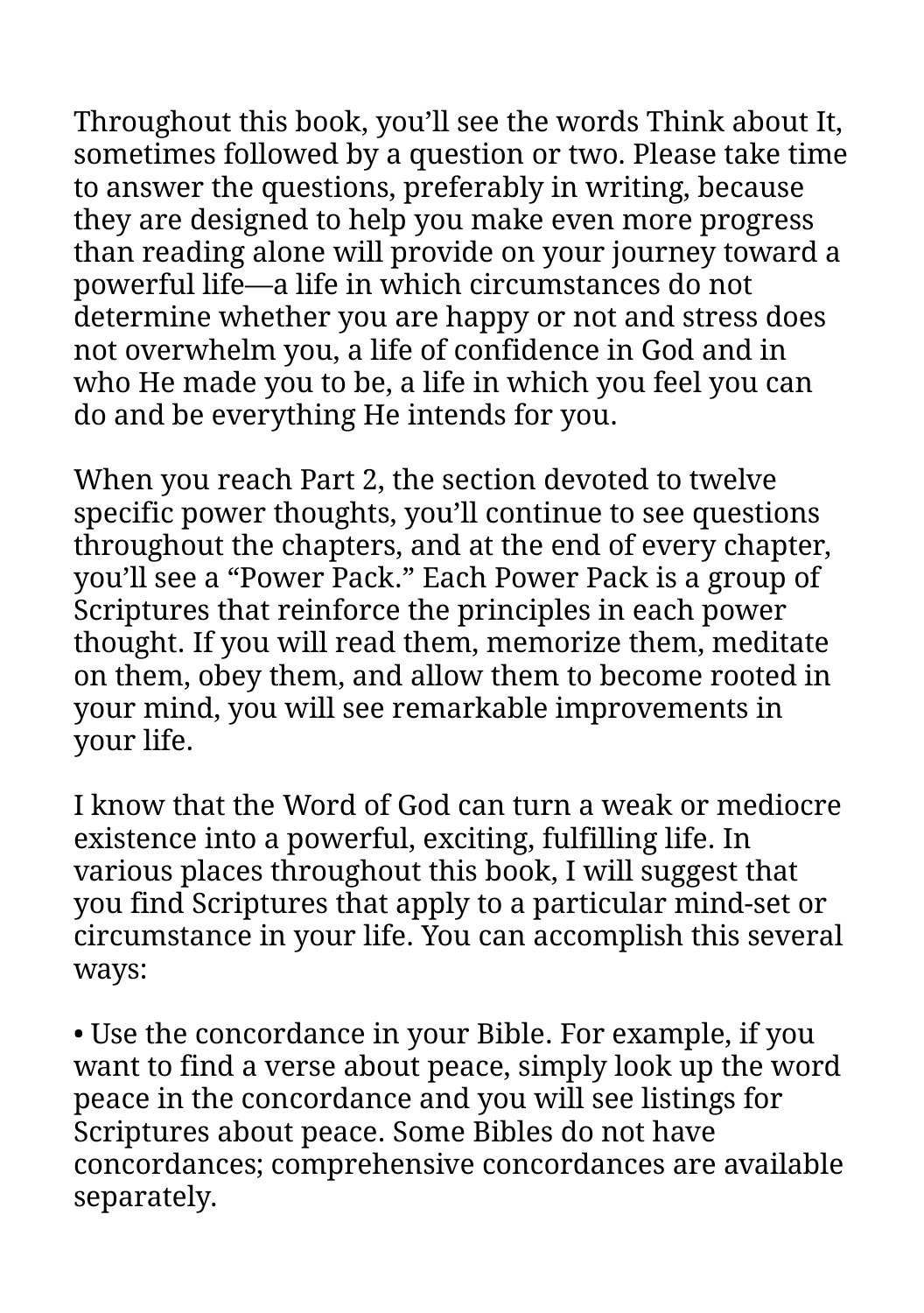• Use a topical index, which you use the same way you use a concordance. Where a concordance lists Scriptures with the exact word you are looking for, a topical index lists those Scriptures and others related to the topic.

• Use an online Bible or Bible software program that has concordance and topical index capabilities.

• Use my book The Secret Power of Speaking God's Word, which is arranged topically.

• Use the section titled "The Word for Your Everyday Life" in The Everyday Life Bible, available through Joyce Meyer Ministries or everywhere books are sold.

You are about to step onto the battlefield to remove the land mines of self-doubt, fear, and anxiety that the enemy has planted. So in the words of Paul, I remind you to "put on God's whole armor… that you may be able successfully to stand up against [all] the strategies and the deceits of the devil" (Ephesians 6:11). I encourage you to be determined from the beginning of your journey that you will not give up. It is those who finish the race who receive the prize.

It is my prayer that the Holy Spirit will guide you as you read and contemplate the power thoughts found in this book; that He will instill in you the patience to reflect on the truths and meditate on the Word as you examine the role that each thought can—and will—play in your life.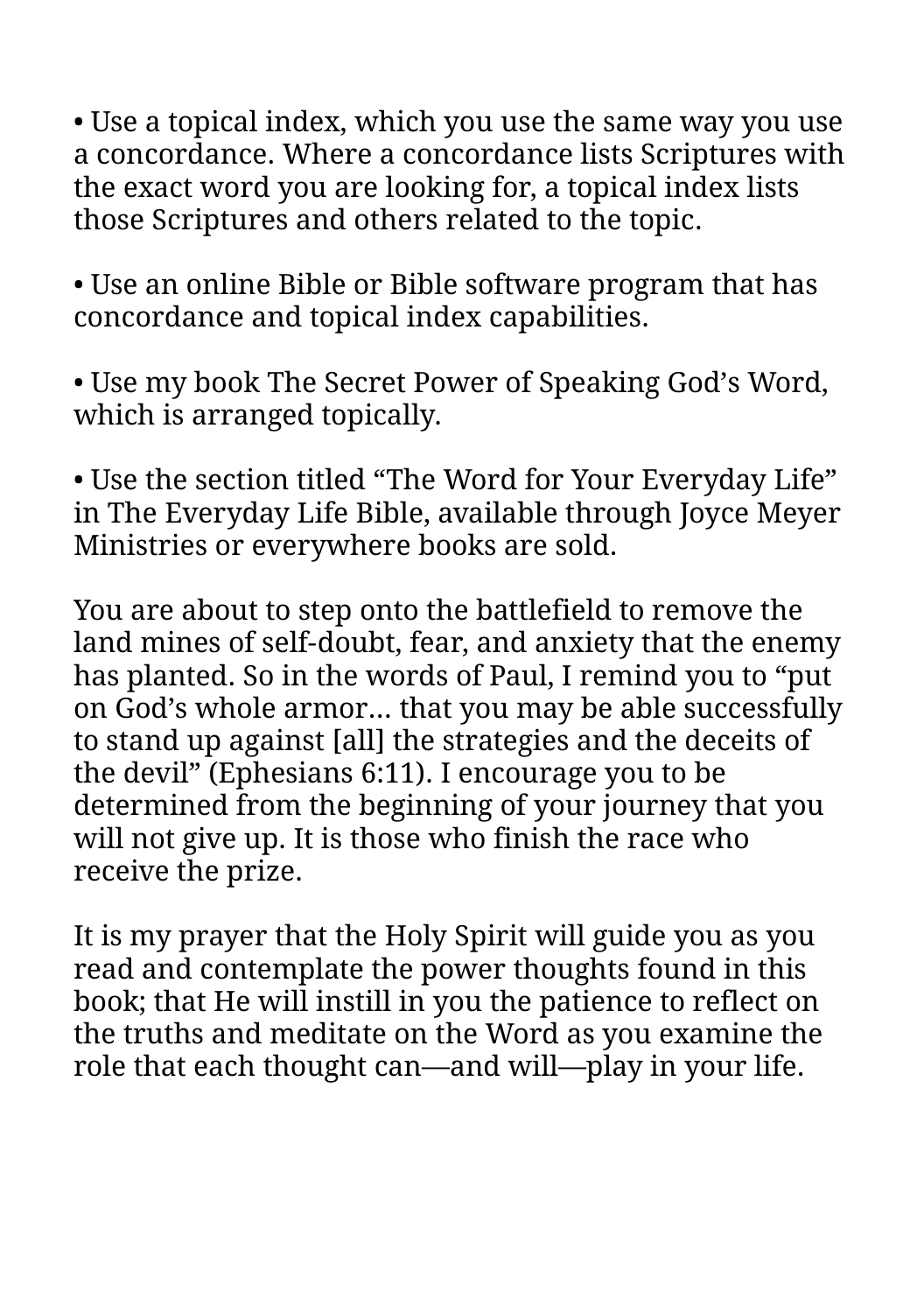# <span id="page-16-0"></span>**CHAPTER 1 THE POWER OF A POSITIVE YOU**

Olympic gold medalist Scott Hamilton has said, "The only disability in life is a bad attitude." It's true. Nothing will hinder or handicap you in life as severely as a bad attitude. When I use the word attitude, I am referring to the system of thoughts, the mental posture, the mind-set, or the way of thinking with which a person approaches life. For example, if a person has a bad attitude toward work, he will think thoughts such as these:

- I have the most boring job on Earth.
- My boss is too demanding.
- This company needs to pay me more and treat me better.
- I should get more vacation time.
- I always have to do the "grunt work."
- No one here appreciates me.

• I may have to work with these people around me, but I don't have to be nice to them.

All those thoughts combine to make one big bad attitude. How could a person with those thoughts running through his mind all day ever enjoy his work, become a positive employee, or make valuable contributions to his company? He can't—unless he changes his thoughts and develops a better attitude. Even if your employer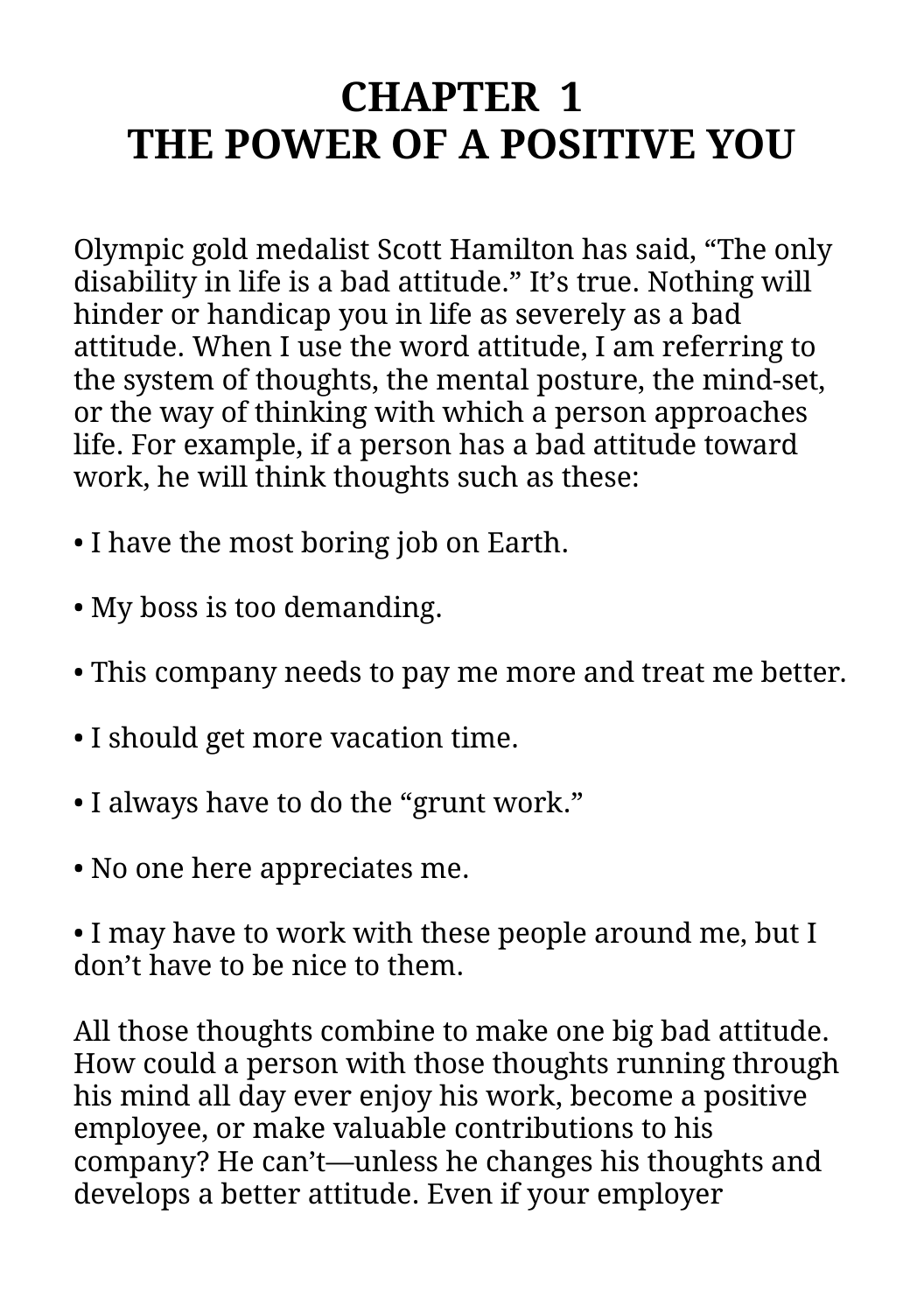definitely needs to make changes and improve in several areas you must realize that being negative about your job does not change your employer, but it does change your attitude into one that is "power-draining."

Do you think the person I just described would be a good candidate for a raise or a promotion? Certainly not. But, what about a man whose attitude is built on thoughts like these?

- I am so thankful to have a job.
- I am going to do my very best every day.

• I believe that God gives me favor every day with my boss.

• I am glad to be part of a team with my coworkers even though none of us are perfect.

• The work environment may not be ideal, but I will do my part to make it pleasant for myself and those around me.

• I am committed to be focused and diligent while I'm on company time.

• I would like a raise, so I will work hard to earn it.

No doubt, this person's positive attitude will position him for promotion in his company, and if he has the same type of attitude in other areas, he will enjoy a happy and fulfilling life. Even if his employer never recognizes his attributes, God does and will either change the employer's heart or provide better employment. God always rewards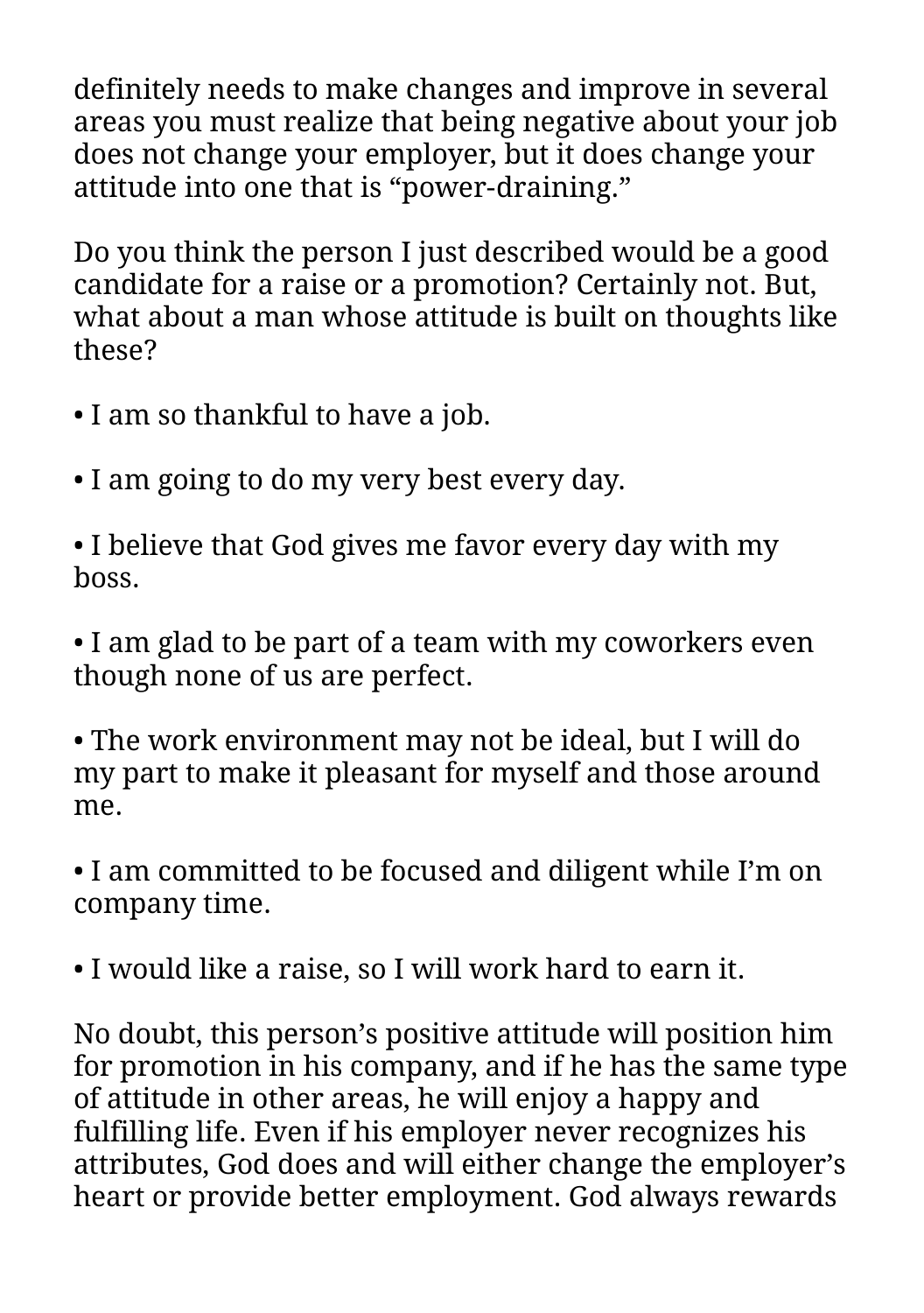openly what we do in secret for His honor and glory.

#### **IT'S UP TO YOU**

All of us have the privilege and responsibility of choosing our attitudes, no matter what circumstances or situations we find ourselves in. The key word here is choosing. Attitudes don't just happen; they are the products of our choices. Over time, the thought patterns established in our minds can put us on "autopilot," which means that when certain types of situations occur, we are preprogrammed to think about them in certain ways. We have to interrupt this autopilot function and learn to stop our minds from going in the directions they have gone for years if that direction is not producing good things in our lives. For example:

• You may have spent years dreading being with your family for holiday celebrations, but this year, you can choose to think, Being with family may not be my favorite activity, but I am going to purposefully look for something good in each of my relatives.

• You may have a habit of complaining of feeling overwhelmed when bills arrive in your mailbox every month, but you can begin to think, I am going to pay as much as possible on this bill, and little by little I am getting out of debt.

It is vital for you to understand that you can choose your own thinking. You may be in a habit of merely thinking whatever falls into your mind, but you are now in the process of retraining your mind one thought at a time. As you learn to think as God thinks it enables Him to partner with you in accomplishing whatever you need to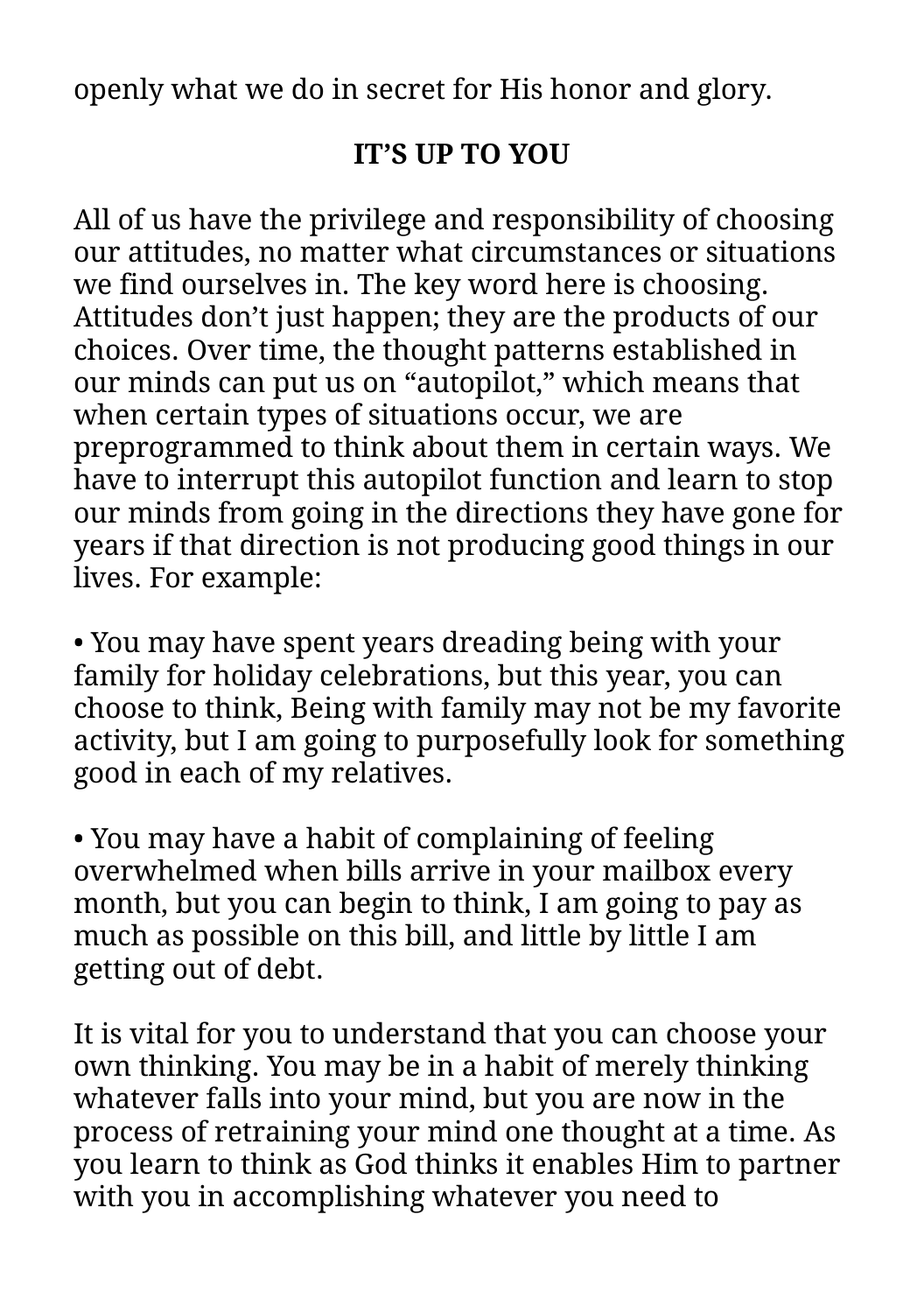accomplish.

#### **THINK ABOUT IT**

What do you believe is the most important thought or attitude you need to change in your life?

#### **AN ATTITUDE ADJUSTMENT**

Winston Churchill noted that "Attitude is a little thing that makes a big difference." I couldn't agree more. All of us need "attitude adjustments" at times, and an attitude adjustment is the result of changing the way we think.

If we keep our attitudes up and positive, we will continue to climb higher and higher in life and be able to soar. But if our attitudes are down and negative, we will fall and stay on the ground of life, never able to make the journeys God intends for us or reach the destinations He has planned for us.

You may have heard the saying: "Your attitude determines your altitude." In other words, a positive attitude will cause you to "fly high" in life, while a negative attitude will keep you down. Just as pilots have certain rules to follow to keep planes oriented, with the right attitudes and altitudes, I want to share a few rules you can follow in life to help keep your attitude positive so you can keep your "altitude" where it should be.

#### **Rule #1: Maintain the right attitude when the going gets rough.**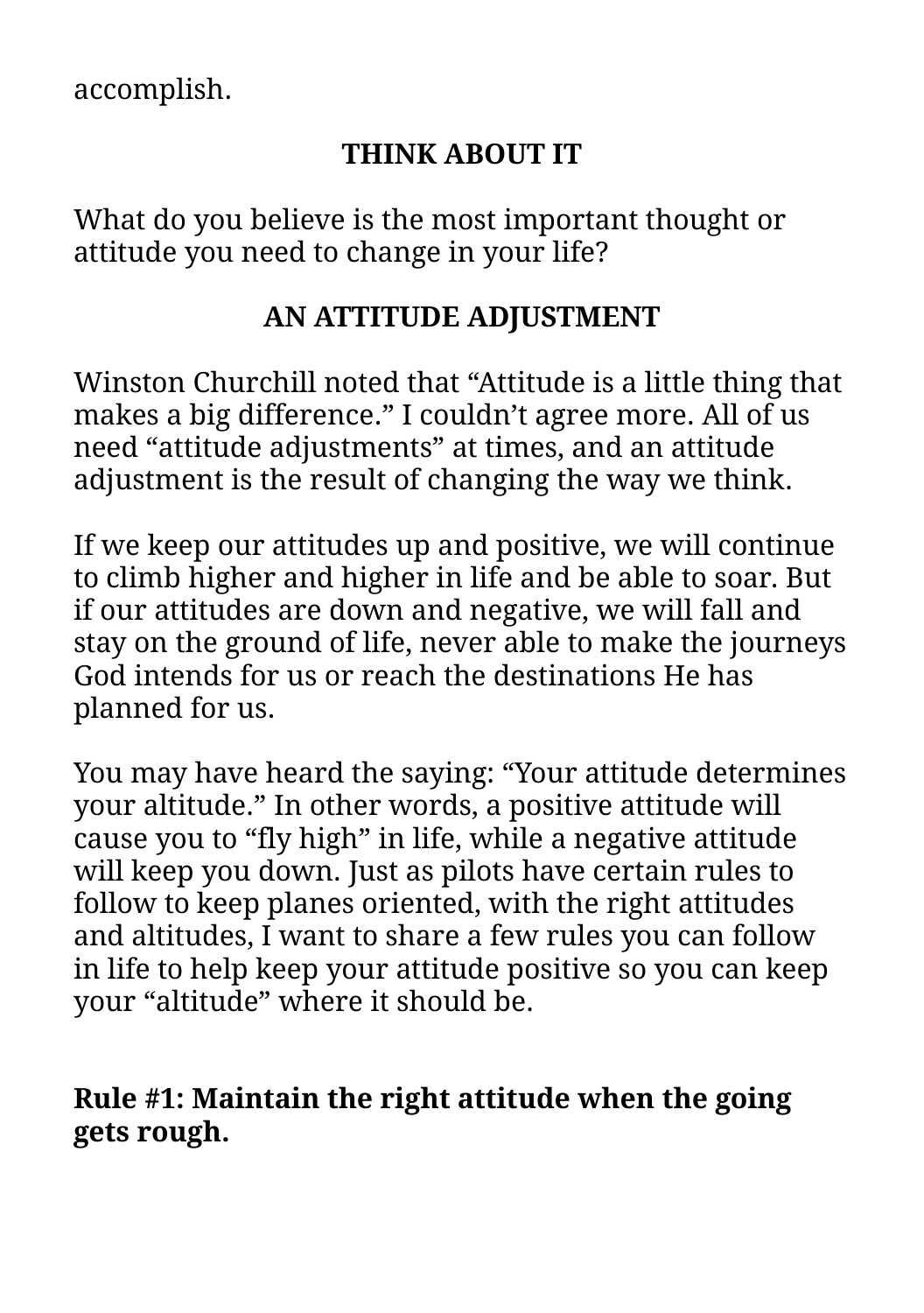No matter what happens to you, determine to go through it with the right attitude. In fact, determine beforehand that you will keep a positive attitude in the midst of every negative situation that presents itself to you. If you make this decision and meditate on it during a good time in your life, then when difficulty arises you will already be prepared to maintain a good attitude. For example, if an unexpected bill or major repair presents itself to you, make up your mind that you will not complain because you have to tighten your belt financially for a few months to make up for it. Instead, look at the challenge as an adventure and decide you will find creative ways to cut costs for a while and look for ways to enjoy life without spending money. I have witnessed over and over how God helps people who keep a good attitude in challenging times. I recently heard of a couple who were struggling financially but were also determined to keep a good, positive, and thankful attitude. The man, who we will call John, worked in a restaurant and one day a customer had a heart attack while eating lunch there. John had some medical training from being in the armed forces and was able to administer CPR to keep the man breathing and his heart beating until the paramedics arrived. As it turned out, the man whose life was saved happened to be very wealthy and in appreciation he gave John a check for five thousand dollars as a way of saying, "Thank you for saving my life." The good attitude the couple maintained in their financial struggle opened the door for God to work miraculously in their lives.

Throughout history, we have examples of people who have maintained good attitudes in the face of difficult times and thereby turned their problems into opportunities. Specifically, I think of various individuals who were imprisoned and composed some of the most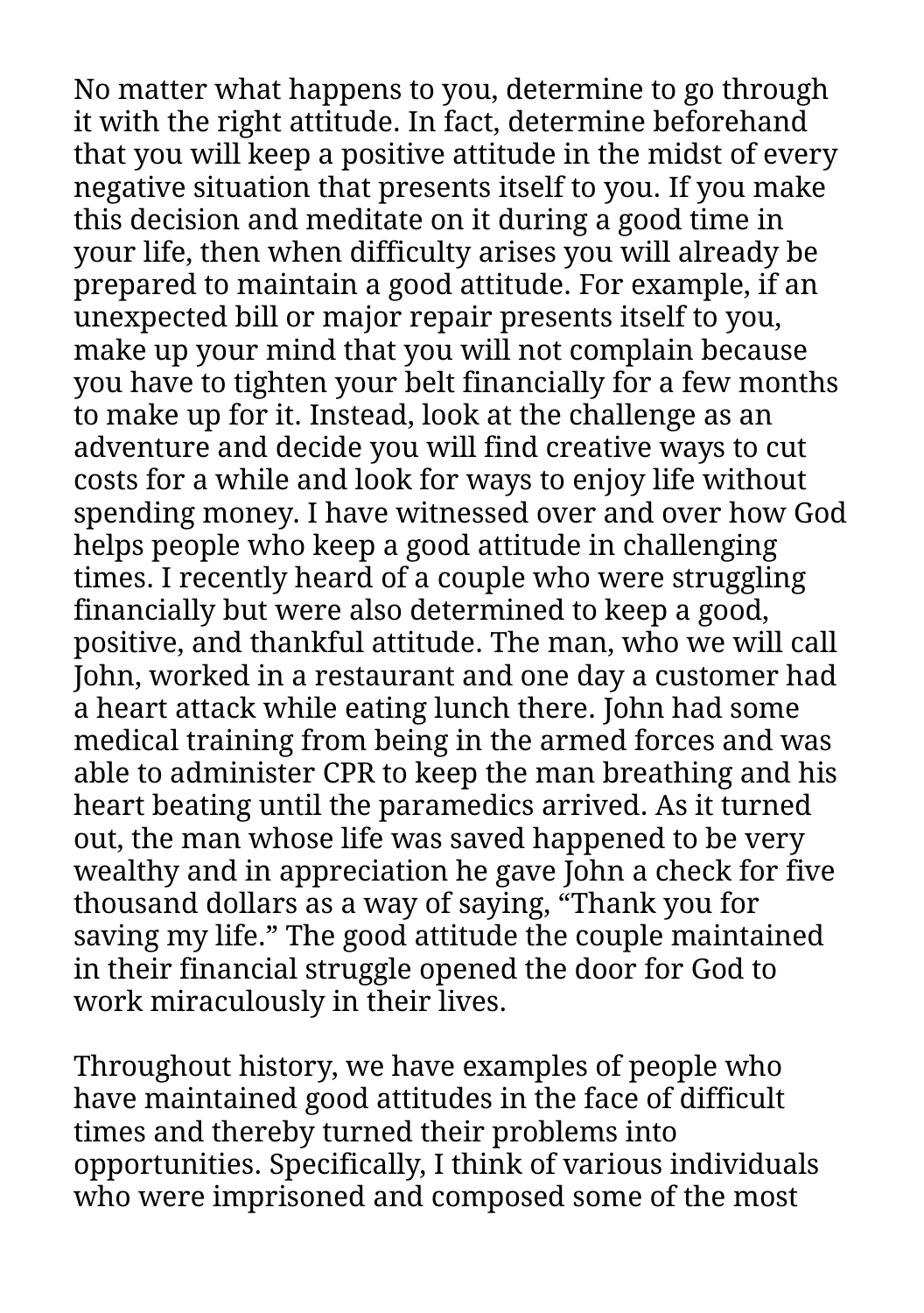influential writing the world has ever known, such as: "Letter from Birmingham Jail" by Martin Luther King Jr., Pilgrim's Progress by John Bunyan, and Sir Walter Raleigh's The History of the World. While the famous composer Ludwig van Beethoven was not literally imprisoned, he was almost totally deaf and suffered great sorrow during a period of his life—and that was when he wrote his greatest symphonies. No doubt, these people could have had terrible attitudes as they faced trouble, but they made a decision and maintained the best of attitudes through the worst of times and made contributions that are still read and heard in the world today.

I don't think they were simply born as positive people—I believe they had to make a choice and decided to make one that would benefit themselves as well as the world. One of the worst mistakes we can make in our thinking is to believe we are just not like those positive people and we can't help it. If you think you can't do anything about your thinking and attitude then you're defeated before you even begin to try.

No matter what difficulty you encounter, maintaining the right attitude will be much easier than regaining the right attitude, so as soon as you sense your attitude losing altitude, make an adjustment. Remember to resist the devil at his onset (see 1 Peter 5:8, 9). In other words, as soon as the enemy sends negative thoughts into your mind, stop them. Determine that you will not agree with them and decide that you will not listen to his voice anymore. Discipline yourself to stand strong with your positive attitude in every circumstance. Misery will always be an option; you can always choose to be unhappy and pessimistic, but you can also choose to be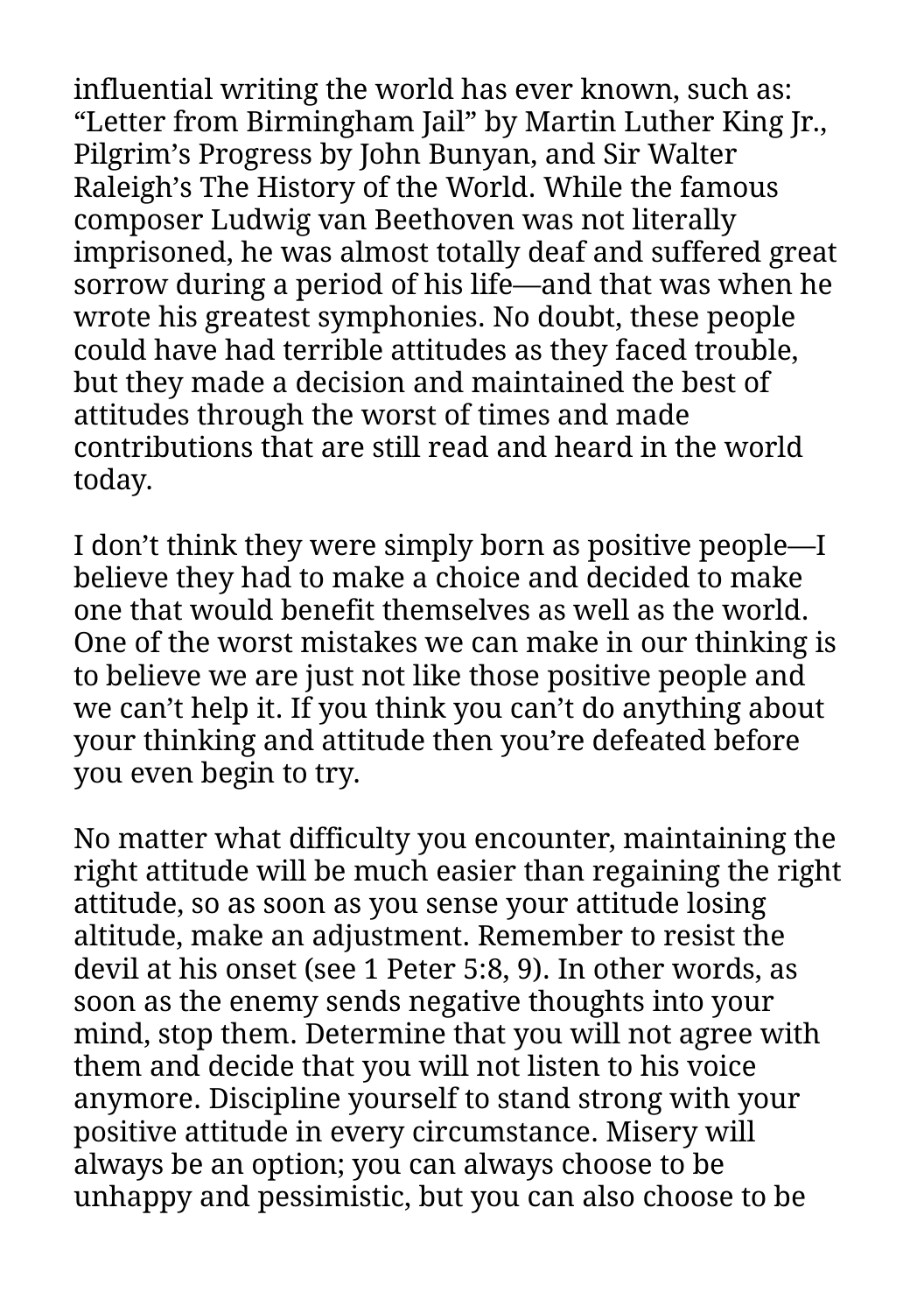optimistic and happy.

#### **THINK ABOUT IT**

How can you begin to make attitude adjustments now to help you maintain a good attitude the next time you find yourself up against a challenge? It may be as easy as saying, "I realize that life is not perfect but with God's help I am going to be stable even during the storms of life."

#### **Rule #2: Realize the rough times won't last forever.**

I have heard many people who live in parts of the world where there are four distinct seasons talk about how much they enjoy winter, spring, summer, and fall. They like the variety and the unique beauty, qualities, and opportunities of each season. The Bible tells us God Himself changes times and seasons (see Daniel 2:21). Seasons change; this is true in the natural world and it is true in regard to the seasons of our lives. It means that difficult times do not last forever. We may have "off" days, tough weeks, bad months, or even a year that seems to have more than its share of troubles, but every negative experience does come to an end.

Some of the trying situations we find ourselves in seem to go on far too long. When this happens, we are usually tempted to complain or become discouraged. Instead, we need to promptly adjust our attitudes and ask God to teach us something valuable as we press through the situation at hand. According to James 1:2–3, God uses trials and pressure to produce good results in our lives. He always wants to bless us. Sometimes His blessings come through unexpected circumstances we may view as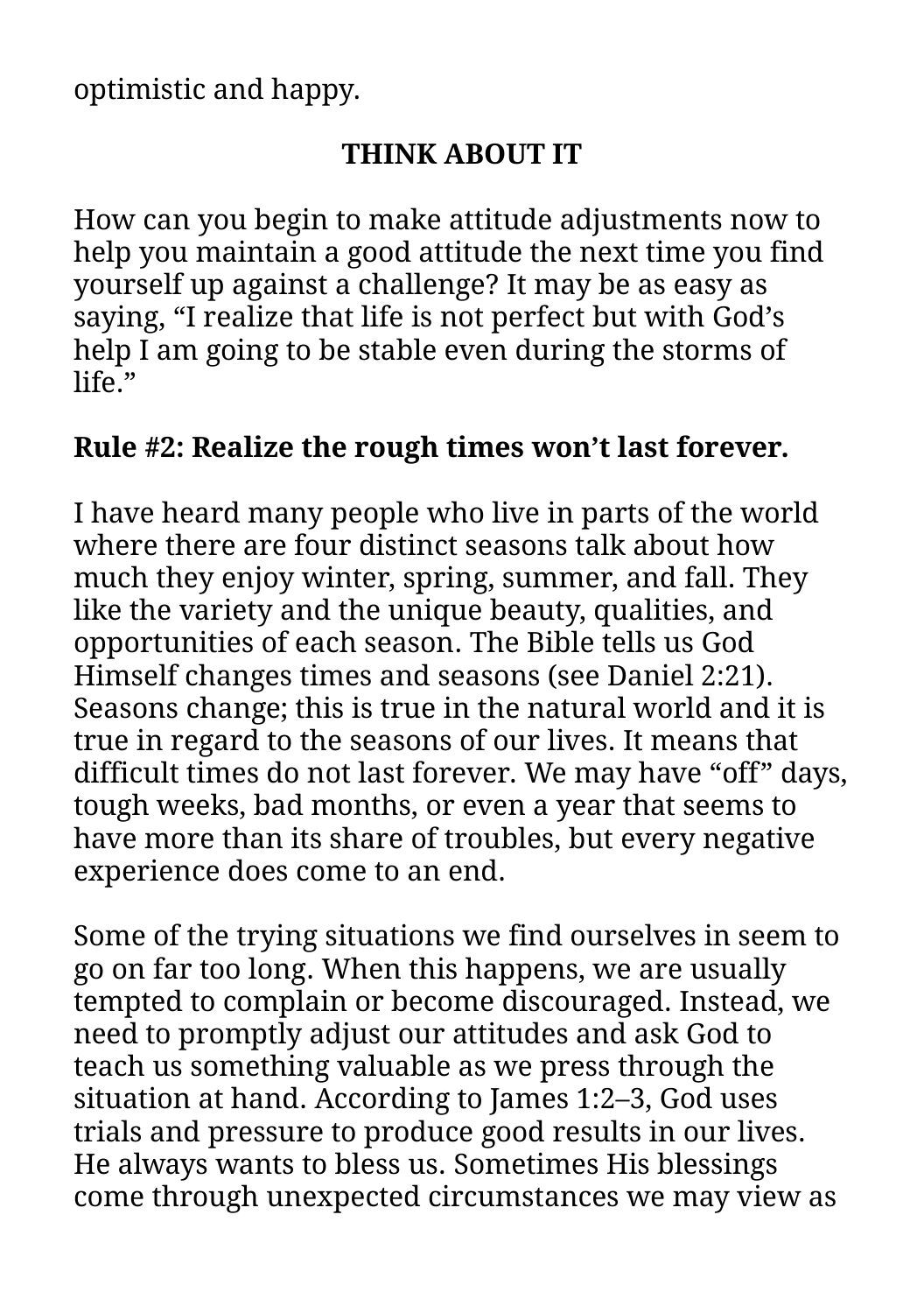negative, but if we will keep positive attitudes in the midst of those situations, we will experience the positive results God desires to give us.

If you are going through a difficult time right now, let me remind you that this probably isn't the first challenge you've ever faced. You survived the last one (and probably learned some valuable lessons through it) and you will survive this one too. Your trials are temporary; they won't last forever. Better days are on their way. Just keep your attitude "up" instead of "down," and remember that this is just a season and it will pass.

#### **THINK ABOUT IT**

Look back over the course of your life and remember some of the trials you have faced. How has God used them to bring something good into your life?

Now, remind yourself He will also bring good out of the current situation and the next one too!

When David faced the giant Goliath, he remembered the lion and the bear he had already defeated and it gave him courage in his current situation.

#### **Rule #3: Don't make major decisions during a storm.**

No one's entire life is like one big, long sunny day. At some point, we all face storms—whether they come in the form of unexpected illness, job loss, financial crisis, marital difficulties, problems with children, or any number of other scenarios that are stressful, intense, and important. I have faced many storms in my life—some like the quick afternoon storms that are common in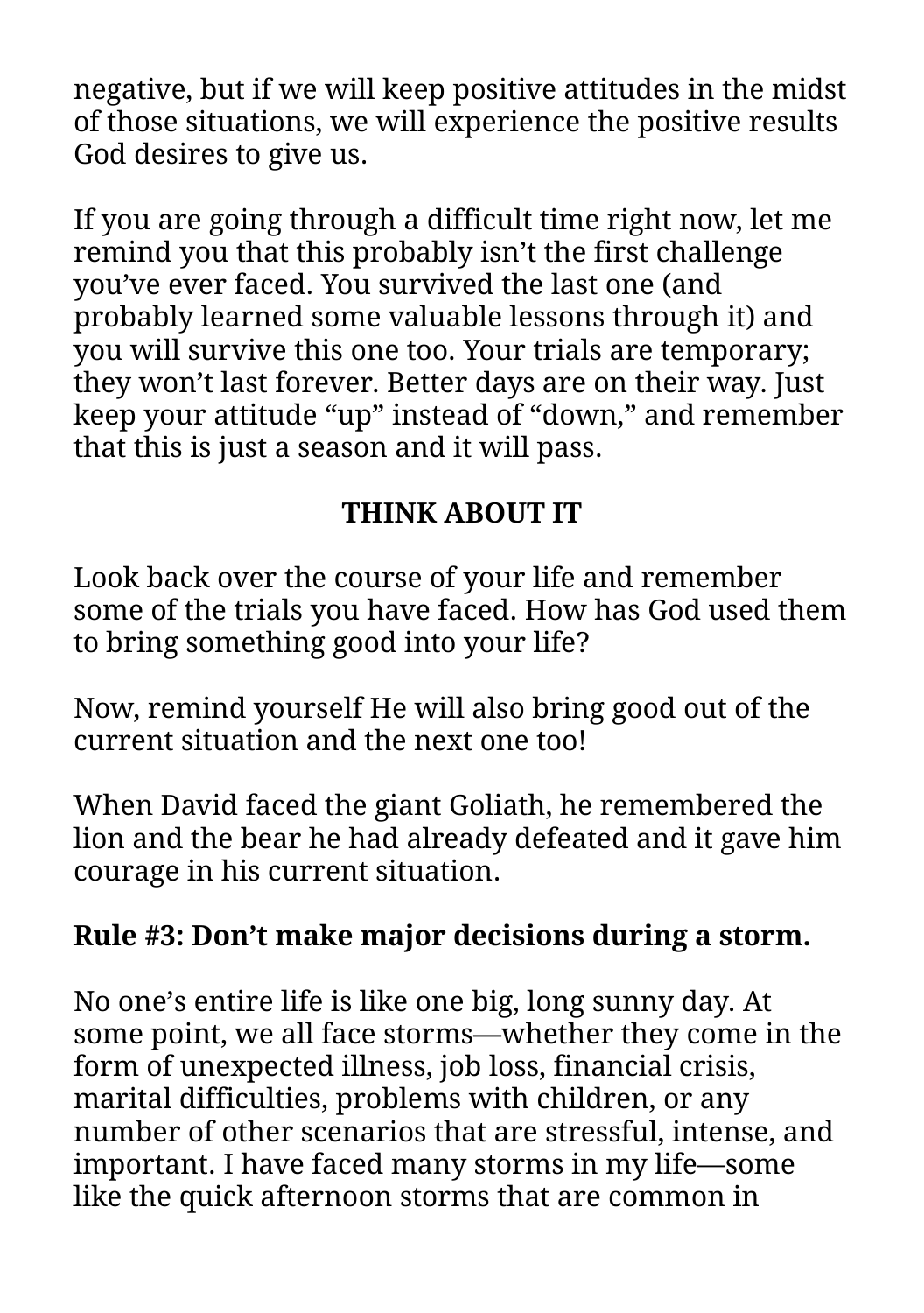summertime and some that seemed like category four hurricanes. If I have learned anything about weathering the storms of life, I have learned that they don't last forever, as I mentioned in Rule #2, and that if at all possible, I do not need to make major decisions in the midst of them.

When the storms of life arise, it's best to keep your mind and emotions as still as possible. Thoughts and feelings often run wild in the midst of crises, but those are exactly the times we need to be careful about making decisions. We must remain calm and discipline ourselves to focus on doing what we can do and trusting God to do what we cannot do.

Just as a pilot's bad decision can cause a plane to be diverted from its intended destination or even to make a dangerous emergency landing, a bad decision can divert or delay you from reaching your destiny. Next time you face a storm or crisis in your life, I hope you'll remember these words, which I often say: "Let emotions subside before you decide." Do your best to let things settle down before you make major decisions. You may not always have that choice, but as much as possible, put significant decisions on hold until your storm passes. Just as the wind blows about wildly during a storm, our thoughts can become quite wild and frantic, and that is not the best time to make major decisions.

#### **THINK ABOUT IT**

What do you consider your biggest mental or emotional challenge when storms arise in your life? Is it fear, anxiety, impatience, overreacting, or something else?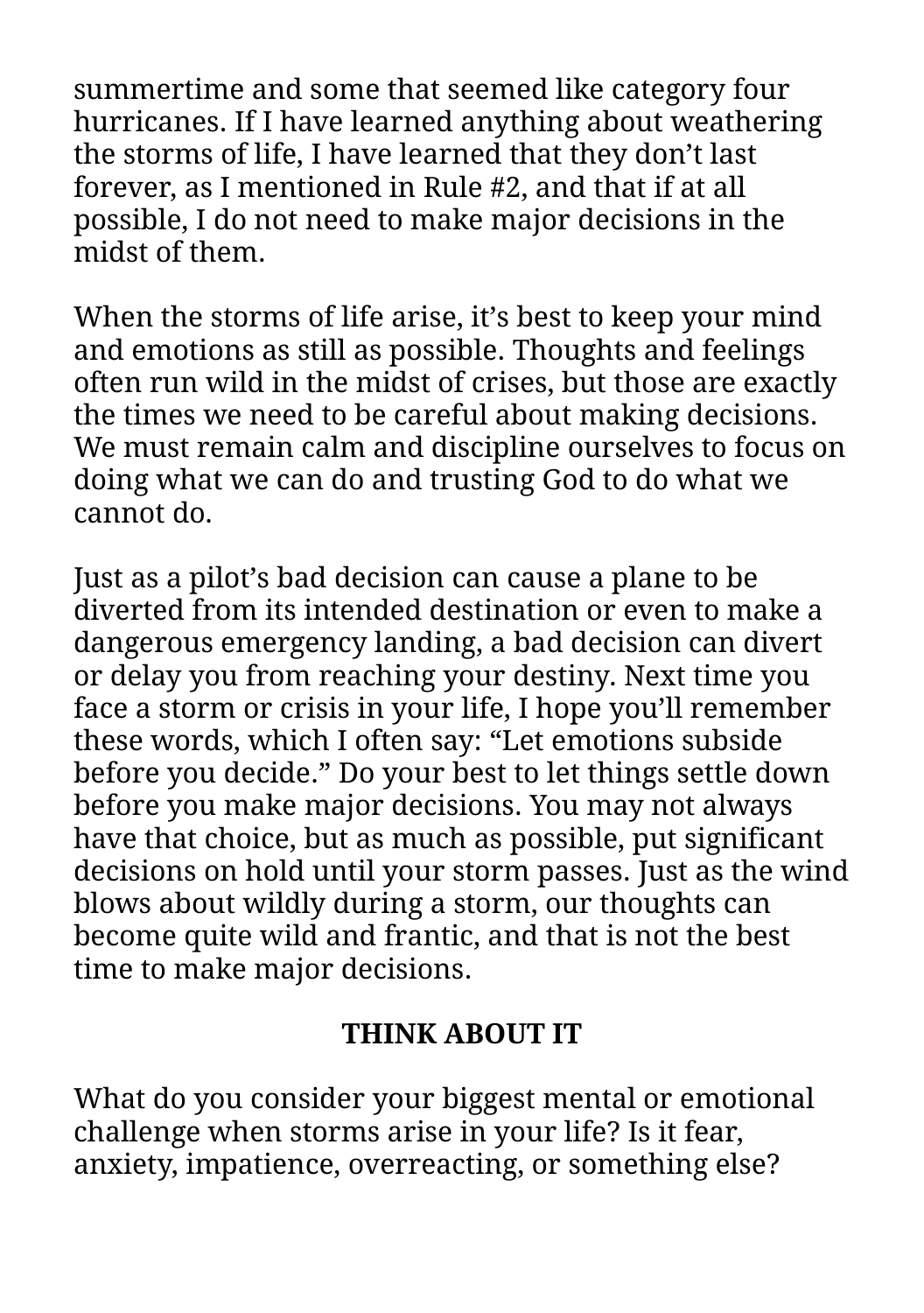Determine today to wait on wisdom and not respond emotionally or out of panic and fear.

#### **Rule #4: Stay in touch with the "control tower."**

Air traffic controllers are the only people on Earth who can see the "big picture" of what's going on in the sky and who have the knowledge and authority to tell planes to slow down or speed up, fly higher or fly lower, avoid or navigate through storms, or take alternate routes to their destinations. According to the National Air Traffic Controllers Association, air traffic controllers in the United States handle about eighty-seven thousand flights every day, and sixty-four million takeoffs and landings per year. Interestingly, air traffic controllers manage not only commercial flights, but also private aviation, military, and cargo air traffic, as well as air taxis. If all the flights air traffic controllers handle at any given time were to be posted on monitors in airports, more than 460 monitors would be needed. With so many flights taking off and landing each day, pilots have to stay in touch with the control towers if they want to make safe, on-time flights.

Just as airplane pilots must maintain contact with air traffic control towers, you and I must stay in touch with God—the one who sees the big picture of our lives and who orchestrates everything that involves us. He makes sure everything that needs to happen in our lives happens at the right time, moves at the appropriate speed, and causes us to arrive safely at the "destinations" He has planned for us.

If we want to stay on track with God and do so with good attitudes, we have to make communication with Him a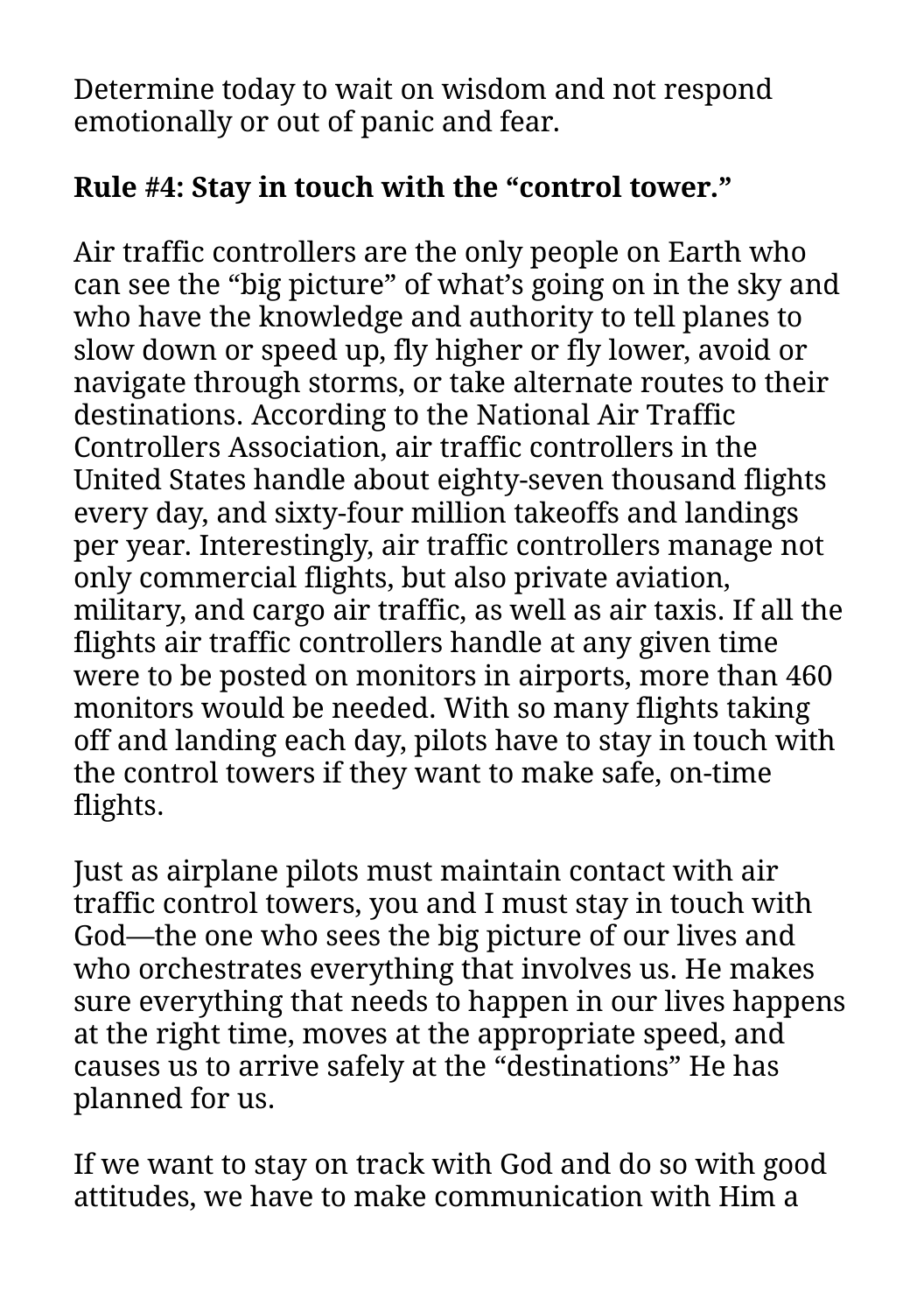priority in our daily schedules. He will help you navigate the ups and downs of life, and find your way through the "cloudy" days when you can't seem to see the next step you need to take. I can't urge you strongly enough to communicate with Him frequently through prayer, reading His Word, worship, and simple acknowledgment of His presence and guidance throughout every day. If you want to learn more about how to stay in touch with God moment by moment and develop a close relationship of communication with Him, I recommend my books The Power of Simple Prayer and Knowing God Intimately.

#### **THINK ABOUT IT**

How is your personal relationship with God? If it's less satisfying than you would like, what adjustments can you make to improve it?

#### **Rule #5: Try to keep things in perspective.**

One of the definitions for perspective in Webster's Dictionary is "the interrelation in which a subject or its parts are mentally viewed." Interesting, isn't it? This definition makes a clear distinction. It implies that our mental capacities can cause us to see things in ways that may not be accurate.

When we lack proper perspective, we may consider minor situations to be major crises, or we may do the opposite and view significant situations as "no big deal." Either tendency—exaggerating things or minimizing them —can lead to problems, so we need to do our best to see things as they really are and not allow them to be out of proportion.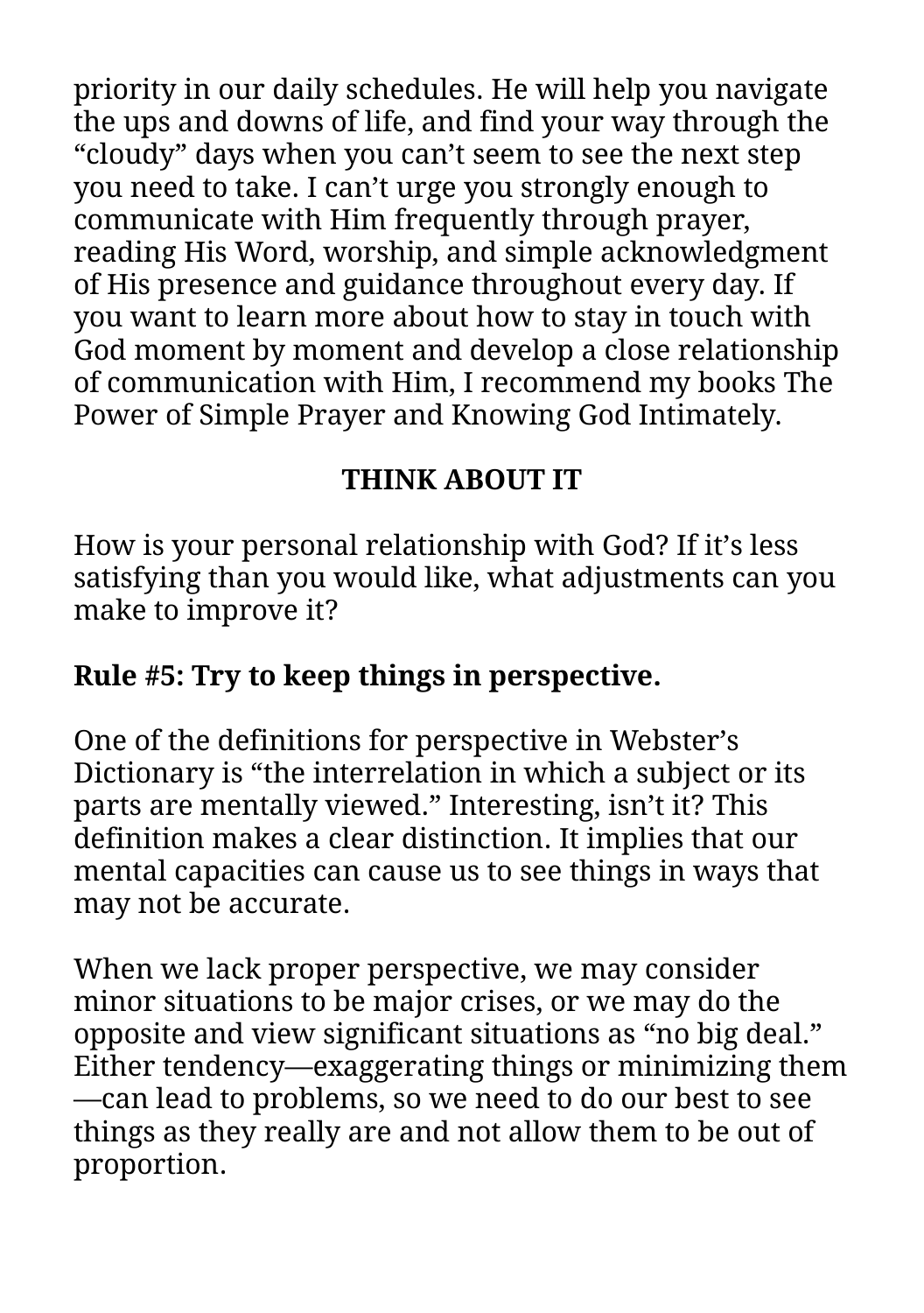I know a young man who spent many years of his life frequently trying to prove he was right in every disagreement. He habitually argued and became angry, and in fact that happened so often that he lost a lot of friends. He simply was not enjoyable to be with. After this continued for a period of years I finally began to notice a big change in him. He wasn't argumentative if someone had a different opinion from his or did not want to do something his way. I asked him what had made him change and he said, "I have discovered that being right is highly overrated." When he looked at being right in proper perspective and compared it to the turmoil he experienced, he finally realized it just was not worth it.

Try to form a habit of looking at the whole of life instead of centering on one thing that may be upsetting you. Thinking excessively about the problems we encounter in life only makes them appear to be larger than they really are. When you are experiencing any issue that is upsetting to you take time to purposely recall the good things that you enjoy also. King David did this during times of depression and it helped him keep things in perspective (see Psalm 42).

#### **THINK ABOUT IT**

Are you good at keeping things in perspective or is this an area in which you need to improve?

#### **A POSITIVE YOU IS A POWERFUL YOU**

An organization once offered a bounty of five thousand dollars apiece for wolves that were captured alive. Enticed by the idea of such money, Sam and Jed eagerly set out through the forests and into the mountains in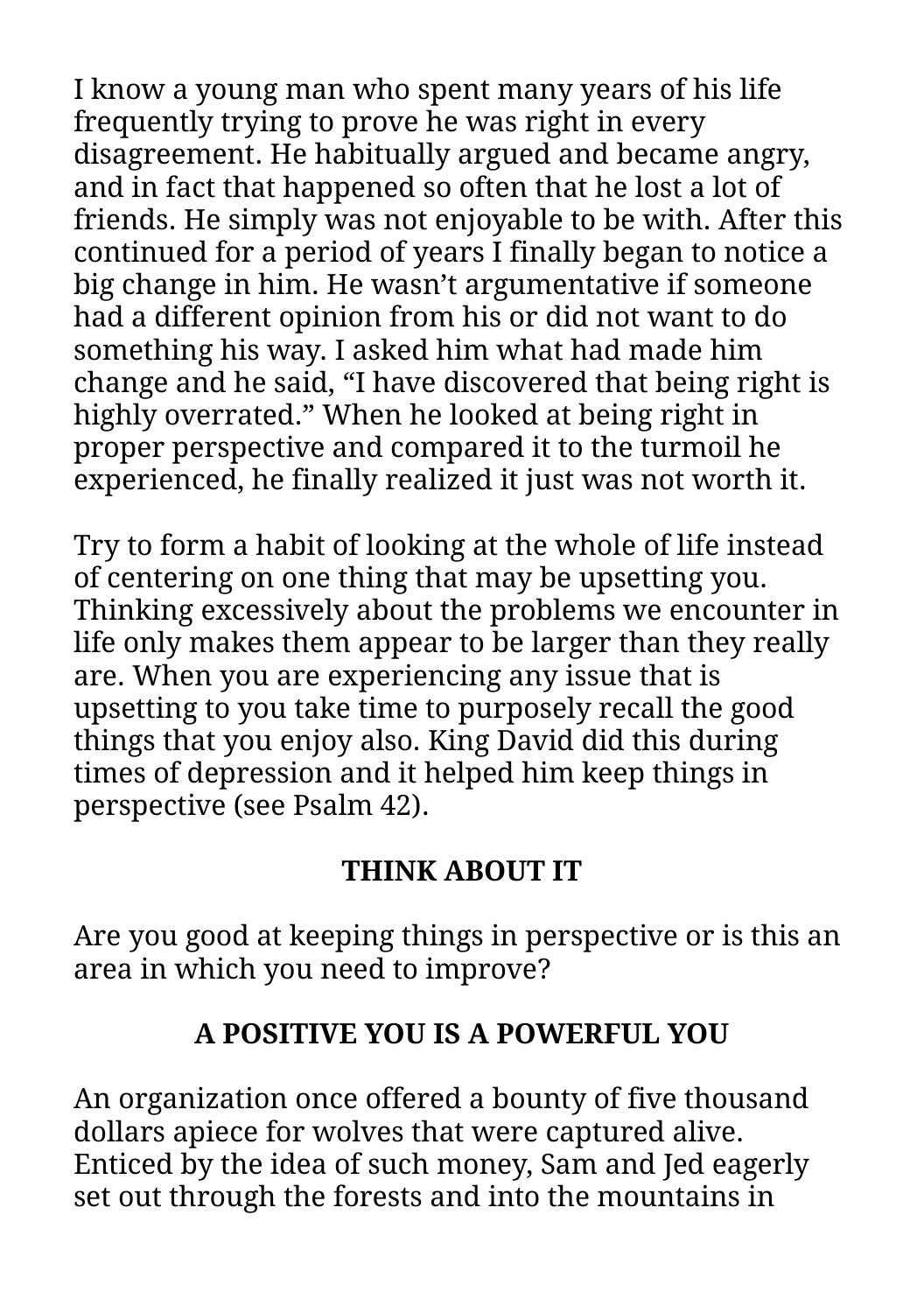search of the animals that could secure their fortune.

They fell asleep under the stars one night, exhausted after days of enthusiastic hunting. Sam awoke in the middle of the night and saw about fifty wolves surrounding him and Jed—hungry wolves, baring their teeth, with their eyes glistening at the thought of easy human prey.

Realizing what was going on, Sam nudged his friend and said eagerly, "Jed, wake up! We're rich!"

A positive attitude enables you to make the best of every situation, and that gives you power over your circumstances instead of allowing your circumstances to have power over you. This was certainly true for Sam. While most people would be terrified when surrounded by a wolf pack, Sam saw the opportunity he'd been waiting for.

Make a commitment today to be a positive person. The more positive you are, the more powerful you'll be.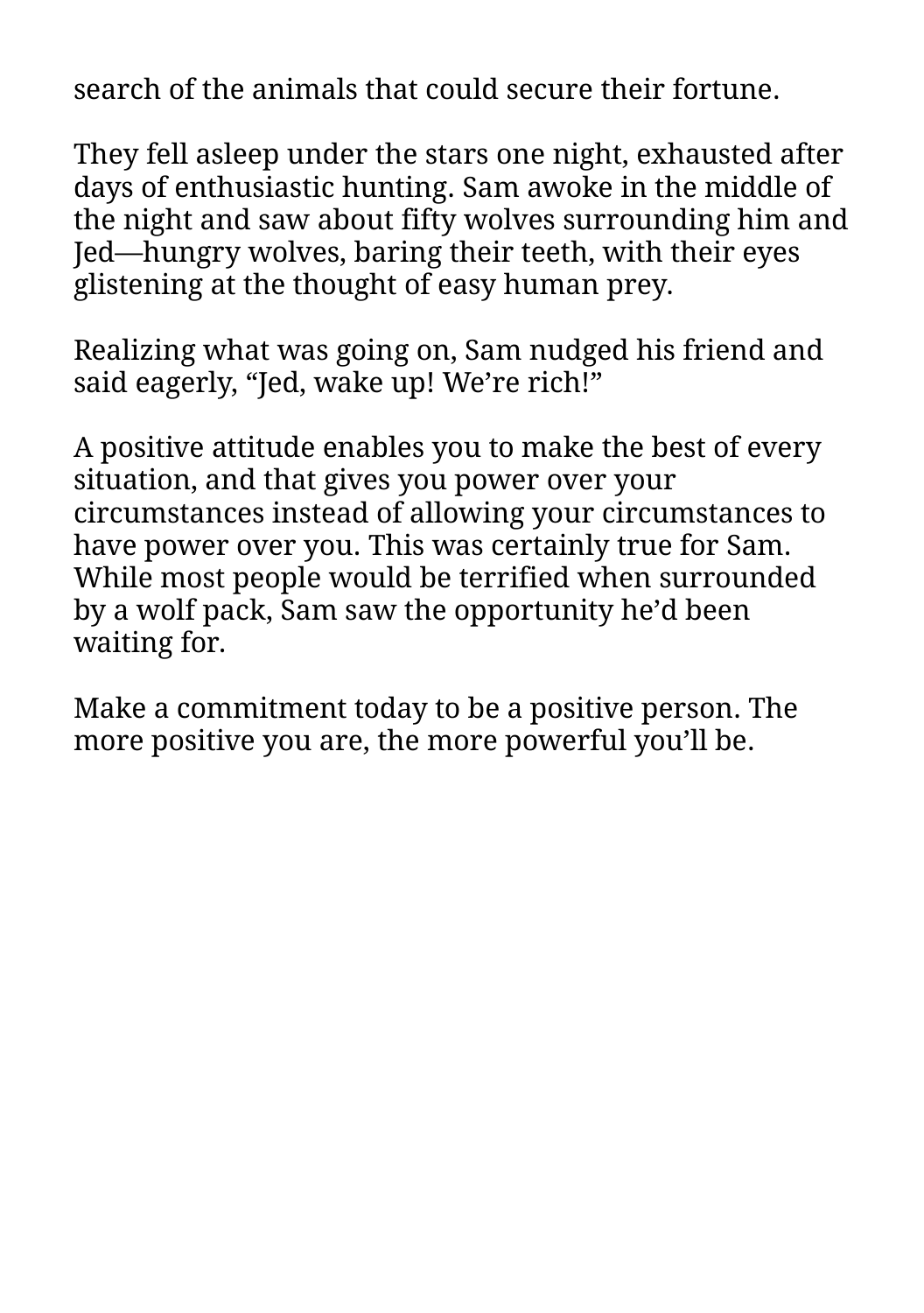### <span id="page-29-0"></span>**CHAPTER 2 TEACH YOUR MIND TO WORK FOR YOU**

Do you know that your mind can either work for you or against you, depending on how you train it ? When it works for you, it helps you stay positive, reach your goals in life, and think the kinds of thoughts that enable you to enjoy each day. When it works against you, it can make you negative and discouraged, hold you back from accomplishing what you want or need to do, and cause you to think the kinds of thoughts that result in selfsabotage.

As a physical structure and an organ of the human body, your brain engages in many functions that take place without your knowledge, without your help, and outside of your control. It has all sorts of jobs in your body. Your heart rate, breathing, blood pressure, movement and coordination, balance, body temperature, hunger and thirst, sensory processing, sight and hearing, emotions, learning, and memory are all areas with which the brain is involved.

But your brain is also the "home" of your thoughts, your mind. Dr. Caroline Leaf, a leading Neuro-Metacognitive learning specialist and committed Christian, notes in her teaching on the brain that "The Word and science believe that the mind and the brain are one." The way you think is voluntary, and you can control your thoughts. I want you to give your brain a new job and begin to teach your mind to work for you instead of against you. One important way to do this is to make the intentional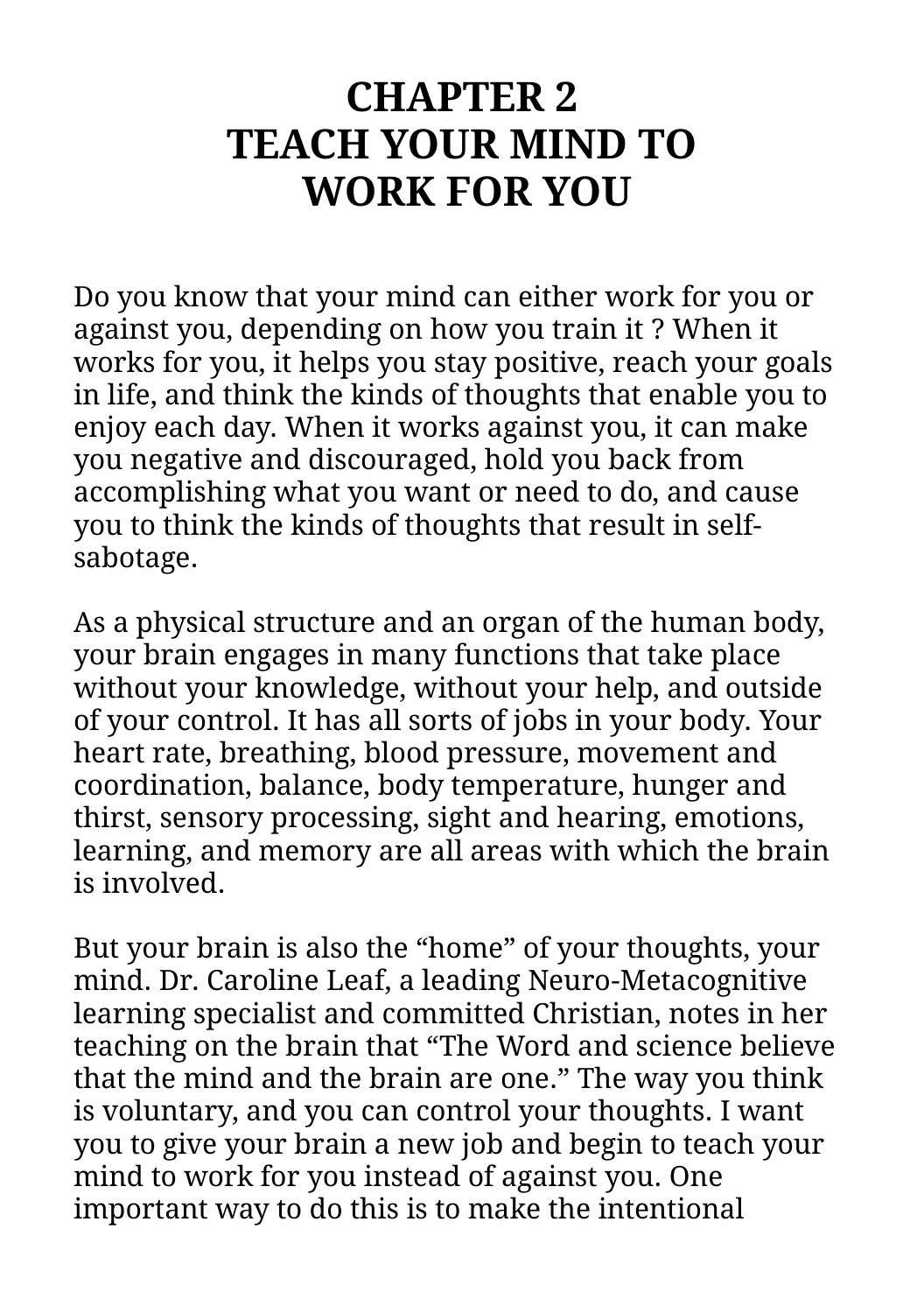decision that you will begin to think positively. I realize your brain won't be able to fulfill the new role completely overnight. You may be asking it to undergo a radical transformation, and that will take time. So give it a little grace, but determine that with your diligence and God's help, your brain will go to work for you instead of against you and become a powerful, positive force in your life.

I like what Dr. Leaf says—that the human brain takes "eighteen years to grow and a lifetime to mature." Don't miss this point. While every other organ in the body is fully formed when a person is born, and simply gets bigger as the body gets bigger, the brain actually takes a full eighteen years to grow. Once it's fully formed, it continues to mature until the day a person dies. This means, no matter how old you are, your brain is still maturing. This is great news because it means you do not have to be stuck in any old or wrong thought patterns. Your brain is still maturing, so you can still mature in your thinking.

#### **THINK ABOUT IT**

What comes to mind immediately when I ask: In what way(s) is your mind working against you?

#### **IT'LL HELP YOUR HEALTH**

Your thinking can have a positive effect on your physical health. People have suspected an interrelationship between the mind and the body for generations, but in recent years, a variety of scientists and researchers from all over the world have studied and proven it.

In a 2004 article in USA Today, Carol Ryff of the University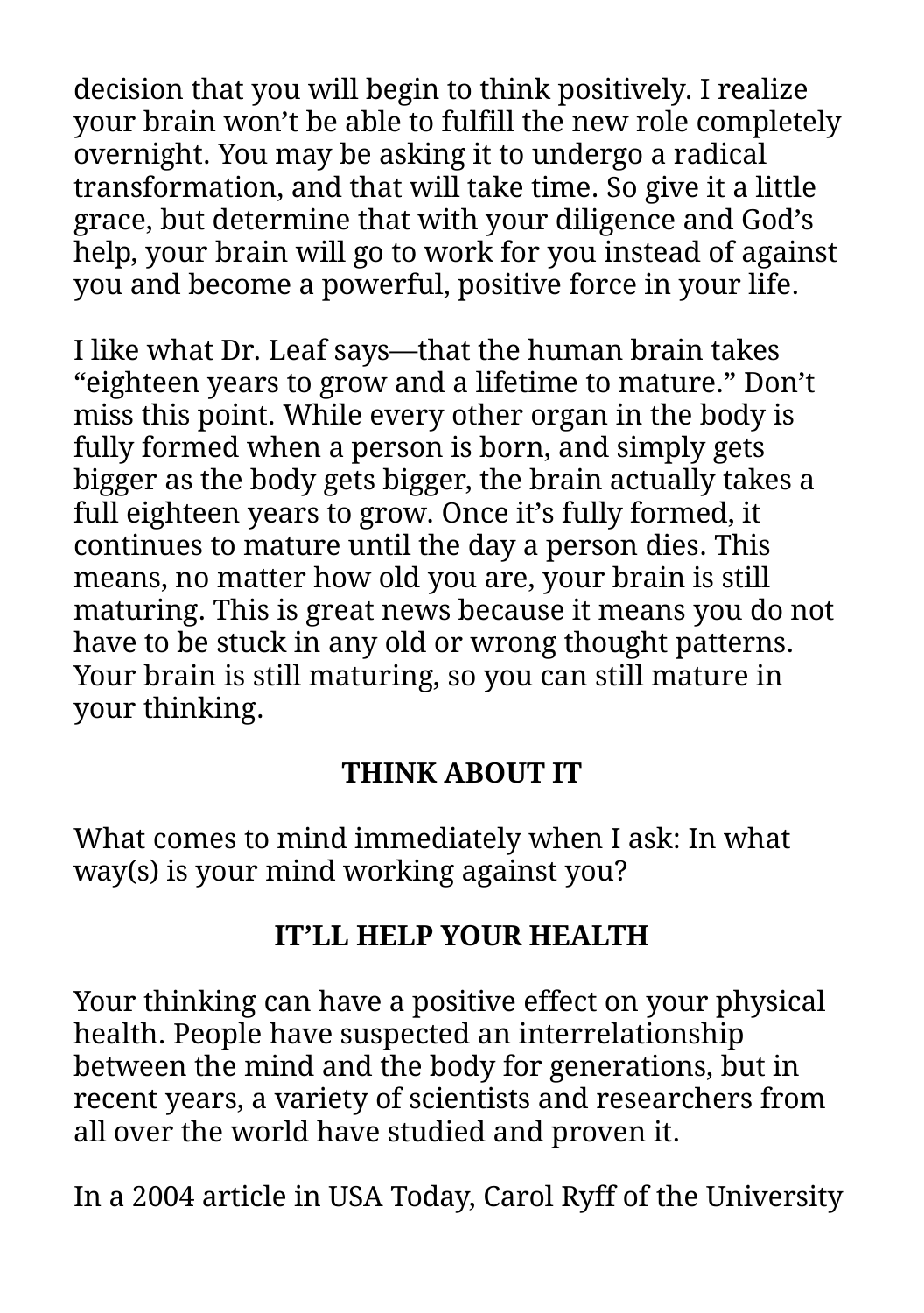of Wisconsin-Madison said, "There is a science that is emerging that says a positive attitude isn't just a state of mind. It also has linkages to what's going on in the brain and in the body." Ryff's research has proven that people who have higher than normal levels of well-being show "lower cardiovascular risk, lower levels of stress hormones, and lower levels of inflammation, which serves as a marker of the immune system."

In addition, a study conducted in the Netherlands in 2004 found that people who are optimistic have healthier hearts than those considered "grouchy." Fewer selfdescribed "optimists" died of cardiovascular disease and they had lower death rates overall than those of pessimists.

Dr. Becca Levy of Yale University led a study that concluded that "a positive attitude towards aging was greater than physiological measures such as low blood pressure and cholesterol, each of which is thought to add a maximum of four years to life." This study also found that optimistic people live longer than people who worry constantly and that positive attitudes can add more years to a person's life than exercising or not smoking.3 In some ways, I find this research astounding, but in other ways, I have no trouble embracing these findings because I have learned that the mind is extremely powerful and I am not surprised by the extent of its influence in our physical lives.

According to the world-renowned Mayo Clinic, thinking positively may also result in the following health benefits:

• Decreased negative stress.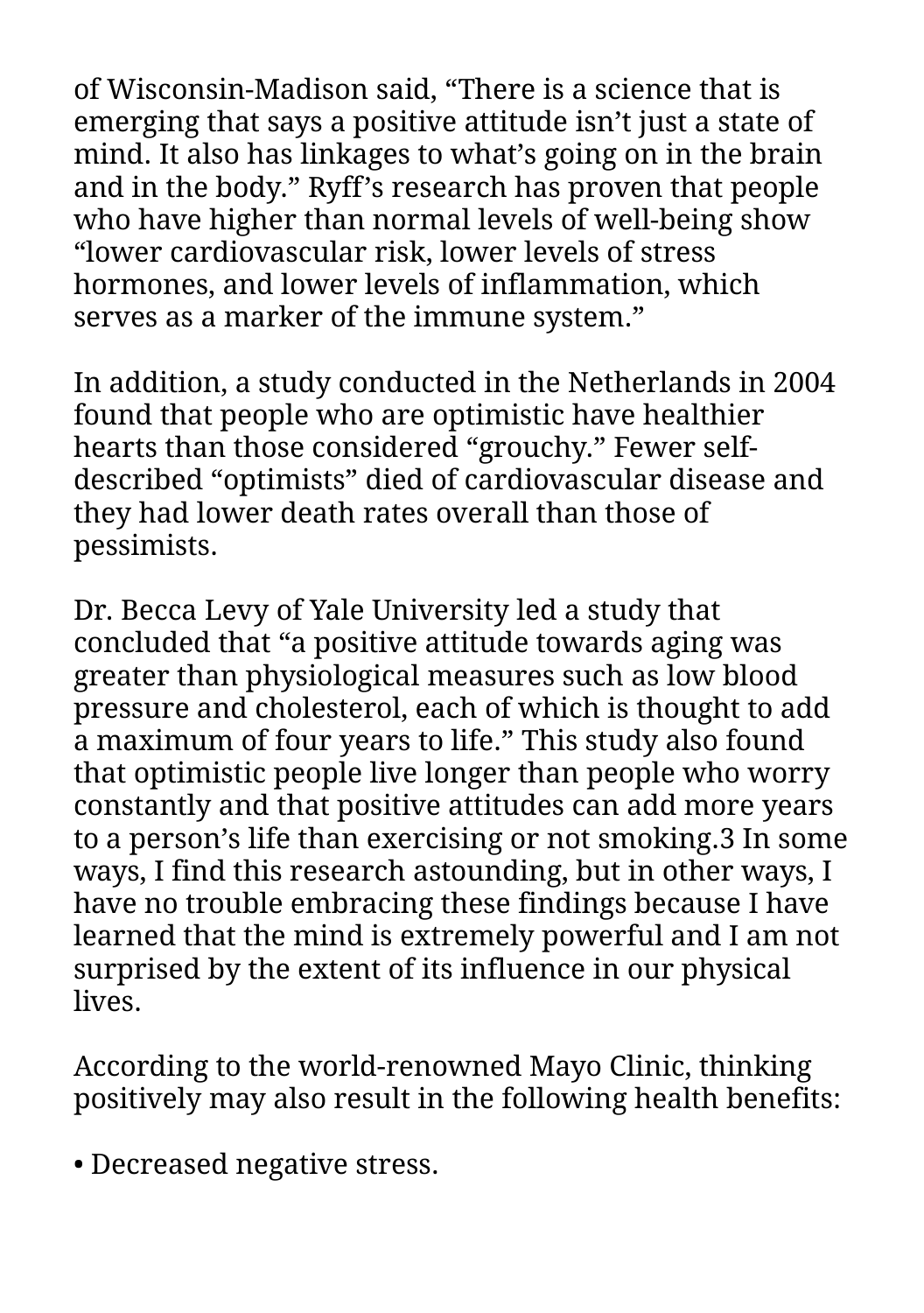- Greater resistance to catching the common cold.
- A sense of well-being and improved health.
- Reduced risk of coronary artery disease.
- Easier breathing if you have certain lung diseases, such as emphysema.
- Improved coping ability for women with high-risk pregnancies.
- Better coping skills during hardships.

Further affirming the mind-body connection in an interesting way, I was fascinated to see that in 2005, the Associated Press released an article that reported, "New research suggests that once Alzheimer's disease robs someone of the ability to expect that a proven painkiller will help them, it doesn't work nearly as well."5 Isn't that amazing? As long as people are able to think painkillers work, these medicines seem to help us, but when we stop thinking they are effective, they actually stop being effective. Our minds are incredible!

We know positive thinking is good for our attitudes and emotions, but the research I have referenced in this section, plus an enormous amount of research available in various forms today, clearly indicates that positive thinking is also extremely beneficial to our physical wellbeing. If we want to live healthy lives, we have to have healthy minds—and that starts with thinking positively instead of negatively.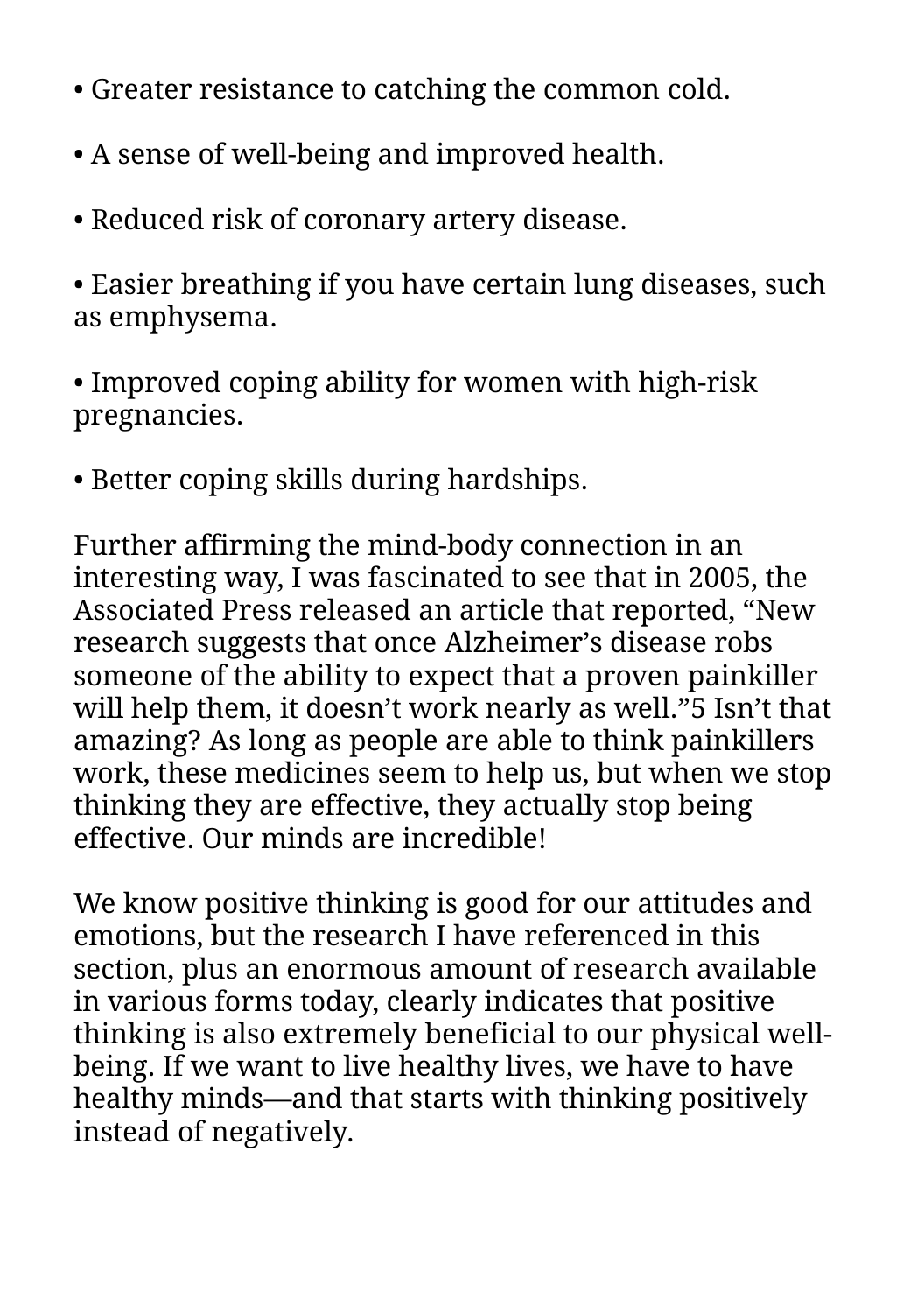#### **THE RESULTS OF POSITIVE THINKING**

You have read about a number of studies and experiments that prove how our thinking influences us. One case I find especially interesting is an experiment conducted by an MIT professor named Dan Ariely and some of his colleagues. They established a bogus testing facility where they asked people to undergo a series of electric shocks before and after receiving a certain pain reliever. The participants first received shocks with no pain reliever and then took pills called "Veladone-Rx" before receiving the shocks again. The testers told some people the Veladone-Rx pills cost \$2.50 each, while they told others the pills cost only ten cents each. Almost all the people who thought the pills cost \$2.50 each reported pain relief when they got the second series of shocks, but only half of those who thought the pills were ten cents each reported any relief at all. The truth about Veladone-Rx: the pills were nothing more than vitamin C tablets.6

What was the key to Dr. Ariely's experiment? People think expensive products work better than inexpensive ones. The pills that supposedly cost \$2.50 each didn't have any actual pain-relieving effect at all on those who took them, but the people expected the pills to be effective because they cost a lot. Their expectations set them up to think positively about the pills and report positive results, even when the pills provided nothing but a boost of vitamin C.

Clearly, positive thinking often yields positive results. In the next section of this book, I want to share and elaborate on four specific things positive thinking "does" to facilitate positive results in our lives: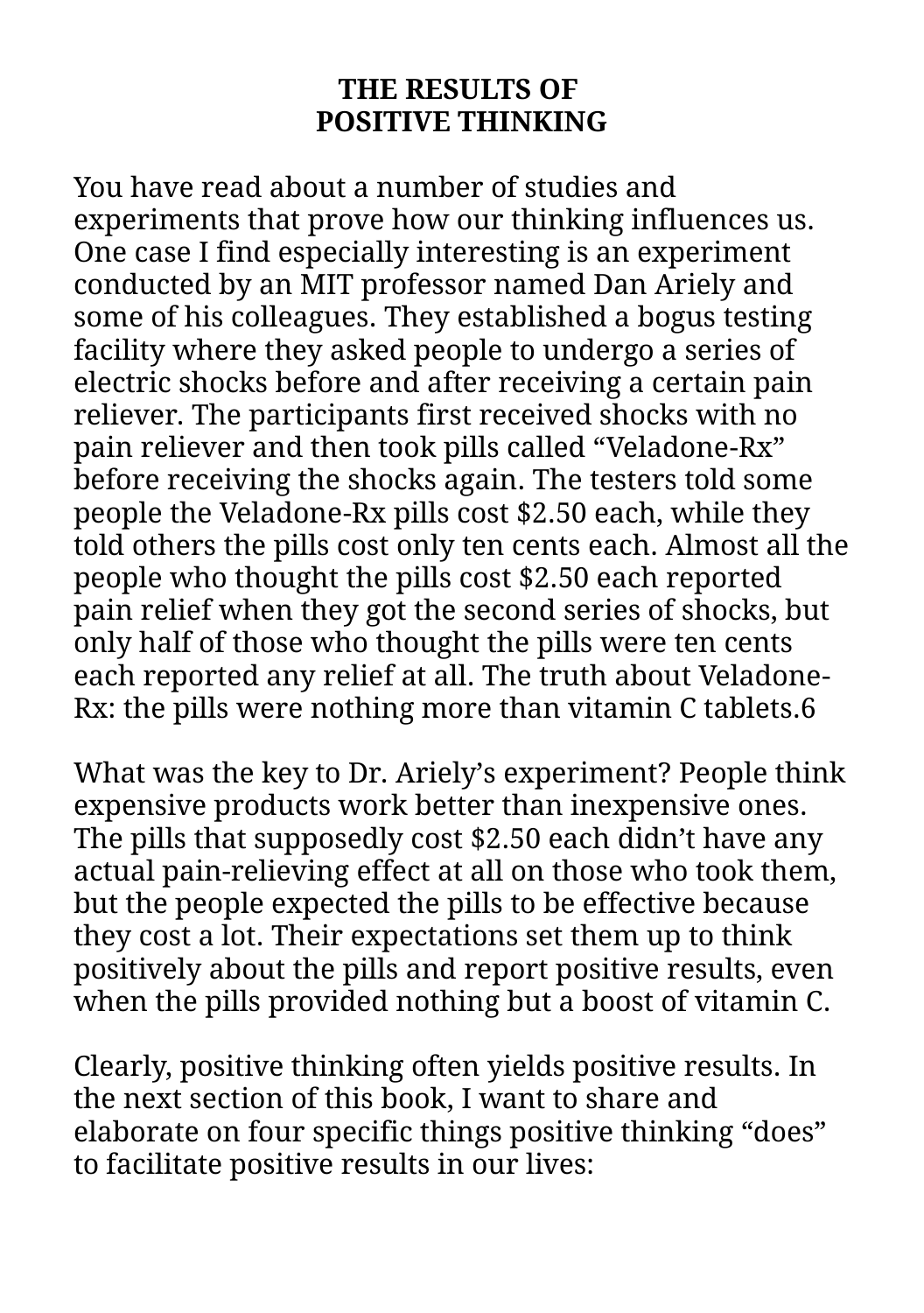- Positive thinking releases the power of potential.
- Positive thinking encourages positive responses.
- Positive thinking keeps things in perspective.
- Positive thinking helps you enjoy life.

#### **THINK ABOUT IT**

On a scale of 1 to 10, with 1 being "not good at all" and 10 being "outstanding," how would you rate yourself as a positive thinker?

#### **POSITIVE THINKING RELEASES THE POWER OF POTENTIAL**

People who think positively can see potential in even the most discouraging situations, while those who do not think positively are quick to point out the situations' problems and limitations. This goes beyond the proverbial idea of simply seeing a glass "half-full" or "half-empty" and extends to actually making decisions and taking actions based on either positive thinking or negative thinking.

One of the best stories I know about how positive thinking releases the power of potential took place centuries ago, when many parts of the ancient world were still unsettled. God promised the people of Israel they would possess a rich and fertile country, known as Canaan. He didn't promise them they could step across its borders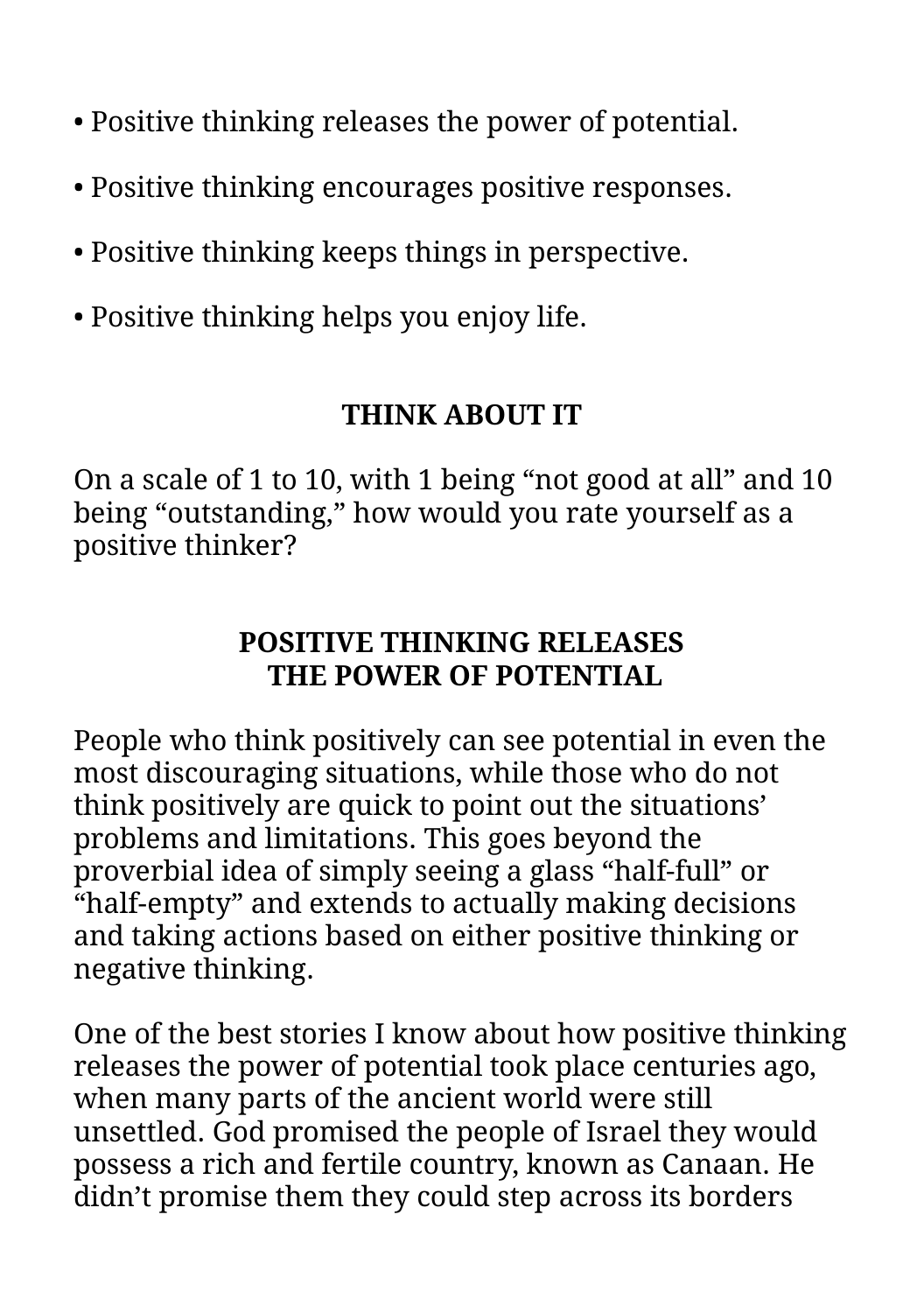without opposition, but He did promise them they would inhabit it—and when God makes a promise, He means it.

Taking God at His Word, the Israelites appointed twelve men to go into Canaan to "spy out the land" and bring back a report. Upon their return, ten spies admitted that the land flowed with milk and honey, and acknowledged that the fruit in Canaan was large and beautiful, but then remarked that the land was full of giants who would be impossible to overcome. They allowed the presence of the giants to detract from the promises of God.

In contrast, Joshua and Caleb brought back good reports, full of faith and confidence in God, and Caleb spoke up with confidence, saying, "Let us go up at once and possess it; we are well able to conquer it" (Numbers 13:30). The ten spies thought the giants in the land were too big to kill, but Joshua and Caleb thought they were too big to miss. Joshua and Caleb were the only two men who were positive in the face of opposition from the giants. They didn't ignore the challenges, but they did not overemphasize them—and they were the only two who entered the Promised Land.

The spies who died in the wilderness only saw what was and failed to see what could be. Their negative thinking produced defeatist attitudes and caused them to try to persuade Moses that God's Word to Israel was not true, that possessing the Promised Land was not really possible.

Being positive does not mean we deny the existence of difficulty; it means we believe God is greater than our difficulties. Believing in God can cause us to win any battle we face. When we are closed to "positive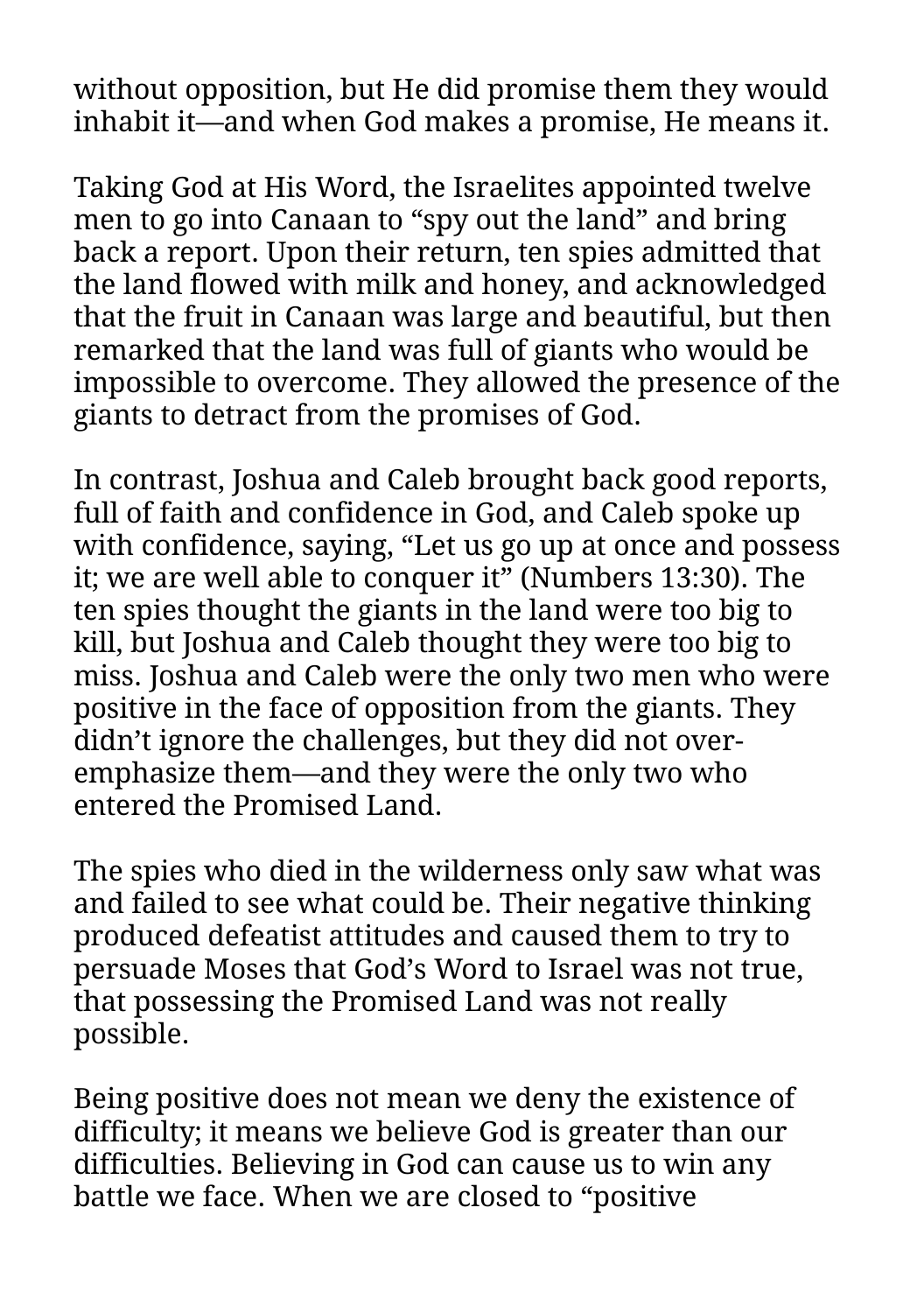possibilities" we only see what is right in front of us, not what we could see if we would simply be positive and creative.

Train your brain to trust and believe God and to think positive thoughts that are based on His Word. Determine that you will think as Joshua and Caleb did, not as the ten negative spies who never got to enjoy the Promised Land. Choose to see the power available to you through God if you trust Him more than your circumstances. Always remember that nothing is impossible with God!

## **THINK ABOUT IT**

In what specific situation do you need to believe God is greater than your difficulties?

## **POSITIVE THINKING ENCOURAGES POSITIVE RESPONSES**

The way we think affects the way we speak, and the way we speak affects the way others respond to us. If you think and speak negatively, you are likely to hear a negative response. The opposite is also true. Positive thoughts and positive speech encourage positive responses.

For example, let's say you are an overnight guest in someone's home. Your host says to you just before bedtime, "It's supposed to be cold tonight, but there are probably enough covers on the bed. You don't think you'll need an extra blanket, do you?" Think about it. You would probably respond something like this, "No. Whatever is on the bed should be fine."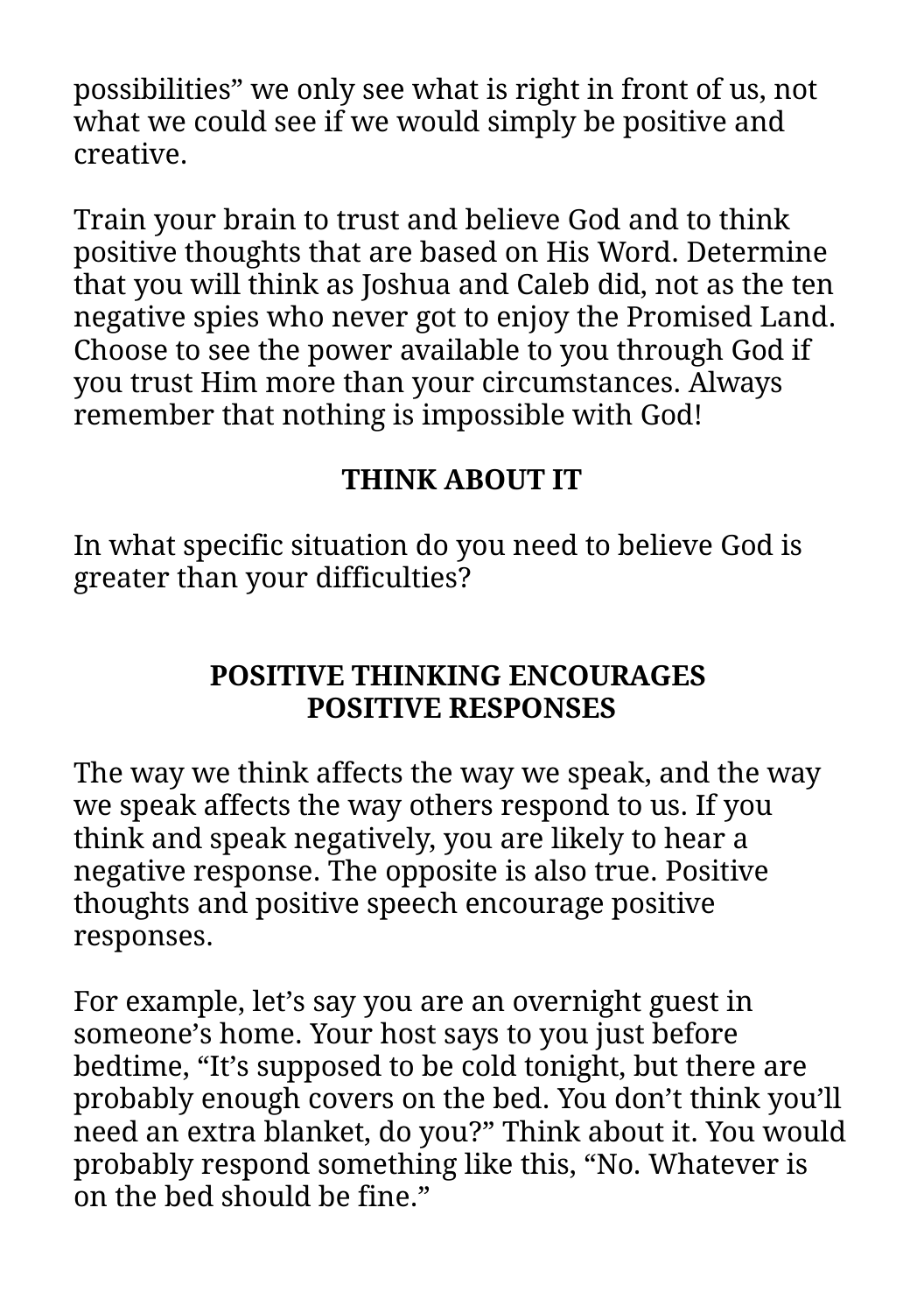Now, consider this scenario. Your host says to you, "It's supposed to be cold tonight, so you'll probably want an extra blanket, won't you?" Most people in that situation would answer, "Yes."

I'm sure you can recall many situations in your life in which the way you communicated to someone influenced his or her response to you. I recently heard myself ask a clerk at a checkout counter, "You don't have a tissue behind the counter, do you?" Of course, she quickly said, "No." Maybe, if I had asked the question in a positive way, she would have been more diligent to look for one.

The most common type of negativism that draws negative responses from others is what I call the "flat-world attitude." This happens when a statement is not true, but people believe it based on hearsay, past experience, or what is considered "common knowledge." Let me explain.

Christopher Columbus believed the world was round. Therefore, he reasoned, if he set sail, he would eventually reach land—previously undiscovered territory—or end up back where he started. The people around Columbus thought the world was flat, so when "scholars" and "experts" examined his plans, they said his idea was impossible. Because they believed the world was flat, they assumed he would surely sail off the edge of it and disappear. But Columbus was right. He didn't fall off the edge of the world, but proved it was round and ended up discovering America in 1492.

During the early 1900s, an impressive array of scientific wizards scoffed at the idea of an airplane. They said, "It is an opium-induced fantasy—a crackpot idea." Really?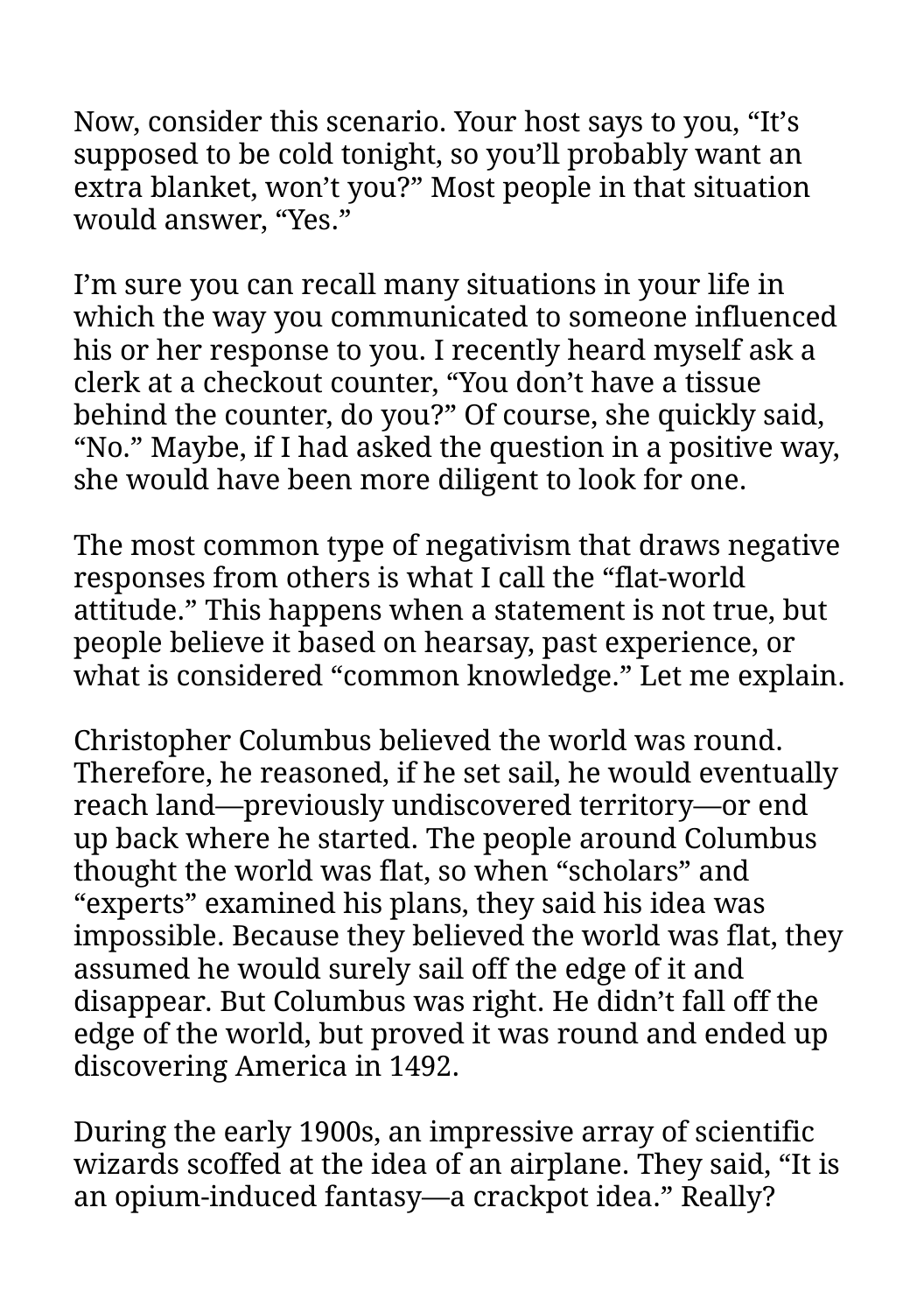Orville and Wilbur Wright didn't think so, and have gone down in history as the "first in flight." With similar skepticism toward airplanes, Marshal Ferdinand Foch said in 1911, "Airplanes are interesting toys, but they have no military value." Foch later became supreme commander of the Allied forces during World War I. Though airplanes were not widely used in the early days of the war, they became increasingly important and Foch and others discovered that they were valuable after all.

Thomas Edison tried to persuade Henry Ford to abandon his fledgling idea of a motor car because he was convinced that it would never work. He said, "Come and work for me and do something really worthwhile." Although Edison was a great inventor it sounds as if he was only positive about what he could do and rather pessimistic about other people's ideas. Next time you get in a car to go somewhere, be glad Ford didn't allow Edison's negative outlook on automobiles to influence him. Let this example remind you to never let a pessimistic person talk you out of your dreams.

All these people, and thousands of others throughout history, had a "flat-world mentality." They were convinced certain things could not be done—even though no one had ever tried. I am sure Christopher Columbus, the Wright brothers, and Henry Ford had to be determined to maintain their positive, can-do attitudes. Even though they were surrounded with negativity, they stayed positive and eventually found success. I wonder how much more they might have accomplished had they simply been surrounded with positive encouragement instead of ridicule? There is no telling!

Don't let someone else's limited thinking limit you.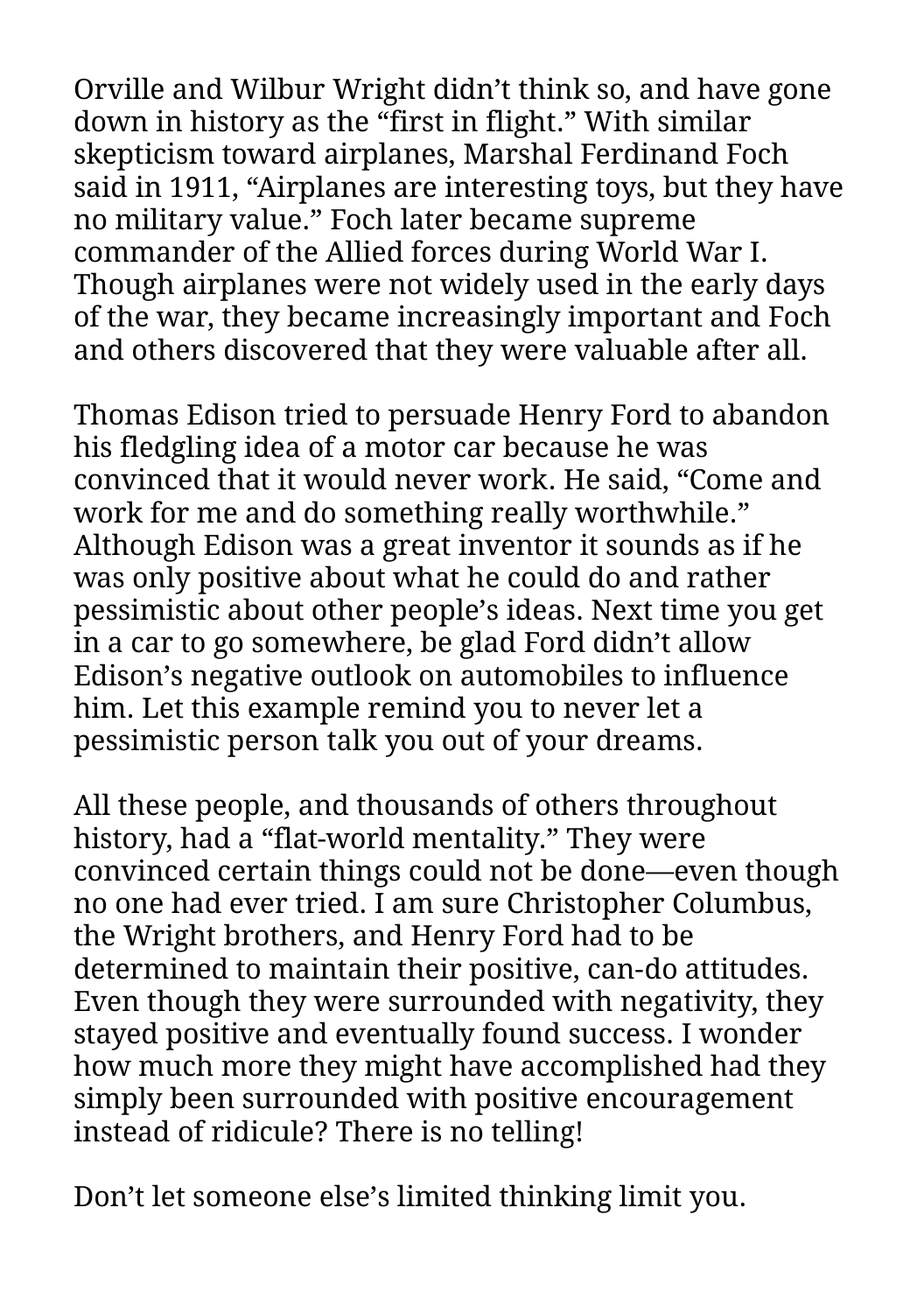Negativity can be contagious; you have to pay attention if you don't want to catch it! Even if you are the only positive person in your family, your social circles, or your work group, be the one with an optimistic attitude and outlook in every situation.

Remember, negative attitudes produce negative responses while positive attitudes encourage positive responses. In the story about Joshua and Caleb, this was certainly true. After the ten spies gave their negative report, the Israelites wept all night and became terribly discouraged (see Numbers 14:1). Those ten men and their bad attitudes caused an entire nation to lose heart and doubt God's promises.

Then, the Israelites became so negative that they wanted to stone Joshua and Caleb, who were positive (see Numbers 14:10). Similarly, the enemy, often working through other people, likes to silence people with faithfilled, can-do attitudes. Don't let anyone silence you. Learn to get positive and stay positive in every way.

A soldier was assigned to stand at the end of the chow line and offer apricots to everyone who passed through the line. He decided to test the theory that the way people ask questions impacts the answers they receive. To the first hundred men who came by him, he said, "You don't want any apricots, do you?" Ninety percent of them said no. To the next hundred men, he said, "Would you like some apricots?" Fifty percent said yes; 50 percent said no. He changed his strategy slightly for the next hundred men, asking them, "Would you like one serving of apricots or two?" Forty percent took two servings and 50 percent took one. By simply changing the way he asked the soldiers about the apricots, he saw a complete turnaround in the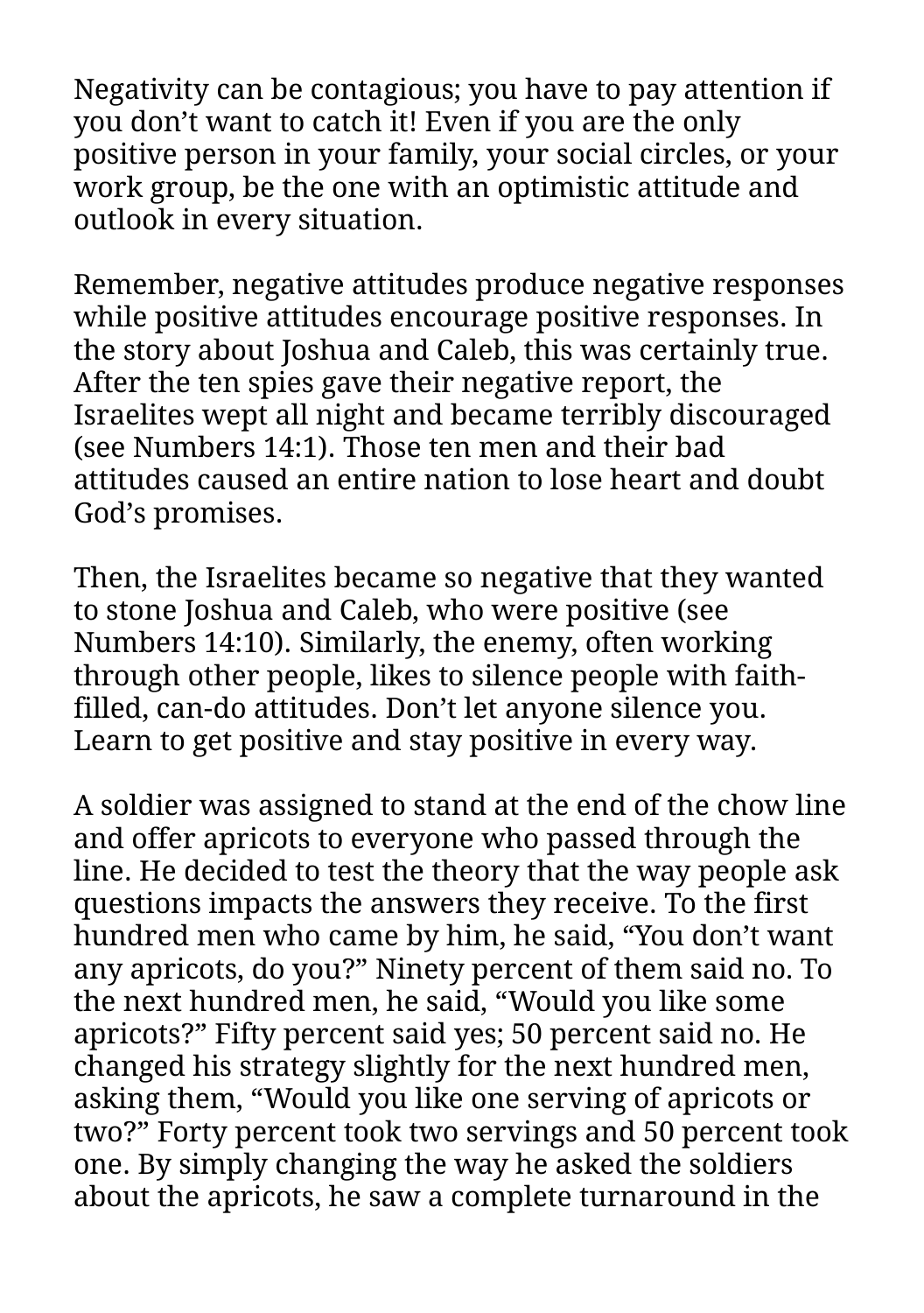percentage of men who took apricots!

Take a lesson from the soldier. Learn to be aware of the way you think and the way you talk to people. Train your mind to think positively toward every situation and train your tongue to speak positively to everyone you meet.

#### **THINK ABOUT IT**

Can you remember an occasion when your negative attitude provoked a negative response? How could you have been more positive in that situation?

#### **POSITIVE THINKING KEEPS THINGS IN PERSPECTIVE**

As I said in Chapter 1, thinking positively helps us keep things in perspective. When we think positively, we avoid "making mountains out of molehills." Negative thinking tends to blow things out of proportion, viewing them as larger and more difficult than they really are. People who think negatively magnify the unpleasant or undesirable aspects of a situation while failing to see anything good in it. I believe every person's life and even his circumstance includes more right than wrong and more good than bad if he simply determines to think positively about it and look for the good elements in it. You see, I still believe that God is bigger than the devil!

#### **THINK ABOUT IT**

Have you made a mountain out of a molehill lately? Is there something in your life that you are blowing out of proportion?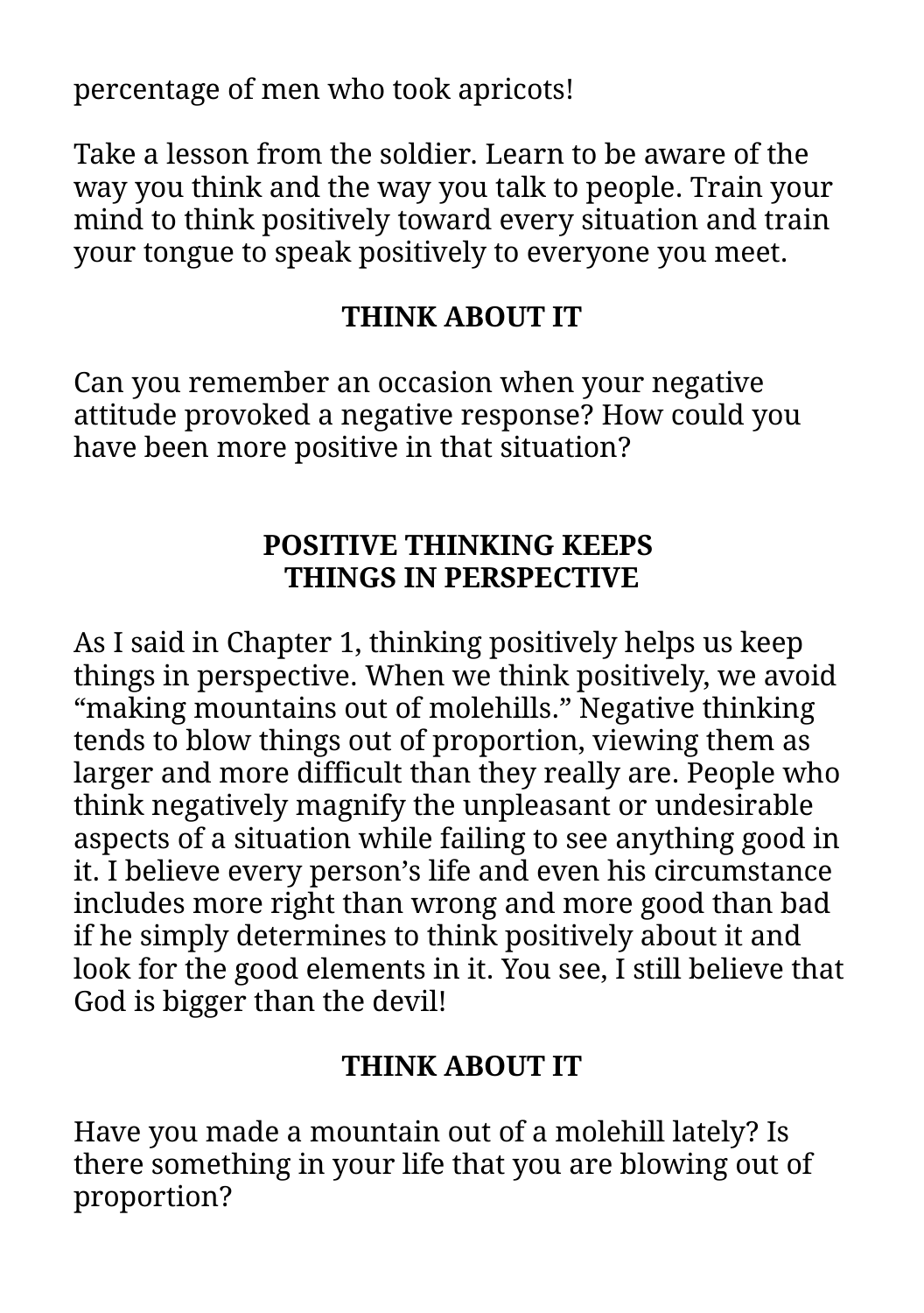#### **POSITIVE THINKING HELPS YOU ENJOY LIFE**

Years ago, a man named Captain Edward A. Murphy was working on a project for the United States Air Force. He became angry and cursed a technician who made a mistake, noting that, "If anything can be done wrong, this man will do it." Over time, such thinking became known as "Murphy's Law," which basically states, "Nothing is as easy as it looks; everything takes longer than you expect; and if anything can go wrong, it will—at the worst possible moment." How negative! Who could enjoy life if they lived according to Murphy's Law? They would always expect the worst, so they would probably get it!

I believe God has laws that completely disagree with Murphy's Law. The world may expect Murphy's Law to operate in their lives, but we need to resist that kind of negative thinking and embrace God's Law instead, which says something like this: "If anything can go right, it will; nothing is as difficult as it appears; everything is more rewarding than it appears; if anything good can happen to anybody, it will happen to me."

Negative thinking always produces a negative life. How much more could you enjoy your life if your thoughts agreed with God's Law, not Murphy's? God has a great life for you, one He wants you to enjoy thoroughly and live to the fullest. I challenge you to live by God's Law and consistently fill your mind with positive thoughts.

#### **THINK ABOUT IT**

In what specific circumstance do you need to start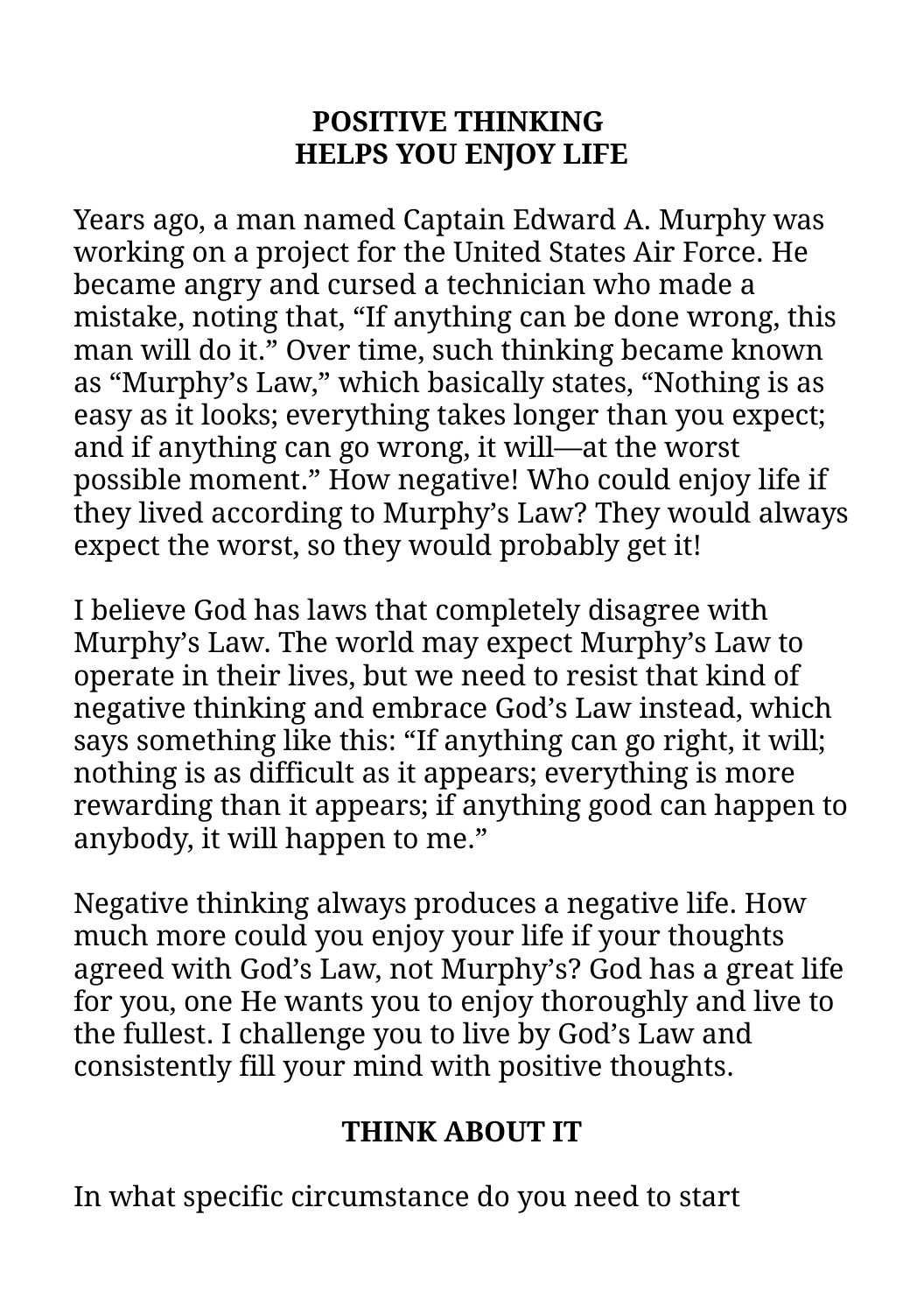#### **DON'T LET THE POSITIVE BECOME NEGATIVE**

#### **SEE THE BIG PICTURE**

When we focus excessively on the negative elements of a certain situation to the exclusion of its good aspects, we are "filtering out" the positive and exaggerating the negative. Very few situations are 100 percent negative; most of the time, we can find something good in every circumstance, even if we have to be really diligent about it.

Let's say you are a stay-at-home mom with young children and your husband leaves the house for work each day. Your four-year-old colors on the walls, cuts holes in his new pants, kicks his sister, and spills grape juice all over your freshly cleaned carpet. Let's also say he finally learned to apologize to his sister without being reminded, confessed to cutting his pants instead of saying "The dog did it," makes an attempt to clean his room, and says you are the best mom in the whole world. To say he was absolutely horrible all day long and forget about his good moments would be filtering out the good, and it would leave your mind with nothing but negative thoughts. Though there certainly would have been some negatives about that day, it had its positive experiences too.

I can't emphasize too strongly how important it is that you resist the temptation to characterize something as totally negative or to focus excessively on negative aspects of a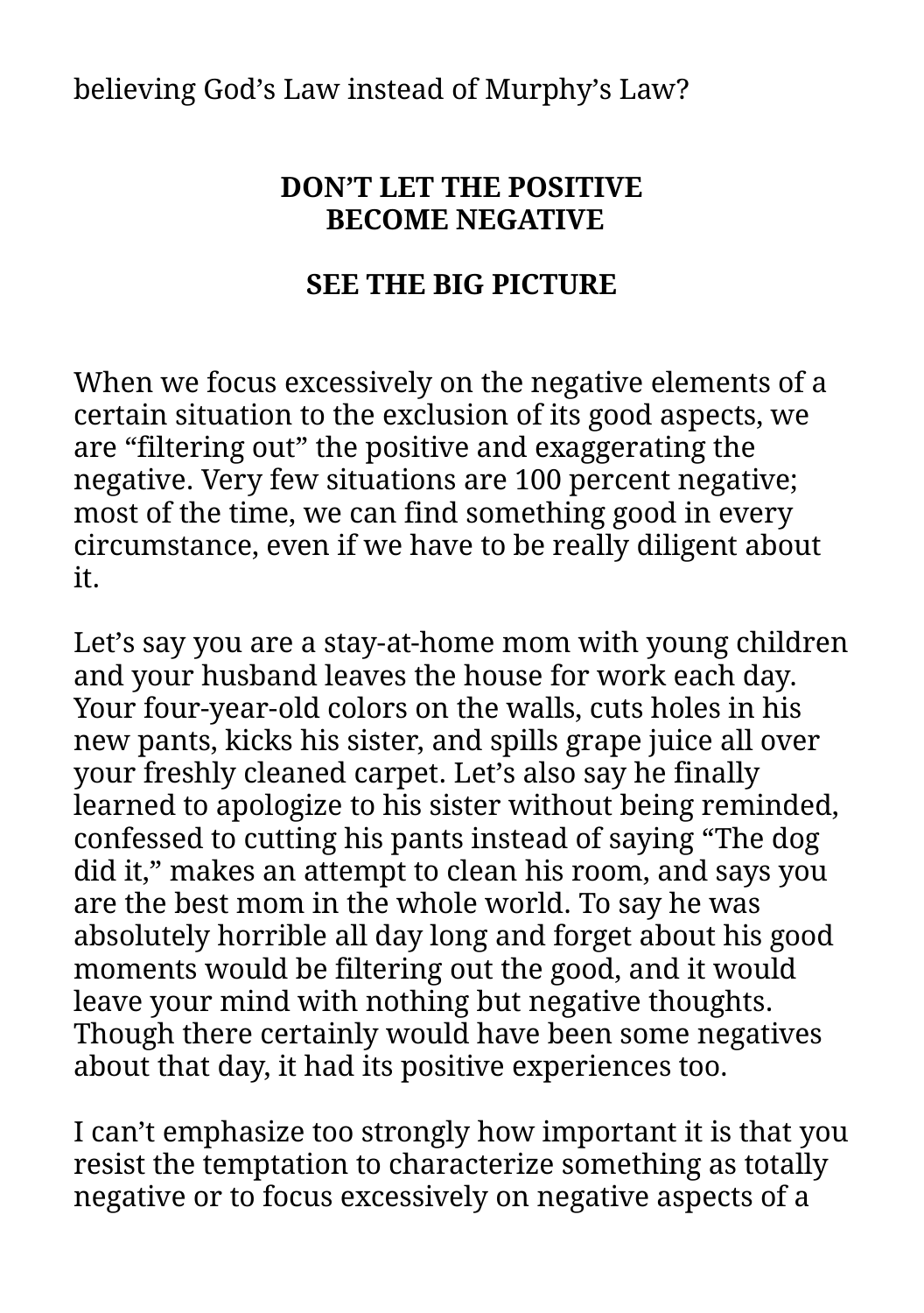situation. Look at the situation as a whole and find something positive about it. That will help you become a positive person.

## **THINK ABOUT IT**

What is the most negative situation in your life? Now, list three positive things about it. If you are not used to doing this it may stretch you but try anyway.

## **DON'T MAKE IT PERSONAL**

Automatically blaming ourselves when something goes wrong or thinking everything that goes wrong is intended against us as individuals is called "personalizing" and it makes positive thinking very difficult. This happens often with young people on sports teams, when they miss the last shot, goal, or run of the game and feel they are solely responsible for a loss. They need to realize that both winning and losing are team efforts. It takes a whole team to win; it takes a whole team to lose. Even if one individual missed the last opportunity to win the game, there were many others missed along the way that added to the end result.

Similarly, let's say a group of women decide to gather for lunch and at the last minute, Julie cancels. If Suzie is one who takes everything personally, she will automatically assume Julie didn't want to be with her, when in reality, Julie may have had a family crisis, an unexpected houseguest, or a dental emergency.

## **THINK ABOUT IT**

When was the last time you blamed yourself for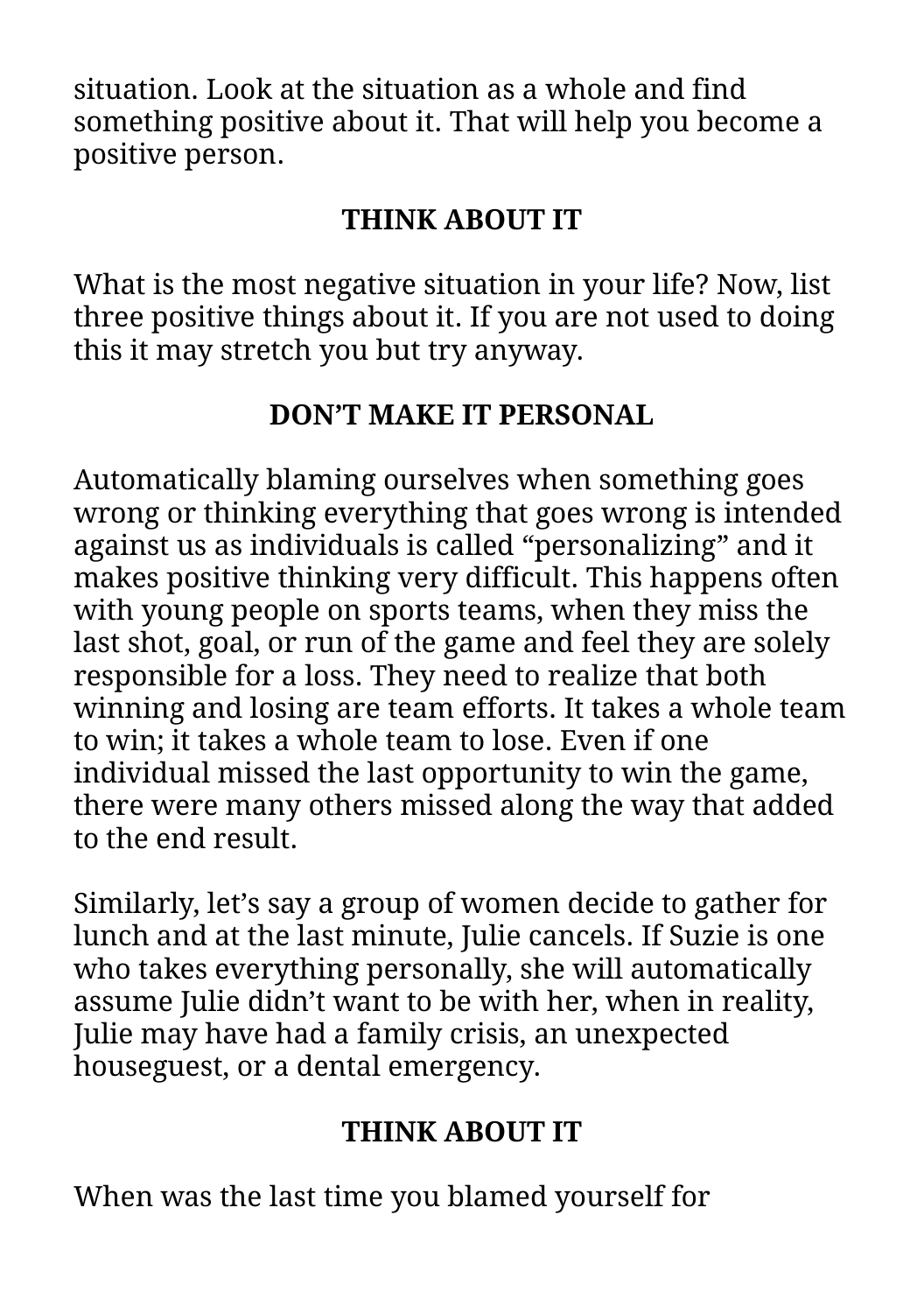something that wasn't your fault? Was there another way you could have viewed the situation that didn't make you the villain?

Do you get your feelings hurt a lot? Could it be that you are personalizing some situations? How can you avoid that in the future?

## **ANTICIPATE THE BEST**

One of the world's largest shoe manufacturers sent two market researchers, independent of one another, to an underdeveloped nation to find out whether or not that country was a viable market for them. The first researcher sent a telegram to the home office saying, "No market here. Nobody wears shoes." The second researcher sent a telegram back home saying, "Unlimited potential here—nobody has any shoes!"

I am sure the second researcher went on his trip expecting to send good news back to his employer—and he did. He could have perceived the fact that everyone in the nation he visited was barefooted as a challenge or an obstacle, as the other researcher did, and then his attitude would have been negative. But because he anticipated the best, he saw the situation in a positive light.

In any situation, a habit of thinking about what can go wrong or envisioning worst-case scenarios is a bad habit that needs to be broken. Let's say you and a friend are planning a hiking trip. Most hiking trips have their challenges, but the person who will be able to overcome the challenges is the one who expects the trip to turn out well and is determined to enjoy it. The one who thinks, Well, maybe it is a beautiful trail, but it's full of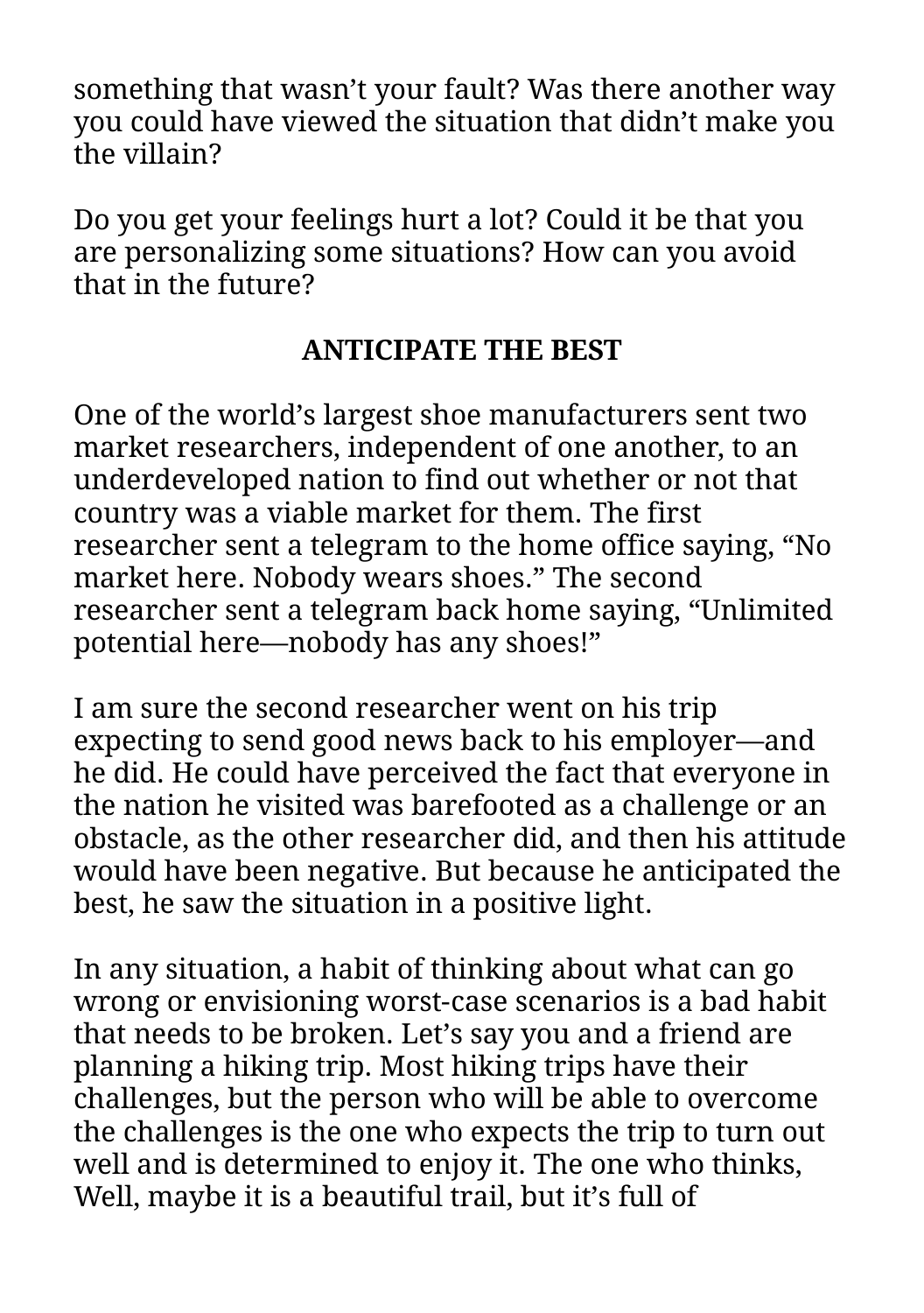mosquitoes and it'll be hot and my feet will hurt after a while. And what if we get lost and can't find our way back? is doomed to have a long, miserable day! This person has already decided not to enjoy the journey before it ever begins. Many things in life come with challenges, but most of them can be overcome with a positive outlook that expects the best.

#### **THINK ABOUT IT**

Think about a challenge you are facing right now. How can you expect the best? What are two good things that could emerge from this challenge?

## **ACCEPT A FEW "GRAYS"**

If we want to stay positive, we have to realize that everything is not black or white. Life has some gray areas, some "in-betweens." Everything can't be perfect all the time and everything isn't horrible all the time. Deciding to skip a meeting or social event simply because you are running five minutes late or have a blemish on your face, canceling an entire trip because a flight is delayed, or feeling like a terrible human being over one innocent mistake is a way of thinking known as "polarizing," and it leads to frustration and negativity. To stay upbeat about life, accept that you won't be perfect all the time, and neither will the people or things around you.

If we expect perfection out of life in general we usually tend to expect the same thing from people. That type of "unrealistic expectation" not only meets with a great deal of disappointment when our expectations are not met, but it also places unbearable pressure on people we care about and can eventually destroy relationships. Why not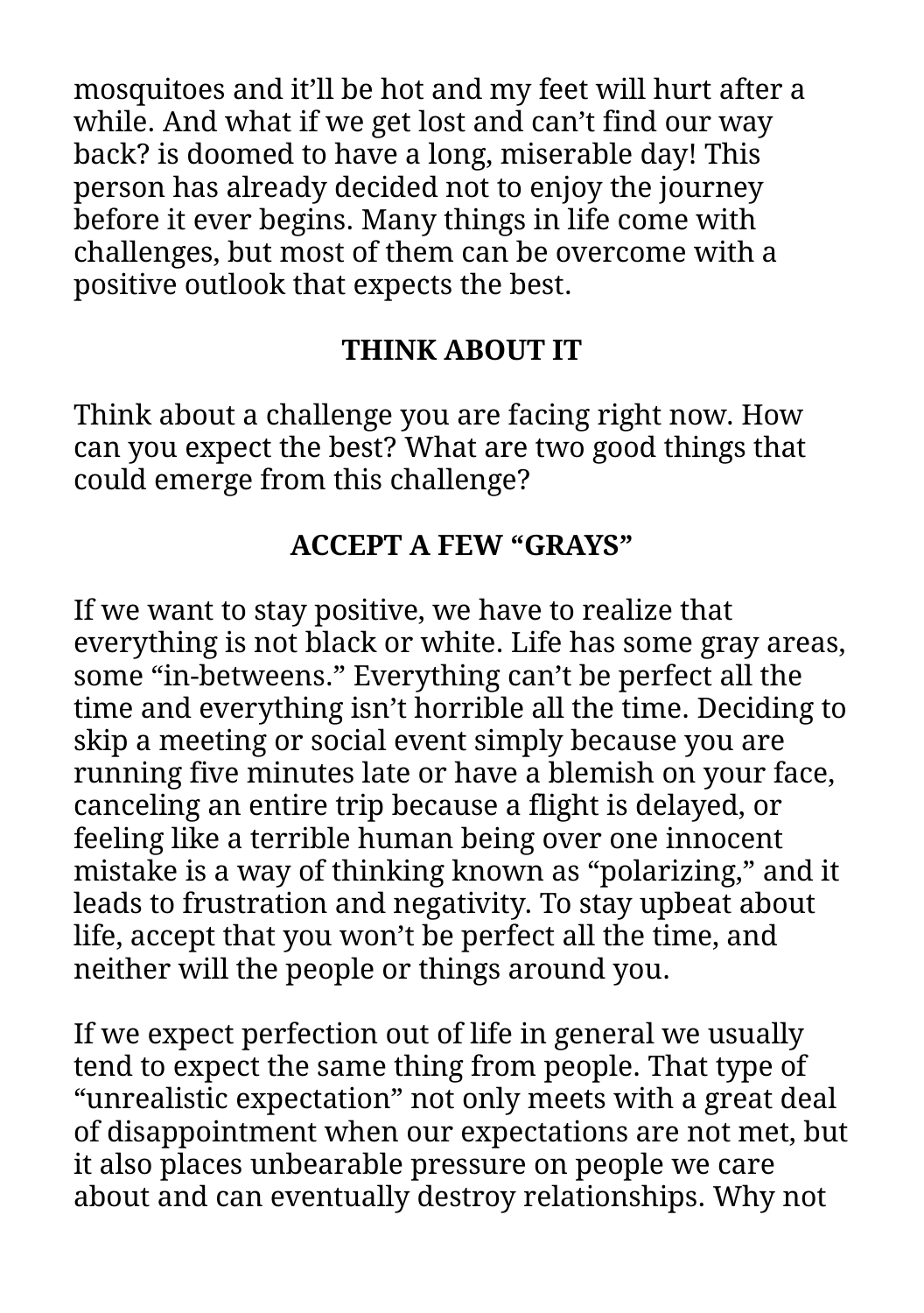give people a break and stop demanding something from them that they have no ability to produce? The apostle James said that we all often stumble, fall, and offend in many things (see James 3:2). So if we all make mistakes often, why not realize that it is part of the human experience and relax?

#### **THINK ABOUT IT**

In what specific ways do you need to be more accepting of the "imperfect areas" in your life or in the way someone else's imperfect areas affect you?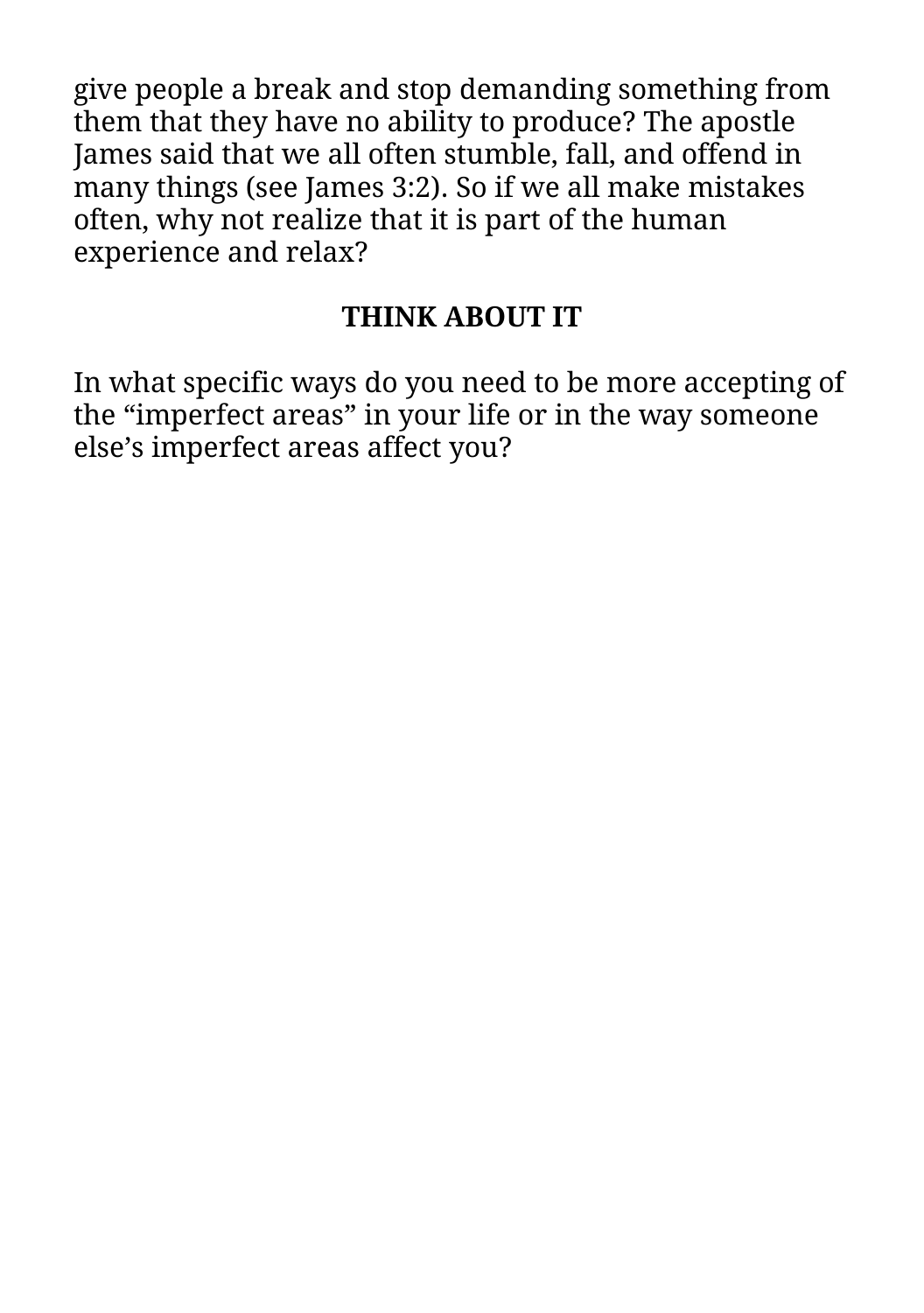# **CHAPTER 3 MORE POWER TO YOU**

A young woman was going to meet her boyfriend's parents for the first time. Of course, she wanted to look her best, but when she glanced at herself in the mirror, she saw that her leather pumps looked a bit dull. She grabbed a paper towel she had used to blot grease from the bacon she had for breakfast that morning, polished her shoes, and off she went. Upon arriving at the boyfriend's parents' home, they greeted her—and so did their spoiled, temperamental poodle. The dog followed her around happily all evening, because of the smell on her shoes. As her visit drew to a close and she prepared to leave, the parents remarked, "Our dog is an excellent judge of character, and she certainly likes you! Welcome to the family!"

In this story, the boyfriend's parents made a decision based on something they thought was true—but wasn't true at all! Obviously, they couldn't smell the bacon grease on their son's girlfriend's shoes, but the poodle certainly could and he responded favorably to the girl because of it. They decided the young woman would be a welcome addition to their family because the dog was such a great judge of character. People allow what they think to influence them in many ways, both big and small!

#### **THOUGHTS ARE POWERFUL**

In recent years, much has been made of the fact that thoughts and attitudes influence people in many ways. Many medical schools and hospitals have received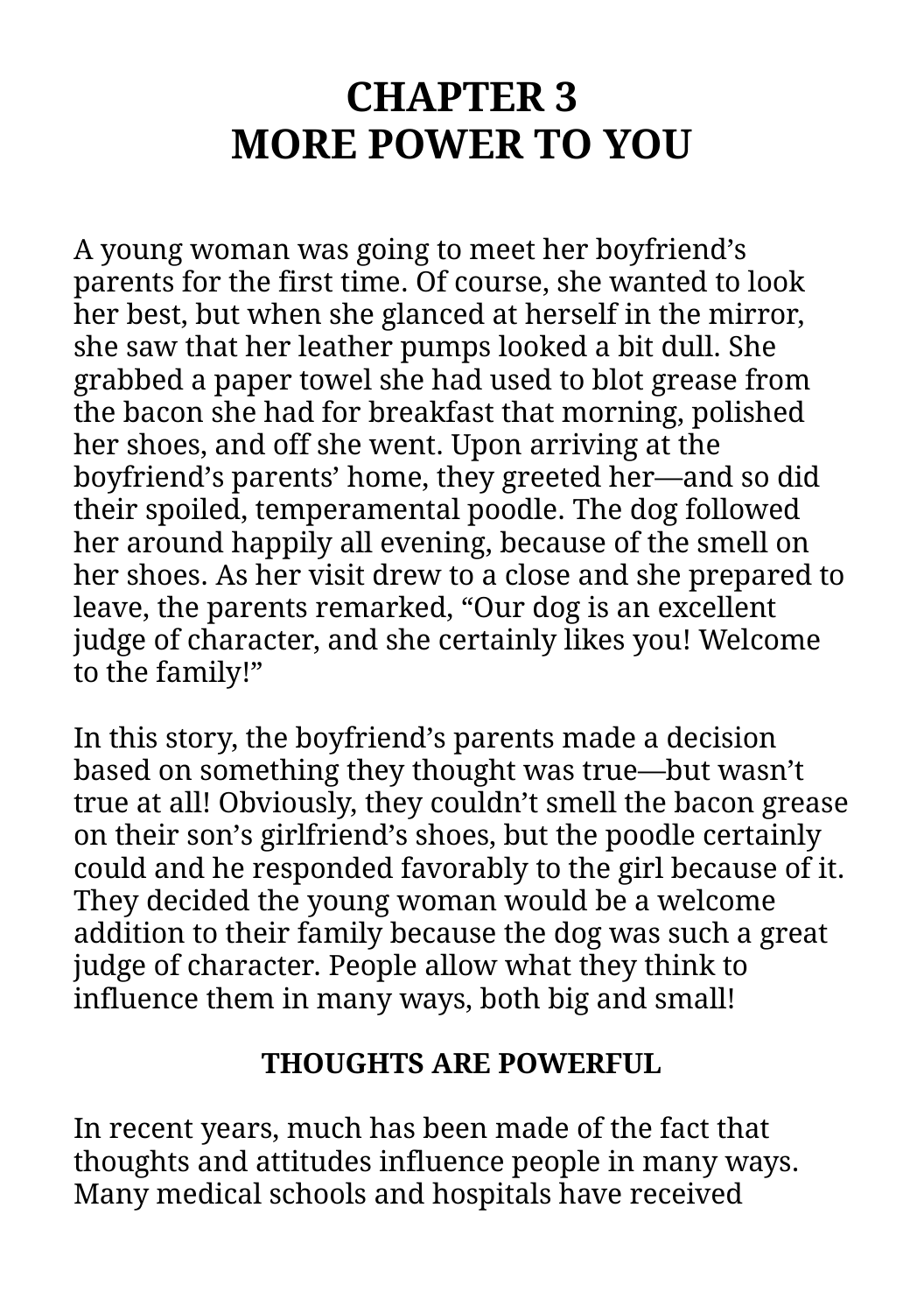funding to study the mind-body connection and implement programs to help patients heal physically by becoming healthier mentally. It's terrific that the medical community is paying attention to the mind-body connection, but the understanding of the power of thoughts is not a new development. In fact, it is addressed in both the Old and New Testaments, written thousands of years ago!

In Romans 14:14, the apostle Paul indicates his strong belief that thoughts are very powerful. Responding to a heated debate over whether or not Christians in the early Church should eat meat that had been offered to idols, he wrote, "I know and am convinced (persuaded) as one in the Lord Jesus, that nothing is [forbidden as] essentially unclean (defiled and unholy in itself). But [none the less] it is unclean (defiled and unholy) to anyone who thinks it is unclean" (emphasis mine).

Paul did not believe meat offered to idols could be tainted because he knew idols were nothing but wood or stone. However, many people did not see things as Paul did, and he understood that. So his advice to them was not to eat the meat if they thought it was unclean. He knew that eating meat they considered defiled would affect their conscience in the same way as it would have had the meat actually been unclean. In other words, in a sense, perception is reality.

The more I ponder Romans 14:14, the more amazed I am by the depth of Paul's insight. The principle he understood was true when applied to meat offered to idols in ancient times, and it is still true today in any area of life. For example, a person who thinks, I will never get a good job is not likely to get one. People whose thoughts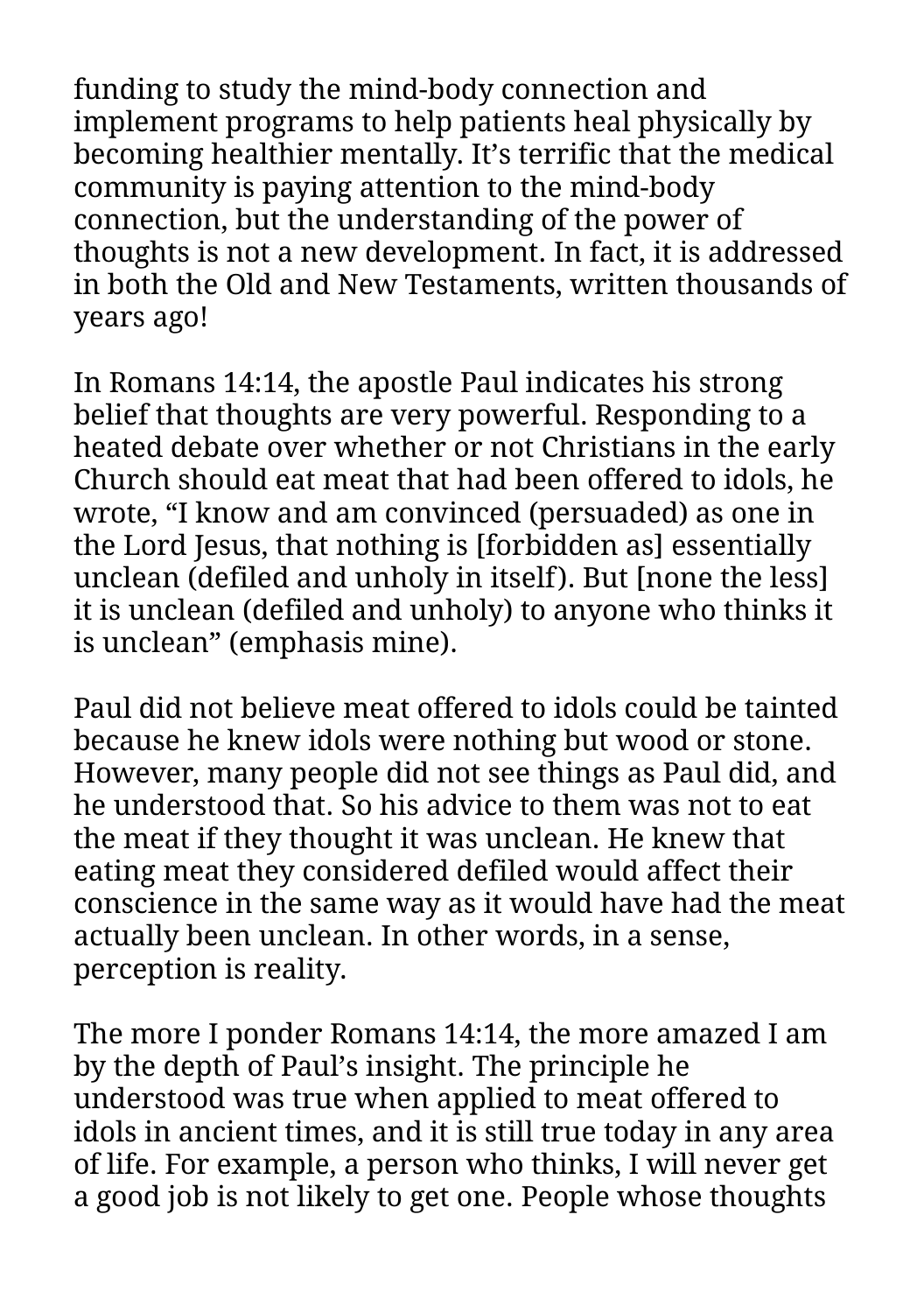have convinced them they can never do anything right tend to make more mistakes than normal and have a high rate of failure. People who consider themselves accident prone seem to have one accident after another. In its extreme form, allowing thoughts to become realities can result in conditions such as anorexia, in which patients whose weight and body fat are far below normal are convinced in their minds that they are grossly overweight. They are so deeply convinced that even when they look in the mirror, the image they see appears a great deal larger that it actually is.

We can never move beyond what we think and believe. Many people today don't even bother to think rationally about what they believe and sometimes end up building their entire lives on beliefs that simply are not true. For them, whatever "they" say becomes truth—and "they" may be the news media, a celebrity, a group of friends, or others who enjoy sharing opinions, but may or may not really have any idea what is true. When we believe lies, our minds can actually limit us and even keep us from doing what God created us to do. But, if we will contend for the truth, embrace the truth, and build our lives upon the truth, we will succeed in every endeavor.

#### **THINK ABOUT IT**

What one thought do you believe limits you more than anything else? Do you believe you can change it?

#### **THE BATTLE FOR TRUTH**

In Paul's day, many people believed the lie that meat offered to idols was unclean. That situation may still be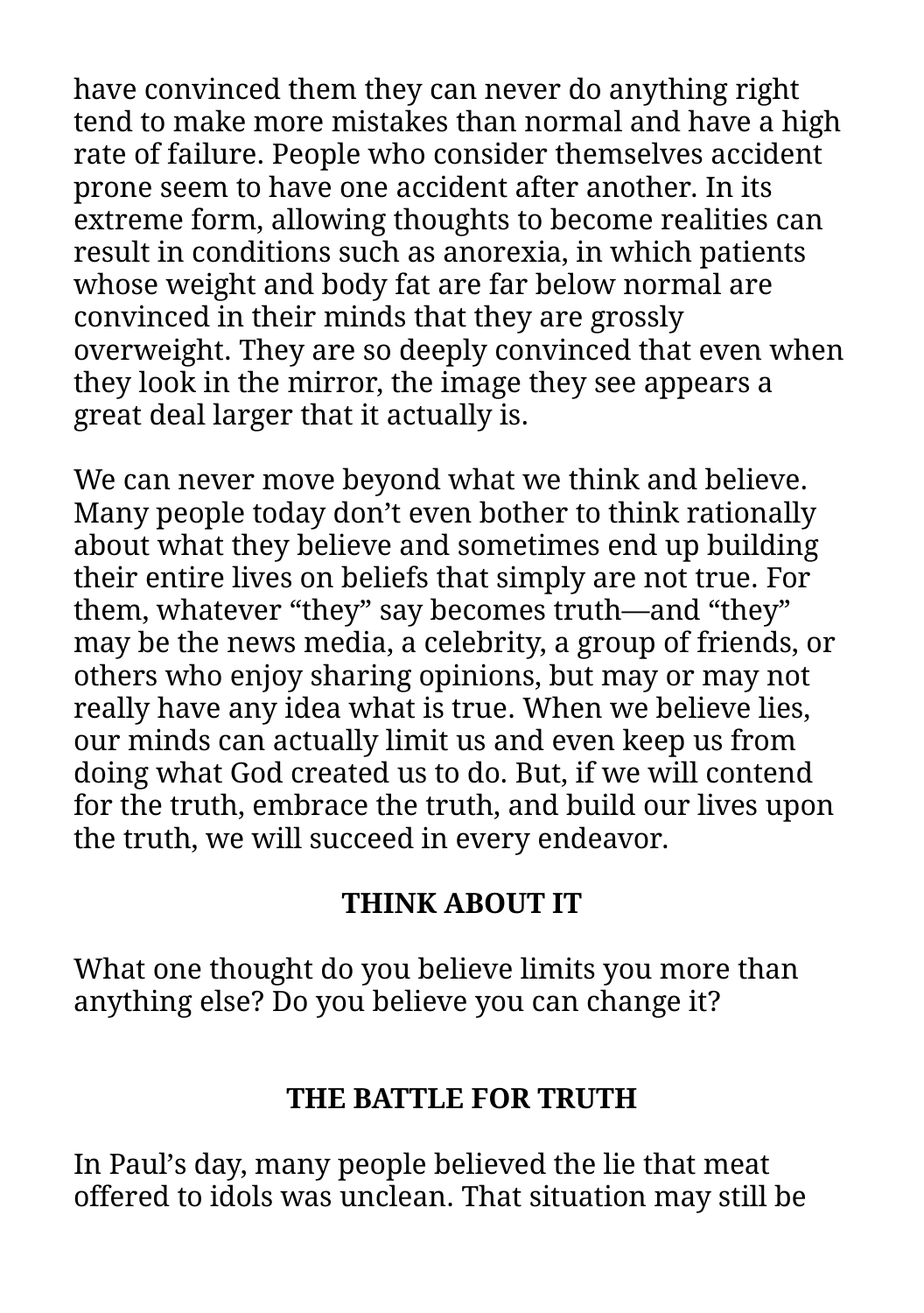relevant in some cultures today, but not universally. However, the world you and I live in is also riddled with lies. Many people do not believe there is such a thing as "absolute truth," and think whatever truth does exist applies only to certain individuals or in situation-specific settings. Satan has constructed this entire mentality in order to push aside God's eternal truths. It enables people to believe what is convenient and easy for them, rather than believing and living by God's principles, which are designed to give life, peace, and victory to us and to give glory to Him.

One of the problems in the world today is that people want to "do their own thing" even if it makes them miserable. They don't want to take direction from anyone or be told what to do. And they don't want to read words of truth in a book called the Bible. This kind of arrogant independence and rebellion is responsible for many unpleasant results and even tragedies. I am sure, if you stop and consider it, you know of situations in which people have been determined to go their own way and ended up with terrible problems. This does not have to happen! God has given us instructions for life. They are true—and they work.

To be able to enjoy life and avoid unnecessary problems, we must live according to the truth which is found in God's Word and not according to the lies we hear from other people, the world, or the enemy. The enemy is always out to deceive us by tempting us to believe things that are not really true, but can become personal realities for us if we buy into the lies surrounding them. When we are deceived, we don't know, enjoy, or live by the truth. But when we live according to the truth, there are great benefits. If we don't know the truth because we are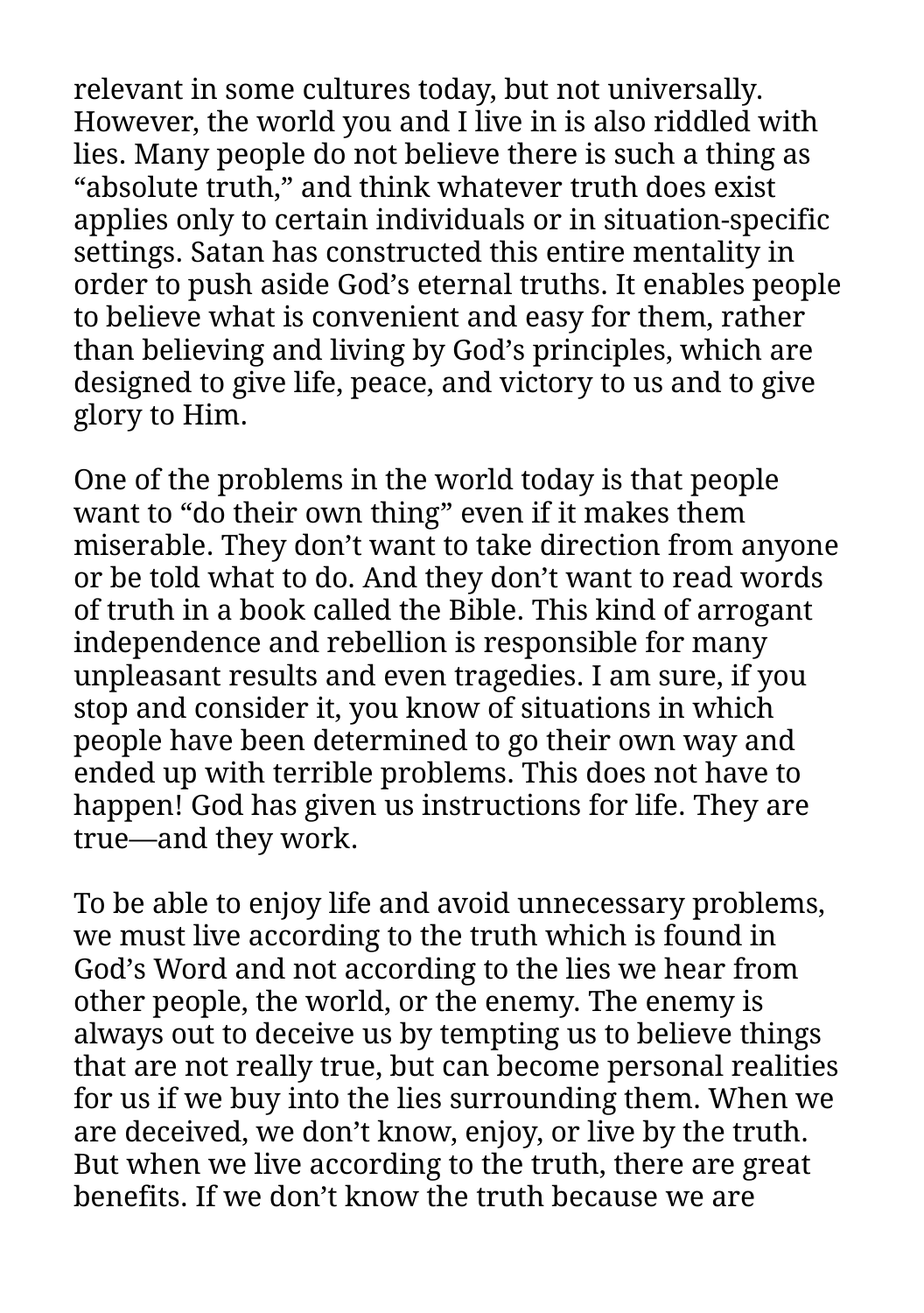deceived, there is no way we can enjoy the benefits. We must know how to separate what is true from what is not. We can do this, but the battle for truth takes place in our minds, and we won't win it without a fight. We must examine what we believe and why we believe it. It is wise to be firmly convinced so when the devil challenges us concerning God's word, we are prepared to stand firm.

We often find the children of Christian parents reaching an age where they begin to wonder if they really believe what their parents have taught them or not. Sometimes they go through a "crisis" period concerning their faith in God. They need to find their own faith because they can no longer live on the faith of their parents as they have done in the past. This can be a very healthy process. Most of them usually realize they do believe that Jesus is their Savior, but it was a decision they needed to make for themselves. We cannot stand through the storms of life based on someone else's faith. We must be fully assured in our own hearts and minds.

Once we make the decision to change our thinking to align with God's truth, we enter into an all-out war with the enemy, and our minds are the battlefield on which this war is waged. Satan knows that if he can dominate our thinking, he can dominate our lives. But God has given us the ability to overcome Satan, and we can start by understanding his nature and his strategies against us.

#### **UNDERSTANDING THE ENEMY AND HIS STRATEGIES**

Think again about Romans 14:14 and the fact that what we believe becomes "truth" in our minds. This is why we must be diligent to know and understand the "true truth,"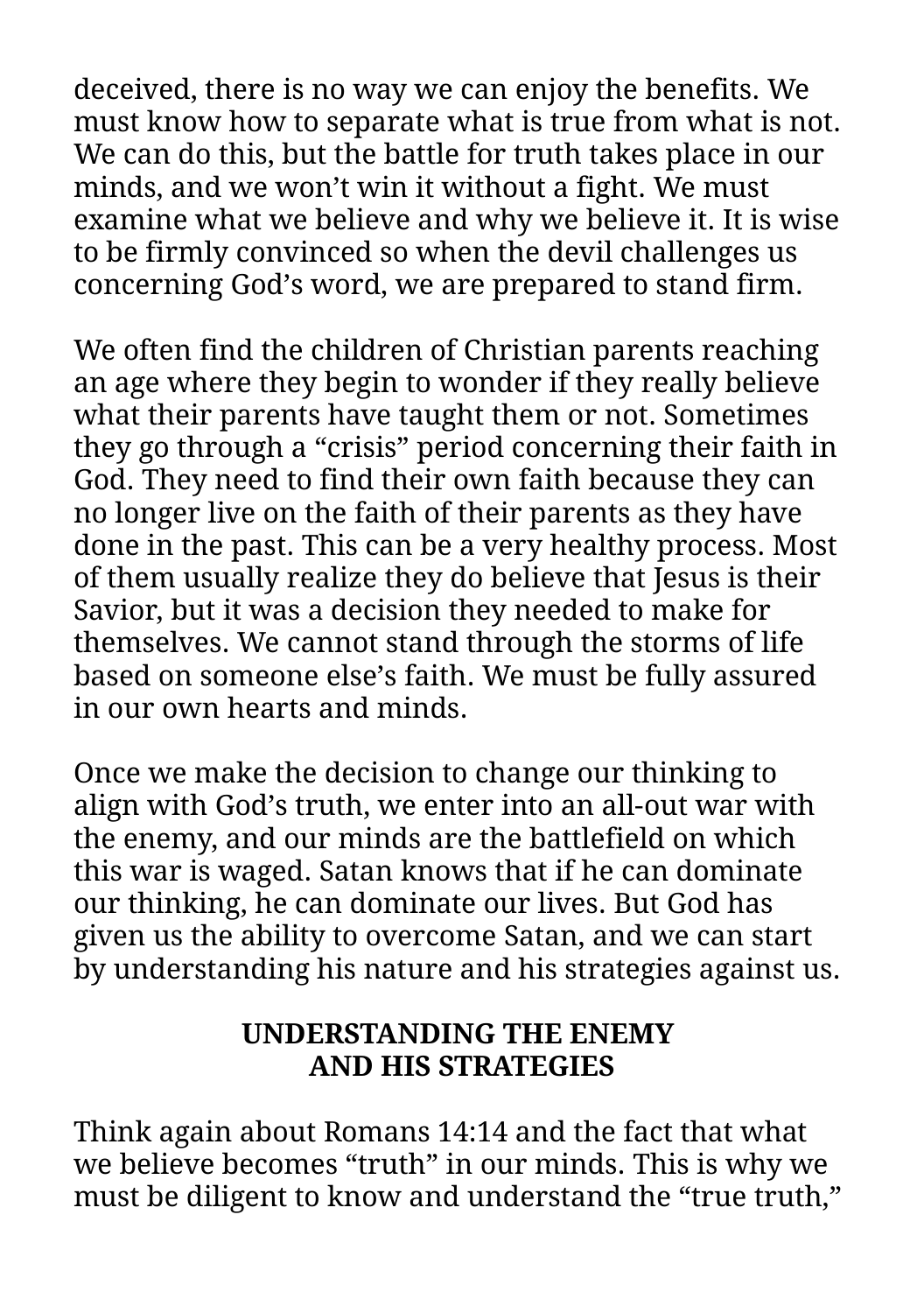the truth of God, and know how to recognize and refuse lies. If we are not careful, we will believe lies and they will influence us in negative ways. This is exactly what the enemy wants.

John 8:44 clearly identifies the enemy as "a liar [himself] and the father of lies and of all that is false." Everything about him and everything he tries to get us to believe is a lie. He is the great deceiver and he gains entrance into the life of various individuals by deceiving them.

In the natural world, there is a creature that also practices deception and, like the enemy, it knows no other way to live. You've probably never heard of the Portia spider, but this little insect clearly illustrates how the enemy works.

The Portia spider is a master predator whose chief weapon is deception. To begin with, says Robert R. Jackson in National Geographic, the spider looks like a piece of dried leaf or foliage blown into the web. When it attacks other species of spiders, it uses a variety of methods to lure the host spider into striking range.

Sometimes it crawls onto the web and taps the silken threads in a manner that mimics the vibrations of a mosquito caught in the web. The host spider marches up for dinner and instead becomes a meal itself.

The Portia spider can actually tailor its deception for its prey. With a type of spider that maintains its home inside a rolled up leaf, the Portia dances on the outside of the leaf, imitating a mating ritual.

Jackson writes, "Portia can find a signal for just about any spider by trial and error. It makes different signals until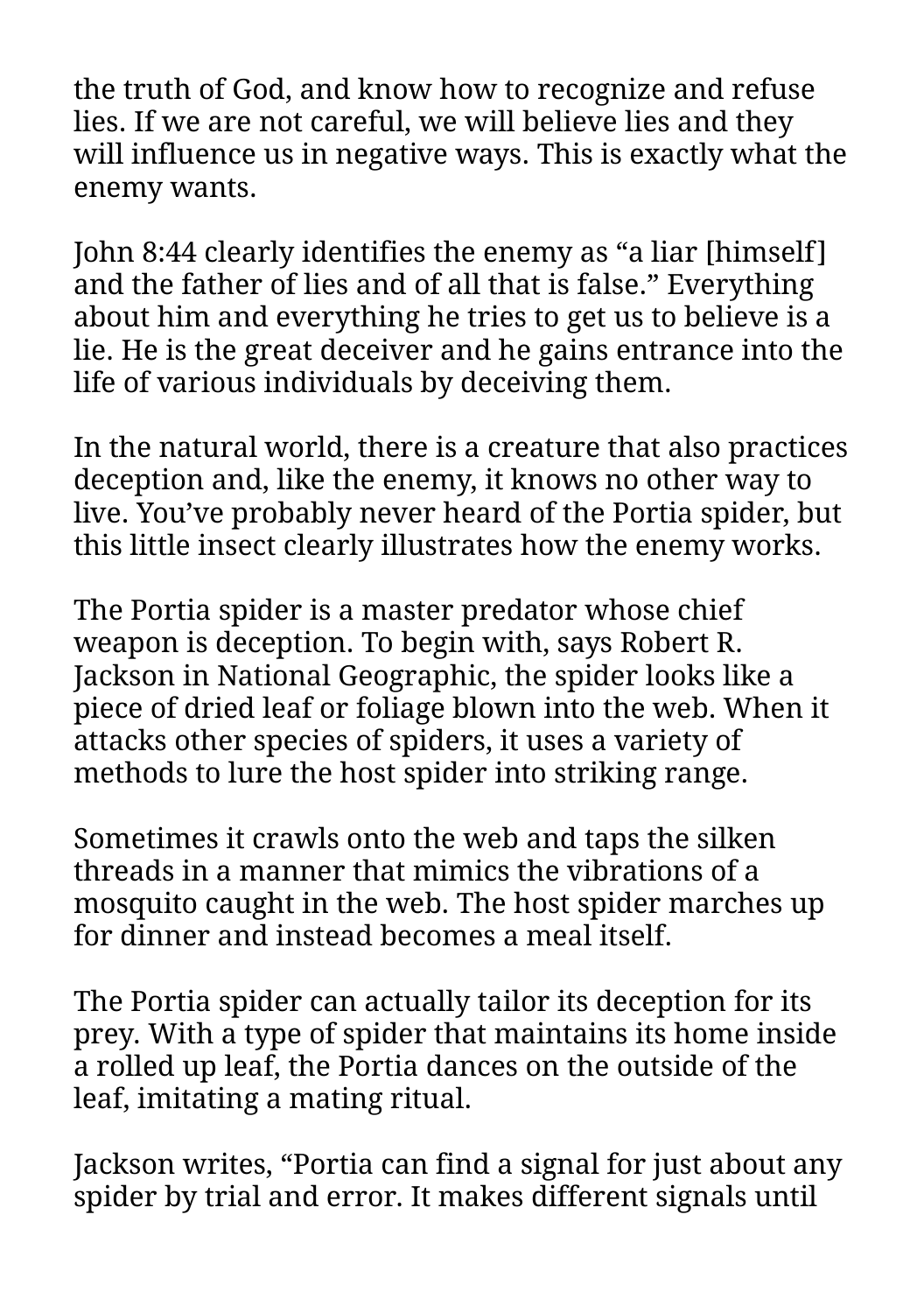the victim spider finally responds appropriately—then keeps making the signal that works."2

## **DON'T BE IGNORANT**

The Bible says we should not be ignorant of the enemy's devices (see 2 Corinthians 2:11, NKJV). Interestingly, the word device is defined as "a scheme to deceive." Clearly, one way he uses his devices against us is to plant in our minds thoughts that have evil purpose. Dr. Caroline Leaf teaches that the moment our thoughts become toxic (in other words, filled with anxiety, burdened by depression, influenced by lies, or harmful in other ways—poisonous!), our brains cannot function as God designed. She believes, and so do I, that the enemy knows this and takes advantage of it by waging war on the battlefield of the mind.

I have found that worry and reasoning are two of Satan's greatest devices in life. It's important to know your "weak spots," and pray that when you are tempted in those areas you will be able to recognize and resist the temptation. Worry and reasoning are temptations just like lying, stealing, or any other sin. We normally don't see things like worry as being sin, but whatever is not of faith is sin according to Romans 14:23. We certainly do not worry by faith so we must face the fact that it is sin and very dishonoring to God.

I used to worry about and try to figure out many things. I couldn't seem to relax and be at peace unless I thought I had everything all figured out. I realize now that it was my desperate but foolish attempt to feel in control of life and therefore safe. When I allowed myself to worry and reason, I gave place to Satan in my thinking (see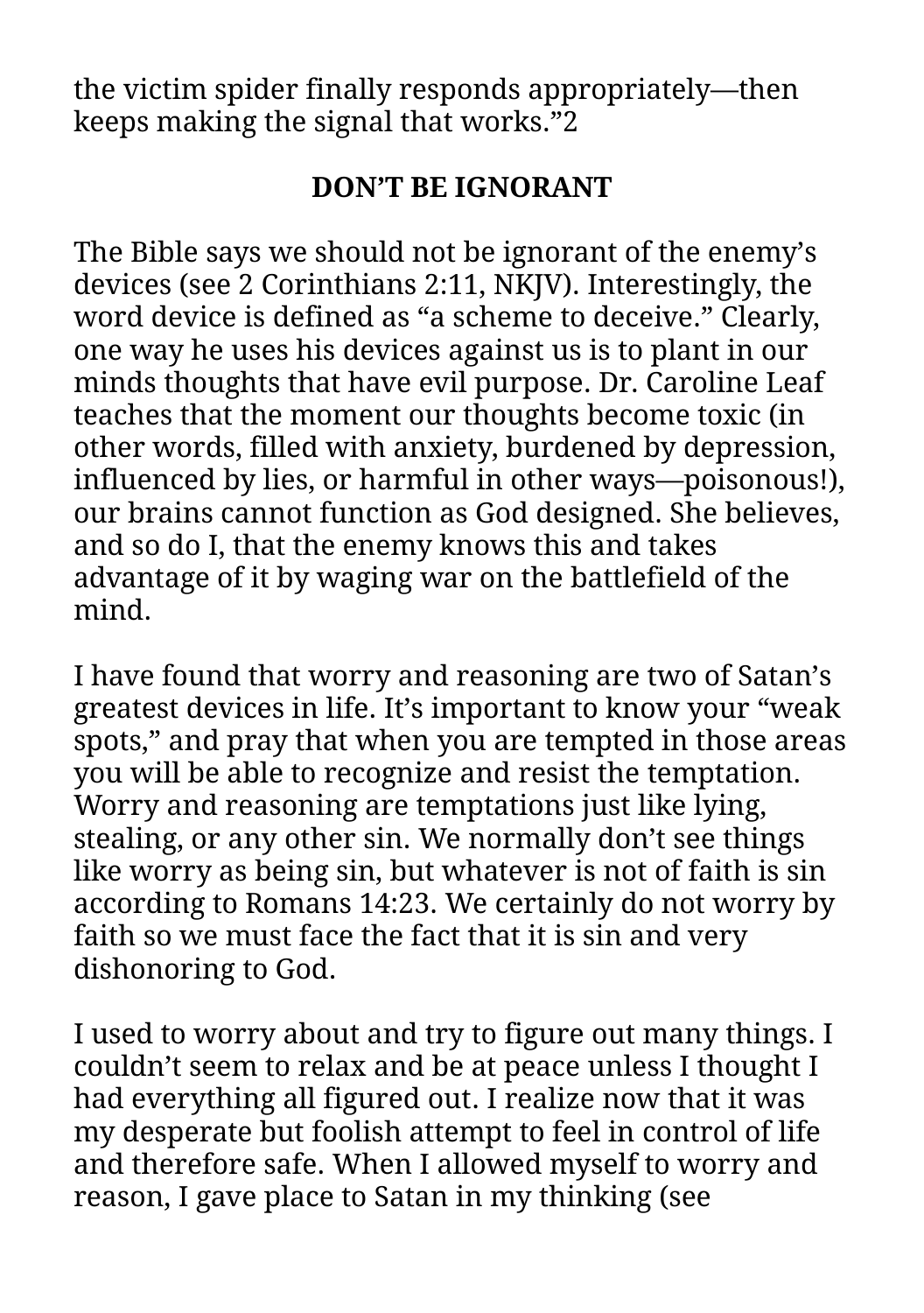Ephesians 4:27). Over the years, this and other areas of weakness allowed him to develop a variety of strongholds in my mind. Let me explain.

The enemy does not simply try to plant individual lies in our minds; he has a larger and more subtle strategy than that. Second Corinthians 10:4–6 is an important passage for us to remember now.

For the weapons of our warfare are not physical [weapons of flesh and blood], but they are mighty before God for the overflow and destruction of strongholds, [inasmuch as we] refute arguments and theories and reasonings and every proud and lofty thing that sets itself up against the [true] knowledge of God; and we lead every thought and purpose away captive into the obedience of Christ (the Messiah, the Anointed One), being in readiness to punish every [insubordinate for his] disobedience, when your own submission and obedience [as a church] are fully secured and complete (emphasis mine).

Tucked away in this passage is a key word: strongholds. What the enemy wants to do in our minds is to build strongholds. The American Heritage Dictionary defines a stronghold as "a fortress; an area dominated or occupied by a special group." So, strongholds are wrong mind-sets and thought patterns that are based on lies and enable the enemy to dominate certain areas of our lives.

As a child, I always felt the need to take care of myself because nobody else was doing it. Through fear, which was manifested in worry and reasoning, Satan gained entrance into and built a mental stronghold in those areas. I also felt ashamed because my father sexually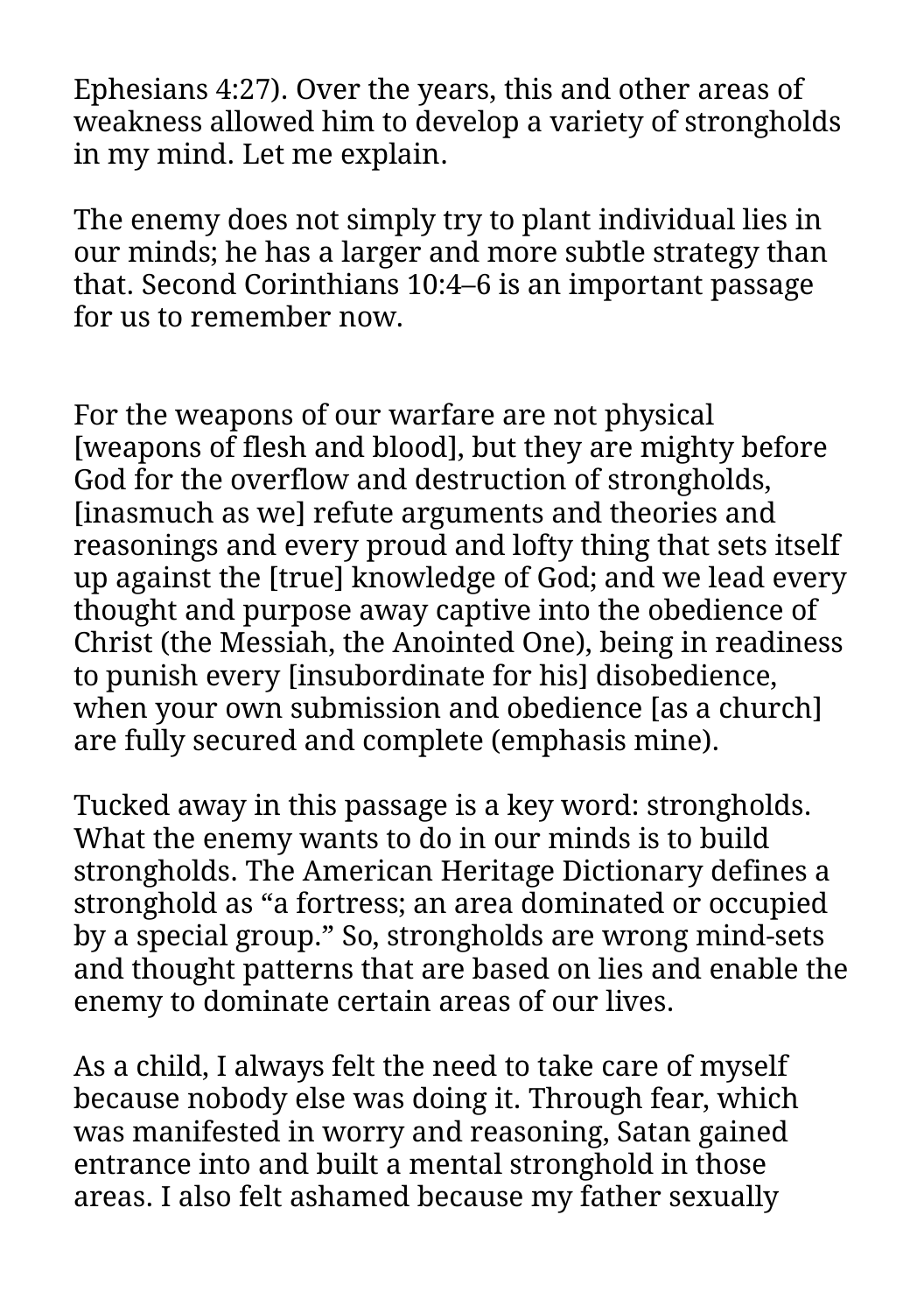abused me when I was a child and Satan used that circumstance to build a stronghold in my mind of insecurity and low self-worth. This wrong thinking affected every area of my life for many years.

The enemy knows strongholds are effective. If he can trap us in them, he can work all kinds of destruction. God doesn't want us held captive in fortresses of the enemy's lies, so He teaches us through His Word how to destroy them. This process is called "renewing the mind," which is simply learning how to think properly. We need to examine what we believe and begin to ask why we believe that particular way. Millions of people are trapped in miserable lives because they believe lies. They may believe like I once did that they have no value and wonder why they were even born. They might have a root of rejection in their lives, which is a deep sensing that nobody wants them or feels they have any value. Should a person have such a root of rejection they will imagine all kinds of things that are not true at all. They have such an expectation of being rejected that they actually end up behaving in ways that cause people to be uncomfortable and unable to enjoy them. They frequently do get passed over in life, but it was their own thinking that created the problem.

## **THINK ABOUT IT**

Worry, reasoning, and insecurity were some of the enemy's most effective devices against me. What are his greatest devices against you?

## **TEARING DOWN STRONGHOLDS**

The way to get rid of darkness is to turn on the light, and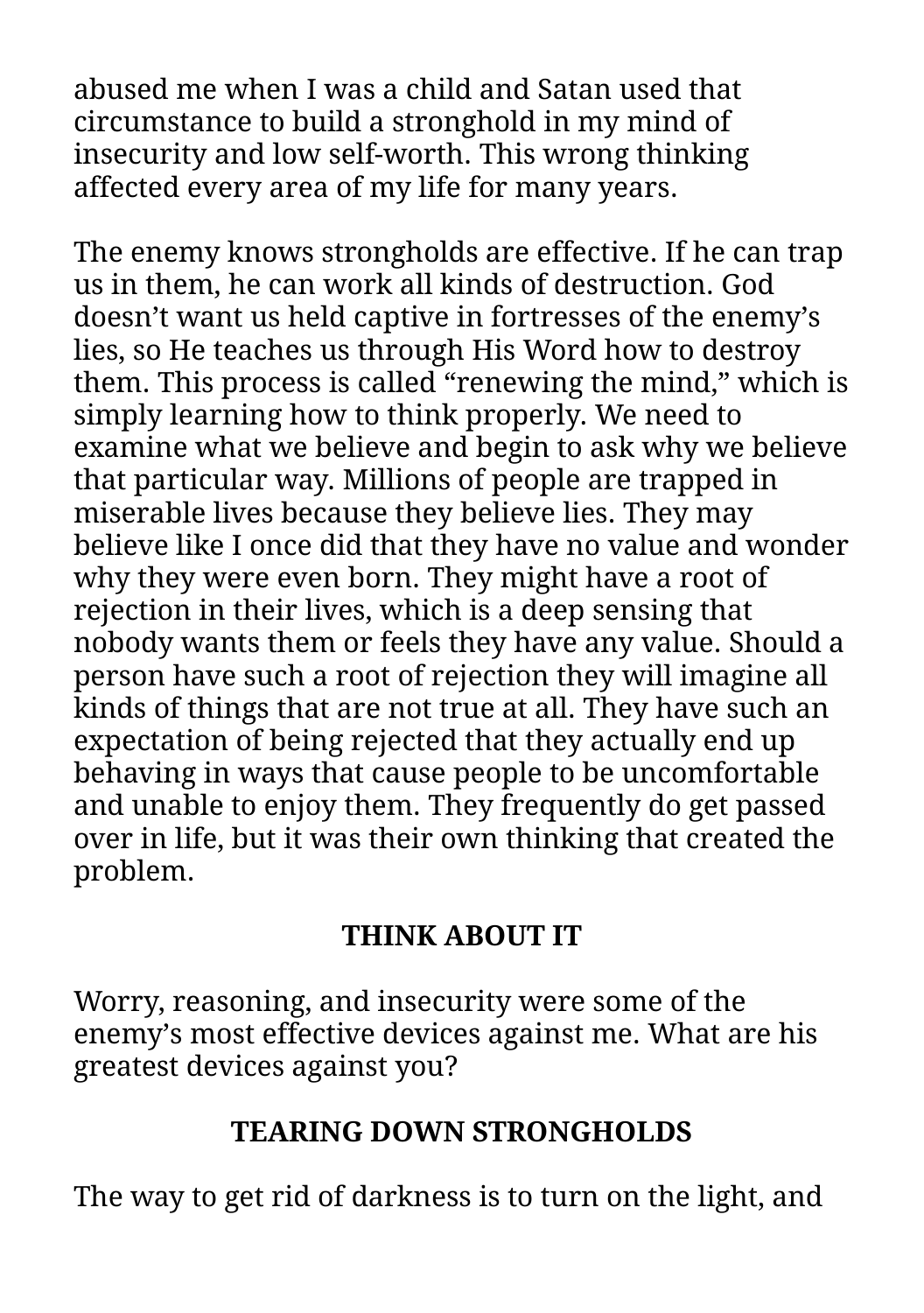the only way to destroy a stronghold of lies is to dispel them in the light of truth. The greatest weapon you and I have is the truth of God's Word. Second Corinthians 10:5 says we must lead every thought away "captive into the obedience of Christ." I can assure you, if we don't lead wrong thoughts away captive, the wrong thoughts will lead us away captive.

During the days when Jesus lived on earth, Pilate asked Him a question that has been raised down through the centuries and is still being asked today: "What is Truth?" (John 18:38). Jesus had already answered this question plainly and simply: "I am the Way and the Truth and the Life" (John 14:6). When praying to God in John 17:17, Jesus also said, "Your Word is Truth." He not only knew the truth but when His own mind was being attacked by Satan, He spoke the truth of God's Word out loud (see Luke 4:1–13). This is one of the most effective ways to "cast down" wrong thoughts, reasons, theories, and imaginations. I look at it as interrupting the devil in the midst of his temptation.

That is what God taught me to do when the thoughts of worry and reasoning arose. And that is what He wants you to do with the wrong thoughts the enemy uses against you. When your mind is being bombarded with wrong thoughts, simply speak out loud the portion of God's Word that opposes the lie in your mind. For example: if you find yourself thinking that you are useless and always fail at what you try to do, then say out loud, "God has a purpose for my life and He causes me to triumph and succeed."

We are partners with God. Our part is to trust Him, to know His Word and believe it, and His part is to do whatever needs to be done in every situation. We cannot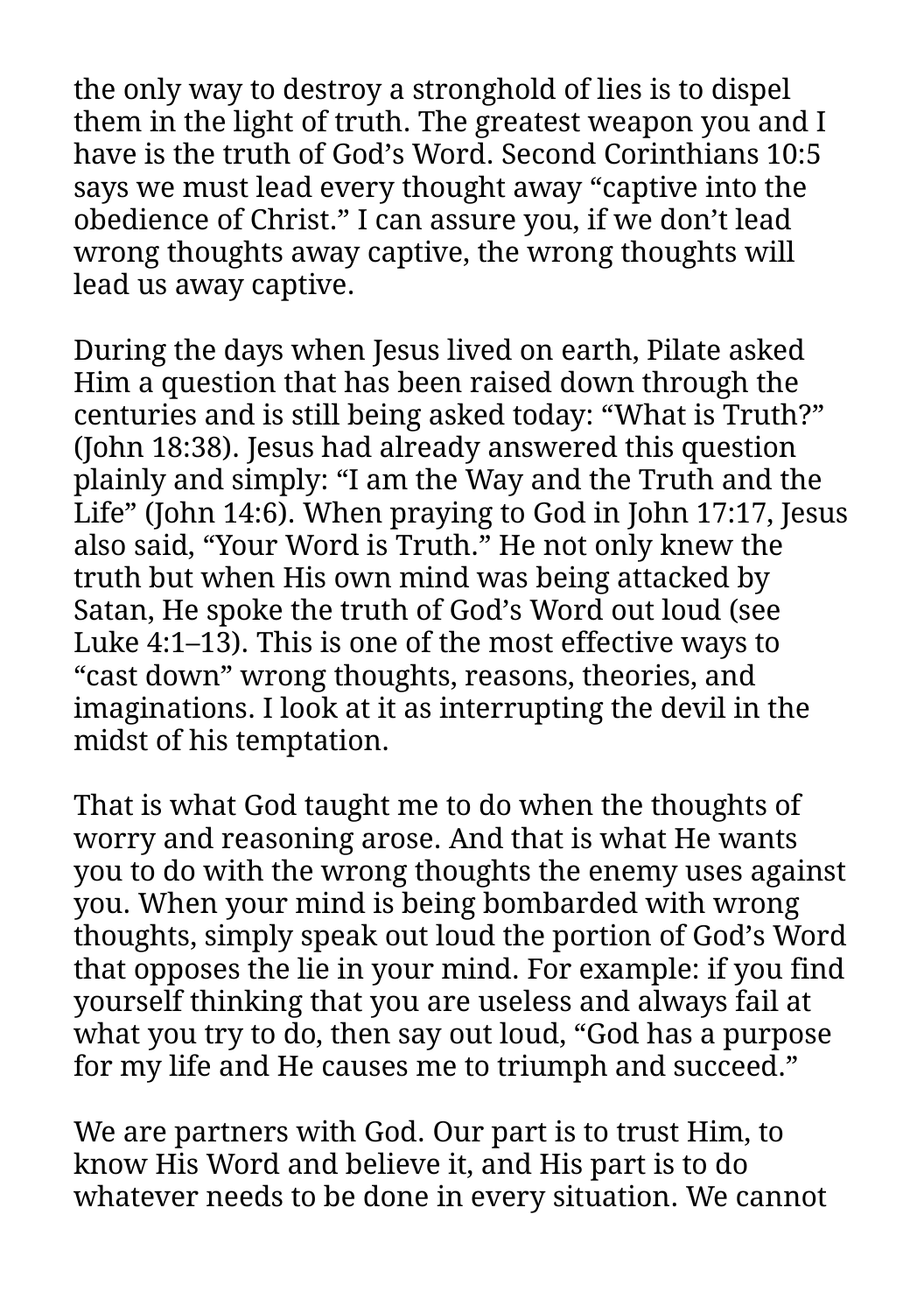know the Word of God unless we dedicate ourselves to diligent reading and study. Nobody would expect to be a successful doctor without studying and I don't know why people expect to be strong in their faith without doing the same thing.

Jesus clearly stated in Matthew 6:25–34 that we are not to worry about anything because God is faithful to provide all we need, when we need it. Proverbs 3:5, 6 says, "Lean on, trust in, and be confident in the Lord with all your heart and mind and do not rely on your own insight or understanding. In all your ways know, recognize, and acknowledge Him, and He will direct and make straight and plain your paths."

As God opened my eyes to the truth of His Word, I began to trust what the Scripture said over what the enemy said. The more I meditated on Scriptures like the ones just mentioned and others, the more my thinking changed and my freedom and joy increased. Little by little, as the truth of God's Word became rooted in my mind, the enemy lost ground in my thinking.

Having my mind renewed didn't happen overnight. Satan had very patiently and diligently built wrong thought patterns in my mind. He had been working since I was born and intended to continue until I died. We must have the same tenacity as he does and be willing to spend the rest of our lives working with God to undo the damage the devil did. God wants to restore everything the devil has stolen from us, and cultivate the character of Christ in us (see Isaiah 61:7 and 1 Thessalonians 5:23, 24). Make a decision now that you won't ever give up until you experience victory in all areas of your life. I also encourage you to be patient and determined even if you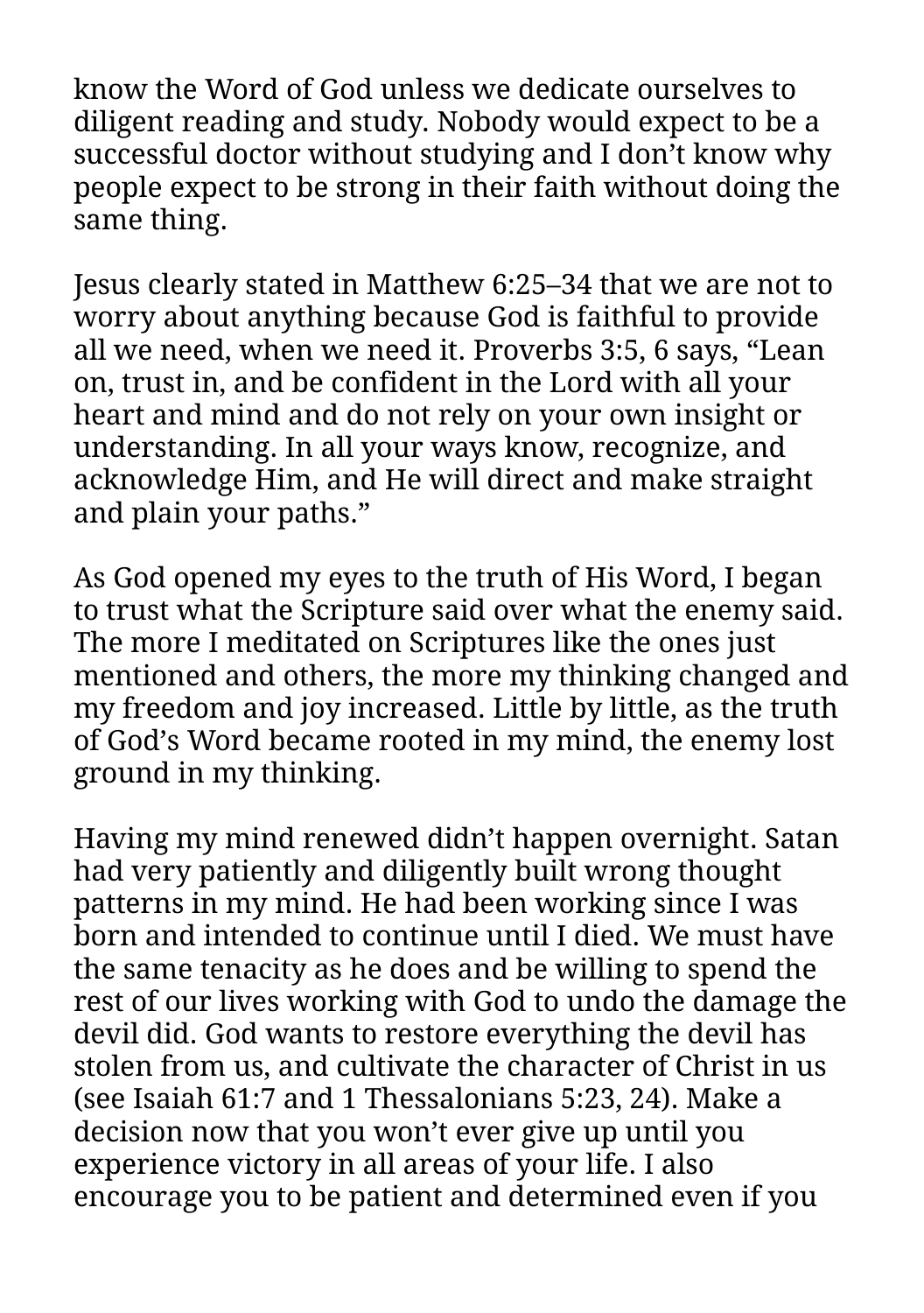don't get instant results. God is working in you and in your life and you will see results in due time.

God's Word, the Bible, is truth. It teaches the truth; it teaches us a way to live that produces life. God's Word has stood the test of time and been proven in millions of people's lives over thousands of years. It works, if followed; I know this from years of personal experience and from countless times I have seen other people's lives change in amazing ways simply because they believed and obeyed God's truth.

#### **BREAK FREE AND STAY FREE**

Once we learn how to break free from the enemy's influence in our minds by believing and applying God's truth to our lives, then we need to learn how to stay free. It's not enough to just lead wrong thoughts away captive; we also have to choose to think the right thoughts in the future. I found this to be true in my battle against worry and reasoning. As soon as I learned that God didn't want me to worry or try to figure everything out, I made every effort not to do so. When wrong thoughts came into my head, I did my best to take them captive. I would say, "No, I am not going to think that!" For a moment, my mind would find freedom. But before long, the old thoughts came back. Again, I would say, "No, I'm not going to think that!" But sooner or later, the same thought, or one just like it, would return. This cycle went on and on, and sometimes, by the end of the day I was completely exhausted.

One day I remember praying, "God, I can't go on like this day after day. As soon as I capture these wrong thoughts, they come back. What am I supposed to do?" As you fight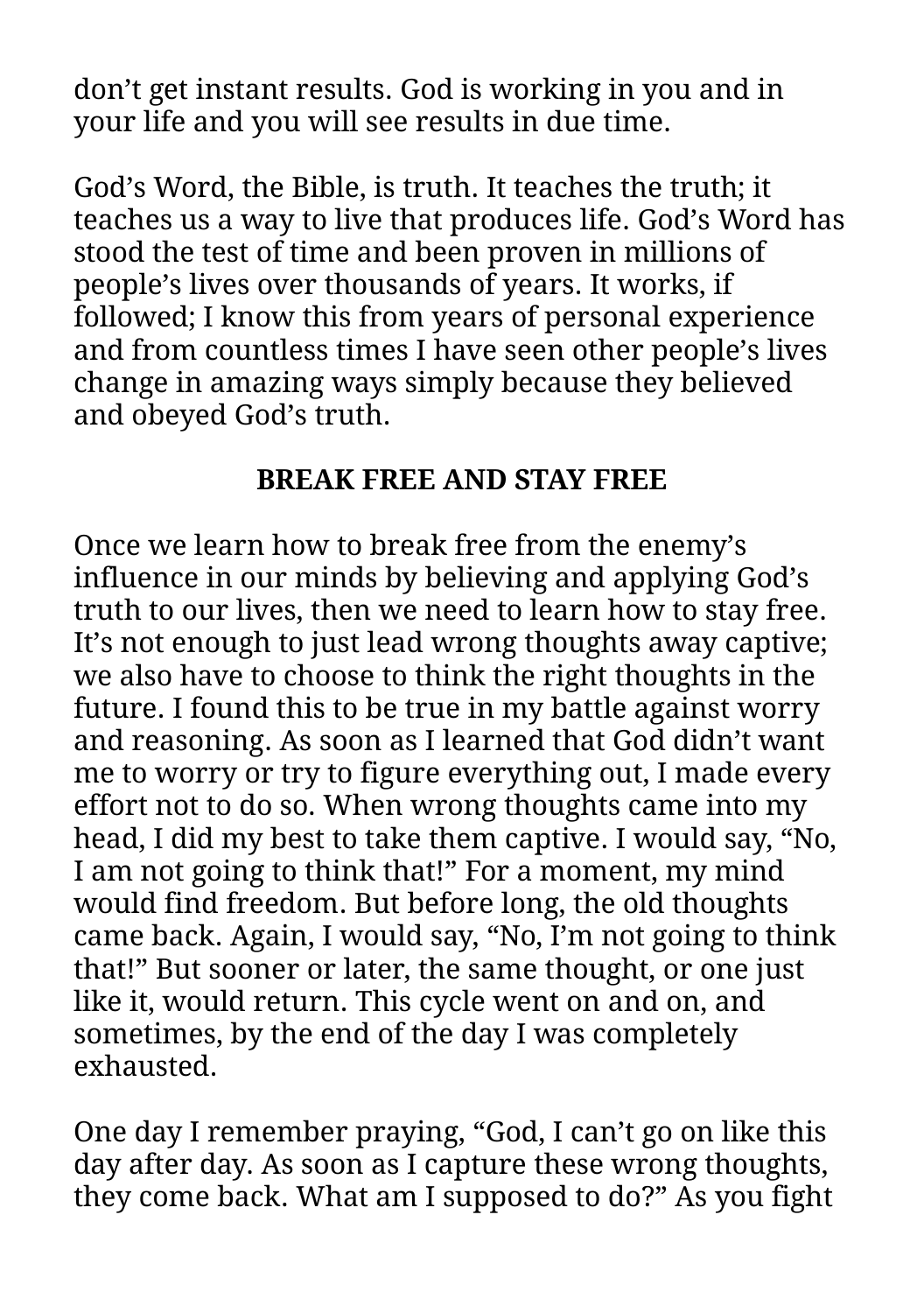the battle in your mind, you may find yourself praying the same prayer, so I want to share with you the simple answer God gave me. He said that all I needed to do was to think about something else! When you think about something good, there is no room for wrong thoughts to get into your mind. Concentrating on not trying to think wrong thoughts can actually increase them, but simply filling your mind with good things leaves no room for bad things to get in. The Bible says that if we walk in the Spirit we will not fulfill the lusts of the flesh (see Galatians 5:16), and this simply means that if we concentrate on the thing God desires, then we will not have room in our lives for what the devil desires.

This was a life-changing revelation for me. I realized I couldn't wait for something good to just fall into my mind. I had to choose my thoughts on purpose. I needed to fix my mind on "whatever is true, whatever is worthy of reverence and is honorable and seemly, whatever is just, whatever is pure, whatever is lovely and lovable, whatever is kind and winsome and gracious" (Philippians 4:8). The Bible says in Deuteronomy 30:19 that God sets before us life and death, blessings and curses. If you and I do not choose thoughts that lead to life, the enemy will make the choice for us—and he will choose thoughts for us that lead to death. But when we choose thoughts that lead to life, our lives will be blessed. Once again I want to remind you that "You can choose your own thoughts" and should do so very carefully. I encourage you to have what I call "Think Sessions." Take time to roll good thoughts over and over in your mind and this will help you form the habit of thinking good things. You must believe you can do a thing or you won't even try. So I repeat: "You can choose your own thoughts!" You can "overcome (master) evil with good" (Romans 12:21).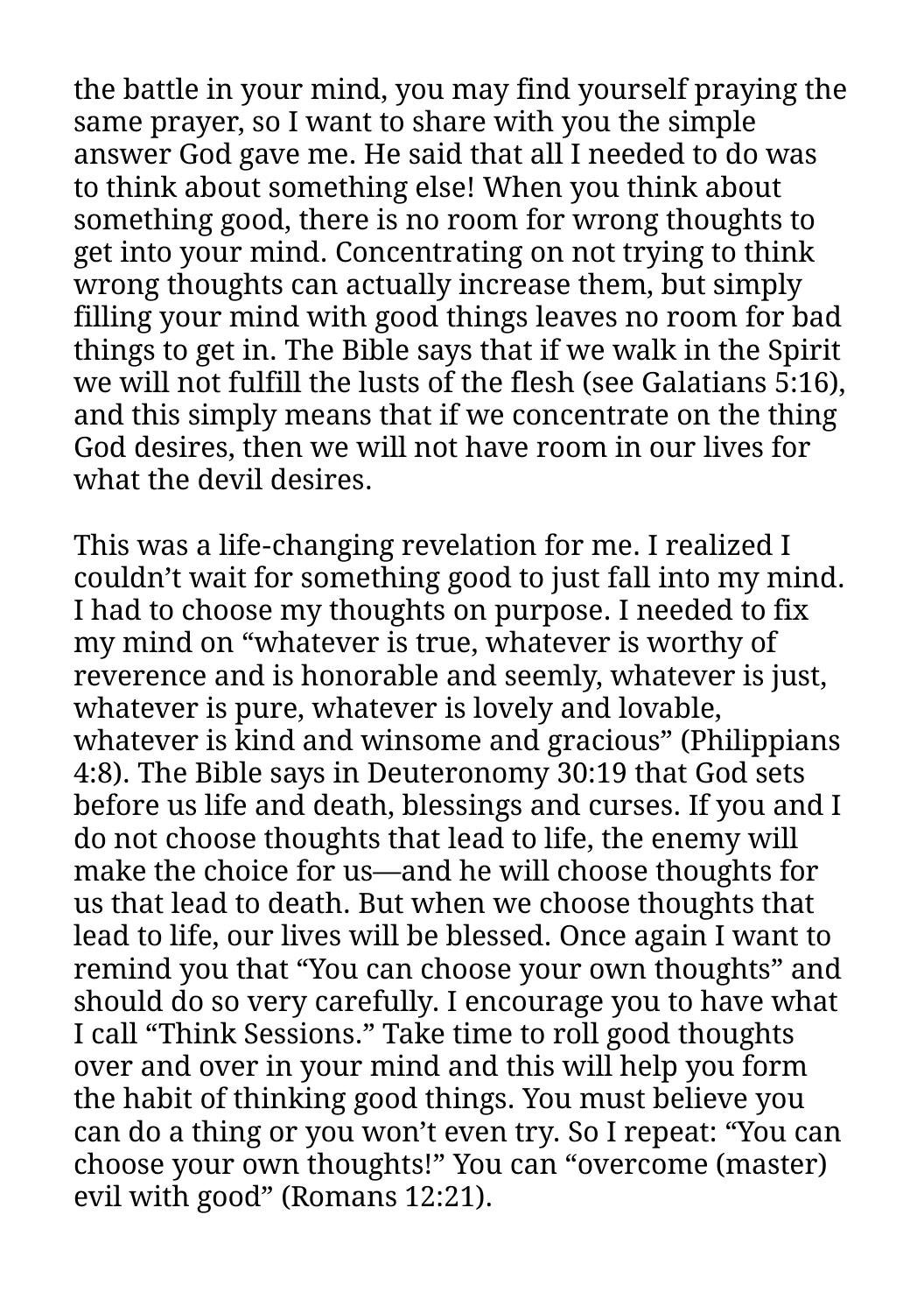#### **WRITE IT DOWN**

Writing things down seems to really help me learn. For example, I have found that writing a list of all the positive points about a situation or a person, along with writing down related Scriptures, helps me remain joyful and avoid seeing things out of proportion. After I make such a list, I sometimes carry it with me so I can refer to it, or I go over it each morning. This helps me when I'm tempted to give place to wrong thinking. I call it "fighting the good fight of faith." God has used this method to renew my mind in many areas. I have learned that the more I magnify and meditate on what's good, the smaller my problems become. The same can happen for you. Just give it a try. Doing these exercises will help you form new thinking habits that eventually become very natural for you rather than something you have to work at.

## **THINK ABOUT IT**

Think about a person or situation that is difficult for you and make a list of positive elements about it. Keep it with you and read it (aloud, if possible) when you are tempted to give in to wrong thinking.

#### **AGREE WITH GOD**

We need to constantly renew our minds with the truth of God's Word. I am not only writing a book about thoughts right now but I am also reading one for my own study and edification. We need to be "lifetime learners."

I used to be a very negative person, so it took daily determination for me to reprogram my thinking. It took time, but gradually, as I applied new knowledge to this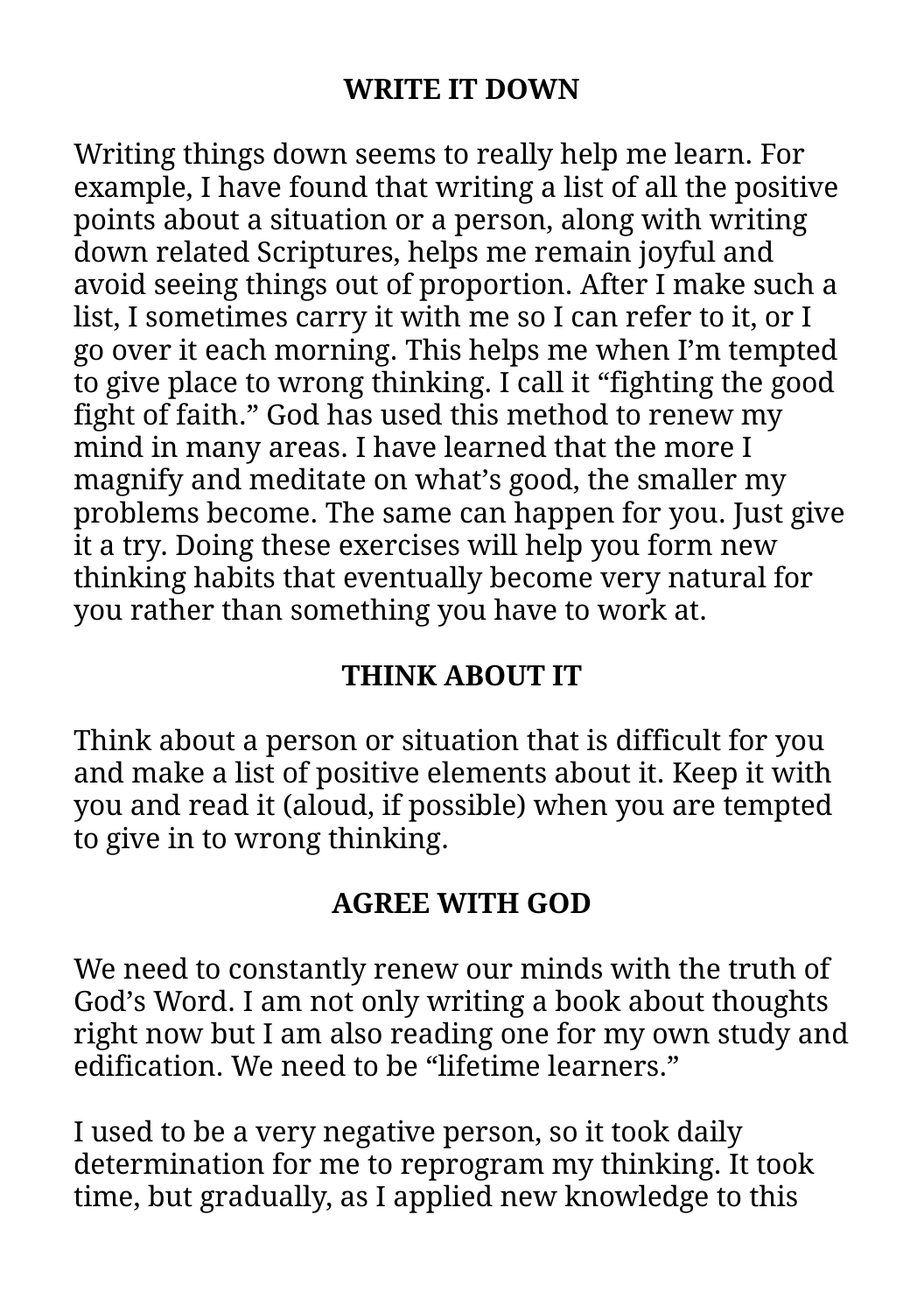challenge, I developed a new way of thinking. Even though approaching things from a positive perspective has now become my normal response I still make it a point to read and study in this area periodically to give myself "refresher courses." I know it was a major weakness for me and I never want to assume I have learned all there is to learn and know all there is to know. The dumbest person in the world is the one who thinks they know it all and have no more need to learn.

If we can learn to agree with God in our thoughts—to think the way He wants us to think—then we can have what He wants us to have, be who He wants us to be, and do what He wants us to do.

I have said many times, "We have to think about what we're thinking about," and I believe it now more than ever. If you're in a bad mood, ask yourself what you have been thinking about, and you'll probably find the root of your mood. If you're feeling sorry for yourself, just think about what you're thinking about; your attitude may need adjustment. Remember, "Where the mind goes, the man follows." Our moods are directly linked to our thoughts, so good thoughts will produce good moods.

#### **THINK RESPONSIBLY!**

We need to take responsibility for our thoughts. We must stop acting as if there is nothing we can do about them. God has given us the power to resist the devil by choosing to think on things that are godly and good. It gives me tremendous hope when I realize that I can be assured of a better life by thinking good thoughts. That is exciting!

God will show us what to do to "clean up" our thinking,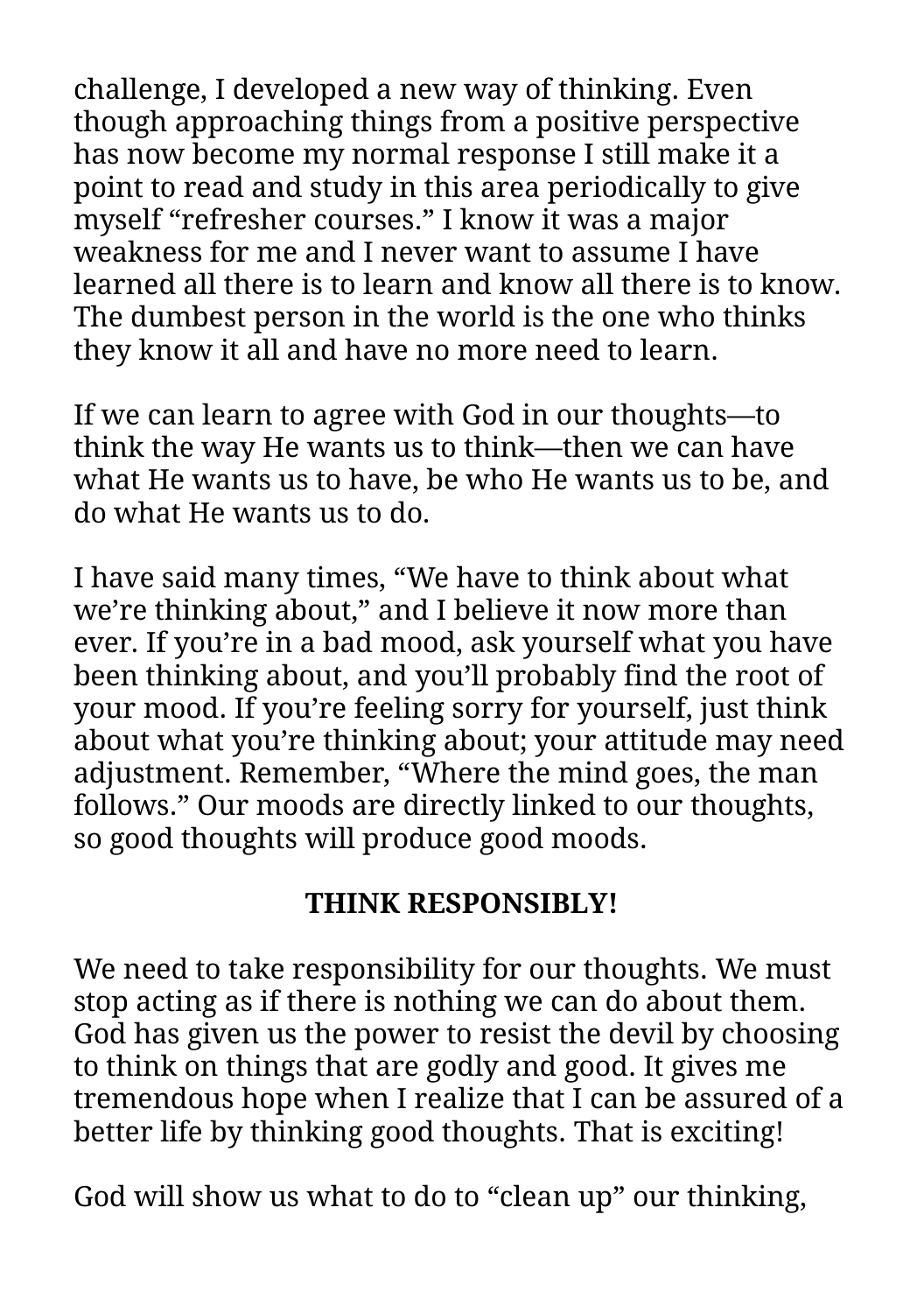but He will not do it for us. He gives us His Word to teach us, and His Spirit to help us, but only we can make the decision to do what we should do.

You can learn to think properly and powerfully if you want to; it will take time but it is an investment that pays great dividends.

The Bible is a record of God's thoughts, ways, and deeds. As we agree with it, we are agreeing with God!

## **THINK ABOUT IT**

Have you taken personal responsibility for your thoughts and attitudes? If not, write down that today is the day that you begin to take responsibility for how you think, jot down the date, and sign it as if you are making a contract with God.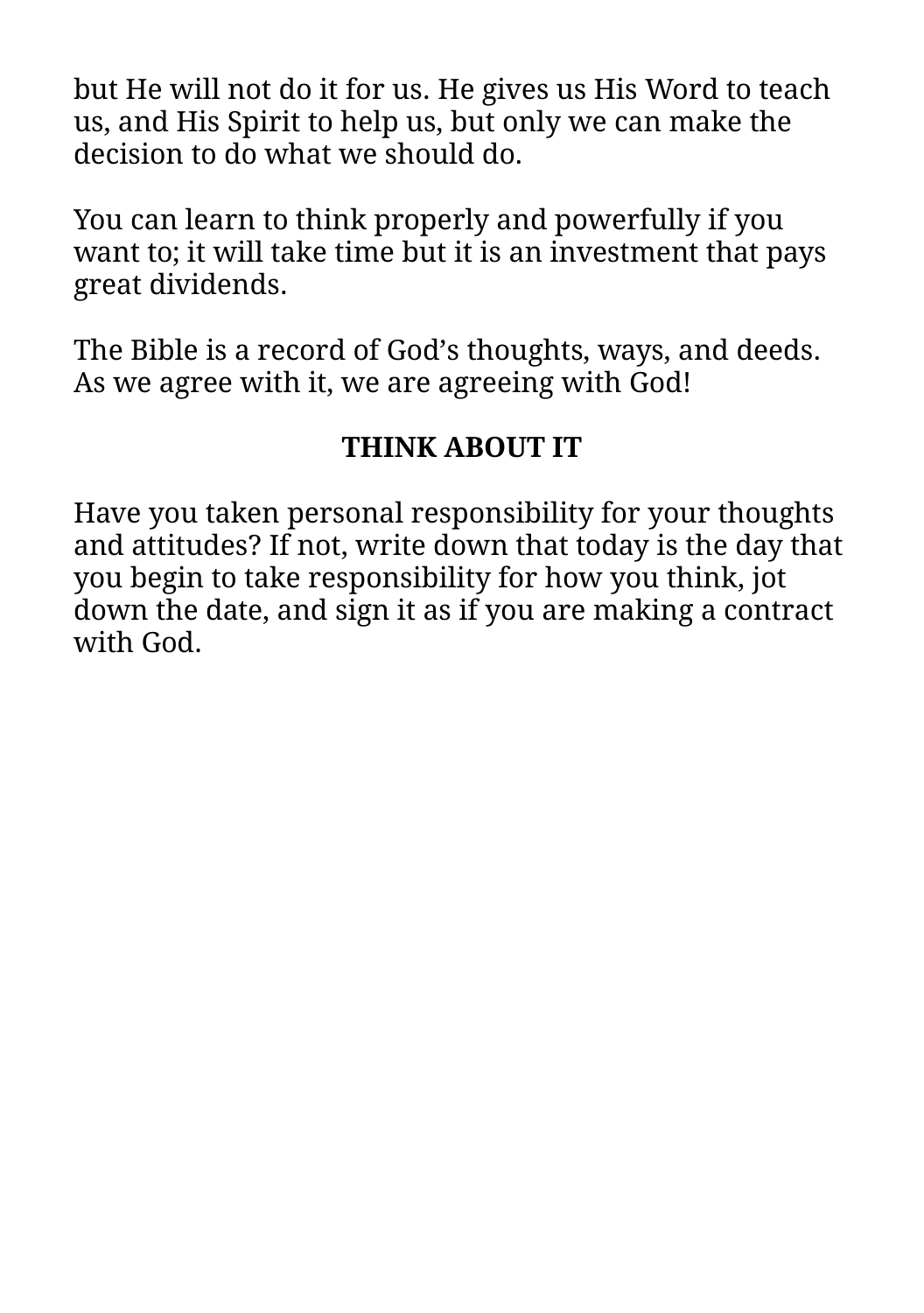# **CHAPTER 4 ON-PURPOSE THINKING**

It's amazing how quickly and completely our thoughts can change our moods. Negative thinking of any kind quickly steals my joy and causes a variety of bad moods. When we are negative and gloomy, other people don't enjoy being with us, and when our thoughts are down, everything else goes down with them. Our moods, countenance, conversation, and even our body can begin to droop in a downward position. Hands hang down, shoulders slump, and we tend to look down instead of up. People who tend to be negative in their thoughts and conversation are usually unhappy and rarely content with anything for very long. Even if something exciting does happen, they soon find something wrong with it. As soon as they see one thing wrong, they tend to fix their minds on it; any enjoyment they might have is blocked by concentrating on the negative. They may occasionally experience momentary enthusiasm but it quickly evaporates and gloom once again fills their entire demeanor. They probably do not realize they could be happy if they would simply change the way they think. We must stop merely waiting for something good to happen and take action to ensure that something good will happen.

I am truly amazed when I consider the fact that we have the ability to make ourselves happy or sad by what we choose to think. The Bible says we must be satisfied with the consequences of our words, whether they are good or evil (see Proverbs 18:20). It also tells us "Death and life are in the power of the tongue, and they who indulge in it shall eat the fruit of it" (Proverbs 18:21). Our words begin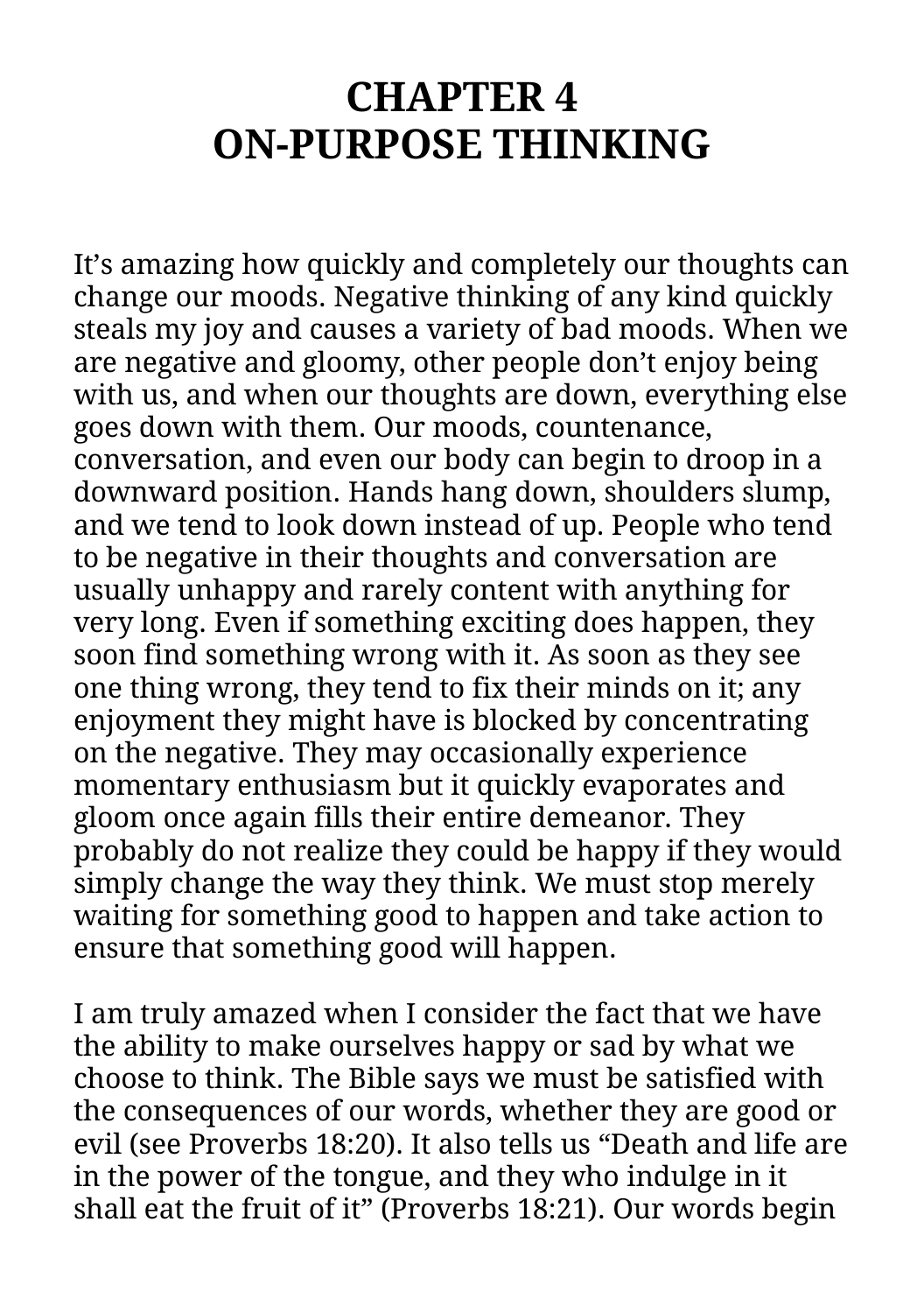with our thoughts, so the same principle that applies to our mouths also applies to our minds. We need to be satisfied with the consequences of our thoughts because they hold the power of life and death. I would add that they hold the power of contentment and discontent, of joy and sadness.

The longer I live, the more I'm amazed by the fact that my mind so profoundly affects my moods. I still need to fight the battle in my mind and I doubt anyone reaches the point of being entirely "battle-free." Of course, I have learned to discipline my mind more quickly than I once did, but there are still times when my mind comes under attack.

God has given us the fruit of self-control (see Galatians 5:22, 23), which means we do not have to allow our thoughts to be out of control, but we can be intentional in our thinking. We can control what we think, and we can choose our thoughts. God has given us the ability to make choices about so many things in life, including our thoughts, and we must be responsible to make those choices carefully. In the realm of the mind, exercising self-control and making wise choices is called "onpurpose thinking."

## **THINK ABOUT IT**

What are the most obvious ways your thoughts affect your moods? Can you think of a person or situation you tend to be negative about?

## **GREAT THINKING, GREAT LIFE**

One of the most life-changing revelations we can have is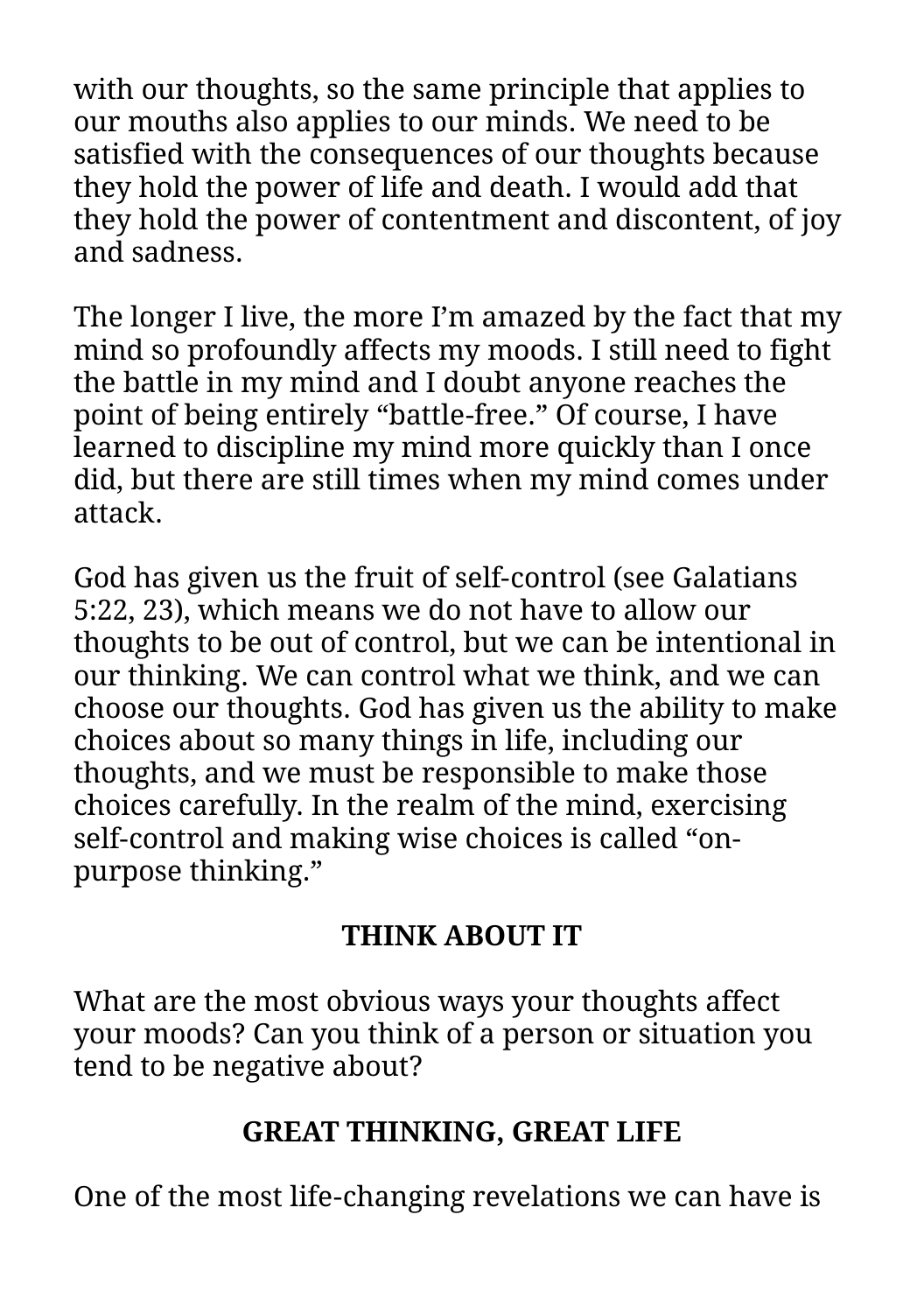to find out that we can do something about our thoughts. We can practice "on-purpose thinking." We do not have to meditate on everything that pops into our minds; we can choose what we want to think about. We can choose power-enhancing thoughts—not power-draining thoughts. We can be deliberate about what goes on in our minds. We can break up with bad habits and form good habits. In fact, learning to think great thoughts on purpose is the key to a great life.

We often allow ourselves to buy into the world's idea of a "great life." We may equate greatness with fame, fortune, athletic success, celebrity status, remarkable business or scientific achievements, or physical attractiveness. But none of these things constitutes a truly great life. In fact some of the most famous and wealthy people in the world are some of the most miserable ones. To really have a great life, I believe a person has to have love, peace, joy, right standing with God, good relationships, and other qualities the world does not necessarily consider "great." Without these things, how could anyone's life be great? Just think about it: what do we really have without peace and joy; life is full of strife and misery; and no one considers that a great way to live.

## **THINK ABOUT IT**

What is your own personal definition of a great life?

## **THREE KEYS TO ON-PURPOSE THINKING**

God makes it clear in His Word that thinking is directly connected to quality of life. Through many years of studying, teaching, and writing about the mind, I can honestly say that your thinking will be transformed and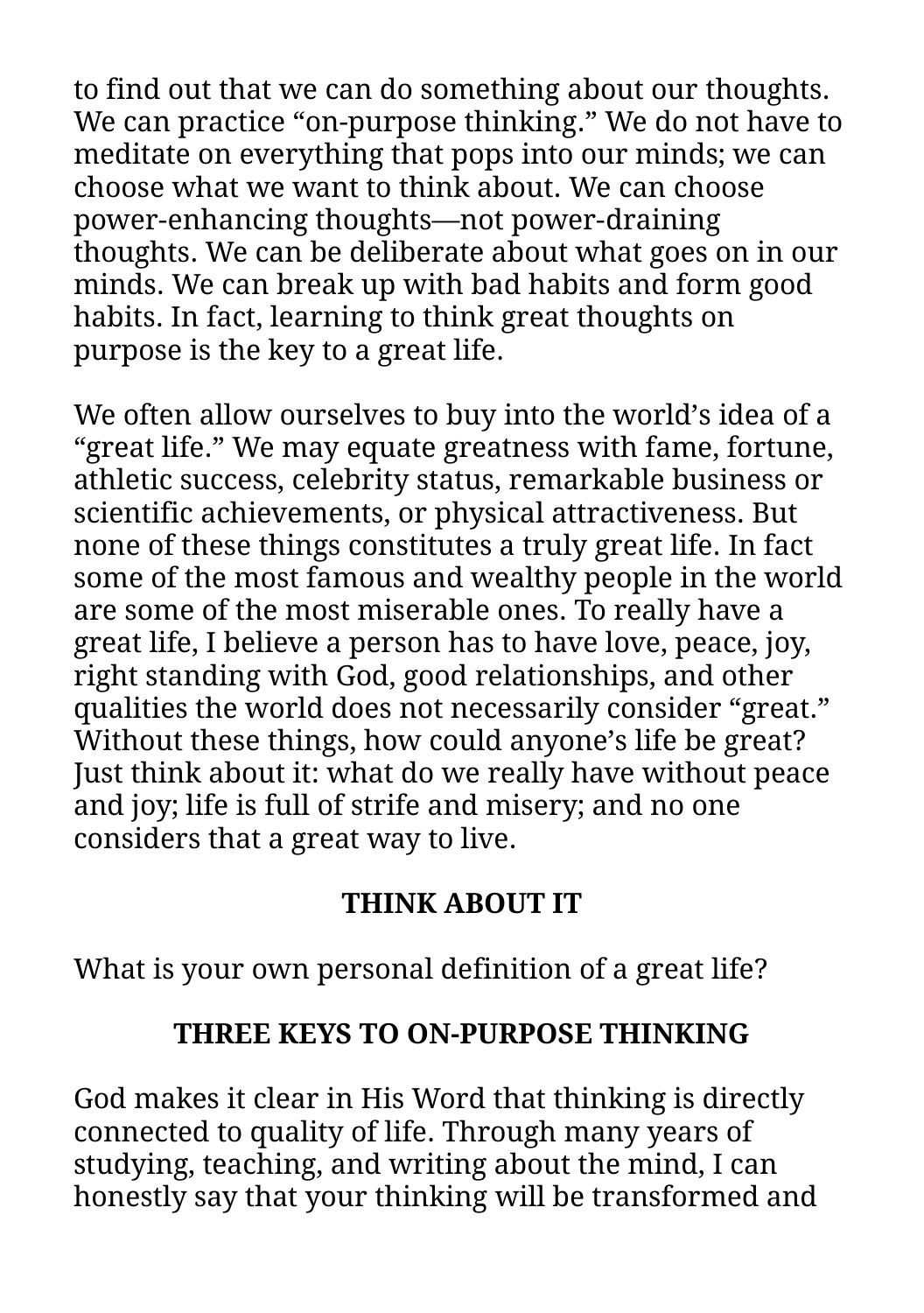your life will be changed if you will follow God's instructions concerning your thoughts. In this section, I want to share with you three keys to great thinking. They all work, but none of them happens accidentally or without effort. If you want them to be effective in your life, you will have to incorporate them into your thinking on purpose.

## **1. Set your mind and keep it set.**

The apostle Paul gives us valuable instruction about our thinking in Colossians 3:2: "And set your minds and keep them set on what is above (the higher things), not on the things that are on the earth." He clearly tells us to think about things that are important to God ("the higher things"), and doing so will always fill our minds with good thoughts.

"Setting" your mind is probably one of the greatest and most beneficial things you can learn to do. To "set" your mind means to make up your mind firmly. Wet concrete can be moved with ease and is very impressionable before it dries or "sets." But once it does set, it is in place for good. It cannot be easily molded or changed. The same principle applies to setting your mind. To set your mind is to determine decisively what you will think, what you believe, and what you will or will not do—and to set it in such a way that you cannot be easily swayed or persuaded otherwise. Once you set your mind according to the truth of God's principles for a good life, you need to keep it set and not allow outside forces to reshape your thinking. To set your mind does not mean to be narrow-minded and stubborn. We should always be open to learning, growing, and changing, but we must consistently resist the temptation to conform our thoughts to the world and its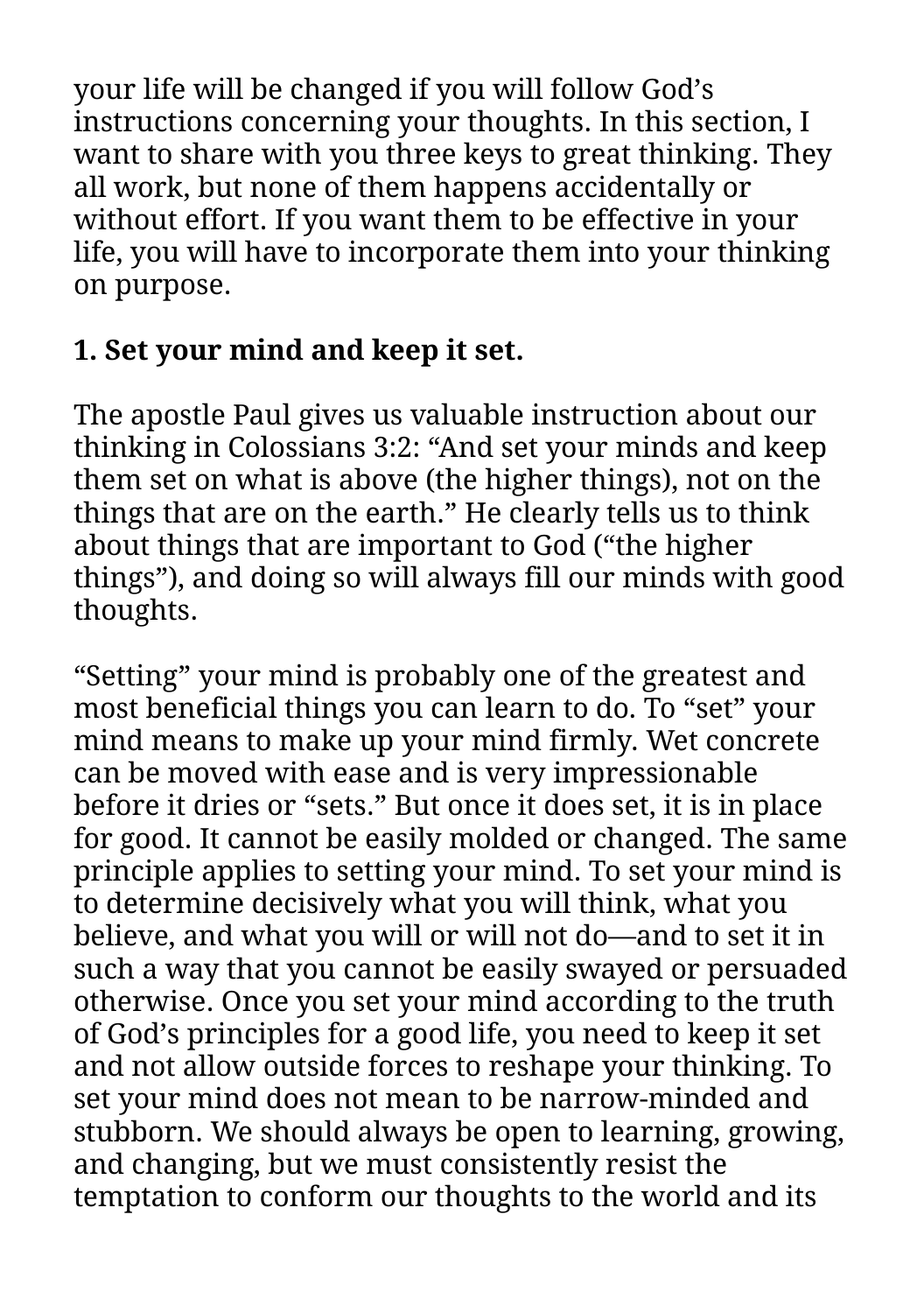ideas. To set your mind on things above means to be firm in your decision to agree with God's ways of living no matter who may try to convince you that you are wrong.

When I began to conform my way of thinking and living to God's Word I met with a great deal of opposition and had to be firm in my decision. For example, I discovered that when I tried to be positive it was not received well by those who had a habit of being negative. They told me that I was trying to live a fairy tale and that real life just wasn't that positive. They told me that I could not "think" my way into success. I was actually accused of trying to operate in "mind control" as if it were something evil and even demonic. But, the truth is that God does tell us to control our minds and not to do so is inviting every form of misery into our lives.

Although it is sad, I had to realize that Satan would even use my family and closest friends to try to prevent me from making progress. They loved me but just did not understand and, sadly, we usually find fault with what we don't understand. I had to know for sure that God was leading me, and I had to be firm in my resolve to think right thoughts so I could see right results in my life. My friends were accustomed to doing the same thing I had always done, which was to think according to what we saw and felt. It seemed strange to them that we could believe and think according to what could be instead of what was.

The reason setting your mind and keeping it set is so important is that there's really not much hope of being able to resist temptation if you don't make up your mind ahead of time concerning what you will do when you are tempted. The Bible states that because Abraham was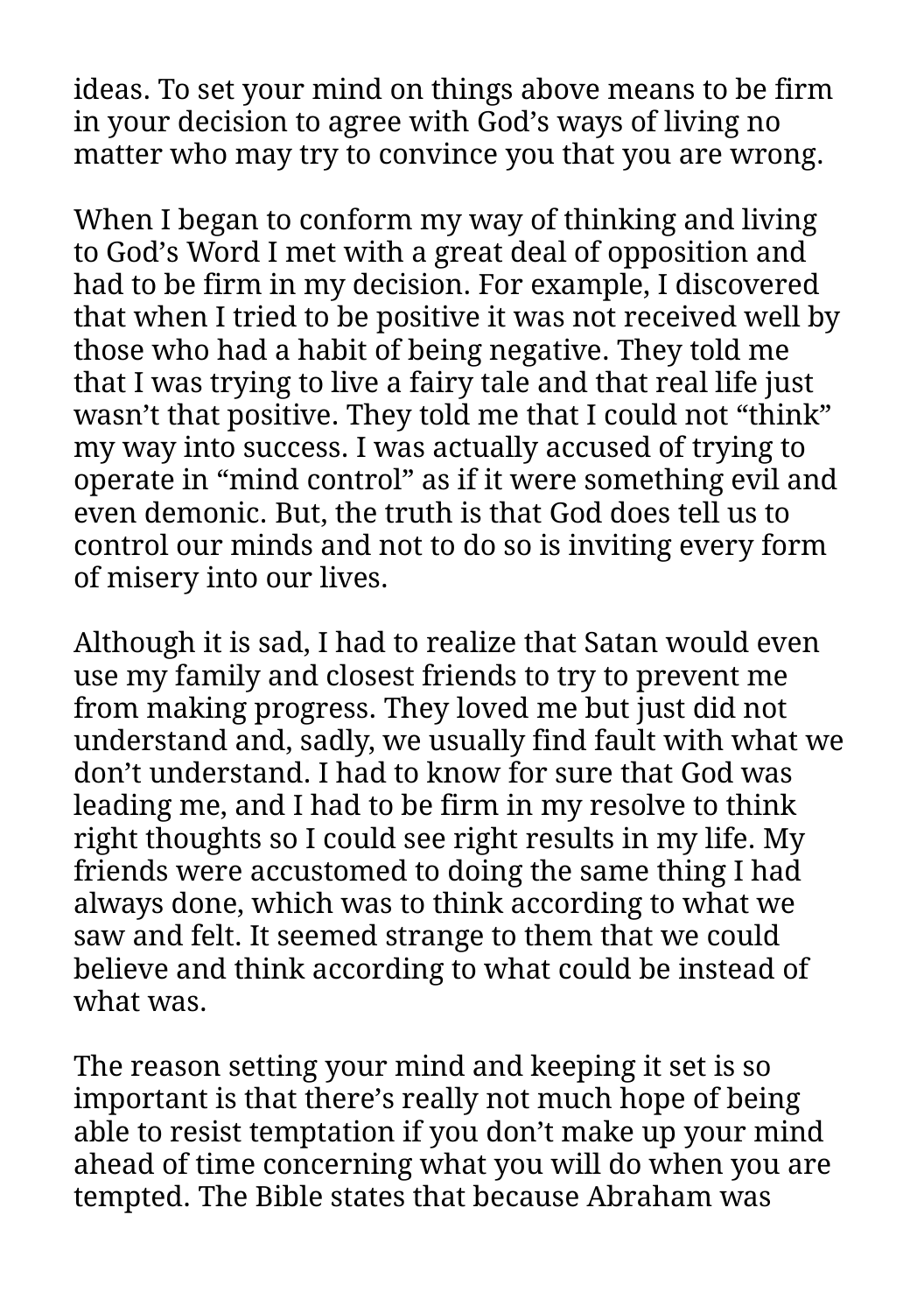"fully assured" concerning the promise of God, he did not waver or doubtingly question (see Romans 4:20, 21). In other words, he had set his mind and was able to keep it set during temptation. You will be tempted; that's just a fact of life. So, you need to think ahead of time about the situations that can pose problems for you. If you wait until you are in the midst of a situation to decide whether or not you will stand firm, then you are sure to give up.

When we go on a diet, we must apply this principle of "setting your mind and keeping it set," in order to be successful. You can easily commit to a diet after dinner on Sunday evening, but the real test comes on Monday afternoon when you start to feel really hungry. People who have set their minds will stick with their decisions, realizing that they have to make it through the hungry times in order to eventually get the result they desire. This same principle must be applied to every area in which we need to make a change. It can be applied to exercise, getting out of debt, cleaning out the garage, or any number of other things.

Make up your mind ahead of time that you are going to go all the way through with God. Some people spend their entire life starting and quitting. They never follow through. They may set their mind but when temptation comes, when things get difficult, they don't keep it set. I strongly encourage you to be one of the ones who finishes what you start by keeping your mind set in the right direction all the way through to victory.

**But we do [strongly and earnestly] desire for each of you to show the same diligence and sincerity [all the way through] in realizing and enjoying the full**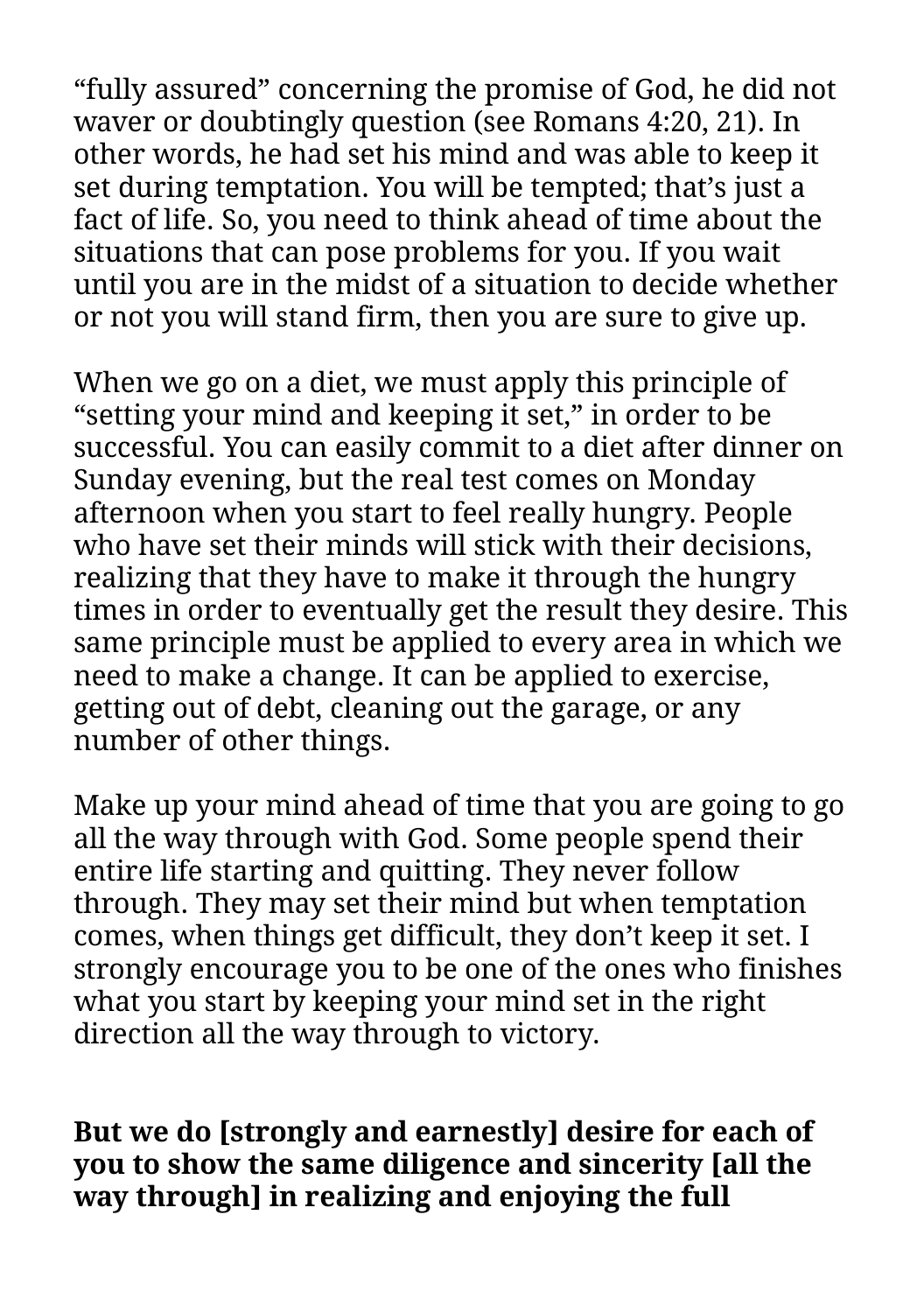## **assurance and development of [your] hope until the end.**

## **(Hebrews 6:11)**

Whatever challenges you the most, decide now that you are going to set your mind for total victory. Talking to yourself ahead of time is one of the ways to set your mind. Some examples of what you might say to yourself as you set your mind in areas that commonly cause temptation include:

• "I am not going to think bad thoughts about other people and I am not going to gossip. I will not gossip. When someone around me begins to talk to me about someone else critically, I will not let myself get involved in it. I am not going to participate in ruining someone's reputation. I will not offend the Holy Spirit."

• "I am not going to overeat when I sit down for meals today. I will stop when I begin to feel full. I will make good food choices and I will not eat emotionally."

• "I am not going to be excessive in any area of life. I am a balanced person. I am not going to complain about anything. I have a lot to be thankful for and I will think on those things."

• "I am going to live to please God, not people. I want to be accepted but I will not compromise my faith and moral integrity."

• "I am going to eliminate unnecessary stress from my life. I will slow down, not overcommit, and try to keep life as simple as possible."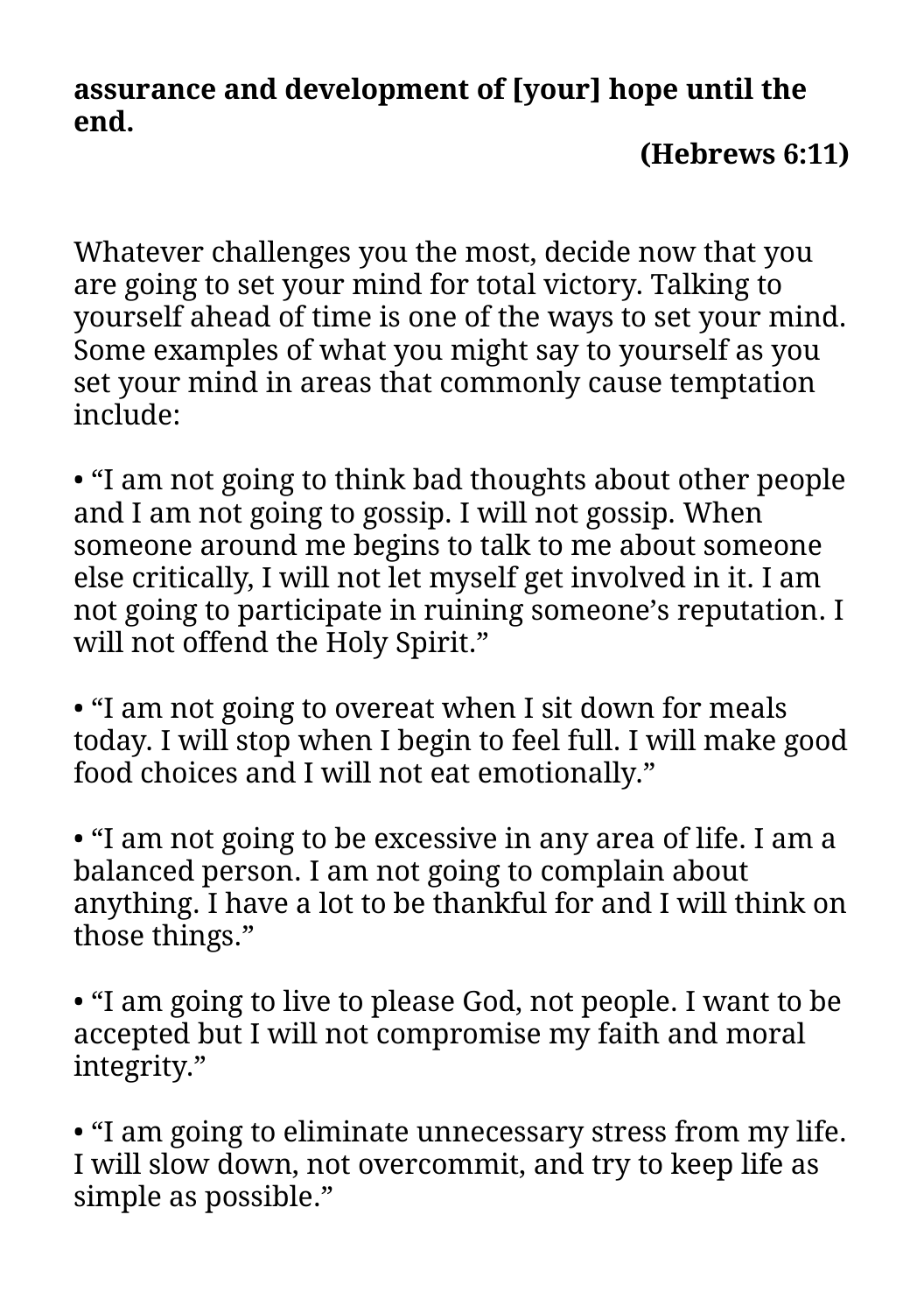• "I am going to think positive thoughts and speak positive words."

If you think thoughts such as these, then when you are tempted to gossip, overeat, or face whatever your particular temptation may be, you already have a foundation in place. The message you have recorded inside yourself will begin to play back to you, and making the right decision will not be nearly as difficult as it would have been had you not yet made up your mind about what you would do when that situation presented itself.

If you prepare your mind ahead of time, then when temptation comes, you'll be in good shape to say "no" to it. Don't just wait to see what you feel like when temptation arises. Jesus told His disciples to pray that they would not come into temptation (see Luke 22:46). This is another way of setting your mind and heart in the right direction. Recognizing your weak areas and knowing what kinds of situations are challenging to you in life is wise. Firmly setting your mind to overcome them is the pathway to victory.

## **THINK ABOUT IT**

In what specific situations can you apply these principles of preparedness?

## **2. Renew your mind.**

No teaching on the mind is complete without Romans 12:2: "Do not be conformed to this world (this age),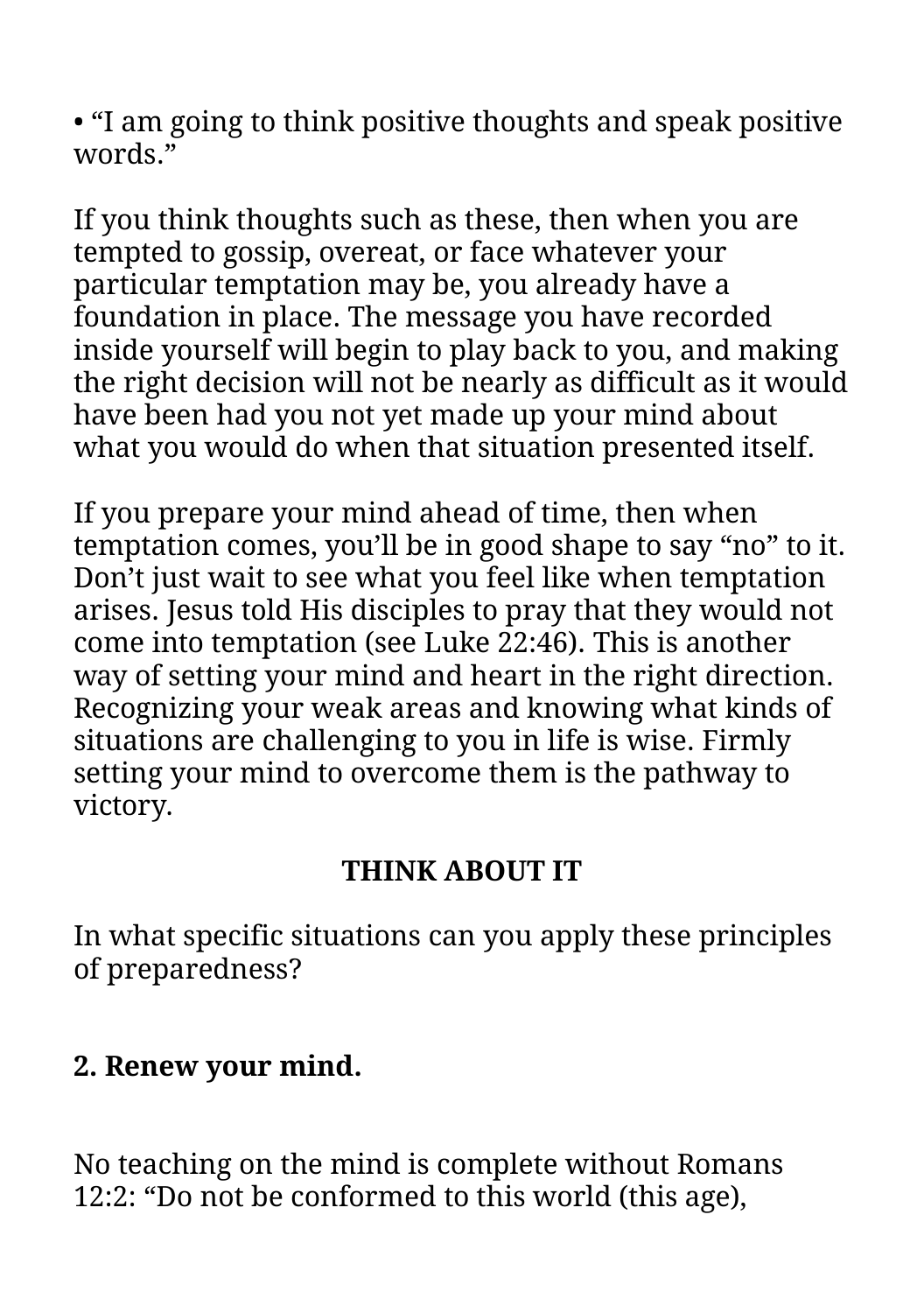[fashioned after and adapted to its external, superficial customs], but be transformed (changed) by the [entire] renewal of your mind [by its new ideals and its new attitude], so that you may prove [for yourselves] what is the good and acceptable and perfect will of God, even the thing which is good and acceptable and perfect [in His sight for you]" (emphasis mine).

An unrenewed mind is one that is never changed after receiving Jesus Christ as Savior. The spirit is regenerated but the mind remains the same. This condition furnishes fertile ground for the devil to operate. It is for this reason that Christians often have a reputation as being hypocritical. They say they believe something but their behavior does not match their so-called beliefs. They may go to church each week, but at home or at work they do not differ from the rest of the world. Not only are they miserable, but the example they set for others is terrible.

Many people who need Christ in their life are hindered from accepting him due to the poor witness of others they know who say they are Christians.

## **AN IMPROPER MIND**

If a child of God harbors sin in his heart, he is lending his mind to wicked spirits for their use. For example, the Bible states clearly that if a man lusts after a woman in his heart, he has already committed adultery with her as far as his heart is concerned. He may be a Christian but he is fleshly and carnal. He has an improper mind. He does not control his thoughts. He has not renewed his mind or learned the power of his thoughts.

A woman may have improper thoughts toward another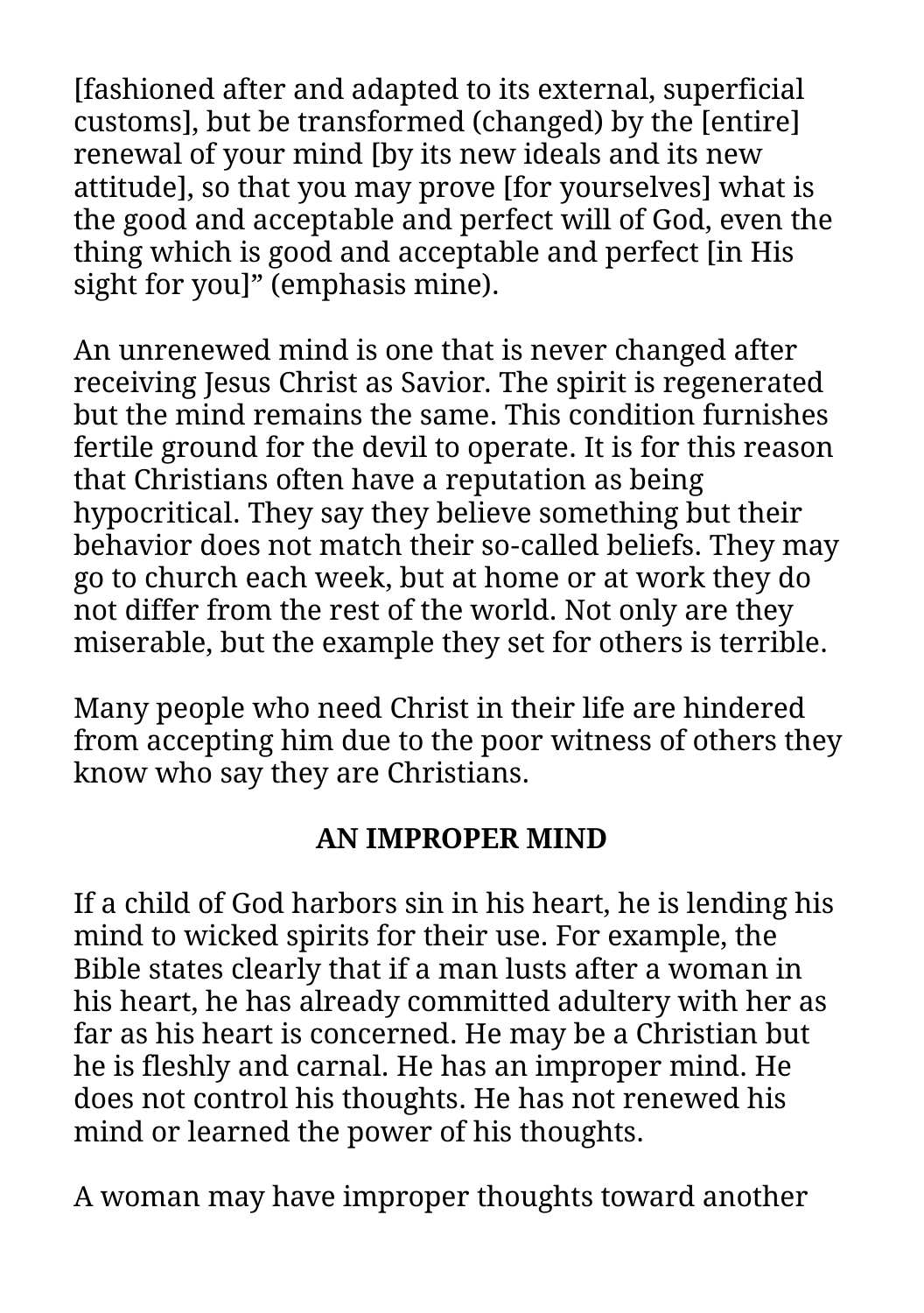man if, when she sees him, she admires him excessively and tends to compare him to her own husband. Perhaps she would like her husband to have some of the qualities that she sees in this other man and her thoughts become improper as she even imagines herself married to him rather than the husband she has.

The woman may find herself feeling guilty about having such thoughts but fails to realize that she can refuse these thoughts that are "uninvited guests" instead of offering them a comfortable home.

The longer one allows improper thoughts, the more difficult they are to get rid of. Satan has built a stronghold in the man's mind that can only be torn down by strong determination and megadoses of God's Word.

Satan introduces many improper thoughts into the believer's head. He knows he can hinder fruitfulness by doing so. He can keep the believer weak and powerless through controlling his thoughts. Satan might fill one's mind with criticism or prejudices. He might use jealous thoughts to hold him in bondage. Proud thoughts are among his favorites. If he can get us to think more highly of ourselves than we ought to and less of others than we should, he can be successful in hindering us from loving other people, which is the one new command that Jesus gave (see John 13:34).

Renewing your mind is not like renewing your driver's license or library card, which can be done quickly and doesn't have to be repeated for months or years. Renewing your mind is more like undertaking the job of renewing and refurbishing an old house. It doesn't happen quickly; it takes time, energy, and effort, and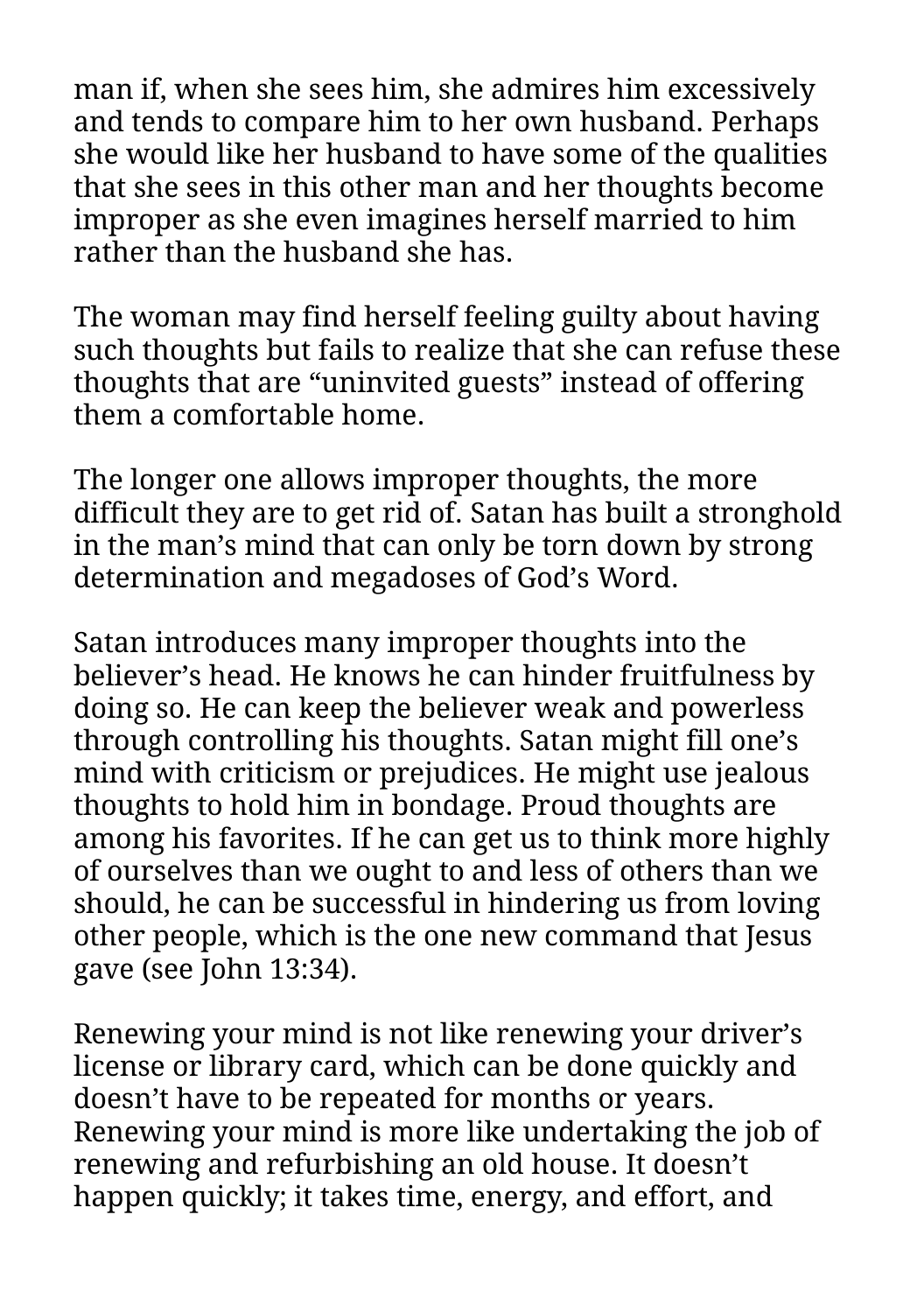there is always something that needs attention.

Don't fall into the trap of believing you can renew your mind by thinking right thoughts one time. To get the mind renewed, you will have to think right thoughts over and over again, until they become rooted in your thinking until right thoughts come to you more easily and naturally than wrong thoughts. You will have to discipline yourself to think properly, and you will have to guard against falling into old thought patterns—and this can happen very easily. When it does, don't feel badly, just start thinking rightly again. You will eventually come to the place where wrong thoughts actually make you uncomfortable and they just don't fit right into your thinking processes any longer.

The continual, ongoing process of renewing the mind extends to every aspect of your thinking. If you are like most people, many areas of your mind need to be renewed. These may include the way you think about yourself, your finances, your health, your family, time management, vacations and recreation, your job, your future, or any of a multitude of other topics. Don't assume you have renewed your mind just because you feel confident your thinking has changed in one area. You should celebrate concerning the mental junk you have eliminated, but don't be complacent and fail to keep pressing on.

Many times, the areas of thinking you find most challenging to renew are the ones that hurt you most and keep you from receiving the best God has for you. I was a workaholic and although I made progress against it little by little, it was a real battle for me. I was insecure and felt devalued due to being abused in my childhood and I fell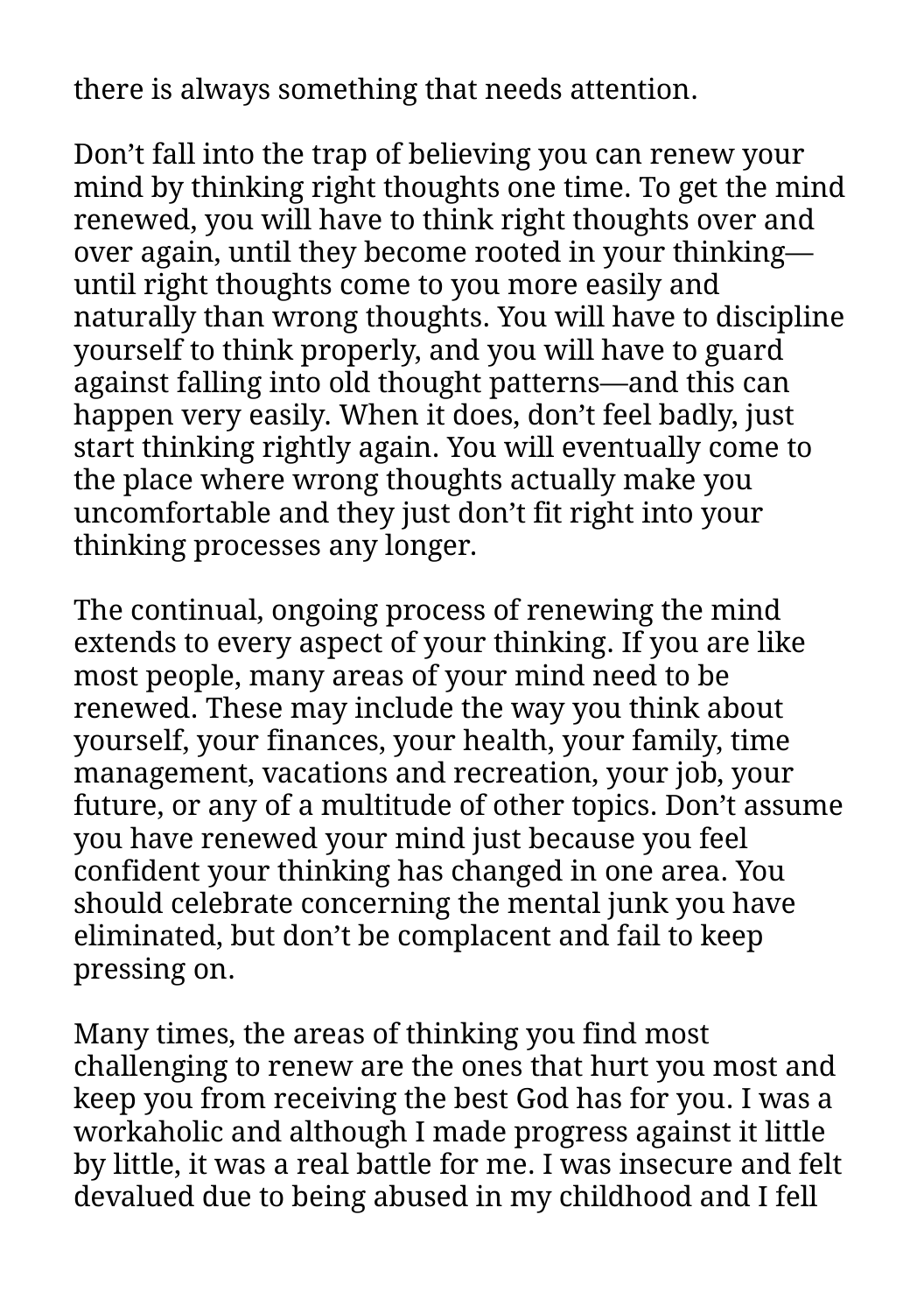into the trap of getting my worth out of what I accomplished. I was not able to really enjoy the new life God had provided through Jesus Christ because I worked constantly trying to deserve what He had already given by His grace and mercy as a free gift. Through persisting in renewing my mind, I have been able to better balance my life in ways that amaze me! But I want to emphasize over and over again that you will have to be willing to invest time and effort if you want to change your way of thinking.

Let me be quick to say that you should not feel condemned if you are struggling with your thought life right now or if you face struggles in the days to come. Condemnation only weakens you, and it never helps you make progress. Anytime we recognize that we are allowing wrong thoughts in our mind, we should ask God to forgive us and continue pressing on toward our goal. Celebrate every victory because it helps you not to feel overwhelmed by what still remains to be conquered, and remember that God is very patient and long-suffering. He is understanding and will never give up on you.

#### **THINK ABOUT IT**

In what areas of your life does your mind need to be renewed?

### **3. "GIRD Up" Your Mind.**

First Peter 1:13 instructs us to "gird up the loins of your mind, be sober, and rest your hope fully upon the grace that is to be brought to you at the revelation of Jesus Christ" (NKJV).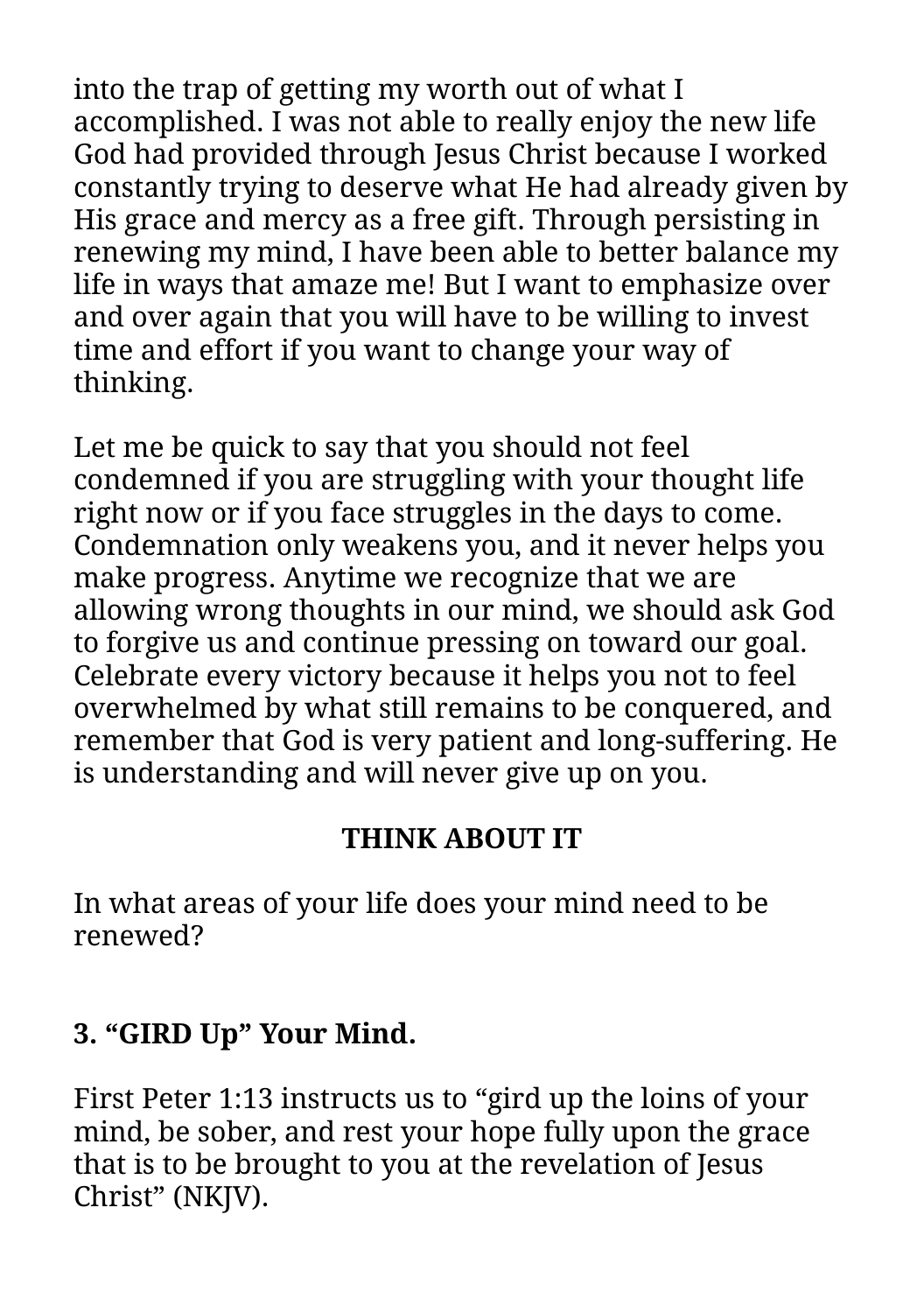You and I aren't accustomed to hearing the phrase "gird up" today. But in biblical times both men and women wore long skirt like outfits. If they tried to run in those clothes, there was a good chance they could get tangled up in the long fabrics and stumble. When they needed to move quickly, they gathered the material of their garments and pulled it up so they could walk or run freely. They would gird up their clothing.

When the Bible tells us to "gird up the loins" of our minds, I believe it means to get our minds off of everything that would cause us to stumble as we run the race God has set before us. I think it may also refer to concentrating on the thing at hand rather than allowing our thoughts to wander all over the place. God has a good plan for each of us, but we must walk the path that leads us to it. Focus and concentration are both real challenges in our world today. We have a great deal of information coming at us all the time and to keep our minds on what our purpose is requires great determination and even training.

You might get up on Monday and fully intend to start your day by spending time with God in prayer and Bible study. Then you intend to get three specific projects finished that day. You need to go to the grocery store, get some maintenance done on your car, and finish cleaning out a closet that you started working on last week. Your intention is good, but if you don't focus on those projects you will surely be pulled away by other things or people. Girding up your mind is another way of saying "stay focused on what you need to do."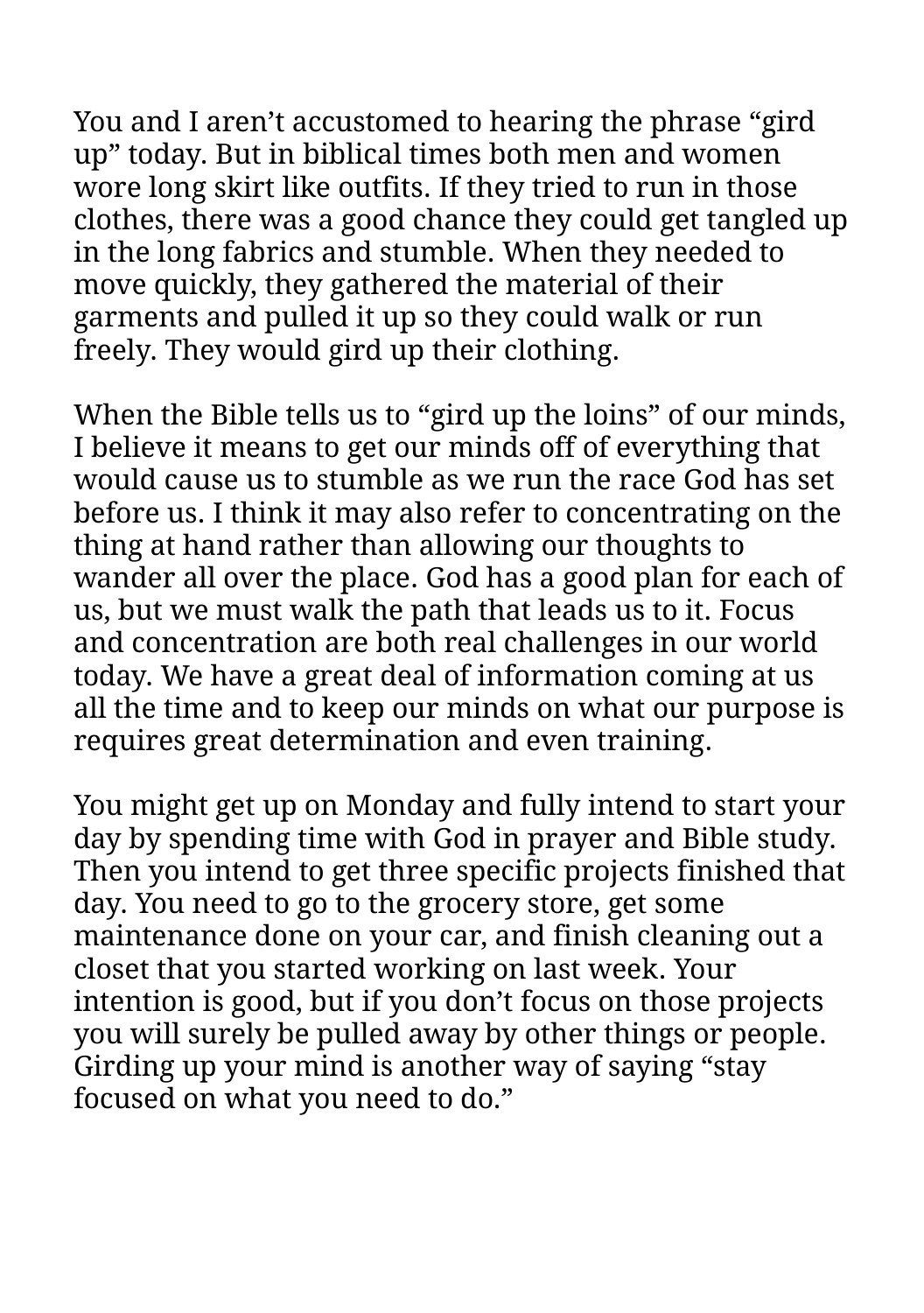#### **UNINVITED GUESTS**

Do you experience thoughts flashing through your mind that seem to come from nowhere? They do come from somewhere and they are often designed to hinder you from reaching your goals. These thoughts are actually uninvited guests looking for a home and it is our job to tell them that we have no room for them.

How would you respond if people that you barely knew showed up at your front door with their baggage telling you that they wanted to move in? Well, of course you would tell them they were not welcome and no matter how persistent they were, you would hold firm to your decision that you could not provide a home for them. We should take this same attitude with flashing thoughts that are in reality uninvited troublesome guests who come knocking at the door of our mind.

For example, if you decide to take some college courses to improve your education and when you go to register thoughts begin to flash through your mind like: You are too old to go to college. It will be too hard for you and take too much time. You didn't do that good in high school and college is much more difficult. Stop right away and ask yourself if these thoughts are yours or if they are coming from somewhere outside of you. Are you choosing them or are they uninvited guests that the devil has sent to you. Instead of offering them a home, "gird up" your mind and think the way you want to think. Stay focused on your goal, not the fear the devil is trying to instill in you. Think like this: There will be a lot of people younger than I am in my classes, but I have a good mind and a destiny to fulfill, so I'm going to get myself enrolled and I'm going to do my very best. Even if I'm the oldest person in the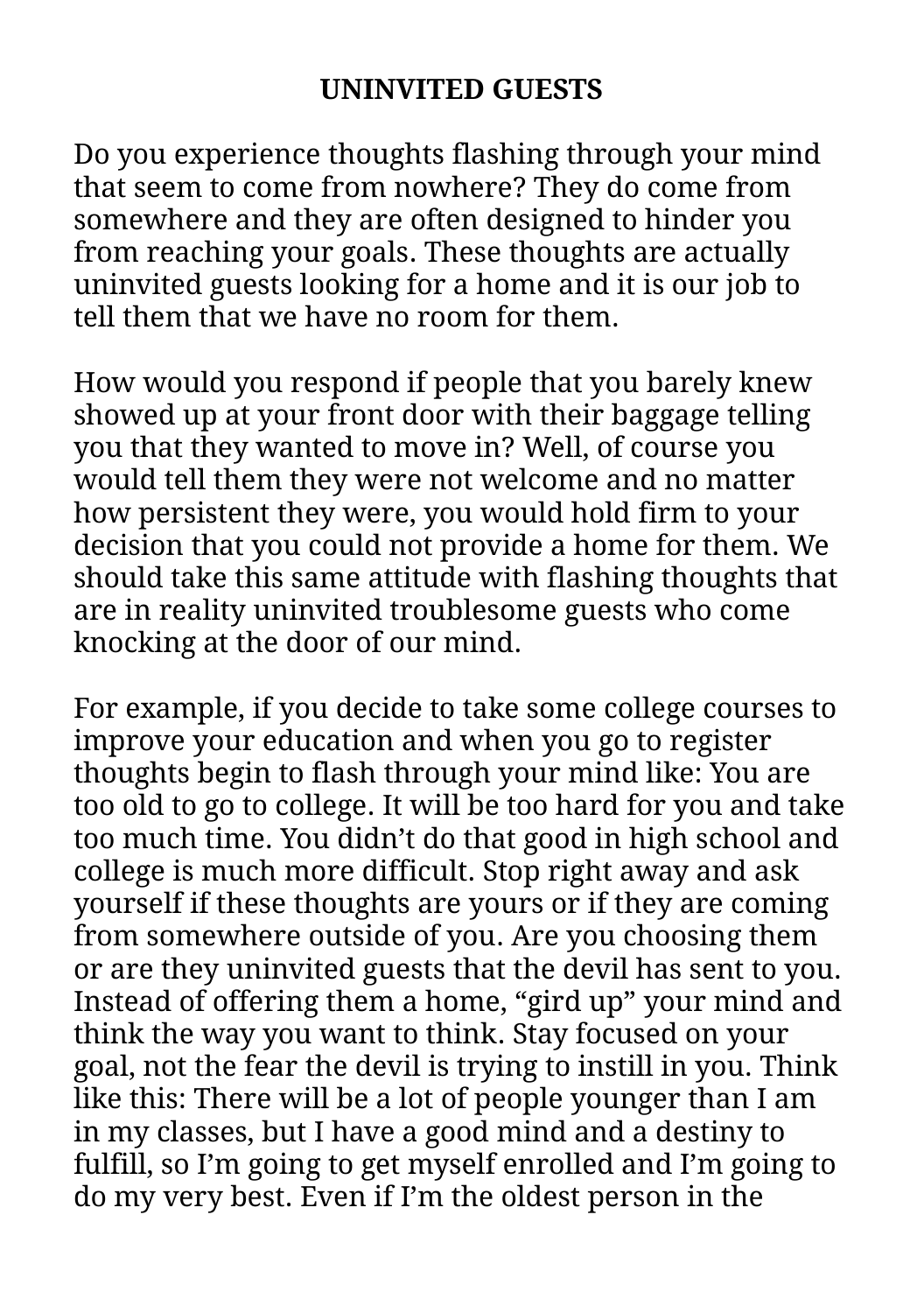entire college, I'm not too old to improve myself.

You may want to get out of debt, live a healthier lifestyle, improve your marriage, or a variety of other things. Whatever your specific situation is, be diligent to gird up the loins of your mind and get rid of any thoughts that are standing in the way as you seek to move forward.

#### **THINK ABOUT IT**

Have you developed an ability to concentrate and focus or do you allow uninvited guests to get you off course?

#### **HAVE SOME "THINK SESSIONS"**

I believe in having a "think session" every day. If we were to sit down regularly and say to ourselves, "I am going to think about a few things for a few minutes," and then deliberately think about some of the things the Bible tells us to think about, our lives would improve dramatically. Disciplining ourselves to think properly by having "onpurpose think sessions" will train us to begin thinking properly in our everyday lives.

There are thoughts you need to think every day in order to set your mind and keep it set, renew your mind, and gird up the loins of your mind. In the next section of this book, I am going to share some of those thoughts with you and help you understand how incredibly powerful they are. For example, one of the things all believers need to think every day is this biblical truth: I am in right standing with God. Let me ask you, can you see anything at all wrong with thinking such a thought several times a day? I certainly can't! Why not think something on purpose that will benefit you rather than merely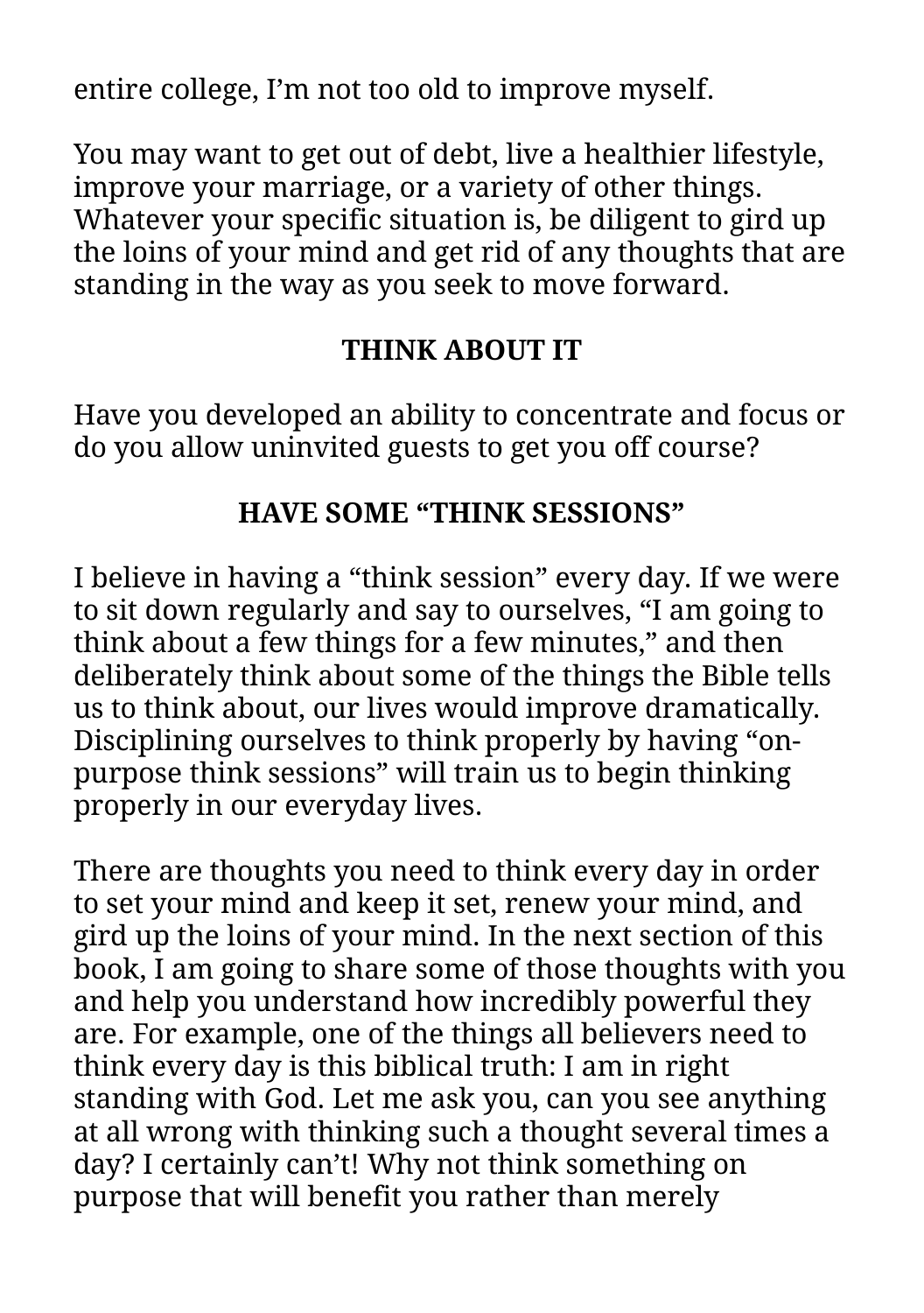meditating on whatever happens to fall into your mind?

We use our thinking abilities every day, but most of us need to change the content of our thoughts. Instead of thinking, I'm no good; I mess up everything; I never do anything right, we can use our mental energy to think about how much God loves us and how we are in a right relationship with Him through Jesus Christ.

Or, think about how much more effectively you could overcome fear in your life if you took time to think, I will not be afraid; I will not let fear control me; I know it will come from time to time, but even if I have to do something of which I'm afraid, I am going to do it. This would be a way of setting your mind and keeping it set against fear. Then, when faced with the temptation to be afraid, you would be better able to resist.

As you spend more time thinking correctly, great transformation will take place in your life. You might have to put notes around your house saying "What have you been thinking today?" You might have to put a note in your car to remind you to think right thoughts today—or even write out what those thoughts are and post them on a mirror or on your computer screen. This type of exercise would not be uncommon for a college student facing final exams. They do everything they can do to keep the right answers in front of them prior to the test to assure that they graduate. If you will discipline yourself to remind yourself to spend time thinking right thoughts on purpose for several minutes each day, you will find things improving so radically you will be absolutely amazed. Before you know it, you'll be enjoying the good life God has predestined for you.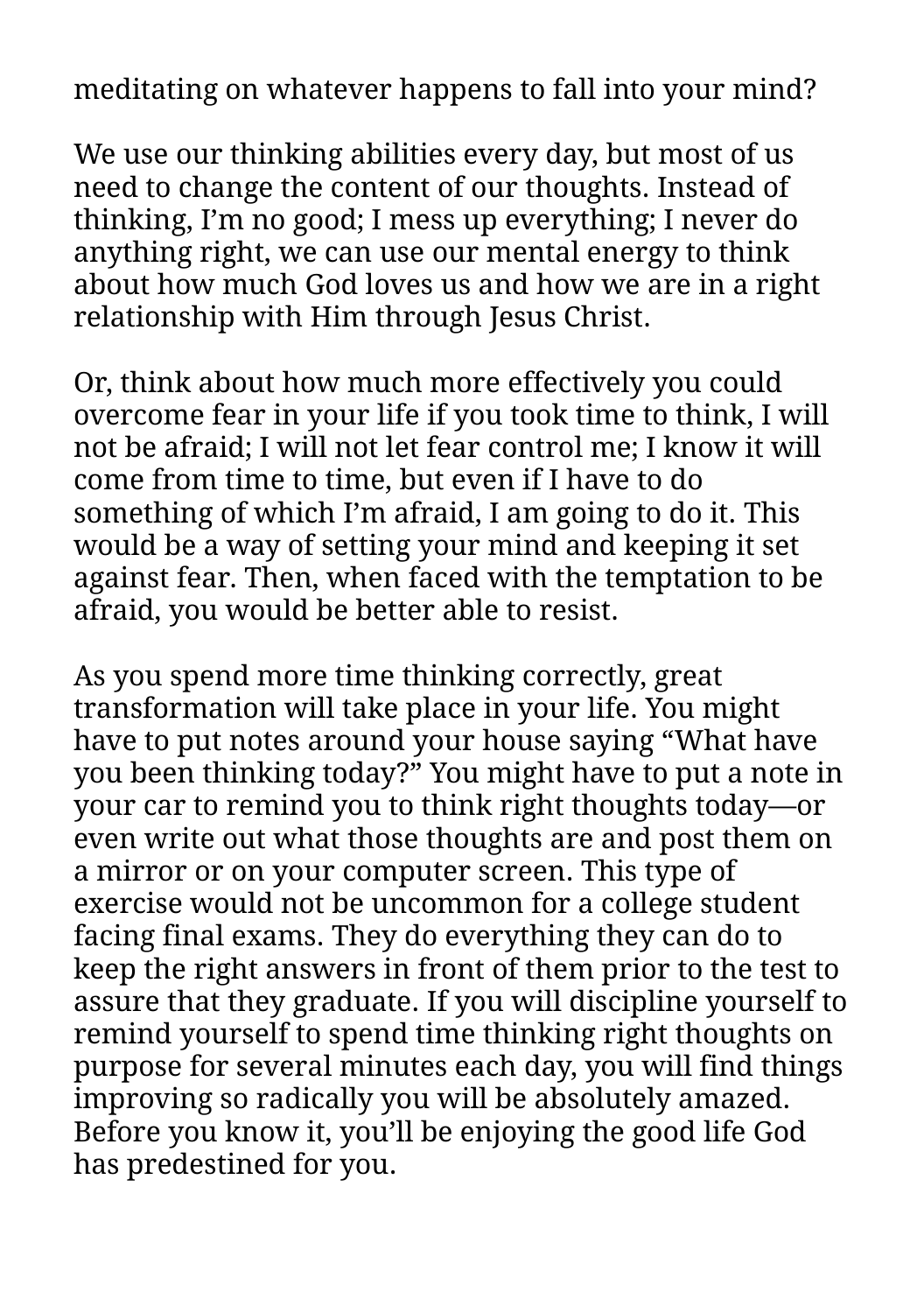**For we are God's [own] handiwork (His workmanship), recreated in Christ Jesus, [born anew] that we may do those good works which God predestined (planned beforehand) for us [taking paths which He prepared ahead of time], that we should walk in them [living the good life which He prearranged and made ready for us to live].**

**(Ephesians 2:10)**

#### **THINK ABOUT IT**

How can you work a ten-minute "think session" into your daily routine?

#### **BREAKING UP WITH BAD HABITS**

God offers each of us a great life, but we must renew our minds and learn to think on purpose if we want to experience all He has planned for us. Perhaps one of the areas we need to be most deliberate and purposeful about is the area of habits. Habits are actions we do repeatedly, sometimes without even thinking about them, or things we have done so often that they become our natural responses to certain situations.

For example, I have a habit of putting on lipstick after I eat when I am out in public. My friends tease me because I do it so often. I get out my pocket mirror and my lipstick, and I apply it. When I am home I use a lip moisturizer instead. I don't believe I ever consciously think about it; I have just done it for so long that it is a habit. The moment I sense my lips feeling dry, I apply something to moisturize. I also wiggle my toes a lot. I don't even know why I do it; it is just a habit. At least it keeps blood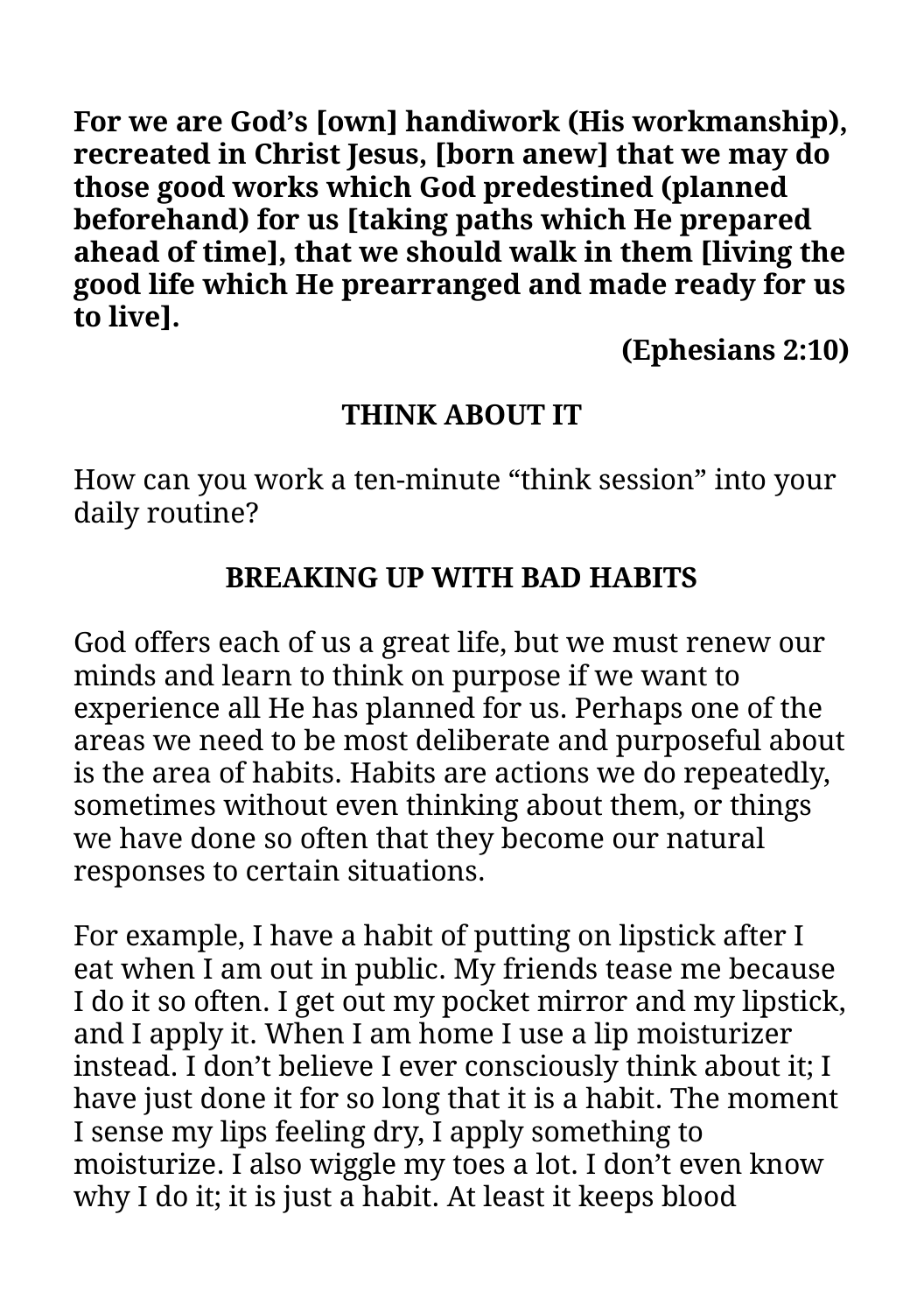circulating in my feet, which is a good thing.

Some people make a habit of putting their car keys in the same place every time they enter their homes or offices. Some make sure absolutely nothing is left in their in-box (whether it's physical or electronic) at the end of each work day. Some have a habit of daily exercise or eating healthfully. Some fill their gas tanks when they are halfway empty instead of almost all the way empty. These are good habits. Of course, people have bad habits too biting their nails, interrupting others when they are speaking, not turning lights off when they leave certain rooms, leaving messes for others to clean up, or being chronically late.

We all have habits such as the ones I mentioned; many of them are unique to us as individuals and we may not know anyone else who does what we do exactly the way we do it. Some habits that are harmless are not necessarily the ones we must be concerned with, but our harmful habits need to be broken and replaced with good ones. Bad habits are not broken simply because we want to break them; we must break them on purpose and that will require determination and diligence.

I found thirty-four references in the Amplified Bible for the word habitually. That tells me that God expects us to form good habits. The psalmist David said that the man who wants to prosper and succeed needs to habitually ponder and meditate on God's word by day and by night (see Psalm 1:2, 3, emphasis mine). This tells me that establishing the habits necessary for success takes discipline and consistency, especially in our thought life. With enough discipline and consistency, we can break bad habits and new ones can be formed.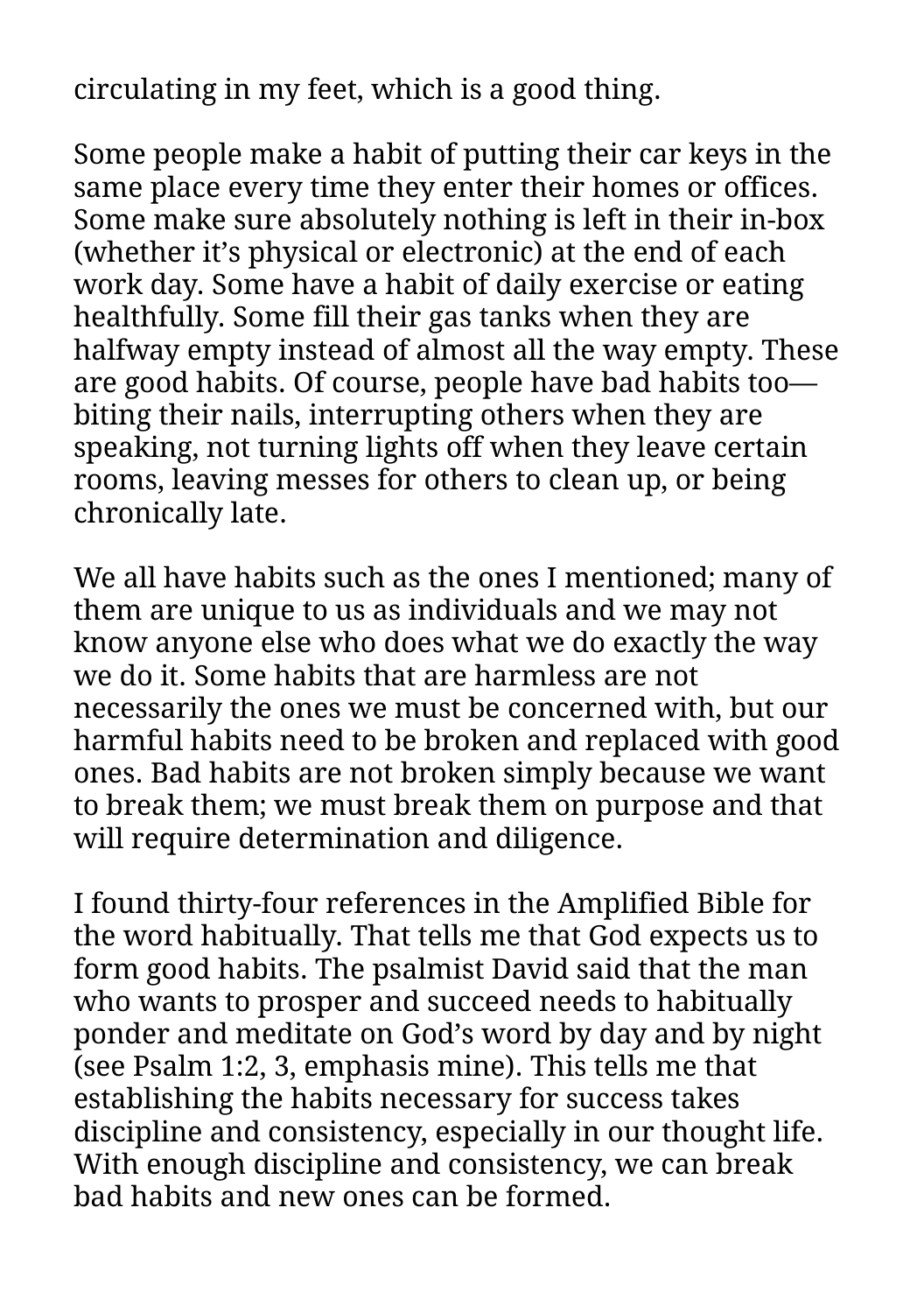Think about breaking a bad habit like you would breaking up with a bad boyfriend. Interestingly enough, we could miss the boyfriend even though we knew we did the right thing in breaking up with him. We might feel lonely for a while and be tempted to go back to him, but if we remain firm in our resolve we will eventually no longer miss him and find someone else that provides a healthy relationship for us. In like manner, we may break a bad habit and yet miss it for a while, even being tempted to go back to old ways. This is the time to set your mind and keep it set in the new direction because you don't want to remain in bondage to the old and miss the good new thing God has for you.

In the New Testament, Paul writes that we must habitually put to death the evil deeds prompted by the body if we want to truly and genuinely live (see Romans 8:13). He is simply saying that we must learn to discern what is not God's will, and therefore not good for us, and we must habitually say no to those things. Doing the right thing once or even a few times does not equal success, but habitually doing right will produce a life worth living. It may not be easy, but it will be worth the effort.

Don't get discouraged if at first you feel you are making little or no progress in forming new habits. Remember that habits take time. As I mentioned in the Introduction to Part 1, some experts say a habit can be developed in twenty-one days, while others say it takes a month. I don't know if these figures are accurate or not, but I do know from experience that anything I stick with thirty days does begin to get ingrained in my thinking, my character, and my routine. Thirty days gives me a good beginning and I would rather spend my time going forward rather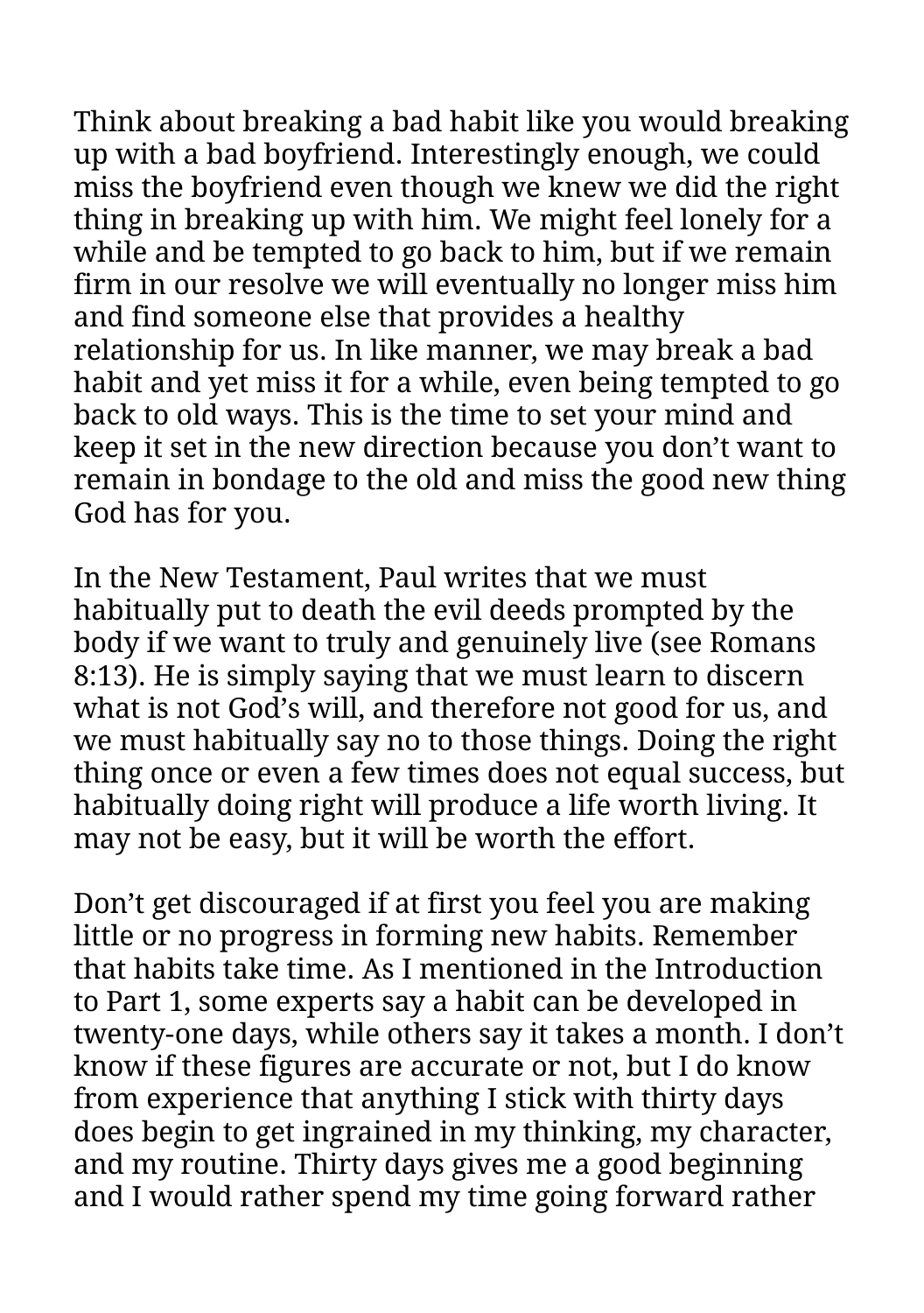than backward. So, if you need to form a new habit, give it a try for thirty days. At the end of that time period, see where you are. If it seems established, congratulations; you have a new habit. If not, stay diligent, disciplined, and focused and you will eventually succeed. The person who never gives up always sees victory.

#### **THINK ABOUT IT**

What good habits do you need to develop in your life? How will you start? When will you start?

#### **THE IMPORTANCE OF MEDITATING ON GOD'S WORD**

All of the successful people we read about in the Bible had a habit of meditating on God's Word. They knew that it was the way to keep their minds renewed to God's ways. To meditate simply means to roll over and over in your mind, to mutter softly or speak out loud. We all do know how to meditate but we often apply the principle in harmful areas. I can easily meditate all day long on my problems or something someone did that hurt me. I can actually do it without even trying, but I can also choose to meditate on something else that will benefit me and be pleasing to God.

Meditation is actually very powerful. I like to look at meditating on God's word as chewing my food. If I swallow my food whole, then I don't get the nutrition that is in it and it does me virtually no good with the exception that I might get a stomachache. If I skim over God's Word or just hear a weekly sermon in church, it is like swallowing it whole, but never getting the good things out of it that God wants me to have. The word of God actually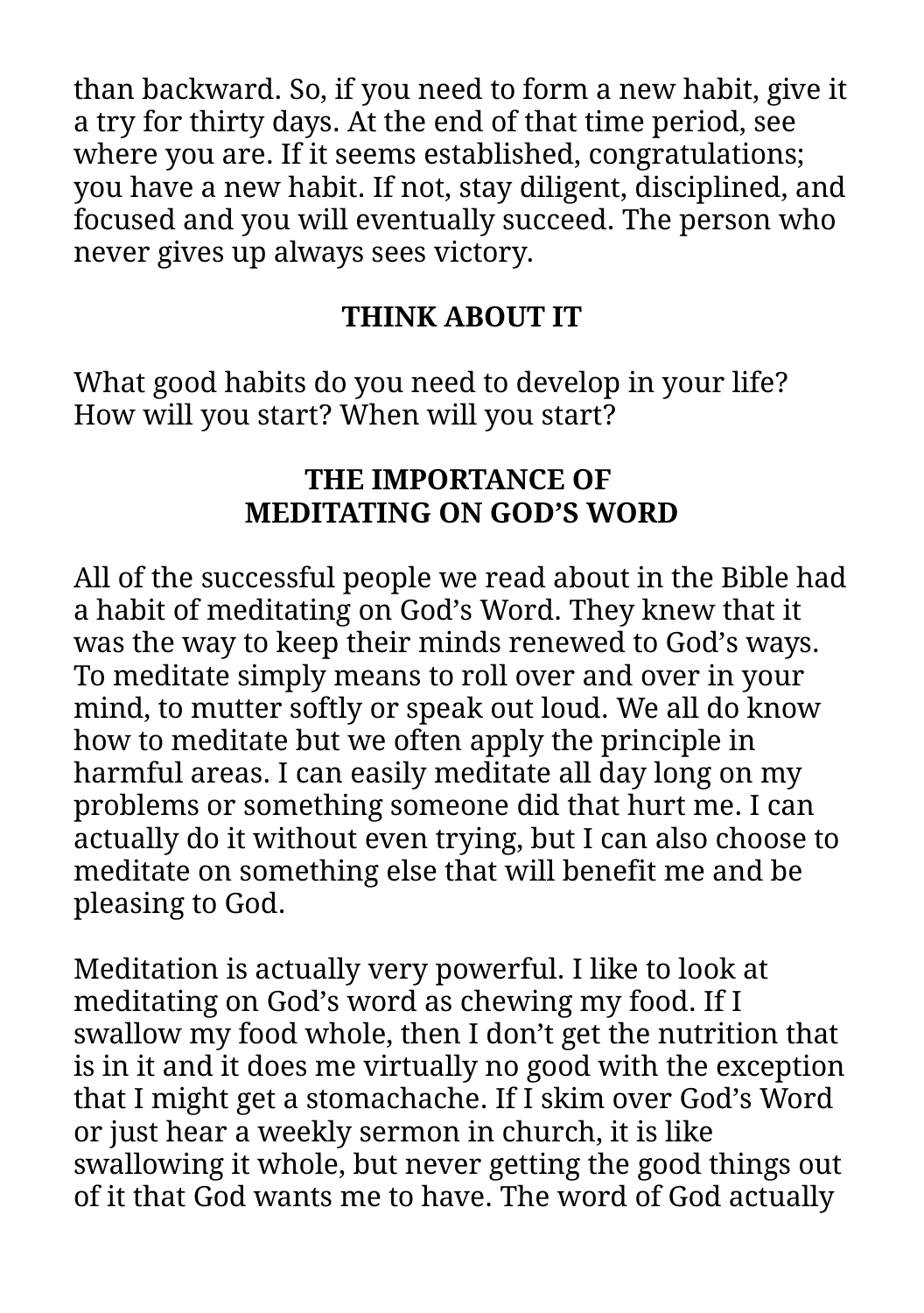has inherent power in it and I believe that power is best released as we think on it over and over.

A friend of mine that I will call Pete shared an experience from his own life that I believe makes this point very clearly. He shared that he had had a lifelong problem with lusting after other women in his thoughts. This was especially painful to him because he is a minister and knew that the principles he taught and believed in should be working in his own life. He had shared this with his wife for accountability and although they prayed about it diligently he found no relief. This of course greatly grieved Pete because he did not want to think these wrong thoughts, but no matter how hard he tried he could not seem to stop. If he saw a pretty woman, his mind would imagine all sorts of things that were unclean and inappropriate. After many years of absolute agony over this problem, his health began to fail and through the difficult circumstances he encountered he sought God in a deeper way than ever before in his life. God showed him several things that were helpful, but the one that was the most important concerned forming a habit of meditating on God's Word. My friend had no idea that this would solve his lifelong problem with lustful thoughts, but in obedience to God he began with a Scripture about loving others. We are called to freedom; our freedom should not be an excuse for selfishness, but we should serve one another out of love (see Galatians 5:13).

He meditated on this portion of Scripture diligently, thinking about it often throughout the day. This continued for several days and then he had an occasion to be at the swimming pool at the hotel where he was staying. He wanted to go to the pool with his family but actually dreaded it because he knew that he was likely to see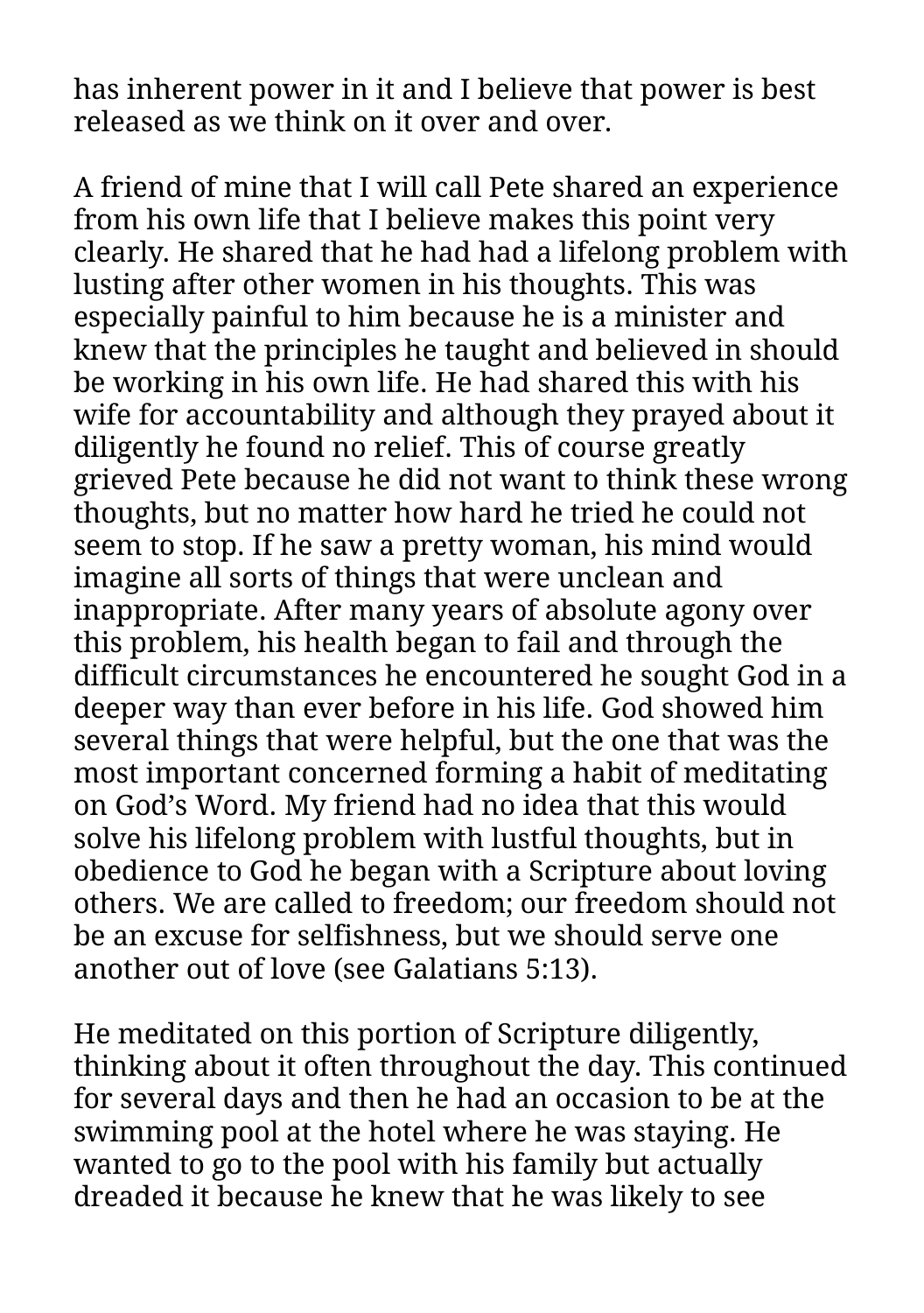women in bathing suits and feared that his mind would more than likely be filled with the same lustful thoughts he had fought for years. He did indeed see a very beautiful woman and she was dressed in a very scanty and extremely revealing bikini, but Pete surprisingly discovered that his first thoughts were, "I wonder if this woman dresses like this because she has never had anyone to genuinely love her, and I wonder if she has ever known the unconditional love of God?" He began praying for her much to his surprise and was delighted to realize that he was not even tempted to think lustful thoughts. I might add that this amazing victory has continued from that time until the present. Pete has continued his journey of meditating daily on portions of Scripture and has found it to be totally life-changing for him. Although he is a minister and was educated in God's Word, he was not getting the power out of it that was available to him because he had not developed a habit of meditating on it.

I pray that Pete's story will be fuel for the journey you have ahead of you.

In the next part of this book, I will offer and explain twelve specific power thoughts—ammunition for you to use as you wage war against the enemy on the battlefield of your mind. As I stated previously, this book is not meant to be merely read, but to be studied, and the twelve power thoughts need to be meditated on until they become habits. These simple, yet powerful, thoughts are keys to victory in the mental battle that we fight in life, and they will bring an amazing dimension of power to you. They have absolutely transformed my life, and I believe they will do the same for you. But remember, you have to meditate on them, which means to think them on purpose!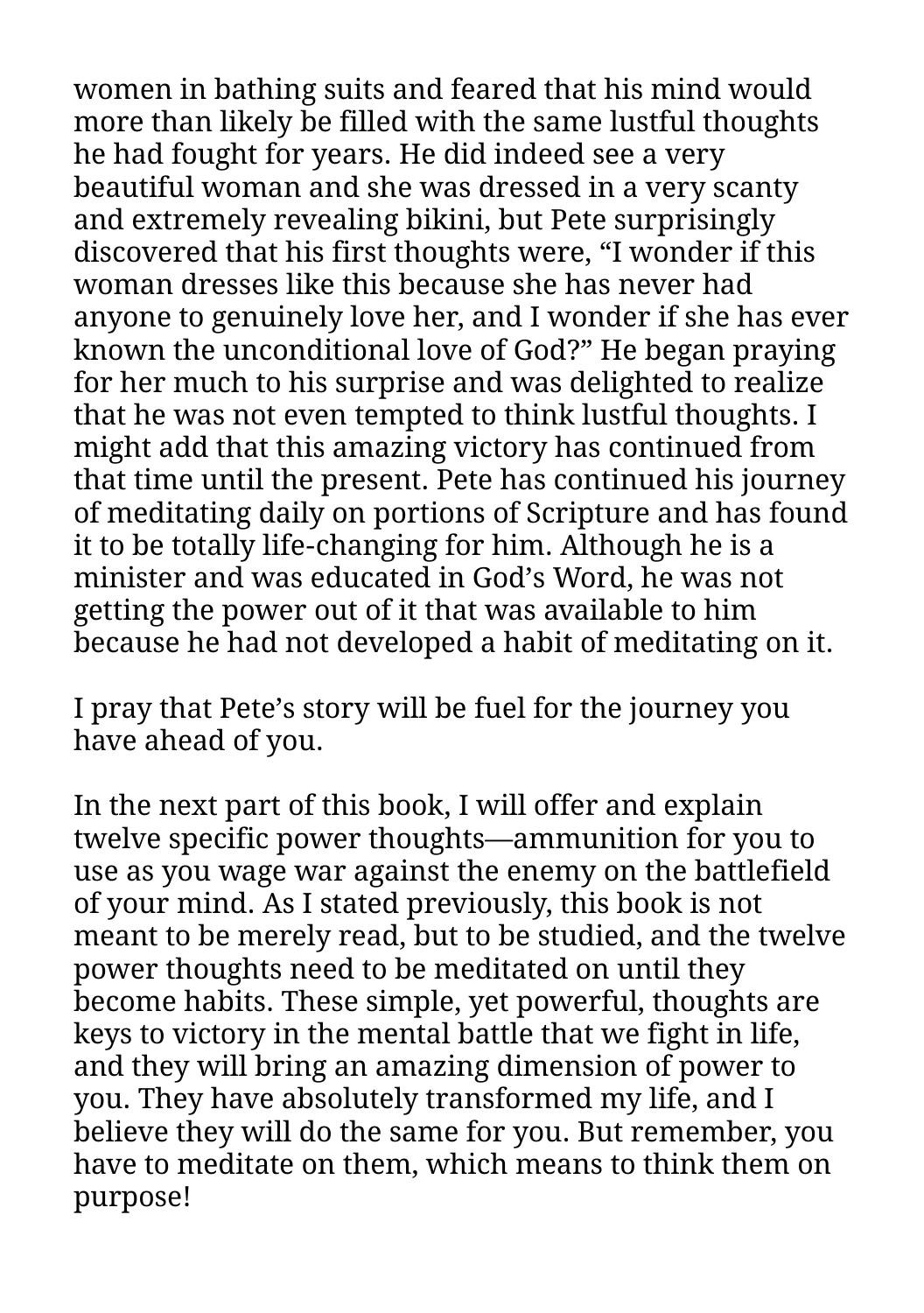# **PART II: POWER THOUGHTS**

Watch your thoughts, for they become words. Watch your words, for they become actions. Watch your actions, for they become habits. Watch your habits, for they become character. Watch your character, for it becomes your destiny. —Anonymous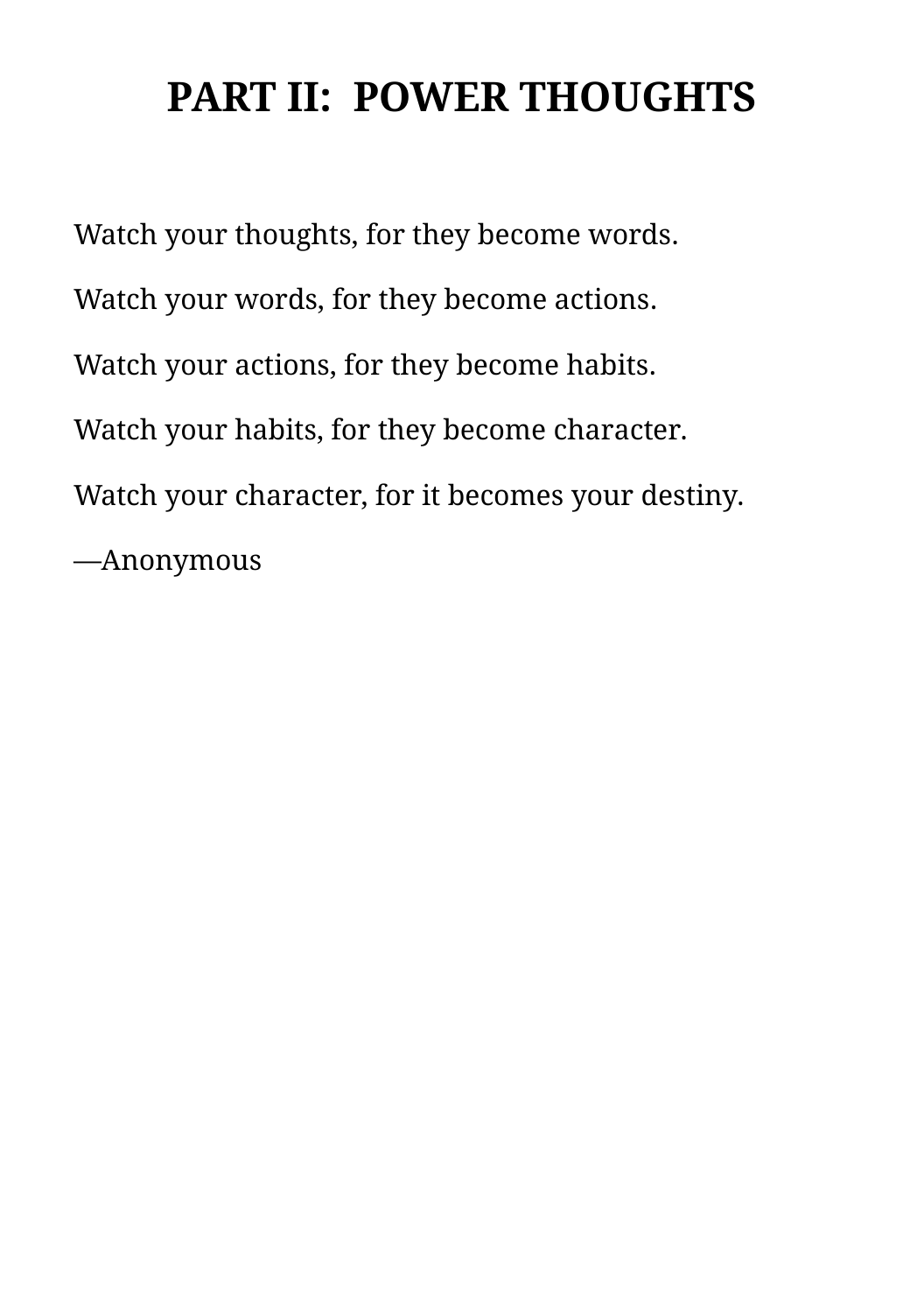## **THE POWER THOUGHTS PROGRAM**

The twelve power thoughts you are about to study can completely transform your life. Each one is solidly based on God's Word, and though I have personally experienced the power of these thoughts, they are not merely my own ideas or opinions, nor are they some kind of "humanistic mind science." They are all scriptural, and their purpose is to encourage you to bring your thinking into agreement with God so you can enjoy Him and His good plan for you.

As you go through the power thoughts, you will see that I often suggest that you meditate on them or on a passage of Scripture that affirms them. Dr. Caroline Leaf teaches that the most important thing we can do is meditate because meditation, which she also calls being "interactive with information," is a process that causes the brain to function as it's designed to, using both the left and right hemispheres in the proper ways. Simply put, meditation is good for your mind! In addition to rolling these power thoughts over and over in your mind, I would also like to suggest that you repeat them out loud and verbalize the Scriptures relating to them. I find that writing things down and saying them out loud is part of my meditation process that really helps me form new mind-sets.

Even though meditation is an excellent way to use our brains, I find that some people today are uncomfortable with or afraid of the word meditation because it is frequently used in eastern religious practices that are false and in New Age practices, which leave God out of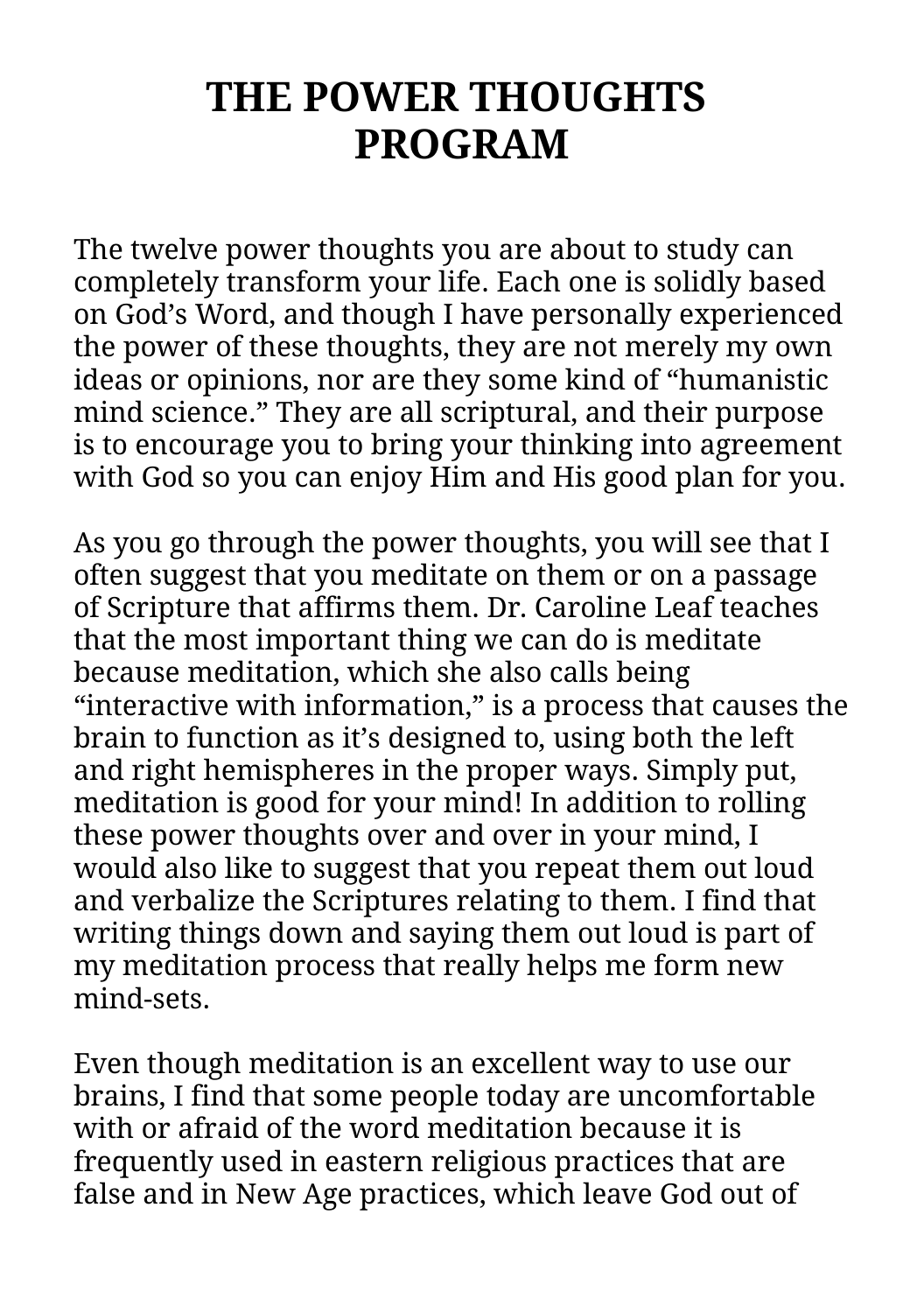everything or present Him as whatever a person wants Him to be. Actually, meditation was a biblical principle before anyone else decided to use it for other purposes. Those who adopted it for ungodly use simply found a Godordained principle that worked and began using it in a humanistic way. Don't be afraid of meditation and the principle of positive thought and confession; just be sure what you say and meditate on agrees with God's Word.

#### **THE TWELVE-WEEK PLAN**

1. First, read through the rest of the book so you have an idea of what the twelve power thoughts are. You will probably feel right away that some of them are what you need right now more than others, but all of them are important and necessary to maintain the good life God desires for us.

2. After reading the book, go back to the first power thought and meditate on it for one week. Make that thought part of your everyday life. Speak it out loud several times a day. More is better than less!

3. Write down the power thought that you are studying in large letters and put it in several places where you will see it every day—the more places the better!

4. Get a journal and write down your own thoughts about the power thought for the week. Use this time to get to know "you" in a deeper and more honest way. Talking to a friend or family member about what you are learning is another good way to get it rooted in your heart. Just make sure you choose someone who will be encouraging to you.

As the days go by you will find the power thought of the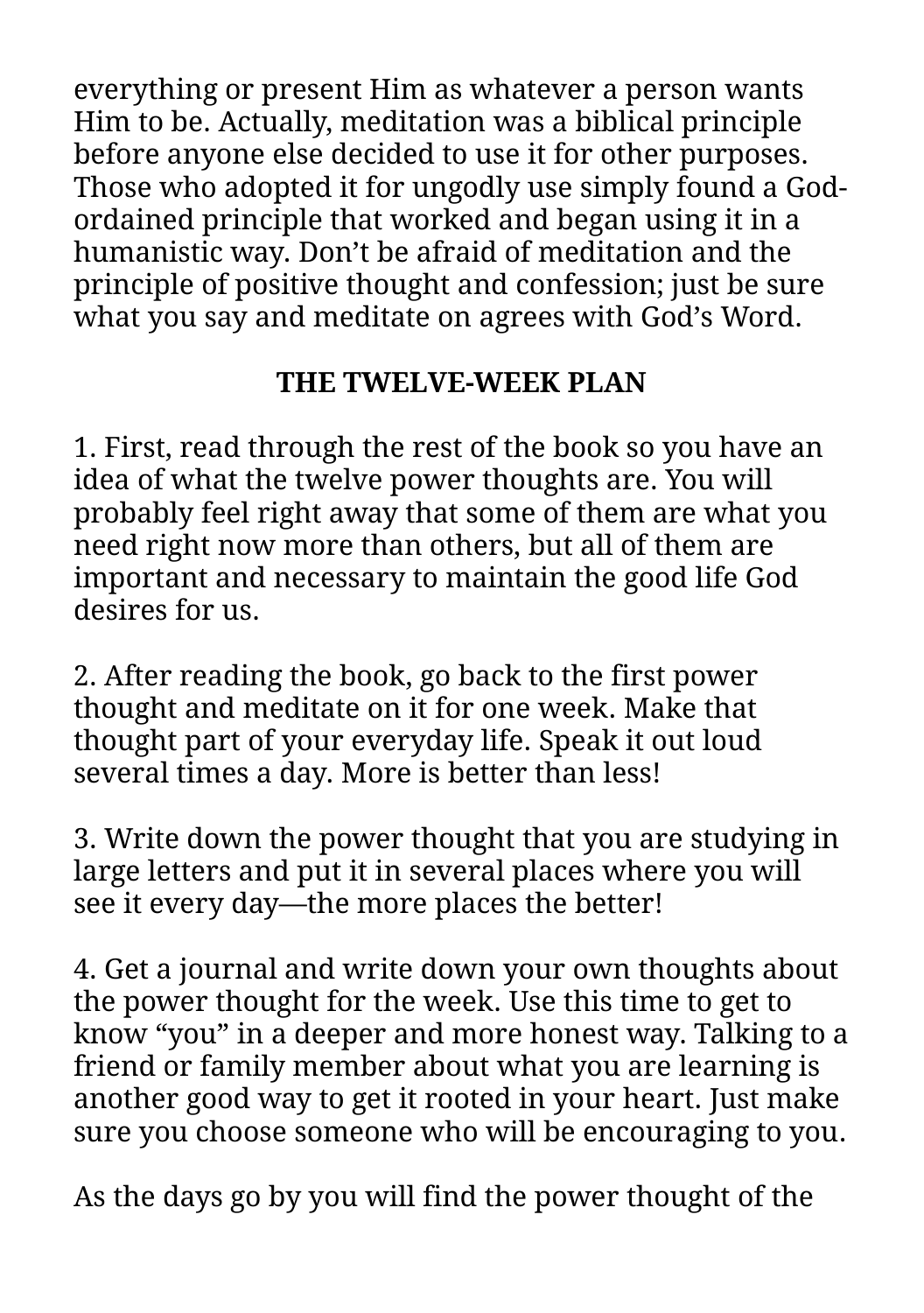week becoming a part of you that affects all your actions. As you move to the next power thought, the previous one will still be part of your meditation but you won't have to work at it as much. You will find each of them becoming part of who you are.

5. Repeat steps 2, 3, and 4 for each of the twelve power thoughts.

At the end of your twelve weeks of focusing on each of the twelve power thoughts, I recommend that you start all over and repeat the process, especially with the ones that you feel you need most. I believe that repeating this process for an entire year would be the most beneficial plan, and that at the completion of the program you will be amazed with the results you are enjoying.

Norman Vincent Peale, a pastor who wrote the bestselling book The Power of Positive Thinking, said, "Change your thoughts and you change your world." I have certainly experienced the truth of these words over the course of my lifetime and I want you to experience it too. Are you ready to begin the process of changing your life and changing your world? The rest of this book is dedicated to helping you accomplish that purpose, so let's get started.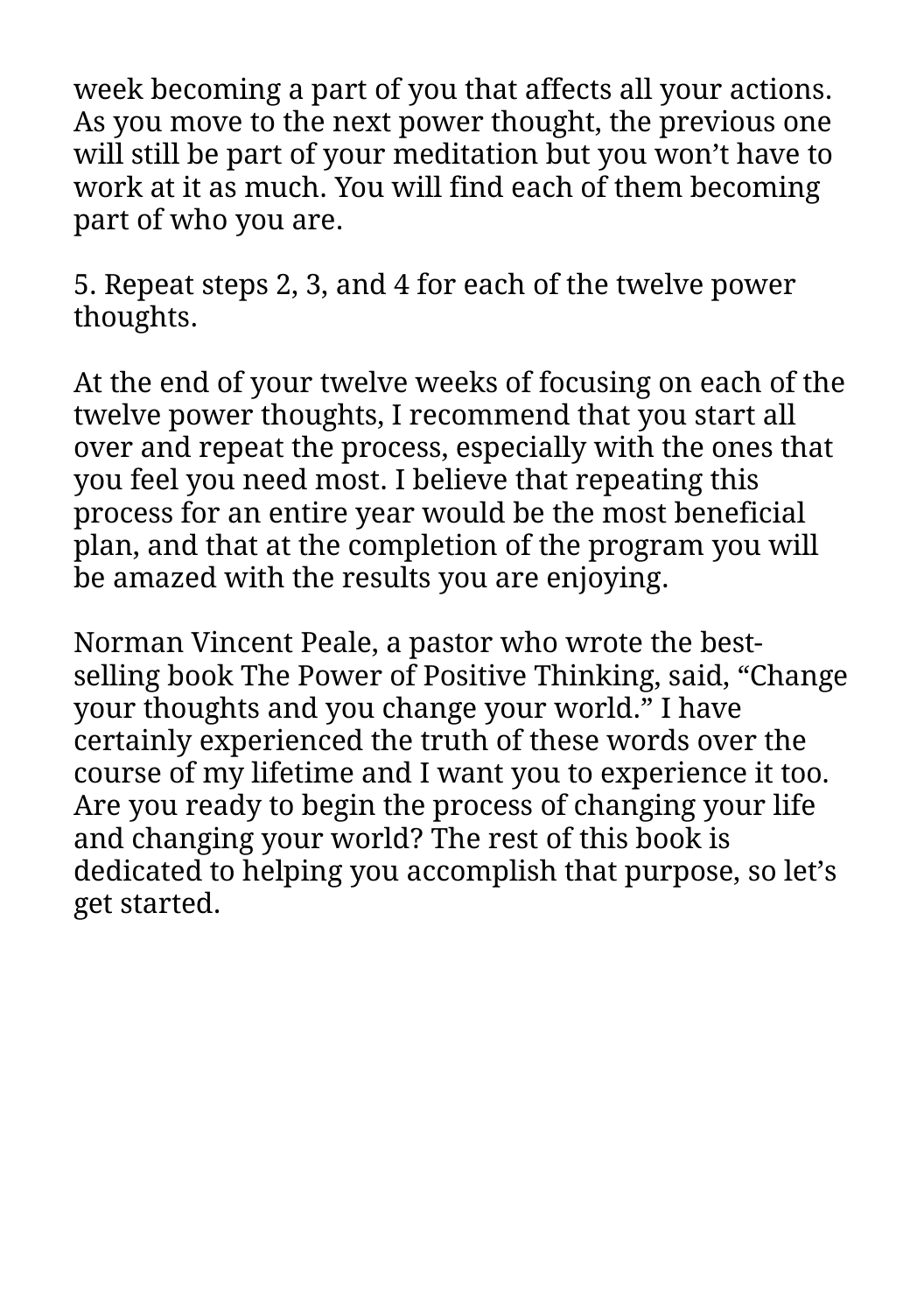### **POWER THOUGHT 1**

### **I can do whatever I need to do in life through Christ.**

**"I have strength for all things in Christ Who empowers me [I am ready for anything and equal to anything through Him Who infuses inner strength into me; I am self-sufficient in Christ's sufficiency]."**

#### **Philippians 4:13**

The first thought I want to focus on that has the power to transform your life is simple: I can do whatever I need to do in life through Christ. In other words, I can handle whatever life hands me. I wonder, do you believe you can do whatever you need to do in life? Or are there certain things that trigger dread, fear, or cause you to say, "I could never do that!" when you think about them? Whether it's suddenly losing a loved one, facing a serious unexpected illness, having your adult child with two toddlers move into your meticulously clean and quiet house after you've had an "empty nest" for years, going on a strict diet because your life depends on it, putting yourself on a budget to avoid foreclosure on your home, or suddenly having to care for a disabled elderly parent—most people have some kind of circumstance that truly seems impossible to them, something they aren't sure they can handle.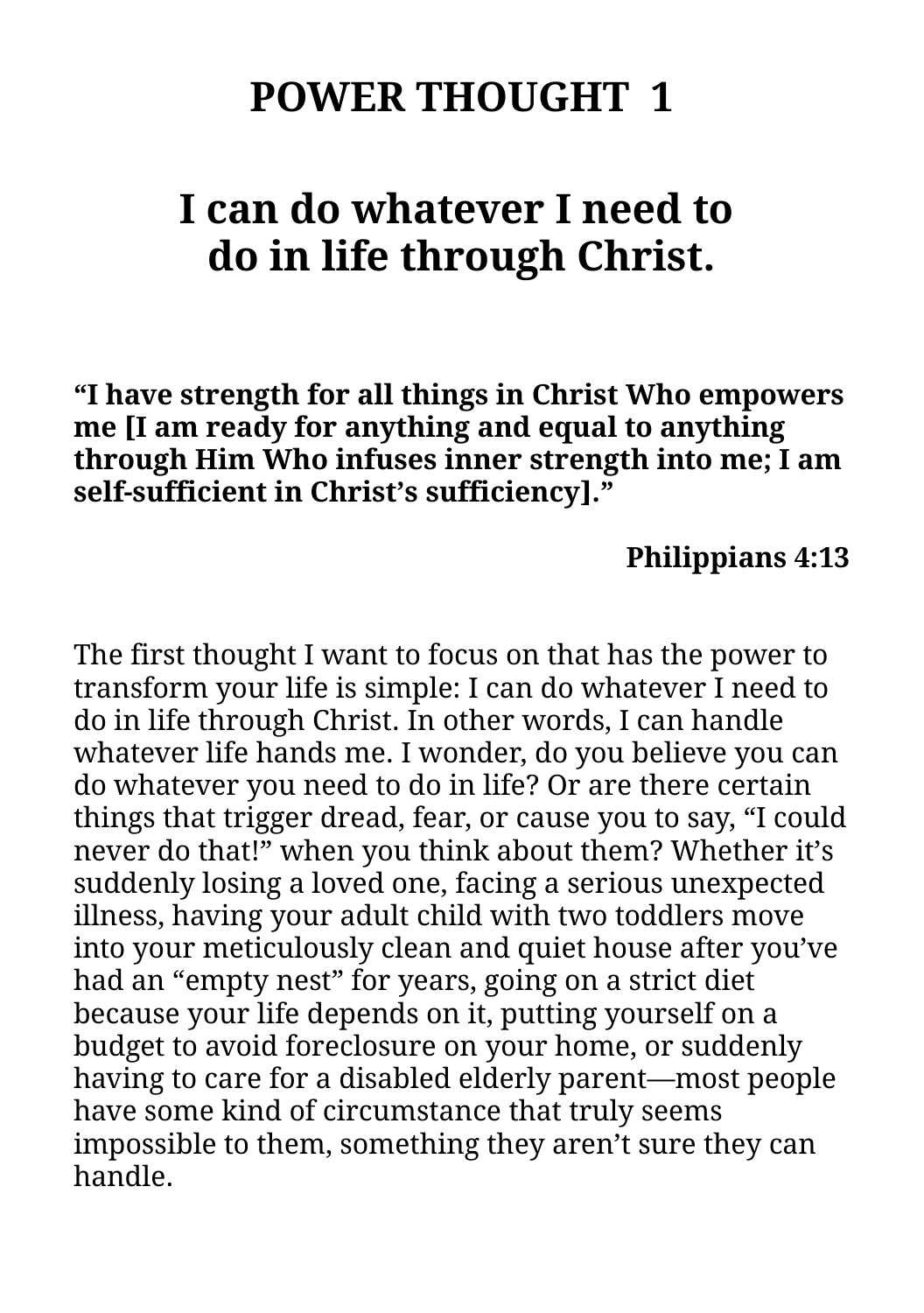The fact of the matter is, while some situations may be intensely undesirable or difficult for you, you can do whatever you need to do in life. I know this because God tells us in His Word that we have the strength to do all things because Christ empowers us to do so (see Philippians 4:13). He doesn't say everything will be easy for us; He doesn't promise we will enjoy every little thing we do, but we can enjoy life in the midst of doing them. He does guarantee us the strength for everything we need to do because He Himself empowers us and we are sufficient (which is another way of saying we have everything we need) in His sufficiency.

#### **THINK ABOUT IT**

What in your life do you need to begin to believe you can do?

#### **NOT ALONE**

We must understand that Philippians 4:13 does not say we can do anything we want to do because we are strong enough, smart enough, or hard-working enough. No, in fact, it leaves no room at all for human effort or striving of any kind. The secret to being able to do what we need to do is realizing that we cannot do it alone; we can only do it in Christ. For some reason, we often fail to use our faith to believe and act on that truth. Instead, we think we have to do it all and, forgetting that the power of Christ works through us, we are defeated before we even begin. As I have mentioned previously, we are partners with God. We cannot do His part and He will not do our part. He wants us to believe and take action on His direction and leading, but He insists that we trust (lean and rely on) Him every step of the way.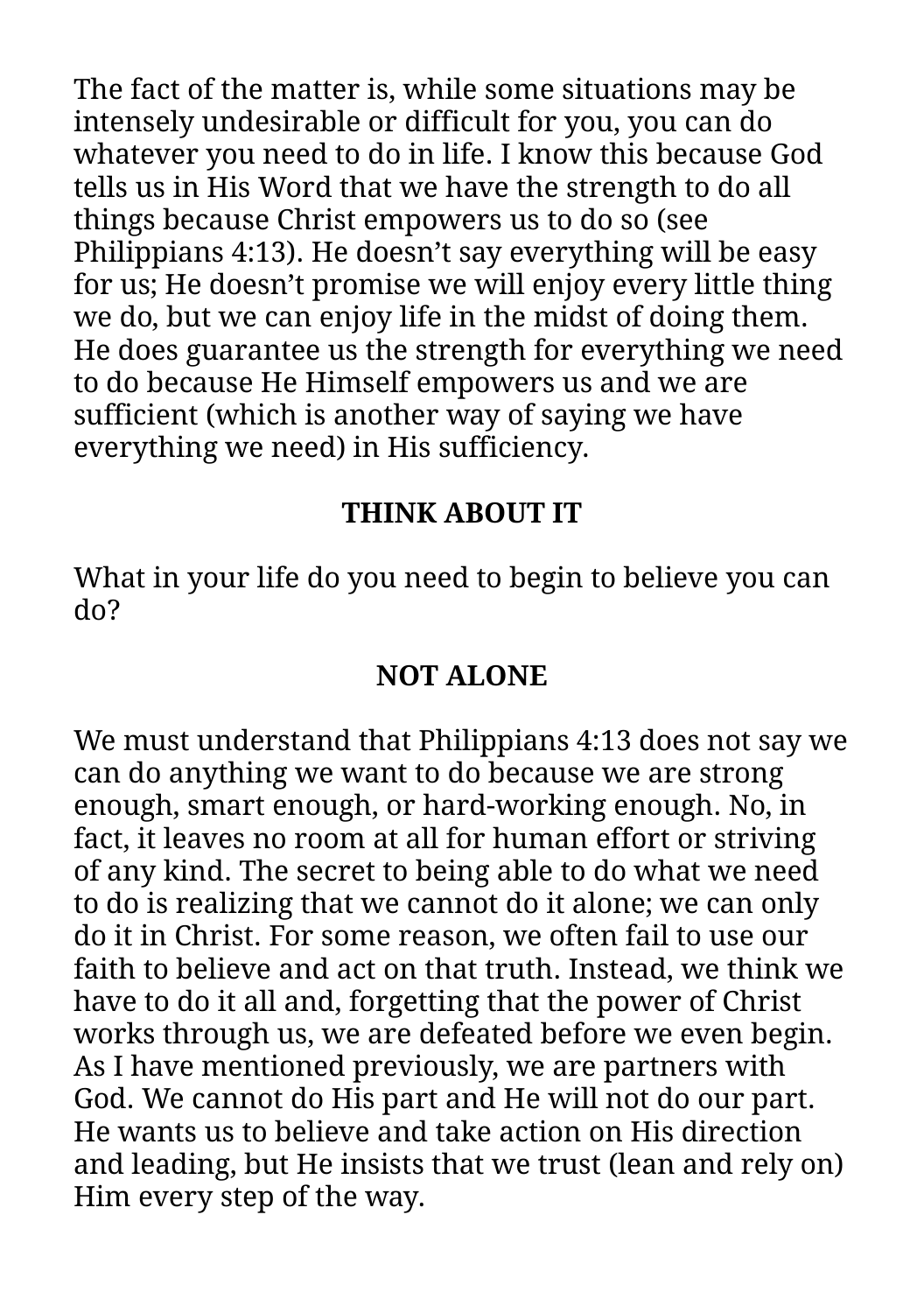I hear so many people make comments such as, "This is too hard. I just can't do this. It's too much for me." But I need to tell you, as a believer in Jesus Christ, you are full of the Spirit of God, and nothing is too difficult for you if God is leading you to do it. God will not call you to do anything He will not enable and empower you to do. He will not allow you to go through anything that is impossible for you. Our attitude toward unpleasant things is a vital part of going through them successfully. Although God never authors bad things, he does use them for our spiritual growth. For example, He may use a grouchy person to help us become more patient. God did not cause the person to be grouchy, but neither does He remove them from our life when we asked Him to. Instead, He uses them to change us!

Most of our trials in life are the result of someone else's failure, carelessness, ignorance, or sin and understandably, we pray for God to change them. I have discovered that just because I am asking God to change someone, that does not mean they want God to change them and although my prayers open a door for God to work, He will not go against their free will to answer my prayer. While God is continuing to work in their life, they may be the tool he uses to form us into the vessel He wants us to be. I can pray for them to be pleasant, but I must joyfully accept each day as it comes, trusting God totally to enable me to do whatever I need to do that day.

God has given you the gifts, talents, abilities, and grace you need to do His will in life. God's grace is actually His power and He will not only give you grace, but promises grace and more grace (see James 4:6). He never runs out of power—and His power is available to you! Now, if you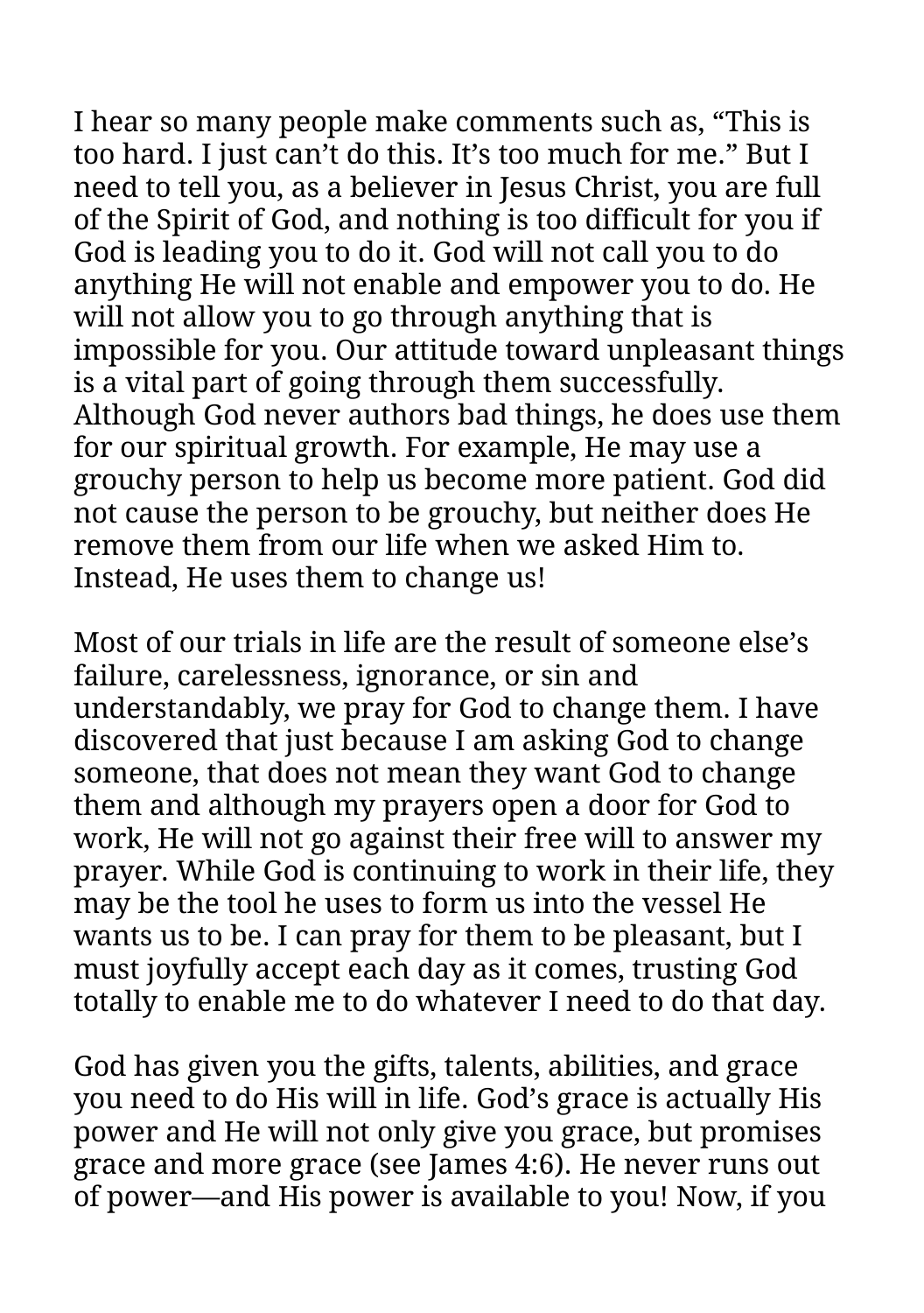don't keep the right mind-set, the enemy can defeat you with thoughts of inadequacy, but if you make up your mind that you can do what you need to do, you'll find yourself able to do it—not in your own strength, but in the strength God gives you.

Don't speak out of your emotions because how we feel does not always agree with God's Word. That is why it is important to realize that even though you feel overwhelmed, you should still say, "I can do whatever I need to do in life through Christ."

Do you consider yourself a person who has faith in God? If so, has your faith reached your thoughts and words? We can easily deceive ourselves into thinking we have great faith but if we are easily defeated by challenges, then perhaps our faith is not as great as we thought it was.

The Bible says that out of the heart the mouth speaks. We can learn a lot about ourselves by listening to ourselves. Do your thoughts and words reflect your complete dependence on God, realizing that His abilities (not your own) empower you to do anything you need to do in life? I had to examine my own thoughts and words and ask myself if I portrayed a person who had great faith in God, and I encourage you to do the same. I didn't like all of my answers but the exercise in self-examination did open my eyes to understanding that I needed to make some changes. Realizing we are wrong in an area is never a problem. The problem comes when we refuse to face truth and continue making excuses.

Be willing to face anything God wants to show you and ask Him to change you. If you are trusting in your own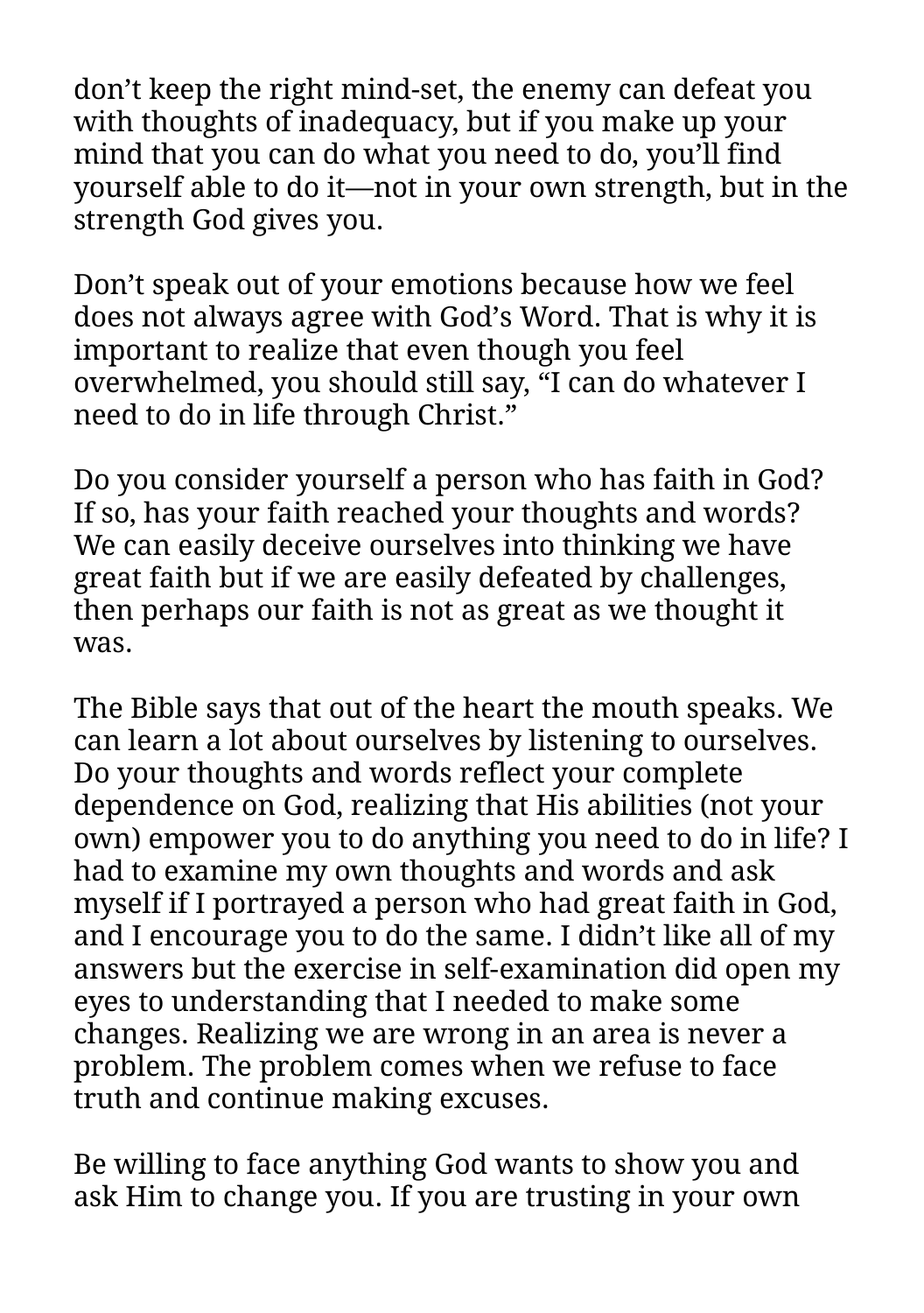strength, begin to trust God instead. If you are trying to do things out of your own human abilities and growing frustrated, tell God you want Him to work through you and let His sufficiency be your sufficiency.

When challenges arise I encourage you to develop a habit of saying immediately, "I can do whatever I need to do through Christ Who is my strength." Remember that words are containers for power, and when you say the right thing it will help you do the right thing. Don't fill your container (words) with things that disable you, for truly you are able to do all things through Christ.

As you meditate over and over on the power thought "I can do whatever I need to do in life through Christ," you will find that you are not as easily overwhelmed by situations that arise. Each time you roll that power thought over in your mind or speak it, you are developing a healthy mind-set that enables you to be victorious.

Think about It

How often do you say, "This is too hard for me" or "I just can't do this"?

Frequently\_\_\_\_\_\_\_\_\_\_\_\_\_\_\_\_

Occasionally\_\_\_\_\_\_\_\_\_\_\_\_\_\_\_\_

Almost never\_\_\_\_\_\_\_\_\_\_\_\_\_\_\_\_

What will you now begin to say to reflect your confidence in God's ability to help you do whatever you need to do?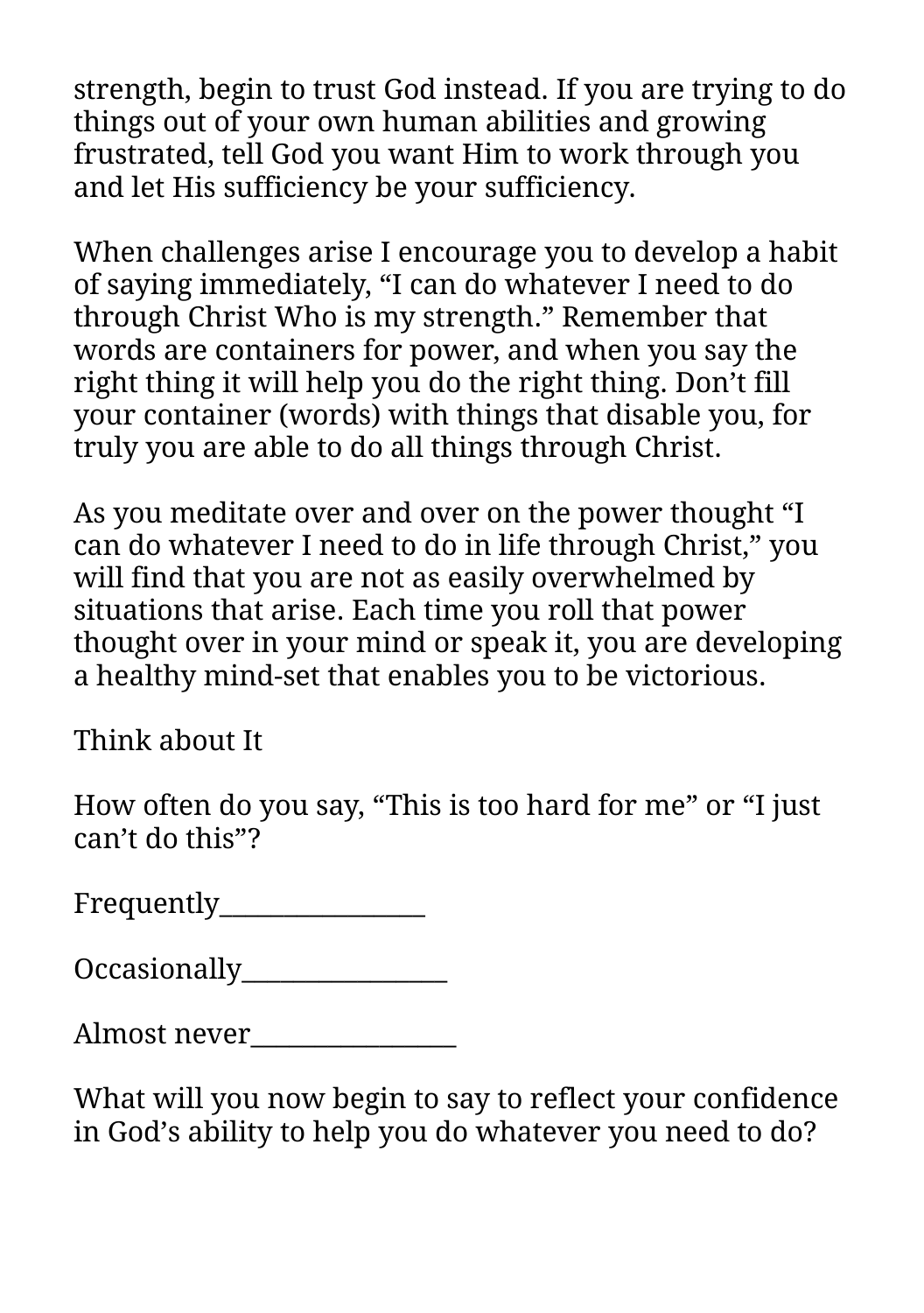#### **MIRACLES COME IN CANS**

Perhaps you have heard the words "You can't" repeatedly throughout your life. Many people are good at telling others what they cannot do. Even people you wouldn't necessarily consider to be "against" you may have tried to discourage you from doing something you wanted to do by telling you that you couldn't do it. Parents, teachers, coaches, friends, family members, and leaders of church groups or social activities often fail to realize the power of their words over young lives. So many children and teenagers grow up thinking "I can't" when that isn't true at all! No matter how many times you have heard someone say to you, "You can't," I want to say to you, "Oh, yes, you can!" I believe that miracles come in cans—our belief that we can do whatever we need to do through Christ Who is our strength.

I believe in you; God believes in you; and it's time for you to believe in yourself. Today is a new day! Put the past and all its negative, discouraging comments behind you. Negative words and words that speak of failure come from the enemy, not from God, so decide right now not to allow the power of "you can't" to influence you anymore. In contrast, God's Spirit encourages you and will do everything to urge you forward toward success in every area of life. God tells you to have courage, so always remember if you feel "discouraged," that is from the enemy and if you feel "encouraged," that is from God. Choose to agree with God and say to yourself, "I can!" And let the power of your positive thoughts and words outweigh the power of the negative words anyone else has ever spoken to you.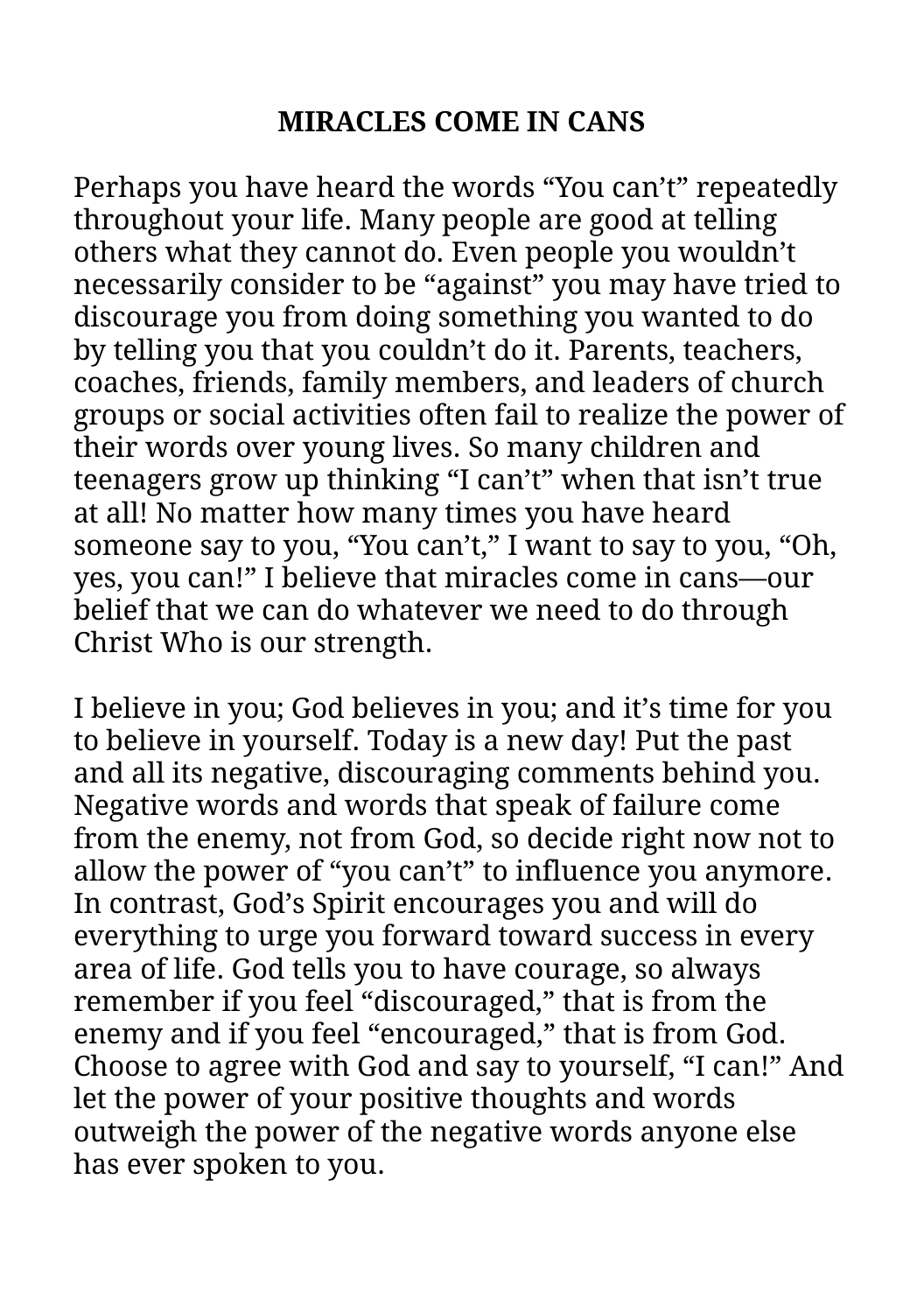#### **THINK ABOUT IT**

Complete this sentence: Yes, I can

#### **ROCK YOUR BOX**

A long time ago, before some of the medical advances available to us today, a little boy was crippled, and doctors said there was nothing they could do to help him. So the boy's mother took an orange crate and made a box for him. She put him in the box, tied a rope to it, tied the rope around her waist, and pulled him around with her so she could keep a close watch over him. Everywhere she went, she pulled him along behind her.

After a while, the boy developed a habit the mother didn't like. He began to rock his box. This made taking him places more difficult because not only did she have to drag him, he was rocking his box. She pleaded with him to stop, but he kept rocking. Sometimes, he rocked his box to the point that it tipped over and he fell out of it. No matter how many times she put him back in the box, he kept rocking. Eventually, he rocked his box until he was finally able to get out of it. Then, to everyone's amazement he learned how to walk and ended up with a great life.

That little boy did something that the doctors and not even his loving mother believed could happen. He refused to settle for life inside a box someone had put him in. Has somebody or something put you in a box that you want to get out of? If so, keep rocking your box until you are free. The world and people in it are experts at telling us what we can and can't do. They don't always celebrate anything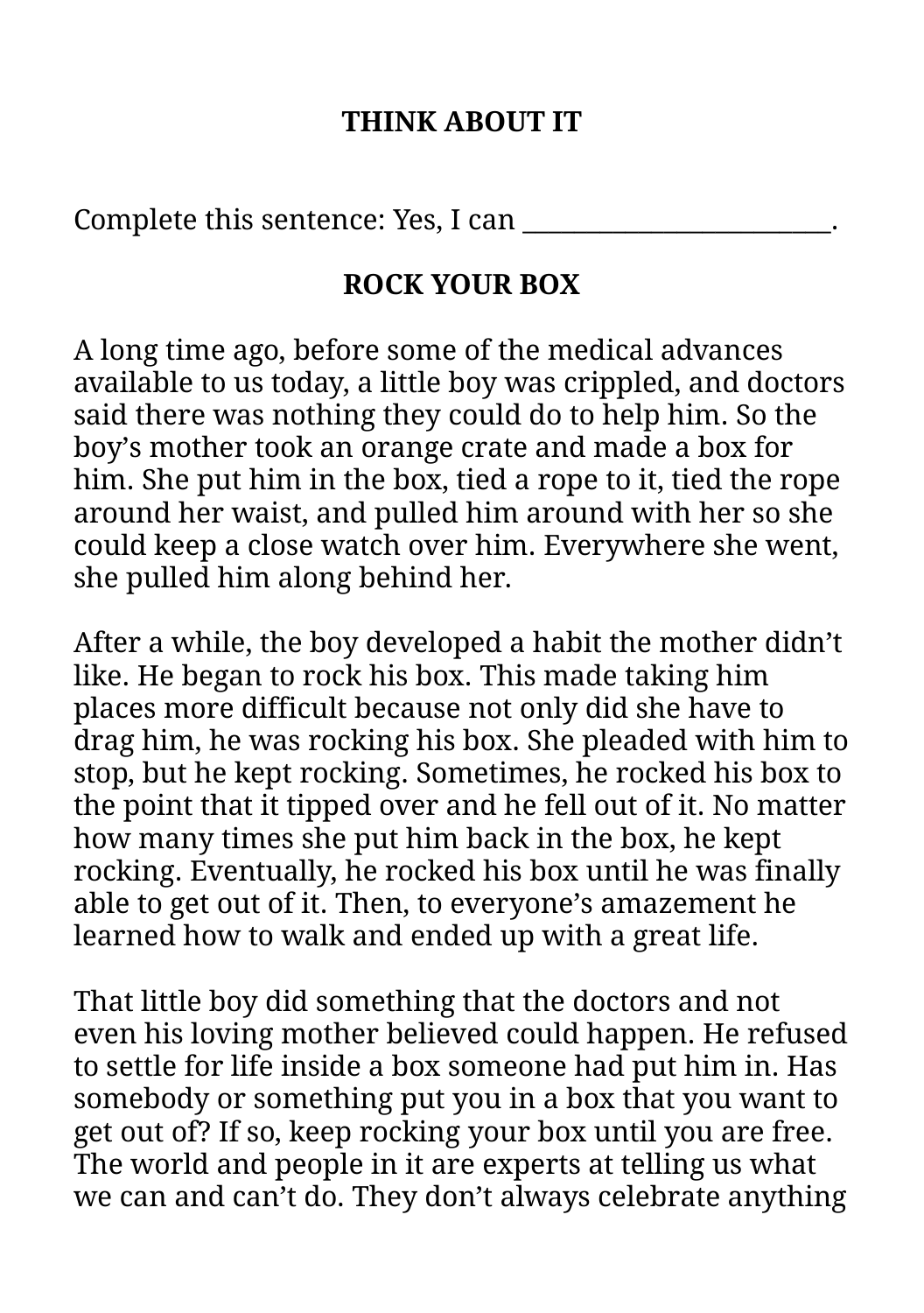"out of the box," which is something out of the ordinary. Time after time I have seen ordinary people do extraordinary things when they believed they could and refused to give up.

Everyone faces challenges in life. Some people are completely overwhelmed by their challenges while others, like the little boy in the box, refuse to give up. My question to you is, "Do you want to be able to meet all challenges head-on and overcome them?" Then get mentally prepared for whatever comes. Remember, according to Colossians 3:2, the way to be prepared is to "set your mind and keep it set." Don't be caught off guard and unprepared. Repeatedly thinking and saying, "I can do whatever I need to do in life through Christ," will help you set your mind and keep it set in that direction, and it will set you up to win in life. Remember, where the mind goes, the man follows!

Do not allow yourself to think thoughts such as, I just cannot take any more trouble! Or, If one more thing happens I am going to go over the edge! Or, If things don't change soon—I am giving up! There are many varieties of this kind of thinking—and you may have a favorite thought or saying of this type that you use when you feel overwhelmed. But do you realize these thinking patterns actually prepare you to be defeated before you even encounter a problem? There is nothing strong, powerful, enabling, or victorious in thinking you will "go over the edge" or deciding to quit. Those are losing attitudes, not winning attitudes. Don't say things like "I feel like I am losing my mind," or "This is going to kill me." Instead you can say, "I have the mind of Christ," and "This trial is going to work out for my good."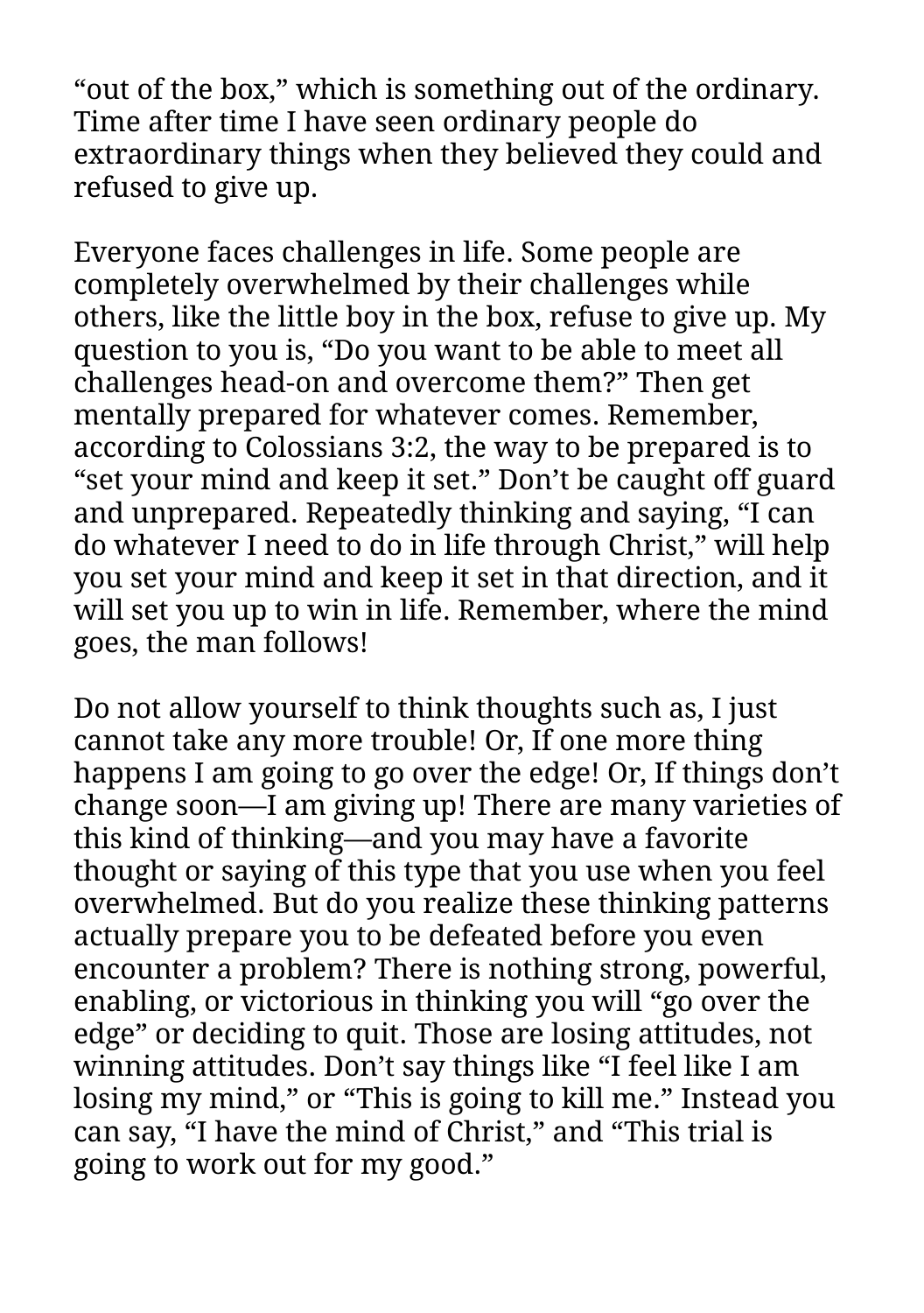Be a person who is mentally prepared for any challenge that crosses your path, and do not allow yourself to be easily discouraged and defeated. Always remember that apart from Jesus you can do nothing (see John 15:5), but in Him you can do whatever you need to do in life (see Philippians 4:13). Decide to rock your box until it falls apart.

#### **THINK ABOUT IT**

What box do you need to rock?

#### **EXCHANGE THINGS THAT ARE NOT WORKING**

I'm sure you have walked into a store before with something to exchange. Maybe it was an article of clothing that you decided you didn't like, a pair of shoes that were uncomfortable, or a gadget that didn't do what you'd expected. You entered the store with something that didn't work for you, exchanged it, and left with something that did work for you—something that looked better, fit better, or was more functional. You had to trade what was not effective for something that was.

The same principle applies to your thinking. If you will exchange your "I can't" thoughts for "I can" thoughts and begin to say "I can do whatever I need to do in life because God strengthens me. I am strong in the Lord and in the power of His might, and whatever He asks me to do, I can do," you will see remarkable changes begin to happen. If you will build into your character the thought that, with God's help, you are able to do whatever you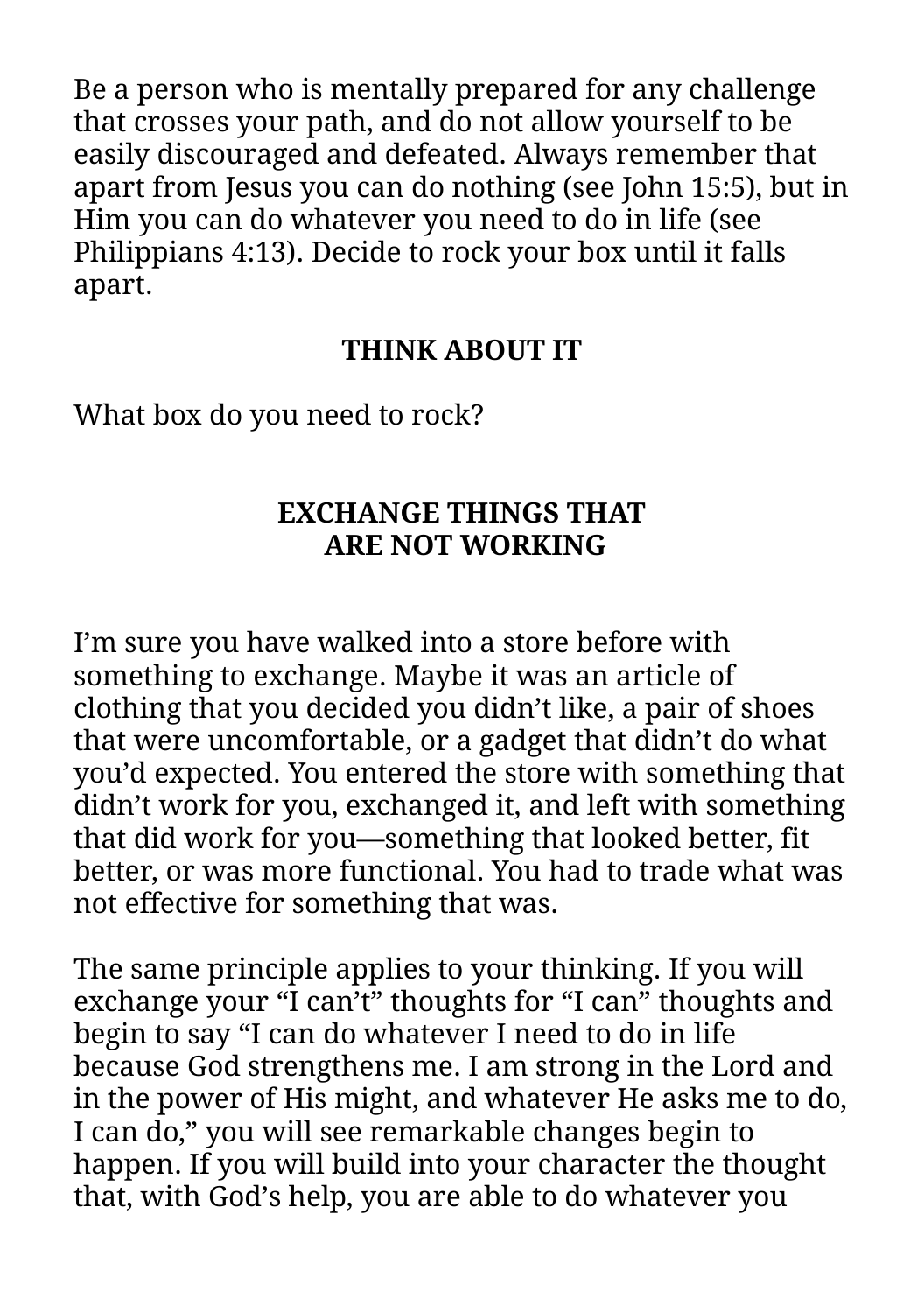need to do in life, you will have more zeal and enthusiasm about facing every day. I have found that I even have more physical energy when I think "I can" thoughts. It helps me to not dread anything that is an energy drainer.

It's never too late to begin saying, "I can." Don't think or say things like: "My marriage is in too big of a mess. It will never work," "There's no point trying to clean this house. It's in such bad shape it just overwhelms me when I walk in and look at it," or "I can't get out of debt because I am in too deep." "I will never own a home or have a new car," or "I can't enjoy my life because I have too many personal problems." Some of the challenges you face may be very difficult ones, however God never allows more to come on us than we can bear, but with every temptation He always provides a way out! (see 1 Corinthians 10:13). That Scripture not only says He provides a way out, but it also says that He gives us strength to bear up under our challenge patiently. That means we can go through it with a good attitude!

Your attitude is actually more important than your challenges in life. If you will change your attitude to a more positive, faith-filled one, you will find that your trials are not as bad as you thought they were. I challenge and encourage you right now to consistently believe you are able to do anything that comes your way, with God's help. You must also believe He wants to help you and will help you if you ask Him to do so. The devil may provide one of those "flashing thoughts" I mentioned that says, "You don't deserve God's help so don't bother asking." You can remind him that God doesn't help you because you deserve it, but because He is good, and while you're at it, why not remind the devil that you know he is a liar!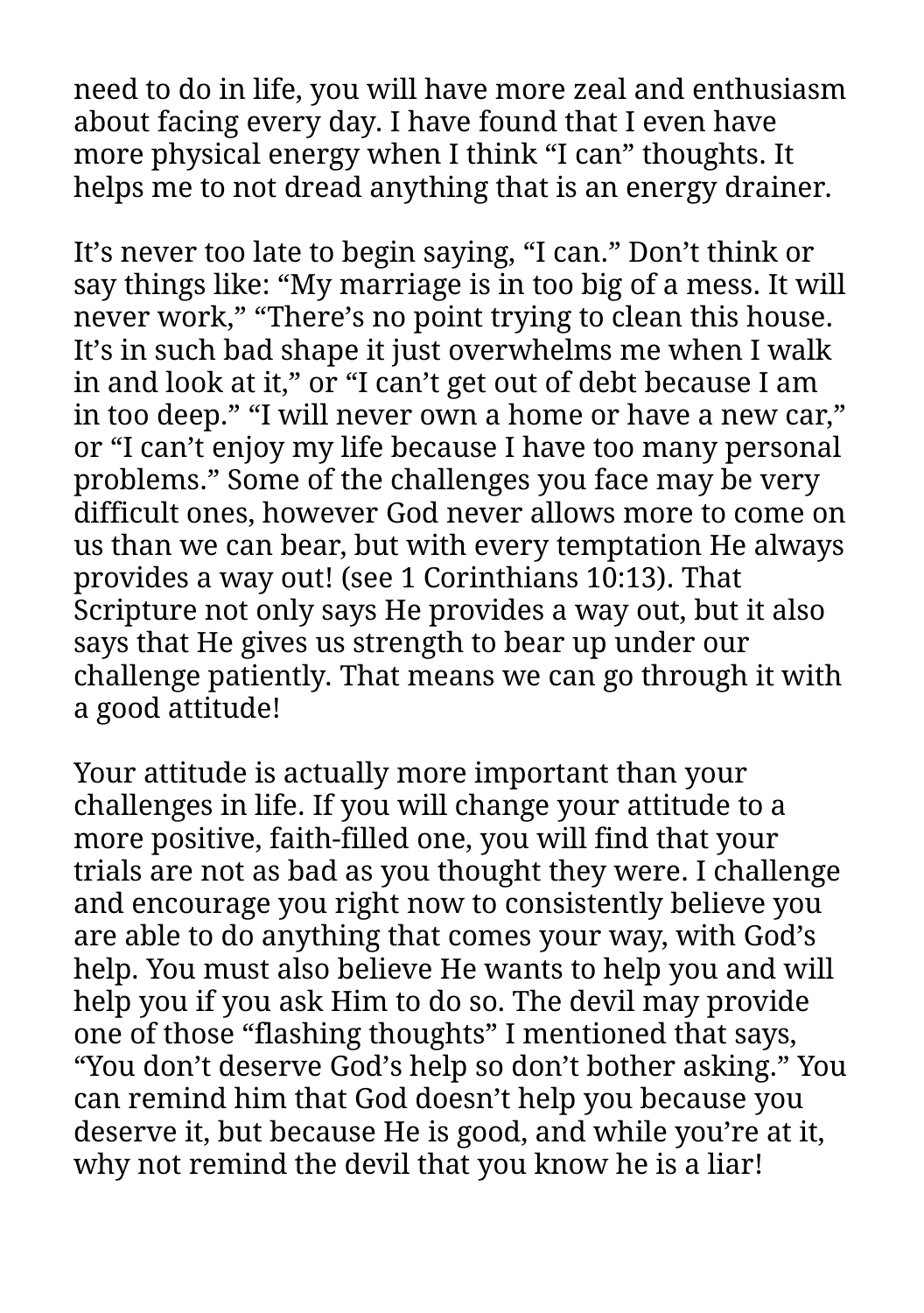#### **THINK ABOUT IT**

Which "I can't" belief in your life do you need to exchange for an "I can"?

#### **OVERCOMERS EVERYWHERE**

On July 2, 1932, in Atlantic City, New Jersey, a baby boy was born. Six weeks later, a couple adopted the infant, but when he was five years old, his mother died. His father moved from state to state, looking for work and taking his young son with him. At age twelve, the boy landed his first job at a restaurant counter—and loved it. When he was fifteen, his father wanted to move again, but by then the young man was working at the Hobby House Restaurant in Fort Wayne, Indiana, and didn't want to leave his job. So he dropped out of school, moved into the local YMCA, and went to work full-time.

Several years later, his Hobby House boss offered him an opportunity. The man owned four Kentucky Fried Chicken (KFC) outlets that were failing. In four years, with hard work and determination, the young man turned the restaurants around financially, sold them back to KFC, and received a portion of the profits from the sale—he was once a high school dropout, but now he was a millionaire at age thirty-five.

Who was this man? Dave Thomas, who started Wendy's old fashioned Hamburgers and became an innovative and respected leader in the fast-food business. And, by the way, he also earned his GED forty-five years after he dropped out of school.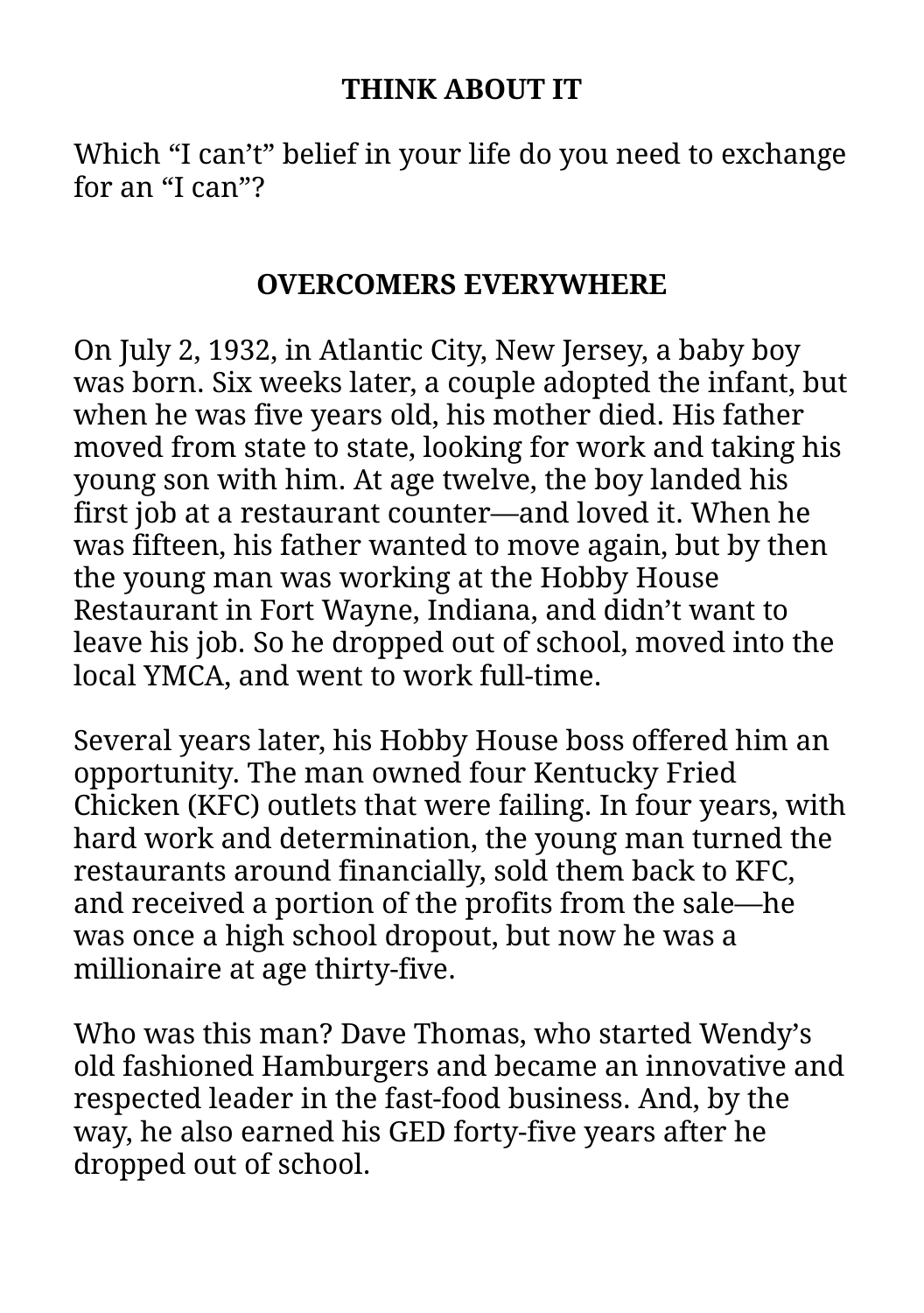The world is filled with people like Dave Thomas, people who have overcome seemingly insurmountable odds. They have faced tragedies, sickness and disease, accidents, poverty, and deprivation in every area and yet they have pressed through and become some of the world's most respected and admired individuals. I can assure you that they did not do so by thinking, I can't. They had to make a decision about what they wanted out of life and think accordingly. Then, they had to work hard to accomplish their goals. I don't believe any of them could have expended the effort they needed to or made the sacrifices they made had they not believed wholeheartedly that they could do what they wanted to do.

A lot of people start out in the right direction, with great "want to," but no ability to push through when challenges arise. We hear and read about the ones who start out and keep going to achieve amazing results, especially in the face of tremendous odds. But even in the everyday, ordinary aspects of life, we all have obstacles to overcome. It's easy to see how much working out at the gym has improved your friend's energy and body shape and then decide, "I'm going to do that." But when it is time to go, will you do it? When you get so sore that you have to fall in a chair to sit down and pray that you can get up will you keep going? When something that sounds like more fun comes along, will you keep going? There will be plenty of opportunity to think, I just can't do this. It's too hard. But, if the thought I can do whatever I need to do in life is ingrained in you, then it gives you the determination to press through the difficulties.

God does not want us to be afraid or discouraged in the face of difficulties. In 2 Timothy 1:7, Paul wrote to his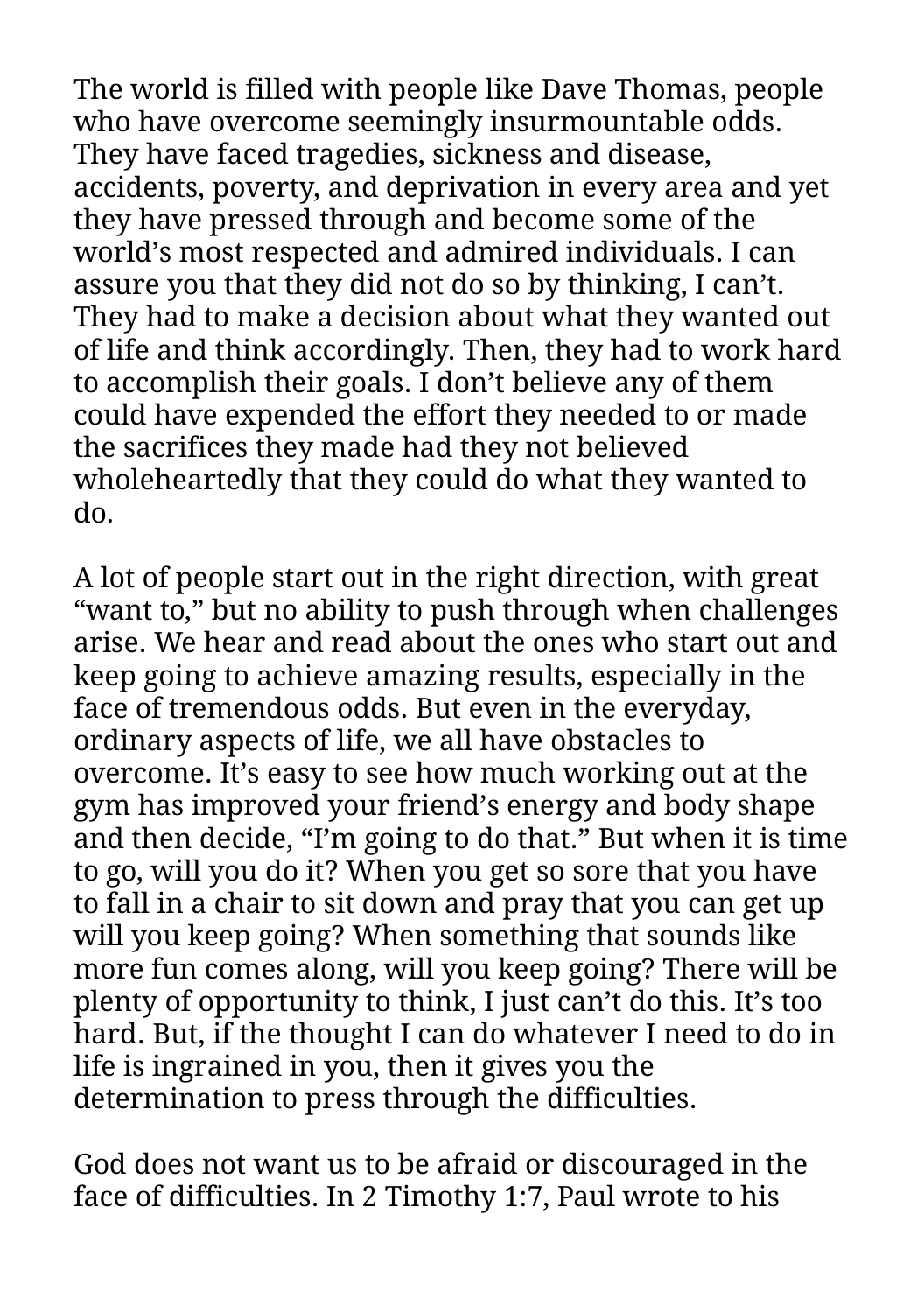young associate Timothy that God has not given us a spirit of fear, but that He has given us power, love, and a sound mind. Timothy faced many challenges in the huge tasks in front of him and, no doubt, had days like you and I do days when he was overwhelmed, days he thought he could not take any more pressure. He had fearful thoughts, he worried, and in my opinion, his stomach problem that Paul mentioned may have been an ulcer due to stress. The young man was overwhelmed! In the midst of such pressure, Paul encouraged him, writing to him to keep his mind filled with peace, balance, discipline, and self-control (see 2 Timothy 1:7). Paul knew Timothy needed to think properly if he was to accomplish God's will

It is impossible to think "power-draining" thoughts and then be powerful when situations arise that call for extra strength. I want to encourage you to think and say at the beginning of each day, "I can do whatever I need to do in life through Christ." Don't fear the day, but instead look forward to it with passion, zeal, and enthusiasm.

#### **THINK ABOUT IT**

How can you push through and overcome a particular obstacle in your life?

#### **THROW AWAY YOUR EXCUSE BAG**

One of the reasons many people do not enjoy life, miss out on some of the blessings God wants to give them, or feel badly about themselves is that they do not finish what they start. They never taste the joy of a goal accomplished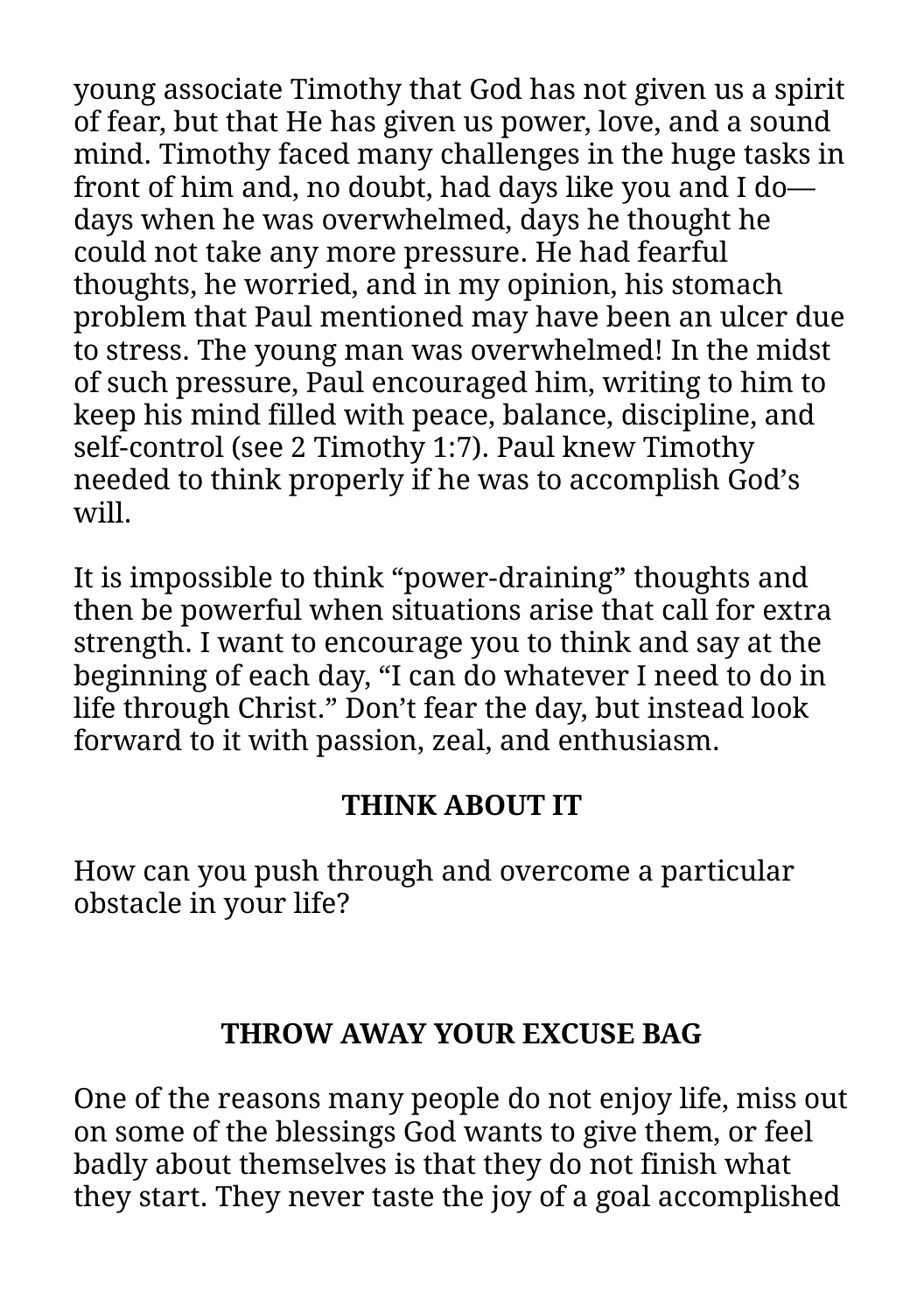or a desire fulfilled because they do not press past the challenges that arise. Most of us would not want to say, "I am a quitter," so we make excuses or we blame the failure on someone or something.

Every single one of us has an "excuse bag." It's a little invisible accessory we carry around with us all the time. Then, when something that seems difficult arises, challenging us or giving us more than we want to deal with, we pull out an excuse, such as:

- "That is just too hard."
- "I don't have enough time."
- "I hadn't planned on this today."
- "I can't see how that would ever work."
- "I just don't feel like it."
- "I have too many personal problems and too much going on in my life right now."
- "I don't know how to do that."

• "I have never done this. I don't even know anybody who's ever done this."

- "I don't have anyone to help me."
- "I'm afraid."

I urge you today to throw away your excuse bag! Go get a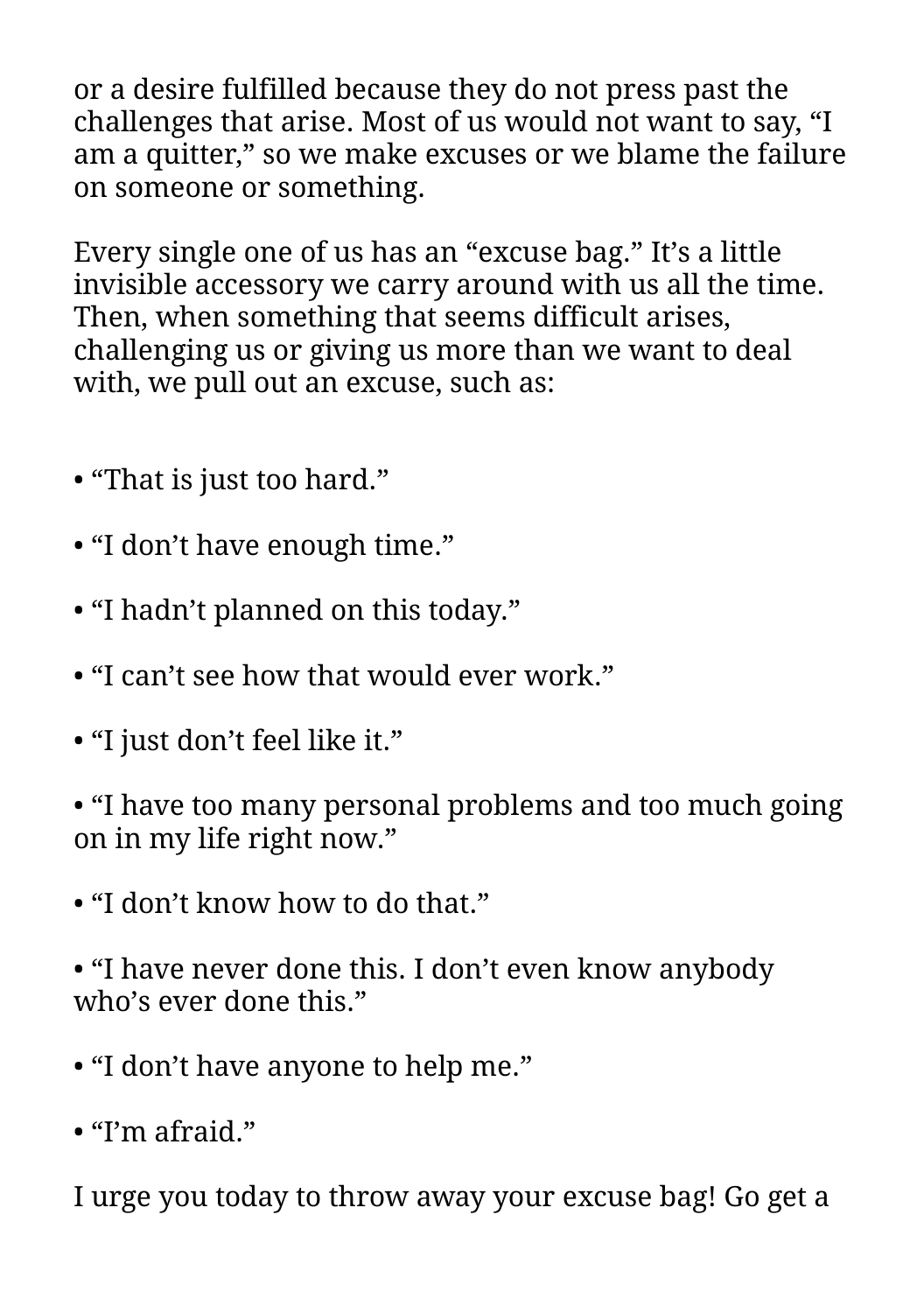"can-do bag" and fill it with biblical, faith-filled reasons you can do what you need to do. Stop making excuses and start doing what God is telling you to do. Stop looking at all your weaknesses because His strength is made perfect in our weakness. It is through our weakness and inability that God shows His strength. God actually chooses people on purpose who absolutely cannot do what He is asking them to do unless they allow Him to do it through them. You don't need ability, you need availability and a "cando" attitude.

#### **THINK ABOUT IT**

What excuse do you use most? Will you determine today that you will stop making excuses and start believing God gives you strength to do what you need to do?

#### **I DID IT!**

Until I turned sixty-four, I'd never exercised in a serious way. I had walked and done a few things to stay in decent shape, but I was not dedicated to exercise. I had reached into my excuse bag many times over the years, and come up with all kinds of "reasons" I could not exercise. But, the Lord spoke to me and encouraged me to begin a serious workout program so I could be strong for the last third of my journey through life. I already had good eating habits, but when it came to going to the gym several times a week, I used the excuse that I simply could not do that because of my travel obligations. I truly couldn't figure out how I could manage to put serious workout time into my already busy schedule. I finally decided to do what I could do instead of focusing on what I couldn't do.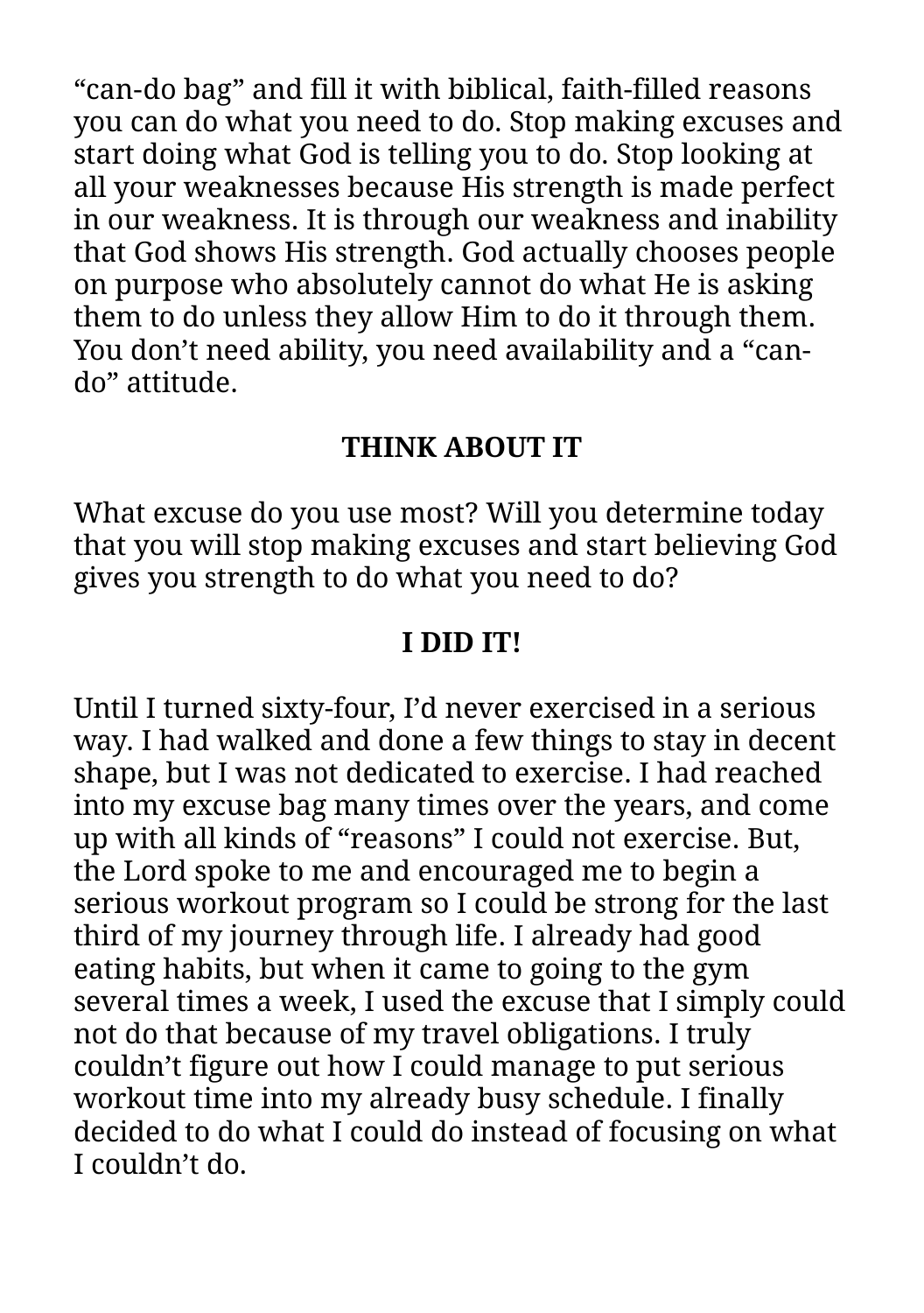The thought of getting started with a serious workout routine was overwhelming to my mind, so I had to put Philippians 4:13 to work in a very practical way and discipline myself to say, "I can do this. I can do whatever I need to do in life, and God says I need to be on a serious workout program." I had to take the challenge one day at a time because if I looked at my calendar for the year, it looked as if I was attempting something that was truly impossible. I strongly urge you to face your challenges one day at a time. Looking too far down the road only tends to overwhelm us in our thinking. Trusting God requires that we believe He gives us our "daily bread." In other words, we receive what we need as we need it and usually not before.

As I started seeing the benefits of working out regularly I felt it was important enough to me that I needed to eliminate a few other things I was doing that cluttered my schedule to make room for the exercise. I quickly discovered that if we want to do something strongly enough, then we find a way to do it.

I still continue to this day to have challenging times with the workout program. I still get sore and some days I have to go to the gym by sheer determination, but I refuse to give up. At one point after I had been working out for three or four months, my coach put me on circuit training. I didn't even know what circuit training was, but I quickly found out that circuit training is doing five exercises in a row, as quickly as you can. It took me thirtyfive minutes to do seventy-five lunges on each leg, one hundred bench presses, seventy-five dumbbell dead lifts, seventy-five abdominal crunches, and seventy-five exercises with a pulley. After that, I was so sore I thought I might not survive.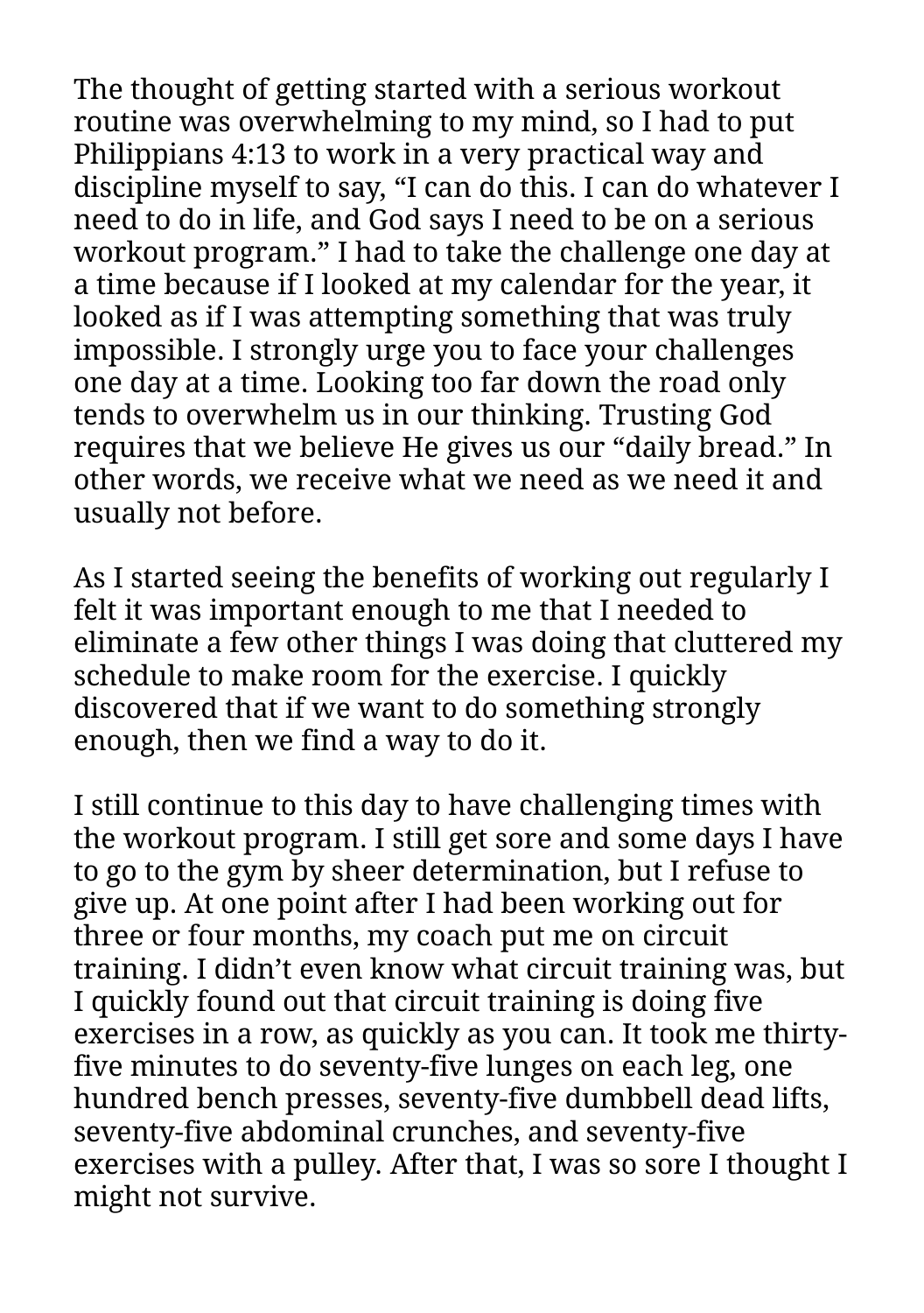When my coach had originally told me what he wanted me to do that week I quickly said, "That is going to be too much for me." I reminded him of my age and that working out was fairly new to me. He said, "Don't let your mind get in your way; you can do whatever you decide to do. Our motto here is 'No excuses, only results.'" With that encouragement, I thought, Okay, I'm going to get a good mind-set about this. I can do this. I had to tell myself over and over again, "I can do this." I got started and did okay, but by the fourth set, I began to get dizzy. I told my coach, "I'm getting dizzy" and he responded, "Then you don't have to do all five sets. You can stop with four." Something rose up in me when he said that, and I said, "I am not quitting with four sets. I'm going to do the fifth one." And when I did, I was so proud of myself!

The same principle that applied to me as I began working out also applies to many other areas of life—getting out of debt, cleaning and organizing your house, solving marriage problems, disciplining your children, being on time for work, or completing a project. Whatever you need to do in life, you can do it. Remember, Philippians 4:13 says you are ready for anything and equal to anything because God gives you strength. Nothing is too much for you when He is on your side.

#### **THINK ABOUT IT**

What have you been wanting or needing to do that you haven't done yet because even the thought of it overwhelmed you?

#### **YOU CAN HANDLE IT**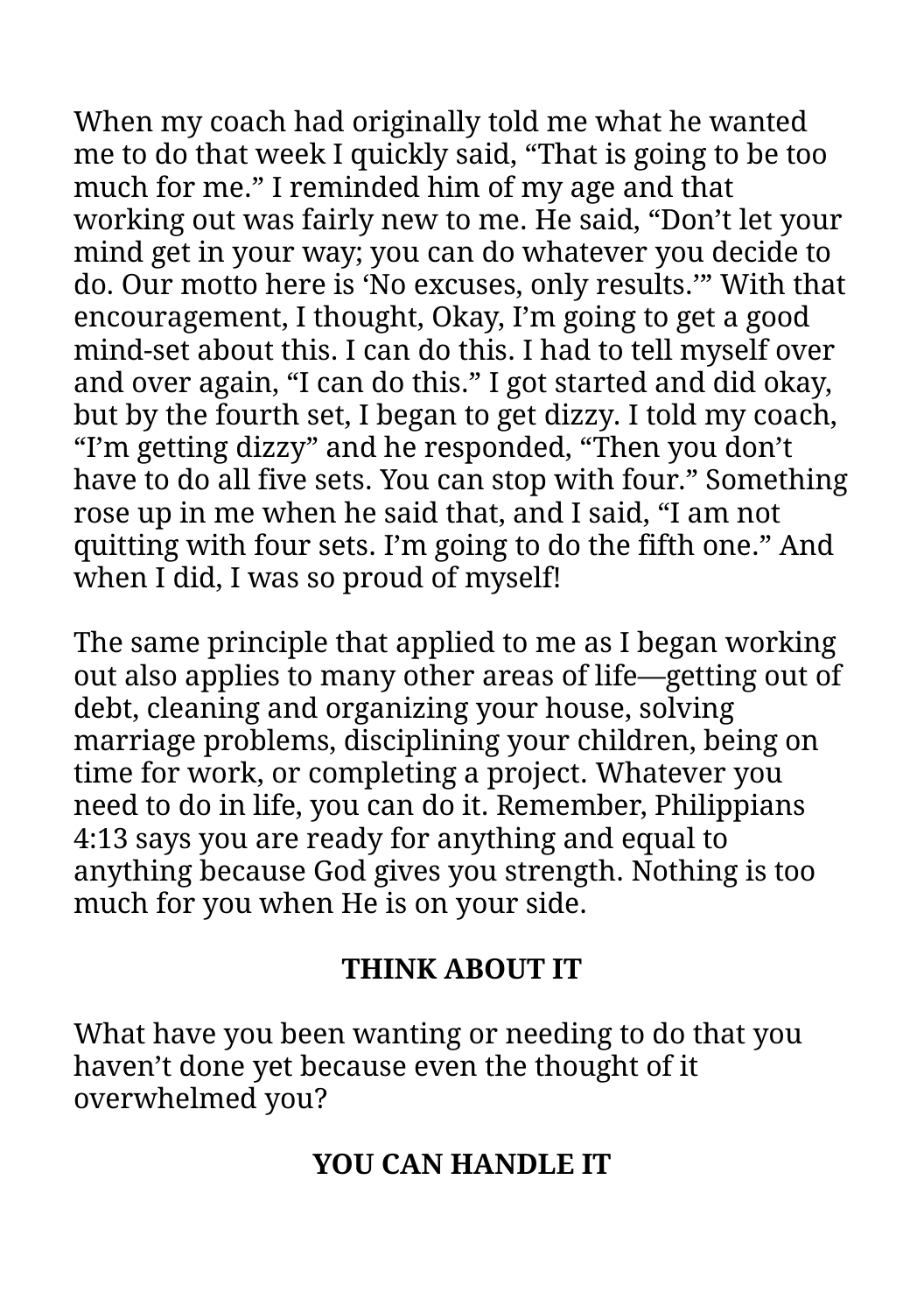As Christians we often hear people quote Romans 8:37 which says, "Yet amid all these things we are more than conquerors and gain a surpassing victory through Him Who loved us."

For years, I have pondered what being "more than a conqueror" means. I'm sure other people have other perspectives, but I have come to the conclusion that being more than a conqueror means you have such confidence that no matter what comes up in your life, you know that through Christ you can handle it. You know before you are ever faced with a problem that you're going to have victory over it. You believe you can do whatever you need to do in life. So therefore, you don't dread things, you don't fear the unknown, you don't live in anxiety about what's going to happen in situations. It doesn't really matter what the specifics of the situation are, you know you can handle it through Christ. For you, defeat isn't an option!

If you will begin to think every day, I can handle whatever life hands me. I can do whatever I need to do in life. I am more than a conqueror. I am equal to anything through Him who infuses inner strength into me, even before you get out of bed in the mornings, just let it roll over and over in your mind, your confidence will skyrocket and you will find that indeed, you can do whatever you need to do in life.

Right thinking is the first step toward a better life. Wishing won't work. Being jealous of someone who has what you desire does no good. Self-pity is a waste of time and energy. Discovering God's will through an accurate knowledge of His Word and beginning to think as He thinks is the beginning of a new life for anyone who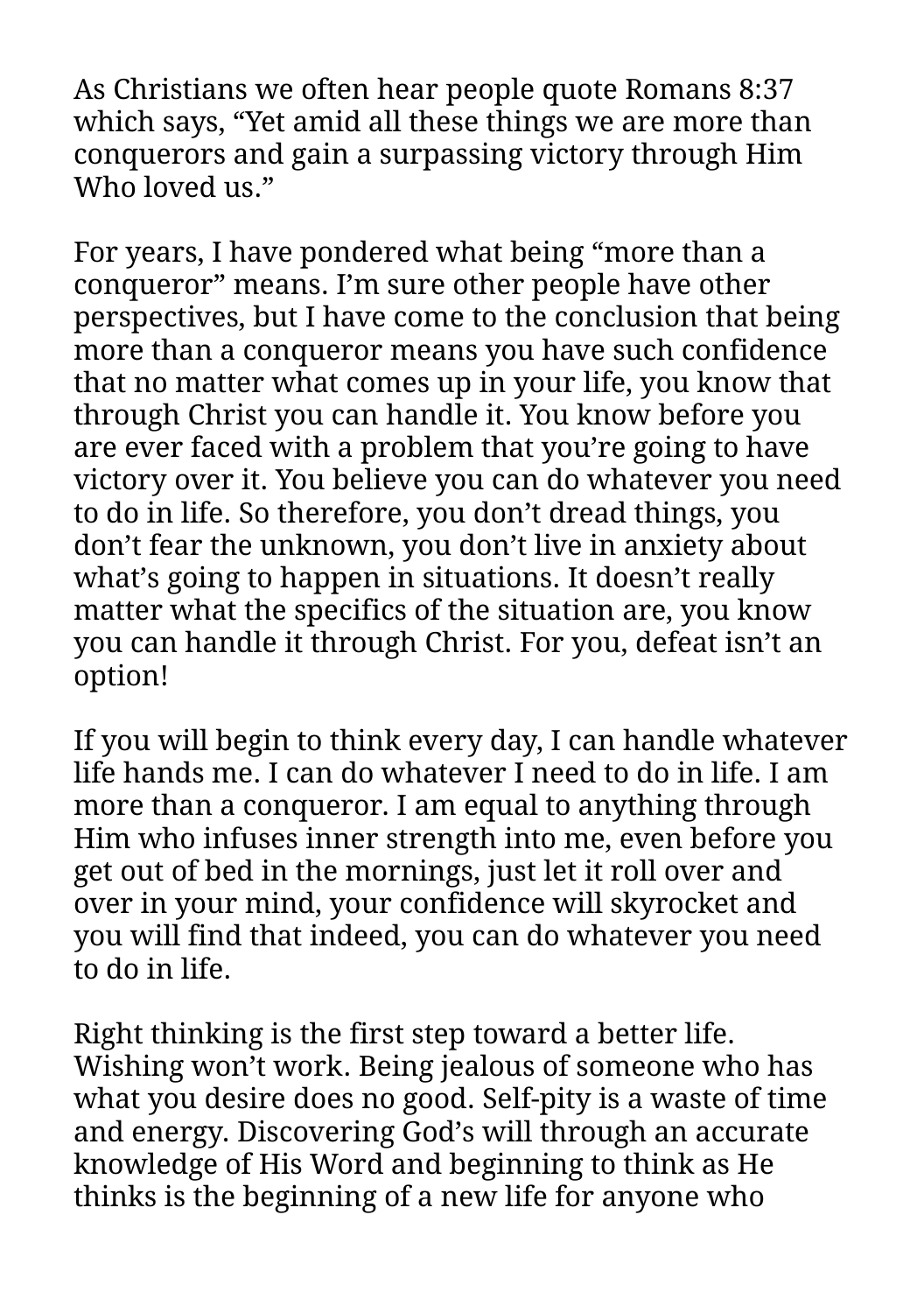desires one.

#### **THINK ABOUT IT**

In what specific situation do you need to believe you are more than a conqueror?

#### **MAKE IT WORK FOR YOU**

In the Old Testament, a prophet named Habakkuk was complaining to God about the conditions of the world during his time. God told him to write down his vision, or what he wanted, plainly, so everyone passing by could read it easily and quickly (see Habakkuk 2:1, 2). Habakkuk and the Israelites needed to have their minds renewed. They had looked at the way things were for too long and needed to be reminded of the way things could be if they trusted God and obeyed Him. They needed to have words of vision and hope in front of them to remind them not to be overly impressed with their circumstances.

As you renew your mind and become established in the fact that you can do whatever you need to do in life, you will also need to be deliberate about getting that truth ingrained in your mind. I encourage you to write Philippians 4:13 from the Amplified Bible or one of the Scriptures from the Power Pack at the end of this chapter on a cardboard sign or sheet of paper and make it large enough to see even if you're just passing by. Each time you do, say, "I am able." Also, several times each day I encourage you to say aloud, "I am able to do whatever I need to do in life through Christ Who strengthens me." I believe that some of you who feel physically tired most of the time will find that this more positive approach to life actually energizes you. Remember, moods and physical body functions are connected at least in part to our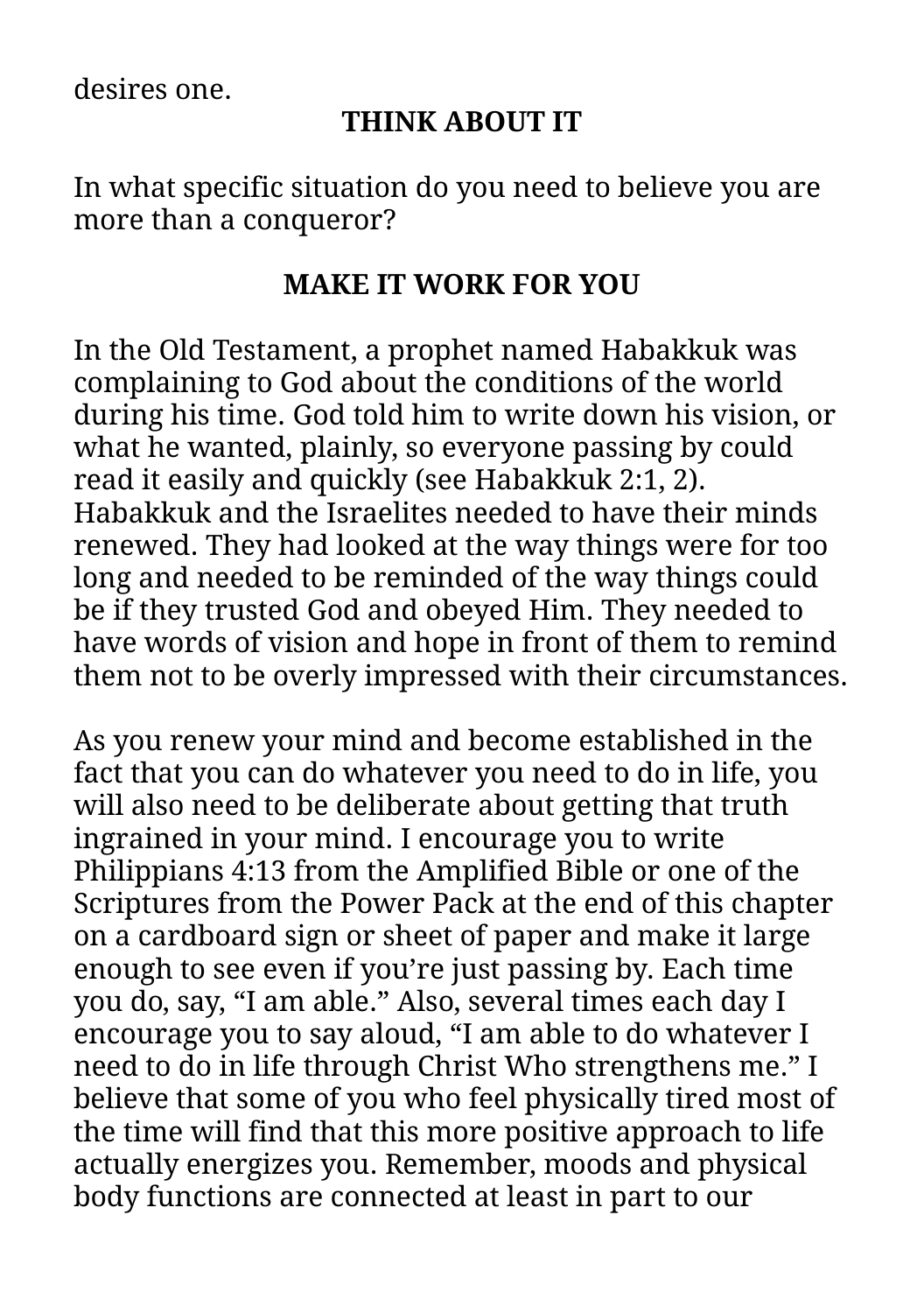thoughts and words.

If we think about negative circumstances too long, they can easily overwhelm us. No wonder the Bible says we should look away from those things that distract us unto Jesus Who is the Author and Finisher of our faith (see Hebrews 12:2). Jesus said, "Come to Me, all you who labor and are heavy-laden and overburdened, and I will cause you to rest. [I will ease and relieve and refresh your souls.]" (Matthew 11:28). We must remember that He is the one Who empowers us to do all things, and look to Him regularly throughout each day. With His help, there's nothing you can't do!

#### **POWER PACK**

**"I have strength for all things in Christ Who empowers me [I am ready for anything and equal to anything through Him Who infuses inner strength into me; I am self-sufficient in Christ's sufficiency]."**

**Philippians 4:13**

**"Yet amid all these things we are more than conquerors and gain a surpassing victory through Him Who loved us."**

**Romans 8:37**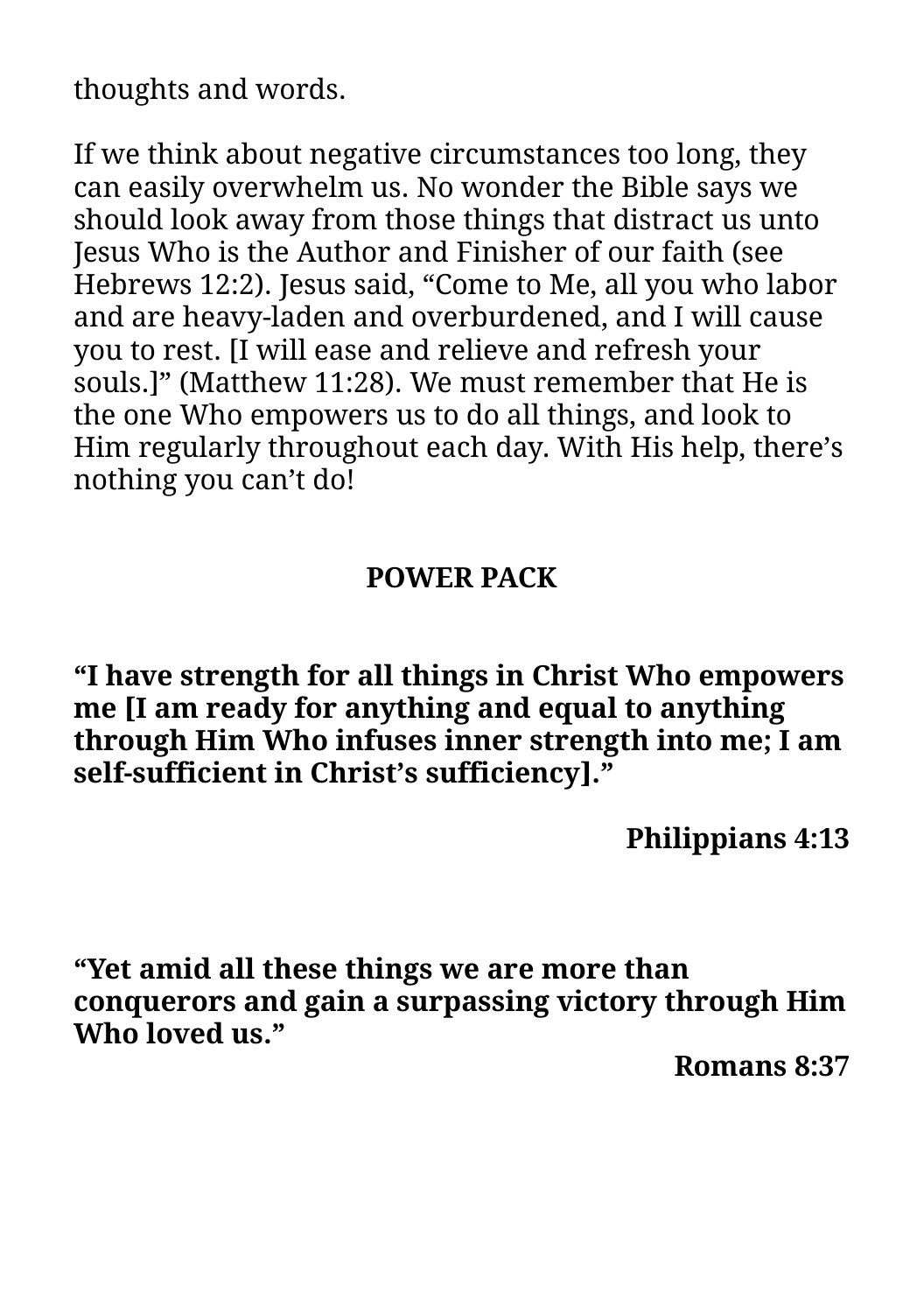**"Looking away [from all that will distract] to Jesus, Who is the Leader and the Source of our faith [giving the first incentive for our belief] and is also its Finisher [bringing it to maturity and perfection]. He, for the joy [of obtaining the prize] that was set before Him, endured the cross, despising and ignoring the shame, and is now seated at the right hand of the throne of God.**

**Hebrews 12:2**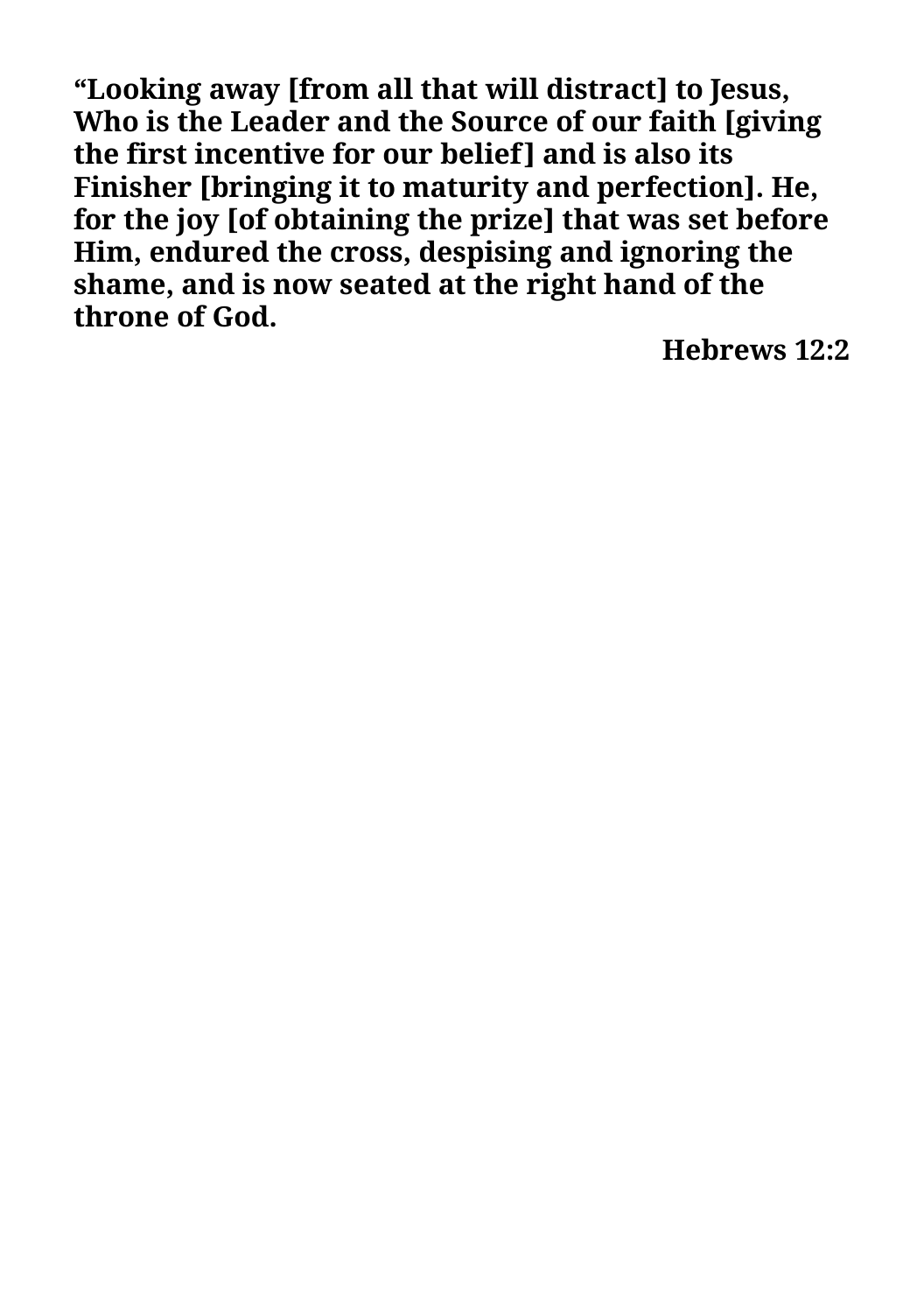## **POWER THOUGHT 2**

## **God loves me unconditionally!**

**"Even as [in His love] He chose us [actually picked us out for Himself as His own] in Christ before the foundation of the world, that we should be holy (consecrated and set apart for Him) and blameless in His sight, even above reproach, before Him in love."**

### **Ephesians 1:4**

What is wrong with me?" If you are like most people, you have asked yourself that question many times throughout your life. I know I asked myself that for many years and it's a common question the enemy plants in people's minds. It is designed to make you feel like you are not what you need to be and to prevent you from enjoying yourself. It encourages insecurity and all kinds of fear. We frequently compare ourselves with other people and if we are not what they are, we assume something is wrong with us. There is, however, an antidote for this type of thinking that poisons our life. It is thinking frequently God loves me unconditionally! Not only does God love us but He chooses to view us as being right with Him, accepted and blameless. This all comes through our faith in Jesus Christ as our Savior and Lord. So we can accurately say, "I am the righteousness of God in Christ. I am chosen in Christ, and in Him I am blameless before God." This is our inherited position with God through our faith in Jesus and it is not based on our own works of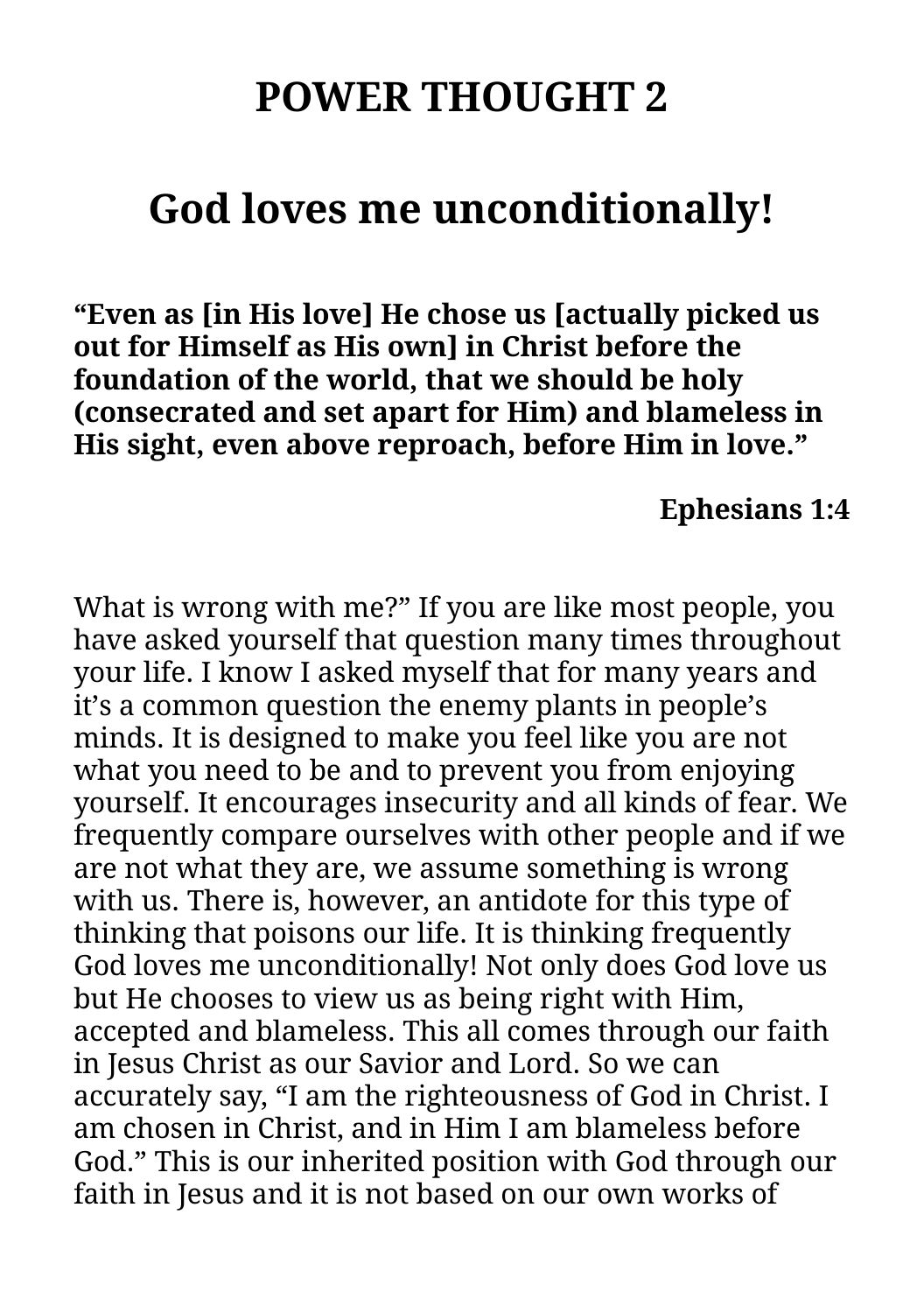right or wrong, but entirely on faith. God wants us to learn proper behavior, but He accepts and loves us first and once we are rooted and grounded in the knowledge of His unconditional love then He can begin the work of transforming our character into the image of His Son. The truth is that if you want your behavior to improve, then your knowledge of the unconditional love of God must be the foundation for the "new you." The more we experience God's love, the more we desire to do what pleases Him.

Knowing God loves us unconditionally is an absolute necessity in order to make progress in our walk with Him. Jesus didn't die so we could be religious; Jesus died so we could have deep, intimate, personal relationships with God through Him. Religion offers us rules and regulations to follow in order to be close to God. But relationship lets us know we can be close to Him because He has chosen us. We will not draw near to God if we are afraid He is displeased with us. It is vital that you learn how to separate how important "you" are to God from what you do right or wrong. How can we hope to have an intimate relationship with God, His Son Jesus, and the Holy Spirit if we are not confident that we are loved unconditionally?

Good relationships must be based on love and acceptance, not on fear. All too often we are deceived into thinking that our acceptance is based on our performance, and this is totally unscriptural. We are loved and accepted by God, and made right with Him because we place our faith in Jesus Christ and the work He accomplished for us on the cross. He paid for our sins and misdeeds. He absolved us from guilt and reconciled us to God. Now, when we stand before God, we have "rightness," not "wrongness." And we have it because He gave it as a gift, not because we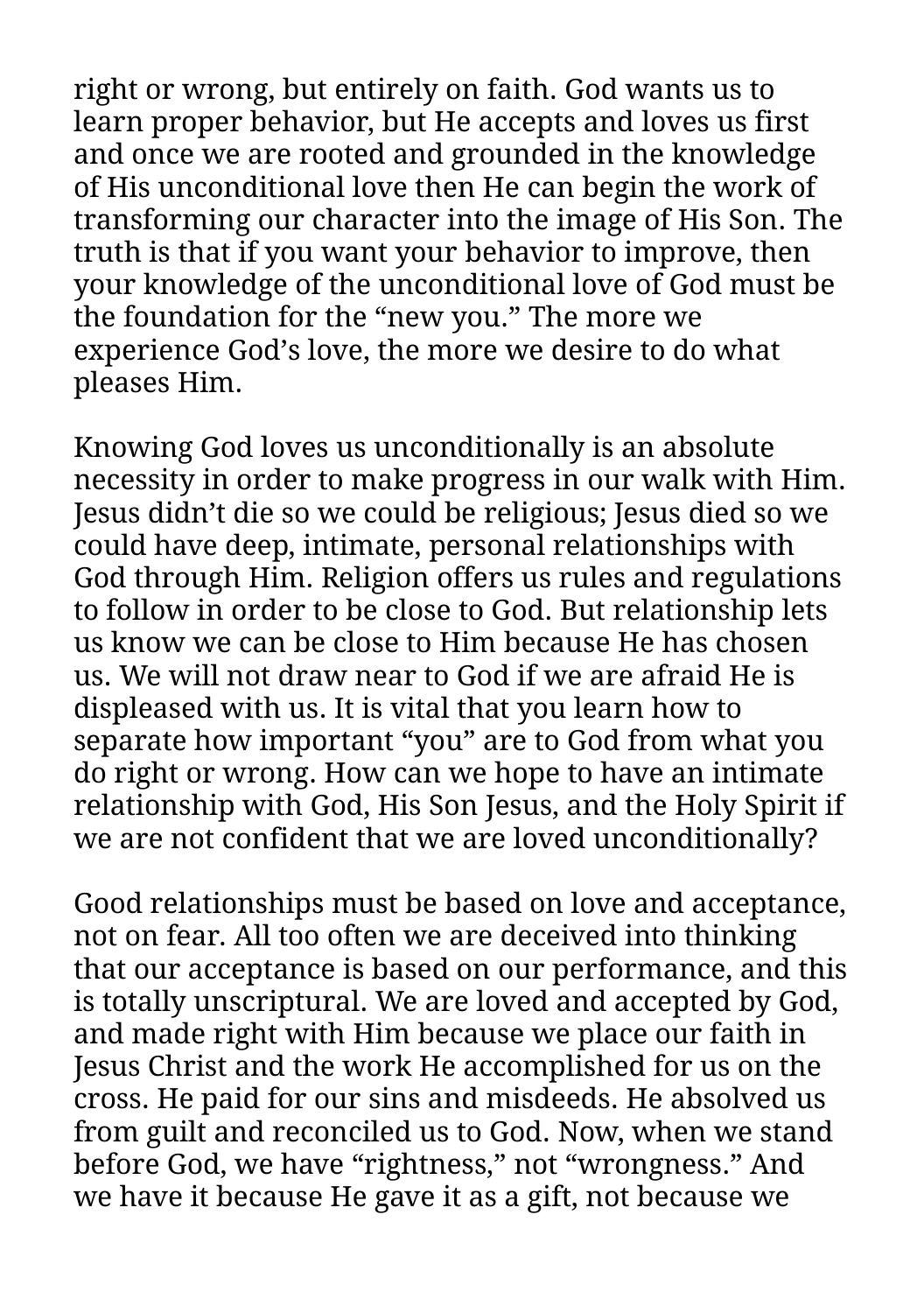have earned it. Blessed is the man who knows he has right standing with God apart from the works he does.

### **THINK ABOUT IT**

In your own words, how do you believe God feels about you?

Now say, "God loves me unconditionally!"

### **THE WORLD IS WRONG**

Something about the culture in which we live often makes us feel that we are always the ones who are "wrong." Modern societies are full of messages that say to us, "Something is wrong with you because you are not like I am. Something is wrong with you because you like that and I don't. Something is wrong with you because you can't do this as well as I can." So we repeatedly hear the message, "what's wrong with me?" "What's wrong with me?" "What's wrong with me?" After hearing it long enough, we get convinced something is desperately wrong with us and we become disabled emotionally. This wrong thinking negatively affects all relationships and everything we try to do.

People can find all kinds of reasons to say, "Something is wrong with you." The world tells us how we need to look, how we need to behave, and what we should find entertaining. People seem to have an opinion on everything we think, say, and do. When we don't agree with the world or accept its standards and values, we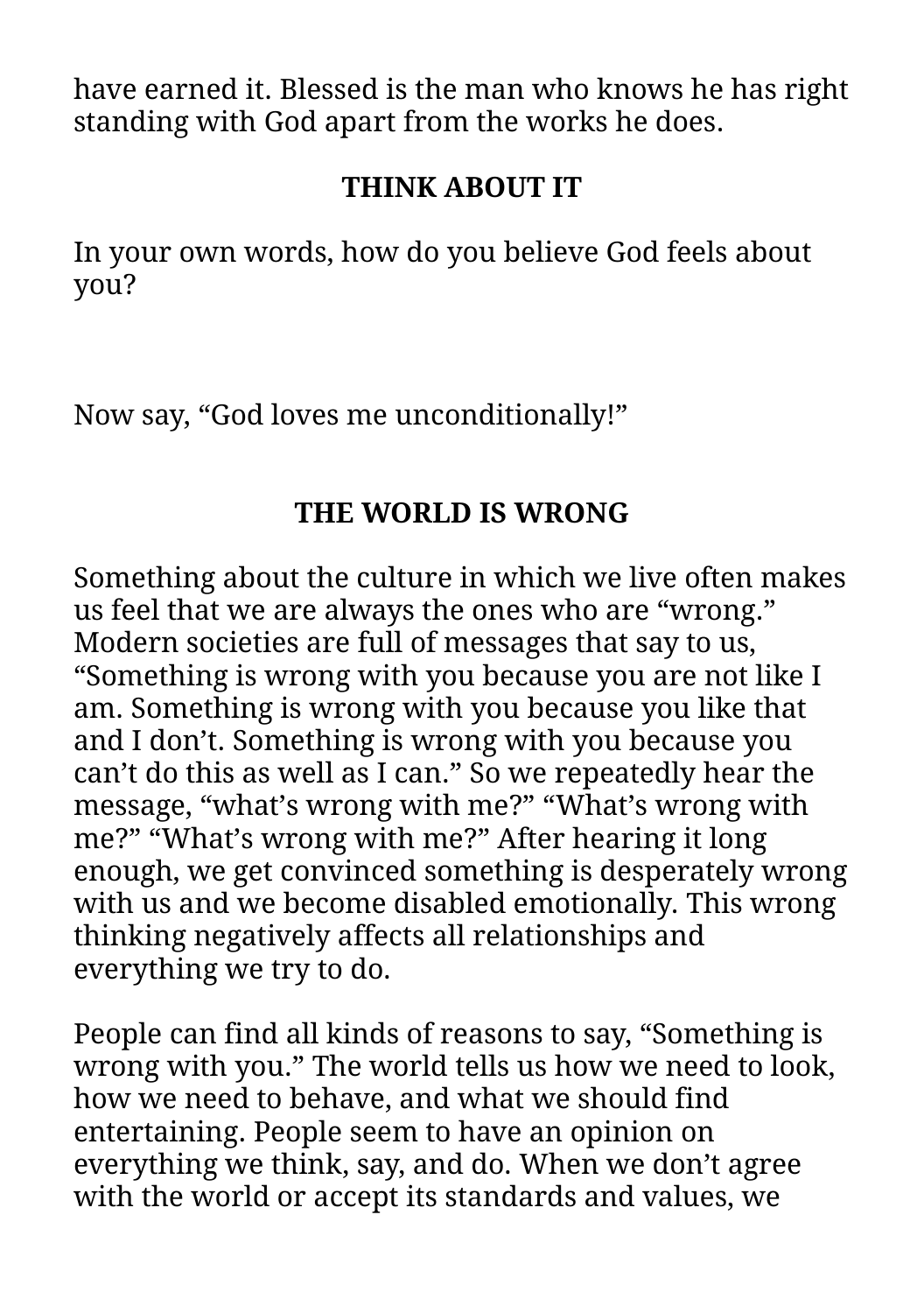begin to wonder what's wrong with us and questions begin to run through our minds about our abilities. These thoughts nag and haunt us, and even though we may not verbalize them, they often play like broken records in our minds. Same song, different verses:

• My spouse hardly speaks to me anymore. What's wrong with me?

• I don't like the same things my friends like. What's wrong with me?

- My parents didn't want me. What's wrong with me?
- My parents abused me. What's wrong with me?
- People in my class don't like me. What's wrong with me?

• I wasn't chosen to serve on the committee. What's wrong with me?

• I haven't had a date in five years. What's wrong with me?

• My teenage children treat me terribly. What's wrong with me?

• I have never received a promotion at work. What's wrong with me?

• My business failed. What's wrong with me?

• My grades in school are not as good as my brother's. What's wrong with me?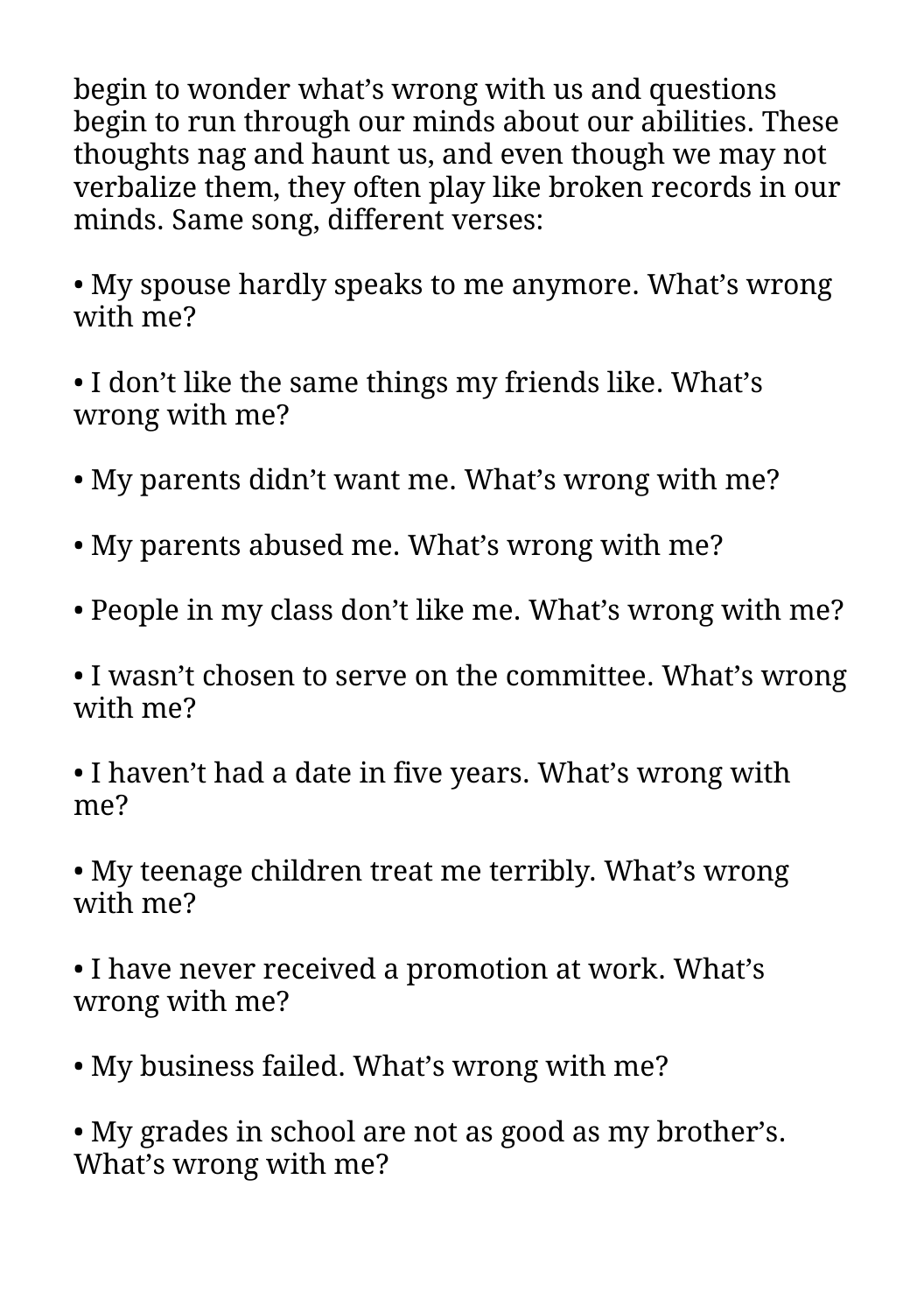The enemy wants us to become self-focused by making us try to figure out what's wrong with ourselves. When we ask ourselves questions such as these, we are playing along with his plan. God, on the other hand, does not want us to be tormented by questions such as these and the feelings that accompany them. He wants us to know how much He loves us and to understand in the depths of our hearts that we are in right relationship with Him through faith in Jesus Christ. When we really believe we are right with God and accepted by Him, the enemy will no longer be successful in his attempts to make us feel bad about ourselves.

### **THINK ABOUT IT**

List five things that are right or good about you. You may find this difficult if you have never done it, but be bold.

### **YOU'RE EXPENSIVE!**

Obviously, Satan works hard to give us what I call "wrongness." He wants us to continually feel and believe that we just don't measure up to what we should be and that something is inherently wrong with us. God gives us "rightness" through Jesus Christ, or as the Bible says, "we are now justified, (acquitted, made righteous, and brought into right relationship with God) by Christ's blood" (Romans 5:9).

The fact that God sent His only beloved Son to die a painful death in our place assigns value to us and lets us know God loves us immensely. The Bible says we are bought with a price, a price that is precious—the blood of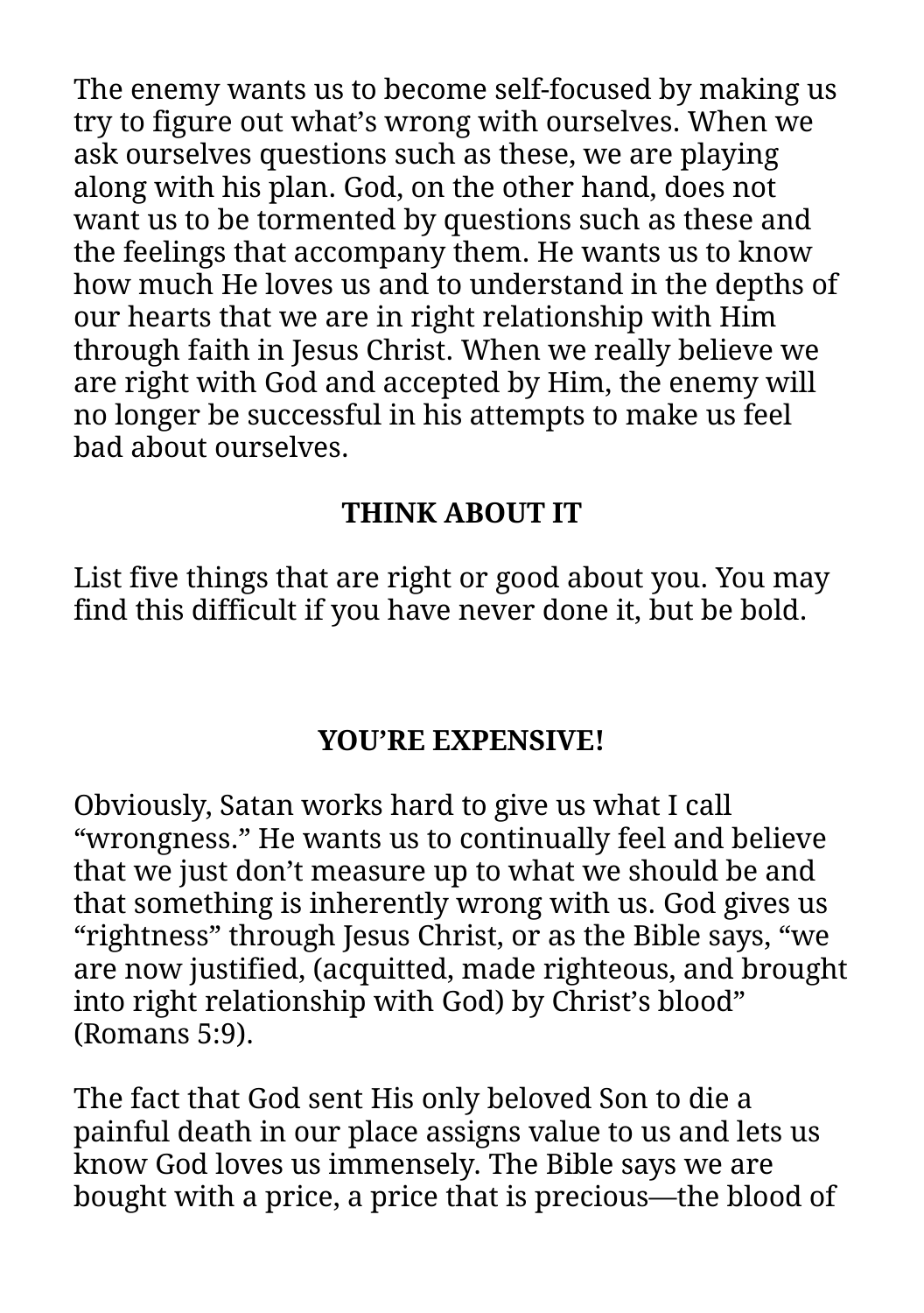Jesus (see 1 Peter 1:19). He paid for our misdeeds, secured our justification, made our account with God balance and absolved us from all guilt (see Romans 4:25). Jesus is our substitute. He stood in our place taking what we deserved (punishment as sinners), and freely giving us what He deserves (every kind of blessing).

This is huge! We immediately are transferred from a state of being wrong to a state of being viewed by God as right through faith in Jesus and the work He did on the cross. We are transferred out of the kingdom of darkness into the kingdom of light (see 1 Peter 2:9 and Colossians 1:1). We might also say we go from death to life as far as our quality of life is concerned. The grace of God purchased our freedom and faith is the hand that reaches out and receives it.

Though nothing ever done on Earth could match or even come close to the awesome gift Jesus gave us on the cross, I once heard a story that provides a good illustration to help us begin to understand what He did for us.

One winter's night in 1935, it is told, Fiorello LaGuardia, the irrepressible mayor of New York City, showed up at a night court in the poorest ward of the city. He dismissed the judge for the evening and took over the bench. That night a tattered old woman, charged with stealing a loaf of bread, was brought before him. She defended herself by saying, "My daughter's husband has deserted her. She is sick, and her children are starving."

The shopkeeper refused to drop the charges, saying, "It's a bad neighborhood, your honor, and she's got to be punished to teach other people a lesson."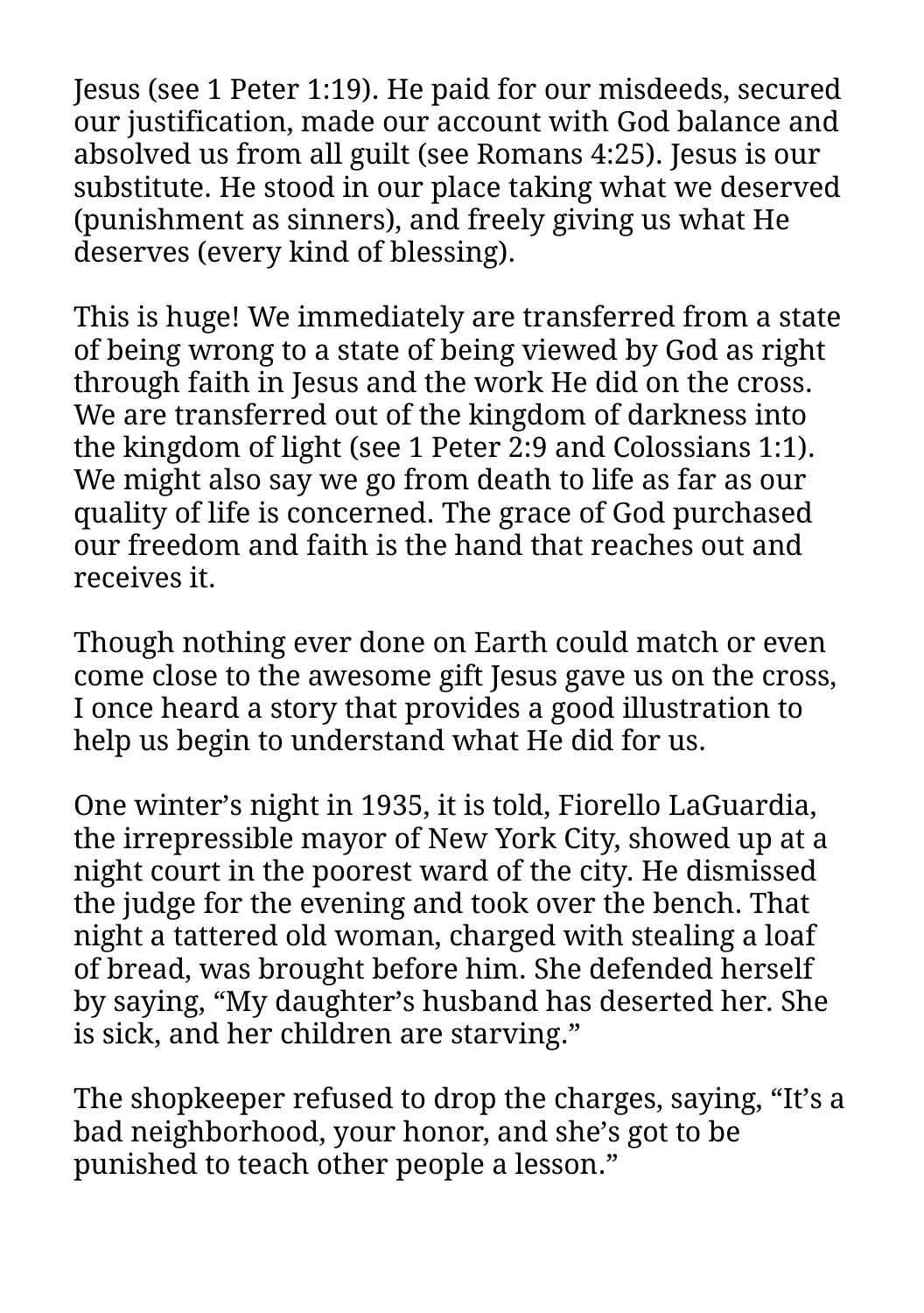LaGuardia sighed. He turned to the old woman and said, "I've got to punish you; the law makes no exceptions. Ten dollars or ten days in jail." However, while pronouncing the sentence, LaGuardia reached into his pocket, took out a ten dollar bill, and threw it into his hat with these famous words: "Here's the ten dollar fine, which I now remit, and furthermore, I'm going to fine everyone in the courtroom fifty cents for living in a town where a person has to steal bread so that her grandchildren can eat. Mr. Bailiff, collect the fines and give them to the defendant."

The following day, a New York newspaper reported: "Forty-seven dollars and fifty cents was turned over to a bewildered old grandmother who had stolen a loaf of bread to feed her starving grandchildren. Making forced donations were a red-faced storekeeper, seventy petty criminals, and a few New York policemen."

Mayor LaGuardia made an important point when he said she must be punished and then paid her fine. His example reminds us that God's justice required that our sins be paid for and Jesus paid for them.

When the mayor took up money from everyone in the courtroom to help the grandmother buy food, his point was: Something is wrong with a world in which a grandmother has to steal! Something is wrong with a place where children don't have anything to eat. He refused to allow the "wrongness" of the world to affect that grandmother. I think his message was that we all need to help those who are less fortunate than we are. He stepped in and made the situation right for her—he did not ask if she deserved it; he simply helped her.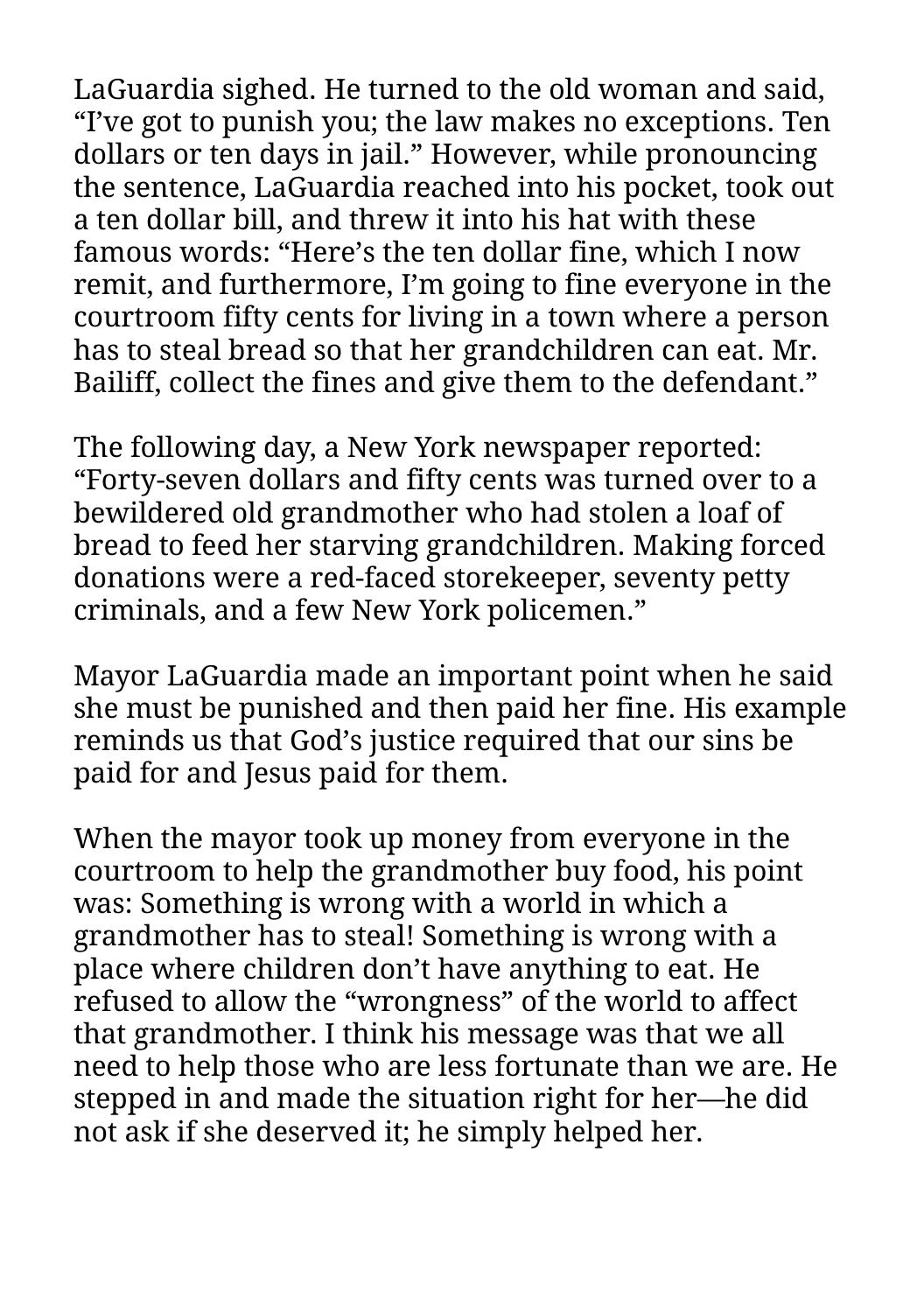### **THINK ABOUT IT**

Do you regularly receive God's grace and freely give it to others?

### **PERFORMANCE CANCELED**

We must get comfortable with the thought that we are loved unconditionally and in right standing with God not because of what we have or haven't done, but because of what Jesus did for us. Our experiences in the world and with people have told us we cannot be accepted apart from "performing" well in life and that our performances determine how much acceptance we receive. We have been deceived into believing that what we do is more important than who we are. This leaves us constantly working to prove to ourselves and others that we have value by what we do.

As long as we think God's love is conditional, we will keep trying to earn it by attempting to prove that we are worth loving. When we make mistakes, then we feel we are no longer valuable and therefore do not deserve love. We suffer the guilt, shame, and condemnation of believing we are not lovable and should be rejected. We keep trying harder and harder until sometimes we are exhausted mentally, emotionally, spiritually, and even physically. We try to keep up a good front, but inside we are weary and often very afraid.

Once we believe God's love is based on Who He is and what Jesus has done, and not on what we do, the struggle is over. Now we can cancel our "performance" and serve God because we know that He does love us and we do not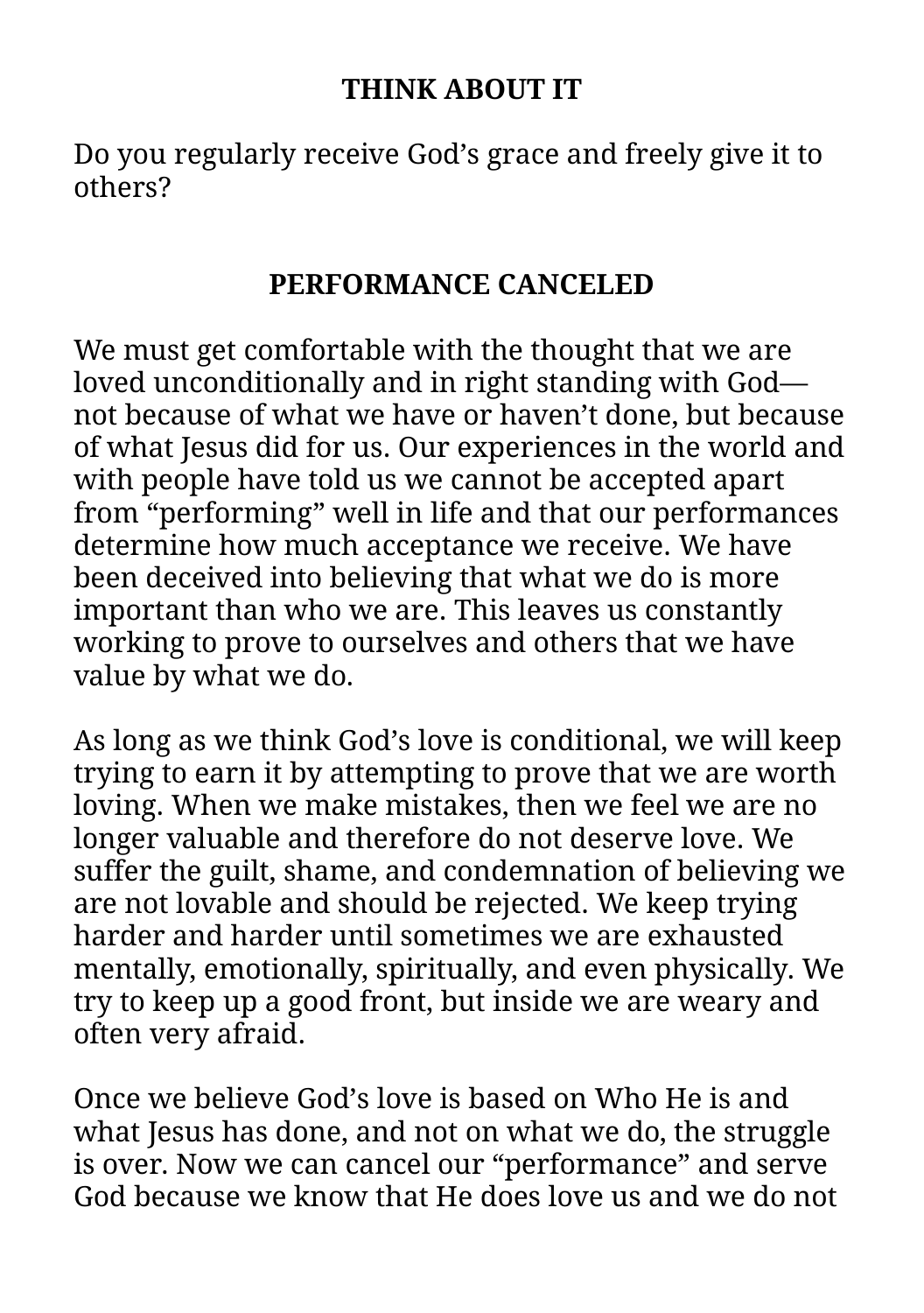need to "get" Him to love us. We already know we have His love and that under no condition will He ever stop loving us. We no longer have to live in fear of being rejected by Him because of our mistakes. When we do something wrong, all we need to do is repent and receive God's forgiveness and refuse the guilt that comes with sin, but is no longer applicable when sin is forgiven and removed.

I used to think almost constantly, What is wrong with me? I don't think that way now. I still do things that are wrong, but I have learned the difference between my "who" and my "do." I urge you today to understand that you are not your performance; your "who" and your "do" are separate. God loves you because of your "who"! He loves you because you are His child.

Is God ever displeased with us? Yes, He is displeased when we sin (this is our "do," not our "who") and He loves us enough to correct us and continue working with us to bring us into better and more godly behavior (see Hebrews 12:10). We are destined by God to be molded into the image of Jesus Christ (see Romans 8:29), and I am grateful that He has sent His Holy Spirit to convict us of sin and to work God's holiness in and through us. This is a work of God's grace and it takes place little by little as we study God's Word (see 2 Corinthians 3:18).

There are certainly times when God is displeased with our behavior, but He always loves us. Don't let anything separate you from the love of God because the knowledge that He loves you enables you to be more than a conqueror in life.

An important verse to understand as we learn to believe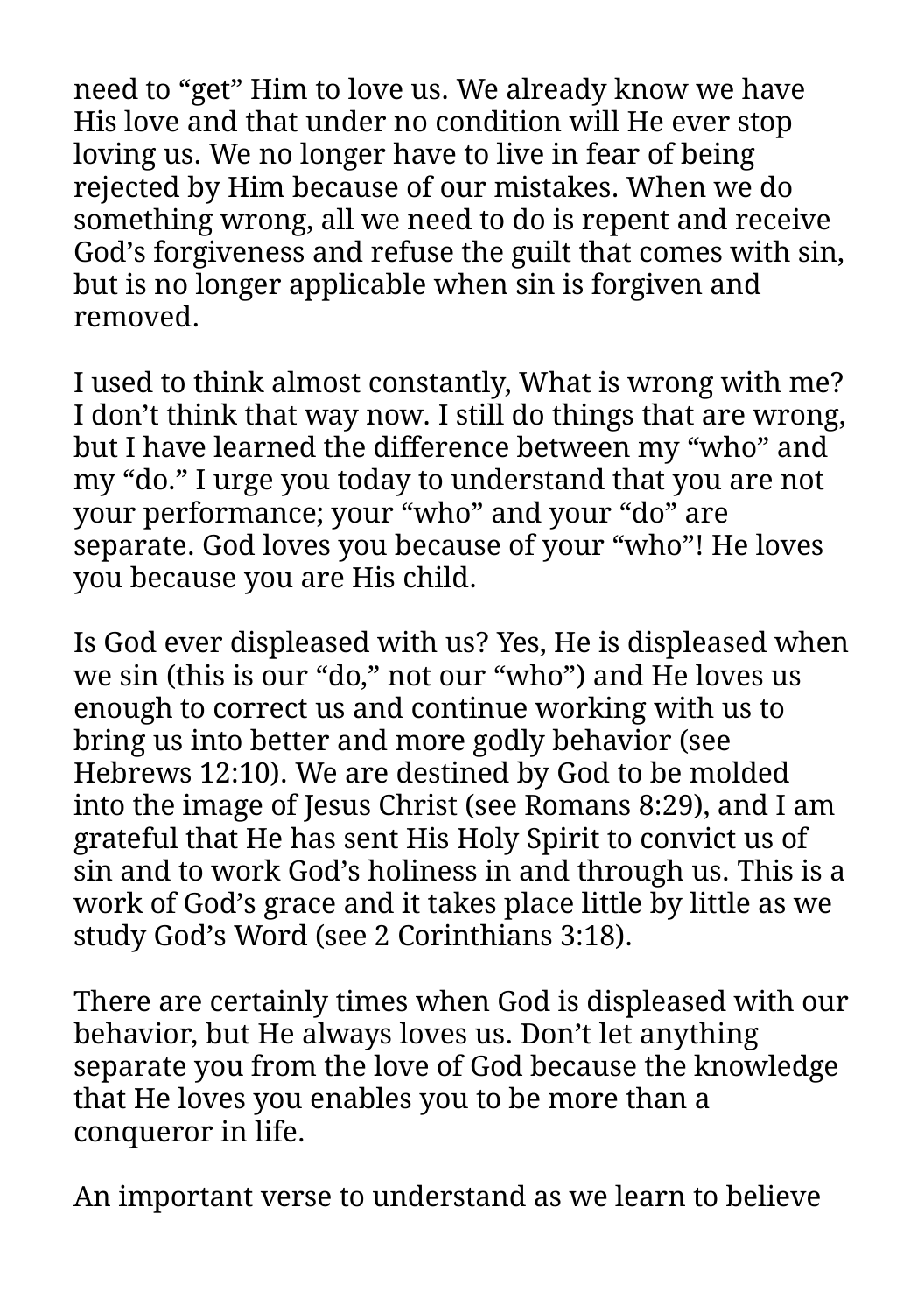we are loved and in right standing with God is 2 Corinthians 5:21: "For our sake He made Christ [virtually] to be sin Who knew no sin, so that in and through Him we might become [endued with, viewed as being in, and examples of] the righteousness of God [what we ought to be, approved and acceptable and in right relationship with Him, by His goodness]."

Knowing we are loved and accepted even in our imperfection is such a relief! Serving God from desire rather than obligation is incredibly liberating and brings great peace and joy to our lives. The Bible says that we love Him because He first loved us (see 1 John 4:19). Being assured of God's unconditional love gives us confidence and boldness.

Our confidence should not be in anything or anyone but Jesus—not in education, outward privilege, positions we hold, people we know, how we look, or our gifts and talents. Everything in this world is shaky at best and we should not place our confidence in it. He is the same yesterday, today, and forever (see Hebrews 13:8). We can count on Him to always be faithful and do what He says He will do—and He says He will always love us. He says we are righteous in His sight and we need to make a decision to simply believe it.

We become what we believe we are; therefore, as we become convinced that we are right with God, our behavior will improve. We will do more things right and with less effort. As we focus on our relationship with God rather than our performance, we relax and what God has done in our spirit when we were born again is gradually worked out in our souls and finally seen through our daily life.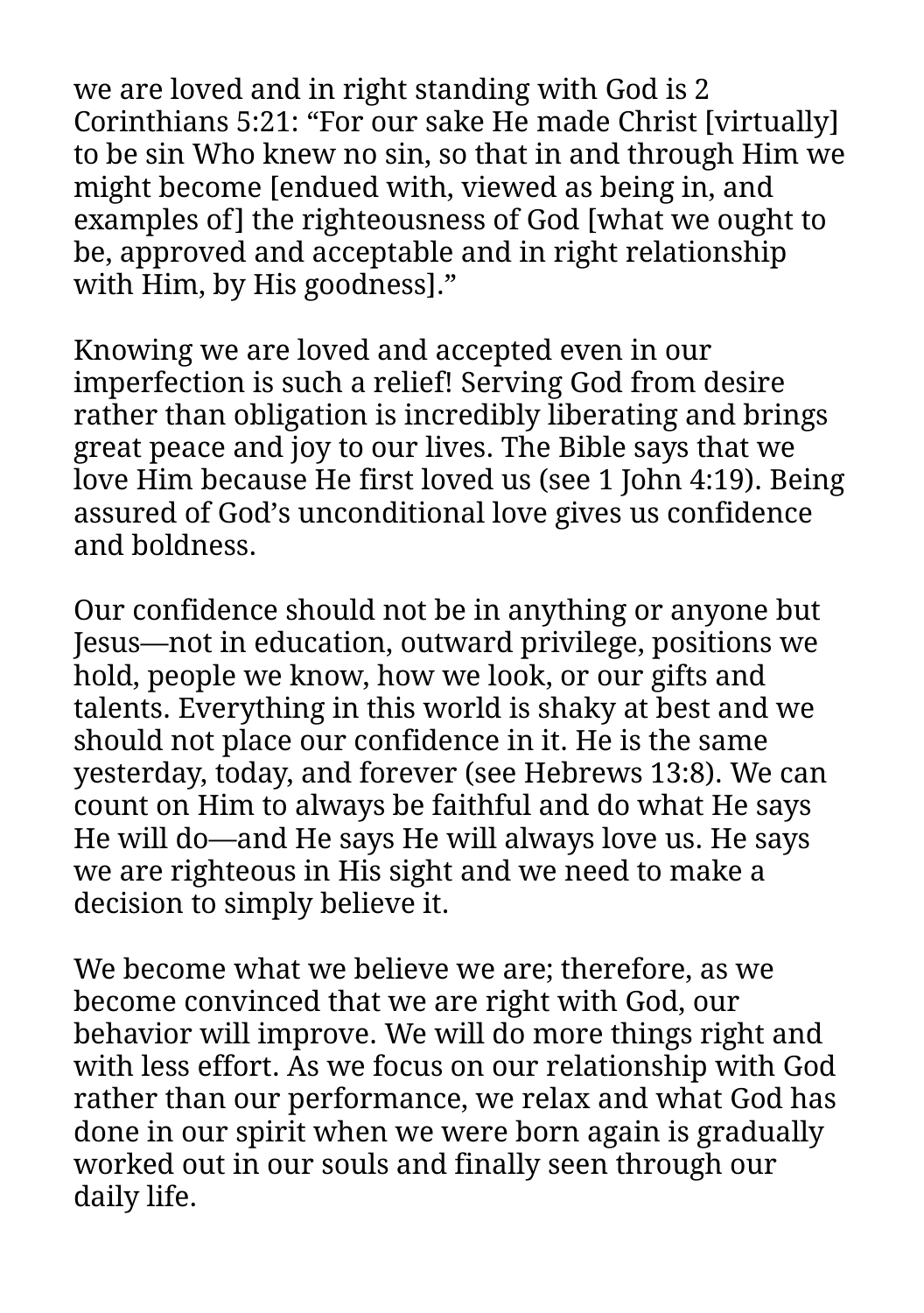No matter what other people may have told you that you are not, God delights in telling you in His Word who you are in Him—loved, valuable, precious, talented, gifted, capable, powerful, wise, and redeemed. I encourage you to take a moment and repeat those nine things out loud. Say, "I am loved, valuable, precious, talented, gifted, capable, powerful, wise, and redeemed." He has a good plan for you! Get excited about your life. You are created in God's image and you are amazing! You may still be working on your "do," (that's part of being human) but your "who" is awesome!

### **THINK ABOUT IT**

Do you believe God loves you unconditionally?

Take a piece of paper and draw a line down the center of it. On one side of the line, write "Who" and on the other side, write "Do." Begin to list different aspects of who you are according to God's word under "Who," and under "Do" you can list things you do right and things you do wrong. This will help you separate your "who" and your "do." Now cross out the "do" section because it has nothing to do with God's love for you anyway. No matter how many right things you have listed, you can never do enough to deserve God's love, and no matter how many wrong things you have listed on your sheet of paper, they cannot prevent God from loving you forever.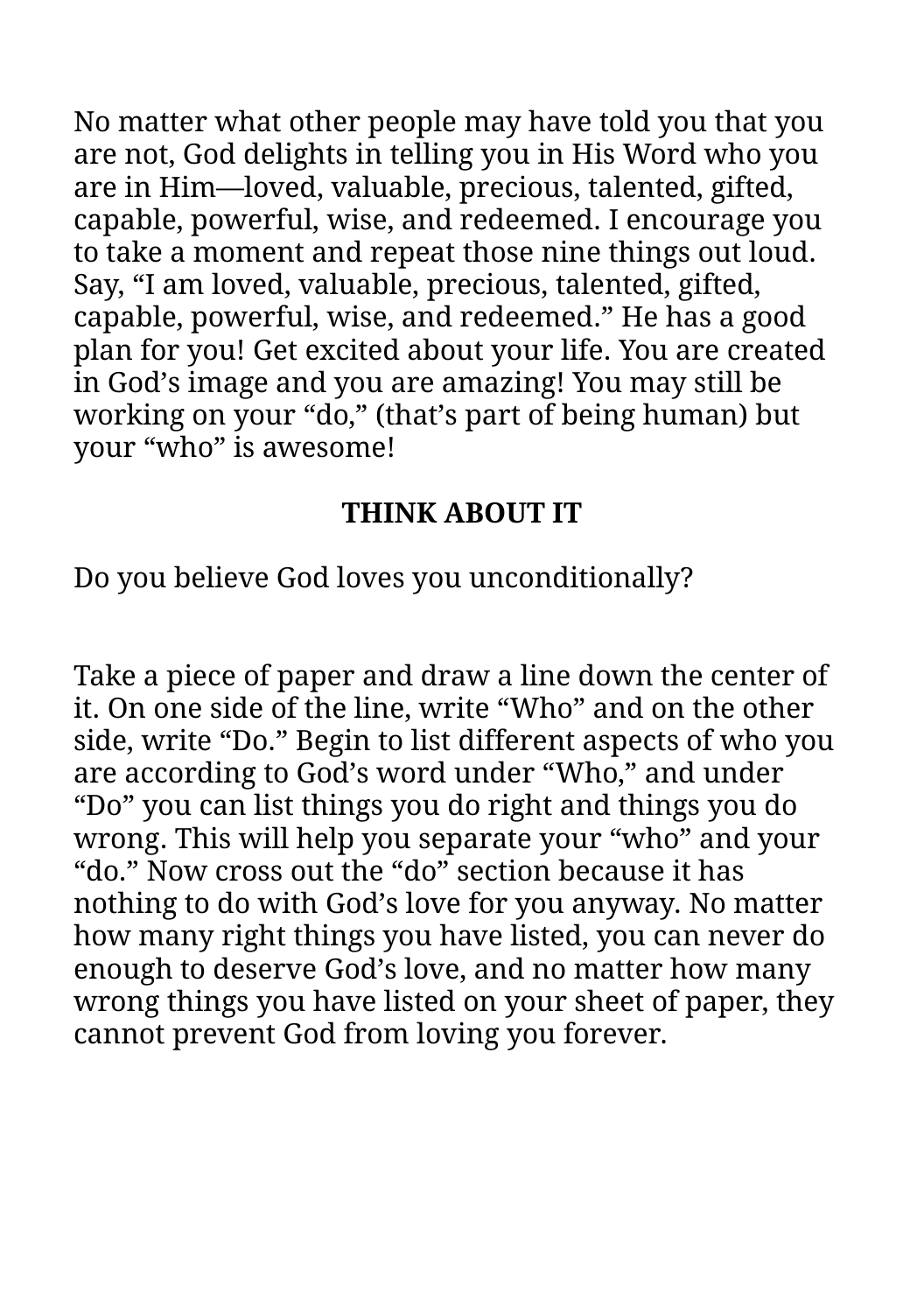### **GOD IS NOT ANGRY WITH YOU**

You may not feel like you're amazing or awesome, but God says that you are. Psalm 139 says that we are fearfully and wonderfully made. Studying how the human body functions reveals that we are truly an amazing creation. When you receive Jesus Christ as your Lord and Savior, something happens to you on the inside. Paul writes of it this way: "Therefore if any person is [ingrafted] in Christ (the Messiah) he is a new creation (a new creature altogether); the old [previous moral and spiritual condition] has passed away. Behold, the fresh and new has come!" (2 Corinthians 5:17). You may not notice any difference when you look in the mirror; your behavior may not change overnight; and your struggles may not suddenly disappear, but when you are "in Christ" a gradual and patient work of transformation is under way in your life. God sees the end of things from beginning, and He sees you complete in Him. He sees you, through Jesus Christ, as new and completely righteous.

Also, when you receive Jesus Christ as your Lord and Savior, you become part of the family of God. You are a child of God.

I think again about my children. They always have right standing with me, even though they don't always do everything right. I still go through times when I am displeased with their behavior in various areas, just as I am displeased with my own. But, my children are always in the family; they never cease being my children. I don't like all their choices; I don't like everything they do, but I love them and I don't withhold my love because they make mistakes. I still help them if they need help.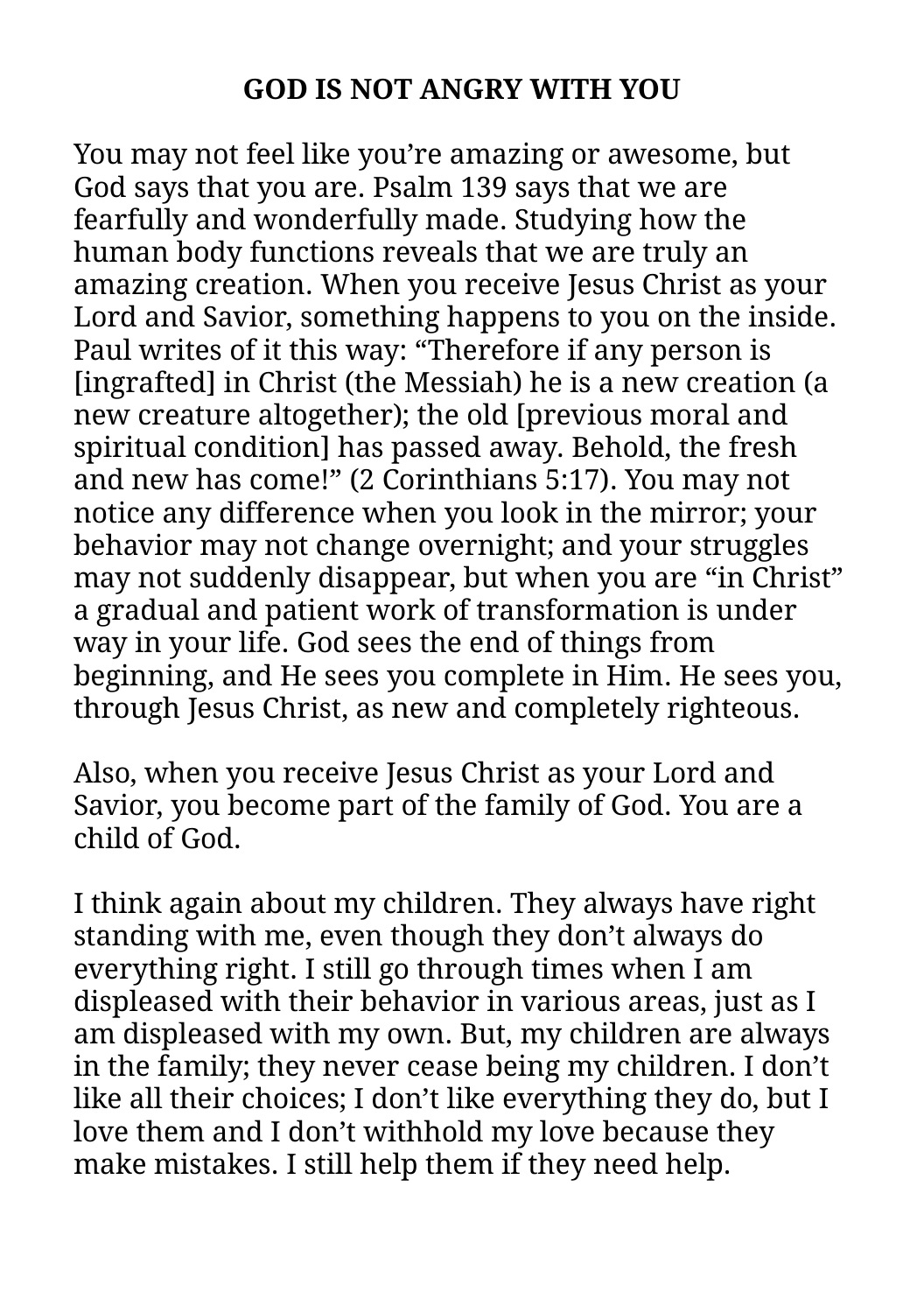God loves us even more than we love our children. He does not reject us when we make mistakes. He knows our hearts. He knows we are on a journey and that we need time to renew our minds. We have a High Priest (Jesus) Who understands our weaknesses and infirmities because He was tempted just as we are and yet He never sinned (see Hebrews 4:15). I love the fact that Jesus understands me! He also understands you, so why not relax and be yourself, know that you are loved unconditionally, and do your best each day? Feeling guilty about every mistake that you make and comparing yourself with others only impedes your progress; it doesn't help it. Admit your faults, mistakes, and sins; ask God to forgive you and to help you change. Don't compare yourself with anyone else. God has created you unique and wants you to be all you can be. God will never help you be someone else so give yourself a big hug right now and rejoice in who you are!

### **THINK ABOUT IT**

Do you have a good relationship with yourself?

Stop right now and meditate on Power Thought #2: "God loves me unconditionally!" Roll that thought over and over in your mind and speak it, placing an emphasis on the word unconditionally!

### **YOUR ACCOUNT IS IN BALANCE**

Second Corinthians 5:18 gives us important insight into the way God sees us: "But all things are from God, Who through Jesus Christ reconciled us to Himself [received us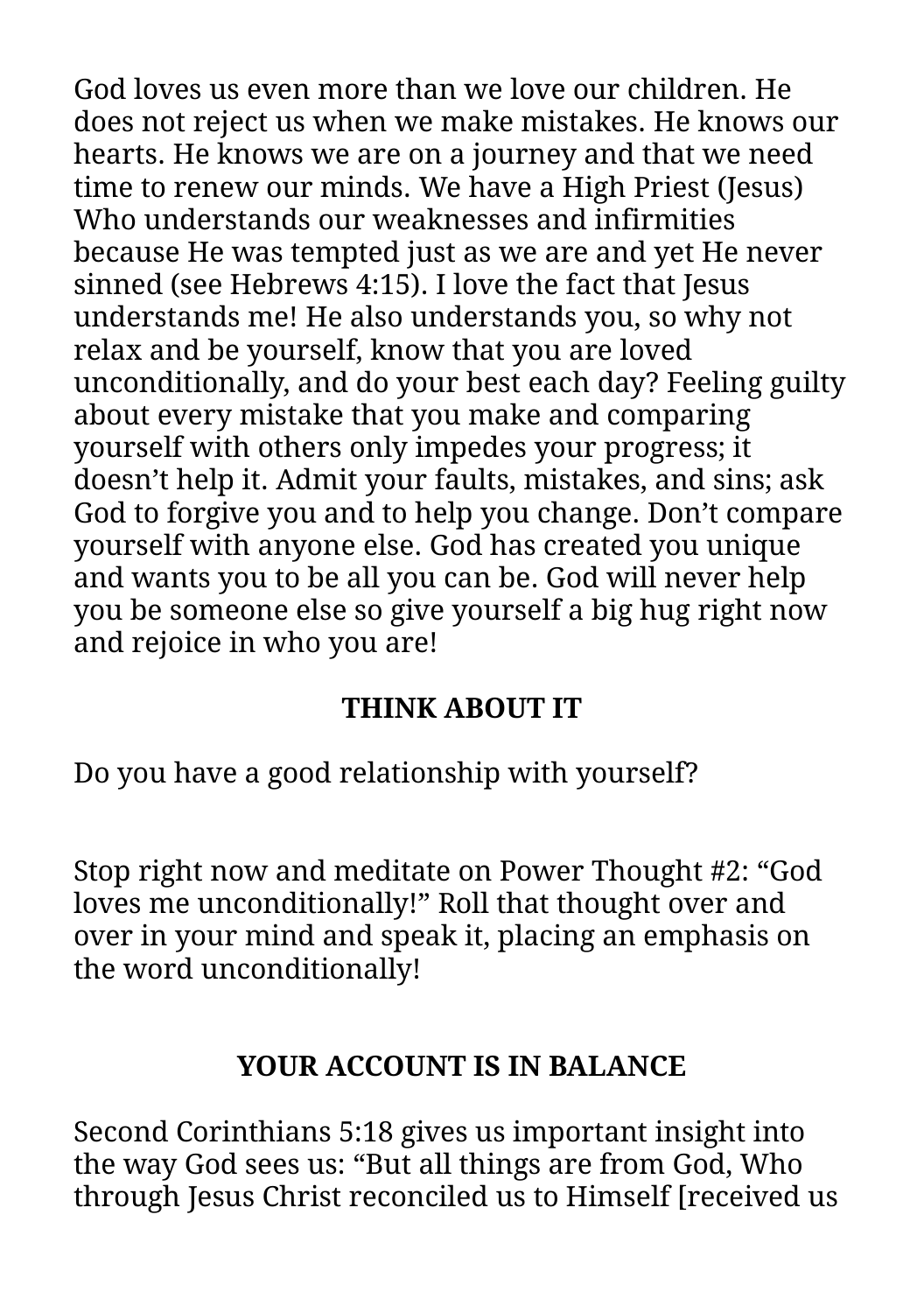into favor, brought us into harmony with Himself] and gave to us the ministry of reconciliation [that by word and deed we might aim to bring others into harmony with Him]" (emphasis mine). What does it mean to be reconciled to God? It means "your account is in balance." You don't owe anything! I once saw a bumper sticker that said, "I owe, I owe, so off to work I go." I immediately realized that was the mentality I lived with for years. I felt that I owed God something for all the wrong I had done and I tried every day to do good works to make up for my mistakes. I wanted to be blessed by Him, but felt I needed to earn His blessings. I finally learned that we cannot pay for His gifts, otherwise they are not gifts at all. God has received us into favor, which means He does good things for us even when we don't deserve them. He is merciful and kind to the just and the unjust. He loves us, looks favorably on us, and wants to bless us. He is not angry and frustrated with us, nor does He seek to punish us for every mistake we make.

God sees the heart of man and His dealings with us are based on the kind of heart we have. I don't do everything right but I do love God very much. I am very sorry for my sins and it grieves me when I know that I have disappointed Him. I want His will in my life. I am sure that if you are reading this book your heart attitude is the same as mine. Perhaps like me, you have been tormented for years by feelings of guilt and fear, but knowing that God loves you unconditionally releases you from those negative emotions and allows you to enjoy yourself while you are changing. In 2 Corinthians 5:20, Paul emphasizes again the reconciliation and favor God extends to us and encourages us to believe these things: "So we are Christ's ambassadors, God making His appeal as it were through us. We [as Christ's personal representatives] beg you for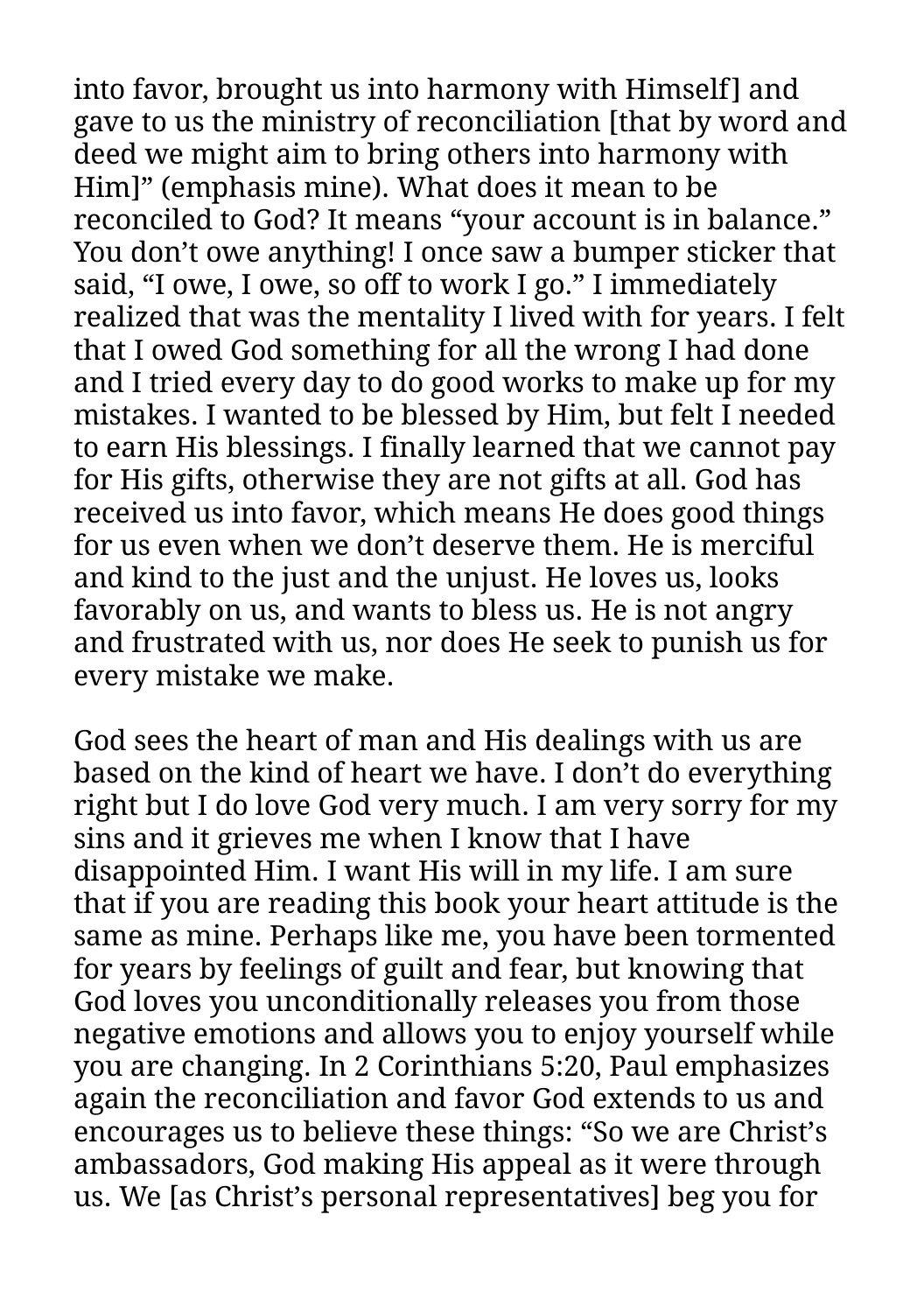His sake to lay hold of the divine favor [now offered you] and be reconciled to God." Paul is actually begging the believers of his day to take hold of what God is offering and I also urge you to do the same. Don't wait another moment to believe that God accepts you, views you as being in right standing with Him, and loves you unconditionally.

### **THINK ABOUT IT**

Do you really believe you are reconciled to God, that He is not angry with you, and that He is completely satisfied and pleased with who you are?

### **TAKE IT PERSONALLY**

The truth that God loves us unconditionally and gives us right standing with Himself is so amazing that I find it difficult to find the proper words to express the depth of the beauty of being made right with God. To release the power of this truth into your life, begin to meditate (think) on this truth and speak it aloud. Say, "I am the righteousness of God in Christ. I am a new creature in Christ, old things have passed away and all things are made new. I am precious in God's sight and I have value. I am God's child, the apple of His eye and He watches over me constantly." Say, "God loves me unconditionally" many times each day. This will help renew your mind to the truth of God's Word.

Go to bed at night and lie there thinking over and over, God loves me unconditionally and I am made right with Him through faith in Jesus. When you awake in the morning, lie in bed a few minutes and thank God because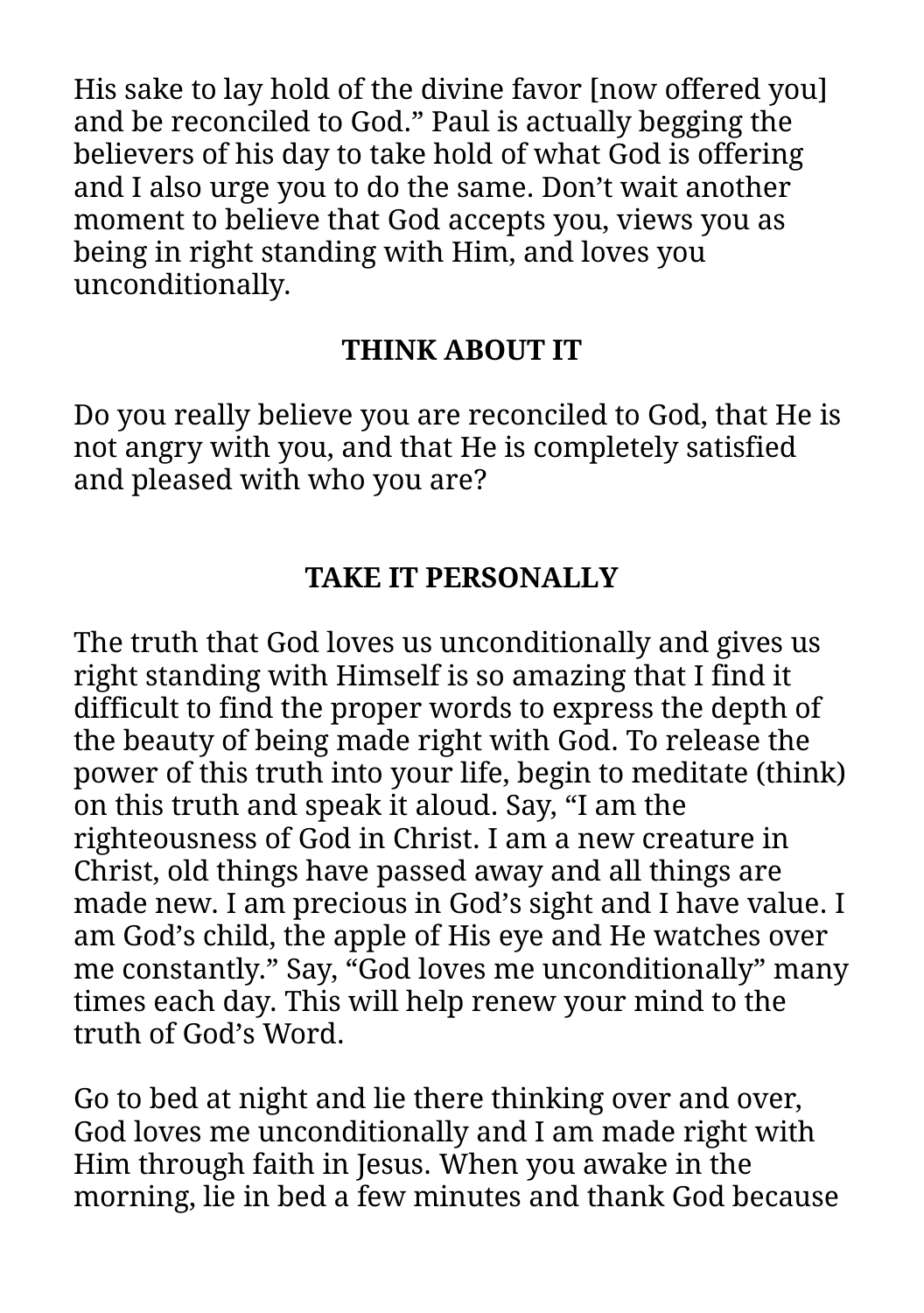He loves you and will be with you all day, in everything you do.

Meditating on God's Word and confessing it is a central theme in God's economy (His way of doing things). Add some power to your life by believing what the Bible says about you. You are made right with God; you're precious, valuable, and loved unconditionally.

### **THINK ABOUT IT**

How do you feel when you think about the fact that you are special and precious to God?

### **POWER PACK**

**"For our sake He made Christ [virtually] to be sin Who knew no sin, so that in and through Him we might become [endued with, viewed as being in, and examples of] the righteousness of God [what we ought to be, approved and acceptable and in right relationship with Him, by His goodness]."**

**2 Corinthians 5:21**

**"Therefore if any person is [ingrafted] in Christ (the Messiah) he is a new creation (a new creature altogether); the old [previous moral and spiritual condition] has passed away. Behold, the fresh and new has come!"**

**2 Corinthians 5:17**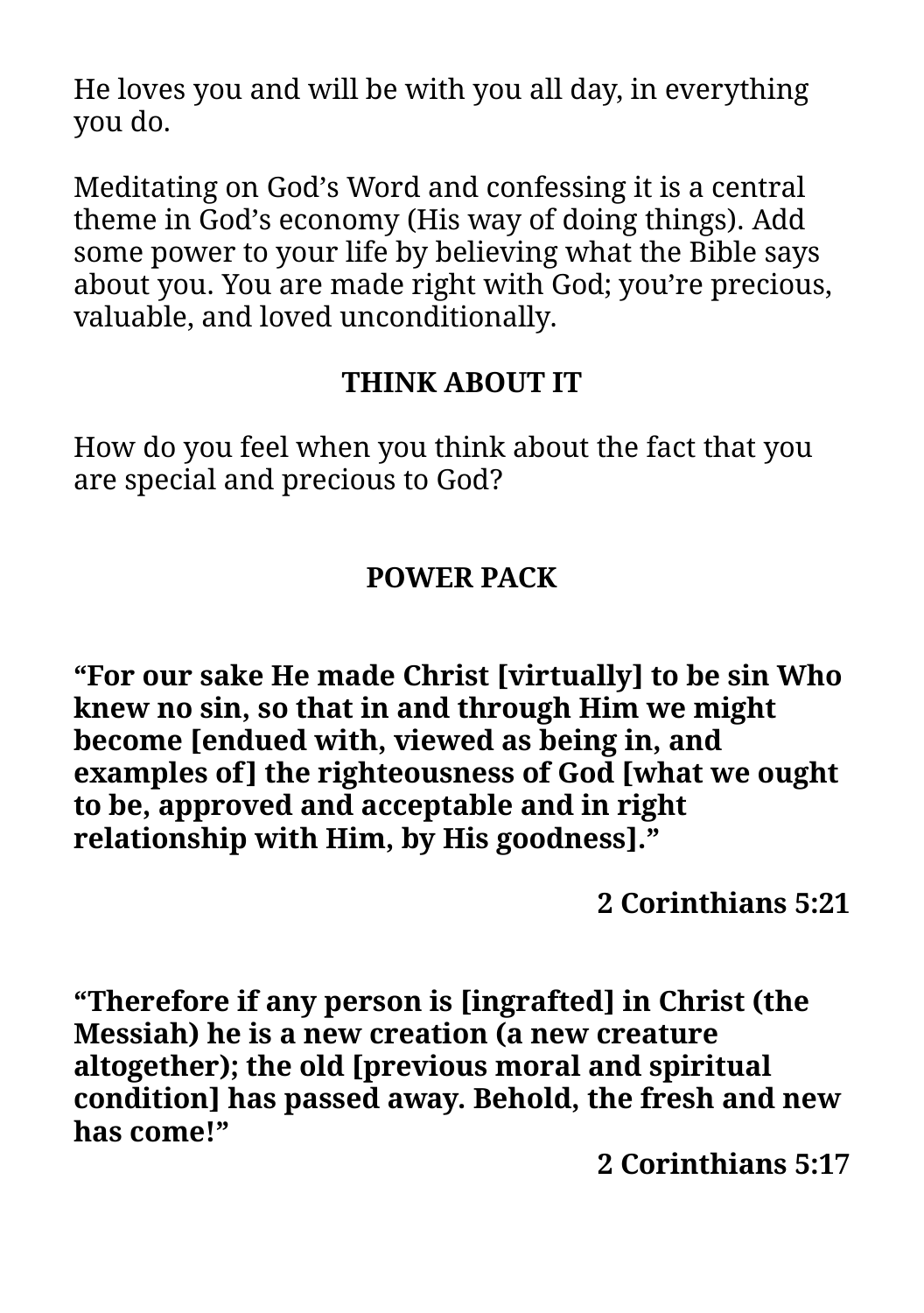**"Because you are precious in My sight and honored, and because I love you, I will give men in return for you and peoples in exchange for your life."**

**Isaiah 43:4**

**"Even as [in His love] He chose us [actually picked us out for Himself as His own] in Christ before the foundation of the world, that we should be holy (consecrated and set apart for Him) and blameless in His sight, even above reproach, before Him in love."**

**Ephesians 1:4**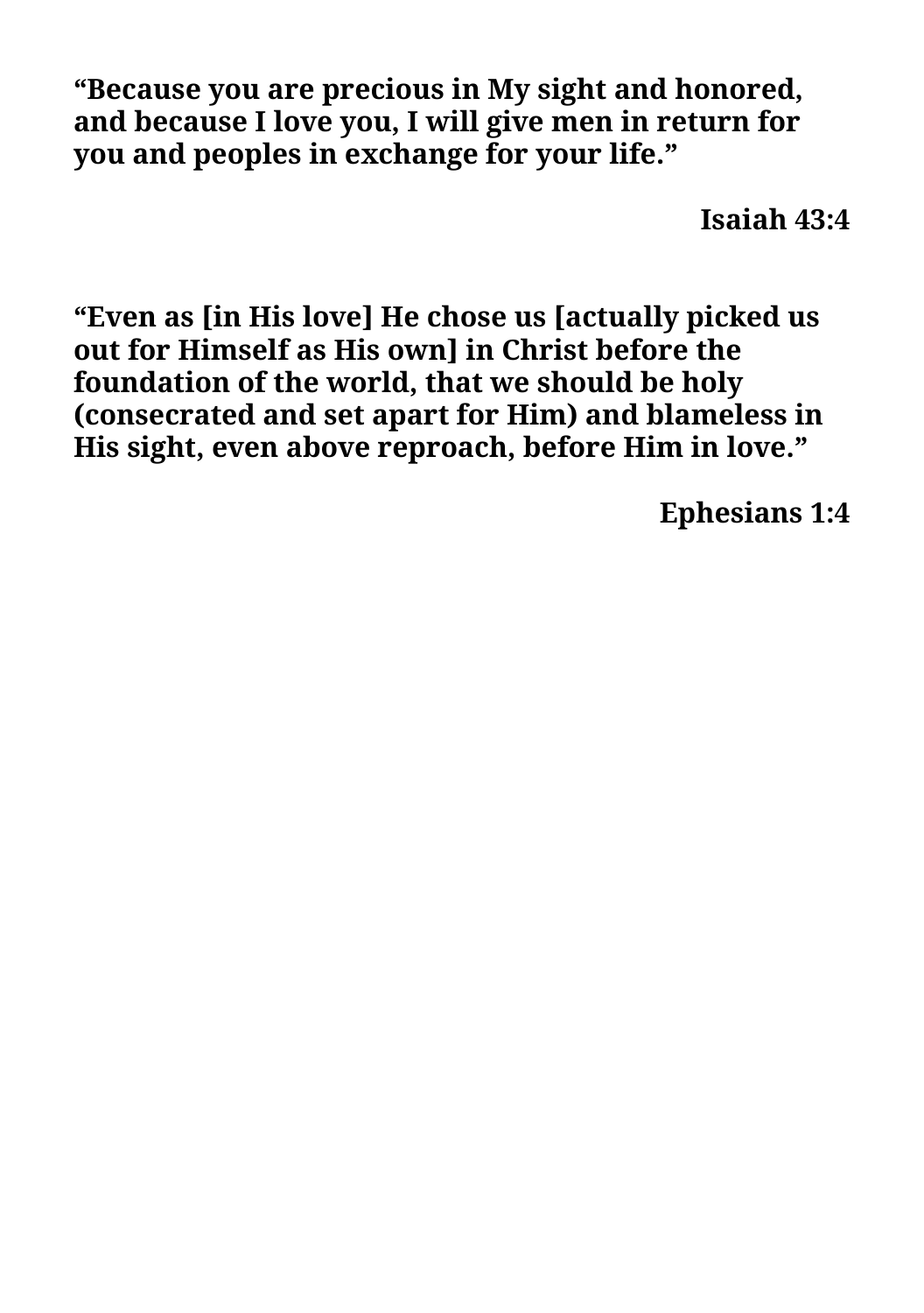## **POWER THOUGHT 3**

# **I will not live in fear.**

**"For God did not give us a spirit of timidity (of cowardice, of craven and cringing and fawning fear), but [He has given us a spirit] of power and of love and of calm and well-balanced mind and discipline and self-control."**

**2 Timothy 1:7**

The well-known advice columnist Ann Landers reportedly received some ten thousand letters per month. When asked to name the most prevalent problem in her audience's lives, she responded, "The one problem above all others seems to be fear. People are afraid of losing their health, their wealth, and their loved ones. People are afraid of life itself."1

Landers's assessment is not hard to believe. I see so many people who are ruled by fear. It can absolutely take over a person's life, which is why I believe this power thought —"I will not live in fear"—is so important. Until the power of fear is broken in our lives, we are held captive to it, which means we are not free to follow our hearts or to follow God. To fulfill His good plan for our lives and to enjoy all the blessings He wants to give us, we simply must refuse to live in fear.

If fear rules in our lives we cannot enjoy anything we do. Let's say Sarah is invited to a party. She is excited that she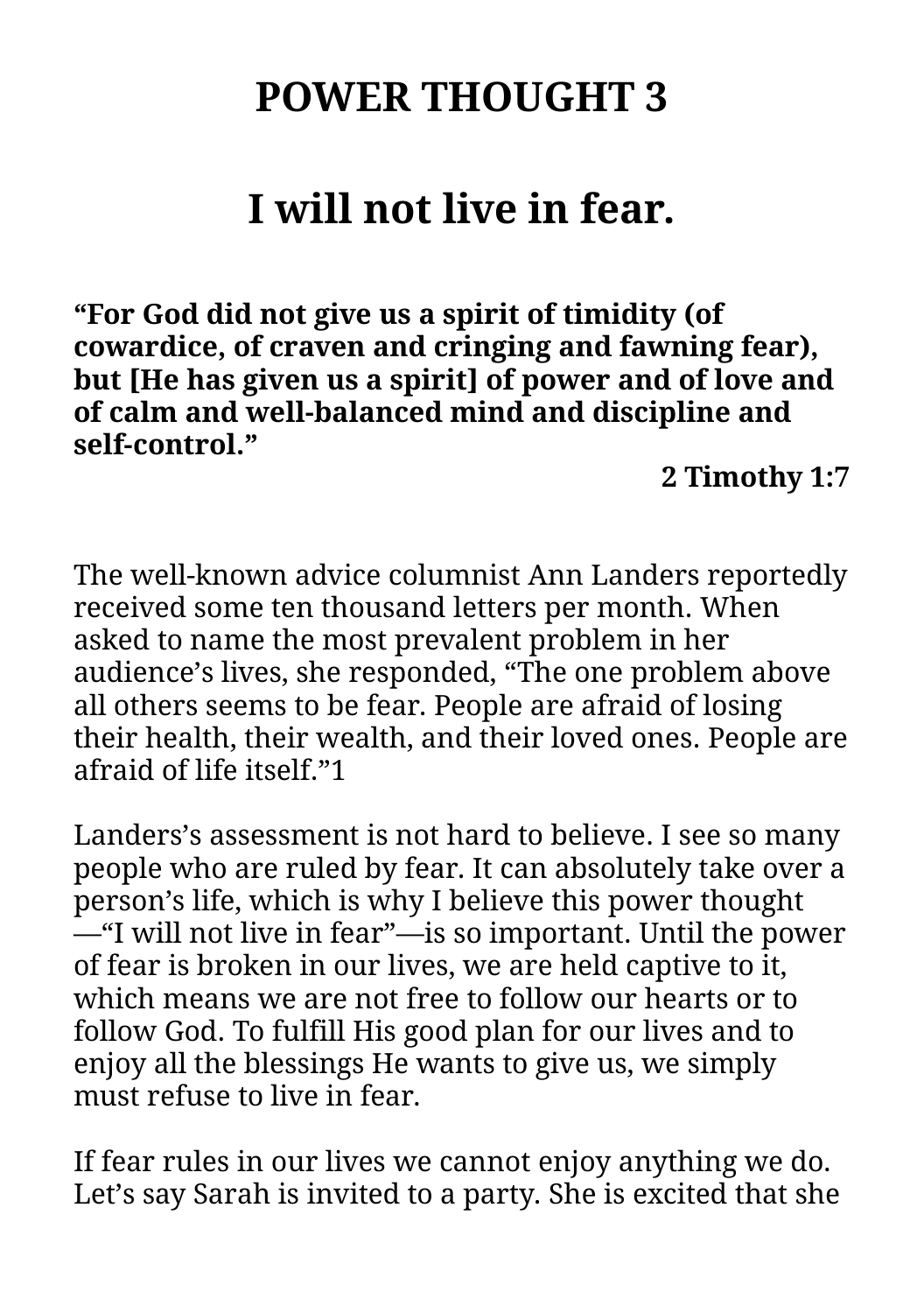got invited but when she arrives she's afraid she doesn't look right. She becomes uncomfortable and starts comparing herself with the other guests. She begins watching to see who is talking to whom. Then she overanalyzes who is talking to her and how friendly they seem to be. She is so afraid of being rejected that she can't relax and simply enjoy the party.

Sarah is so focused on herself that she really can't reach out to anybody else, and that makes her appear aloof and unfriendly. As you might expect, she doesn't get invited to the next party. The result of all this is that in her mind all of her fears that she is unwanted and unacceptable are confirmed. The sad thing is that the entire scenario was created by her fear. The war on the battlefield of Sarah's mind was raging so fiercely during the party, that she felt confused and could not enjoy anyone or anything. She was too busy trying to sort out her negative emotions and engaging the enemy of fear. Fear brings torment and we must refuse to entertain it or our lives will be miserable.

### **THINK ABOUT IT**

Take a moment to think about how your life would be if you were free from all fear. How would a fear-free life differ from the life you have today?

### **HOW FEAR OPERATES**

There are more types of fear than we could name or count, but they all have the same source and the same purpose. They are all from the enemy and they are intended to steal the life Jesus died to give us. We often think fear is simply an emotion or feeling, but it also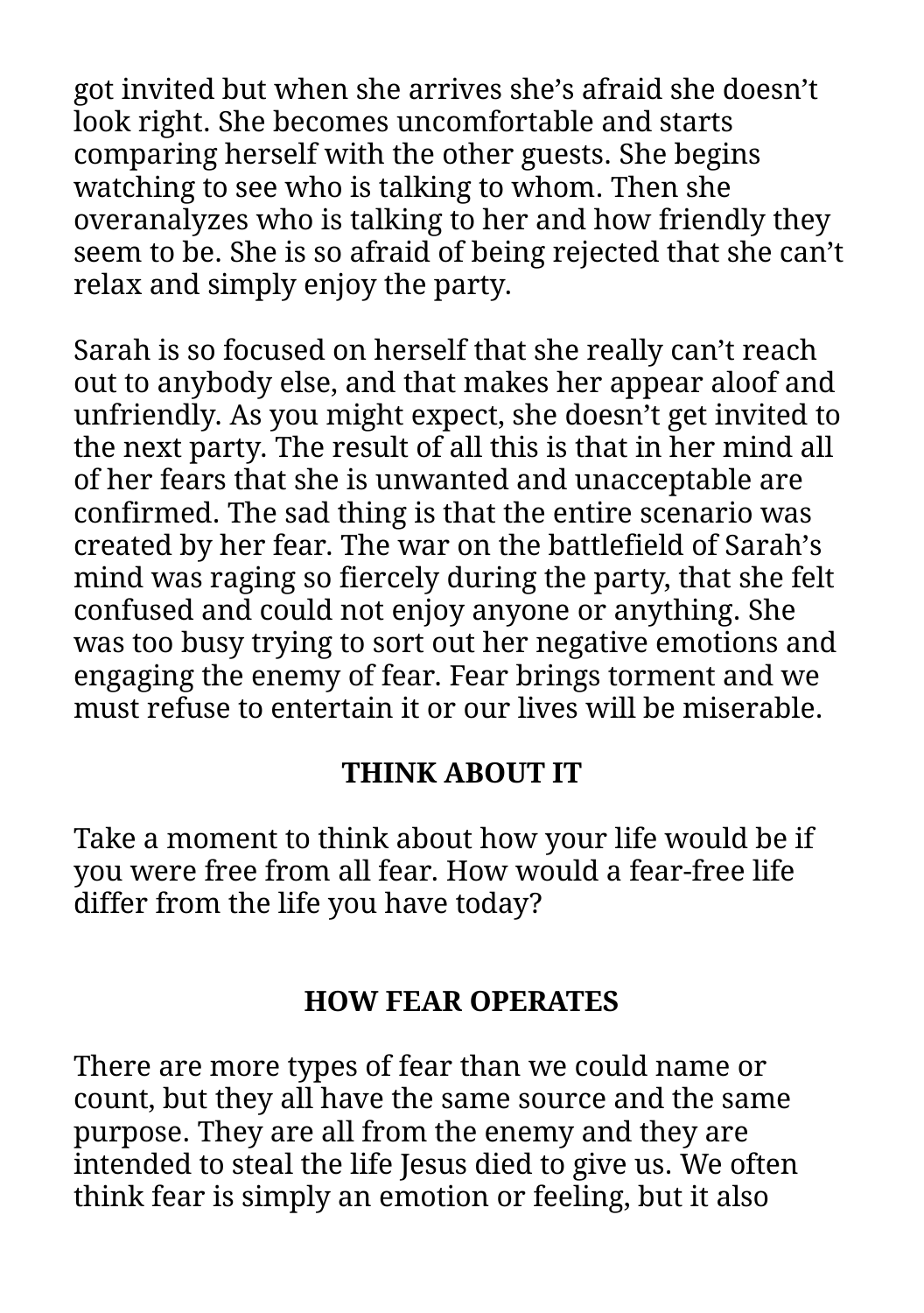affects us physically. In Who Switched Off My Brain? Dr. Caroline Leaf notes that fear "triggers more than 1,400 known physical and chemical responses, and activates more than 30 different hormones and neurotransmitters" and that fear is at the root of all stress.2 When fear causes a stress reaction through our bodies, it actually "marinates" the body in toxic chemicals. This, of course, is terribly unhealthy and threatening to our physical wellbeing.

There are many ways Satan uses fear to steal from us. For example, the fear that we will not be accepted as we are causes us to develop phony personalities that stifle our true selves and hide who God has made us to be. The fear of failure prevents us from ever trying new things or stretching ourselves to do more than we feel comfortable doing. The fear of the future can cause us not to enjoy today. Even something like the fear of flying can prohibit our being able to discover and enjoy the beauty and excitement of places we would like to visit. It can absolutely paralyze us and in its more advanced stages can drive us to do things that are completely irrational. It can even cause mental and emotional problems.

In an August 1989 issue, Time magazine printed a story that shows how utterly destructive and controlling fear can be. The brief article reported that Charles Bodeck, a retiree who had received several tick bites during furtrapping expeditions, grew fearful that he had contracted Lyme disease when the disease garnered considerable media attention in the late 1980s. Bodeck was not only afraid of having the disease himself, he was also concerned he had transmitted it to his wife. Despite many medical tests and repeated assurances from doctors that he was not infected and that passing the disease to his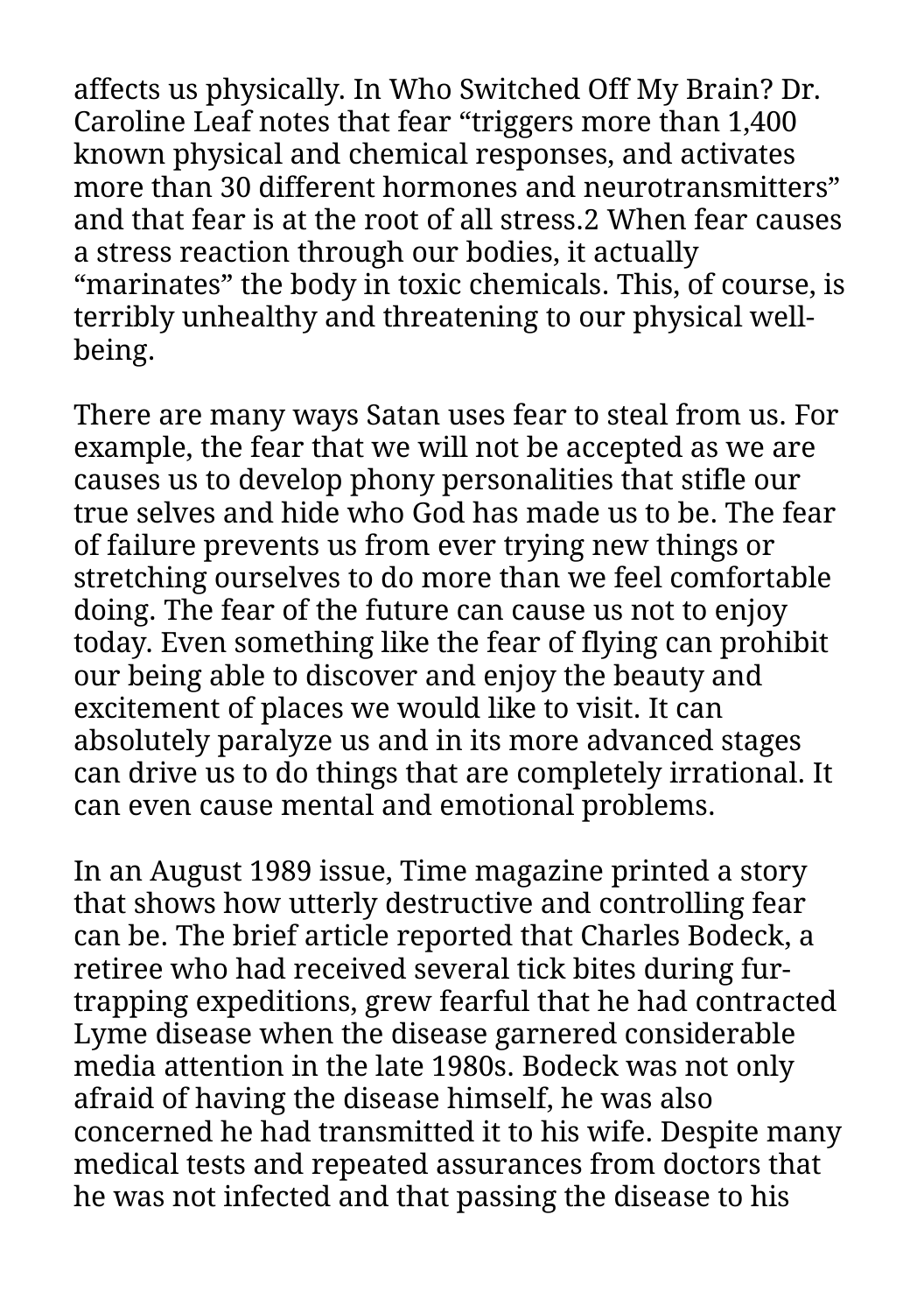wife was impossible (because he didn't have it), Bodeck remained terrified. His totally unfounded fear so completely controlled him that he eventually killed his wife and himself with a shotgun. When police searched his mailbox after the incident, they found it crammed with information on Lyme disease—and a note confirming yet another doctor's appointment for a Lymedisease test.3 Bodeck's story and countless other less dramatic instances prove that fear can be powerful in our lives. I fully believe it is the devil's tool to keep us miserable and out of the will of God. It drains our courage, presents everything from a negative viewpoint, and prevents us from making progress. Destinies are destroyed because of fear—fear of pain, fear of discomfort, fear of lack, fear of sacrifice, fear that life is going to be too hard, fear of losing friends, fear of being alone, fear of losing your reputation, fear that no one will understand you, fear that you're missing God, and on and on. Fear is the enemy's perversion of faith. He says, "Believe what I'm telling you. This is not going to work. Your prayers aren't any good. You don't have right standing with God. You are a failure."

Fear always tells you what you're not, what you don't have, what you can't do, and what you never will be. But Romans 8:15 says, "For [the Spirit which] you have now received [is] not a spirit of slavery to put you once more in bondage to fear, but you have received the Spirit of adoption [the Spirit producing sonship] in [the bliss of] which we cry, Abba (Father)! Father!" You do not have to live in bondage to fear or allow fear to control your life. You can be bold, courageous, and adventurous.

The word "Abba" was a term used by little children in addressing their father. It would be similar to the word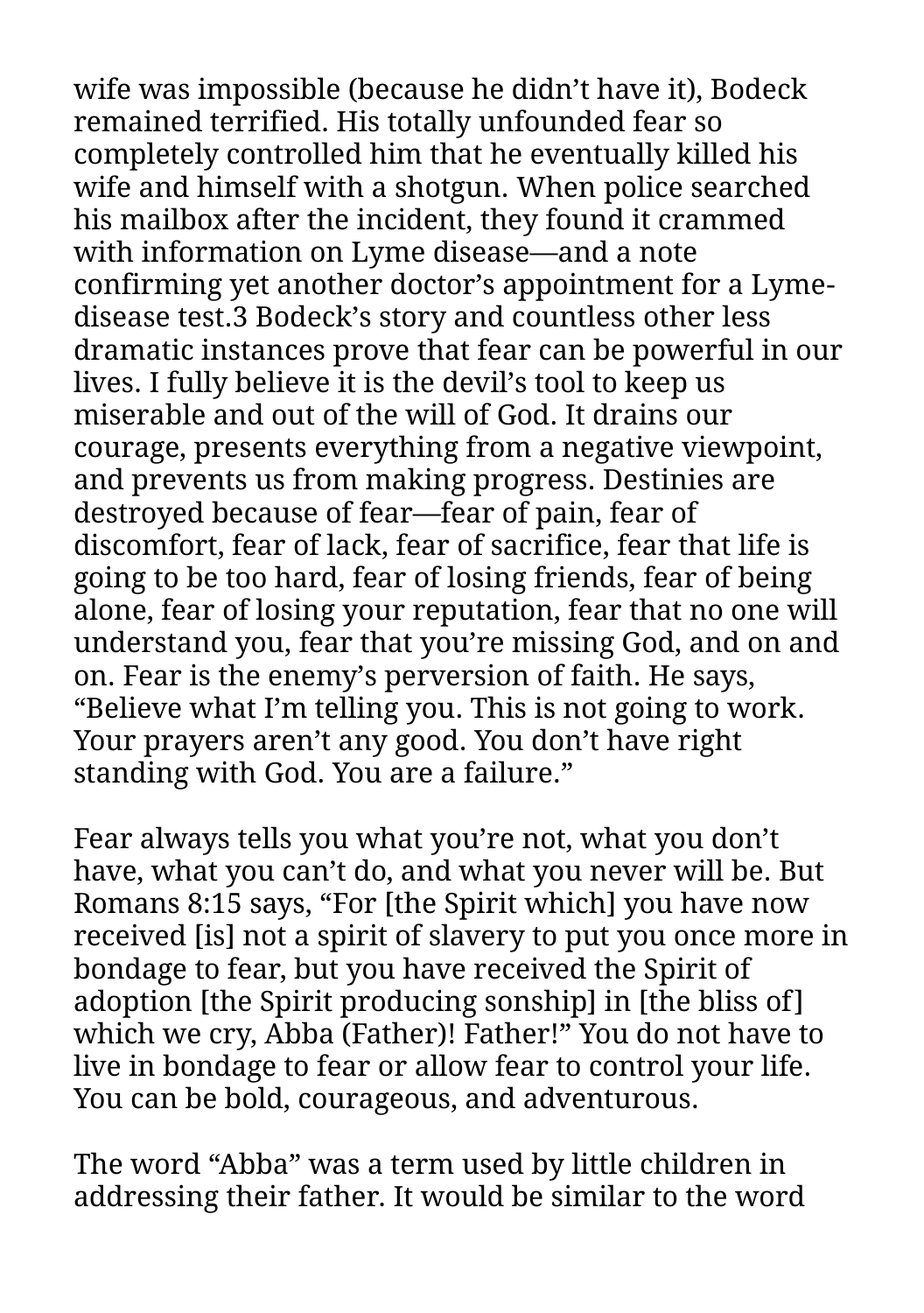"Daddy." This term is less formal than "Father" and denotes a comfortable closeness between a child and their father. Jesus said that we could call God "Abba" because He had delivered us from all fear. He will always take care of His beloved children and we can approach Him without fear of rejection. When we run to Him with any problem or pain, He is waiting with open arms to comfort and encourage us.

### **BOREDOM**

God created you for adventure, for the exhilaration of a life that requires you to take bold steps of faith and see Him come through for you. So many people are unsatisfied with their lives simply because they won't step out into the new things they desire to do. They want to stay in "the safe zone," which may feel secure, but is not always where the joy and adventure of life can be found. Don't let fear keep you from the vibrant life God has for you or destroy your destiny. Even when you feel afraid, don't let it stop you! As I like to say, "Feel the fear and do it anyway!" Boredom is often the result of sameness. I encourage you to include more variety in your life. Try new things; when you start feeling that life is getting stale and tasteless add a little spice by doing something different. Start thinking and saying, "I will not live in fear."

### **THINK ABOUT IT**

Is fear causing you to live a safe but boring life?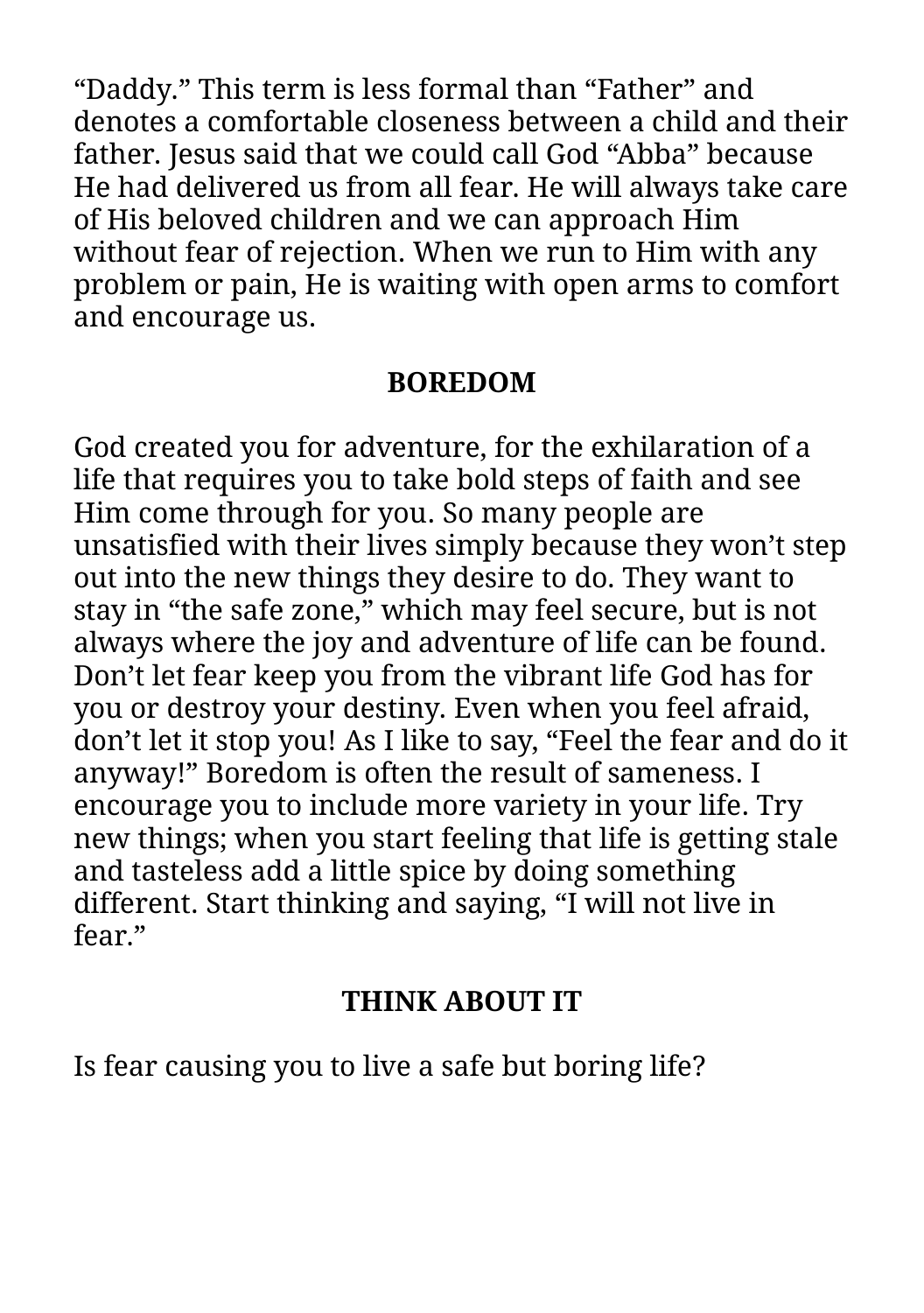### **CATCH IT EARLY**

In the United States, there is an over-the-counter medication advertised as the medicine to take at the first indication of a cold, to keep it from getting worse and becoming full-blown. I take a lot of vitamin C if I have a scratchy throat or a runny nose because it often keeps me from getting worse. Catching something before it goes too far is wisdom. The Bible says we are to resist the devil at his onset (see 1 Peter 5:8, 9). For years, I have used this principle against fear, and I guarantee you, it makes a difference.

I recommend that anytime you even begin to feel fearful about anything that you immediately begin to pray and confess, "I will not live in fear." You will see amazing results. When we pray, God hears and answers. When we confess His Word, we renew our own minds and come into agreement with His plans for us. No matter what God wants to do for us, we must agree with Him in order to receive and enjoy it (see Amos 3:3). He has good plans for us, but in order for them to become a reality in our lives we must have our minds completely renewed (see Romans 12:2). Simply put, we must learn to think like God thinks and talk like He talks—and none of His thoughts or words are fearful.

This power thought—"I will not live in fear"—will help you become courageous rather than fearful. Call it to mind the instant you begin to feel fear and meditate on it even during the times when you are not afraid. By doing this you will be even more prepared to stand against it when it does come. Remember that it will take time and be committed to stick with it until you see change. I still say, "I will not live in fear." I woke up this morning and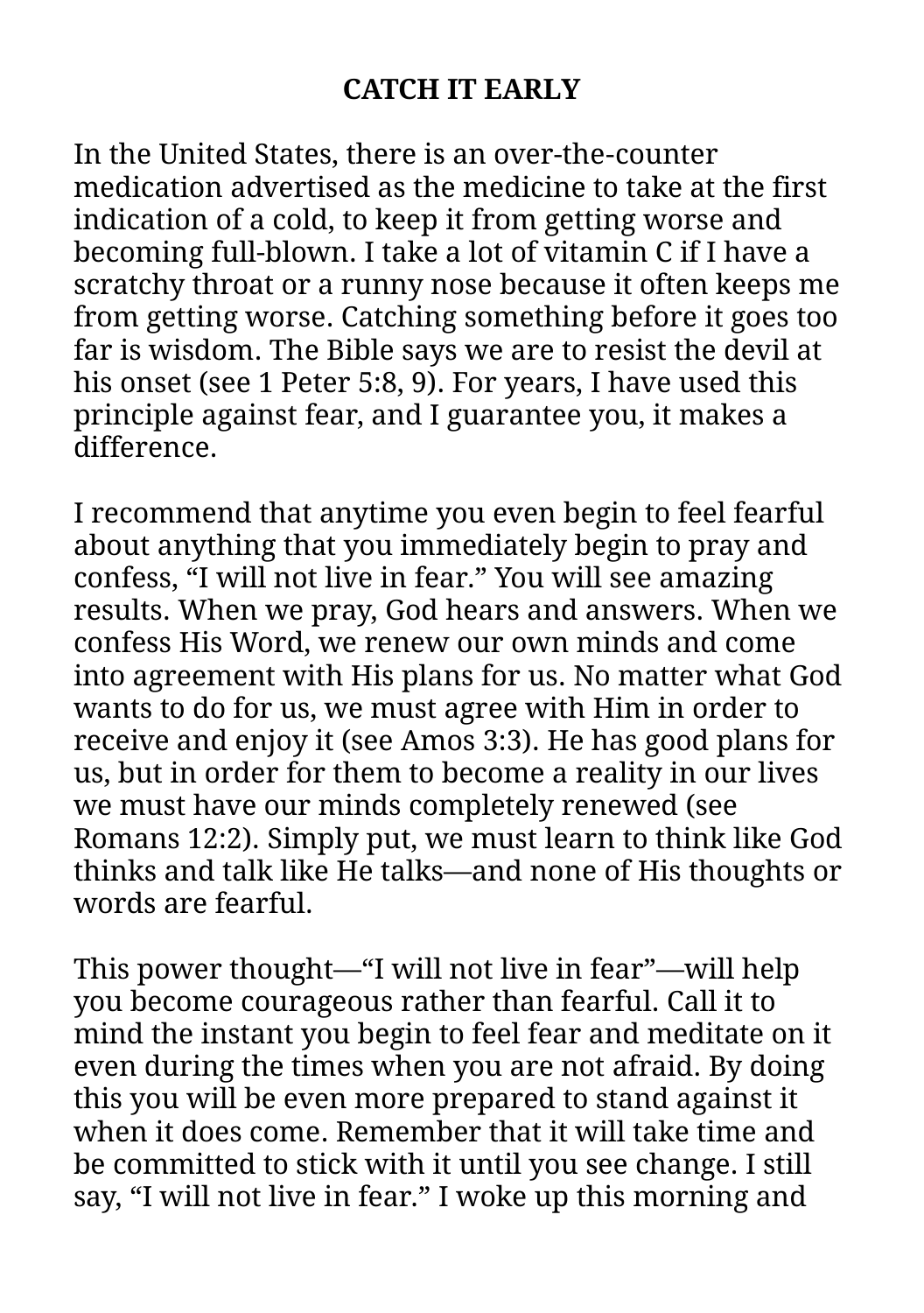said, "This is the day that God has made. I will enjoy this day and I will not live in fear." God taught me to use what I call the "power twins" to help me defeat the spirit of fear. They are "I pray" and "I say." When I feel fear, I begin to pray and ask for God's help and I say, "I will not fear!" Use these power twins as soon as you feel fearful about anything and you will be able to keep fear from controlling you. You may still feel fear, but you can move beyond it by realizing that it is merely the devil's attempt to prevent you from enjoying life or making any kind of progress. Do what you believe you are supposed to do even if you have to "do it afraid."

### **THINK ABOUT IT**

What can you do to not let fear control you?

### **IT WON'T GO AWAY**

The reason we must learn how to deal with fear before it goes too far is that it will never completely go away. Feeling fear is part of being alive. We may feel fearful when we are doing something we have never done before, or when the obstacles seem insurmountable, or when we don't have the natural help we feel we need. None of this means we are cowards; it means we are human. We can only be cowardly when we allow our fears to dictate our actions or decisions, instead of following our hearts and doing what we know is right for us. Feeling fear is simply the temptation to run away from what we should face and confront; feeling fear is not equal to being afraid because being afraid means letting fearful feelings get the best of us. I might feel angry but I can still choose not to act on my anger but to respond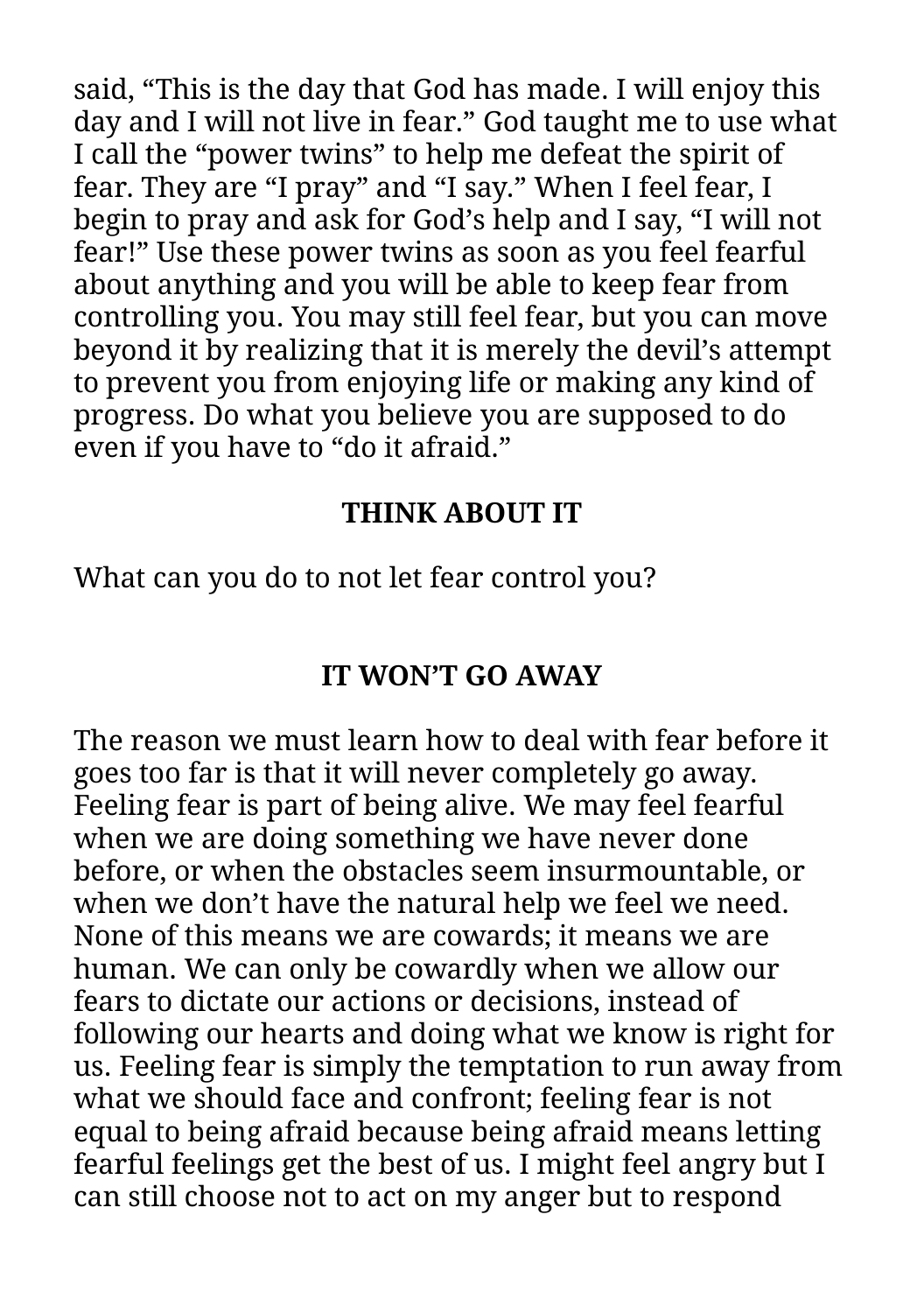with forgiveness and love. In the same way, we can feel fear but not let it make our decisions.

We must accept the fact that fear will never go away completely, but also know we can live boldly and courageously because God has told us that He is always with us, and because of that we can choose to ignore the fear we feel. It's okay to feel fear; it's not okay to act on those feelings. You see, the word fear means "to take flight" or "to run away from," and it causes us to want to flee what God wants us to confront. It does not mean to shake or quake or have a dry mouth or weak knees. Fear is not a feeling; fear is an evil spirit that produces a feeling. So when we say, "I will not bow down to fear," what we mean is "I will not shrink back in fear." Fear causes us to cower, shrink back, and withdraw. Instead of having big faith, it causes us to have little faith, and if we entertain it long enough, we'll end up with no faith at all.

The only acceptable attitude for a Christian to have toward fear is "I will not fear." Do not shrink back from anything in fear. You may be going forward with something you feel God has spoken to you to do. Then something happens to make it appear that it's not working out or that people are not in favor of it. You realize that if you do what God wants you to do, you may risk losing some friends, some resources, or your reputation. When you feel that fear, the first impulse is to begin to shrink back, isn't it? God knows that, and that is why He says, "Do not fear." When He tells us not to fear, what He means is, no matter how you feel, keep putting one foot in front of the other and doing what you believe He has told you to do because that's the only way to defeat fear and make progress.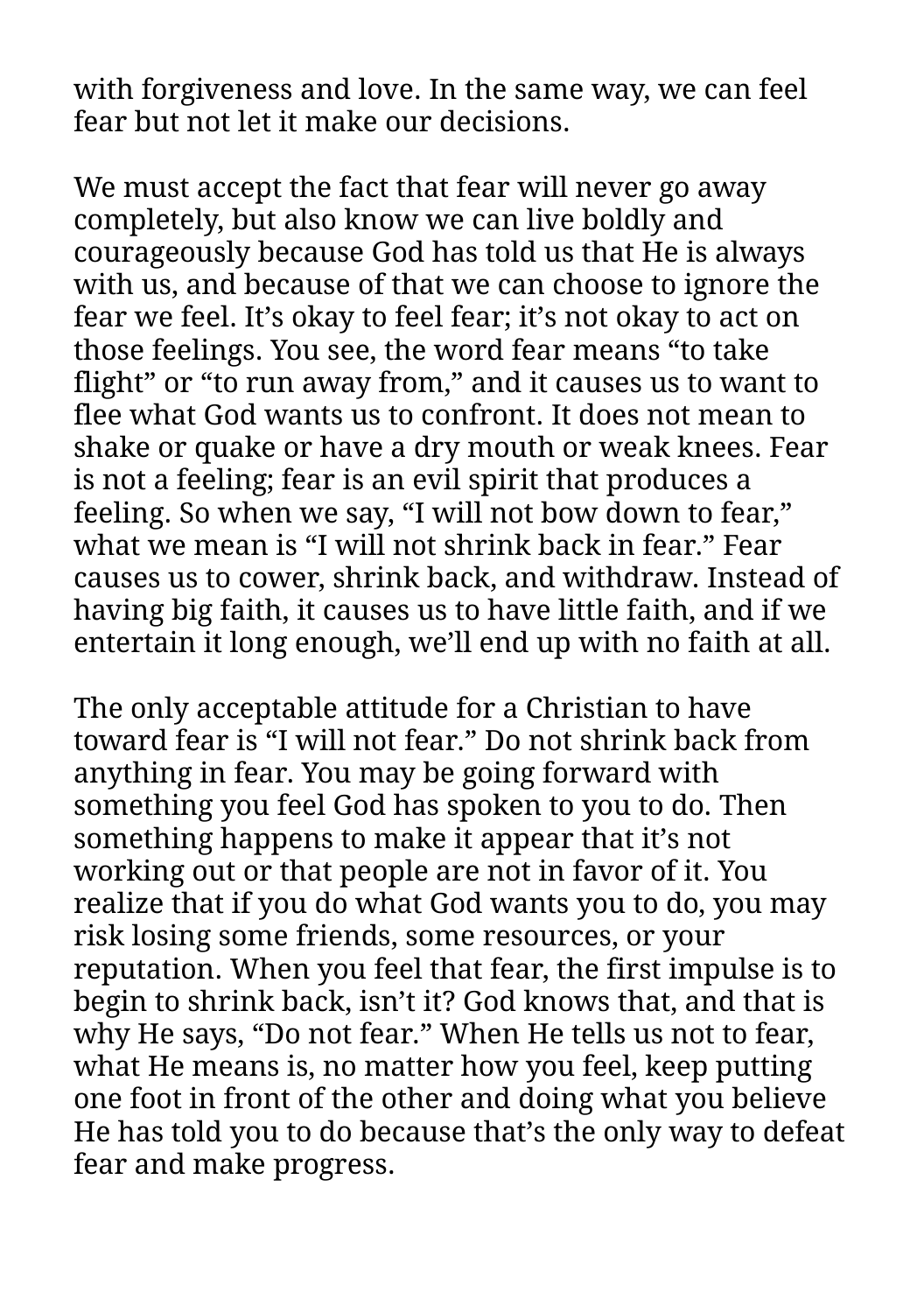I have decided that I am confident, whether I happen to feel confident or not. Sometimes I feel more confident than I do at other times, but I go out every day confident that God is with me and because of that I can do whatever I need to do and enjoy the process. I choose to be confident instead of fearful, even when potentially fearful situations arise. Confidence is the way I present myself, not merely a feeling I have. The devil hates it when we are confident that God is with us, and enabling us to do whatever we need to do in life.

I urge you to meditate on this power thought: "I will not live in fear." Roll it over and over in your mind because setting your mind ahead of time that you will not bow down to fear will help you not do so when fears arise. You will have already made the decision that you will not be afraid. Renewing your mind with these power thoughts prepares you to face whatever comes in life with confidence.

#### **THINK ABOUT IT**

What is the only acceptable attitude for a Christian to have toward fear?

### **DO IT AFRAID**

When the Bible says, "God has not given us a spirit of fear," it does not mean we will never feel fear. As a matter of fact, when God said to so many people in the Bible, "Fear not," He was basically telling them, "Fear is going to come after you. You are going to have to deal with it." When God gave Joshua the job of leading the Israelites into the Promised Land, He said, "Be strong, vigorous, and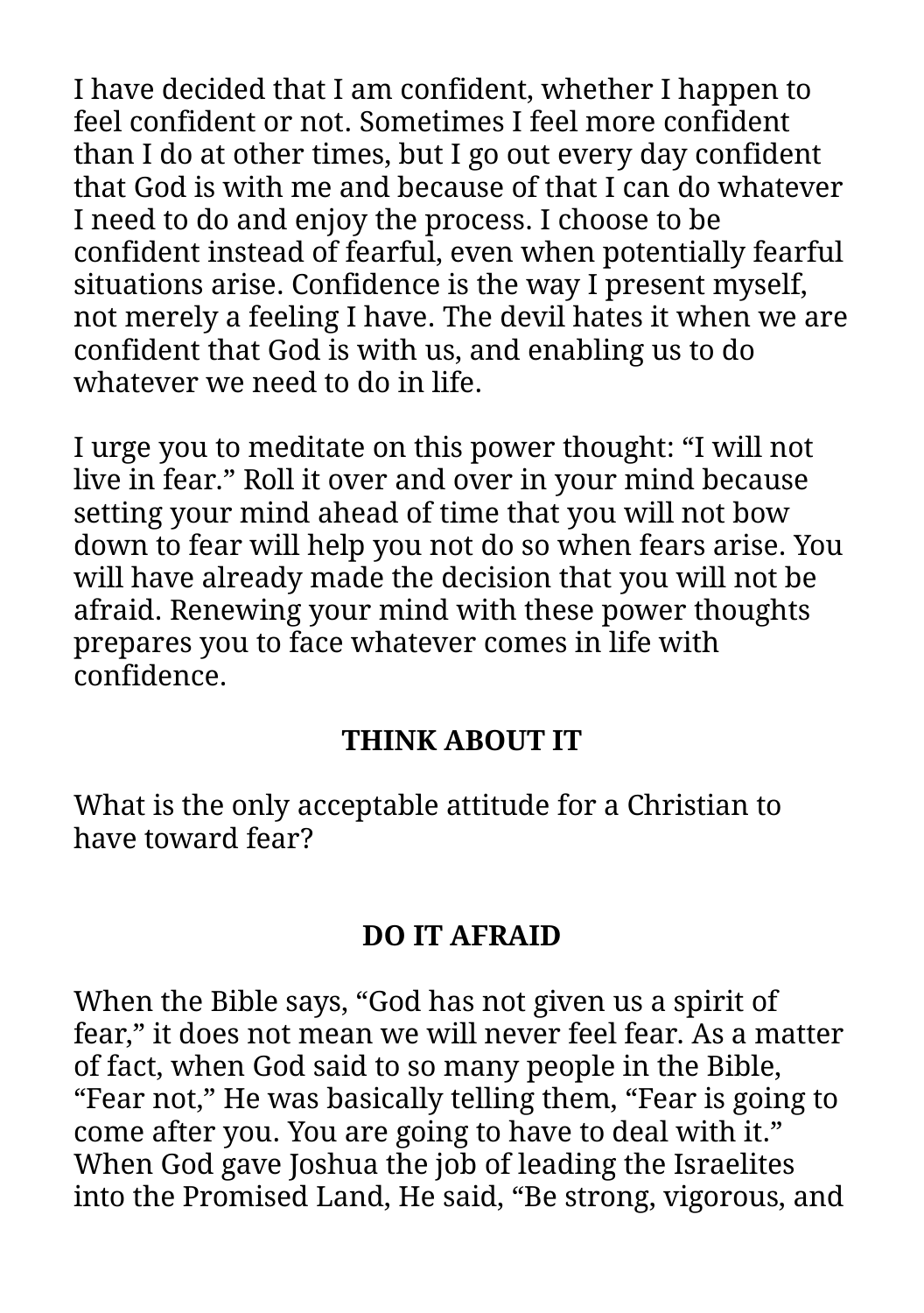very courageous. Be not afraid" (Joshua 1:9). He was basically saying, "you will be attacked by many fears and you will be tempted to turn back, but you have to keep going forward." No matter what you feel like, just keep going forward and you will arrive at your desired destination. I am not suggesting that we do foolish things and refuse to take any counsel from anyone, but if we are fully assured that we have direction from God then we must press forward no matter what we feel like or what people say. I often say, "Courage is not the absence of fear, it is progress in its presence."

Suppose a man desperately wants to make a career change because he hates his job and is totally unfulfilled and miserable in it. Let's say he is in the accounting department at a large manufacturing firm, but the desire of his heart has always been to work in sales. He believes he is gifted in being able to sell things he really believes in, so why doesn't he just change jobs? He starts to, but then he stops and thinks about the fact that in the accounting department, he always gets his paycheck every two weeks and it is always for the same amount. He can depend on it and plan around it. In the sales area, he would work on commission and his income would depend on how much he sold. It might fluctuate, which would necessitate better financial planning or a stricter budget.

Then, more thoughts come to him: You would have to build a reputation in sales and develop a customer base, and that will take time. Your income may be lower than it is now for a while. You will have to do without some things. Your family will have to sacrifice for a while. And what if it takes much longer than you think it will?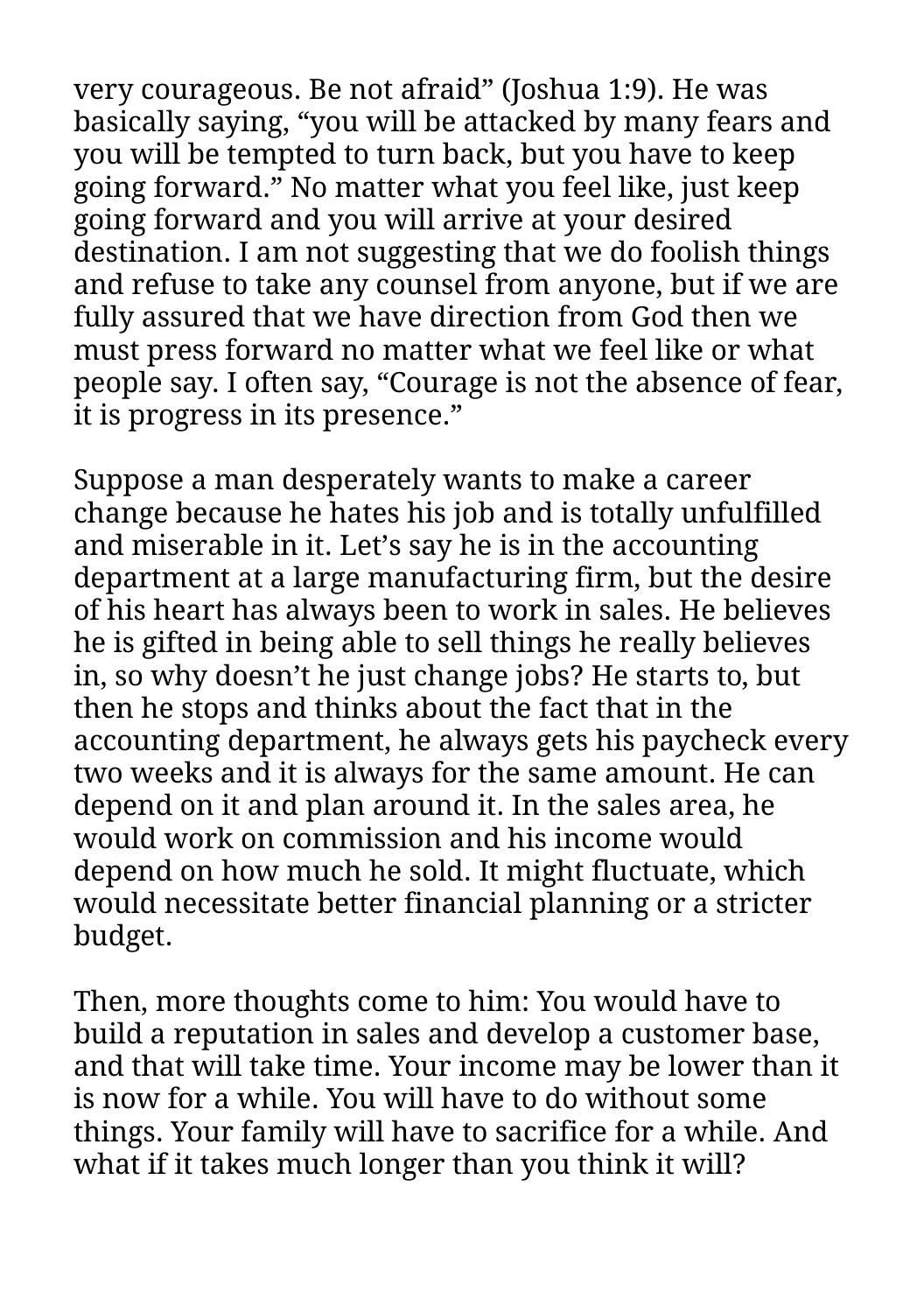Suddenly the man is afraid to make the change he desperately wants to make and he continues day after day going to a job he hates, being unfulfilled and miserable. Only the man can change his situation. He must take a step of faith, drive fear backward, and be unwilling to be trapped in a job he despises.

God is standing by to help him, but that can only happen if the man puts his faith in God. God cannot give us anything we are not willing to step out and take. The Bible says repeatedly that we are to "Fear not" because God is with us. We have two choices: Believe this truth and make decisions based on it, or live narrow, often miserable lives because we are afraid of change, risk, or new situations.

Although I did not appear to others to be a fearful person, I actually spent many years bowing down to internal feelings of fear. Then I finally learned to "do it afraid." What I mean by this is that I learned to follow my heart as long as it agreed with God's Word and keep going forward even when fear was making me shake and telling me I was going to fail. Since the devil is a liar, we can be fairly sure that when he tells us something isn't going to work, it will. When God is trying to show us to back away from something, He does so by withdrawing our peace, not by trying to frighten us. I often back away from something because I lose my peace. We are to follow peace and let it be the umpire in our life, but we must not follow fear.

I started overcoming fear by praying and by thinking and saying, "I will not live in fear." I even learned to say, "Fear will always present itself to me, but I will ignore it and keep going forward." Remember, fear means "to take flight or run away from something." I learned that I had to stop running and stand still long enough to see what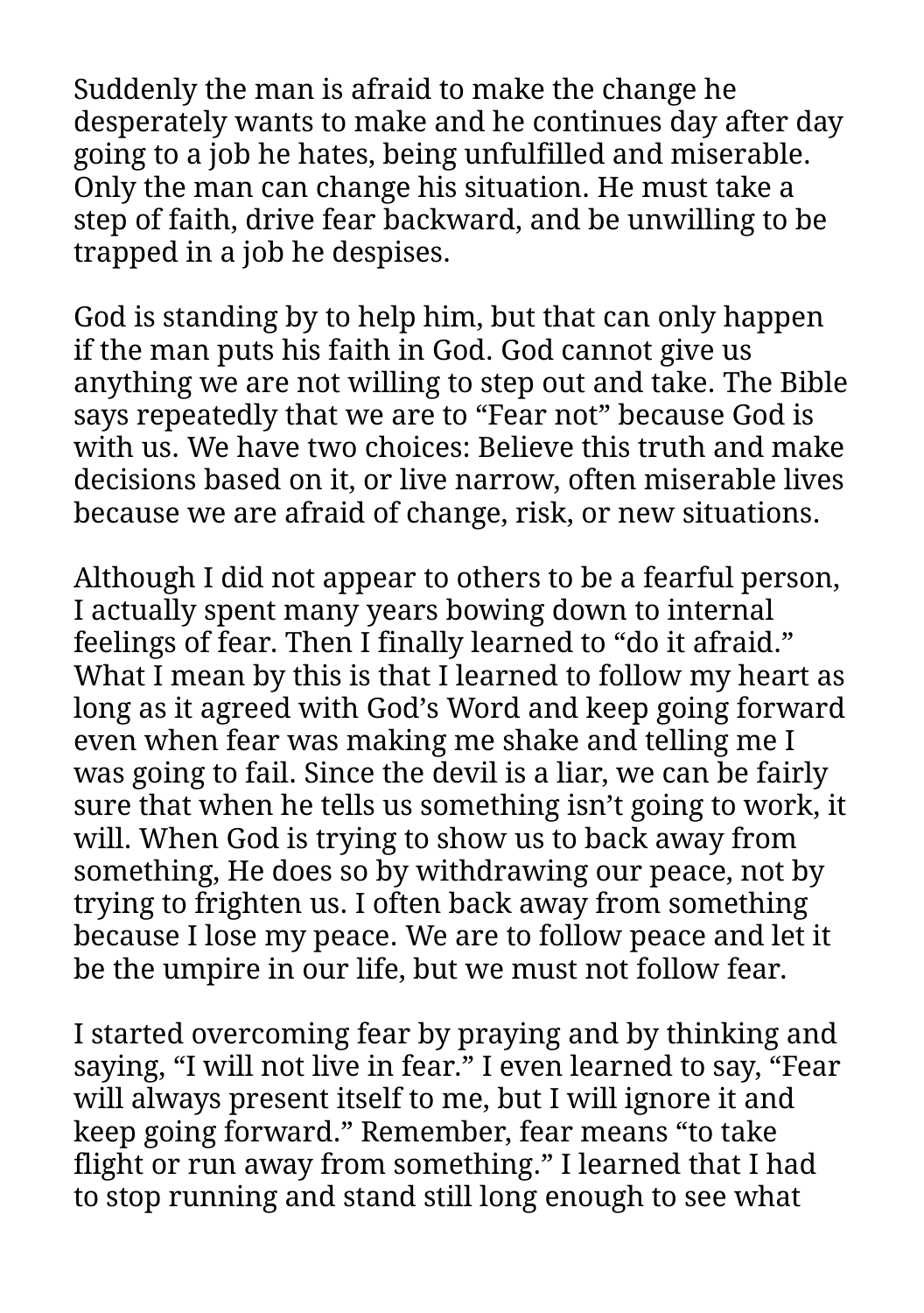God would do for me if I let my faith in Him be larger than my fears. I finally realized that each time God was leading me into a new area that would eventually be better for me, the devil launched an attack of fear against me. Fear is the devil's favorite weapon and he uses it masterfully against people until they realize that through God they have the power to move beyond fear and keep making progress.

### **THINK ABOUT IT**

Are you running from anything in your life? If so, will you keep moving forward—and see what God will do for you?

### **BE FILLED WITH FAITH**

Fear is the opposite of faith. We receive from the enemy through fear, and we receive from God through faith. Fear is the enemy's brand of faith, his counterfeit of it. In other words, we can know and do God's will through placing our faith in Him, but we can cooperate with the devil's plan through fear. When we are afraid, we may fail to do what God wants us to do and, instead, end up doing what the devil wants us to do. The Old Testament man Job said that what he feared came upon him (see Job 3:25), which is exactly what the enemy wanted for him and what he wants for us. The enemy is the author of fear, not God. In fact, 2 Timothy 1:7 says God has not given us a spirit of fear, but of power, and we need to apply this truth to our lives and refuse to live any way other than powerfully.

I want to share something I have been practicing aggressively lately. I have found it very helpful, and I believe you will too. When fear knocks on the door of our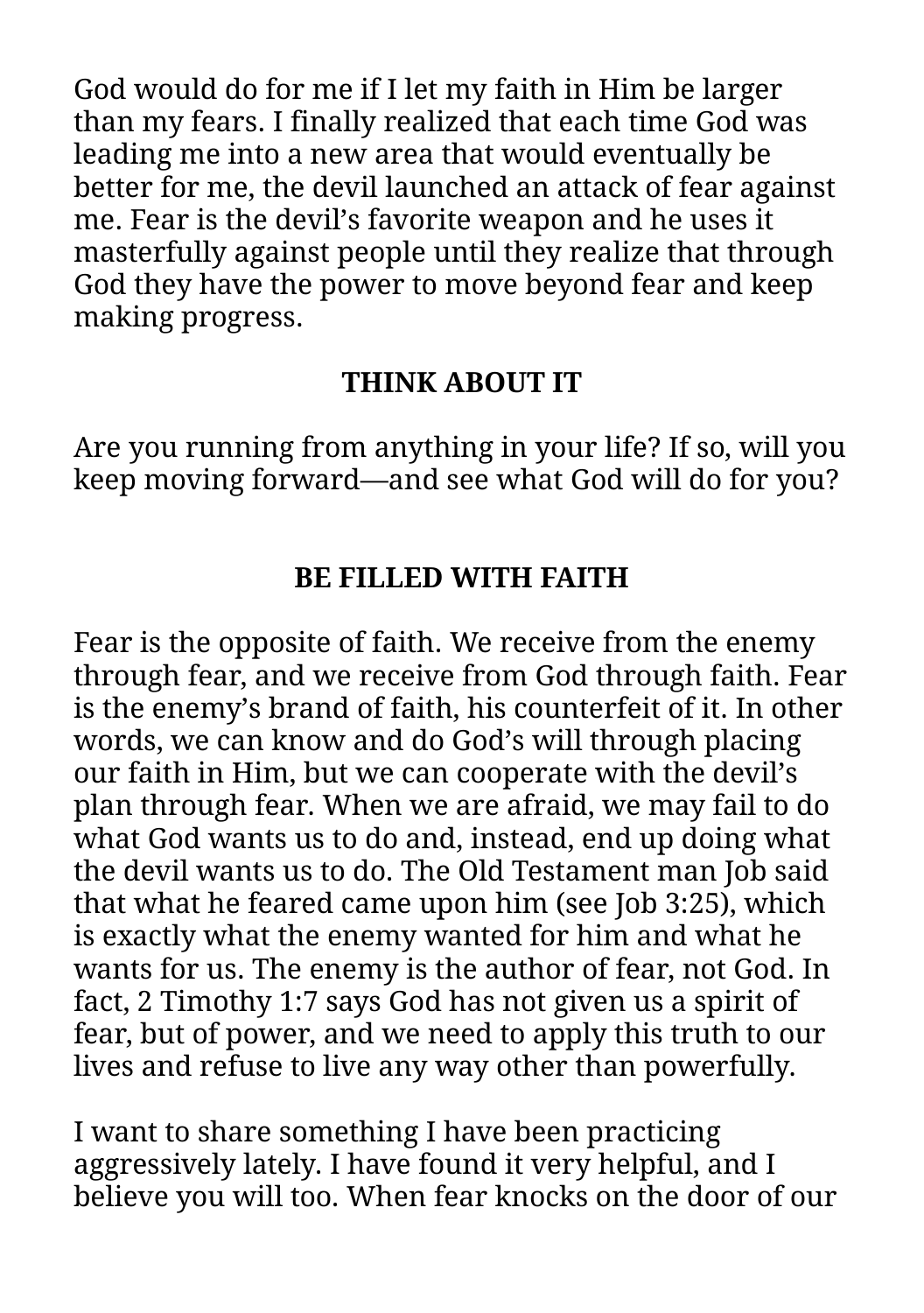lives, if it finds us full of faith, it cannot enter in. I strongly urge you to meditate on and confess that you are filled with faith. I say it like this, "I am a woman of faith. I think faith, talk faith, and walk in faith." I also choose portions of Scripture about faith and meditate on them. Hebrews 11:6 is a good example: "Without faith it is impossible to please and be satisfactory to Him. For whoever would come near to God must [necessarily] believe that God exists and that He is the rewarder of those who earnestly and diligently seek Him [out]." The more I meditate on faith and believe I am a woman filled with it, the stronger and more energetic I feel. Fear weakens us in every way, but faith adds courage, boldness, confidence, and actual energy to our lives.

In 1 Timothy 6:12, Paul encouraged Timothy to "fight the good fight of faith" (NKJV). We all need to fight this good fight and I believe meditating on and confessing God's Word is the way to do it. Remember, we are in a war and the battlefield is the mind.

If you are accustomed to allowing your mind to go wherever it pleases, meditating on the Word of God will require forming a new habit. Don't become discouraged if you find that you have good intentions but fail many times. I can assure you that everyone has the same experience in the beginning of this journey. Pray for God's grace to enable you and don't merely "try" to do it. Quite often, we try very hard without asking for God's assistance, but He always wants to help us obey Him, so all you have to do is ask. Ask Him to help you develop an ability to concentrate and focus on power thoughts that will enable you, rather than entertaining "Uninvited Guests" (thoughts) that will disable you.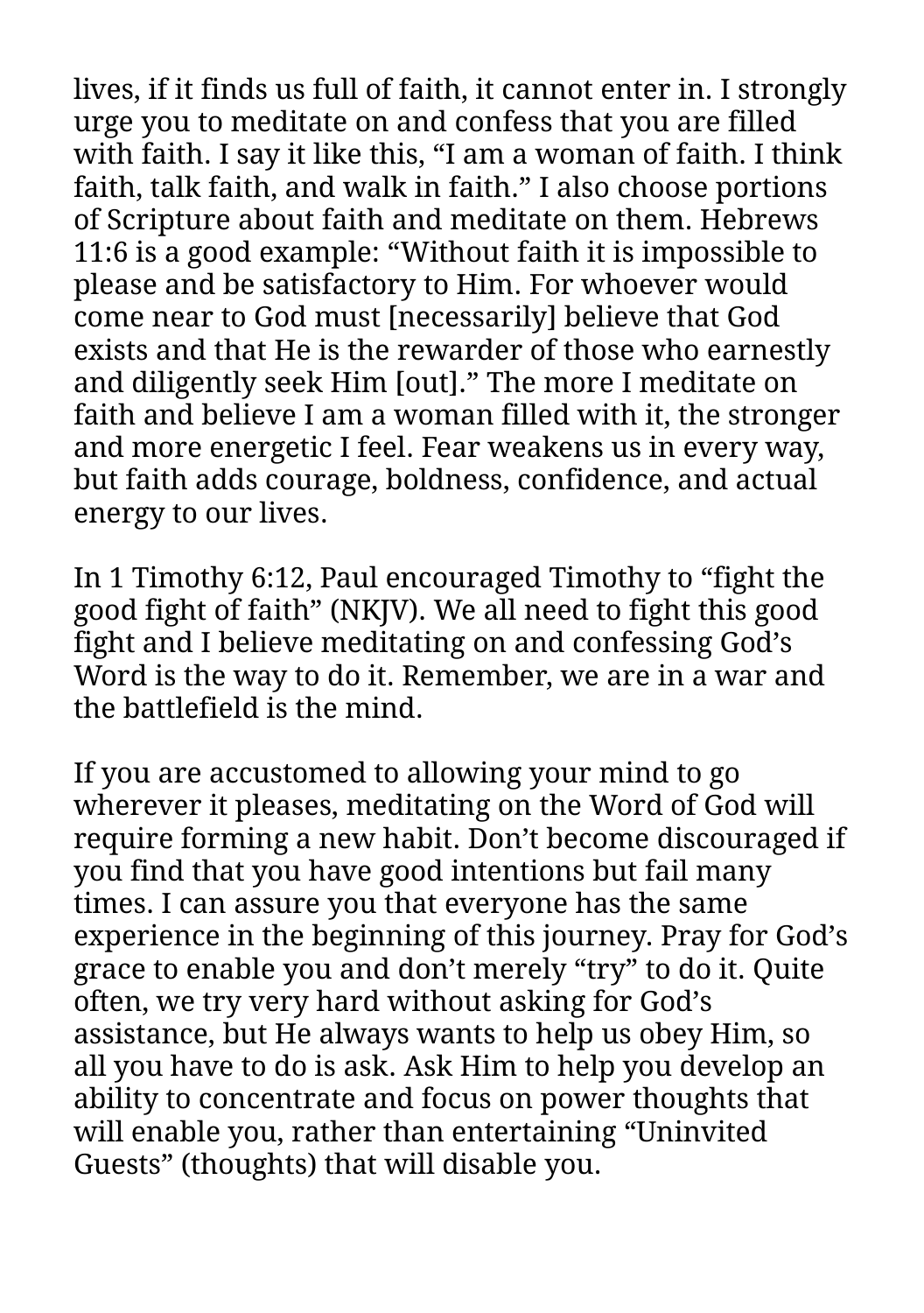When Satan comes to attack you with fear, make sure you are filled with faith so there will be no place of entrance for him. Fear and faith cannot coexist; where you have one, you will not have the other. God's Word builds faith in your heart, so use it—and you'll keep fear out of your life.

### **THINK ABOUT IT**

How can you demonstrate faith instead of fear?

### **FREEDOM FROM A GREAT FEAR**

I actually believe it is possible to be so afraid people will disapprove of us—what we say, what we do, what we think, how we look, what we value, or the choices we make—that we become addicted to approval. "Approval addiction" happens when people need the approval of others so much that they are miserable anytime they feel they don't have it. They even make certain decisions to gain approval rather than to follow their hearts or to obey what they believe to be God's will for their lives. I am keeping this section rather brief, but because it is a huge problem, I have an entire book on the subject titled Approval Addiction. I highly recommend it if you feel you need help in this area.

I developed an out-of-balance need for approval because I did not have a healthy relationship with my father. I was not addicted to the approval of everyone around me, and in some cases I did not care what people thought at all. But when it came to authority figures in my life, especially male authority figures, I desperately craved approval. I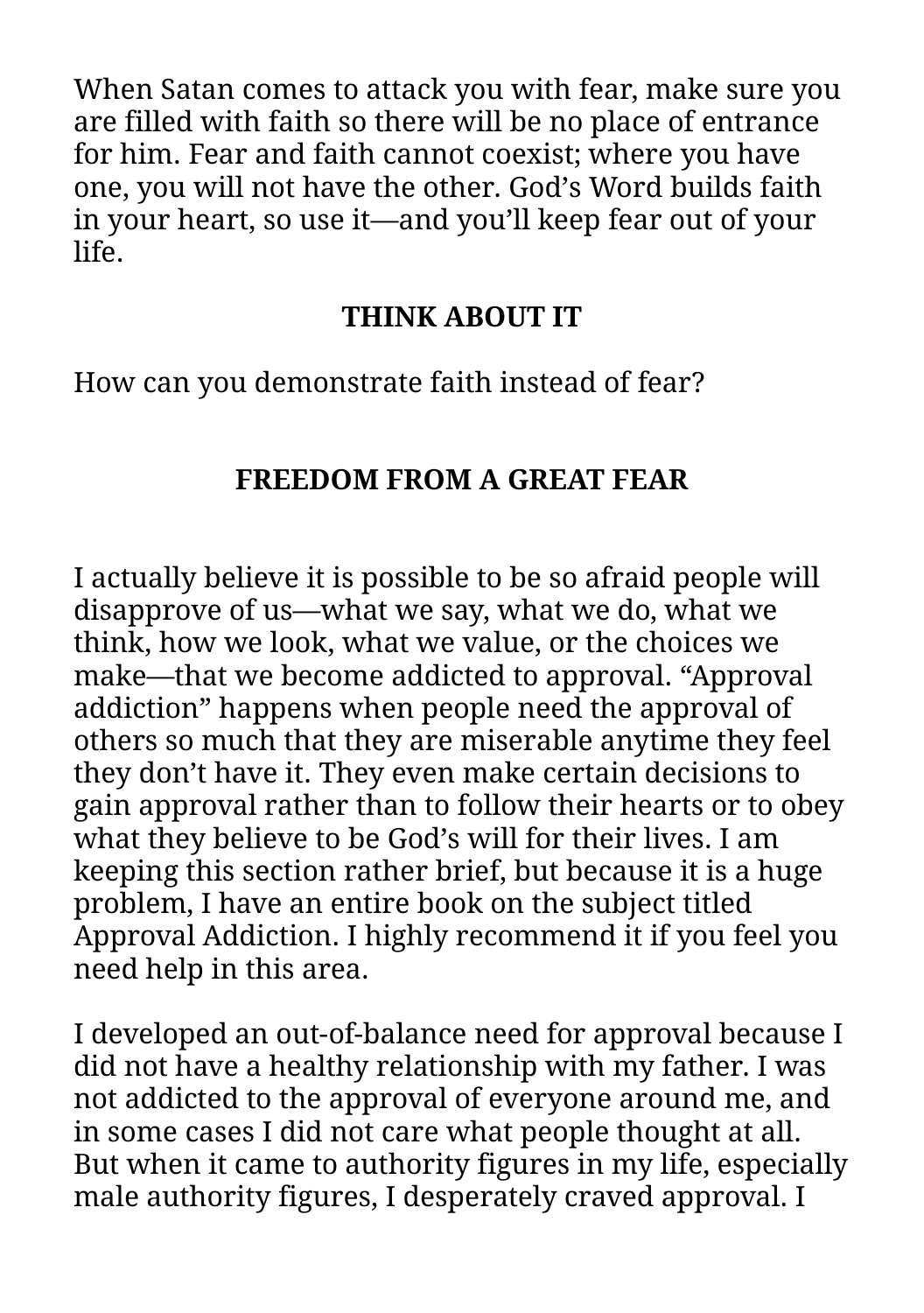know now that I was trying to get from men in positions of authority what I should have had from my father but never received.

Are you afraid of anyone in particular? Are you afraid of certain personality types? Locating a problem is the first step to defeating it so I strongly encourage you to isolate repetitive fears and make a decision to overcome them. Many people confess that they fear authority figures in their life and that is unfortunate because we all have to deal with others who have authority over us.

I once had an employee who was terribly afraid of me because of some unresolved issues from her childhood. Her fear not only made her miserable, but it made me very uncomfortable too. She was so fearful of not pleasing me that she often made mistakes that she would not have made had she been more confident. She could not relax and I felt that I had to be extremely careful about everything I said and did so she could hopefully remain confident, but it seemed that nothing worked for very long. It was difficult to tell her that she did anything wrong and needed to correct it. It was difficult to be direct and straightforward in communication, and I found myself trying so hard to keep her confident that it became an unbearable burden for me. Her fear was actually stealing my ability to be myself and eventually our working relationship just did not work and she had to move on to something else.

The sad thing is that she was a beautiful, kind, and caring individual who wanted to do her best and craved acceptance, but her fears continually stole the very thing that she desired.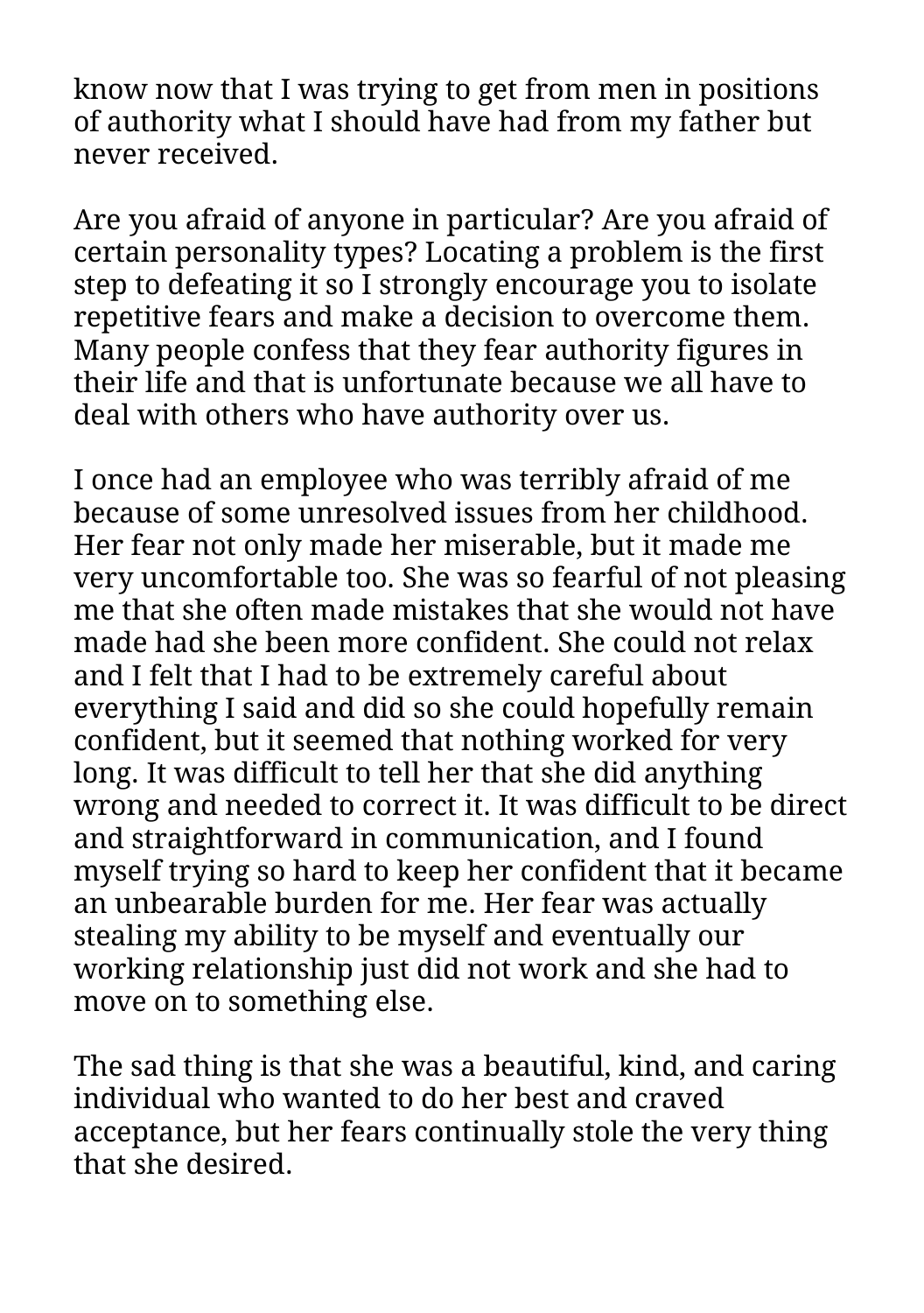It makes me sad when people are afraid of those who have authority over them, but unfortunately this is quite often the case. A great many people have been mistreated by an authority figure while growing up and they tend to transfer their fears onto other people who had absolutely nothing to do with their initial problem. I can always discern when someone is comfortable with me or uncomfortable and nervous. I lean toward those who are confident because I know they will not only be able to do the job, but I will also be able to enjoy my relationship with them.

It is important to realize that our fears not only affect us, but they can also affect the people around us. Nothing is more uncomfortable to me than having to tiptoe around a person because they have fears that make them touchy, fearful, and uptight. I feel sorry for them and I pray for them but, ultimately, fear cannot be conquered unless we recognize it and confront it by not letting it control us.

You may be like I was—afraid other people will not approve of you or afraid of an authority figure in your life. Whether you struggle with this fear or other fears, the path to freedom is the same: study God's Word and apply it to your life; pray; and renew your mind.

### **THINK ABOUT IT**

Do you have an out-of-balance need for approval? Is there anyone you are allowing to control you due to fear?

### **GOD IS WITH YOU**

The truth we must believe to overcome fear is that God is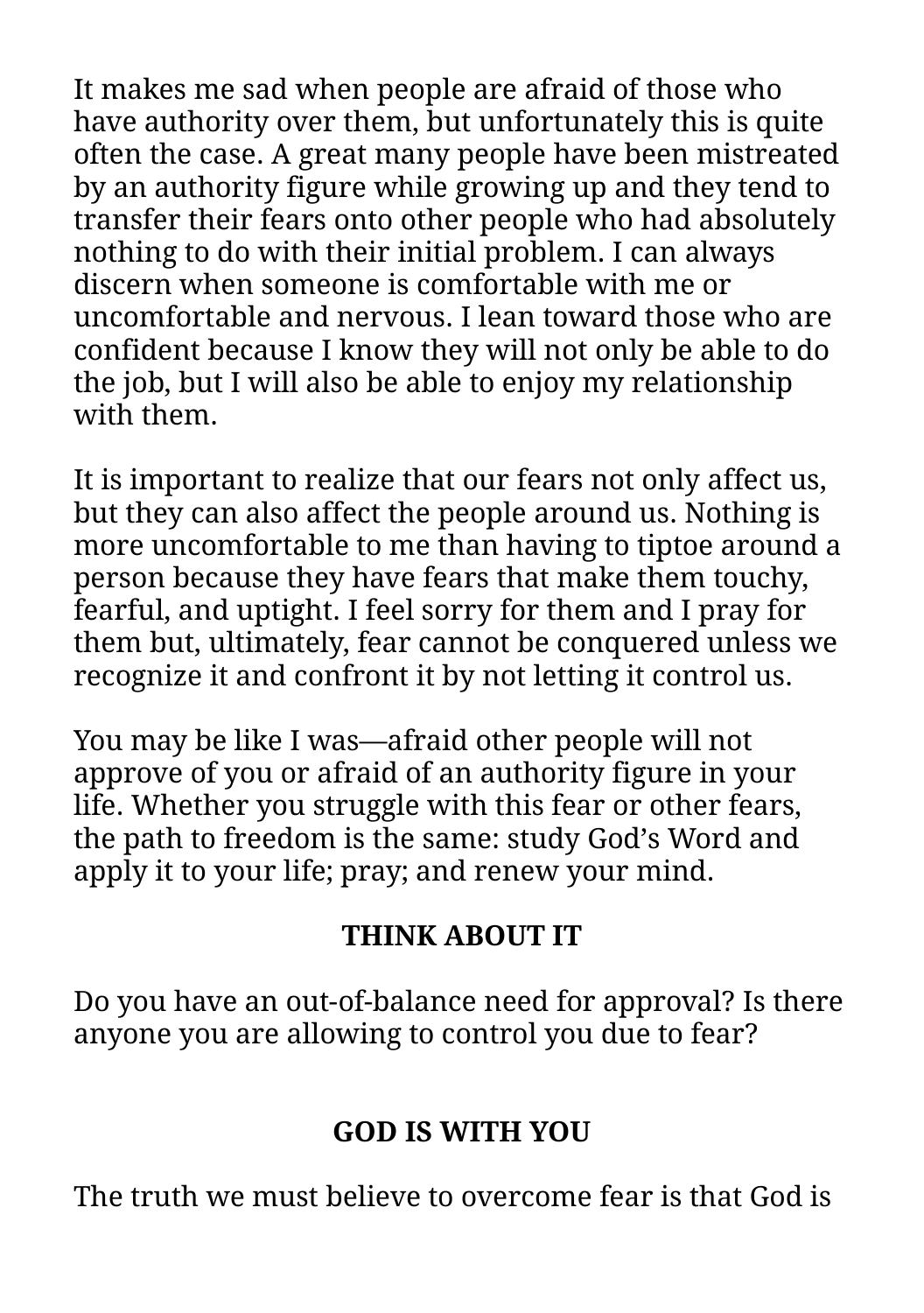with us. This makes all the difference in life and it is the key to being able to obey what God tells us to do so many times throughout the Bible, which is "Do not fear." If we are not confident that He is with us, we will fear. David was only able to face Goliath because he knew that God was with Him. He did not rely on his own ability, but he trusted God. We may not always know exactly what God is going to do, but we can relax by knowing that He will do what needs to be done at the right time. We can easily feel afraid if we think about the future and all the things that are unknown to us. We can look at it two ways. We can either be negative and fearful, or we can be excited about being part of God's mystery, knowing He knows exactly what's going to happen and is right there with us, helping us and directing us.

We may not know what to do in a tense situation, but God does. He is never surprised by anything. He knows everything before it happens and He has already planned our deliverance, so all we need to do is keep going forward. We simply need to take one step at a time and not worry about the next one because God will be there to guide us in the next step when the time comes.

God has said that He is with us at all times. This is a powerful truth that can absolutely demolish fear in our lives. We don't have to see or feel Him in order to believe that. Faith is a matter of the heart, not the natural senses. God is with you! Believe it and begin living courageously. Renew your mind to the truth that God is always with you by thinking about it and confessing it. The more aware you are of His Presence the more confident you will be.

Say "I will not fear. I will not be afraid of men because God is with me." As you take the next week and meditate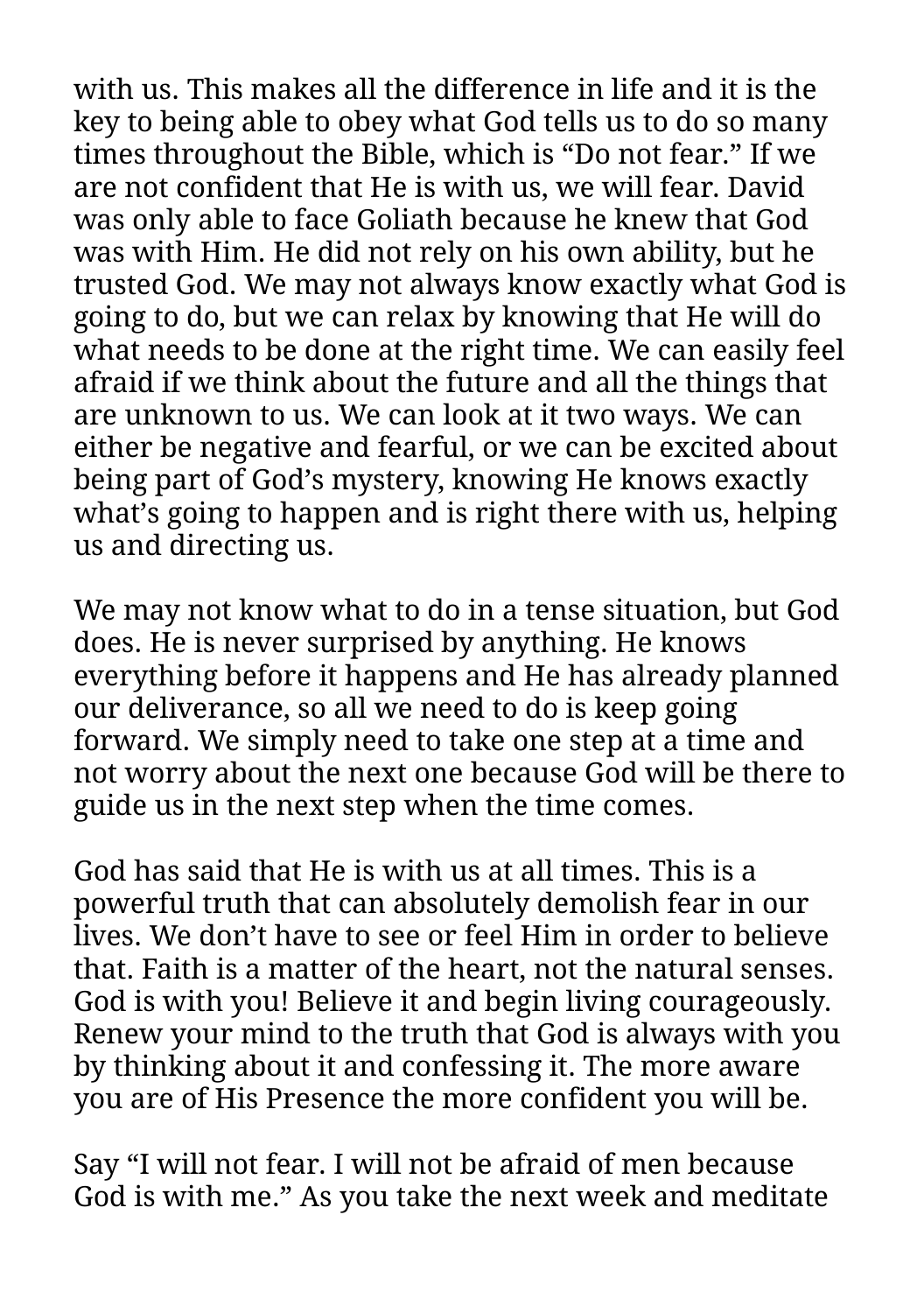on this power thought, I believe you will begin to feel more confident than ever before. You only have one life to live, so live it boldly and never let fear steal God's best for you!

#### **POWER PACK**

**"For [the Spirit which] you have now received [is] not a spirit of slavery to put you once more in bondage to fear, but you have received the Spirit of adoption [the Spirit producing sonship] in [the bliss of] which we cry, Abba (Father)! Father!"**

**Romans 8:15**

**"What then shall we say to [all] this? If God is for us, who [can be] against us? [Who can be our foe, if God is on our side?]"**

**Romans 8:31**

"**The Lord is on my side; I will not fear. What can man do to me?"**

**Psalm 118:6**

**"For God did not give us a spirit of timidity (of cowardice, of craven and cringing and fawning fear), but [He has given us a spirit] of power and of love and of calm and well-balanced mind and discipline and self-control."**

**2 Timothy 1:7**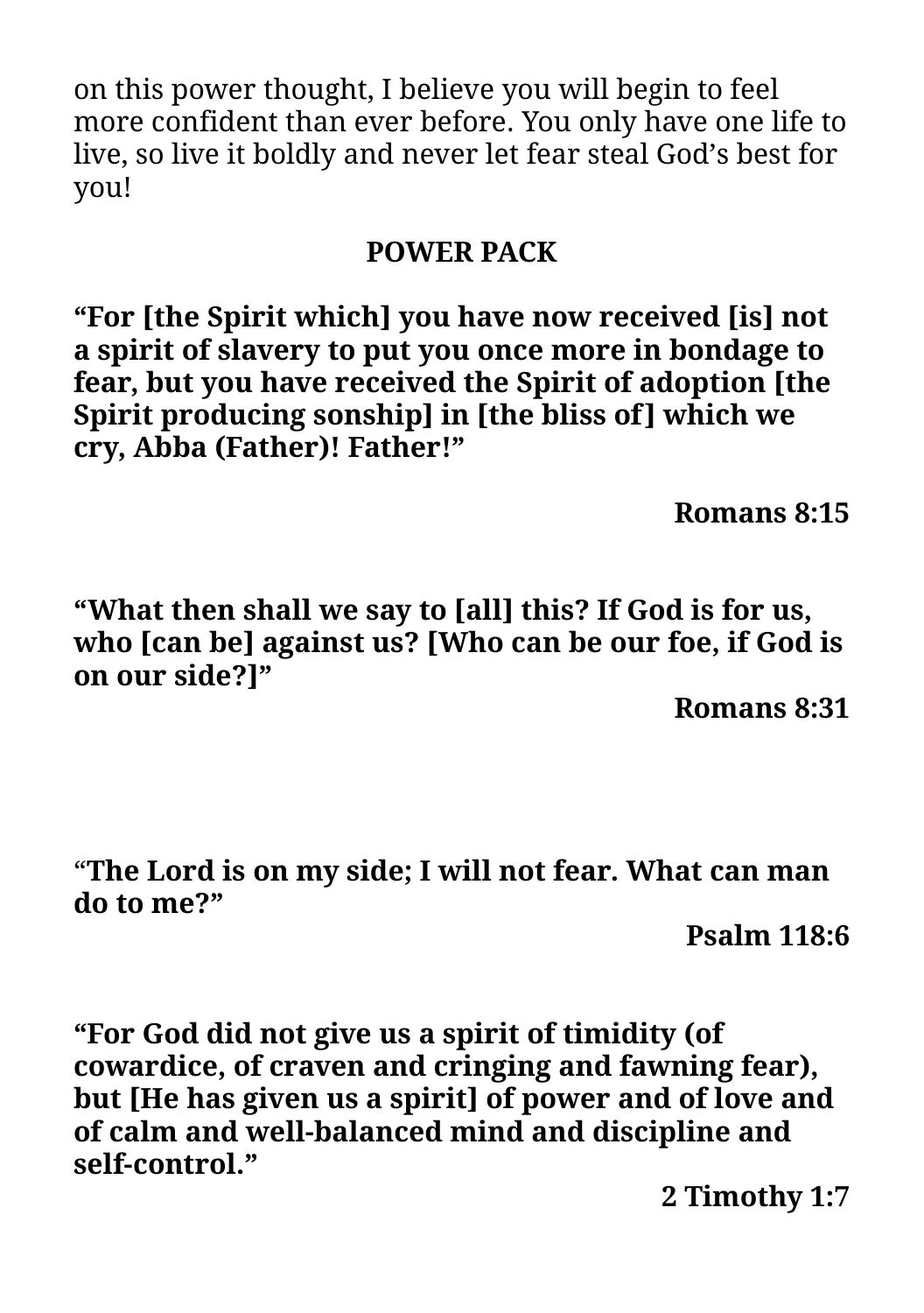## **POWER THOUGHT 4**

# **I am difficult to offend.**

**"Great peace have they who love Your law; nothing shall offend them or make them stumble."**

#### **Psalm 119:165**

People who want to live powerful lives must become experts at forgiving those who offend and hurt them. When someone hurts my feelings or is rude and insensitive to me, I find it helpful to quickly say, "I will not be offended." I have to say those words quietly in my heart if the person is still in my presence, but later when the memory of what he or she did returns to haunt me, I repeat them aloud. When I say, "I will not be offended," I always pray for God to help me, realizing that I can do nothing without Him. So once again, "I pray and I say!"

My husband, Dave, has always been difficult to offend. When he is around people who could hurt him or in situations where he could be offended, he says, "I am not going to let those negative people control my mood. They have problems and they are not going to give their problems to me."

On the other hand, I spent many years getting my feelings hurt regularly and living in the agony of offense, but I am not willing to live that way any longer. I am busy getting a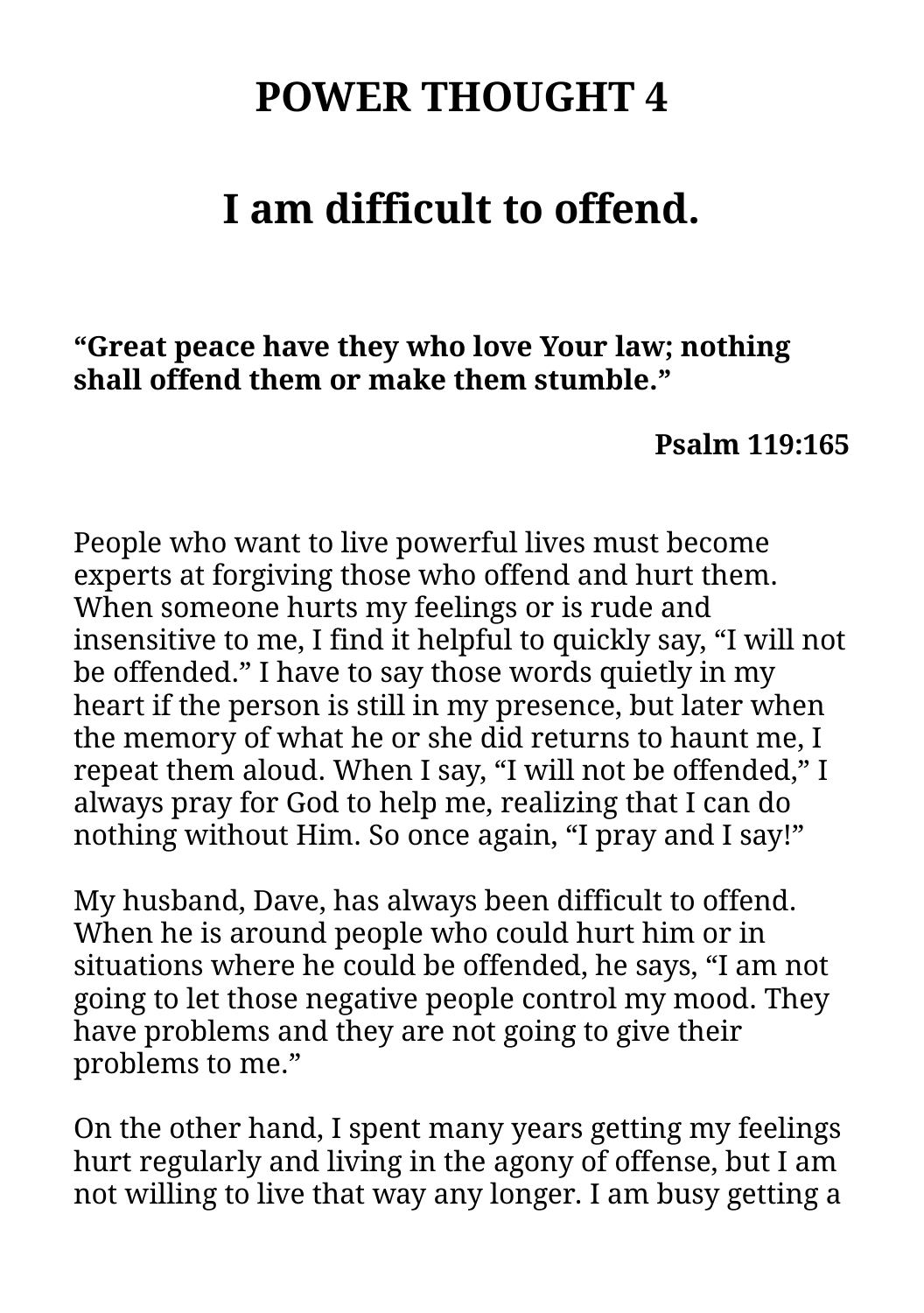new mind-set. Are you willing to join me in becoming a person who is hard to offend? If so, you will open the door to more peace and joy than you have ever known before.

Developing the mind-set that you are a person who is difficult to offend will make your life much more pleasant. People are everywhere and you never know what they might say or do. Why give the control of your day to other people? Being hurt and offended does not change the people, it only changes us. It makes us miserable and steals our peace and joy, so why not prepare ourselves mentally not to fall into Satan's trap?

## **WILL YOU TAKE THE BAIT?**

There is no doubt about it. As long as we are in the world and around people, we will have opportunities to be offended. The temptation to become hurt, angry, or offended comes just as surely as any other temptation comes, but Jesus said we should pray that we will not give in to temptation (see Matthew 26:41). Praying that temptation won't present itself to us does no good, but we can choose to take it or leave it. The same is true with offense. Author and speaker John Bevere calls offense "the bait of Satan," and I couldn't agree more. In his introduction to the book by this name, he writes:

One of [Satan's] most deceptive and insidious kinds of bait is something every Christian has encountered—offense. Actually, offense itself is not deadly… But if we pick it up and consume it and feed on it in our hearts, then we have become offended. Offended people produce much fruit, such as hurt, anger, outrage, jealousy, resentment, strife, bitterness, hatred, and envy. Some of the consequences of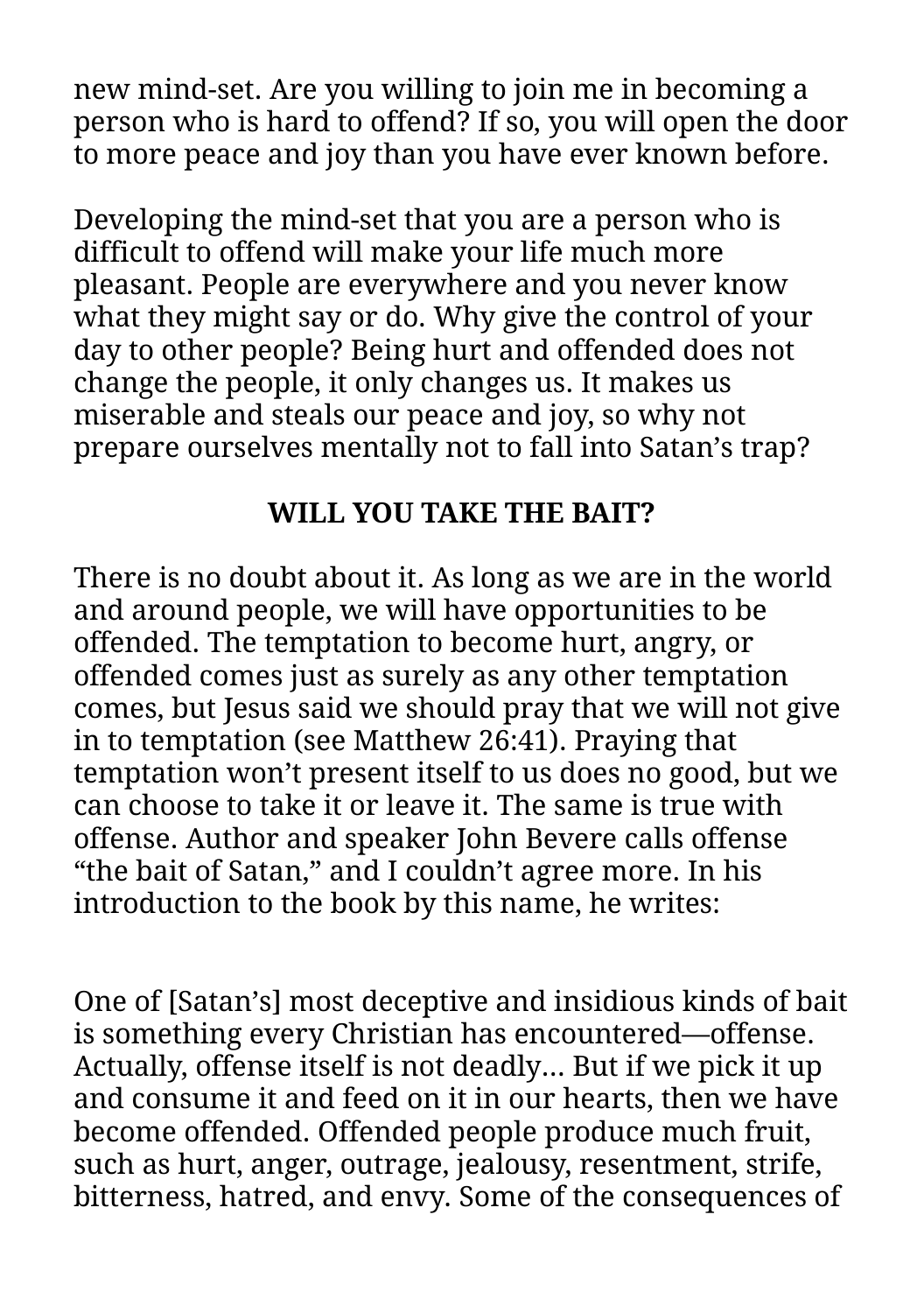picking up an offense are insults, attacks, wounding, division, separation, broken relationships, betrayal, and backsliding.

As you can see, allowing ourselves to become offended is very serious and has devastating consequences. Satan will not stop tempting us to be offended, but we are the ones who choose whether or not to bite the bait.

One of the signs of the last days prior to Jesus' return is that offense will increase.

### **And then many will be offended and repelled and will begin to distrust and desert [Him Whom they ought to trust and obey] and will stumble and fall away and betray one another and pursue one another with hatred.**

## **(Matthew 24:10)**

Rudeness, quick tempers, and holding grudges seem to be very common today. People don't realize that they are playing right into the devil's hands when they allow these negative and poisonous emotions to rule them. Let us think of Becca, a young Christian who is making progress growing in Christ when suddenly something happens at her church that offends her. Becca had hopes of being chosen to sing in the choir but for some reason she got passed over. Satan takes advantage of the situation and fills her mind with all kinds of thoughts that are not even true. Becca begins to focus on what she imagines to be an attack of rejection, and she receives it as a personal attack instead of simply trusting God. The offense becomes a stumbling block to her and, as the Scripture above says, she begins to fall away from what should be important to her, which is growing in her relationship with God. Sadly,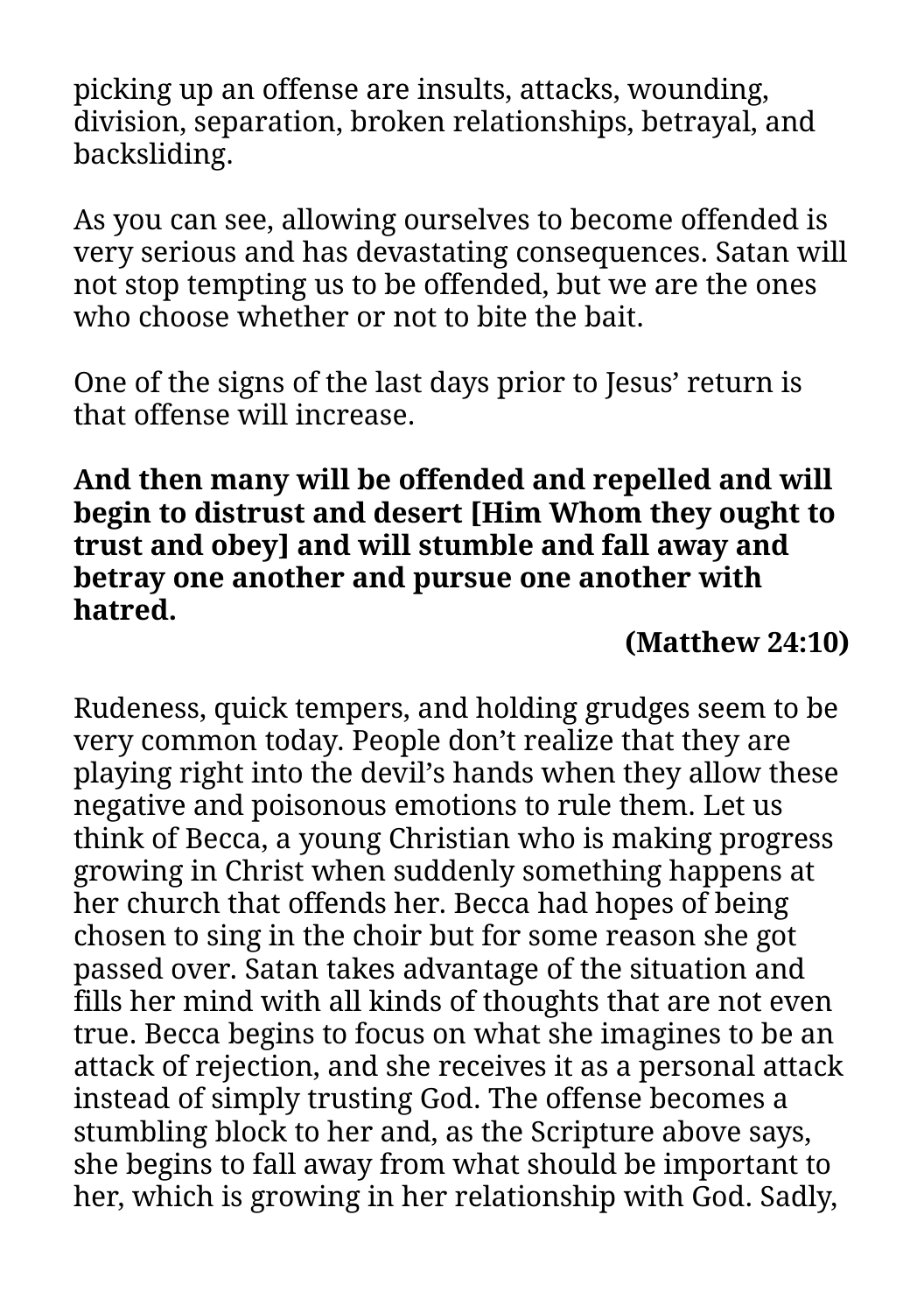this scenario is repeated over and over in the world today. Sometimes I think we have more people in the world who are angry and offended than those who are not.

Satan is fishing all the time hoping to catch someone in his trap; don't take his bait! Start meditating on and saying, "I am difficult to offend."

## **THINK ABOUT IT**

Why is "the bait of Satan" a good term for offense? What kinds of "bait" does Satan like to use with you?

## **LET GOD DO IT**

One of the reasons we find forgiving others difficult when we are offended is that we have told ourselves probably thousands of times that forgiving is hard to do. We have convinced ourselves and set our mind to fail at one of God's most important commands, which is to forgive and pray for our enemies and those who hurt and abuse us (see Luke 6:35, 36). We meditate too much on what the offensive person has done to us, and we fail to realize what we are doing to ourselves by taking the bait of Satan. Keep remembering that being offended will not change the person, but it does change you! It makes you bitter, withdrawn, and often revengeful. It keeps your thoughts on something that does not bear good fruit in your life.

While praying for our enemies and blessing those who curse us may seem extremely difficult or nearly impossible, we can do it if we set our minds to it. Having the proper mind-set is vital if we want to obey God. He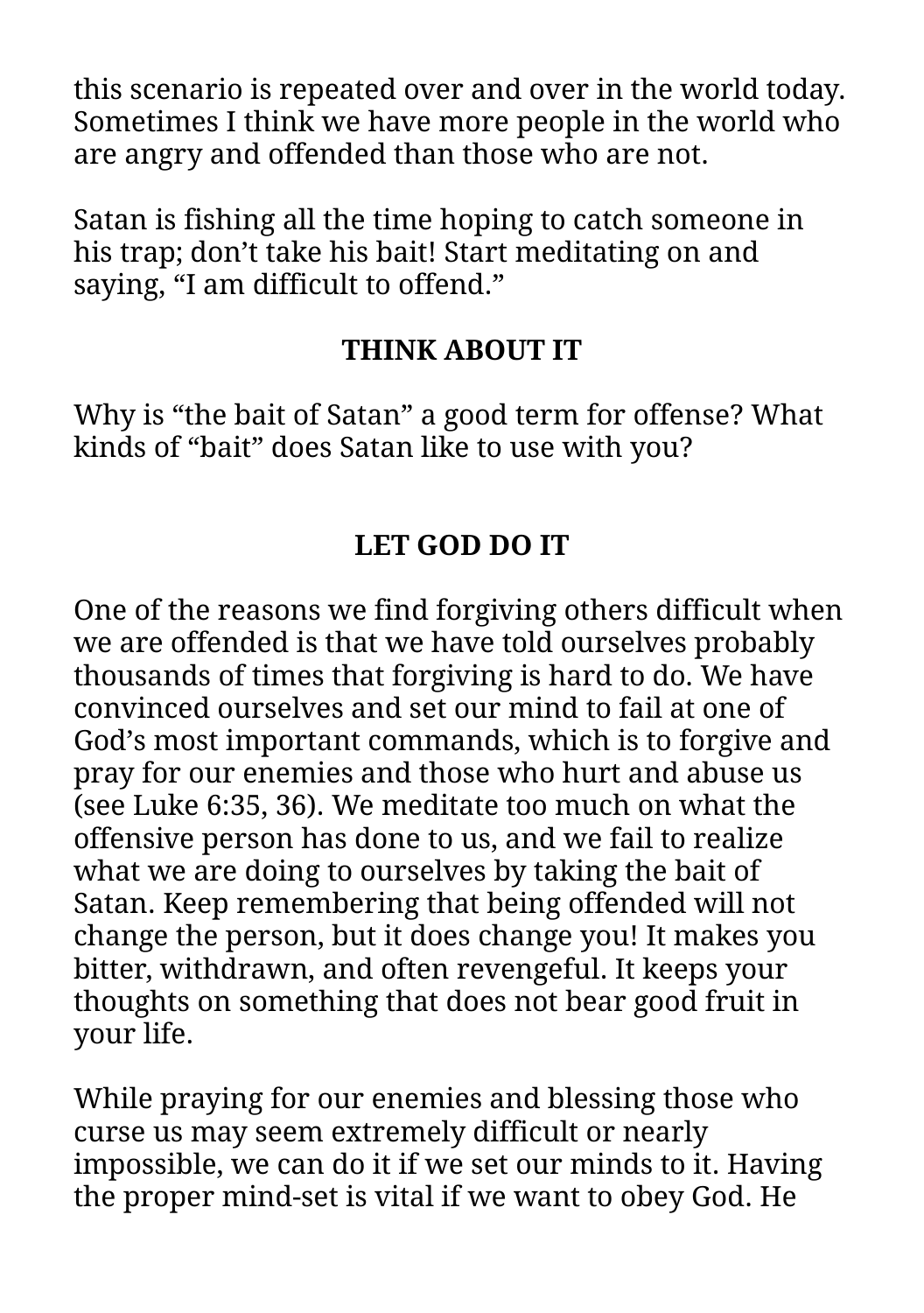never tells us to do anything that is not good for us, and never anything we cannot do. He is always available to give us the strength we need to do it (see Philippians 4:13). We don't even need to think about how hard it is, we just need to do it!

God is just! Justice is one of his most admirable character traits. He brings justice as we wait on Him and trust Him to be our vindicator when we have been hurt or offended. He simply asks us to pray and forgive—and He does the rest. He makes even our pain work out for our good (see Romans 8:28). He justifies, vindicates, and recompenses us. He pays us back for our pain if we follow His commands to forgive our enemies and even says that we will receive "double for our trouble" (see Isaiah 61:7).

As we renew our minds with thoughts such as, I am difficult to offend, or I freely and quickly forgive, we will find forgiving and releasing offenses easier than ever to do. The reason this is true is because "Where the mind goes, the man follows." As we mentally and verbally agree with God by obeying His Word, we become a team that is unbeatable

The Bible teaches us about the power of agreement. Deuteronomy 32:30 speaks of the fact that one person can put one thousand to flight and two, ten thousand. In Matthew 18:19, Jesus says, "Again I tell you, if two of you on earth agree (harmonize together, make a symphony together) about whatever [anything and everything] they may ask, it will come to pass and be done for them by My Father in heaven." If people on earth can get these kinds of powerful results simply by being in agreement, just imagine what will happen when we come into agreement with God.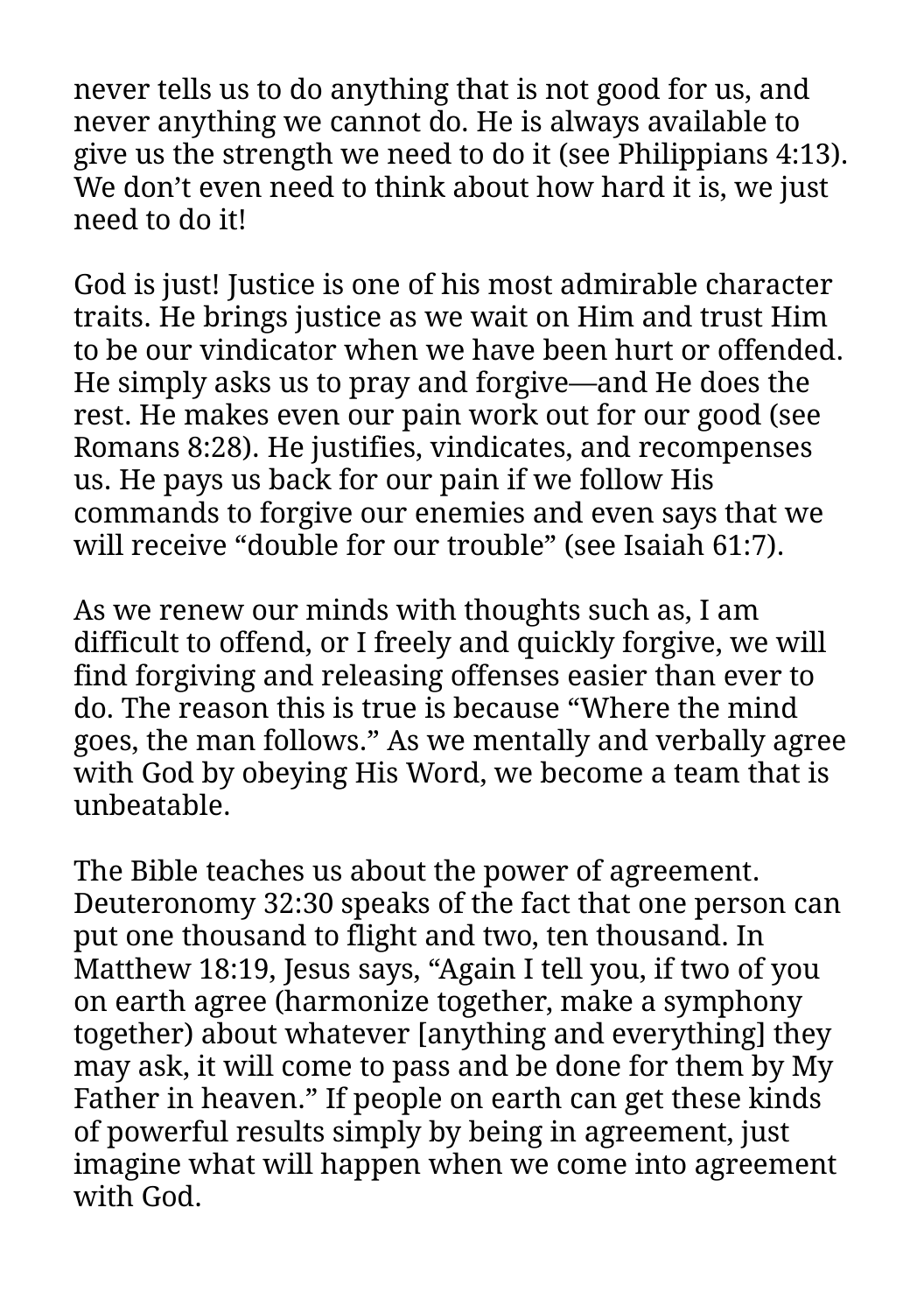I actually believe that forgiving those who hurt and offend us is one of the most spiritually powerful things we can do. The Bible says we "overcome (master) evil with good" (Romans 12:21). The best way to defeat the devil is to do what is right. I can't imagine how it frustrates him when we pray for those who hurt us instead of hating them. It makes me want to laugh out loud when I even think of it.

## **THINK ABOUT IT**

In what areas do you frequently take the bait of Satan and fall into his trap of being offended? What is your new power thought that will prepare you ahead of time for victory?

## **BELIEVE THE BEST**

Believing the best of people is very helpful in the process of forgiving people who hurt or offend us. As human beings, we tend to be suspicious of others and we often get hurt due to our own imagination. It is possible to believe someone hurt you on purpose when the truth is they were not even aware they did anything at all and would be grieved to know that they hurt you. God calls us to love others, and love always believes the best. First Corinthians 13:7 makes this clear: "Love bears up under anything and everything that comes, is ever ready to believe the best of every person, its hopes are fadeless under all circumstances, and it endures everything [without weakening]" (emphasis mine).

In many ways, Dave and I are extremely different, yet we rarely ever argue or become angry with one another. That was not the case for many years, but we have learned to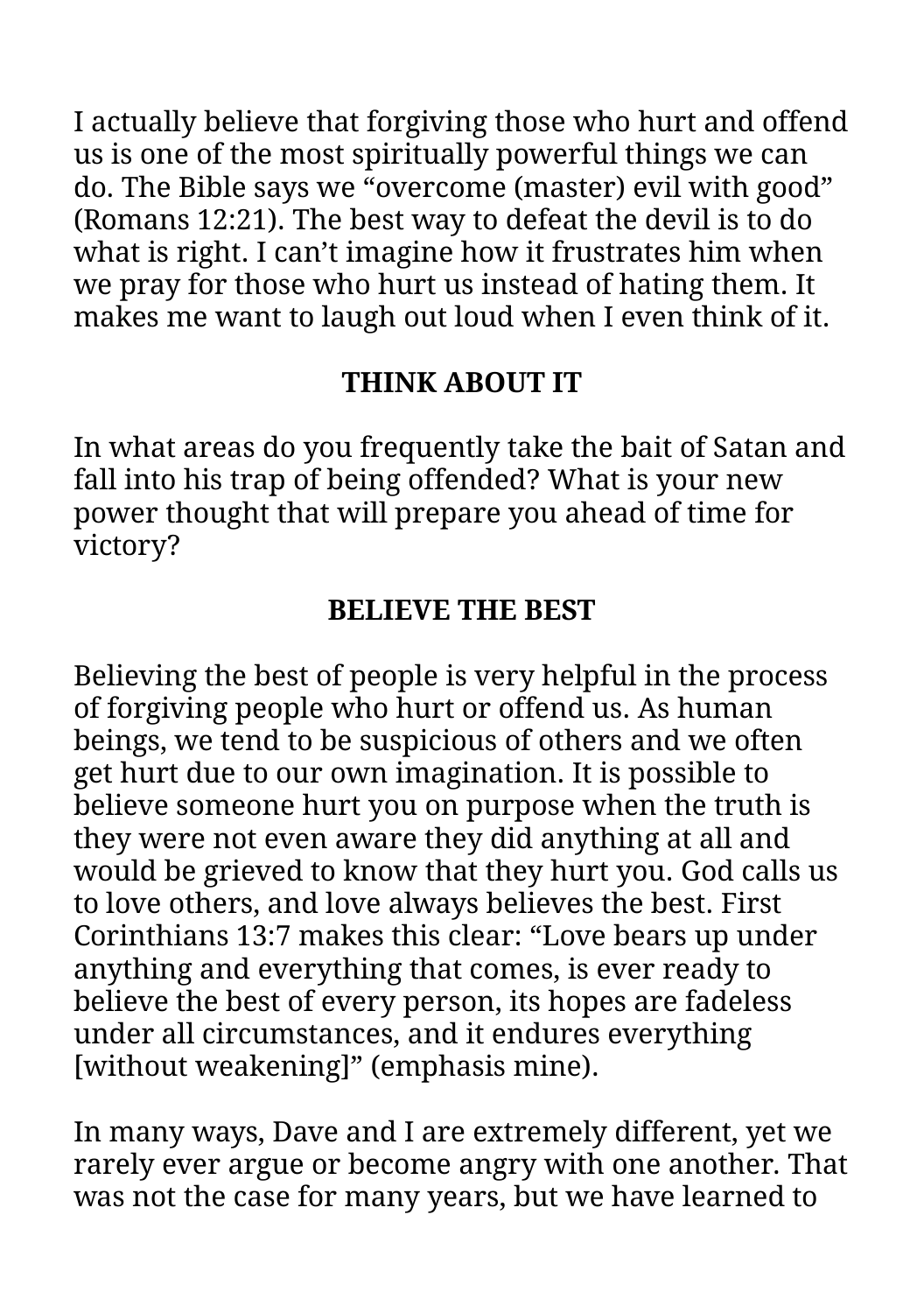disagree agreeably. We each respect the other's right to have an opinion, even if our opinions differ.

I can remember, during the early years of our marriage, focusing on everything I considered negative about Dave and ignoring his positive traits. My thoughts went something like this: We just don't agree about anything. Dave is so stubborn, and he has to be right all the time. He is insensitive, and he just doesn't care how I feel. He never thinks of anyone but himself. In reality, none of these thoughts were true! They only existed within my own mind; and my wrong thinking caused a great deal of offense and disagreement that could have been easily avoided had my mind-set been more positive. I "thought" myself into being offended by believing lies—just exactly what the enemy wanted me to do.

Over time, as I grew in my relationship with God, I learned the power of believing the best of people and meditating on the things that were good. As that happened, my thinking sounded like this, Dave is usually very easy to get along with; he has his areas of stubbornness but then so do I. Dave loves me and would never hurt my feelings on purpose. Dave is very protective of me and always makes sure I am taken care of. At first, I had to think these things on purpose because I had a habit of always choosing the negative, but now I actually feel uncomfortable when I think negative thoughts and positive thoughts come more naturally because I have disciplined myself to think them.

There are still times when people hurt my feelings, but then I remember that I can choose whether to be hurt or to "get over it." I can believe the best or I can believe the worst, so why not believe the best and enjoy my day? I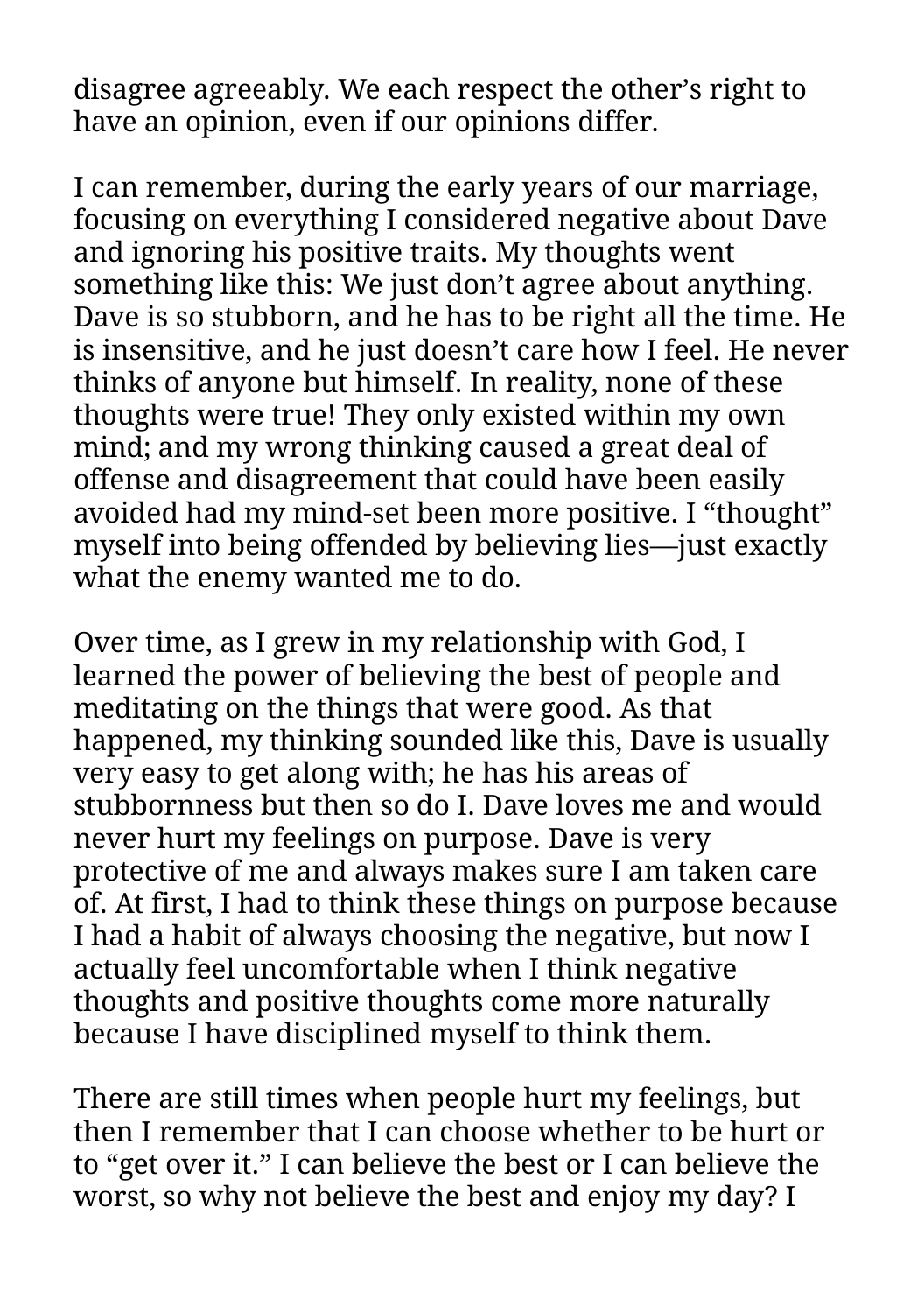grew up in a home that was filled with turmoil and anger, and I refuse to live that way now. I help create a good atmosphere around me by thinking good thoughts about others and by choosing to not be easily offended or angered.

I encourage you to believe the best about others. Resist the temptation to question their motives or to think they hurt you intentionally. Believing the best about others will keep offense and bitterness out of your life and help you stay peaceful and joyful. So, always do your best to believe the best.

## **THINK ABOUT IT**

About whom do you need to begin to believe the best?

## **TIRED AND TOUCHY**

Sometimes we are more prone to be hurt or offended than at other times. Years of experience have taught me that when I am excessively tired, I am more touchy and apt to get my feelings hurt more than I am when I am rested. I have learned to avoid conversations that could be tense when I know I am tired. I have also learned to wait to bring up subjects that might be tense for Dave when he is tired. Times when we are tired are the worst times to confront something I think he is doing wrong or to mention something I would like him to change. I know I will end up hurt or angry if he does not respond the way I want him to, so I do not put myself in that position.

I encourage husbands and wives to learn to relate to each other in ways that minimize the potential for offense, just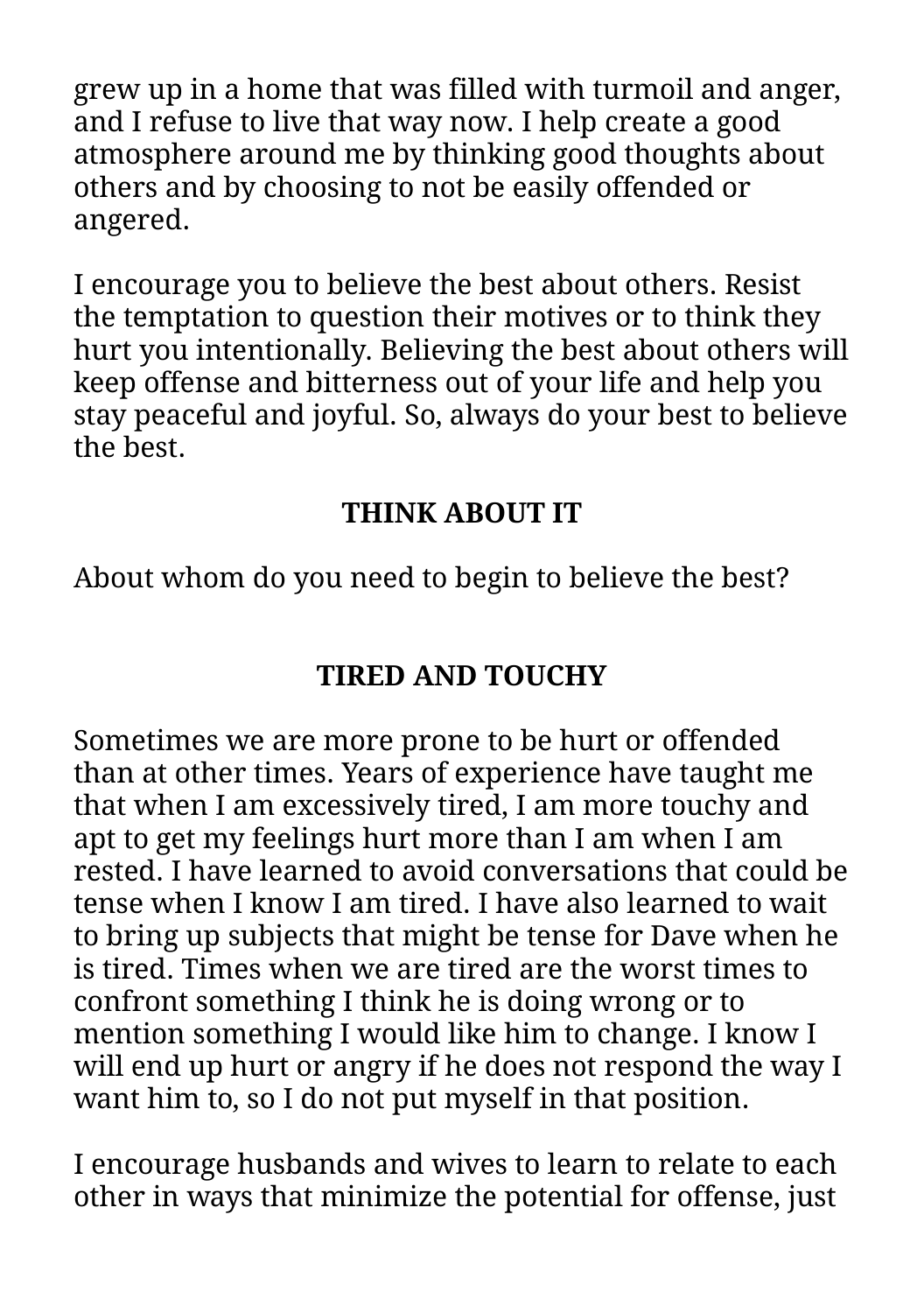as Dave and I have learned to do. A woman should not greet her husband when he comes home from work with all the bad news she can think of, such as, "The children acted terribly all day and you need to correct them," and "The utility bills are higher than I have ever seen them," and, "You need to quit that golf league you are in because I am sick and tired of watching you have all the fun while I do all the work."

Similarly, when one of the children kept a mother awake all night with an illness, the others have misbehaved all day, the house looks like a cyclone hit it, and dinner is burned beyond recognition—that is not the time for a husband to announce, "I'm going fishing with the guys this weekend." Under the circumstances I mentioned, all his wife would want is encouragement, some assistance around the house, and someone to help with the children, not the news that she has to handle everything by herself all weekend long. Perhaps this couple does need to talk about the children, the utility bills, the golf league, and the fishing trip, but they need to do so at a good time, not when they are frustrated, frazzled, or exhausted.

I have also discovered I can be more easily offended than I typically am when I have been working too long without a break. I might not be physically tired, but I may be mentally fatigued and need some creativity or diversity. Learning to understand these things about myself has helped me avoid offense. I can say to myself, "I am tired and therefore touchy, so I need to shake this off and not get upset over something I wouldn't normally get upset about."

Talking to ourselves is a good thing! When I begin to get a bad attitude, I often say that I need to have a meeting with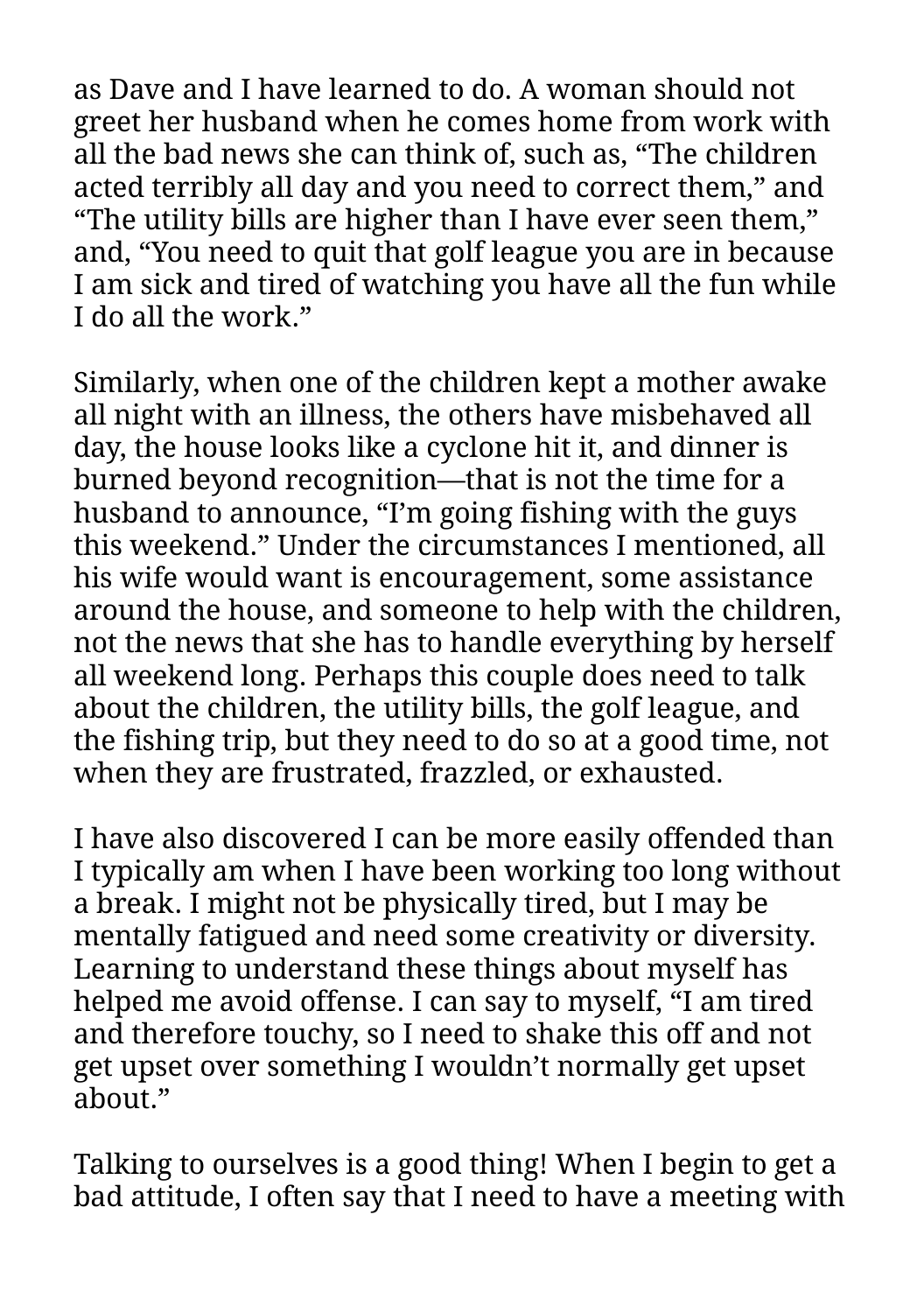myself. Especially when we are tempted to sin (and being offended is sin), we may need to give ourselves verbal reminders or instructions such as, "I know I am tired and frustrated, but I am not going to sin. I am not going to open a door to the enemy in my life by being offended. I am going to obey God and forgive this person, and not harbor hurt and offense in my heart."

Have as many meetings with yourself as you need to in order to figure out when you are most likely to be easily offended. As I mentioned, I am more sensitive to offense when I am tired or under stress and I believe most of us are that way. Get to know yourself in this way. Be aware when circumstances that make you touchy arise, and be diligent to refuse to be offended.

## **THAT TIME OF THE MONTH**

Many household arguments occur during a woman's monthly cycle. Men often say, "It's that time of the month again," and they say it with dread in their voice tone. I have two daughters and both of them have learned that they are more sensitive than normal at that time of the month and they try to keep that in mind when situations begin to frustrate them that normally would not bother them at all. They realize they are more prone to negative thoughts and have a greater tendency to feel overwhelmed. Reminding themselves of that fact helps them not to let their emotions have control.

Most women have moody days before they actually begin their cycle and for that reason they often don't connect the dots. They think, "My life is driving me crazy," and fail to realize that life is the same as always, they are the ones that are different. I urge women who have not yet gone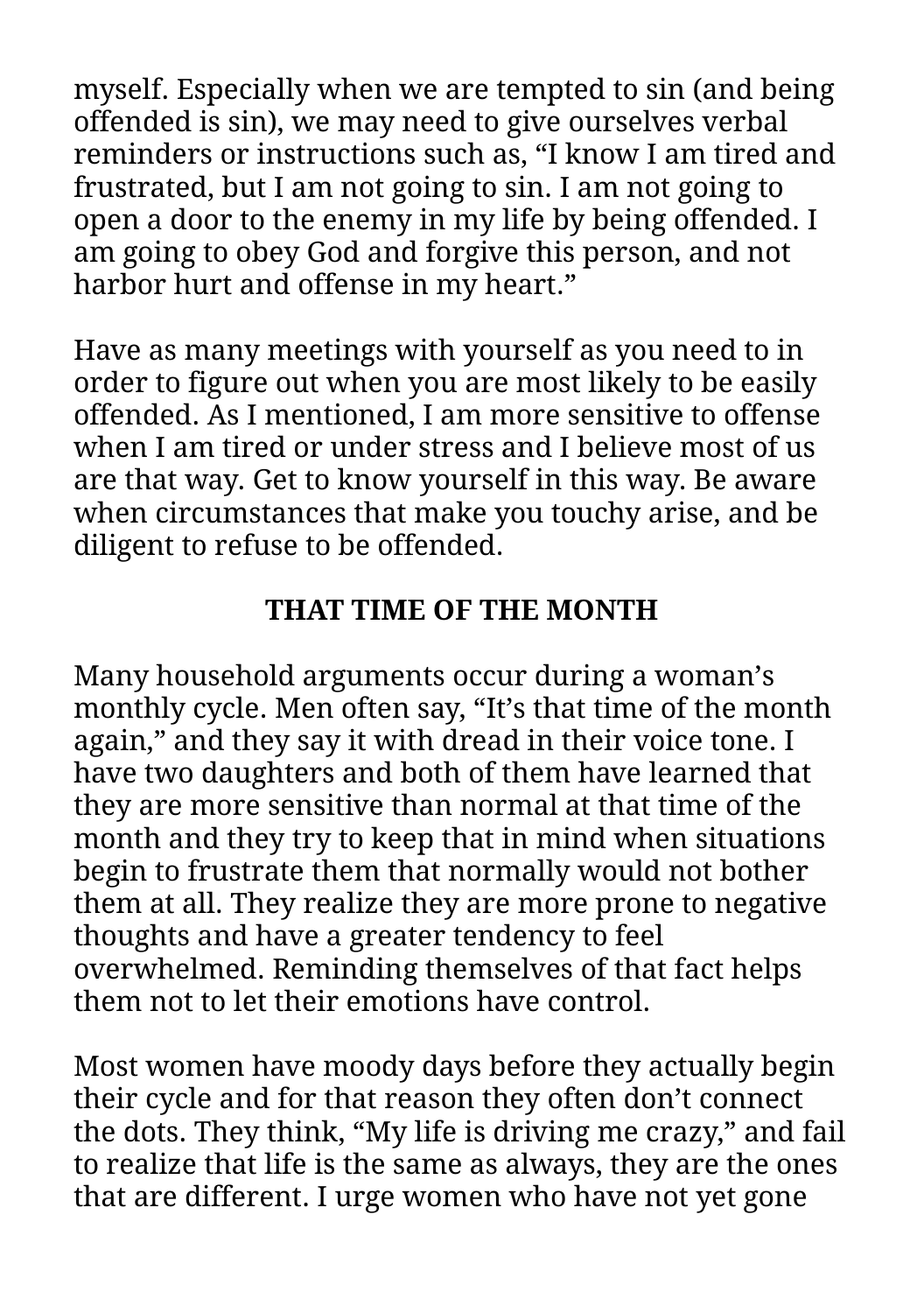through the change of life to mark this time on their calendars each month and pray ahead of time that they will not be easily offended due to hormone changes in their body. I urge men to mark it on their calendars also and use wisdom. This is a great time of the month to send flowers to your wife or give her extra encouragement and it is not a good time to correct her or be moody yourself.

Women should get more rest at that time of the month if possible and absolutely avoid trying to solve a crisis. The world has given this monthly event a name. It is called PMS, which means premenstrual syndrome. Whatever we decide to call it, the truth is that it is a time of the month when some women need to be cautious not to be offended, but to simply realize they are emotionally tender and need to be careful about the way they behave.

Women can experience varying degrees of the same thing during the change of life, so that is also a time to use caution and wisdom. Try to be patient because eventually that time of life will pass and things will return to normal.

#### **THINK ABOUT IT**

What increases your tendency to be offended? Is it being tired, being stressed at work, financial pressure, relational difficulties, or something else?

#### **LIFE IS PRECIOUS— DON'T WASTE YOUR TIME!**

I have learned that any day I spend angry and offended is a wasted day. Life is too short and too precious to waste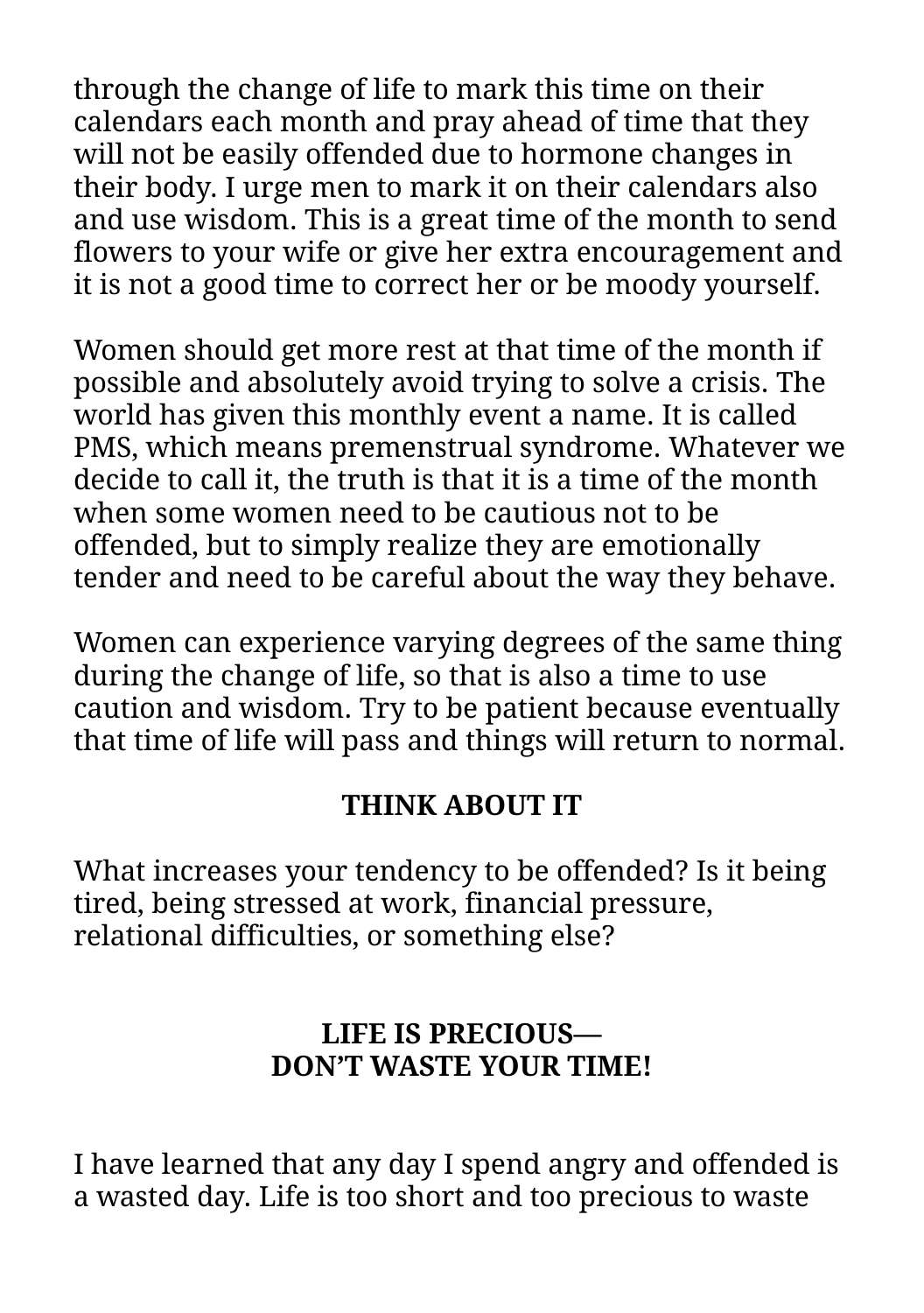any of it. The older a person gets, the more they usually realize that, but I am sad to say that some people never learn it. The society we live in today is filled with angry, easily offended people who are stressed-out and tired most of the time. Jesus tells us we are not "of" this world (see John 8:23); we do live in the world, but we are not to be of the world in terms of behaving the way society does and reacting to situations the same way it does. Jesus teaches us a better way to live. I always like to say that Christianity begins with accepting Jesus as our Savior and then it is continued in a lifestyle based on His teachings. Jesus told the disciples that although the law said, "an eye for an eye," which meant whatever someone does to you, do it back to them, now He was saying to forgive your enemies, to love and pray for those who used and abused you. The people who heard Him were amazed, they had never heard of such a thing.

He taught them many other things that would be an entirely new way of living, but it was one that would produce a quality of life they previously had not known.

We can choose to live according to God's Word rather than to live the world's way or to give in to fleshly thoughts or emotions. The Bible tells us to walk in the Spirit (see Galatians 5:25) and in order to do that we must manage our emotions rather than allowing them to control us. We must take responsibility for our responses to daily events, especially the little offenses that tempt us to be angry.

Making the decision to not be offended does not always change how we feel about the way we were treated. One of our biggest problems is that we usually allow our feelings to direct our choices and thereby never get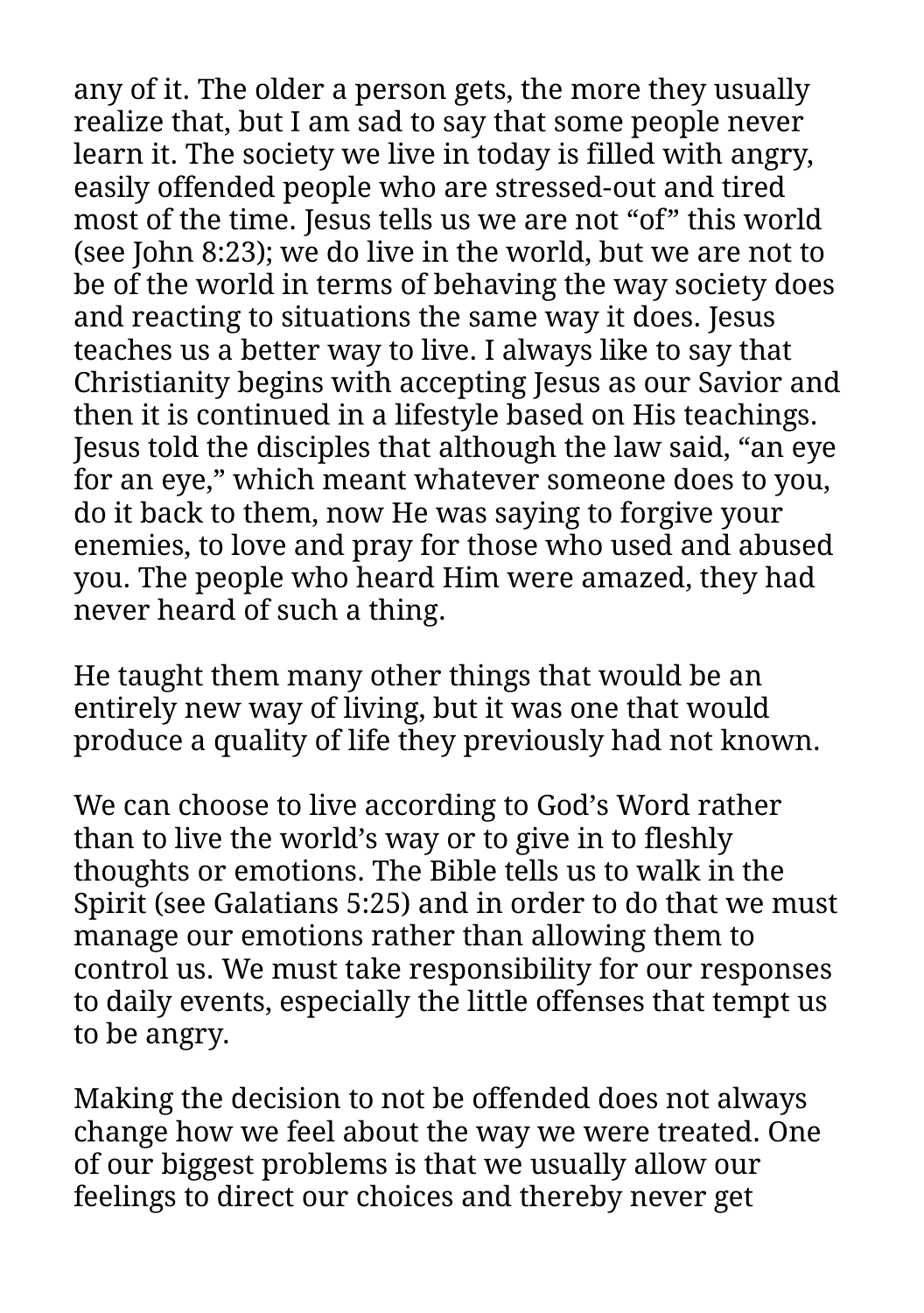around to making the decisions we need to make. We must realize our feelings will eventually catch up with our decisions, so we need to be responsible to make the right decisions and let the feelings follow. Becoming established in the thought I am difficult to offend can prepare you ahead of time for any offense you may face. It will set you up to forgive and release the offender, which will keep you out of the snare of unforgiveness.

A wise person refuses to live with hurt feelings or offense in his heart! Life is too short to waste one day being angry, bitter, and resentful. The good news of the gospel of Jesus Christ is that our sins are forgiven and I believe we have been given the ability to forgive those who sin against us. Anything God has given us, such as forgiveness and mercy, He expects us to extend to others. If it comes to us, it should flow through us—and that should be our goal. When we are offended, we need to quickly call to mind the fact that God has freely and fully forgiven us, so we should freely and fully forgive others.

## **THINK ABOUT IT**

Is there an offense you have been holding onto? If so, write it down on a piece of paper. Then rip it into tiny pieces and throw it away.

## **DON'T DRINK THE POISON**

Many people ruin their health and their lives by responding to offenses by drinking the poison of bitterness, resentment, and unforgiveness. In Matthew 18:23–35, Jesus tells a story about one man who refused to forgive another. At the end, He makes the clear and strong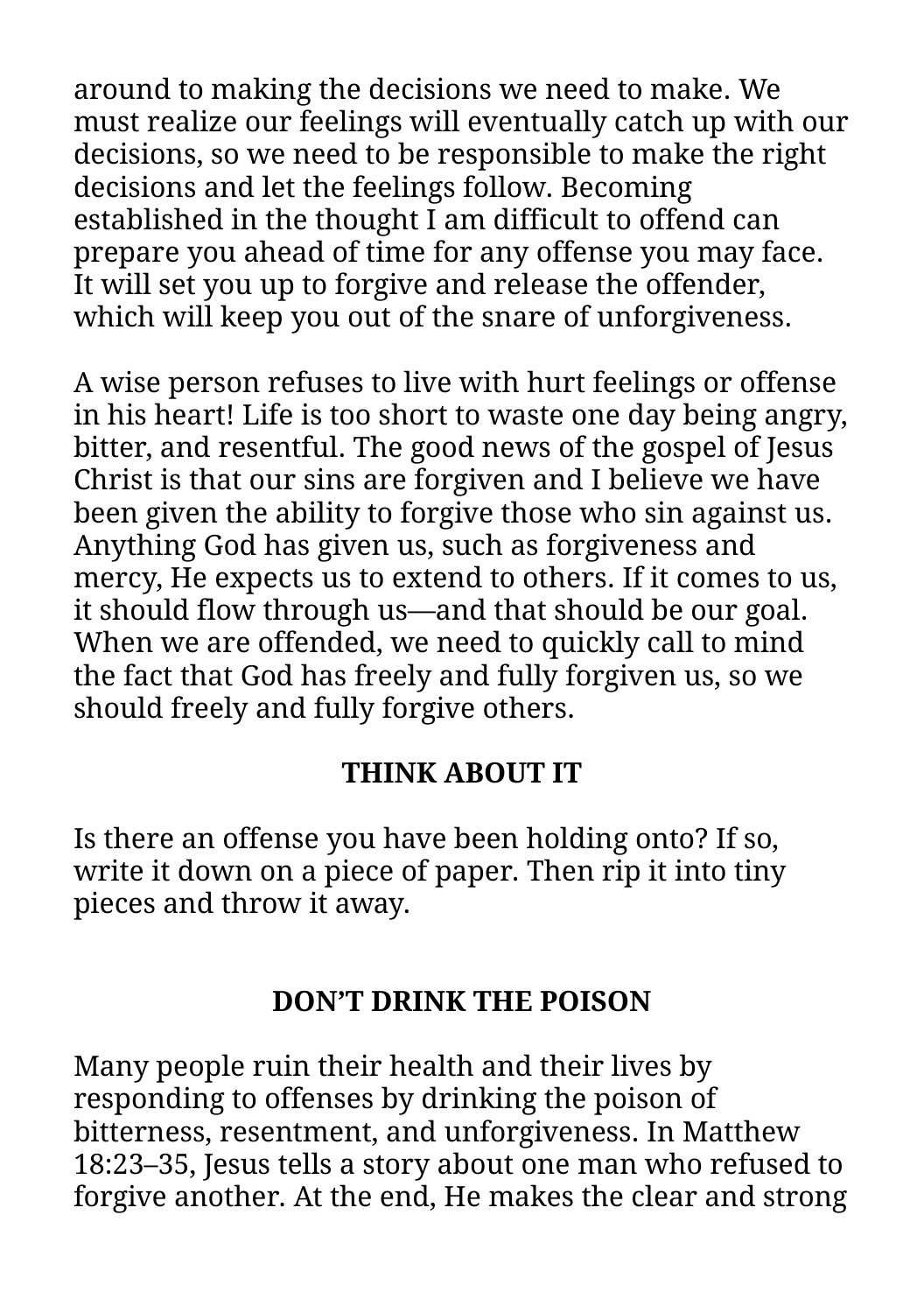point that those who do not forgive others get "turned over to the torturers" (see Matthew 18:34). If you have, or have ever had, a problem forgiving others, I'm sure you can attest to this truth. Harboring hateful thoughts and bitterness toward another person in your mind is indeed torturous.

You may have heard the saying, "Refusing to forgive is like drinking poison and hoping it kills the other person." We are not hurting the one who hurt us by being angry at them. The truth is that most of the time people who offend us don't even know how we feel. They go on with their lives while we drink the poison of bitterness. When you do forgive those who offend you, you are actually helping yourself more than you are helping them, so I say, "Do yourself a favor and forgive!"

We think, But, it is so unfair for me to forgive them and then they just have no punishment for what they did. Why should I have the pain while they get the freedom?

The truth is that by forgiving, we are releasing them so God can do what only He can do. If I'm in the way—trying to get revenge or take care of the situation myself instead of trusting and obeying God—He may sit back and allow me to try to handle things in my own strength. But, if I allow Him to deal with those who offend me by forgiving them, He can work good out of it for both parties concerned. The book of Hebrews tells us that God settles the cases of His people. When we forgive, we put God on the case (see Hebrews 10:30).

## **THINK ABOUT IT**

How does forgiveness help you?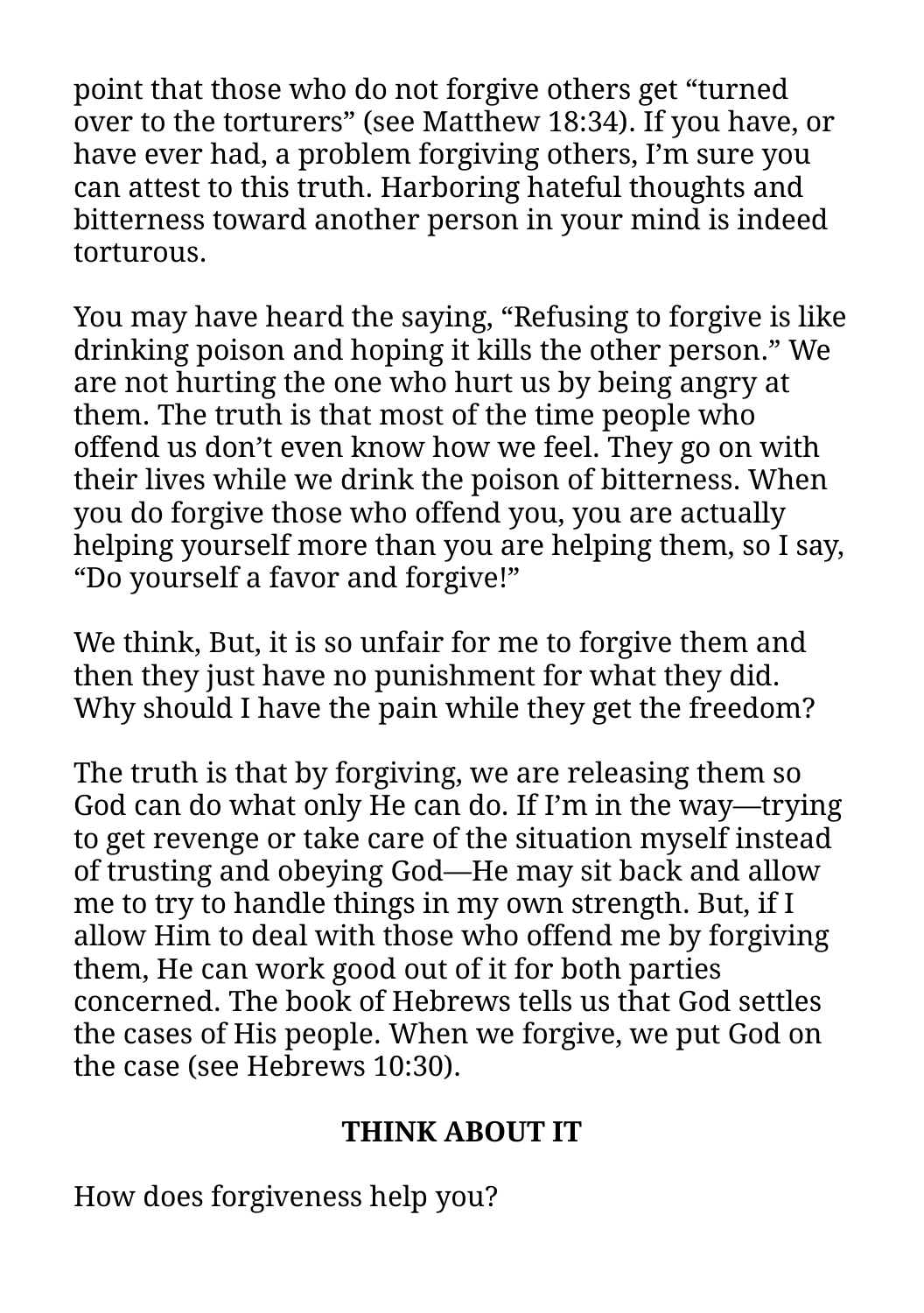## **FORGIVE… FOR YOUR SAKE!**

Mark 11:22–26 clearly teaches us that unforgiveness hinders our faith from working, so we can conclude in contrast that forgiveness enables faith to work for us. The Father can't forgive our sins if we don't forgive other people (see Matthew 6:14, 15). This is an illustration of the biblical law stating that we reap what we sow (see Galatians 6:7). Sow mercy, and reap mercy; sow judgment, and reap judgment. Sow forgiveness toward others, and reap forgiveness from God.

There are still more benefits of forgiveness. For one, I'm happier and I feel better physically when I'm not filled with the poison of unforgiveness. Serious diseases can develop as a result of the stress and pressure that result from bitterness, resentment, and unforgiveness. Our fellowship with God flows freely when we're willing to forgive, but unforgiveness serves as a major block to communion with God. I also believe it is difficult to love people while hating or harboring anger toward others. When we have bitterness in our hearts it seeps out in all of our attitudes and relationships. It is good to remember that even people we want to love may suffer when we hold bitterness, resentment, and unforgiveness. For example, I was very angry and bitter toward my father for abusing me and I ended up mistreating my husband who had nothing at all to do with the pain I had encountered. I felt that someone needed to repay me for the injustice in my life, but I was trying to collect from someone who could not pay and had no responsibility to do so. God promises to pay us back for our former trouble if we turn the situation over to him, and if we don't, then we allow Satan to perpetuate our pain and take it from relationship to relationship. Forgiving our enemies sets us free to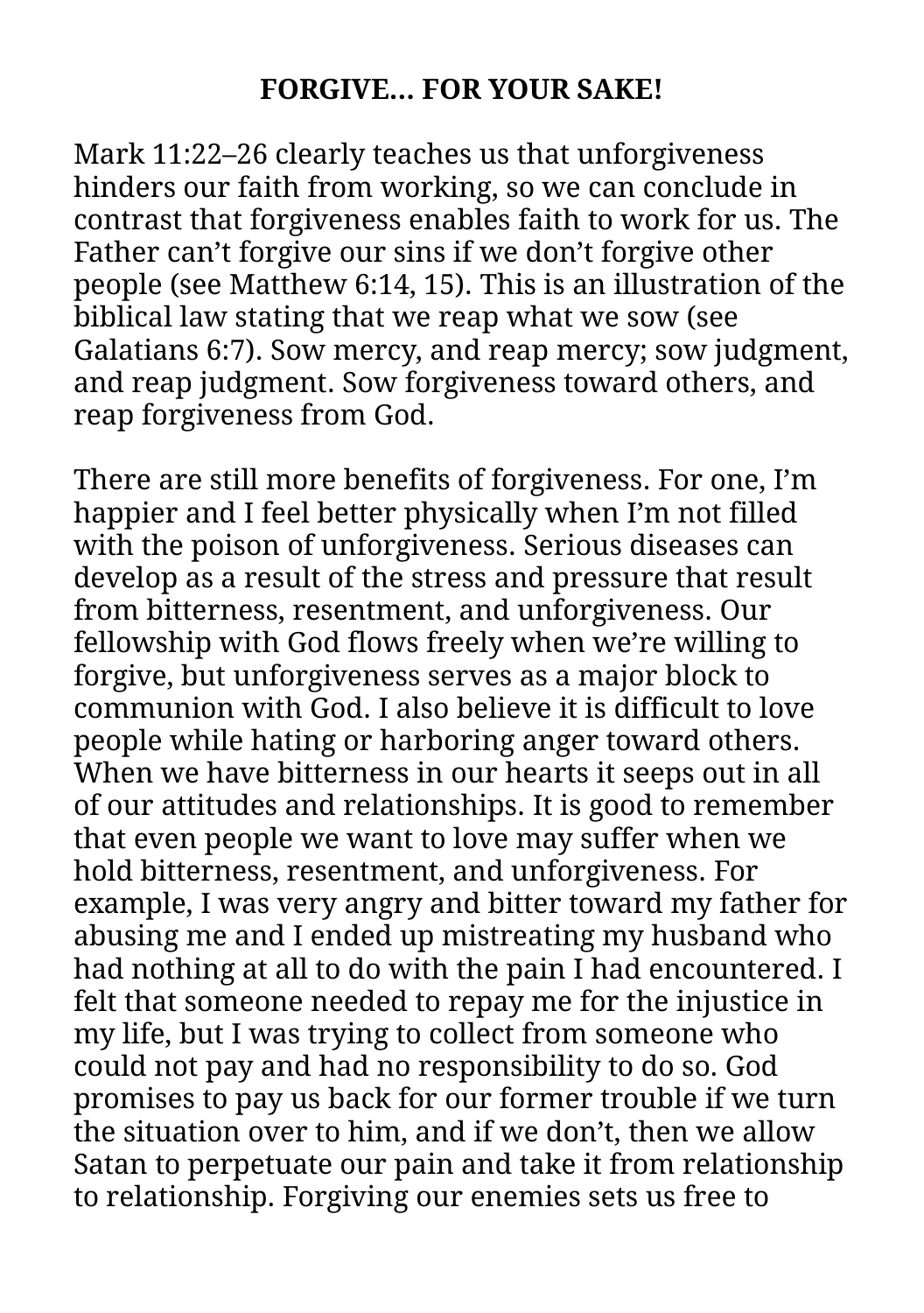move on with our lives. Finally, forgiveness keeps Satan from getting an advantage over us (see 2 Corinthians 2:10, 11). Ephesians 4:26, 27 tells us not to let the sun go down on our anger or give the devil any such foothold or opportunity. Remember that the devil must have a foothold before he can get a stronghold. Do not help Satan torture you. Be quick to forgive when you are offended.

## **THINK ABOUT IT**

List three benefits that you will receive by forgiving.

## **A KEY ISSUE FOR DESPERATE TIMES**

Some people say over and over, "I am just touchy and I get my feelings hurt easily. That is just the way I am and I cannot help it." This is what they believe about themselves, and this belief controls their words and actions, which is so unfortunate because it is so ungodly! It is also an excuse to continue the wrong behavior.

I cannot stress enough how important it is to become a person who is difficult to offend. Satan desperately tries to prevent us from making spiritual progress. If he can keep us focused on who we are angry with and what they did to offend us, then we cannot focus on God's Word and His plan for us, and we will not grow spiritually. Once again let me remind you that Satan is fishing, hoping to catch someone in his trap; don't take his bait!

Most of us sense that we are living in desperate times among desperate people and we should be more careful than ever before to not let our emotions take the lead role in our lives. Instead of being quick to become angry or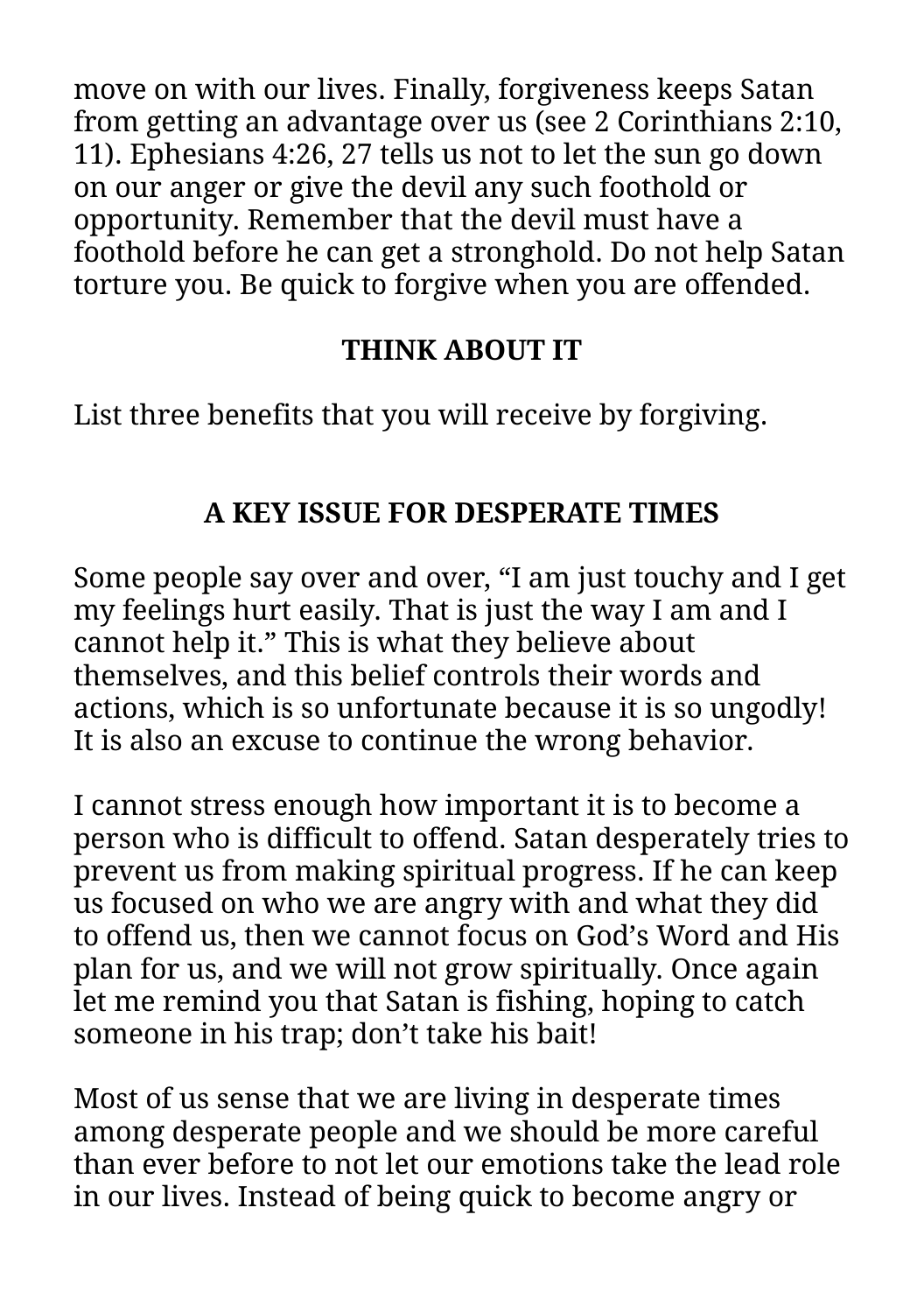being easily offended, we must take the Bible's advice and be wise as serpents and gentle as doves (see Matthew 10:16). In other words, we should be spiritually mature, patient, kind, and gentle with others and wise enough not to allow them to offend us. We cannot control what people do to us, but through God we can control the way we respond to them. The world seems to be getting darker and darker; everywhere we look, we hear and read about people whose anger leads them to do drastic, even tragic, things. We want to represent God and express His love in these difficult days, and to do so, we will have to guard our hearts diligently against offense and anger. Building a new mind-set that you are not easy to offend will be very helpful to you and all those you love.

This principle is also very important to teach our children. One of the reasons it was so difficult for me to forgive was because I never had it modeled in front of me. All the people I grew up around stayed angry most of the time and if anyone ever did anything to hurt or disappoint them, their natural response was to angrily shut that person out of their lives forever. What we do in front of our children affects them even more than what we say, so remember to set a good example for them. Take every opportunity to teach them the importance of prompt and complete forgiveness. If you train them early not to be easily offended, you can save them years of pain and frustration.

## **THINK ABOUT IT**

In your own words, why is it important to become a person who is difficult to offend?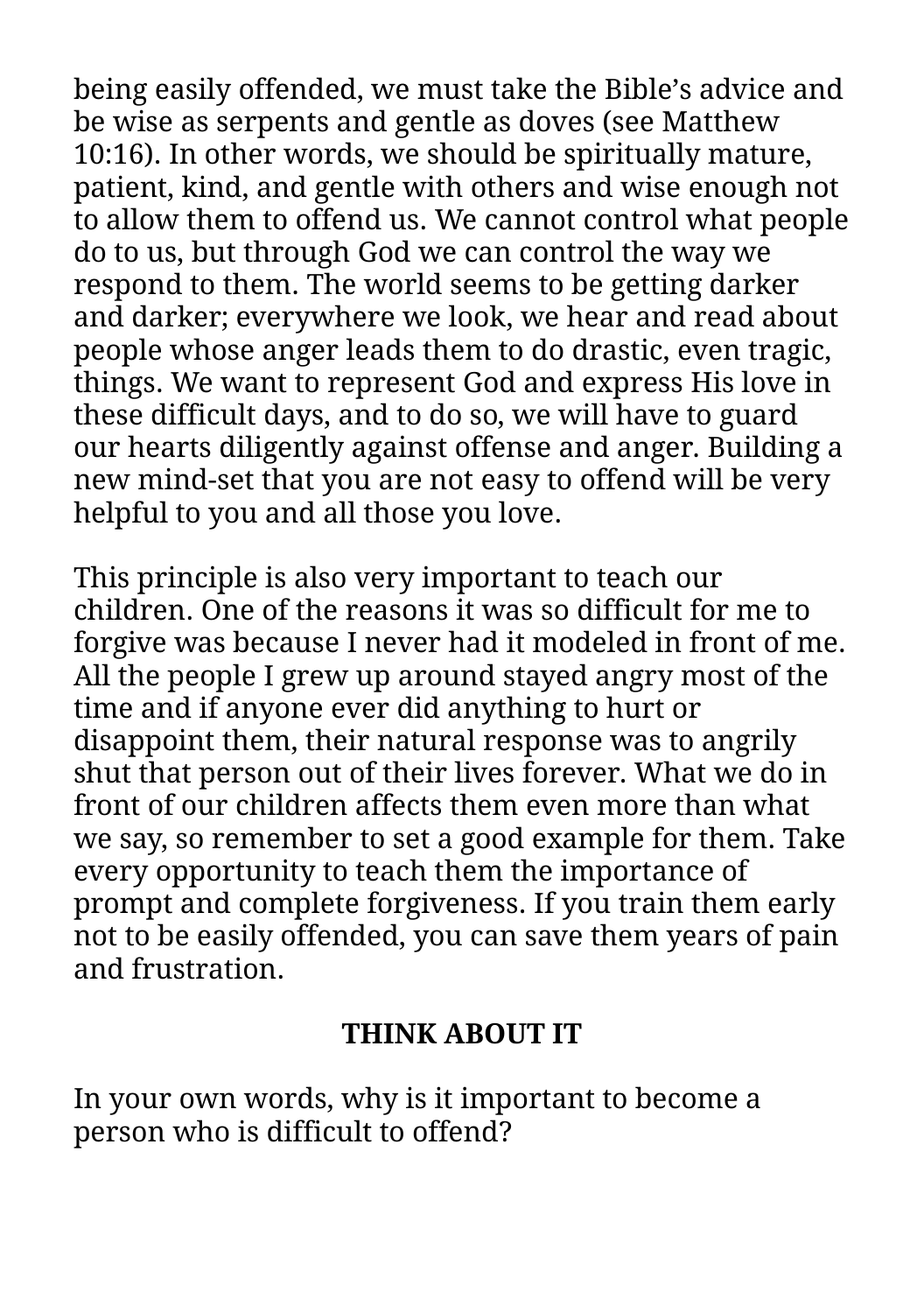#### **POWER PACK**

#### **"Great peace have they who love Your law; nothing shall offend them or make them stumble."**

#### **Psalm 119:165**

**"For if you forgive people their trespasses [their reckless and willful sins, leaving them, letting them go, and giving up resentment], your heavenly Father will also forgive you. But if you do not forgive others their trespasses [their reckless and willful sins, leaving them, letting them go, and giving up resentment], neither will your Father forgive you your trespasses."**

**Matthew 6:14, 15**

**"Love bears up under anything and everything that comes, is ever ready to believe the best of every person, its hopes are fadeless under all circumstances, and it endures everything [without weakening]."**

**1 Corinthians 13:7**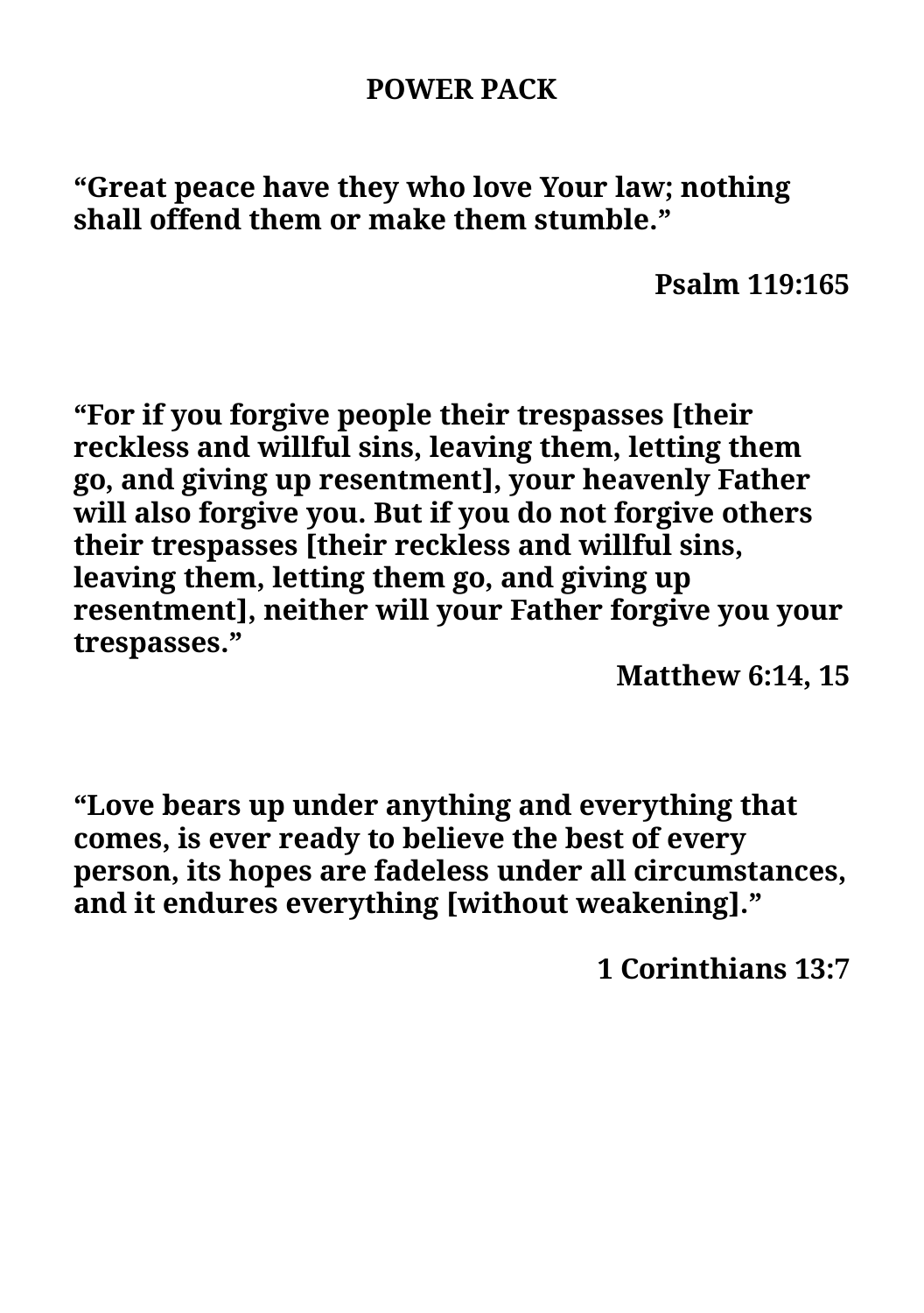## **POWER THOUGHT 5**

# **I love people and I enjoy helping them.**

**"I give you a new commandment: that you should love one another. Just as I have loved you, so you too should love one another."**

**John 13:34**

The Roman philosopher Seneca made a statement we all need to remember: "Wherever there is a human being, there is an opportunity for kindness." I would add to that, "Wherever there is a human being, there is an opportunity to express love." Everyone on Earth needs love and kindness. Even when we have nothing to offer others in terms of money or possessions, we can give them love and show them kindness.

If I could only preach one message, it would probably be this: get your mind off of yourself and spend your life trying to see how much you can do for others. From start to finish, in all kinds of ways, God's Word encourages and challenges us to love other people. To love others is the "new commandment" Jesus gave us in John 13:34, and it is the example He set for us throughout His life and ministry on earth. If we want to be like Jesus, we need to love others with the same kind of gracious, forgiving, generous, unconditional love He extends to us.

Nothing has changed my life more dramatically than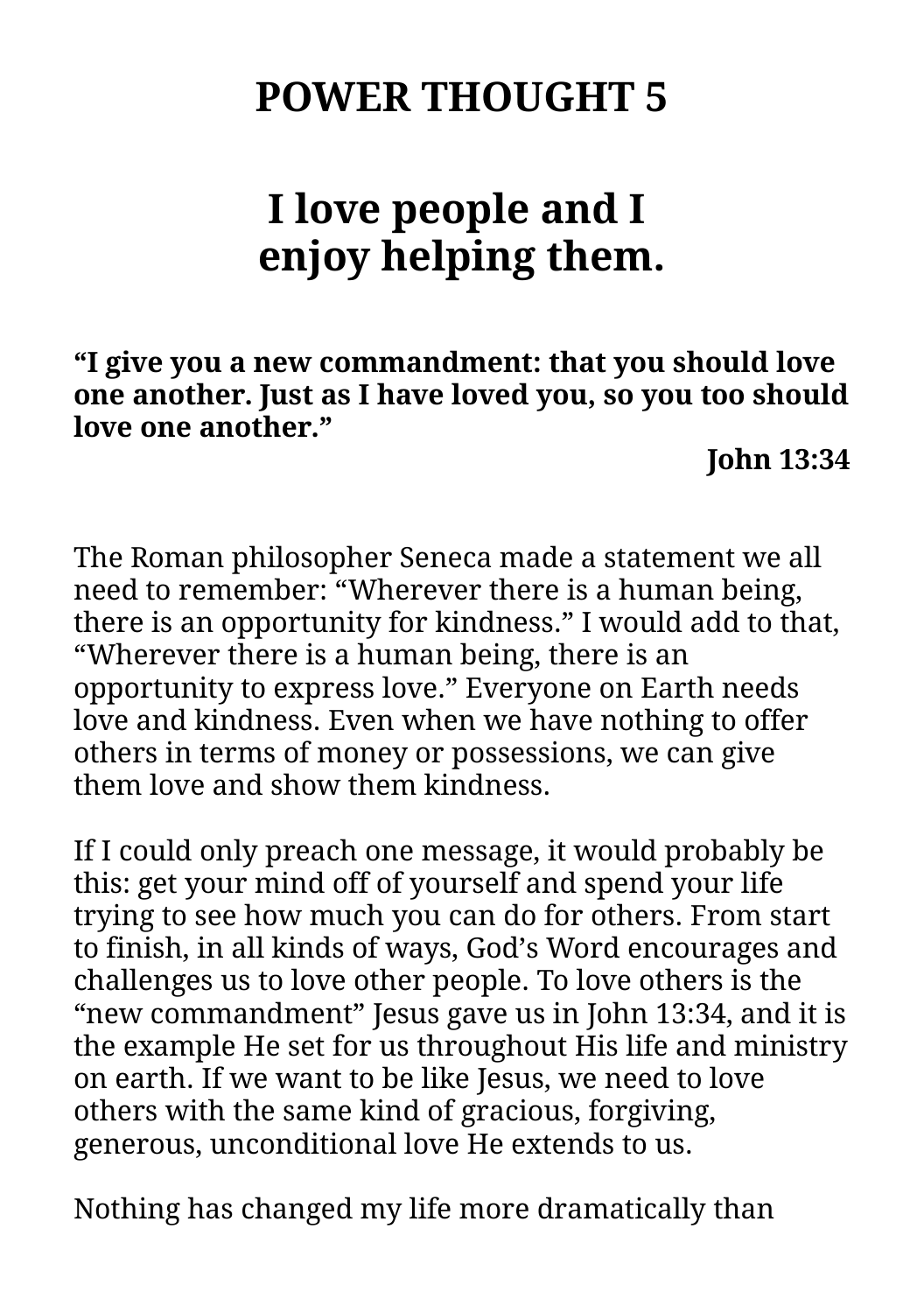learning how to love people and treat them well. If you only incorporate one power thought from this book into your life, I urge you to make it this one: "I love people and I enjoy helping them."

#### **THINK ABOUT IT**

What are you doing to show love to others?

#### **MORE THAN A FEELING**

Some people think of love as a wonderful feeling—a sensation of excitement or gushy emotions that make us feel warm and fuzzy all over. While love certainly has its wonderful feelings and powerful emotions, it's so much more than that. Real love has little to do with gooey emotions and goose bumps; and it has everything to do with the choices we make about the way we treat people. Real love is not theory or talk; it is action. It is a decision concerning the way we behave in our relationships with other people. Real love meets needs even when sacrifice is required in order to do so. The Bible makes this point in 1 John 3:18: "Let us not love [merely] in theory or in speech but in deed and in truth (in practice and in sincerity)." Clearly, love moves us to take action—not just to theorize or talk.

I am amazed when I think about how often we know the right thing to do, but never get around to doing it. The apostle James said that if we hear the Word of God and don't do it, we deceive ourselves with reasoning that does not agree with the truth (see James 1:21, 22). In other words, we know what is right but we make an excuse for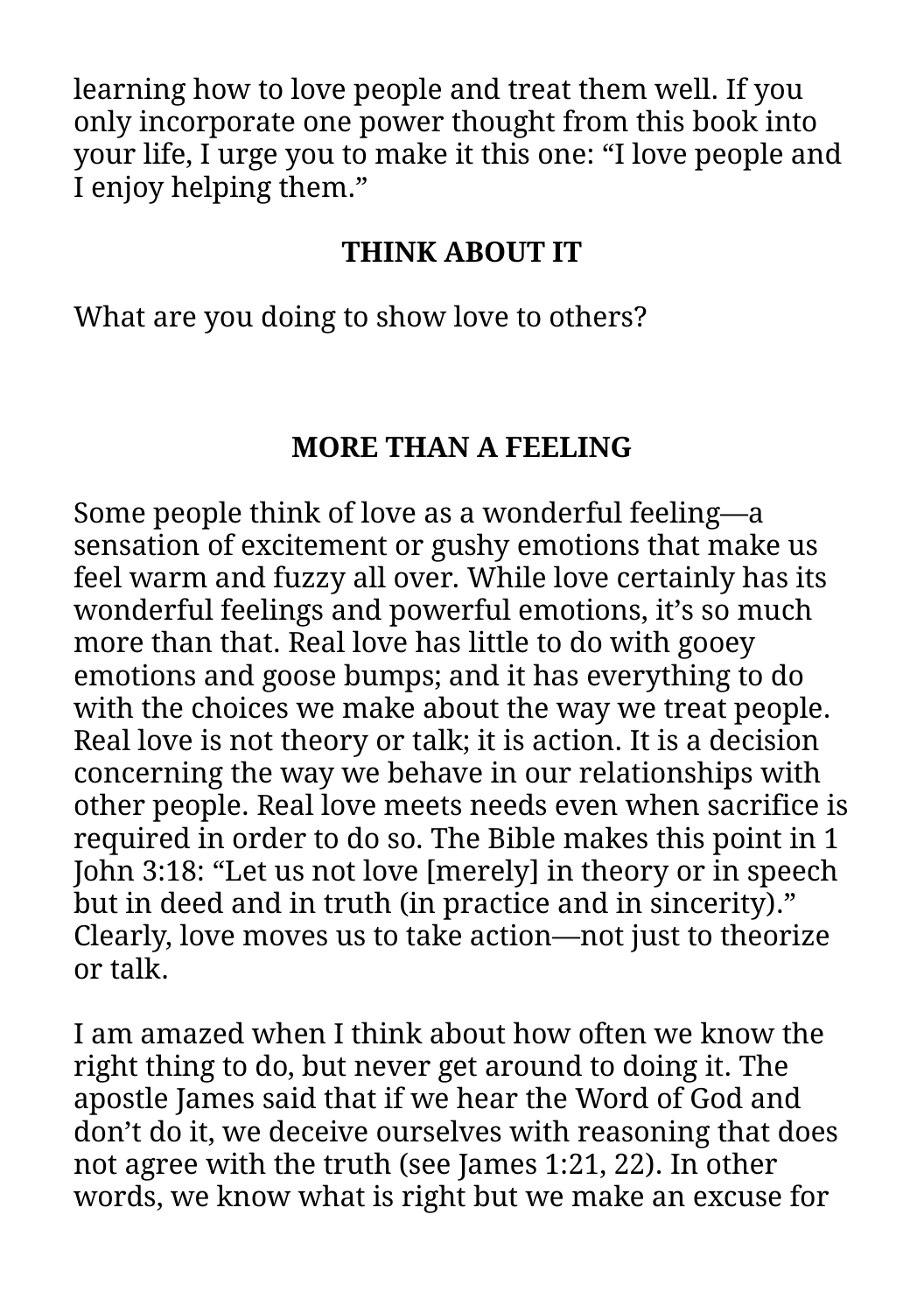ourselves. We find reason to exempt ourselves from doing what we would tell others that they ought to do. If we really want to walk in love, we will do what is right.

For quite some time, I have been challenging people around the world with the challenge I want to present to you today: would you make a commitment before God and sincerely in your heart to do at least one thing for somebody else every day? It may sound simple, but to do it, you will have to think about it and choose to do it on purpose. You may even have to move beyond the normal group of people in your life and do things for people you would not normally reach out to or even strangers. That's okay, though, because there are so many people in the world who have never, ever had anyone do anything nice for them and they are desperate for some words or actions of love.

Let love be the main theme of your life and you will have a life worth living. The Bible says we know that we have passed over from death to life if we love one another (see 1 John 3:14). Remember: "where the mind goes, the man follows." If you truly desire to excel in the love walk, you must first purpose to fill your mind with kind, loving, unselfish, and generous thoughts. This is an opportunity to practice the "on-purpose" thinking principle we talked about in the first section of the book. It is impossible to change your behavior unless you change your mind. Start thinking loving, generous thoughts today, and you'll soon have a life full of love and happiness. Take a few minutes each morning and ask God to show you what you can do for somebody else that day. You can even choose a specific person and ask Him to show you what you can do for them. It will get your mind off of you and release new levels of joy in your life as well as be a great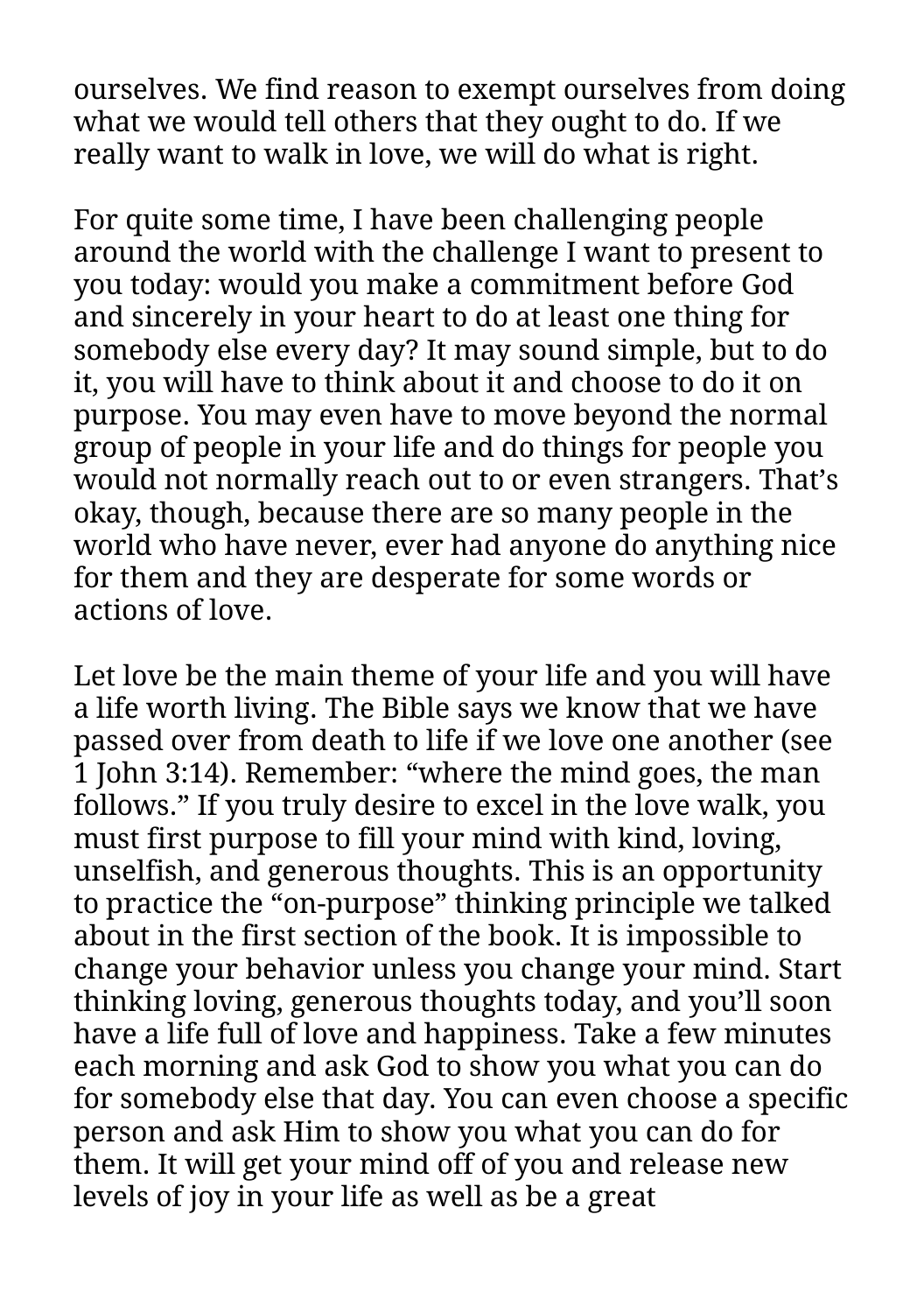encouragement to the people you reach out to.

#### **THINK ABOUT IT**

What will you do to put love into action today?

#### **WHAT ABOUT ME?**

Caring about other people is the greatest thing we can ever do because, as human beings, we are so innately selfish. Selfishness and self-centeredness are inbred in us. The focus of our thoughts tends to be on ourselves, and whether we ever utter the words with our mouths or not, we constantly ask, "What about me? What about me? What about me?" This is not the way God wants us to live.

I spent many years of my life as a very unhappy, dissatisfied person, and I wasted a lot of time thinking my unhappiness was someone else's fault. Thoughts such as, If I just had more money, I would be happy, or If people did more for me, I would be happy, or If I did not have to work so hard, I would be happy, or If I felt better physically, I would be happy filled my mind. The list of reasons I thought caused my unhappiness seemed endless, and no matter what I did to entertain myself nothing worked for long. I was a Christian; I had a growing ministry and a wonderful family but my joy level was definitely affected by my circumstances. Getting what I wanted made me happy for a while, but my happiness evaporated quickly and I soon needed another "fix" of getting my way or getting what I wanted.

As I grew in my personal relationship with God, I literally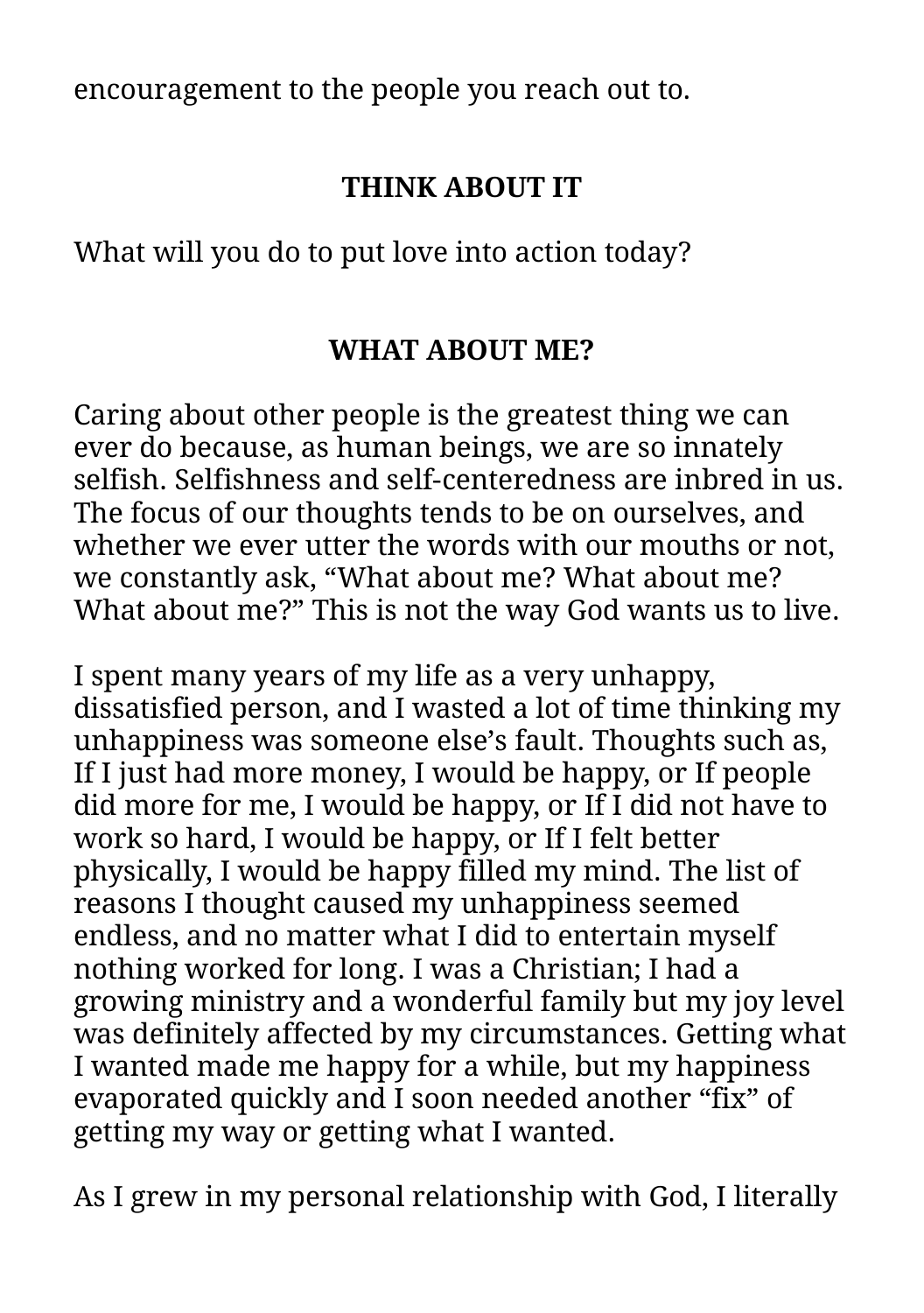became desperate for peace, stability, true happiness, and joy. That kind of hunger for change usually requires facing some truth—maybe some unpleasant truth or things we don't like to admit—about ourselves, and I have learned that if we really want truth, God will give it to us. As I began seeking God for the root cause of my unhappiness, He showed me that I was very selfish and self-centered. My focus was on what others could and should do for me, rather than what I could do for them. That was not easy for me to accept, but doing so was the beginning of a life-changing journey with God.

As God led me, I was reminded that I had grown up in a home that was not loving and kind. The people I lived with were self-focused and did not really care who was hurt as long as they got what they wanted. My role models were selfish, insensitive people. Since these were the character traits I observed, they were the ones I developed. No one ever taught me about love, kindness, or giving until I entered a relationship with God through Jesus Christ.

God helped me begin to see myself as a person who could give and help. I had to change my thinking from, "What about me," to "What can I do for you?" I would like to say this was an easy change to make, but the truth is that it was very difficult and took a lot longer than I like to admit.

Over time, I came to understand that God is love and His nature is that of a giver (see 1 John 4:8). He gives, He helps, He cares, and He sacrifices. He does not merely do these things occasionally, but they represent His constant attitude toward us. Love is not something God does, it is who He is. He always offers us love, generosity, grace, and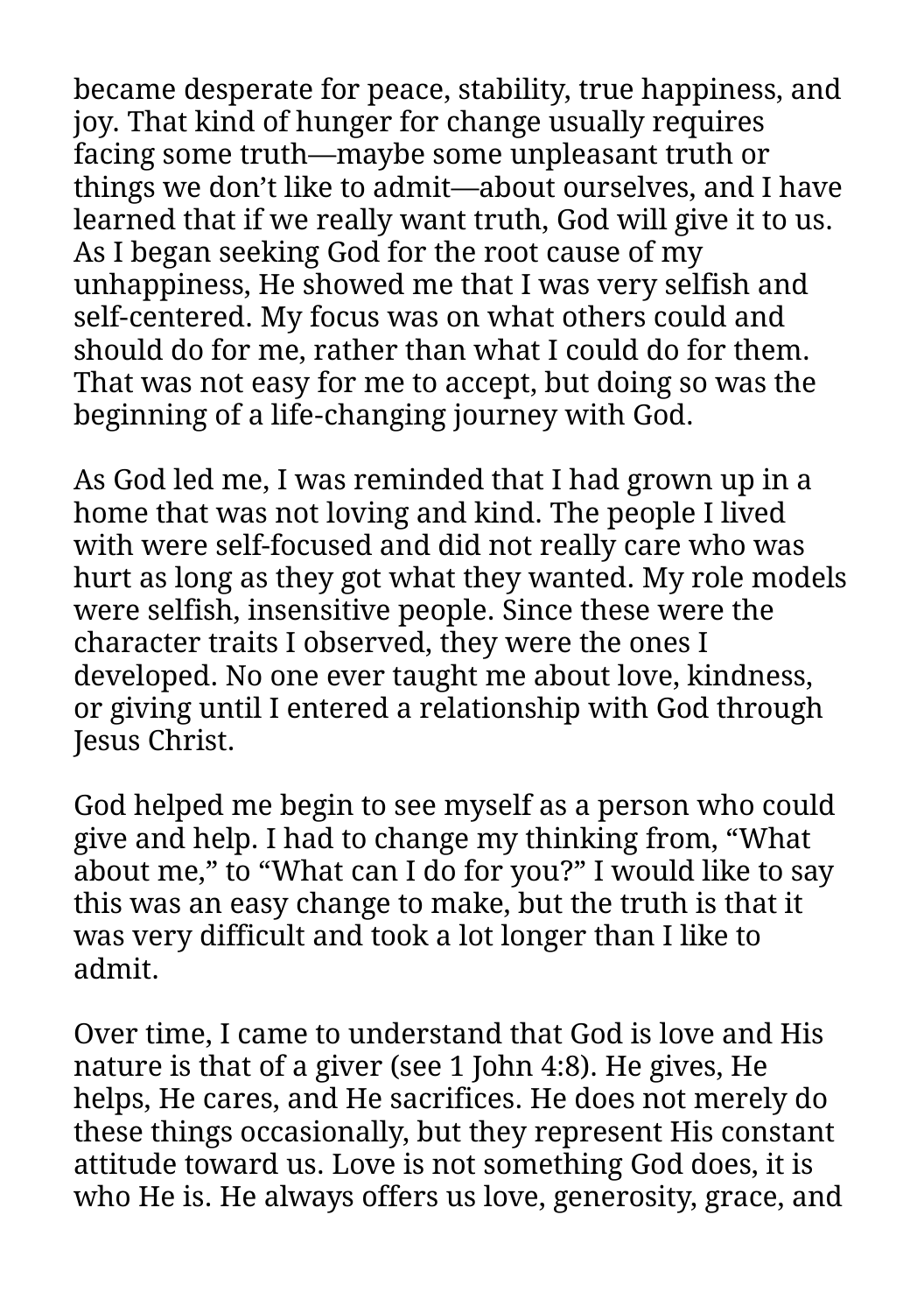help. It is true that God is just and there are times when He punishes sin, but even that He does out of love, for our own good, to teach us the right way to live. Everything God does is for our good; all of His commands are intended to help us have the best lives we can possibly have. He commands us to love and be kind to others. which means taking the focus off of ourselves, silencing the voice that asks "What about me?" and learning to follow Jesus' example of being kind, generous, and loving toward others.

#### **THINK ABOUT IT**

Ask God to show you the root cause(s) of any unhappiness in your life. Be willing to face the truth about yourself even if you don't like it. This is the first step toward a better life!

## **DO IT DELIBERATELY**

Jesus told us plainly what we need to do if we want to follow Him. "If anyone intends to come after Me, let him deny himself [forget, ignore, disown, and lose sight of himself and his own interests] and take up his cross, and [joining Me as a disciple and siding with My party] follow with Me [continually, cleaving steadfastly to Me]" (Mark 8:34). The "cross" we are asked to carry in life is simply one of unselfishness.

Most of us concentrate on what we can get in life, but we need to concentrate on what we can give. We think about what other people should do for us and often become angry because they do not give us what we want. Instead, we should think aggressively about what we can do for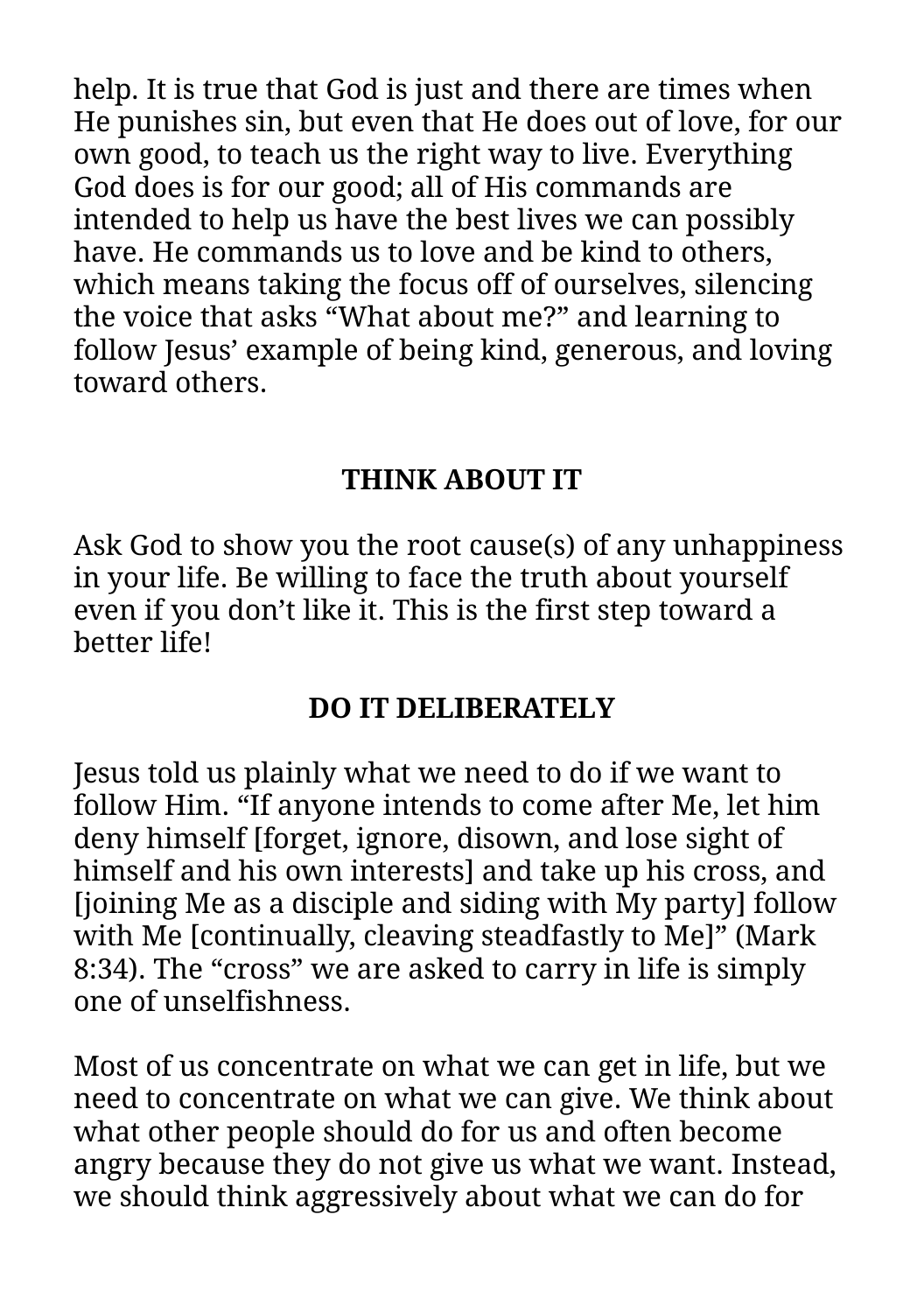others and then trust God to meet our needs and fulfill our desires.

Please notice that I say we need to think aggressively about what we can do for others. Galatians 6:10 conveys the same meaning, encouraging us to "Be mindful to be a blessing." Simply put, to "be mindful" means to be intentional, to be purposeful and deliberate. God wants us to think on purpose and to make a point of being a blessing to others.

I do my best to be aggressive in my thinking about who I can bless, and realizing that I must give and help on purpose has been very beneficial to me. It did not come naturally. I had to learn to do it, but it has been one of the greatest, most rewarding lessons of my life. There are certainly times when I "feel" like being a blessing, but there are many times when I don't. Sometimes I may also feel that people should be doing more for me, and in reality perhaps they should be, but that cannot be my concern. I have learned to trust God to get to me what He wants me to have and to personally continue reaching out to others. We cannot live by what we feel and ever have consistency and stability. Our ability to choose is greater than how we feel and it is that ability we must activate. Be deliberate about love!

I remember one specific morning when I sat and thought, Okay, God, I want to bless someone today. I was not talking about blessing someone by preaching or teaching, but in my personal life, in my own little corner of the world. I always want to make sure I am living the same way I encourage other people to live so I thought through the various people I would be around that day.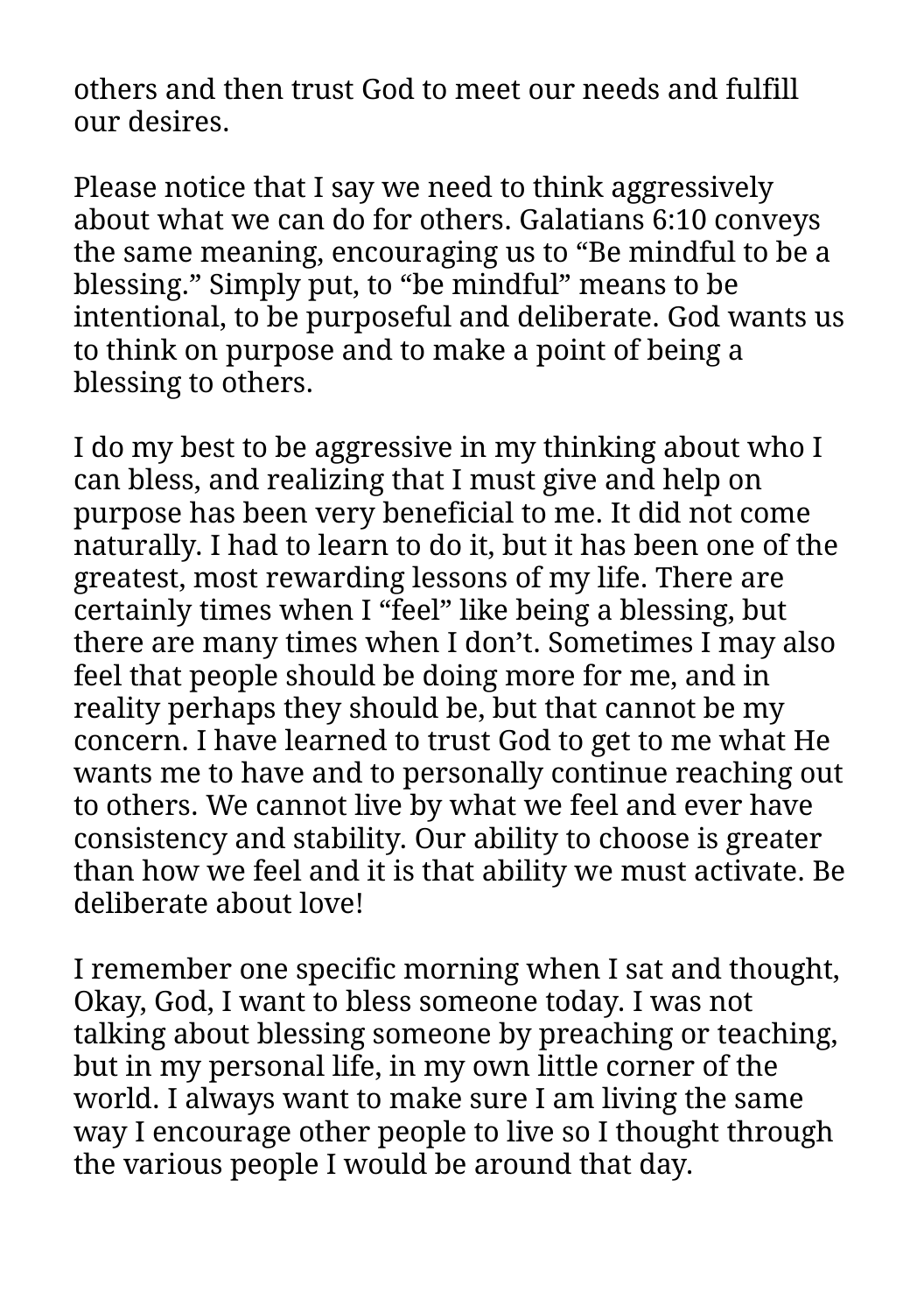About thirty seconds later, God showed me something I could do for a specific person. He impressed upon me the fact that being a blessing to that person by simply telling her how much I appreciated her would really mean a lot to her and give her fuel for the day. All I needed to do was say, "I just want you to know I really appreciate you." It didn't take long, and it didn't require much effort, but I did have to think about it. I had to choose to do it on purpose; I had to be intentional about wanting to bless someone.

I encourage you to begin to think on purpose about how you can be a blessing to the people around you. Remember, it does not have to cost money although at times it may; it does not always have to take much time; and it does not have to take an enormous amount of energy. Blessing people can be quick and easy, but it won't just happen. You have to do it deliberately. At times what God asks us to do may be more costly to us in time, effort, or finances than at other times, but either way we need to be ready to be God's ambassador on earth. Use what you have in the service of God and man and your needs will always be met.

## **THINK ABOUT IT**

How will you deliberately be a blessing to someone this week?

#### **BE A BLESSING DISPENSER**

The love of God is in us because God puts His love in our hearts when we accept Jesus as our Savior, but it needs to get through us in order for it to help anyone else. In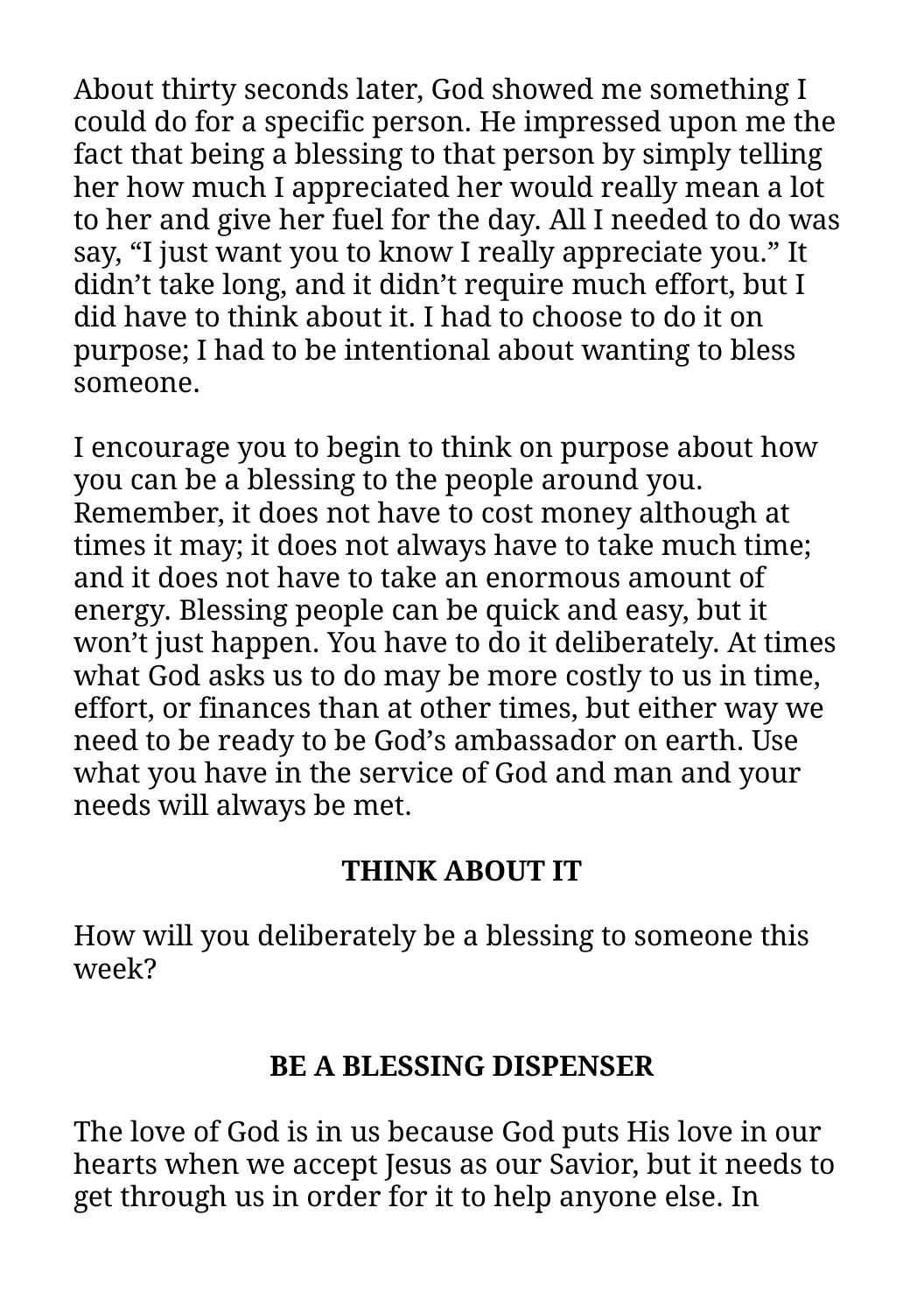Genesis 12:2, God told Abraham He would bless him and make him a person who dispensed blessings everywhere he went. When I read that story, I am reminded of a bottle of hand lotion I have, one that has a pump on it. When I press the pump, it dispenses hand lotion. That's the way I want to be with blessings. When people come near me, I want to dispense something good, something that will benefit them.

I want to encourage you to use what you have to meet needs for other people, and to have what I call "prosperity with a purpose." Don't pray to be prosperous so you can have more and more for yourself, but make certain you use a good portion of what you have to bless others. I am not talking about only putting money into an offering at church on Sundays. I am talking about doing things for people in your daily life—people you work with, people in your family, people you like and people you may not particularly like, people you know and people you don't know, and those you think deserve it as well as those you don't think deserve it. This is an exciting way to live, as I have learned from personal experience.

I was out shopping one day and felt God wanted me to pay for another customer's earrings. I didn't know who the lady was; I had never seen her before; and I thought she might think I was a bit unusual because I wanted to buy the earrings for her. But the sense that I needed to pay for her earrings just wouldn't go away. So I finally walked up to her with enough money in my hand to cover the earrings and said, "Listen, I'm a Christian and I just feel that God wants you to be blessed today. He wants you to know He loves you, so here's the money to pay for your earrings."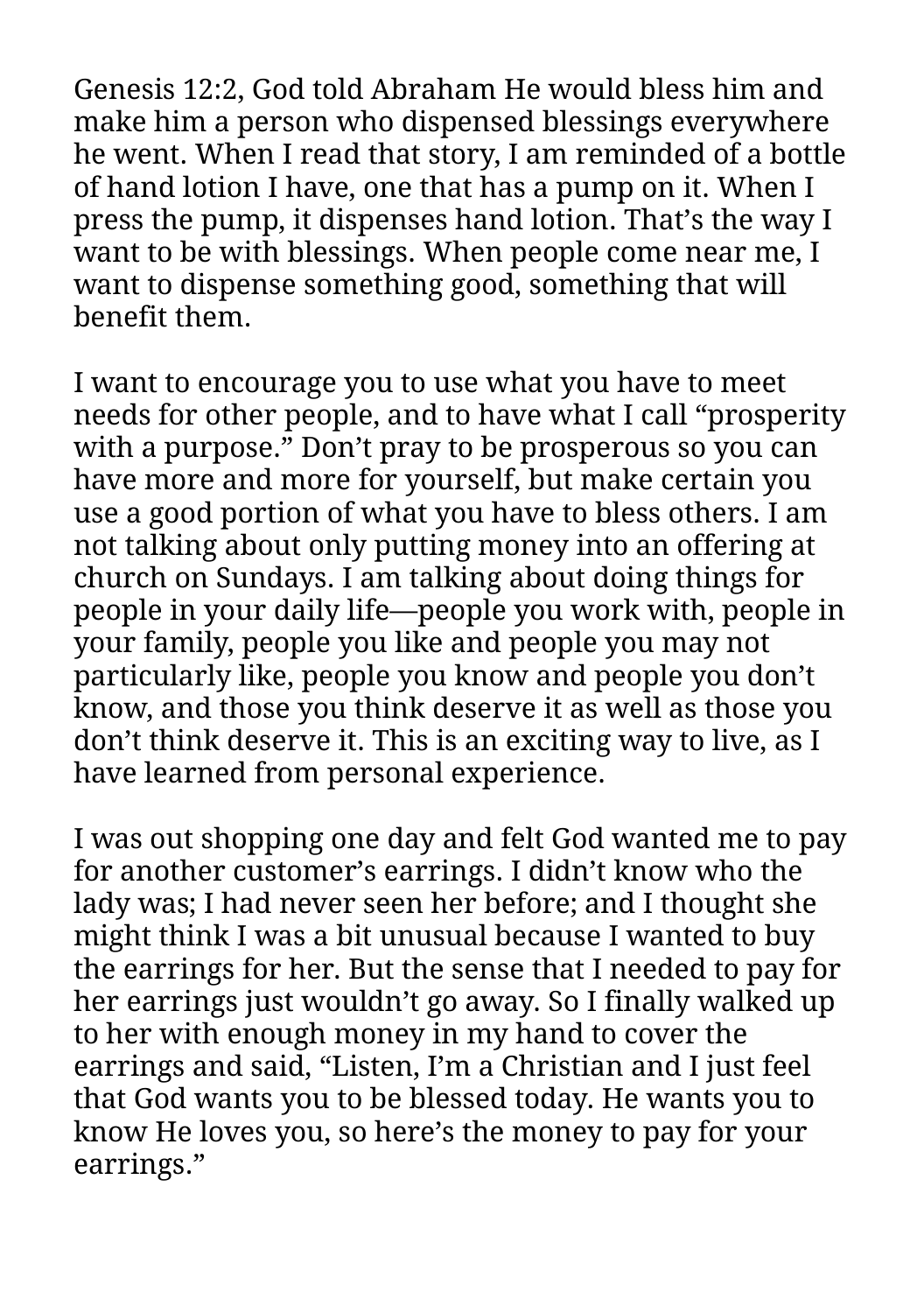I got away as quickly as I could because if she thought I was crazy, I didn't want to know it! Months and months later, I heard that the lady actually was out shopping that day with someone who recognized me and watched me on television. That person had a neighbor, a man who tended to poke fun at me and did not speak nicely about me. The woman from the store told the man what had happened and it changed his attitude. That man who once made fun of me ended up watching our television broadcast regularly and receiving salvation!

You never know what God has in store when He puts something on your heart to do—even when it may not make sense to you or when it seems silly or embarrassing. If He asks you to do something, do it. I assure you, He always knows what He is doing, so even when you don't understand, go ahead and obey.

When I paid for the woman's earrings during my shopping trip, I was blessed, the lady who got the earrings was blessed, the woman who witnessed it was blessed, God was honored, and the man who became a believer was blessed. I am thankful I was obedient in that situation. In many Scripture passages, the Bible teaches that when we obey God, we are blessed and when we don't, we aren't. It's that simple. I do my best to obey God when I sense He wants me to do something to bless someone, but I have certainly "missed it" at times and removed myself from being able to receive a blessing. Let me explain.

I was once in a large discount shoe store and the customer in front of me in line had several pairs of shoes she intended to purchase. I began to sense that God wanted me to pay for her shoes, but I thought she would think I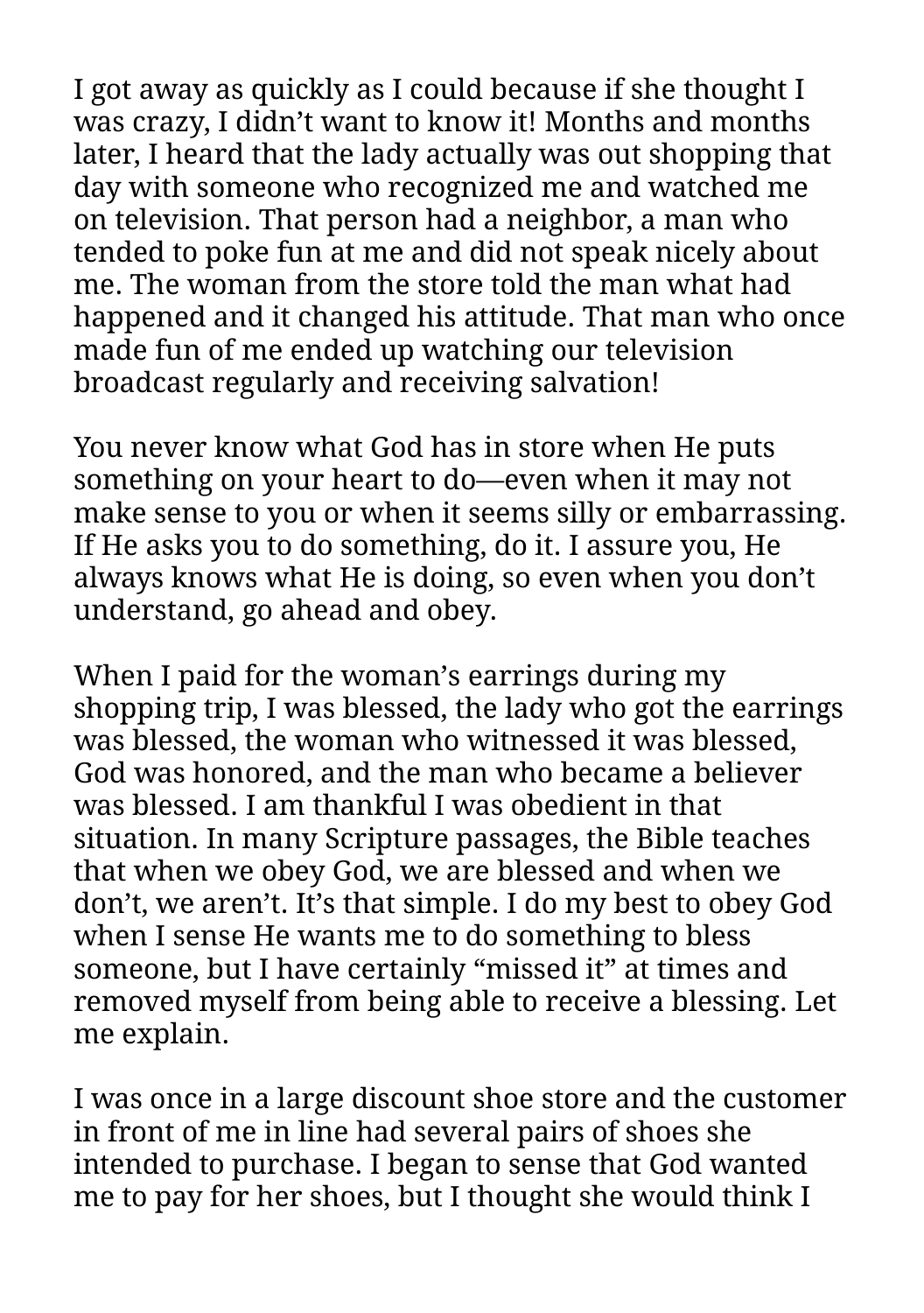was crazy, so I fiddled around long enough to keep from doing it and I didn't say anything to her. When the clerk told her the total amount of her purchase, she didn't have enough money to pay for her shoes. I felt so bad! Not only was I unwilling to be embarrassed in front of her, I was also ashamed before God because I disobeyed Him. Take my word for it, obedience is better than disobedience. I don't always get it right, and you probably won't either, but I am moving forward—and you can too. That's what God wants from us.

I encourage you to develop a new mind-set, one that says, "I love people; I enjoy helping them and being generous." Then purpose to spend some time each morning thinking about what you can do for someone else that day. Lie in your bed before you get up in the mornings and pray, "God, who can I bless today?" Don't ask, "How can I be blessed today," but "Who can I bless today?" In the evening take a "blessing inventory" by asking, "What did I do today to make someone else's life better?" As I started learning to bless others, I found that I often made plans in the morning to bless people later that day, but then became busy and did not follow through. Taking the evening inventory really helped me because I did not want to have to answer, "Nothing, I did nothing to improve someone else's life today."

Decide to use the blessings in your life to be a blessing to others everywhere you go. You can do this in big ways or in small ways, but just do it. You'll be amazed at the results.

Another way you can be a blessing is just by being friendly. Make a real effort to be friendly with people everywhere you go and show a genuine interest in them.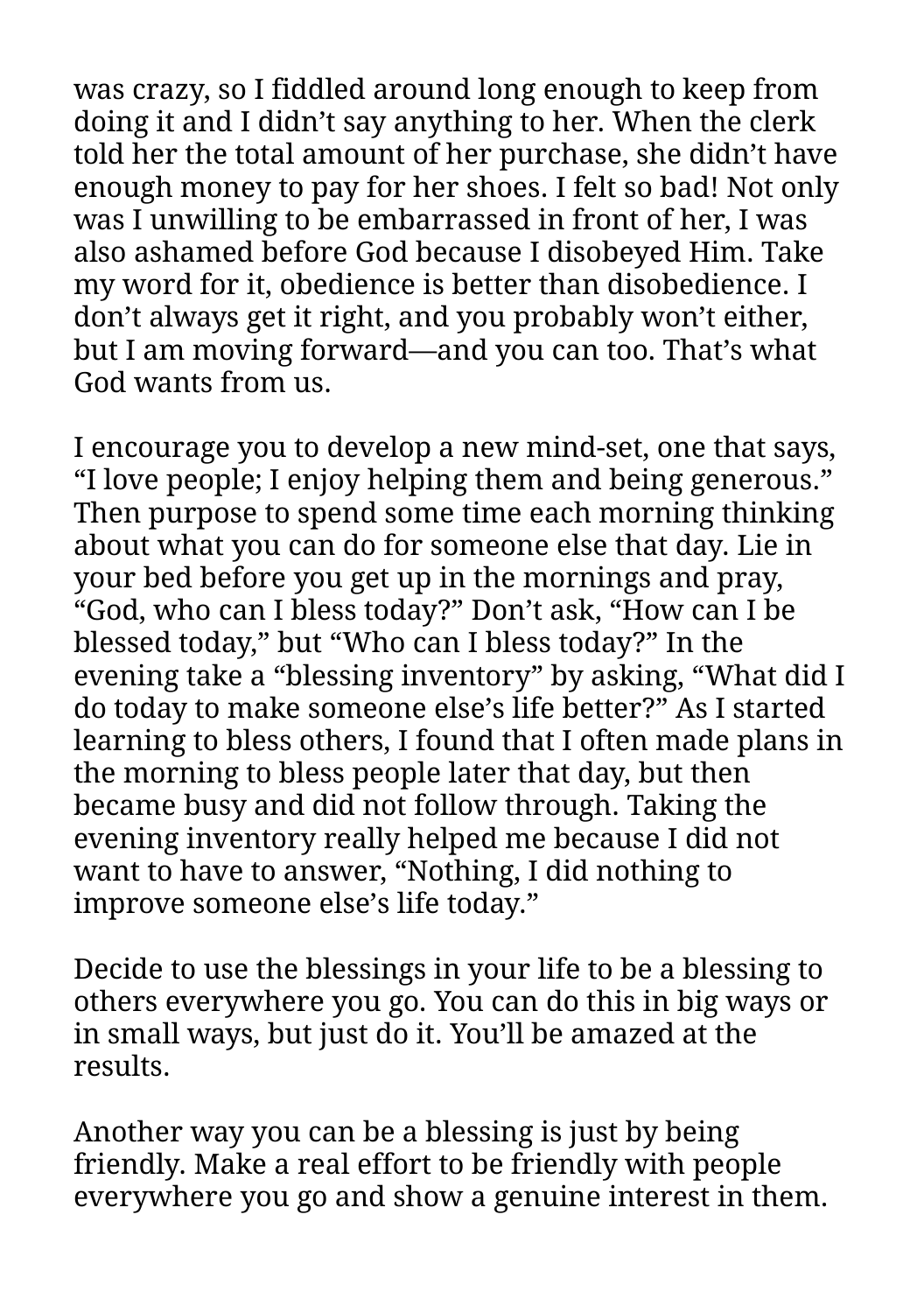Try to make shy people feel comfortable and confident. Try to make anyone that is handicapped in any way feel just as "normal" as anyone else. There are countless ways we can be a blessing if we think about it creatively.

## **THINK ABOUT IT**

Who do you intend to bless this week and how will you do it?

## **A GREAT BIG HAPPY LIFE**

Since being good to people has been one of my personal goals, my "joy tank" never runs dry for very long. I have even discovered that when I do get sad or discouraged, I can begin to think on purpose about what I can do for someone else and before long I am joyful again.

We all experience times in our lives when things are not going great for us. We may even be in the midst of personal loss or pain, but we cannot only be good to people when things are going well for us; we also—and especially—need to bless others when times are difficult for us. The reason I believe we need to be especially diligent about blessing others when we are struggling is that when we concentrate on giving, being kind, expressing love, and blessing other people, it gets our minds off our problems and we experience joy in the midst of our trouble. Why? Because givers are happy people!

You may have heard many times that the Bible says, "It is more blessed to give than to receive" (Acts 20:35 NKJV).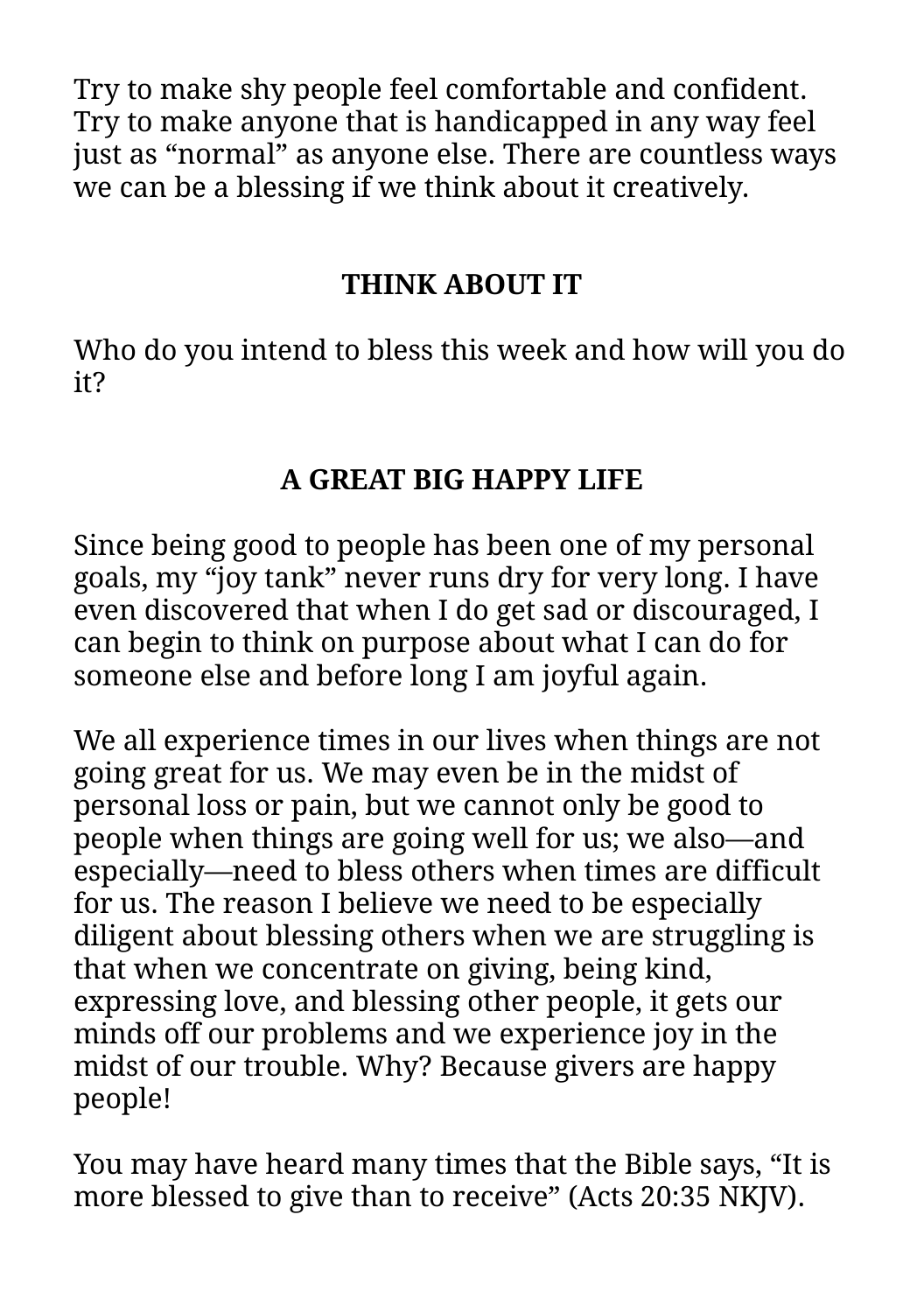The Amplified Bible renders that verse this way: "It is more blessed (makes one happier and more to be envied) to give than to receive" (Acts 20:35). You may know that verse, but do you really believe it? If you do, then you are probably doing your best to be a blessing everywhere you go. I must admit that, for many years, I could quote this verse, but I obviously didn't really believe it because I spent my time trying to be blessed rather than being a blessing.

I have now learned that we do not even know what "happy" is until we forget about ourselves, start focusing on others, and become generous givers. In order to be generous, we have to do more than simply plunk some change in a bucket during the holidays or give to the church once a week. Actually, I think learning to give in church should simply be practice for the way we should live our everyday lives. I do not just want to merely give offerings; I want to be a giver. I want to offer myself every day to be used for whatever God chooses. For this change to take place in my life I had to change my thinking. I had to think and say thousands of times, "I love people and I enjoy helping them." This power thought will be lifechanging for you if you put it to work in your life.

As you become a generous giver, you will be amazed at how happy you will be and how much you will enjoy life. In contrast, stingy people are unhappy. Those who are not generous live little bitty, pathetic lives. They just do what they have to do; they look out only for themselves; they don't like to share; and they only give when they feel they must—and then, they often do so reluctantly or grudgingly. These attitudes and actions run contrary to the way God wants us to live because they do not result in blessings for anyone. In fact, Proverbs 1:19 says being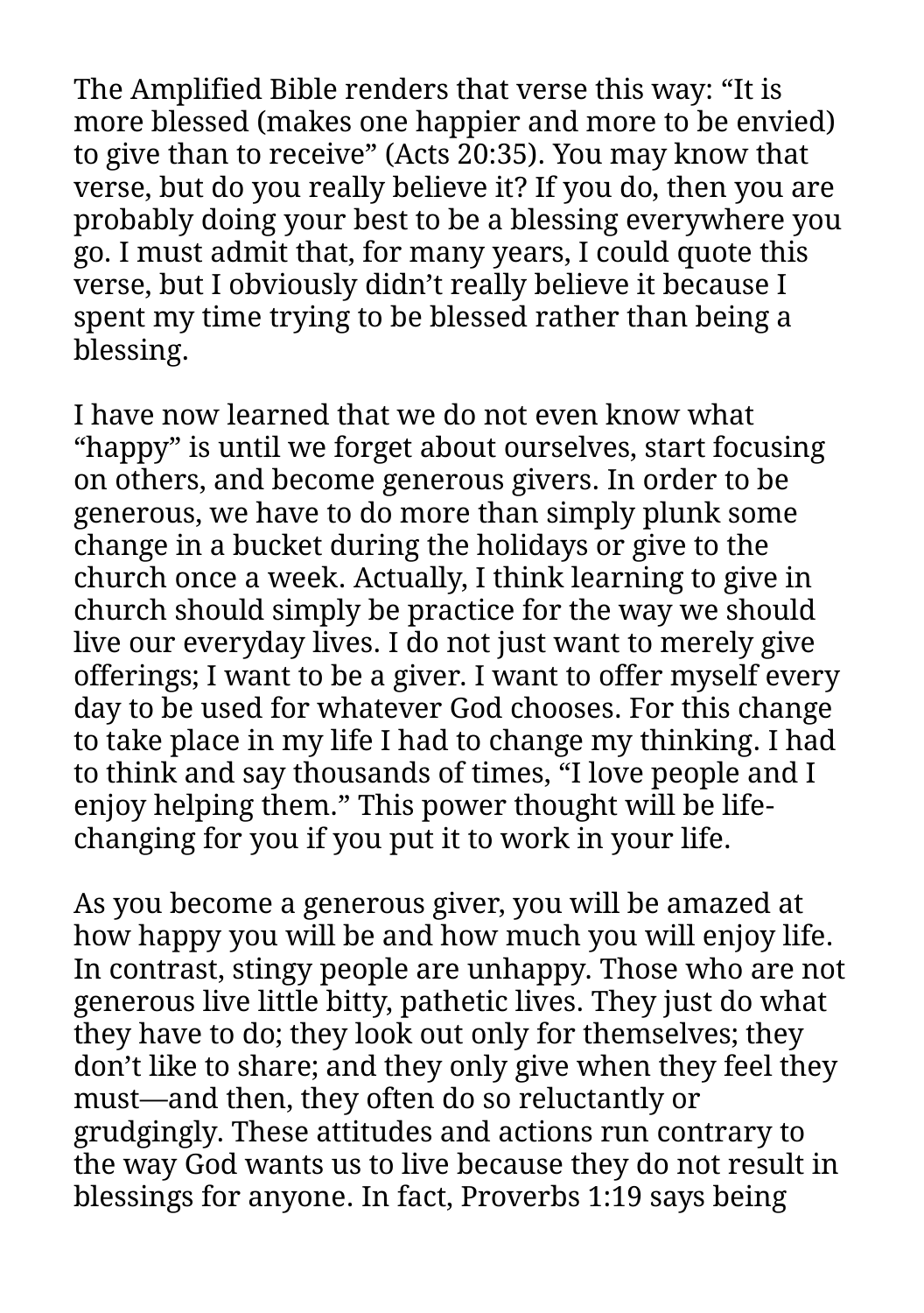greedy will drain the life out of a person:

So are the ways of everyone who is greedy of gain; such [greed for plunder] takes away the lives of its possessors.

God is a giver. Paul writes, "Now to Him Who, by (in consequence of) the [action of His] power that is at work within us, is able to [carry out His purpose and] do superabundantly, far over and above all that we [dare] ask or think [infinitely beyond our highest prayers, desires, thoughts, hopes, or dreams]—to Him be glory in the church and in Christ Jesus throughout all generations forever and ever," (Ephesians 3:20, 21, emphasis mine). These words describe God, and if we want to be like He is, we need to always go the extra mile, always do more than we have to, always give more than enough, and always be generous.

## **THINK ABOUT IT**

In what ways can you become more generous?

## **IF YOU'LL LISTEN, YOU'LL KNOW**

Because human nature is selfish and self-centered, generous giving does not come naturally to us. We have to build into our thinking the mind-set that we are generous. Begin to think and say, "I am a very generous person. I look for opportunities to give."

I have found that opportunities to give are all around me —and they are all around you too. Finding out how you can bless another person is as easy as using your ears. If you simply listen to people, you'll soon know what they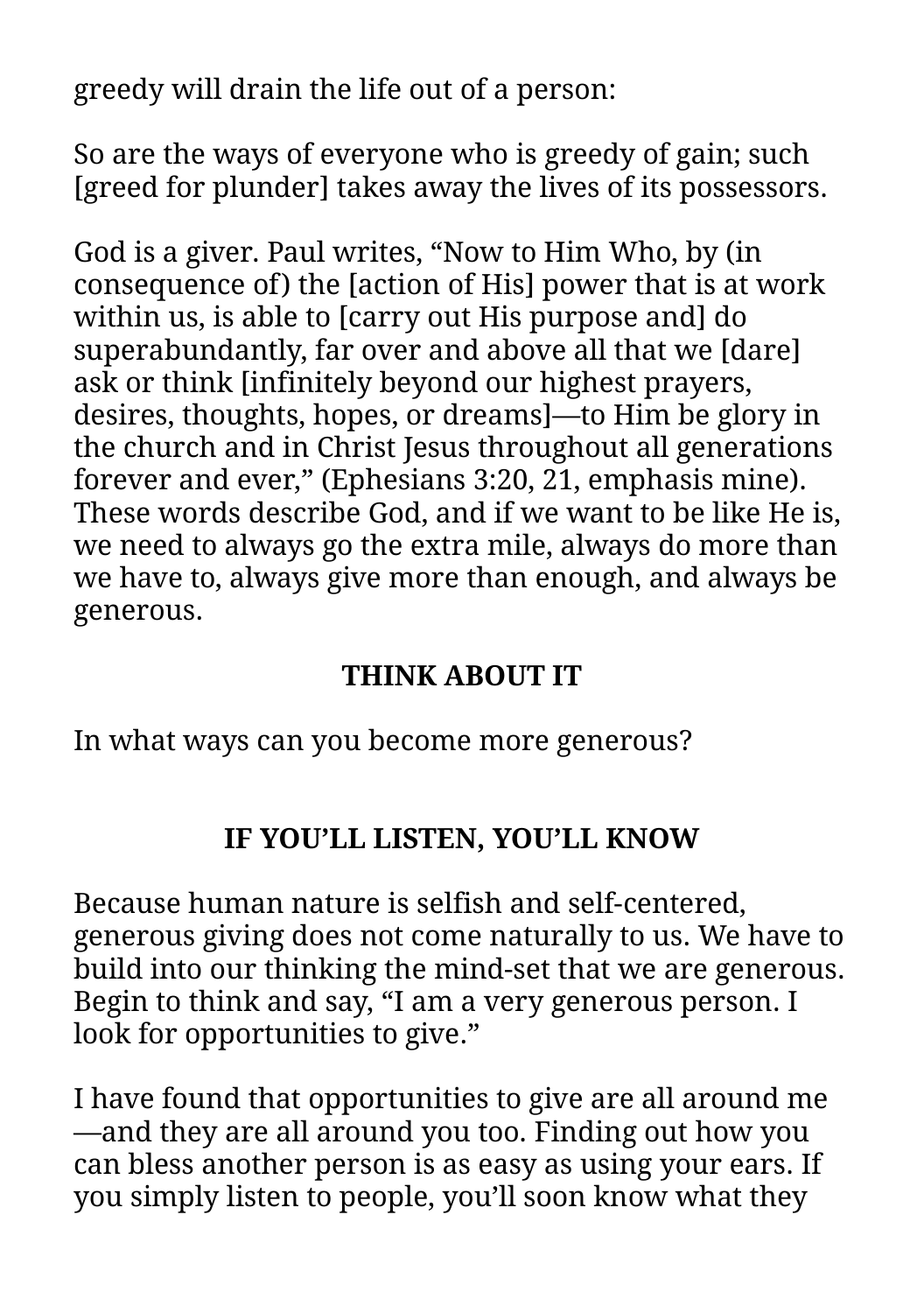need or would like.

In casual conversation, a person who works for me once mentioned she liked things produced by a certain company. I asked someone to go get her a gift certificate and gave it to her with a note telling her how much I appreciate all her hard work. She began to cry and said, "It's not the gift certificate that means so much to me. It's the fact that you actually heard me and remembered what I said."

I encourage you to begin listening to others and paying attention to what they say more than ever before. People want to know you're listening to them; they feel loved and valued when you listen to them. If you don't know what to do for someone, you're not listening to them because people tell you what they want, need, and like—and you'll know if you listen. You could start a list of things that you hear people say they want or need, and if you cannot provide it for them now, you can pray that God will give you the ability to do so. If you act on what you hear and bless people accordingly, you'll see that blessing others really is better than receiving anything for yourself. I assure you, the more you give, the happier you will be.

## **THINK ABOUT IT**

What have you heard recently that let you know what someone needs or wants? What will you do about it?

## **HOW GENEROUS ARE YOU?**

I want to close this chapter with several questions for you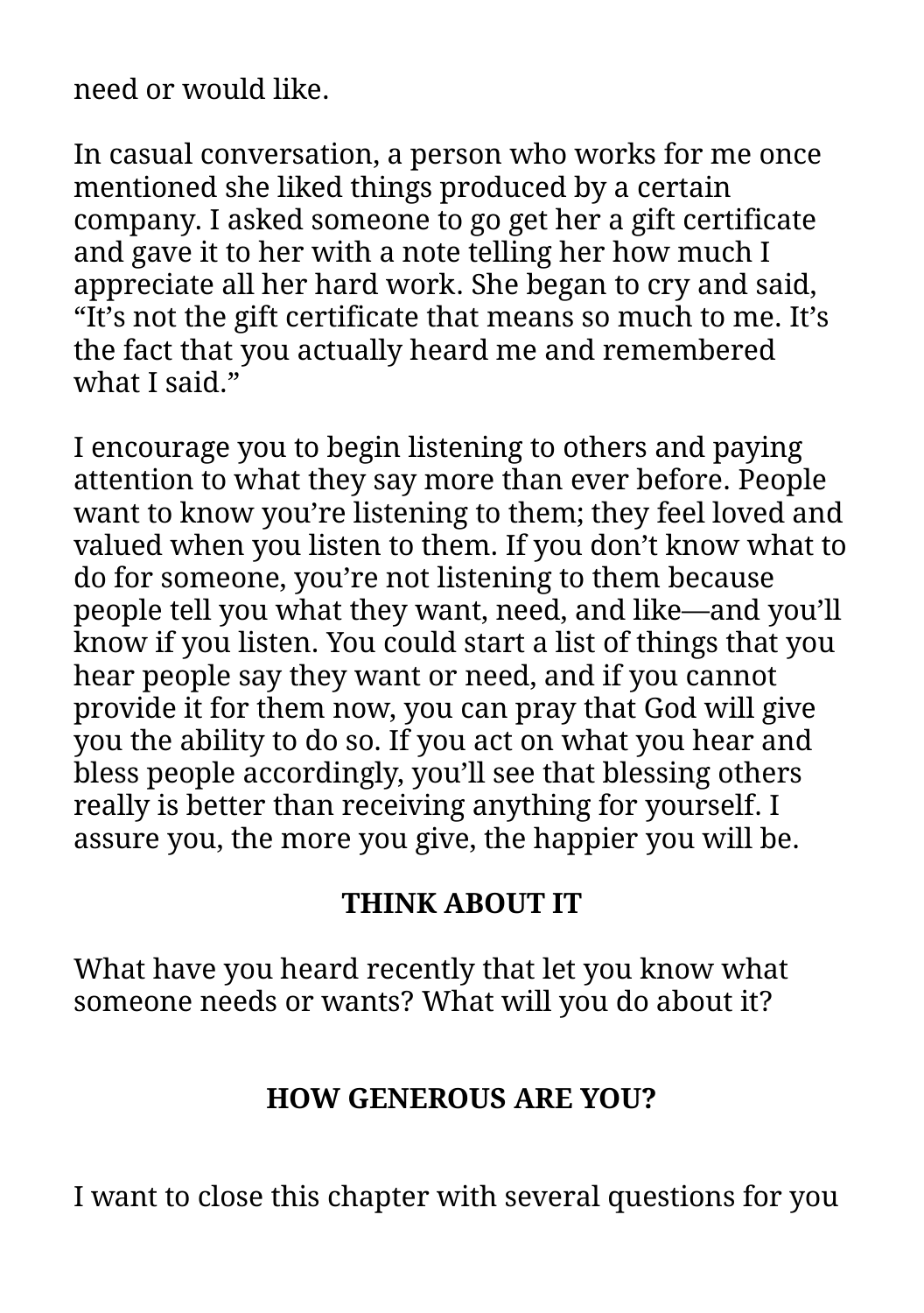to ask yourself to help you see how generous you are or, perhaps, are not.

• How well do I tip? If I were a waiter or waitress, would I want to wait on myself, based on the way I tip?

• What kinds of gifts do I give? Do I give the cheapest things I can find? Do I get anything just to meet an obligation or do I sincerely look for what I believe the person receiving the gift would enjoy?

• Do I freely and frequently encourage and compliment other people?

• Am I willing to share what I have?

• Do I hoard possessions or do I give away what I'm not using?

• How many things do I have hidden in drawers in my home—things I have not used in years that I am keeping just because I like having possessions?

• When I have opportunities to give to those less fortunate than I am, do I give generously? Do I do as much as I can or as little as I can?

• If I'm with someone who has a cold and runny nose, and I have been carrying around a package of tissues for weeks, do I give that person only one tissue, or do I offer the entire package so they will have plenty?

• Do I give someone else the best-looking steak at dinner or do I keep that one for myself?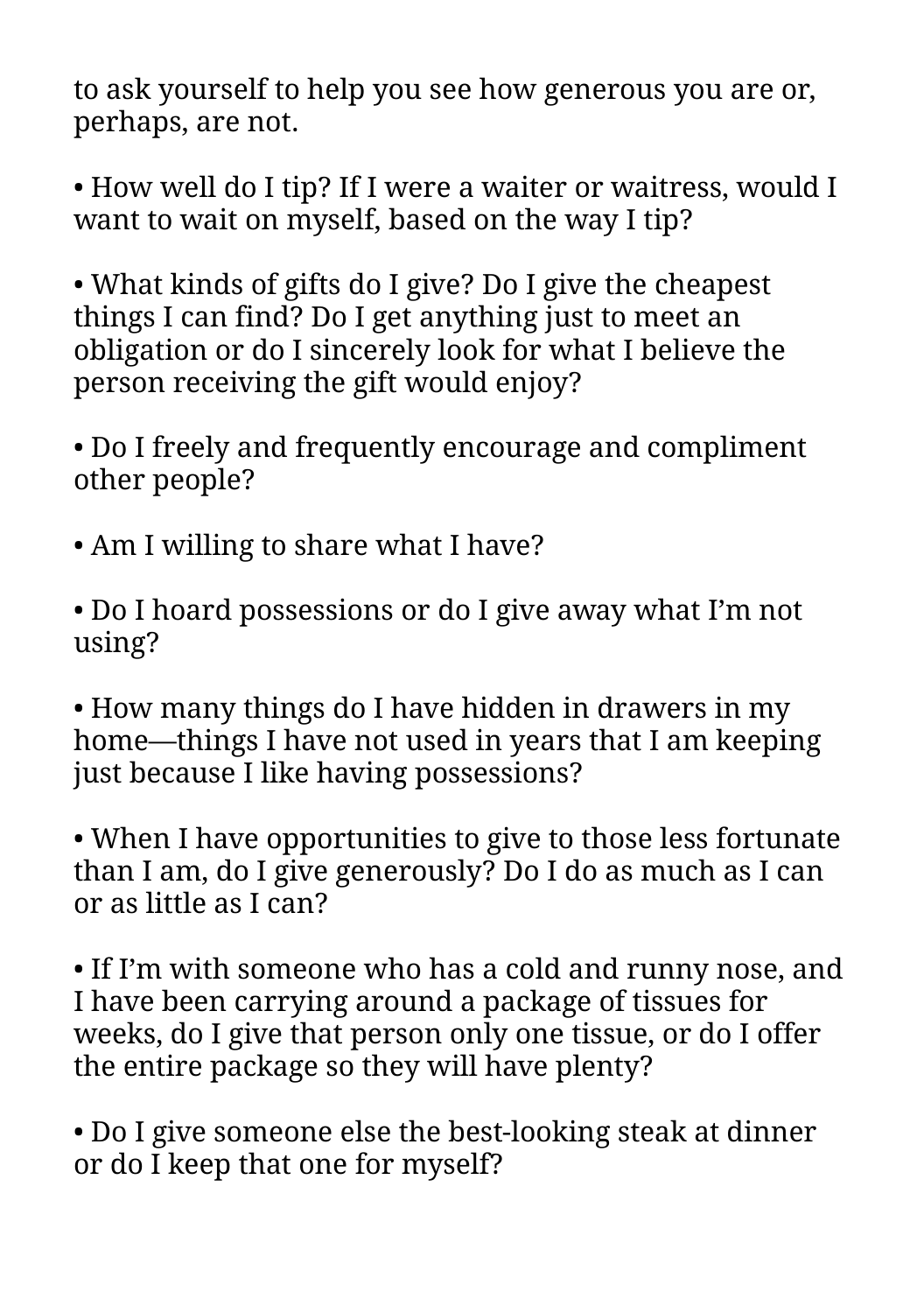We could ask ourselves all kinds of questions like these that would help us locate our level of generosity. I believe you want to be as generous as you can possibly be so meditating on this power will certainly help you reach your goal. Think and say, "I love people and I enjoy helping them."

#### **POWER PACK**

**"Be mindful to be a blessing…."**

**Galatians 6:10**

**"If anyone intends to come after Me, let him deny himself [forget, ignore, disown, and lose sight of himself and his own interests] and take up his cross, and [joining Me as a disciple and siding with My party] follow with Me [continually, cleaving steadfastly to Me]."**

**Mark 8:34**

**"Let us not love [merely] in theory or in speech but in deed and in truth (in practice and in sincerity)."**

**1 John 3:18**

**"We know that we have passed over out of death into Life by the fact that we love the brethren (our fellow Christians). He who does not love abides (remains, is held and kept continually) in [spiritual] death."**

**1 John 3:14**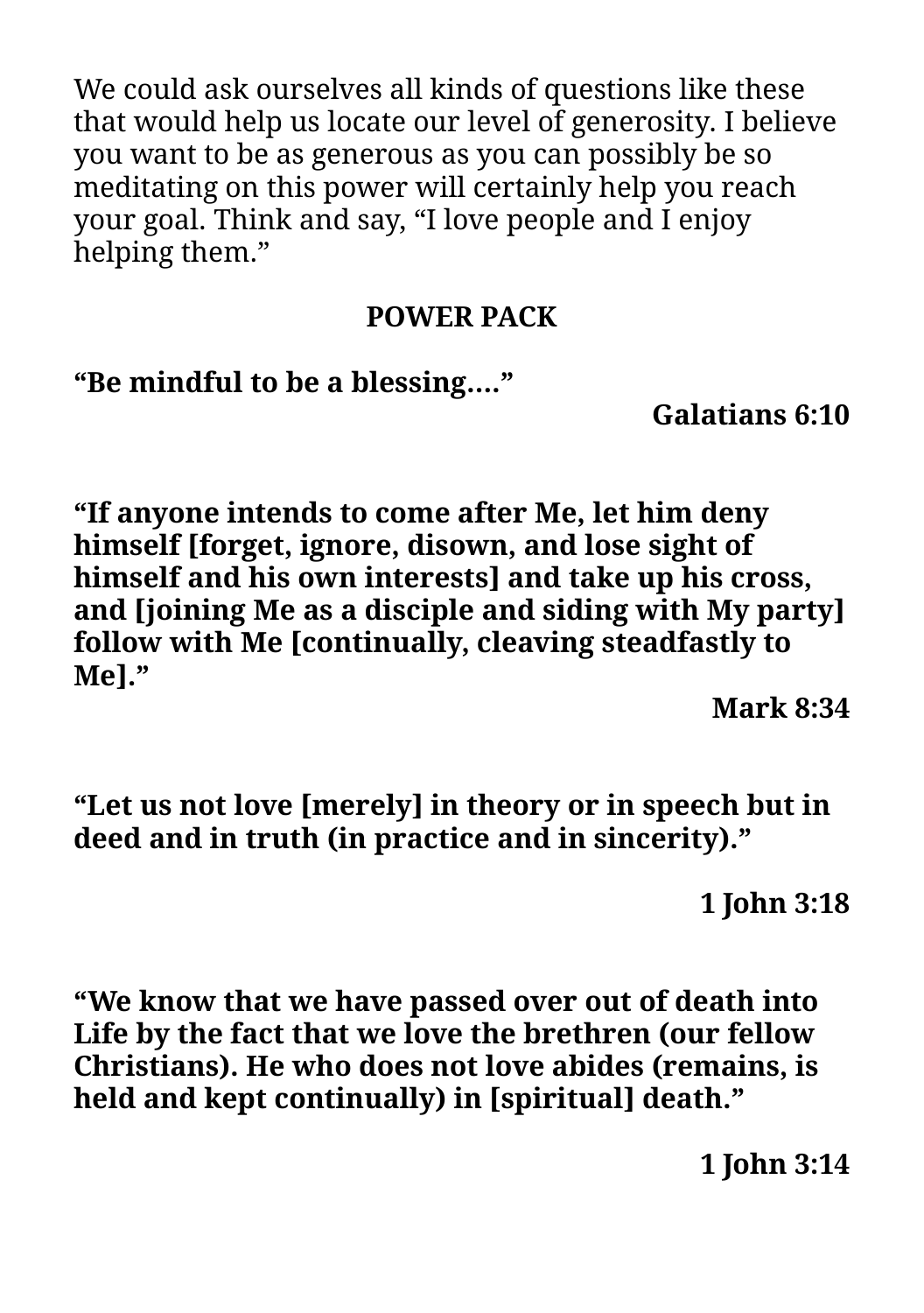## **POWER THOUGHT 6**

## **I trust God completely; there is no need to worry!**

**"Lean on, trust in, and be confident in the Lord with all your heart and mind and do not rely on your own insight or understanding."**

**Proverbs 3:5**

Worry does no good and can impact our lives in negative ways. I'm sure you have noticed how absolutely powerless you feel when you worry or feel anxious and troubled, because worry is indeed completely useless. It is a waste of time and energy because it never changes our circumstances. Worry and anxiety do, however, change us. It can make us sick and grouchy. A medical researcher recently told me that 87 percent of all illness is connected to wrong thought patterns. Worry would come under the heading of "negative thinking" and all negative thoughts actually release chemicals from the brain that affect us adversely. In her popular book Who Switched Off My Brain? Dr. Caroline Leaf states that we think thirty thousand thoughts per day and through an uncontrolled thought life, we create conditions that are favorable for illness; we make ourselves sick!

Despite the fact that worrying does us no good and is actually detrimental to our health and well-being, it seems to plague multitudes of people, maybe even you. It's human nature to be concerned about the bad situations in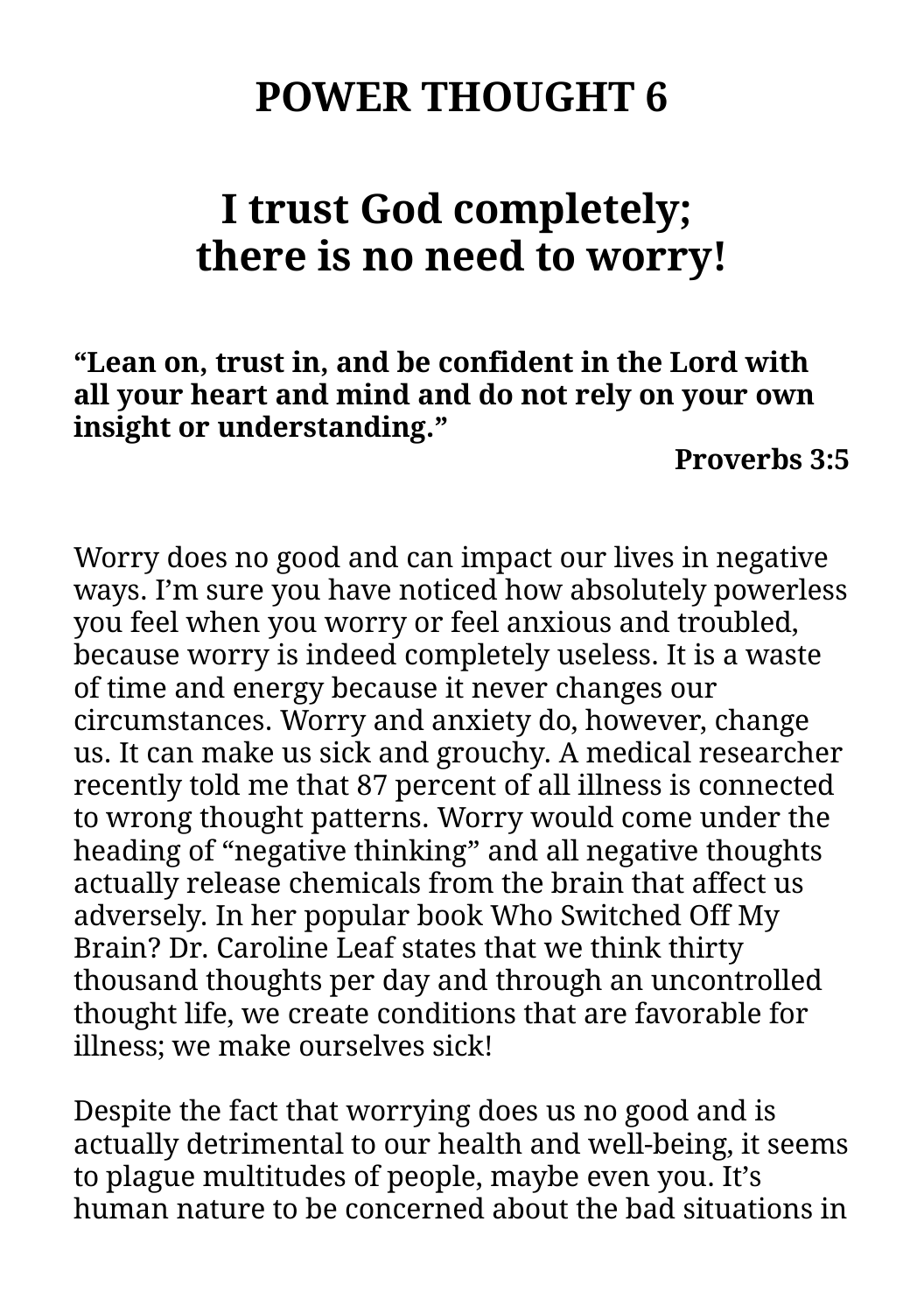our world and in our personal lives, but if we're not careful, we can easily become worried or fearful, and we can end up in sin because worrying will keep us from trusting God. Worse than that, by worrying we end up helping the devil in his goal of tormenting us. I find it is easier for me to avoid worry if I keep reminding myself that it is a total waste of time and does absolutely no good at all.

I like to say worry is like sitting in a rocking chair, rocking back and forth; it's always in motion and it keeps us busy, but it never gets us anywhere. In fact, if we do it too long, it wears us out! Worry keeps us from living in faith and steals our peace. When we worry, we are actually saying, "If I try hard enough I can find a solution to my problem," and that is the opposite of trusting God.

The cause of worry is simple: it's the failure to trust God to take care of the various situations in our lives. Most of us have spent our lives trying to take care of ourselves, and it takes time to learn how to trust God in every situation. We learn by doing it. We have to step out in faith and as we do we will experience the faithfulness of God, and that makes it easier to trust Him the next time. Too often we trust our own abilities, believing we can figure out how to take care of our own problems. Yet most of the time, after all our worry and effort to go it alone, we come up short, unable to bring about suitable solutions. God, on the other hand, always has solutions for the things that make us anxious and worried.

Trusting Him allows us to enter His rest, and rest is a place of peace where we are able to enjoy life while we are waiting for Him to solve our problems. He cares for us; He will solve our problems and meet our needs, but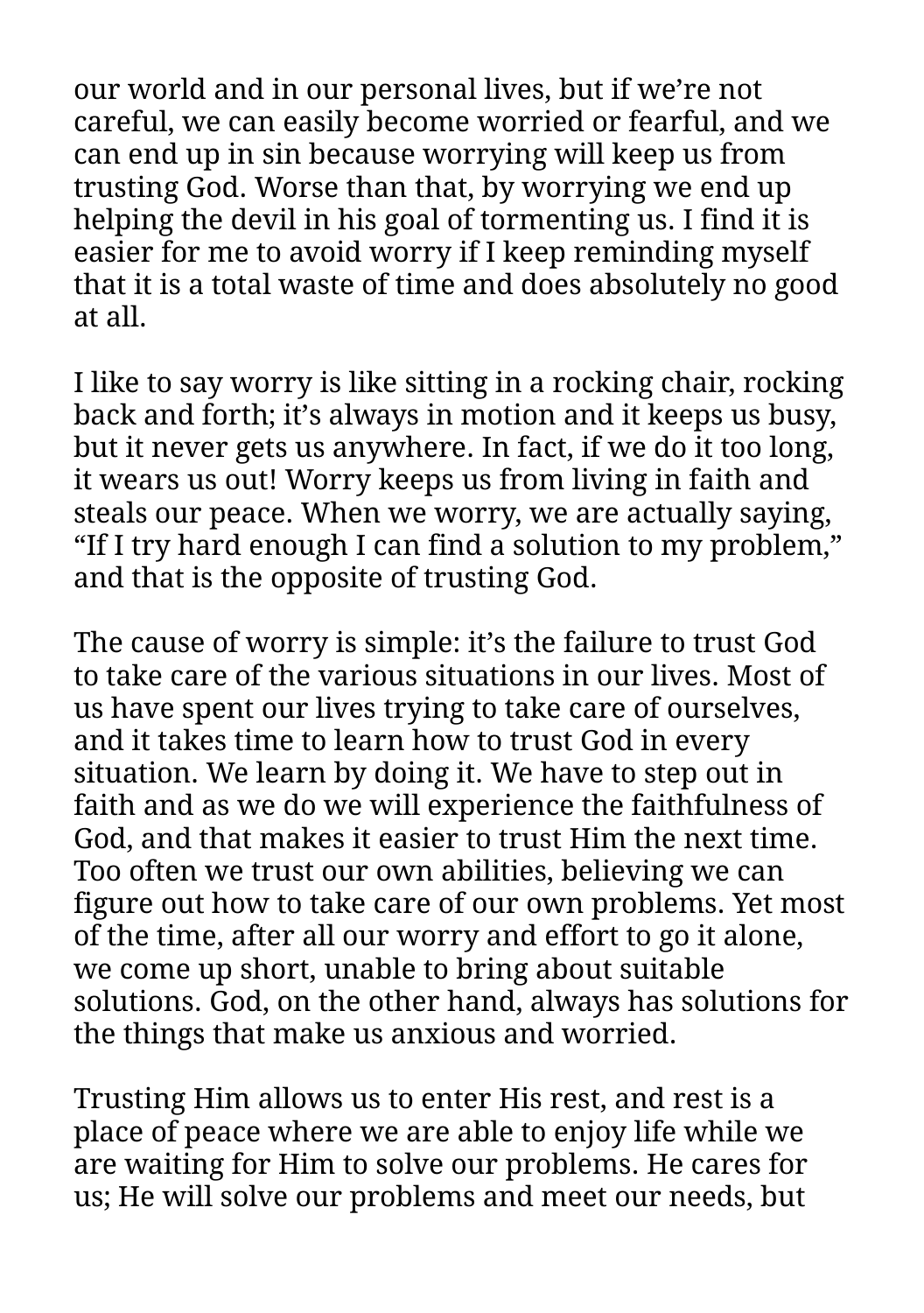we have to stop thinking and worrying about them. I realize this is easier said than done, but there is no time like the present to begin learning a new way to live—a way of living that is without worry, anxiety, and fear. This is the time to begin thinking and saying, "I trust God completely; there is no need to worry!" The more you think about this truth, the more you will find yourself choosing trust over worry.

#### **THINK ABOUT IT**

What do you worry about most?

How can you release your worry and concern to God?

## **IT'S A MATTER OF FOCUS**

When our daughter Sandra was a teenager, she occasionally got blemish breakouts on her face. She hated them and was extremely insecure about them. She focused on the blemish so much that she actually called attention to it. She talked about it excessively and by doing so, drew attention to it and others began to notice it. She squeezed it and picked at it and then tried so hard to cover it up with makeup that she actually made it worse. She was a pretty girl, had nice hair, and was lean and thin. She was smart, athletic, and had a great personality, but every month for a week all she focused on was the couple of pimples she got. This is a good example of how we magnify things simply by focusing on them excessively.

Just as it was natural for Sandra to do what she could to try to fix the problem, it is only natural to do the same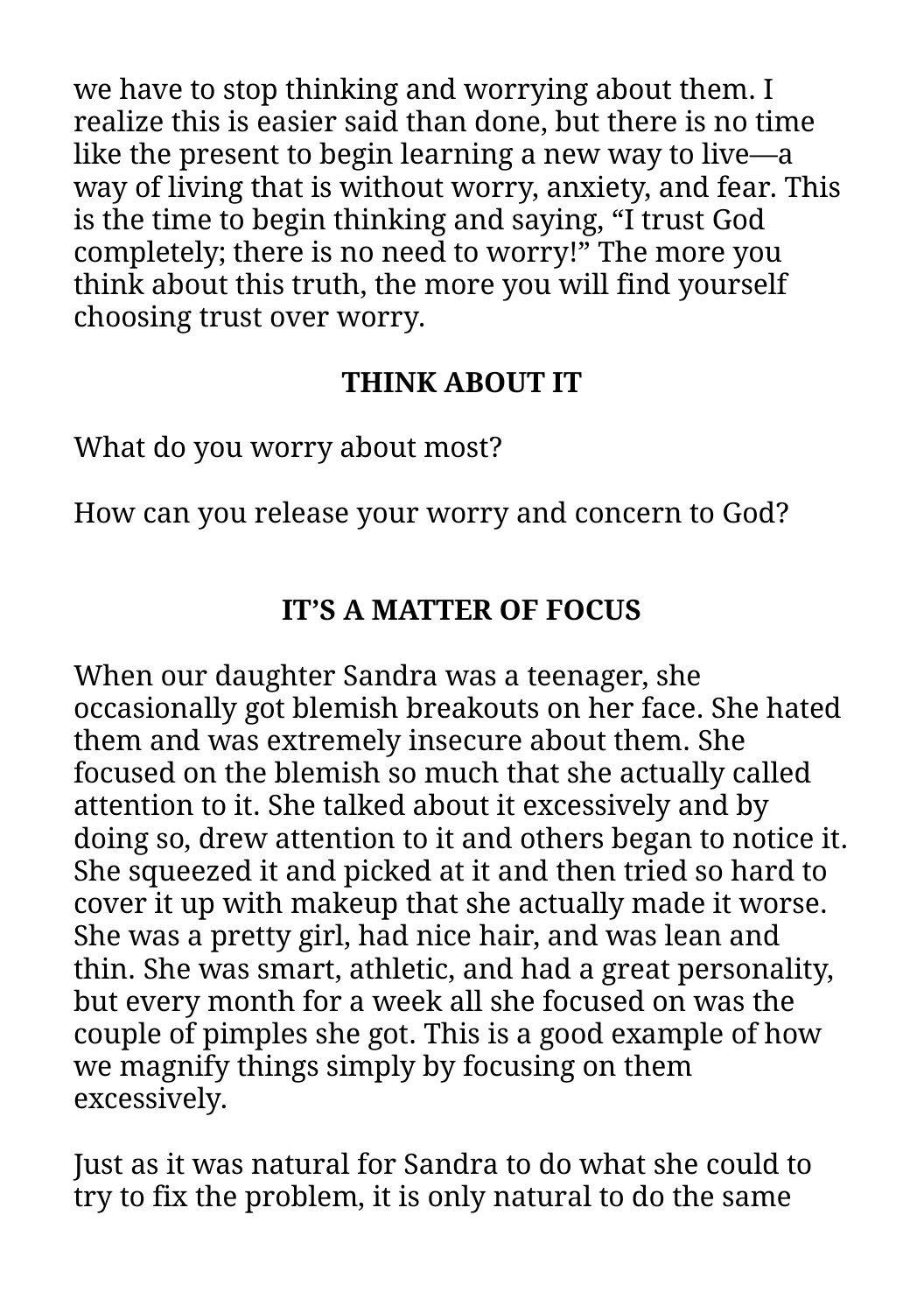thing with our problems. We would not be responsible if we did not look for solutions at all. Considering our situation and what to do about it is one thing, but focusing on it is quite another. We can concentrate on our problems to the point that we often fail to notice or consider other things that we should notice. For example, it is important to count our blessings during challenging times because it keeps us from getting discouraged. We can focus on what needs to be done so much that we fail to see what God has done. If you are being tempted to worry about something right now, take time to write down all your blessings you can think of and it will help you not get overwhelmed by the problem.

When we have problems, we should do what we can do and not worry about what we cannot do. As my husband always says, "Do your responsibility and cast your care."

Whatever we focus on becomes bigger and bigger in our minds. It is possible for a thing to seem much larger to us than it really is. When we worry, we focus on our problems; we continually roll them over and over in our minds, which is like meditating on them. When we are anxious about things, we also talk about them incessantly because what is in our hearts eventually comes out of our mouths (see Matthew 12:34). The more we think and talk about our problems, the larger they become. A relatively small matter can grow into a huge issue merely because we focus on it too much. Instead of meditating on the problem, we can meditate on the faithfulness of God and remind ourselves there is no need to worry.

We can spend all our time thinking and talking about what is wrong in the world or we can choose to concentrate on good things. We can focus on what is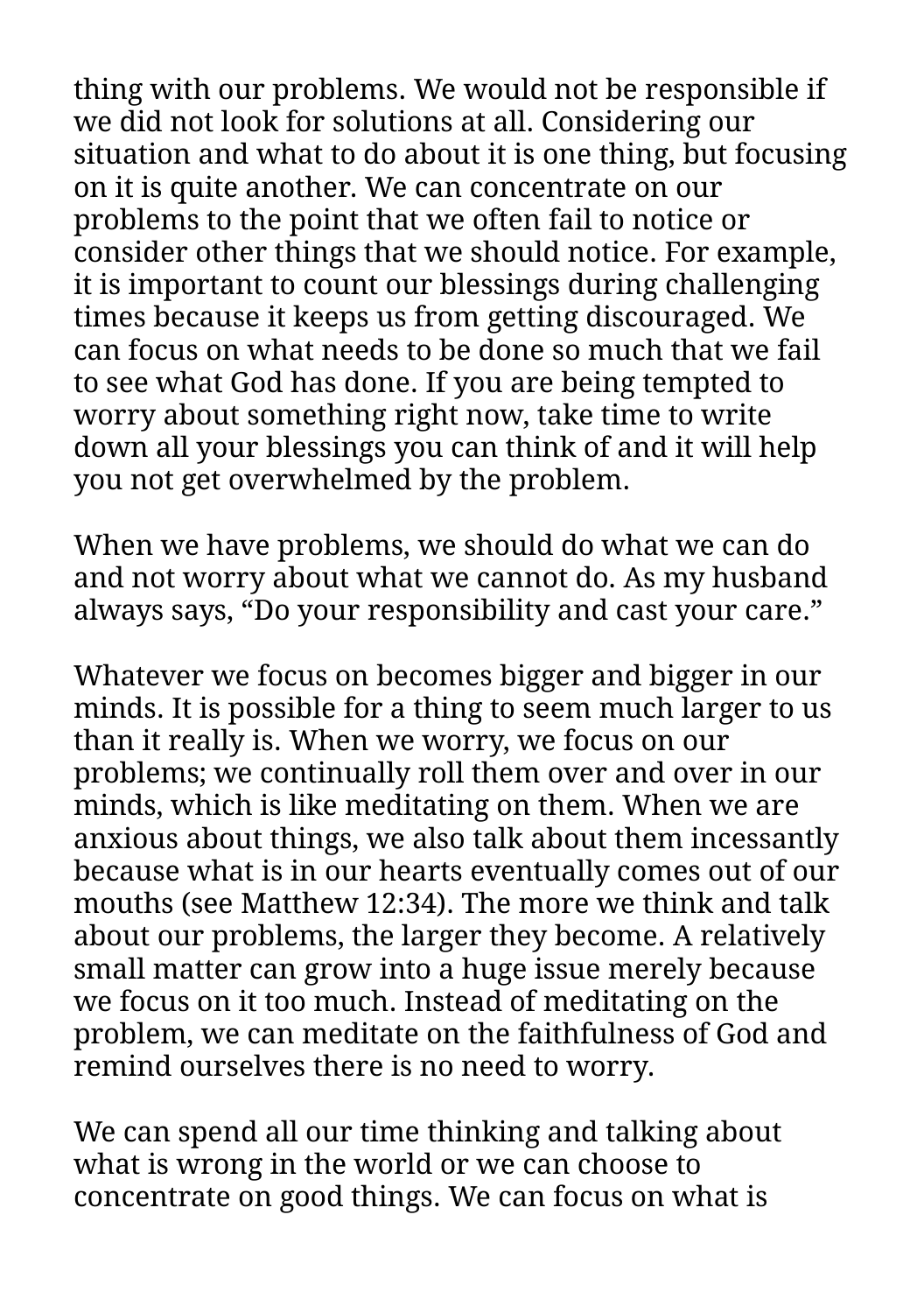wrong with a family member, friend, or coworker or we can purposely look for and highlight what is right. If ten things are wrong and we only see two we feel are right, we can make the two seem larger than the ten by what we choose to concentrate on. This is a good time to remind yourself that you can choose your own thoughts. I have heard many people say, "I just can't help it; I am a worrier." The truth is that they chose to worry because they did not know how to trust God. We become good at worrying because we practice it and we can also become good at trusting God if we practice it. Let your first response in any situation be to trust God, not to worry. Speak out loud and say, "I trust God completely; there is no need to worry!"

Satan, the enemy of our souls, does not want us to grow in faith; he wants us to be filled with worry, anxiety, and fear. He works hard to distract us from God by encouraging an excessive focus on our circumstances. We should develop a habit of letting what is in our heart become more real to us than what we see, think, or feel. My heart knows I can trust God completely, but my head often tells me to worry. If Satan can get us to think about what is wrong or what could go wrong with a situation, he can keep us from being able to focus on trusting God. This is why Hebrews 12:2 instructs us to look away from all that distracts us to Jesus, who is the Author and Finisher of our faith. If we look to God, think about Him, and speak of His goodness, we focus on faith and as we use our faith, we find that it grows. Little faith can become great faith through use. As we take steps to trust God, we experience His faithfulness and that, in turn, encourages us to have greater faith. As our faith develops and grows, our problems have less power over us and we worry less.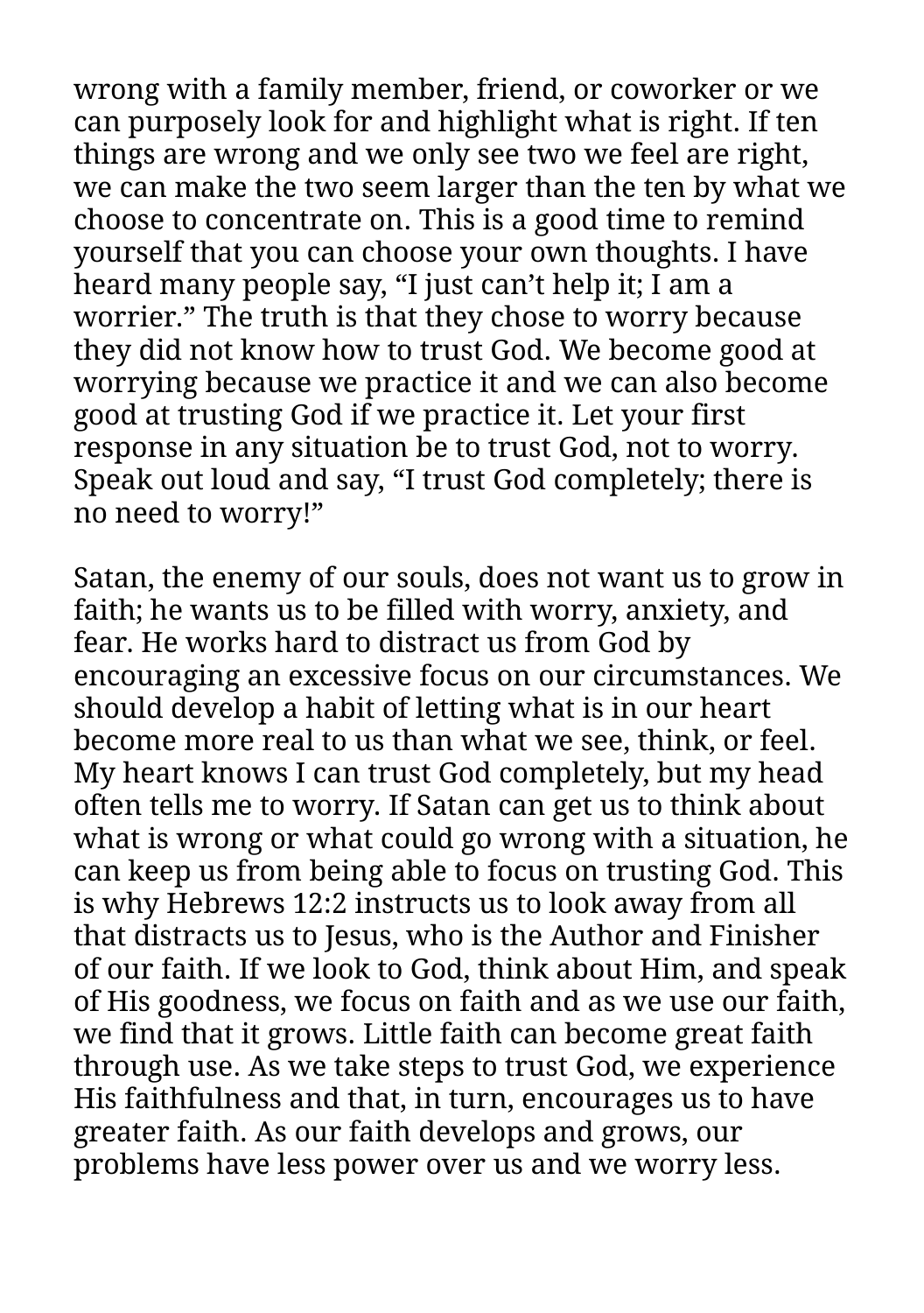We can choose to think about what God can do instead of what we cannot do. If we continually think about the difficulty of our situation we may end up in despair and that means we feel unable to find a way out. We feel trapped and then it is easy to panic and begin to do irrational things that only make the problem worse. The Bible tells us that God always provides the way out (see 1 Corinthians 10:13). Even though you might not see the way out right now, one does exist and God will reveal it as you trust Him.

#### **THINK ABOUT IT**

What situation are you facing right now that you can choose to trust God with instead of worrying?

#### **ANOTHER FORM OF WORRY**

Most of the time, we think of worry as another word for "anxiety" or as a way of describing excessive concern that often involves a good deal of emotion. But worry in its commonly understood sense is not the only expression of anxiety. Another form of worry is called reasoning, which takes place when we think about something over and over, trying to figure out what happened, trying to understand what people were thinking, or trying to decide what to do in a situation. Reasoning causes confusion and can easily make us vulnerable to deception. Trust requires some unanswered questions, and being satisfied to know that God knows what we don't know. We know in part, but God knows everything. He is never surprised or without a solution.

I find that I can ponder a situation and sometimes find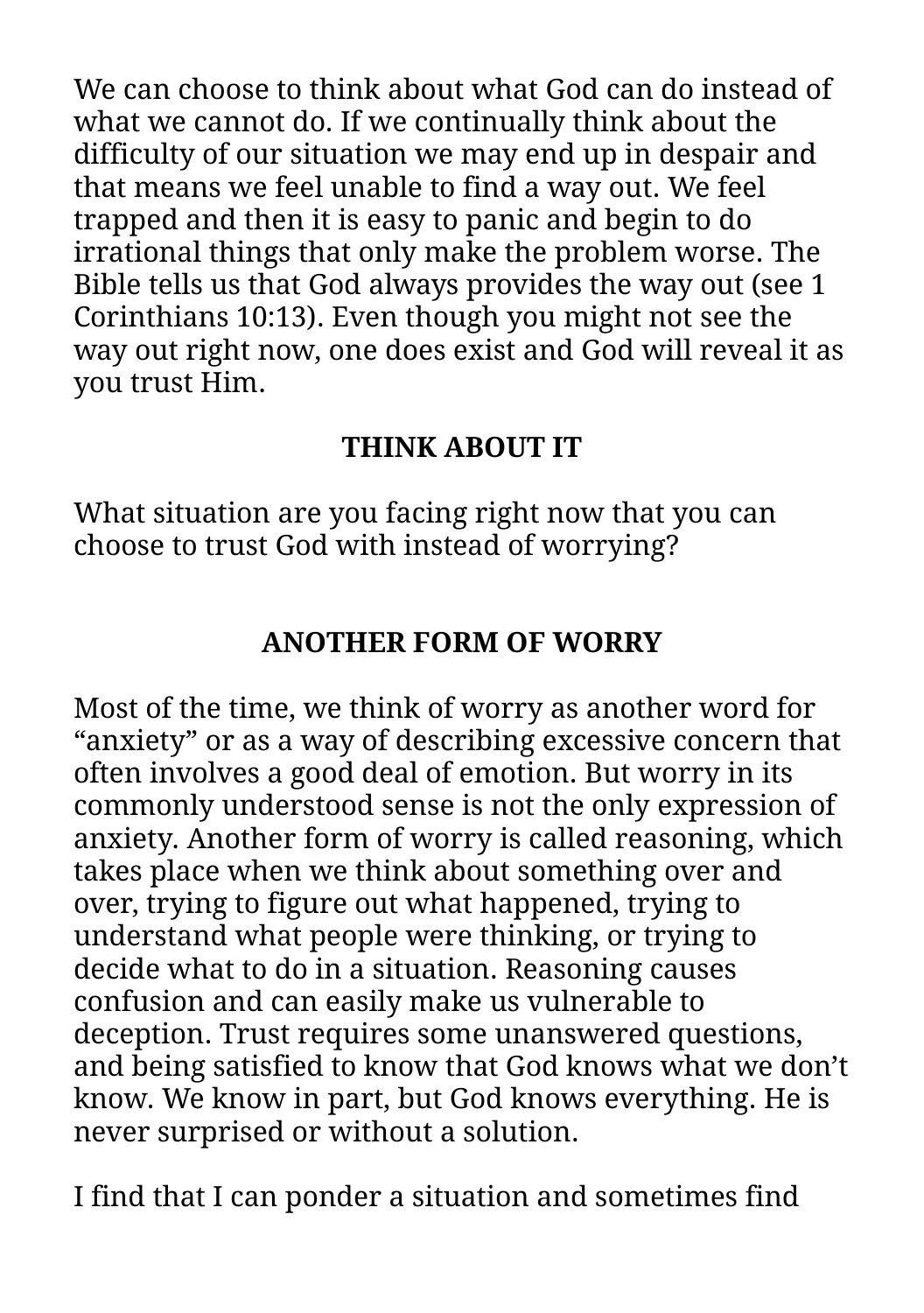answers or arrive at conclusions by doing so. However, if I think about it so long that I start feeling frustrated and confused, I know I have gone too far. It is even possible through reasoning to come up with a plan you think is right but, in fact, will never work. The Bible calls these man-made plans "works of the flesh." They take up our time, but keep us in the realm of self-effort and pride. They produce no good fruit, but they certainly keep us busy. We can literally spend years of our life with such man-made plans and never get around to realizing that only God can do what needs to be done. Don't waste your think time, but instead use it on power thoughts that agree with God's Word. God will not go to work until we turn our problems over to Him. He is a gentleman and does not interfere without invitation. The Bible refers to this simply by saying that we "have not" because we "ask not" (see James 4:2).

When I write about the uselessness of reasoning, I am not suggesting we become passive and never try to do anything to help ourselves solve our problems. A passive mind is one that is open ground for the devil to occupy. We need to be active in the right way. Ephesians  $6:13$ teaches that when we face problems, we are to do all the crisis demands and then stand firmly in our place. We certainly need to do what we believe is right and what we have peace about doing, but we shouldn't frustrate ourselves trying to do what we cannot do.

For example, when we want to see changes in someone we love, the best policy is to pray first and only take action if and when God directs us to. We can do a lot of damage to relationships by trying to change people. We may feel we are just trying to help but if the person doesn't see what you see or if they don't want to change,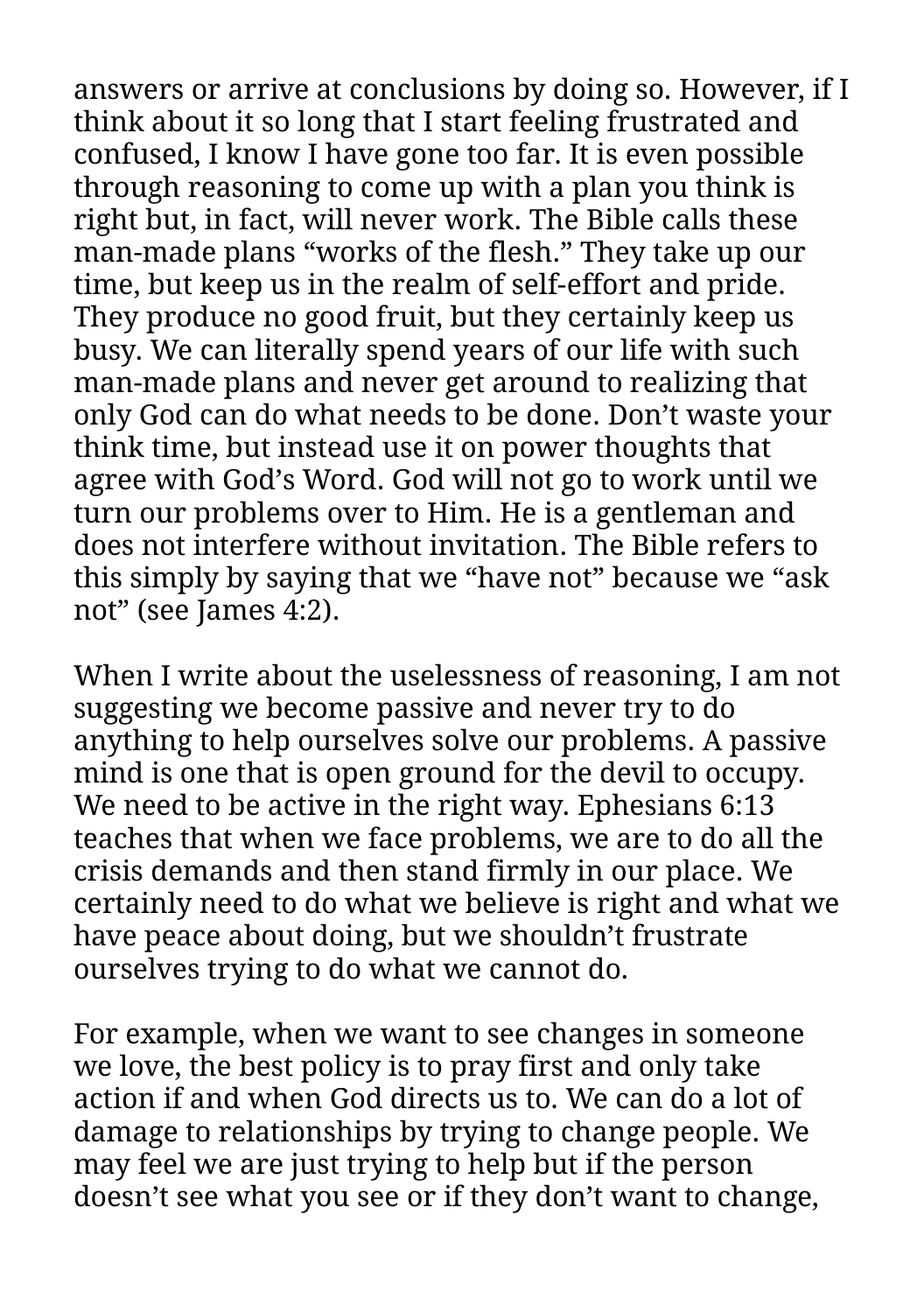they may feel pressured and rejected. Timing is very important when discussing potentially touchy subjects, so if we pray first and wait on God, it always works out better. I can pray, but I cannot make a human being want to change. Only God can work inside a person's heart. If I continue trying to do what only God can do, I will make myself miserable.

I was a person who wanted to understand everything because it made me feel that I was in control. I was not good at "not knowing." My mind went on and on all day with thoughts like, Why did I act like that? I wonder what so-and-so is thinking about my decision to buy a new car? Why hasn't God answered my prayer yet for a promotion at work? I wonder if I am doing something wrong or don't have enough faith? The whys in my mind seemed to never cease and they made me miserable. My mind was home to all sorts of uninvited guests (tormenting thoughts) simply because I never said "no" to them.

I wondered, reasoned, worried, fretted, imagined, and was anxious to the point where it left me completely exhausted at the end of most days. God actually showed me that I was addicted to reasoning and that I had to give it up. It didn't happen overnight, but each time I started my mental gymnastics I said, "I will not worry or try to figure this out," and gradually I was able to trust God with my life.

## **THINK ABOUT IT**

Are you prone to reasoning? Remember, reasoning is a form of worry, so next time you start to reason, stop and decide to trust God to figure out everything for you.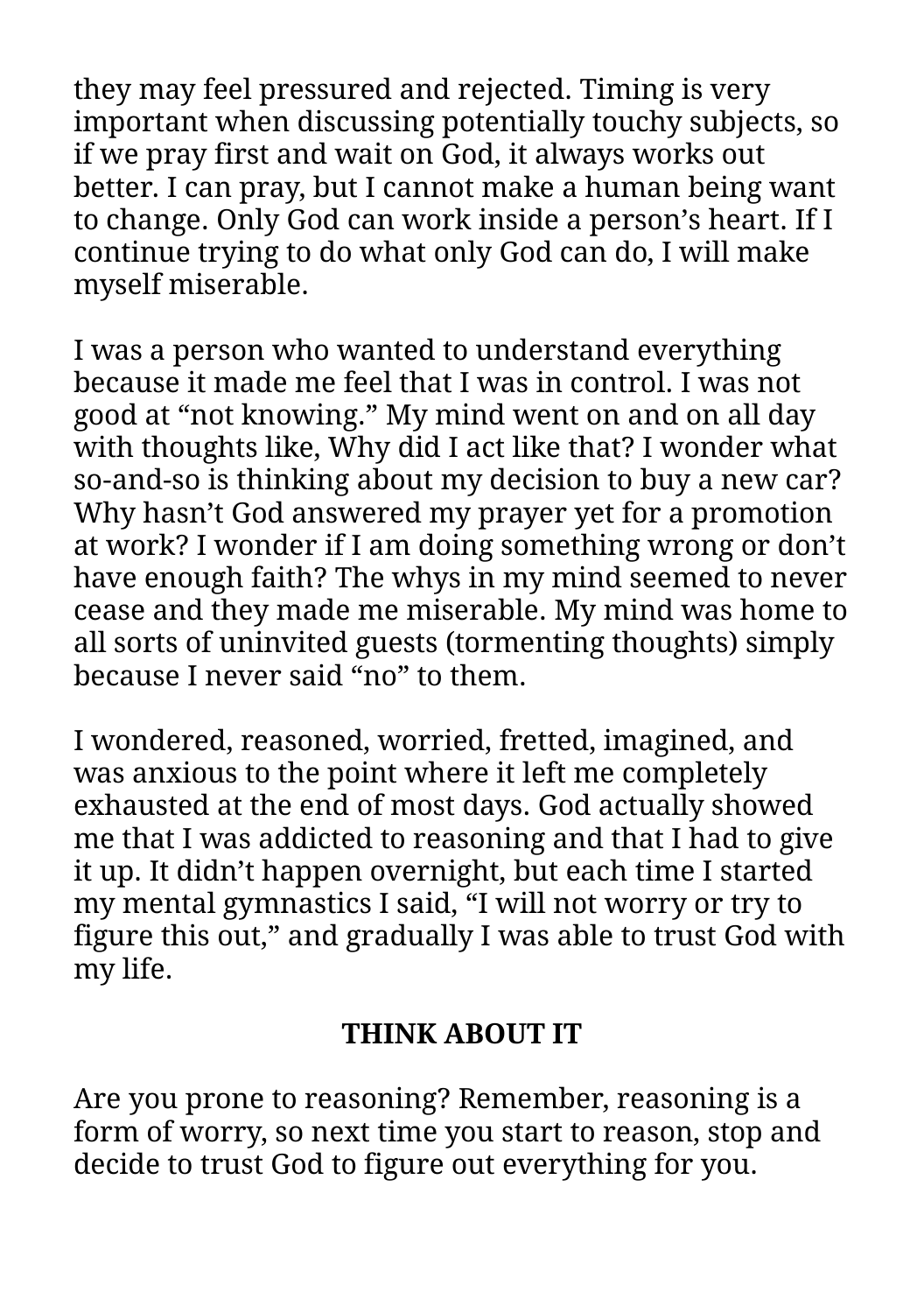In Matthew 11:28, Jesus said, "Come to Me, all you who labor and are heavy-laden and overburdened, and I will cause you to rest. [I will ease and relieve and refresh your souls.]" Jesus wants to ease our burdens and give us rest. The Message says it this way: "Are you tired? Worn out? Burned out on religion? Come to me. Get away with me and you'll recover your life. I'll show you how to take a real rest. Walk with me and work with me—watch how I do it. Learn the unforced rhythms of grace. I won't lay anything heavy or ill-fitting on you. Keep company with me and you'll learn to live freely and lightly" (Matthew 11:28–30).

Living freely and lightly in the "unforced rhythms of grace" sounds good, doesn't it? I'm sure you have had enough "heavy stuff" in your life. I have too, and I want to be free. It's nice to know we don't have to worry about things, figure out everything, or carry the burdens in our lives. It is actually quite refreshing to realize that I don't need to know everything about everything! We need to get comfortable with saying, "I don't know the answer to this dilemma and I'm not going to worry about anything because God is in control, and I trust Him. I'm going to rest in Him and live freely and lightly!" When we're overloaded with the cares of life—struggling, laboring, and worrying—we need a mental and emotional vacation. Our minds need to rest from thinking about how to take care of problems, and our emotions need to rest from being upset. Worry isn't restful at all. In fact, it steals rest and the benefits of rest from us. So next time you feel you are carrying a heavy load in your mind or you find yourself worried and anxious, remember, you can live freely and lightly. All you have to do is rest in God. If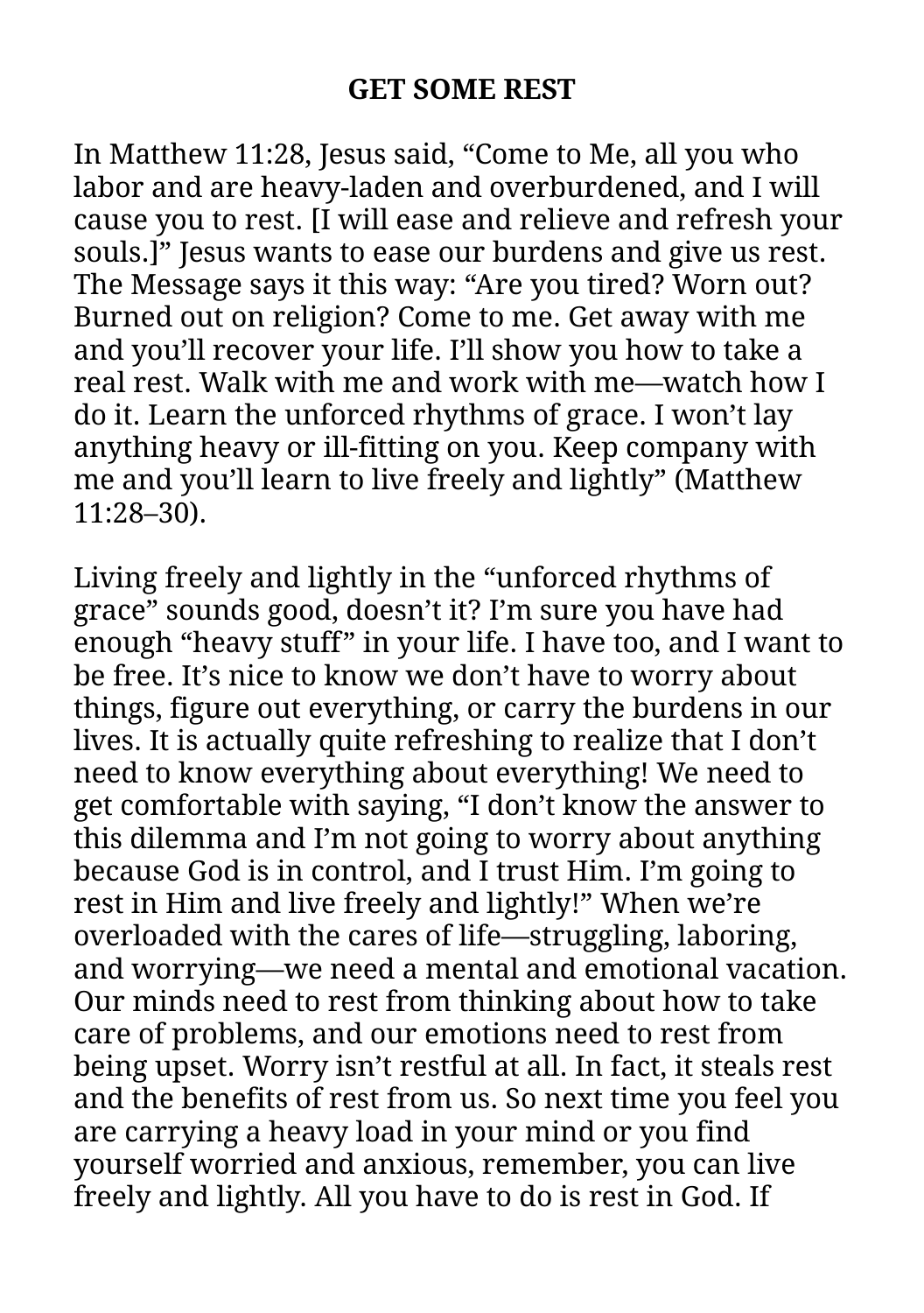someone should ask you what you are going to do about your problem, you can tell them that you are letting your mind have a break and you're not thinking about it right now.

#### **THINK ABOUT IT**

Do you need a mental and emotional rest? How can you put your mind at rest today?

#### **RELEASE THE WEIGHT OF WORRY**

It is one thing to know that we should not worry, but it is quite another to stop worrying. One of the things that helped me let go of worry was finally realizing how utterly useless it was. Let me ask you some questions: How many problems have you solved by worrying? How much time have you spent worrying about things that never even happened? Has anything ever gotten any better as a result of your worrying about it? Of course not! The Bible is full of sound, proven advice for dealing with worry. For example, the apostle Paul teaches us to be anxious for nothing, but in all circumstances to let our prayer requests be known to God with thanksgiving (see Philippians 4:6). He then encourages us by saying that the peace of God will fill our hearts and minds (see Philippians 4:7).

The instant you begin to worry or feel anxious, give your concern to God in prayer. Release the weight of it and totally trust Him to either show you what to do or to take care of it Himself. Prayer is a powerful force against worry. I'm reminded of an old gospel chorus called, "Why Worry When You Can Pray?" When you're under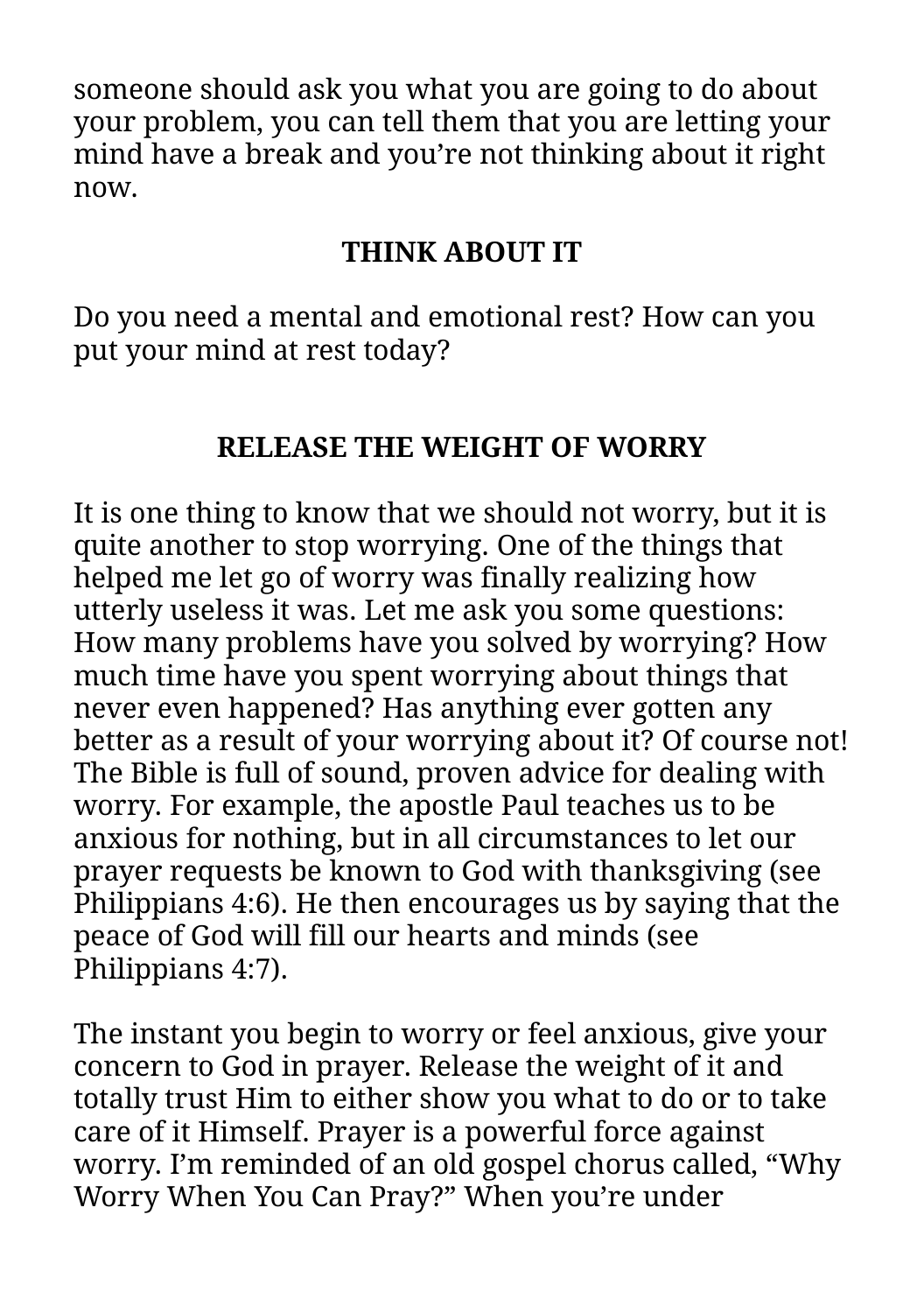pressure, it's always best to pray about it instead of fret about it or talk about it.

Prayer is the blueprint for a successful life. During His time on earth, Jesus prayed. He entrusted everything to God—even His reputation and life. We can do the same. Don't complicate your communication with God. Just have confidence in simple, believing prayer.

#### **THINK ABOUT IT**

What do you need to be praying about instead of worrying about in your life right now?

## **YOU HAVE A CHOICE TO MAKE**

Worry can easily be a bad habit—one that is deeply rooted and won't be easily gotten rid of. For this reason, people tend to think, I have tried not to worry and I just cannot seem to help it. I've had that thought before, and have found that filling my mind with good thoughts is easier than trying to empty it of negative ones. If you follow the power thoughts plan and keep your mind full of good thoughts, there will be no room for the bad. I am very excited for you to see what will happen in your life as you change your thinking. Paul encouraged believers in Christ to "walk in the Spirit" so we will not fulfill the lusts of the flesh (see Galatians 5:16). In simple terms, this means that if we stay busy doing what is right, there will be no room to do what is wrong. As humans, we tend to fight with the negative rather than embrace the positive, but that can easily be changed as we walk in the Spirit. Say it right now: "I trust God completely; there is no need to worry!"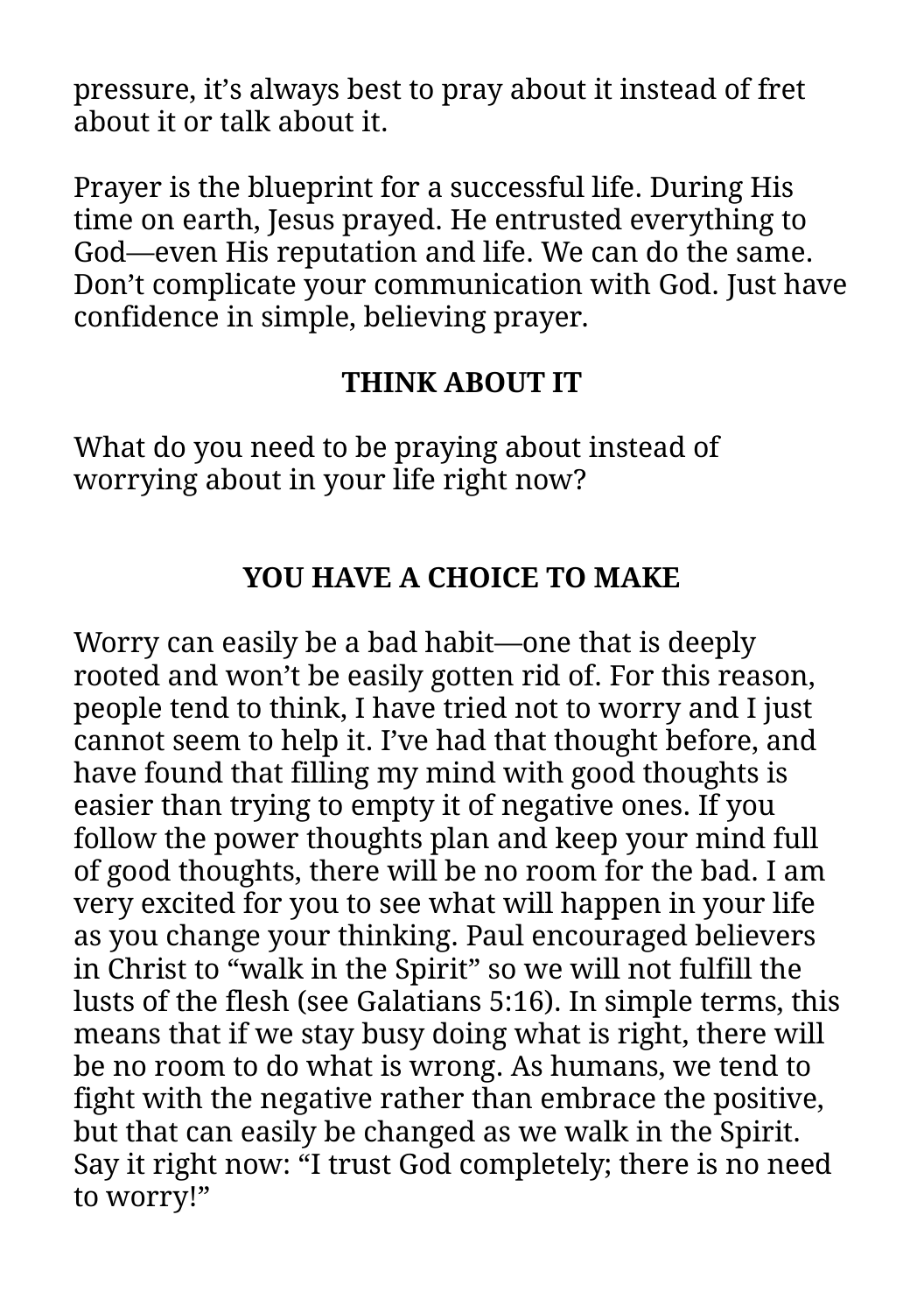Another thing that is very helpful to me is to take action quickly. As soon as I start to worry about a situation, I say, "No, I am not going to worry, because it does no good." Remember to resist the devil at his onset. The longer you wait the more difficult it may be. Once a wrong thinking pattern takes root in your life, it is more difficult to change it, so "action" is the secret to success. Knowledge alone does no good, we must take action and do what we know to do.

You may be wondering how to "walk in the Spirit" in your practical, everyday life. Let me help you by providing you with four sets of choices you can make. In each instance, worry represents walking in the flesh and the other option represents walking in the Spirit. If you want to walk in the Spirit, you have to make a choice. Will you worry or will you worship? Will you worry or will you put your faith and trust in God? Will you worry or will you obey God's Word? Will you worry about yourself by thinking, What is going to happen to me, or will you deposit yourself with God and purposely be a blessing to someone else?

#### **WORRY OR WORSHIP?**

Worry and worship are polar opposites, and we would be much happier if we learned to become worshippers instead of worriers. Worry creates an opportunity for the enemy to torment us, but worship (reverence and adoration of God) leads us into His presence, where we will always find peace, joy, and hope. God created us to worship Him, and I don't believe we can overcome the pressures and temptations in our lives if we don't become worshippers.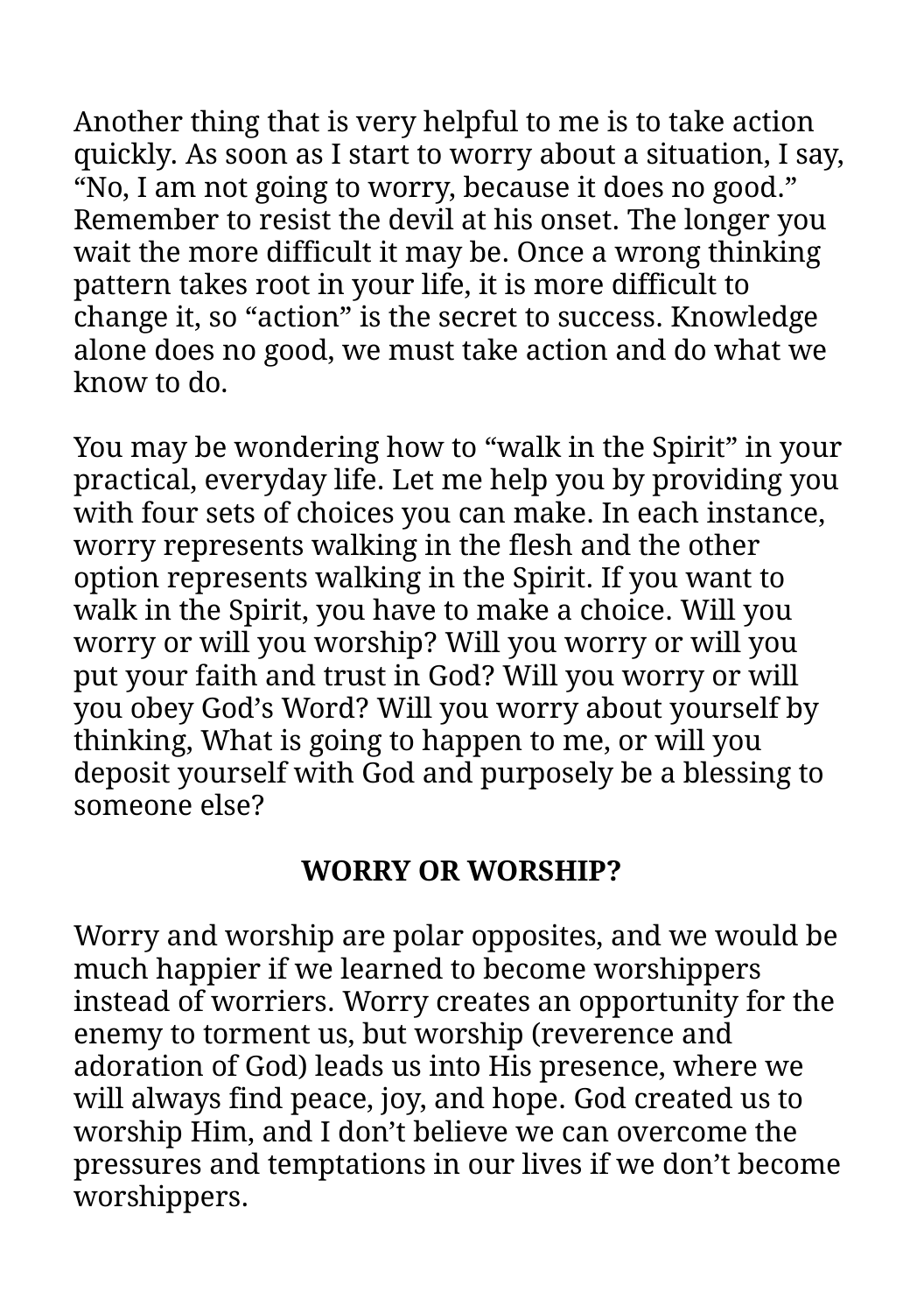God is good even when our circumstances are not! He doesn't always give us our hearts' desires immediately after we ask, but He knows the right timing for everything and we can trust Him. He wants us to develop a deep, personal relationship with Him and an outrageous love for Him—so much so that we realize we can't live without Him. This kind of relationship and love brings the worshipful attitude that God wants us to have. Knowing God intimately is more important than getting what we want immediately.

So stop worrying; give your concerns to God, and live in grace. Grace isn't just divine favor; it's power! Don't waste another day of your life worrying. Determine what your responsibility is and what it is not. Don't try to take on God's responsibility. When we do what we can do, God steps in and does what we can't. So give yourself and your worries to God, worship Him, and begin enjoying the abundant life He has for you. The minute you realize you are worrying, you can interrupt the wrong thought pattern by saying, "I will not worry. I worship You, Lord. You are good and I completely trust you."

#### **THINK ABOUT IT**

Are you a worshipper or a worrier?

## **WORRY OR FAITH?**

In years past, soldiers often protected themselves with shields, and in Ephesians 6:16, the Bible speaks of "the shield of faith." Since shields provide protection, faith must be a way to protect ourselves when the enemy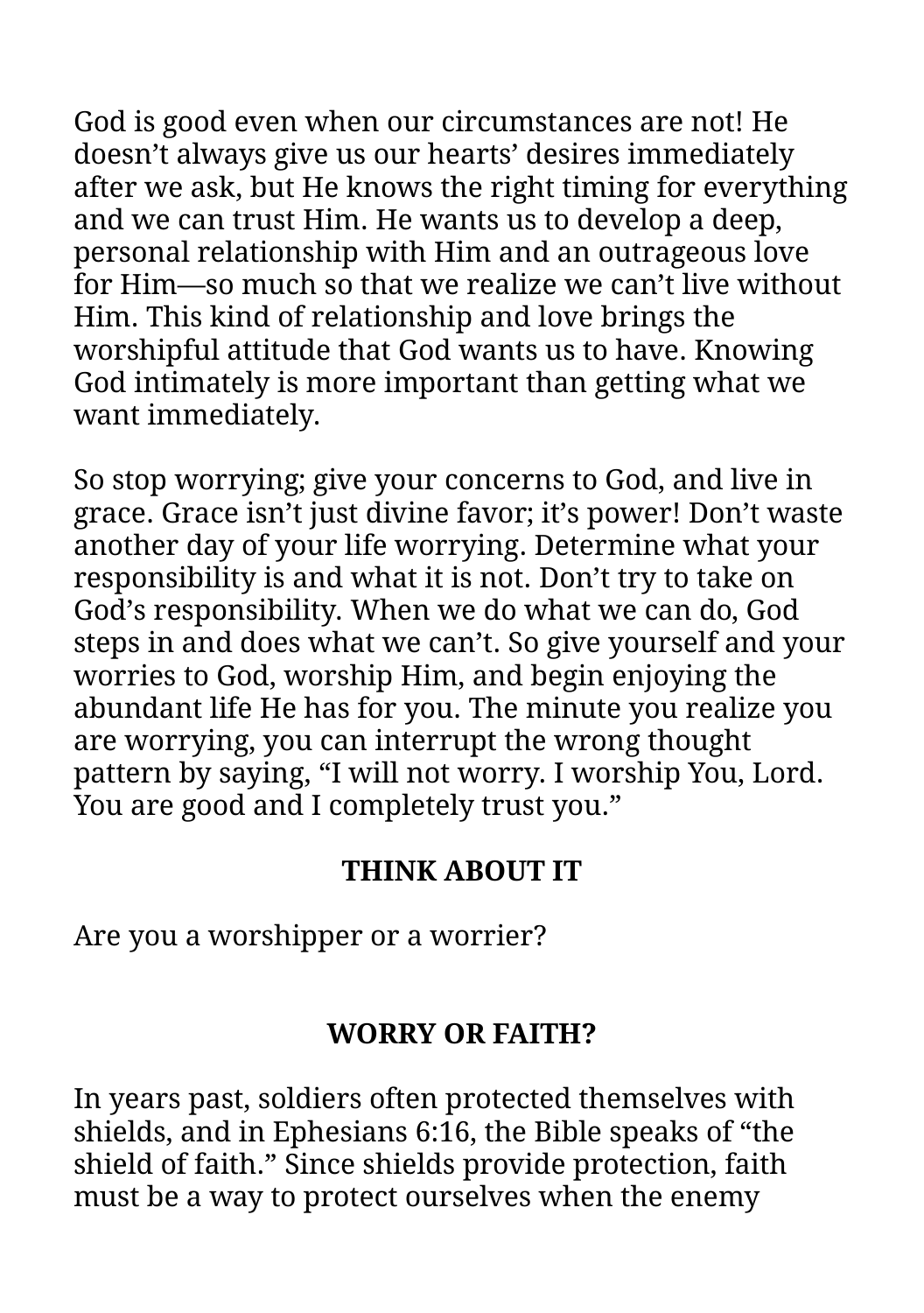attacks. However, a shield is only effective when it is raised; it won't help a soldier while it is on the ground or at his side. He must lift it up and use it to cover himself from attack. When the devil attacks us with unpleasant circumstances or thoughts that cause us to worry and be afraid, we should immediately lift up the shield of faith. The way we do that is by deciding right away that we will trust God instead of trying to worry our way to victory. It is very helpful to say out loud, "I trust God in this situation!" Say it firmly with conviction. Jesus talked back to Satan by saying, "It is written," and quoting Scripture (see Luke 4), and we can do the same. God's Word is powerful, and it is effective against everything the enemy tries to do in our lives.

Throughout the Bible, we see wonderful accounts of men and women of faith who totally trusted God in situations that appeared impossible to solve, and they experienced God's delivering power. Each of them had to release their faith and confidence in God and refuse to worry or be anxious.

If you're a Christian who goes around burdened or weighed down all the time, something is wrong. You may have had faith in Christ for salvation, but that doesn't mean you are living by faith. The most difficult burden we have to carry in life is self. Managing self, our daily living, feelings, temptations, temperament, and inward affairs all can become a heavy burden if we do not place ourselves entirely in God's hands by faith.

Next, we must lay aside the burden of health, reputation, work, home, children, and everything else that concerns us. The Bible tells us that God is faithful (see 1 Thessalonians 5:24); that's one of His major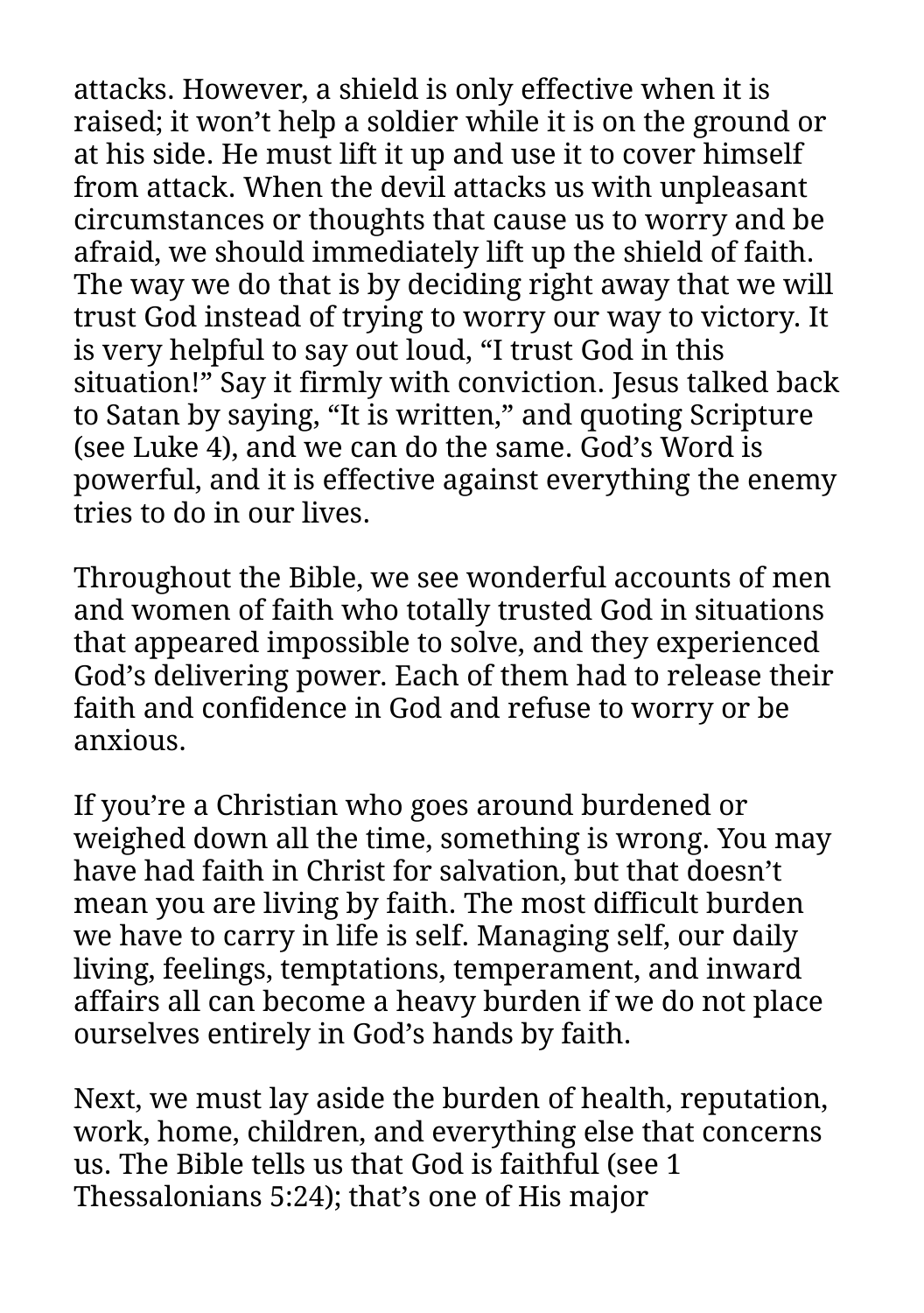characteristics. We can count on Him to come through for us, so we should trust Him totally and completely. When we do, we'll be ready for anything that comes our way.

There will always be situations that cause you concern, but with God's help, you can live above all of them and enjoy life. Learn to say with your mouth and with sincerity in your heart, "God, I trust You completely; there is no need to worry!"

One woman had a heavy burden that kept her from sleeping, took her appetite, and endangered her health. One day she found a gospel tract telling the story of Hannah, a woman who also had very heavy burdens in life, but eventually learned to give them all to the Lord. Hannah said she was finally able to realize that she could not bear her burden, but had to let God bear it for her. She shared that we must take our burdens to Him, leave them, come away, and forget them. If the worry comes back, we should take it to him again; continuing to do this over and over until at last we have no worries and we have perfect peace. Persistence is the key to defeating Satan. You must show him that you mean business. Keep your shield of faith lifted at all times and you will have the victory.

I had to learn that God would not work as long as I worried, but the moment I trusted Him, He put His plan into action, and through faith and patience, I enjoyed the thrill of watching God work miraculously in my life.

## **THINK ABOUT IT**

Are you going to worry or pray and release God to go to work?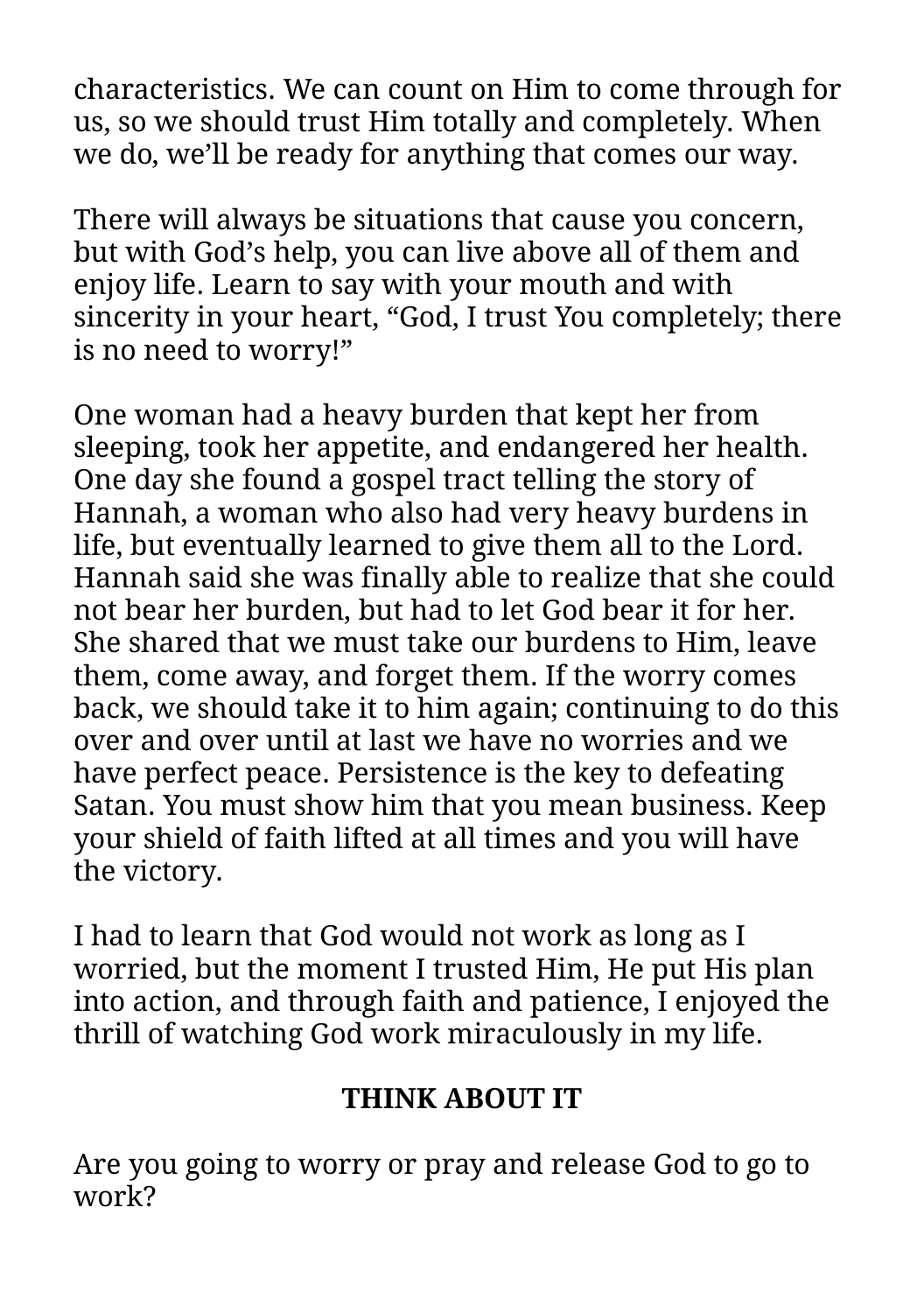How can you demonstrate your faith in God in a situation you might otherwise worry about today?

#### **WORRY OR OBEDIENCE TO THE WORD?**

I firmly believe that when we have problems, we must not worry, but we also need to continue doing the things we know to do. For example, if you have commitments, be sure that you keep them. Quite often when people are encountering personal problems they withdraw from normal life and spend all their time trying to solve the problem. They talk about their problems to anyone who will listen and worry continually. All of this unproductive activity prevents them from doing what they should be doing, which is "doing good."

Psalm 37:3 says that we should trust in the Lord and do good and we will feed on His faithfulness. I have discovered that if I continue my study of God's Word, continue praying, keep my commitments, and help as many people as I can, I experience breakthrough much faster. Helping others while we are hurting is actually a very powerful thing to do. It keeps your mind off of you and your problem, and you are sowing seed that ultimately brings a harvest. Sinking into self-pity, worrying, being anxious, and speaking negatively prevent God from helping us, but trusting Him and continuing to do good releases Him to work mightily.

We may know it is wrong to worry and yet continue worrying. We must realize that none of God's promises work for us until we actually obey His Word. Knowledge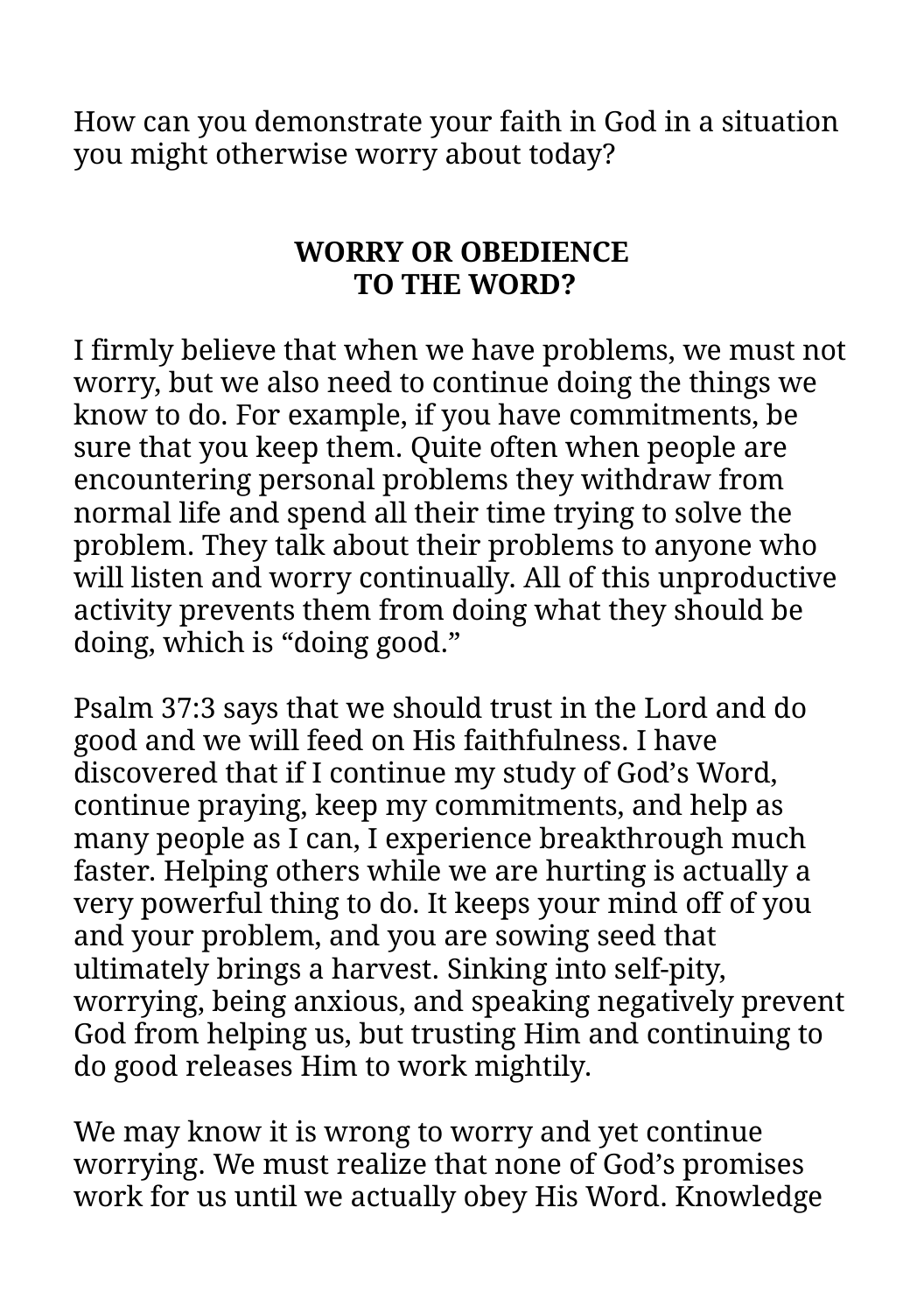alone won't solve your problems, you must take action to be obedient no matter how you feel. You might not feel like keeping a commitment or doing something to help someone else, but do it anyway.

#### **GOD'S WORD TEACHES US TO SHOW LOVE AT ALL TIMES**

We must not use our personal problems as an excuse to be grouchy and unloving with other people. Always remember that we overcome evil with good (see Romans 12:21). So my advice is to trust God and do good, do good, and do good!

In the Bible Paul shares how even though he was suffering he was persuaded that God would take care of those things that he had entrusted to Him. Paul gave his problems to God and refused to worry. He encouraged the people to hold fast to what they had learned and to guard and keep the precious truth that had been entrusted to them by the Holy Spirit (see 2 Timothy 1:12–14). In other words, Paul said that we should trust God and keep doing what we know to do during hard times. The obedient person always experiences victory in the end. My simple formula for victory is trust God, don't worry, do good, and keep meditating on and confessing God's Word because it is the sword of the Spirit. With that sword, you will defeat Satan.

Many resources are available to help you find the Scriptures you need to meditate on and confess, including my book The Secret Power of Speaking God's Word, and the section titled "The Word for Your Everyday Life" in The Everyday Life Bible.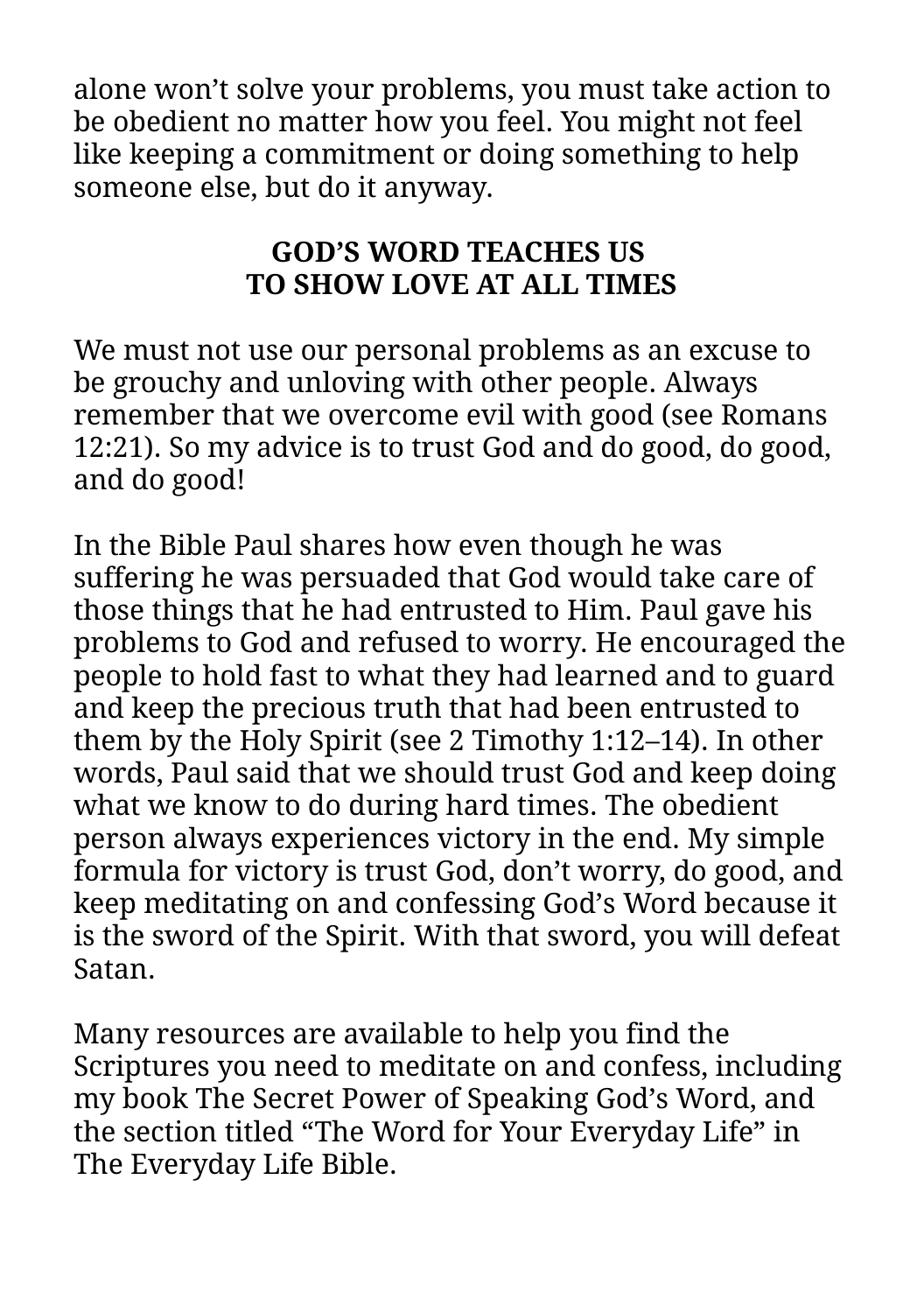## **THINK ABOUT IT**

What specific verses or passages from God's Word will you meditate on to help you stop worrying?

What commitments will you keep even though you might not feel like doing so?

Who do you know that you can help so you are "doing good" during your challenging times?

## **GOD IS TRUSTWORTHY**

By confessing and meditating on this power thought, "I trust God completely; there is no need to worry," you will eventually form a new mind-set that will enable you to put your trust in God with ease. You will habitually look for what is good and magnify it. Life is very enjoyable when we learn to pray about everything and worry about nothing.

I want to encourage you not to get discouraged if forming new mind-sets seems difficult in the beginning. You may have to say that you will trust God and not worry one thousand times before you start to feel the effects of doing it. Just remember that each time you think and say the thing that agrees with God, you are making progress. Satan will relentlessly try to get you to give up, but if you will relentlessly keep doing what I am suggesting in this book, I guarantee that you will see the result in due time.

Most of us have practiced doing things the wrong way for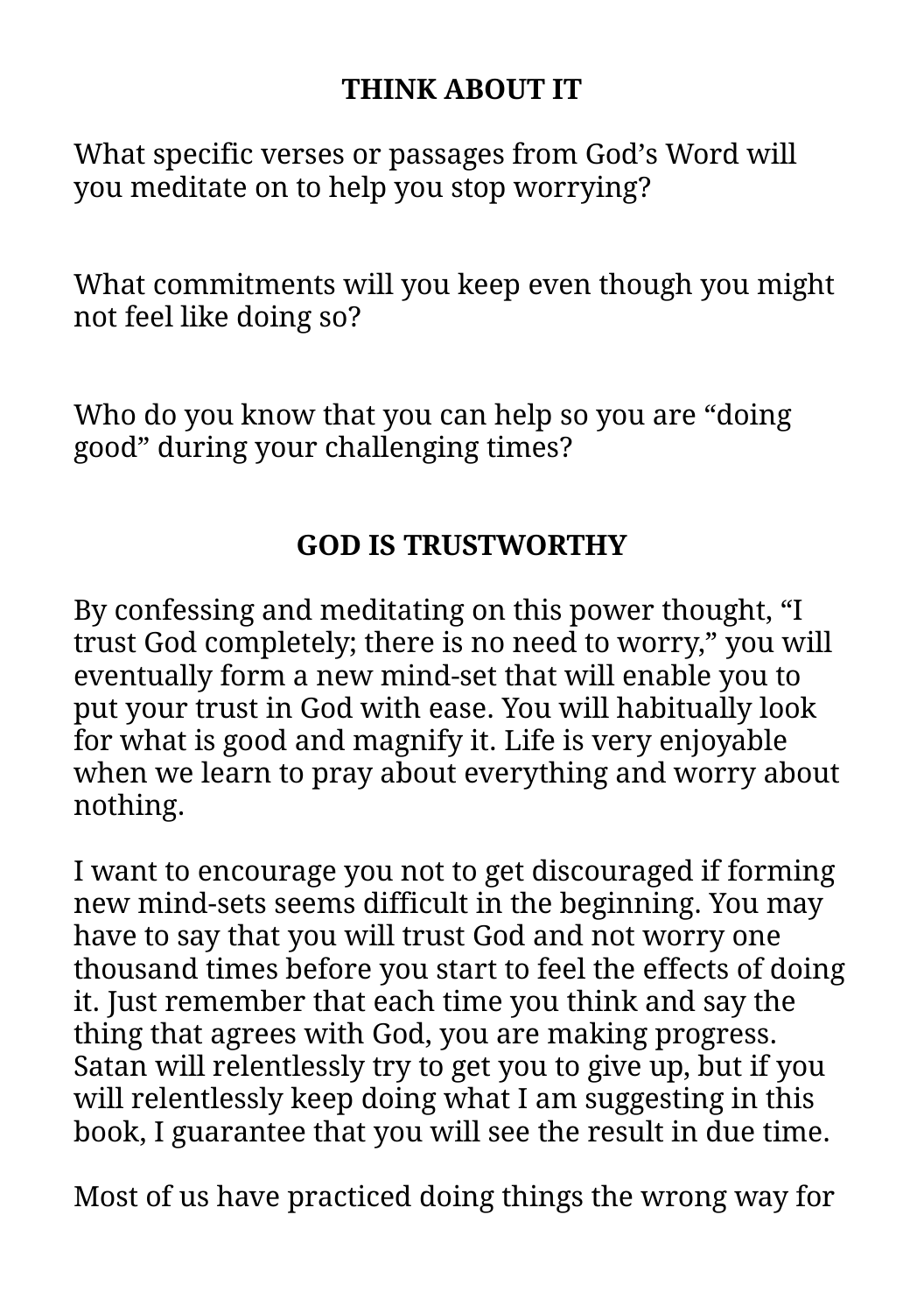years, and we must not expect everything to turn around in a few days or weeks. Renewing our minds is like reprogramming a computer. Two times in the past ten years we have had to install an entirely new computer system and I can tell you that it was not easy. It was vitally necessary in order for us to make progress as a ministry, but it was probably one of the most difficult times ever for our employees. They had to learn entirely new ways of processing information and it didn't always seem to work right immediately. Eventually the old ways were gone and the new was comfortable and much, much better—but everyone had to be patient!

We inherit the promises of God by faith and patience (see Hebrews 10:36). No matter how long it takes for you to renew your mind with these power thoughts, just keep at it. You are training your mind to work for you instead of against you. Don't forget that where the mind goes, the man follows.

#### **THINK ABOUT IT**

What specific situation(s) do you need to trust God with today?

#### **POWER PACK**

**"Come to Me, all you who labor and are heavy-laden and overburdened, and I will cause you to rest. [I will ease and relieve and refresh your souls.]"**

**Matthew 11:28**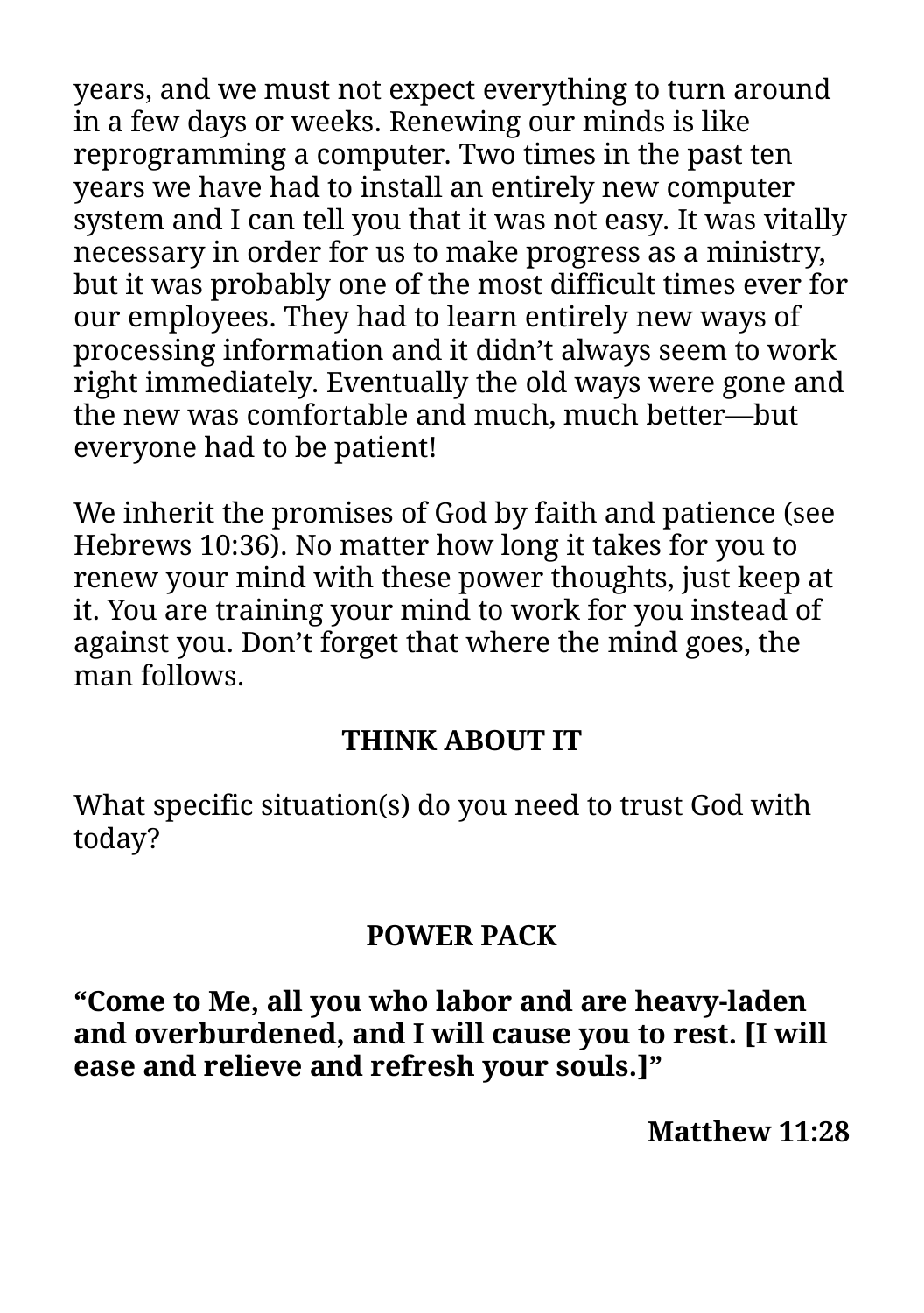**"But I say, walk and live [habitually] in the [Holy] Spirit [responsive to and controlled and guided by the Spirit]; then you will certainly not gratify the cravings and desires of the flesh (of human nature without God)."**

**Galatians 5:16**

**"Therefore humble yourselves [demote, lower yourselves in your own estimation] under the mighty hand of God, that in due time He may exalt you, casting the whole of your care [all your anxieties, all your worries, all your concerns, once and for all] on Him, for He cares for you affectionately and cares about you watchfully."**

**1 Peter 5:6, 7**

**"And who of you by worrying and being anxious can add one unit of measure (cubit) to his stature or to the span of his life?"**

**Matthew 6:27**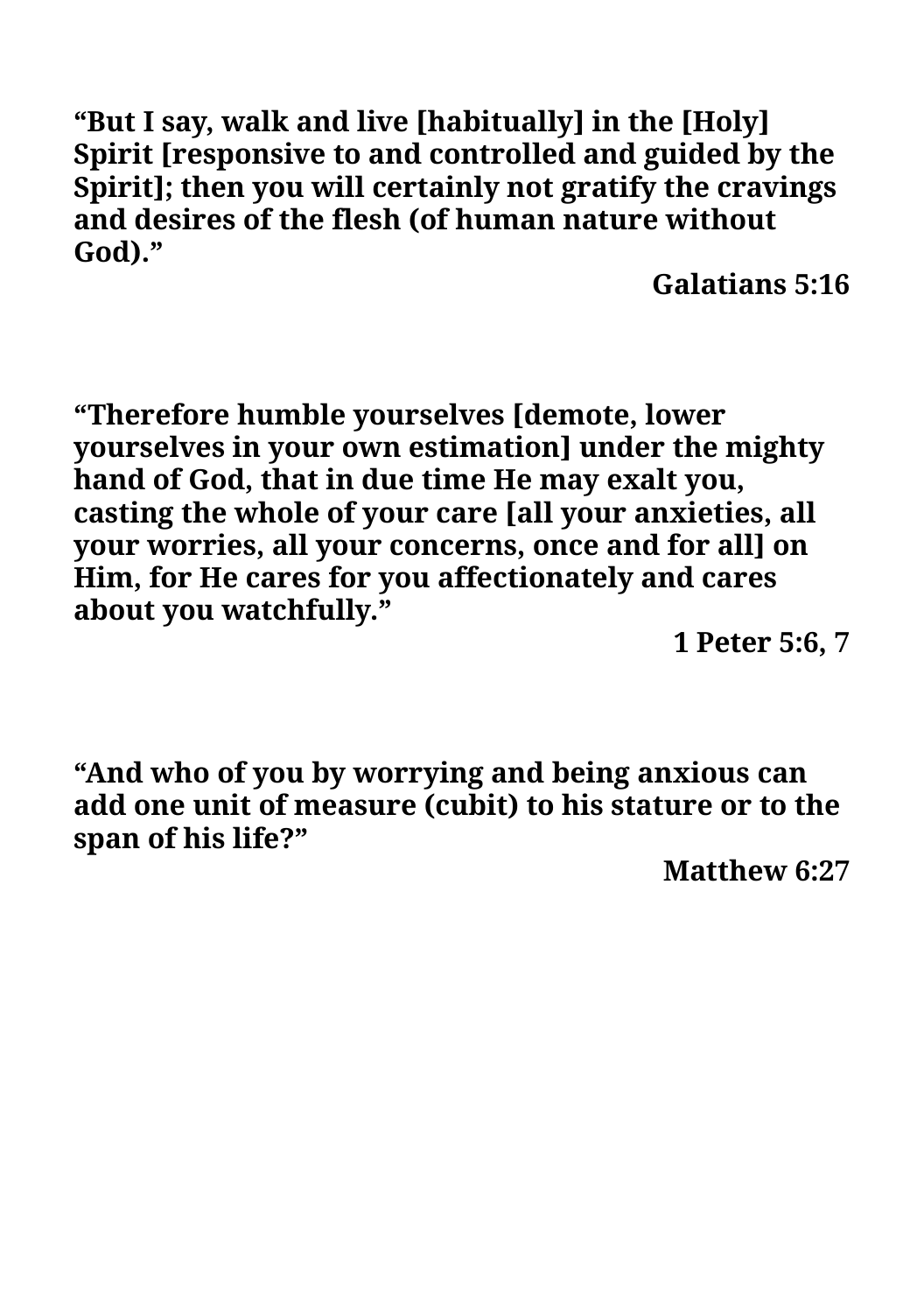# **POWER THOUGHT 7**

# **I am content and emotionally stable.**

**"Godliness accompanied with contentment (that contentment which is a sense of inward sufficiency) is great and abundant gain."**

**1 Timothy 6:6**

One of the greatest things God has done in my life is help me become emotionally stable and consistently content. It was a long journey and I admit that it was not easy, but nothing is more tormenting than being controlled emotionally by outside forces. I look back and realize how much time and energy I wasted over the years being upset over things that I could not do anything about.

Dave and I spent many years with very limited finances and each time something happened that was unexpected, like an appliance repair, car repair, medical bill, or higher than usual utility bill, my first response was always to get upset and start saying all kinds of foolish things. I said things like, "We will never have any money, because something always happens to steal it," or "Nothing ever works out for us so why even try?" Dave, who is Mr. Content and Stable, tried to encourage me, but I always let my emotions rule.

Dave said things like, "Thank God we had the money to take care of this unexpected bill," or "Everything will be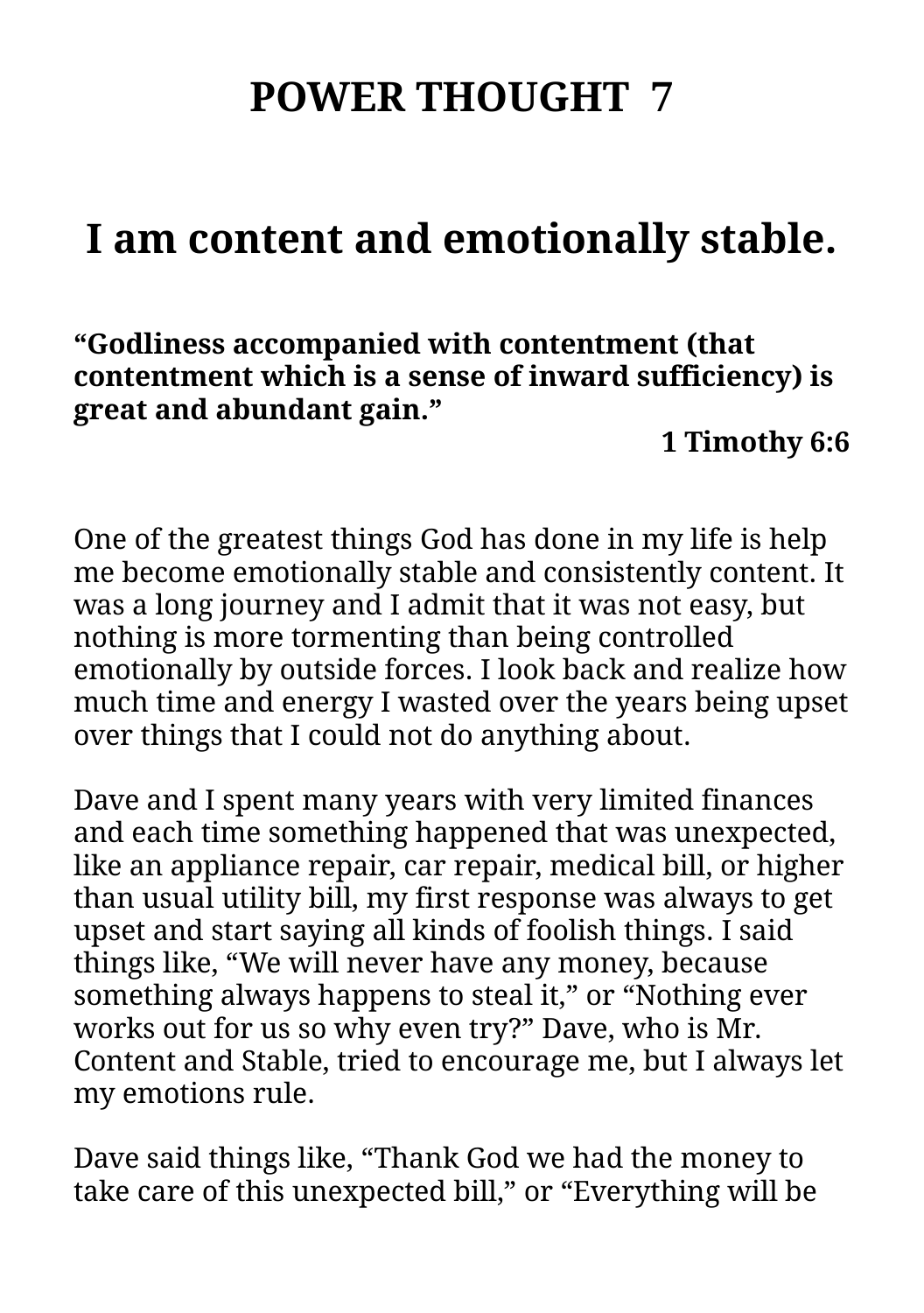okay because God loves us and has a good plan for us." Deep down inside I knew he was right and that my behavior was childish, but I had very bad habits that ruled me in this area.

I grew up in an unstable household with people who always let circumstances control their moods, but Dave grew up with a godly mom who remained positive in the midst of great trials. Dave's mom gave me my first Bible and in the front cover she wrote Psalm 37:5, "Commit your way to the Lord, trust also in Him and He will bring it to pass." She obviously knew the value of remaining calm and letting God work.

Interestingly, my family's natural circumstances were much better than Dave's were, but our attitudes were much worse.

My parents owned their home, both had good jobs, their health was good, and they saved a little money. In comparison, Dave's circumstance was very needy. Most of their clothing was given to the family by people that Dave's mom cleaned house for. His dad died when he was sixteen and left his mom with eight children to provide for. They lived in a three-room apartment that had a basement room, but they knew God's love and their mom gave them a great example of contentment and stability. We don't have to let our circumstances control our moods unless we choose to.

In every aspect of life, Jesus is our example—and Jesus was emotionally stable. The Bible actually refers to Him as "the Rock," and we can depend on Him to be solid, steady, and stable—the same—all the time, always faithful, loyal, mature, and true to His Word. In fact,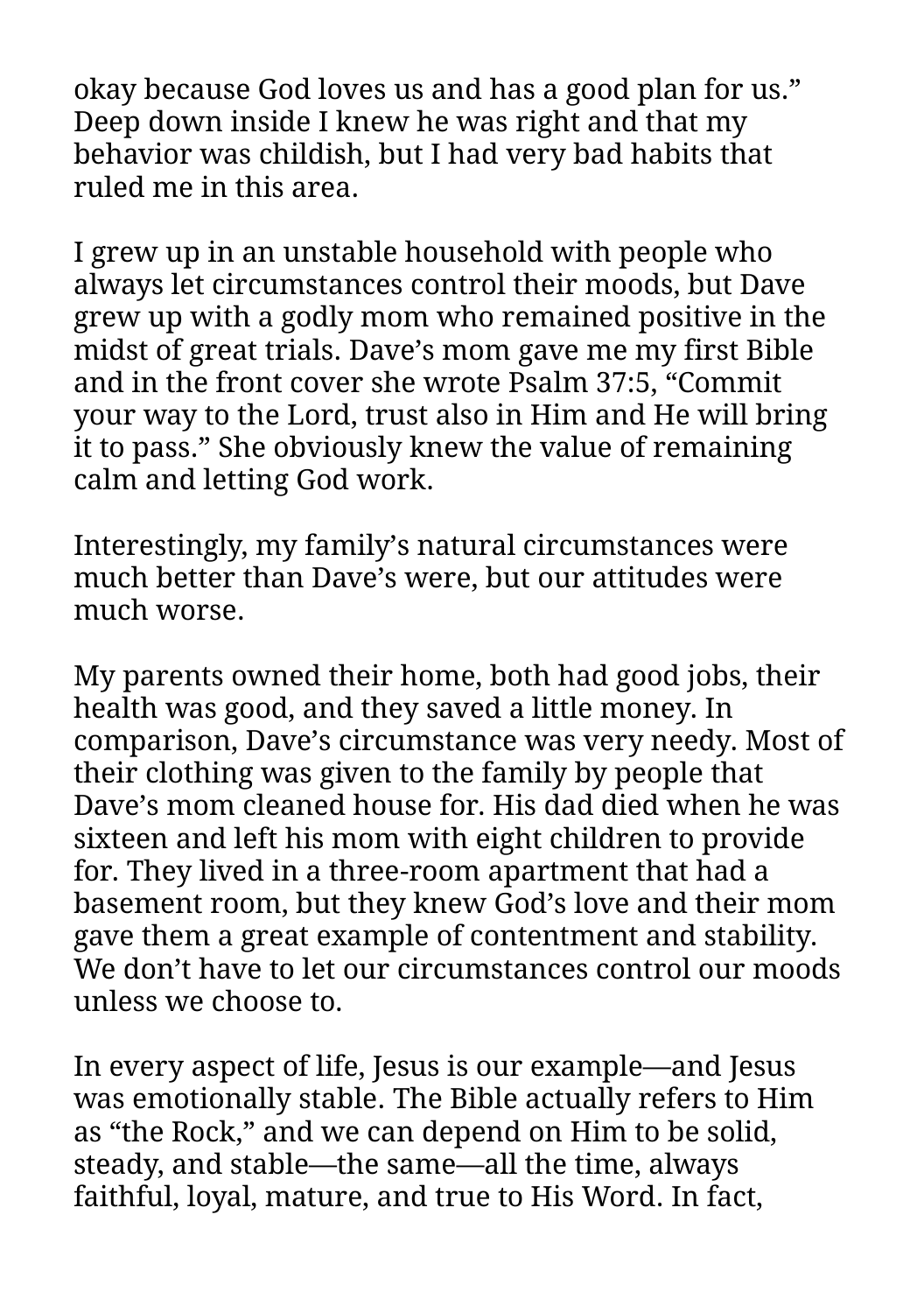Hebrews 13:8 tells us that He is the same "yesterday, today, and forever." In other words, He is not in one kind of mood one day and in another mood the next day. We can count on Him to be the same today as He was yesterday and the same tomorrow as He is today. Being able to depend on Jesus' stability and consistency is part of what makes a relationship with Him seem attractive to us.

Part of the appeal of stability and contentment is the fact that they enable us to enjoy our lives. None of us really like to have moments or days when emotions sink and we sit around in self-pity, filled with negative thoughts. We don't enjoy ourselves when we are in that condition and no one else enjoys us either. Being in close relationship with anyone who is discontent, not dependable, and moody is extremely difficult. We can spend all of our time trying to keep them happy instead of being free to enjoy our own lives unless we realize we are not helping them by catering to their moods.

I have discovered that I like myself better when I am stable and consistent, and I believe the same is true for you. Becoming emotionally stable and consistent are so important to a powerful life, and as you grow in these qualities, you'll find yourself strengthened as never before.

The pathway to change is to renew your mind. I had to begin believing that I could be content and stable before I actually saw the fruit of it in my life. I studied contentment quite often and read a lot of material on emotions. I began to think and say that I was content and emotionally stable. God's word states that we can and should call things that are not as if they already existed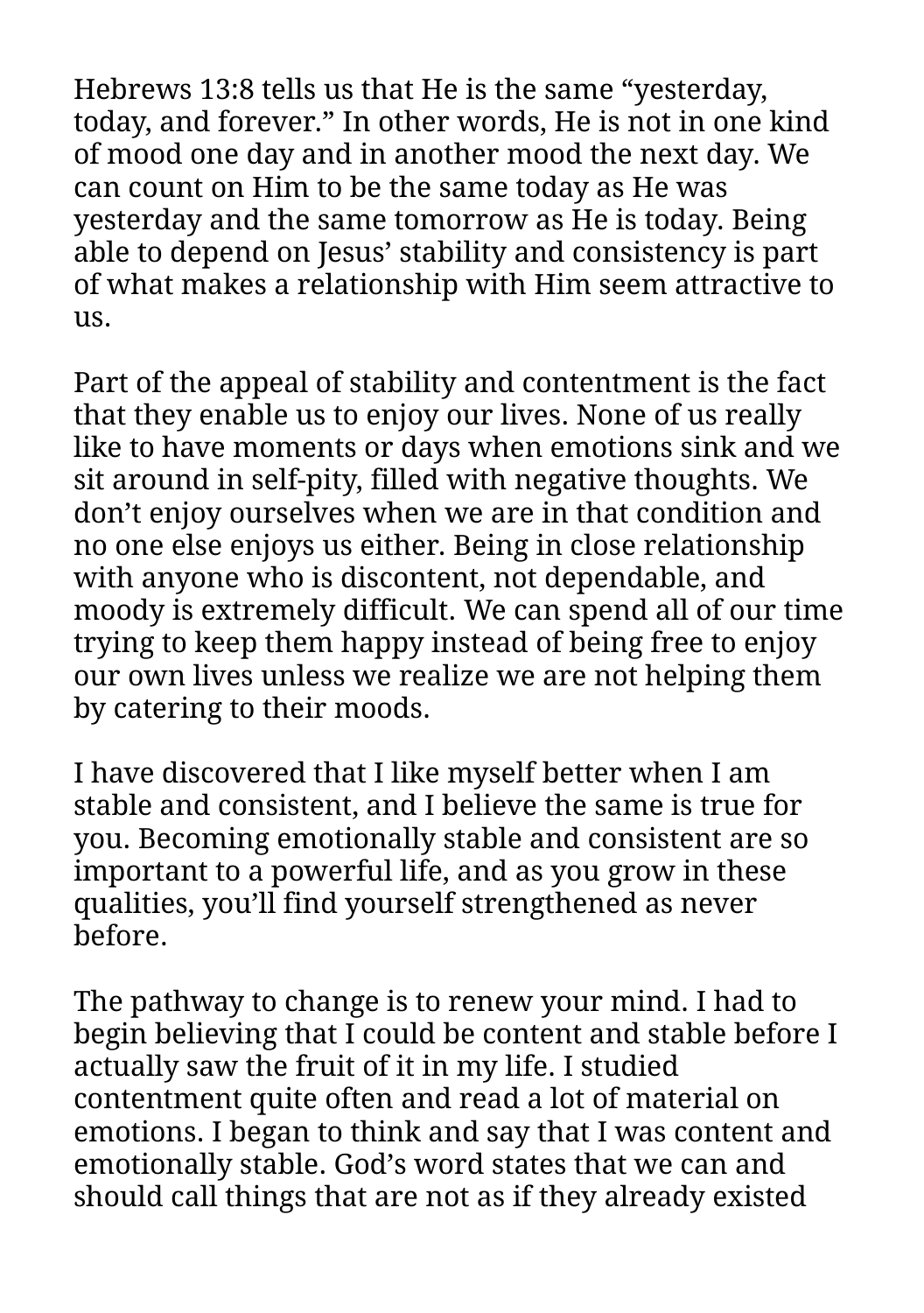(see Romans 4:17). When we have faith in our heart, we think and talk faith. We see the thing done by faith before we see it in reality. In this way we cooperate with God in the spiritual realm. We reach into the realm of the spirit with our thoughts and words and draw things out of it into the realm we live in.

#### **Think about It**

On a scale of 1 to 10 how would you rate your own emotional stability and contentment?

#### **EMOTIONS ARE HERE TO STAY**

We all have emotions, and we always will. They are part of being human. Since that is true, I believe emotional stability should be one of the main goals of every believer. We should seek God to learn how to manage our emotions and not allow them to manage us. An excerpt from the Random House Dictionary states that emotions are "any of the feelings of joy, sorrow, hate, love, etc." Think about this: You're out shopping for a specific item you're in need of. You've made a commitment to get out of debt. You've agreed to discipline yourself in the area of your spending and not purchase things you don't need. But while shopping, you discover that the stores are having a big sale—50 percent off merchandise that is already marked down. What do you do? You get excited. The more you look around, the more excited you get. Emotions are rising higher and higher. They begin to move out because part of the devil's plan to ruin your life is for you to follow your emotions.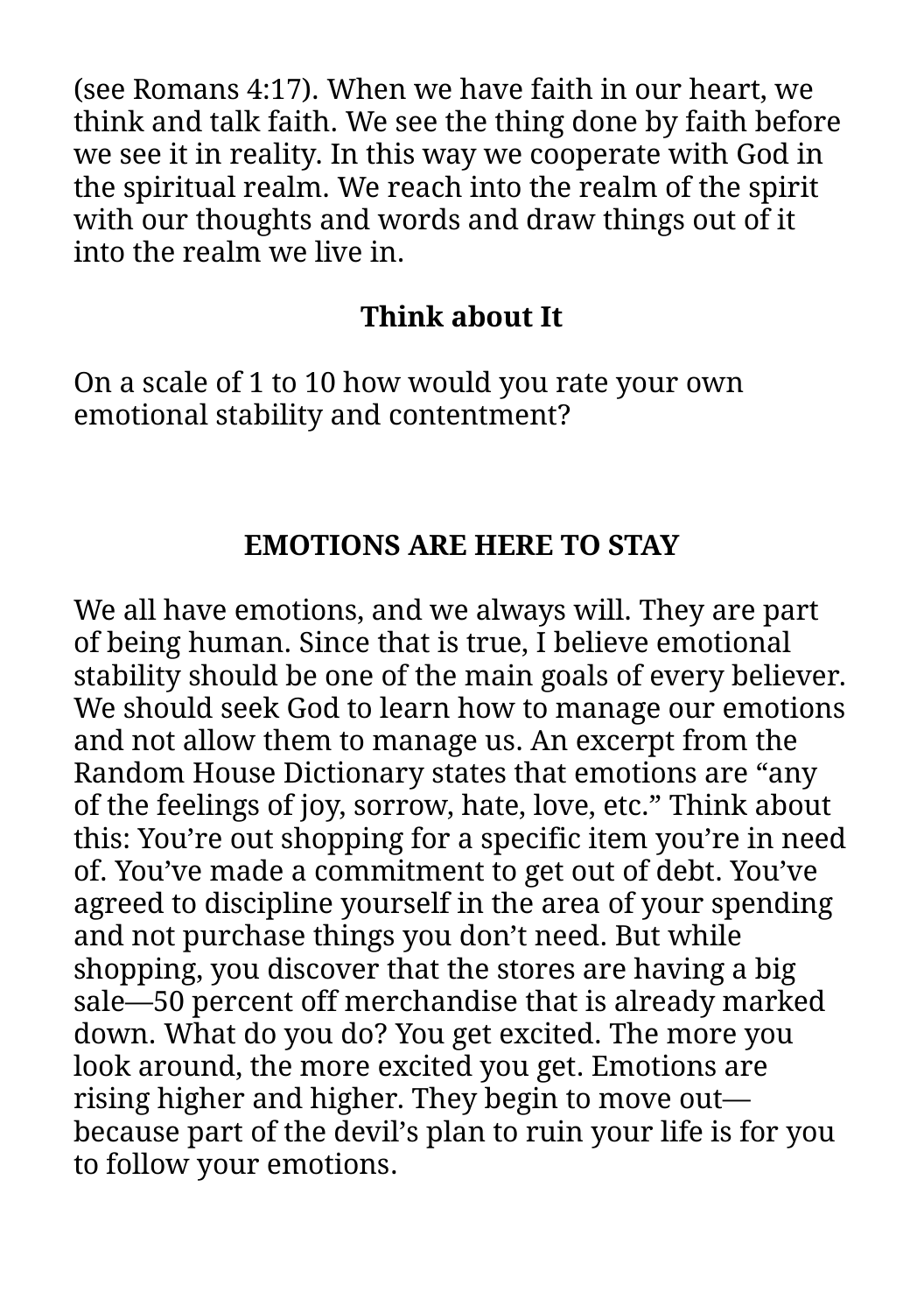An emotional person is defined as: "one easily affected with or stirred by emotion; one who displays emotion; one with a tendency to rely on or place too much value on emotion; one whose conduct is ruled by emotion rather than reason." I couldn't agree more with that definition, and I want to add several personal observations I have made about people who are not stable emotionally:

- A person who lives by emotions lives without principle.
- You cannot be spiritual (walk in the spirit) and be led by emotions.

• Emotions won't go away, but you can learn to manage them.

• You can have emotions, but you can't always rely on them.

I urge you to make emotional maturity a priority in your life. If you do not believe you are doing a good job managing your emotions, begin to pray and seek God for emotional maturity. I also encourage you to learn what upsets you the most or prompts you to behave emotionally and watch out for those temptations.

To help you get started, let me mention several Scriptures:

• Jeremiah 17:8 and Psalm 1:3 both instruct us to be like trees firmly planted.

• First Peter 5:8, 9 teaches us to be well-balanced and temperate (self-controlled) to keep Satan from devouring us. According to these verses, if we want to withstand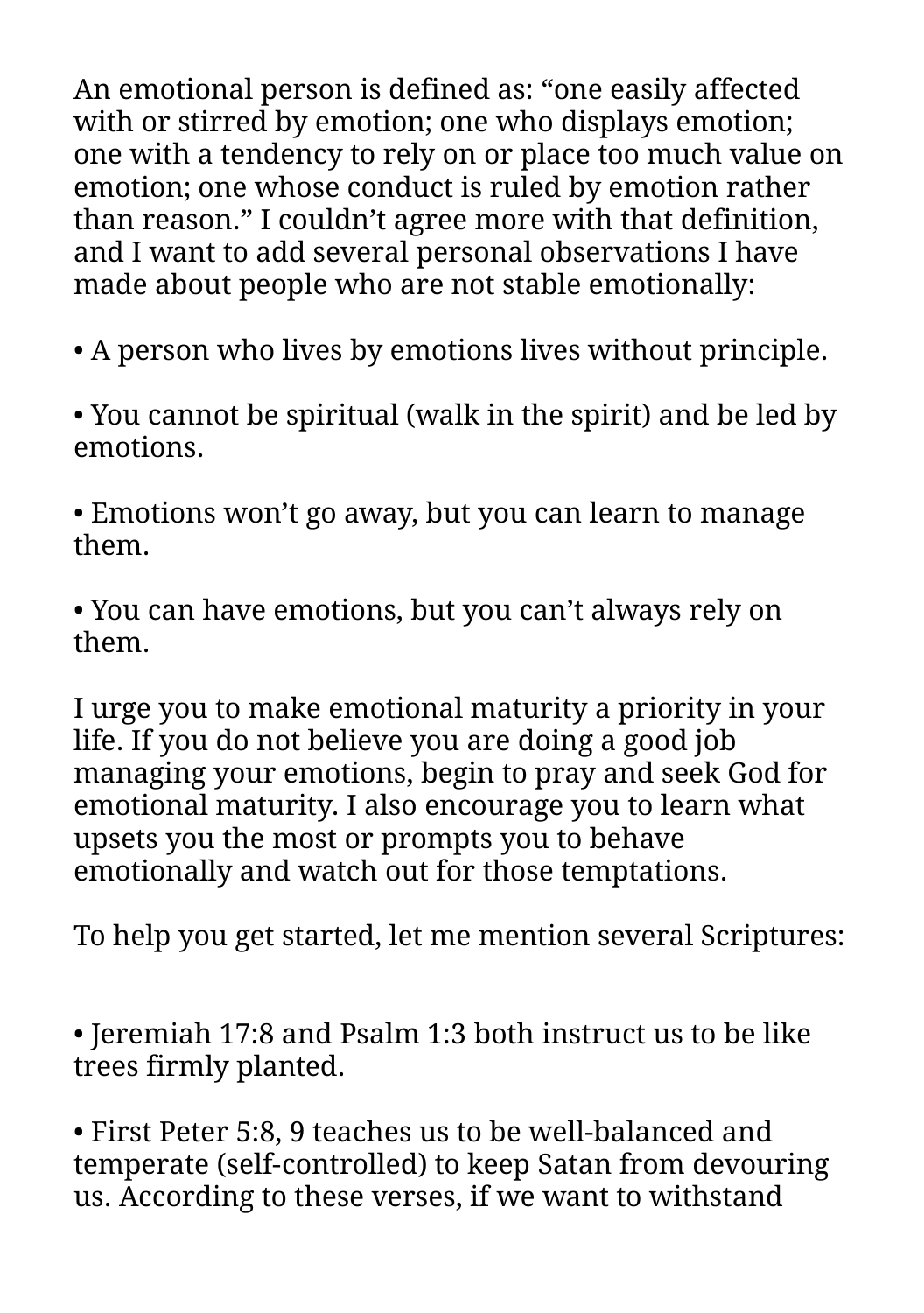him, we need to be rooted, established, strong, immovable, and determined.

• Philippians 1:28 tells us to be constantly fearless when Satan comes against us.

• Psalm 94:13 says God wants to give us power to stay calm in adversity.

All of these Scriptures are referring to being stable, so I encourage you to read them, meditate on them, and allow them to become ingrained in your thinking.

## **THINK ABOUT IT**

In what ways can you begin to become more stable emotionally?

## **LEVEL OUT YOUR UPS AND DOWNS**

I'm sure you can tell by now that I believe some of life's greatest challenges involve or result from the ups and downs of our emotions. Think about roller coasters. If you measured the length of a roller coaster track, you'd find that the distance it covers is far greater than the distance between where you get on and where you step off. By the time the ride is over, you've spent a great deal of time speeding to great heights and swooping to deep lows. On a roller coaster many people think that is entertaining, but if we let our emotions do that in everyday life, I can assure you that it is exhausting.

Instead of riding the emotional roller coaster, which only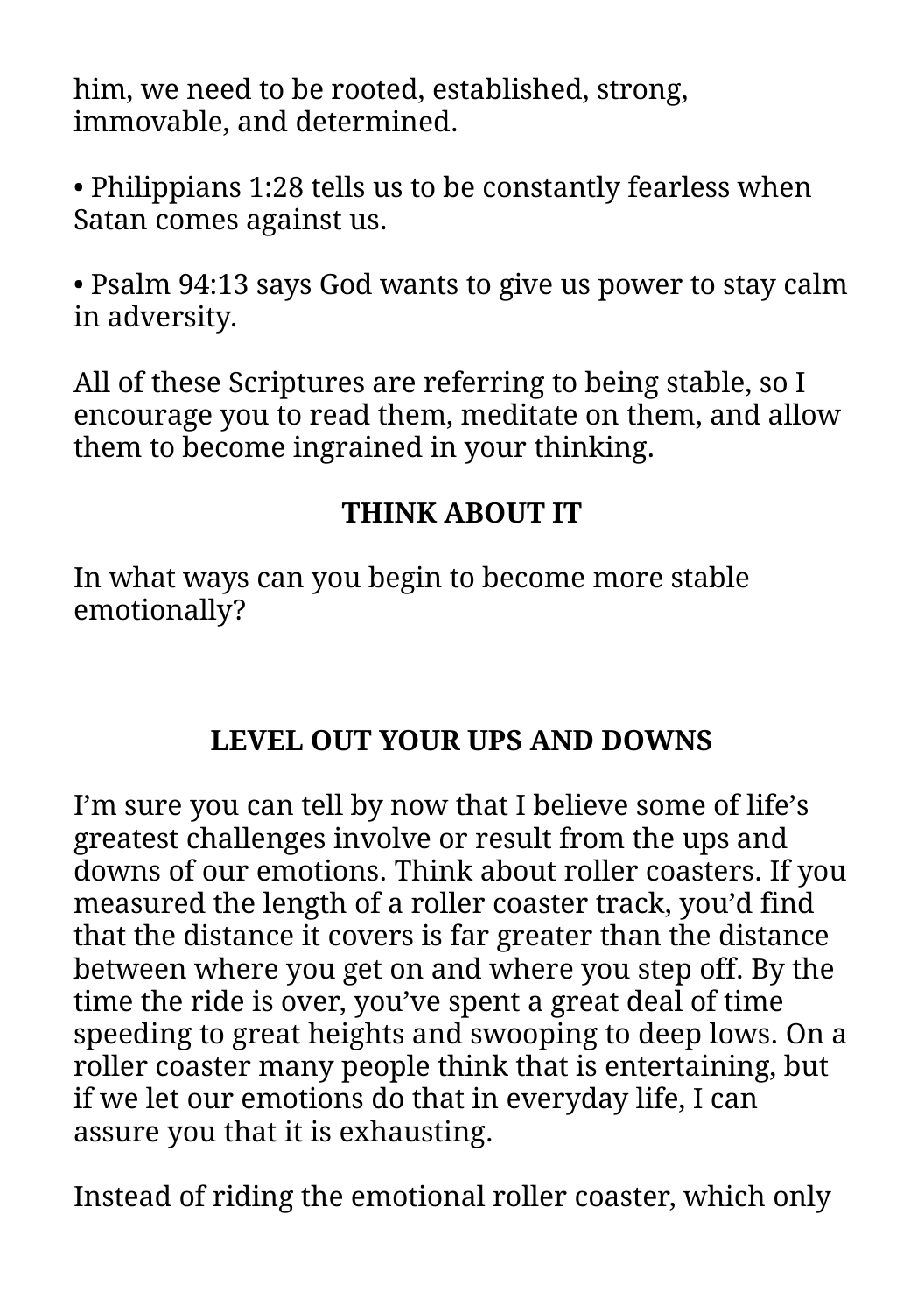exhausts us, we need to become stable, solid, steadfast, persevering, determined people. Renewing your mind to think and believe that you are stable and content will help you get started. We can never enjoy any of God's promises until we believe them for ourselves. In the world, we believe what we see, but in God's kingdom we believe and then we see.

If we continue to let our emotions rule over us, there's no way we'll ever be the people we were meant to be. It does no good to merely wish that you were not so emotional. A choice must be made to change by completely renewing your mind. None of us will ever be totally rid of emotions and we don't need to eliminate them from our lives, but we must learn to manage and control them—not allow them to control or have power over us. Emotions are not all bad, some of them are very enjoyable but they are rather fickle. You can feel one hundred ways in thirty days about the same thing.

Feelings change from day to day, hour to hour, sometimes even moment to moment. Not only do they change, they lie. For example, you may be in a crowd of people and feel everybody is talking about you, but that doesn't mean they are. You may feel nobody understands you, but that doesn't mean they don't. You may feel you are not well liked, unappreciated, or even mistreated, but that doesn't mean it is true. If you want to be a mature, disciplined, well-balanced person, you must be determined not to walk according to what you feel. If I am having a "touchy" day, I might feel people are not treating me very well, but in reality they are not treating me any differently than they always do—I am just more emotionally sensitive that day and things affect me differently than normal.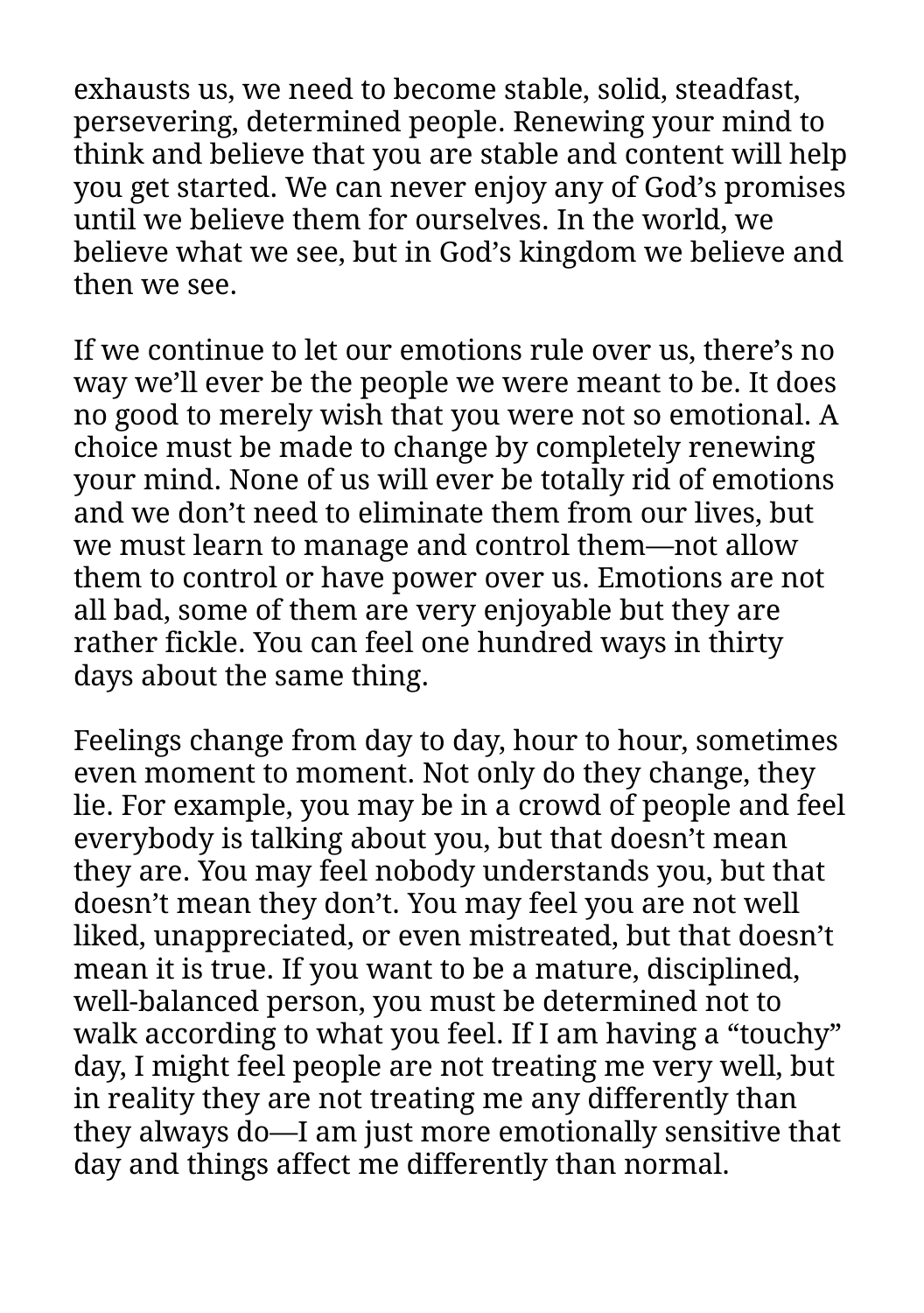People often ask me, "How can I learn contentment and stability?" There are actually two answers and they are both straight out of the Bible. What are they? Patience and self-control!

#### **PATIENCE**

God wants us to use wisdom, and wisdom encourages patience. Wisdom says, "Wait a little while, until the emotions settle down, before you do or say something, then check to see if you really believe it's the right thing to do." Emotions urge us toward haste, telling us that we must do something and do it right now! But godly wisdom tells us to be patient and wait until we have a clear picture of what we are to do and when we are to do it. We need to be able to step back from our situations and see them from God's perspective. Then we need to make decisions based on what we know rather than on what we feel.

#### **SELF-CONTROL**

God has given us a free will and that means we have the privilege to choose what we will do and what we won't do. As believers in Jesus Christ, God has given us a new nature, but at the same time we also have to deal with the old nature. The Bible states that we are to "put off" the old nature and "put on" the new nature. That is actually another way of saying we have choices to make. When we allow the old nature to rule, we will follow feelings when in reality we should operate in self-control. Self-control is a fruit of our new nature and all we need to do is develop it. We can develop self-control by using it, just as we can develop muscles by using them.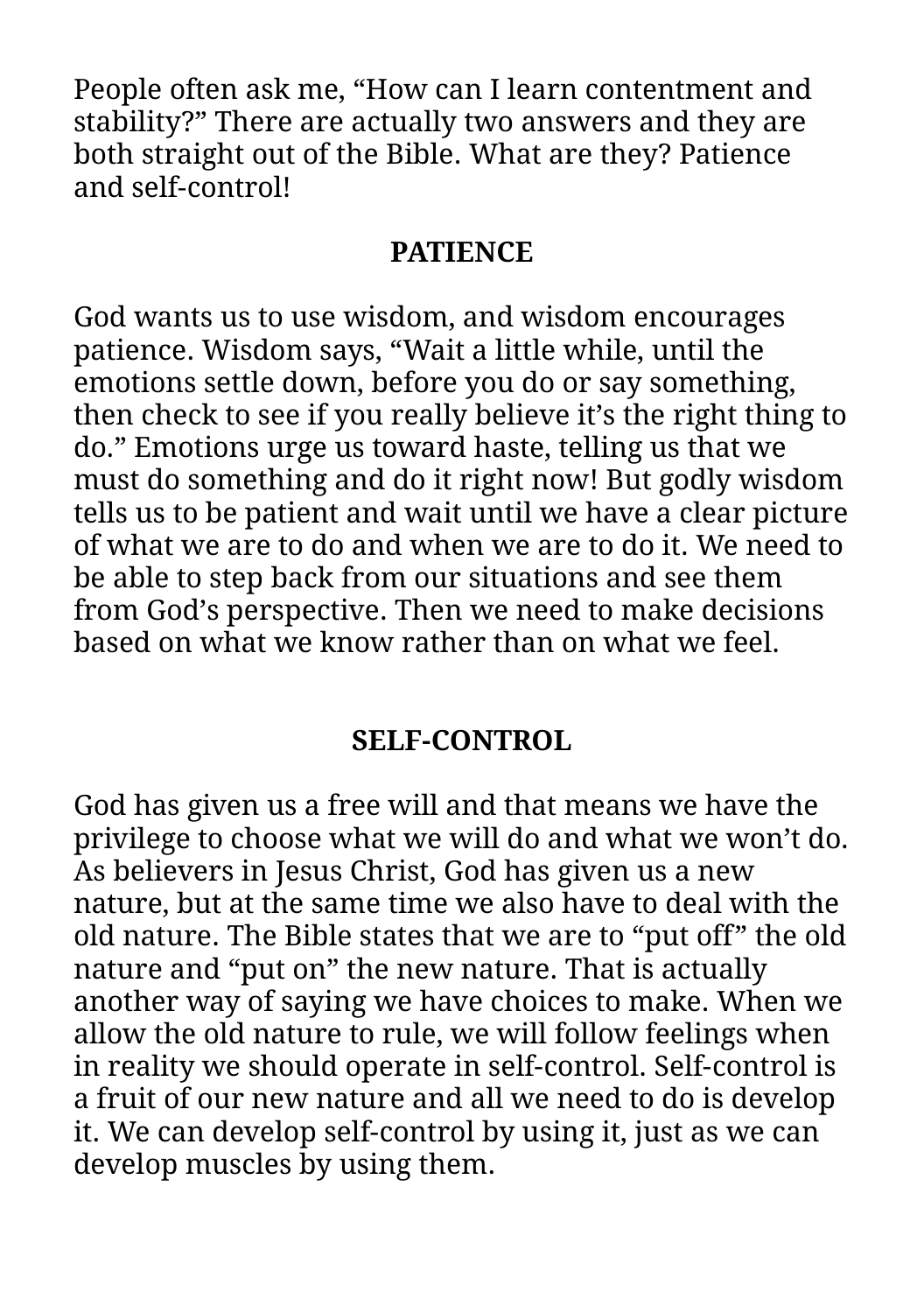Exercising self-control is a form of freedom, not a type of bondage. You don't have to do what you feel like doing. You're free to do what you know is wise. Discipline and self-control will help you be what you say you want to be, but never will be without the help of self-control.

Practicing self-control will help you feel better about yourself; you will have more self-respect. You will also have more energy when you don't allow your emotions to control you. When I was experiencing so many ups and downs, it actually made me physically tired. Going through all kinds of emotional changes takes a lot of energy. As God helped me learn to manage my emotions, I noticed that I also had more energy. If you have been tired lately, maybe you should stop and ask the Lord if the reason could be that you allow your emotions to manage you rather than you managing them.

Let me share a simple, everyday example about patience and self-control from my life. One time, I had saved up money to buy a good watch. I wanted a nice watch so the band wouldn't change colors and turn my wrist green. One day, Dave and I were in the mall and happened to stop at a jewelry store, where I saw a watch that was very pretty. When we looked at it, we discovered that it was gold-plated. We knew it would probably eventually discolor, but it was pretty and sparkled a lot and I really liked it. Not only that, but the clerk offered to lower the price. So my emotions said, "Yes! That's exactly what I want!"

But Dave said, "Well, you know it's gold-plated, and it will eventually discolor."

I said, "I know but I really like this watch. What should I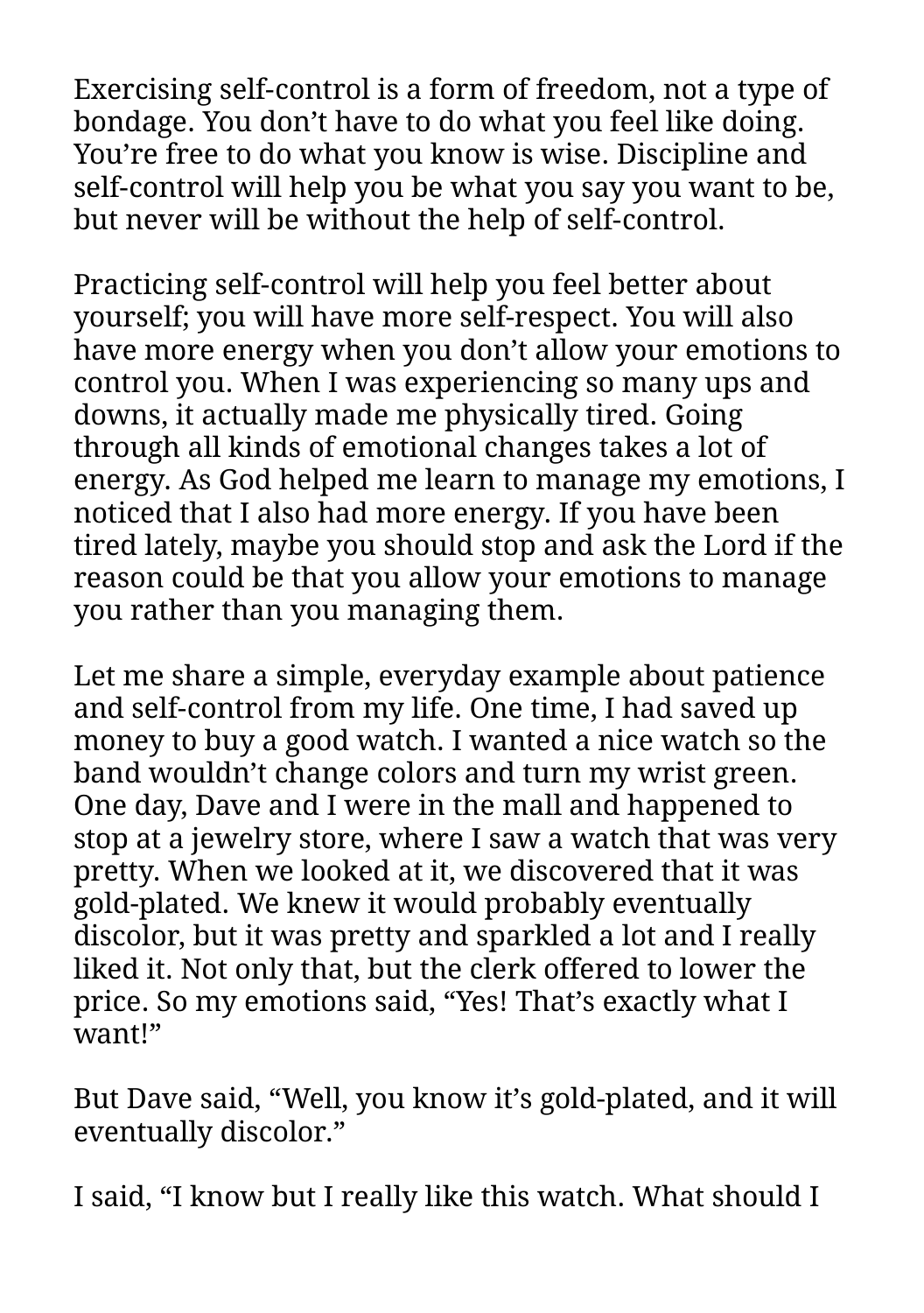do?"

"It's your money," he answered.

"I'll tell you what I'm going to do," I said to the clerk. "I'd like for you to hold the watch for me while I walk around the mall for a bit. If I want the watch, I'll come back for it within the hour."

So Dave and I walked around the mall for a while. As we did, we passed a dress shop. Because I needed a couple of new outfits, I went in and found a really nice suit. I tried it on, and it fit perfectly. I loved it.

"That's a nice suit," Dave observed. "You ought to get it."

I looked at the price tag and thought, It costs a lot more than I thought it would. But I really wanted the suit! Actually there were three things I wanted right then. I wanted the watch; I wanted the suit; and I wanted not to be broke. What did I do? I applied wisdom and decided to wait. The watch—which really wasn't of the quality I wanted—would have taken all of the money I had saved. The suit was beautiful, but again I would have needed to use most of my money. I decided that the best thing was to keep my money and wait until I was sure of what I wanted most. Had I made an emotional decision, I would have bought the watch when I saw it, rather than take time to think over my purchase and exercise self-control by not buying it impulsively. Usually the wisest course is when in doubt, don't! The excitement you feel in the shopping mall will fade away once you get the item home, so that had better not be the basis of your purchasing decision.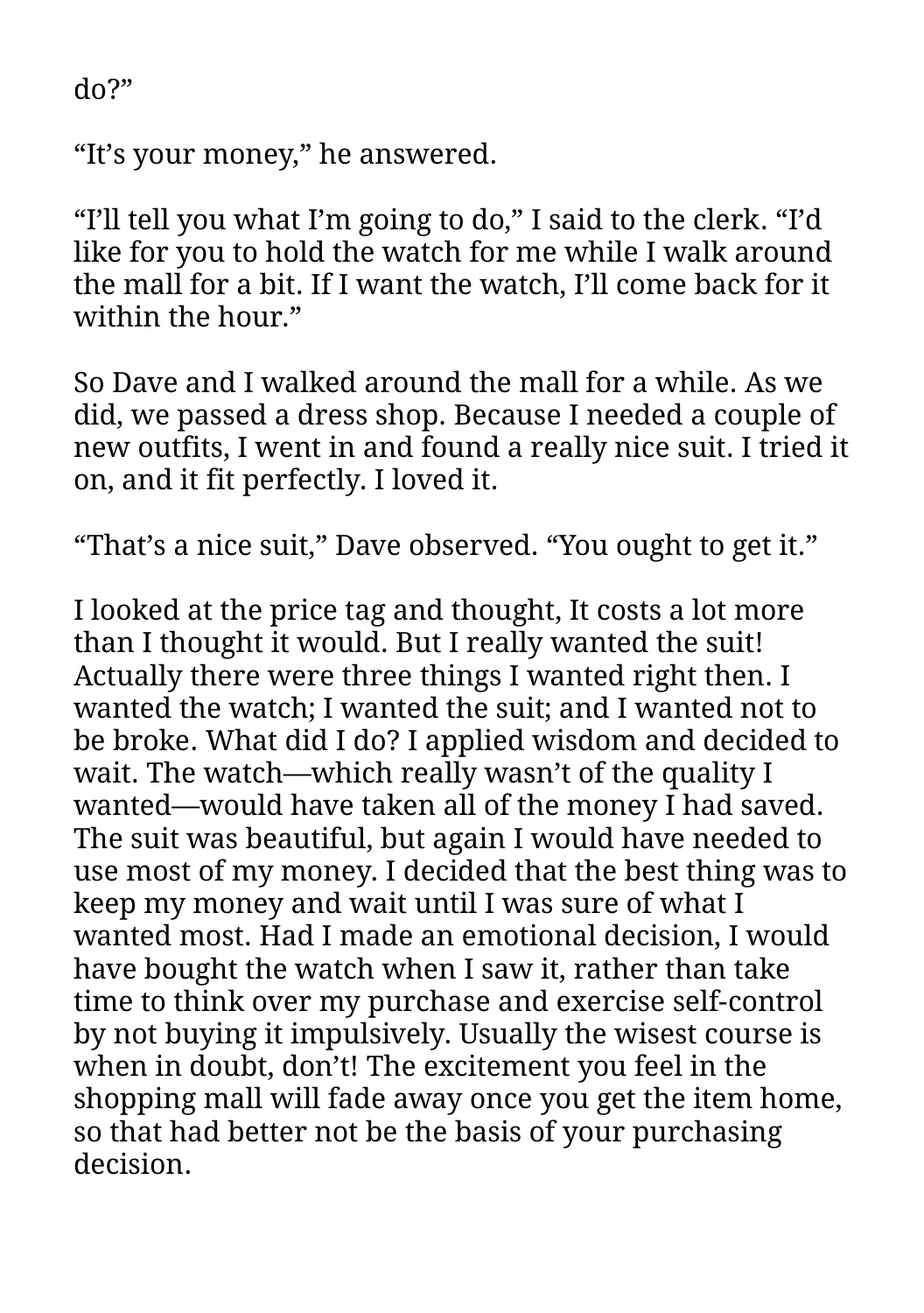When faced with decisions, especially major ones or difficult ones, practice self-control and wait until you have a clear answer before taking a step you might regret. Remember to be led by peace, not excitement. Emotions can be wonderful when managed and handled in a godly way, but they must not be allowed to take precedence over wisdom and knowledge. Let me say again, "Control your emotions and don't let them control you." Start thinking and saying, "I am content and emotionally stable."

#### **THINK ABOUT IT**

In what area do you need to practice patience and exercise self-control in your life right now?

#### **STABLE PEOPLE GET PROMOTED**

Many people feel able and qualified to do a particular thing, and yet they live frustrated lives because the right doors don't ever seem to open for them. Their opportunities never come. Why? While there is no single, succinct answer, I do want to offer some insights I believe God taught me that I hope will be helpful to you.

I believe many people are "able but not stable." God has given them abilities, but they have not made the effort to mature in stability of character. Moses was a wonderful man of God; but he had an anger problem. Eventually God refused to let him lead the Israelites into the Promised Land because of his lack of stability in that area. So, I believe it is fair to say that his instability blocked his ability.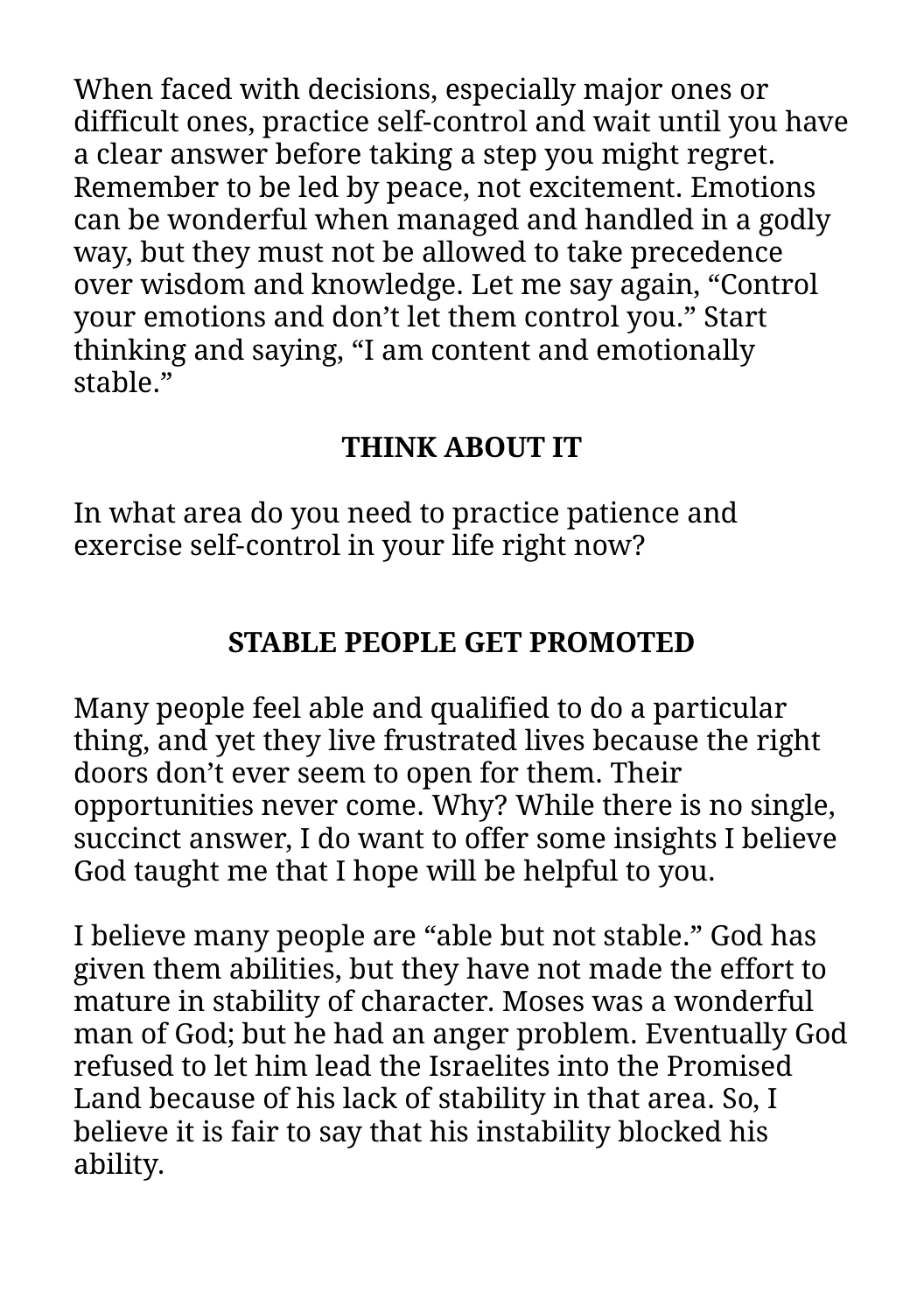God must be able to trust us; and other people must be able to depend on us. When we are stable and mature in character, we do what we say we will do no matter how we happen to feel. Even if we feel grouchy, we don't behave in unpleasant ways. We realize taking out a foul mood on the people around us is not right or mature. We continue to operate in the fruit of the Spirit even when we must endure circumstances and people that are not what we would like them to be. The apostle Paul said he had learned to be content whether he was getting what he wanted or not (see Philippians 4:11). I think he learned that being upset and cranky did no good, so he simply made the decision to trust God and go ahead and enjoy the day, regardless of his circumstance.

Life is not problem free, and it never will be. You will only find one group of people who are problem free, and you have to go to your local graveyard to find them. As long as we are breathing, we are going to have times of abundance and times when we struggle, times when circumstances are up and times when they're down. Let circumstances do what they will—and as far as you're concerned, be determined to remain stable.

## **THINK ABOUT IT**

Do you have an area of instability that could be hindering your promotion in life?

## **SOURCES OF DISCONTENT**

I often think about why so many people in the world, especially Christians, are discontent. Discontentment and emotional instability go hand in hand. I have found that if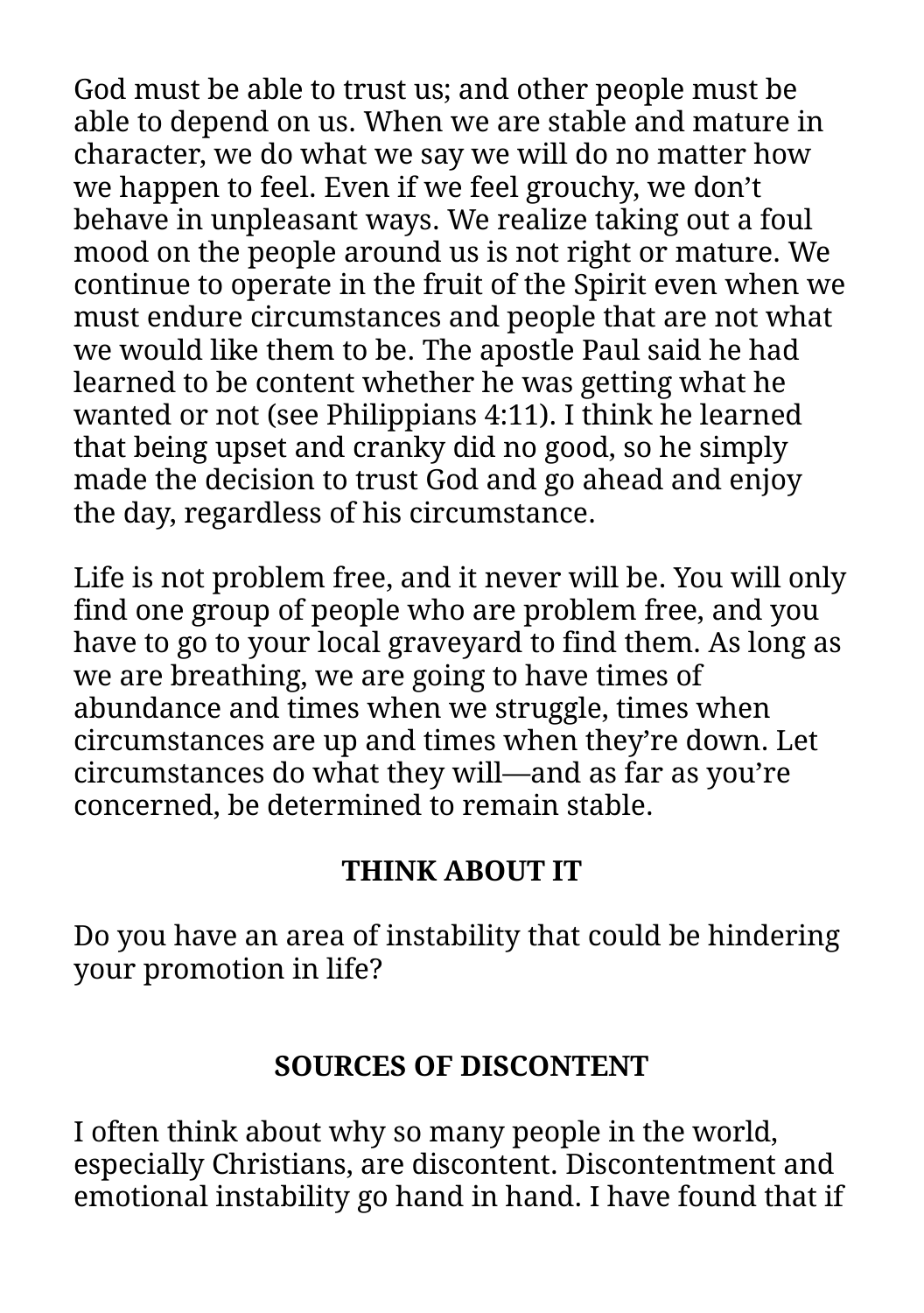I am discontent, then I easily get upset, but if I choose to be content no matter what is going on, then my emotions are balanced also.

We have periods of contentment, but being consistently content is another matter entirely. I think it is safe to say that I only know a small group of people I would consider to be consistently peaceful and joyful and consistently content. I believe our thoughts have a lot to do with our moods. Some thoughts improve our moods and increase our level of contentment, and others send them spiraling downward, making us unhappy and discontent. We can think ourselves happy and we can think ourselves sad! Since this book is about the power of meditating on certain thoughts, let's apply the principle to contentment. How we talk to ourselves definitely affects our emotions, so if I talk to myself properly, I can stay content and emotionally stable.

One of the main thought patterns that causes discontentment is focusing on what we don't have and what people are not doing for us. When we think about what we are not and begin to compare ourselves with other people, we also become discontent. On the other hand, when we get ourselves and our needs and desires off of our minds, life always looks brighter.

We must choose to think about how blessed we are. Just a few days ago I was talking to the Lord and pondering my blessings in life and I had a fresh revelation of how blessed I really am and of all God has done for me in my life. Had I been thinking about what I did not have, and what I still need, that moment of realization would have evaded me.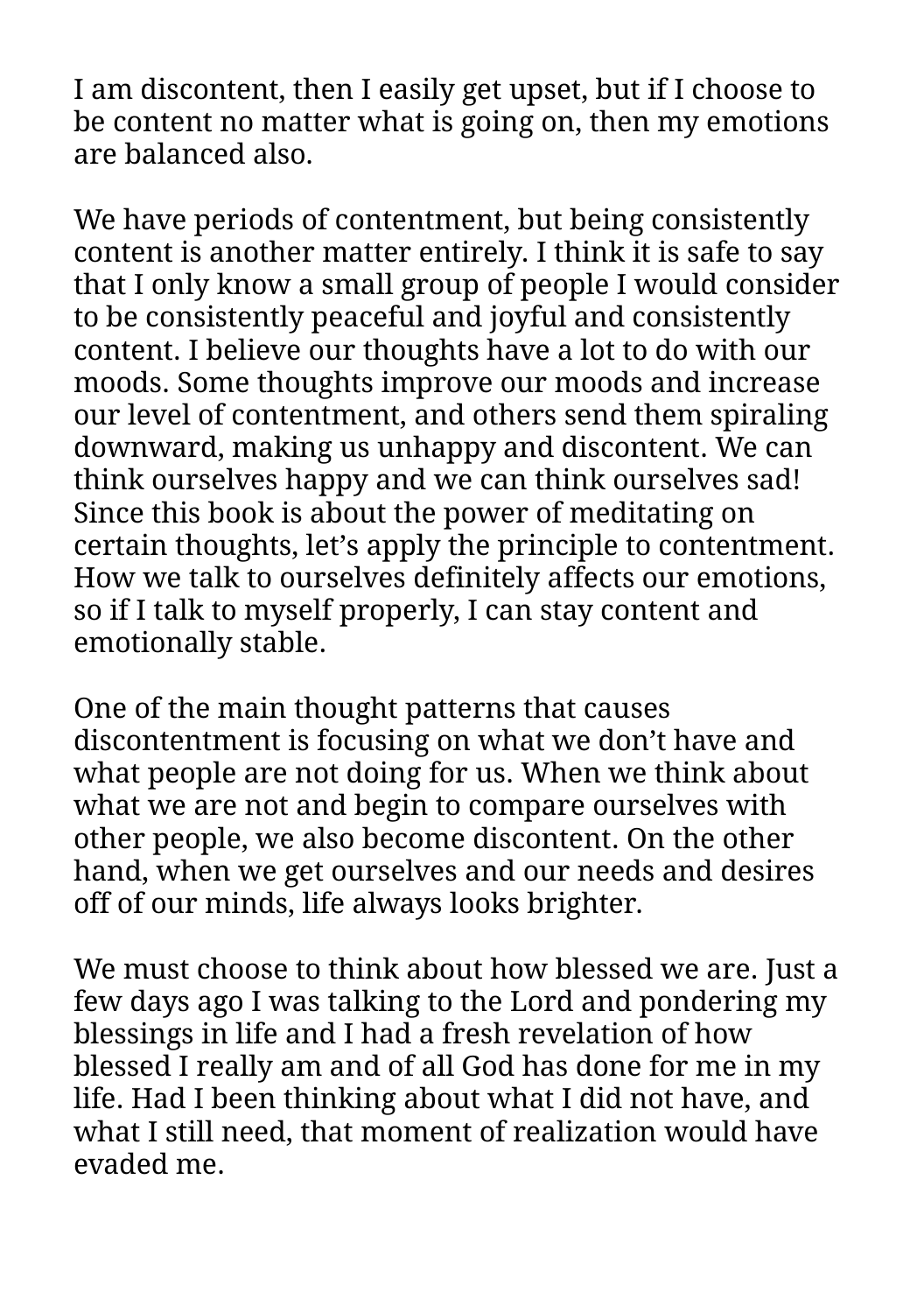The apostle James writes about another source of discontentment when he states that we are discontent because we try to get what we want for ourselves rather than asking God for it and trusting Him completely. We see what others have and become jealous, which creates discontentment in our hearts. We should only want what God wants us to have and we should trust Him enough to believe that if we ask for something and don't get it, the only reason is that He has something better in mind for us. When we pray, we also need to realize that a delay is not always a denial.

The apostle Paul told Timothy that godliness with contentment is great gain, something to be desired and sought after (see 1 Timothy 6:6). I fear that we seek many things that do us no lasting good and often fail to seek the things that will truly satisfy us. The Bible says in Psalm 92:14, 15 that the righteous will bring forth fruit in old age —the fruit of trust, love, and contentment—and that these fruits will be living memorials to show that the Lord is upright and faithful. I believe that totally trusting God and loving people is the pathway to contentment, so it is interesting to me to find them linked together in this passage. Clearly, not trusting God and not loving people are sources of discontentment and will make us unhappy.

I have seen people who at the end of their life only had regret about the way they had lived and felt no satisfaction and contentment, but I think it is beautiful to see an elderly person who says, "My life has been good. When it is time for me to die, I can die happy." People who are discontent have never developed a habit of being appreciative and thankful. Honestly, just to be able to walk, see, and hear is a great blessing and one that people who are crippled, blind, or deaf would be extremely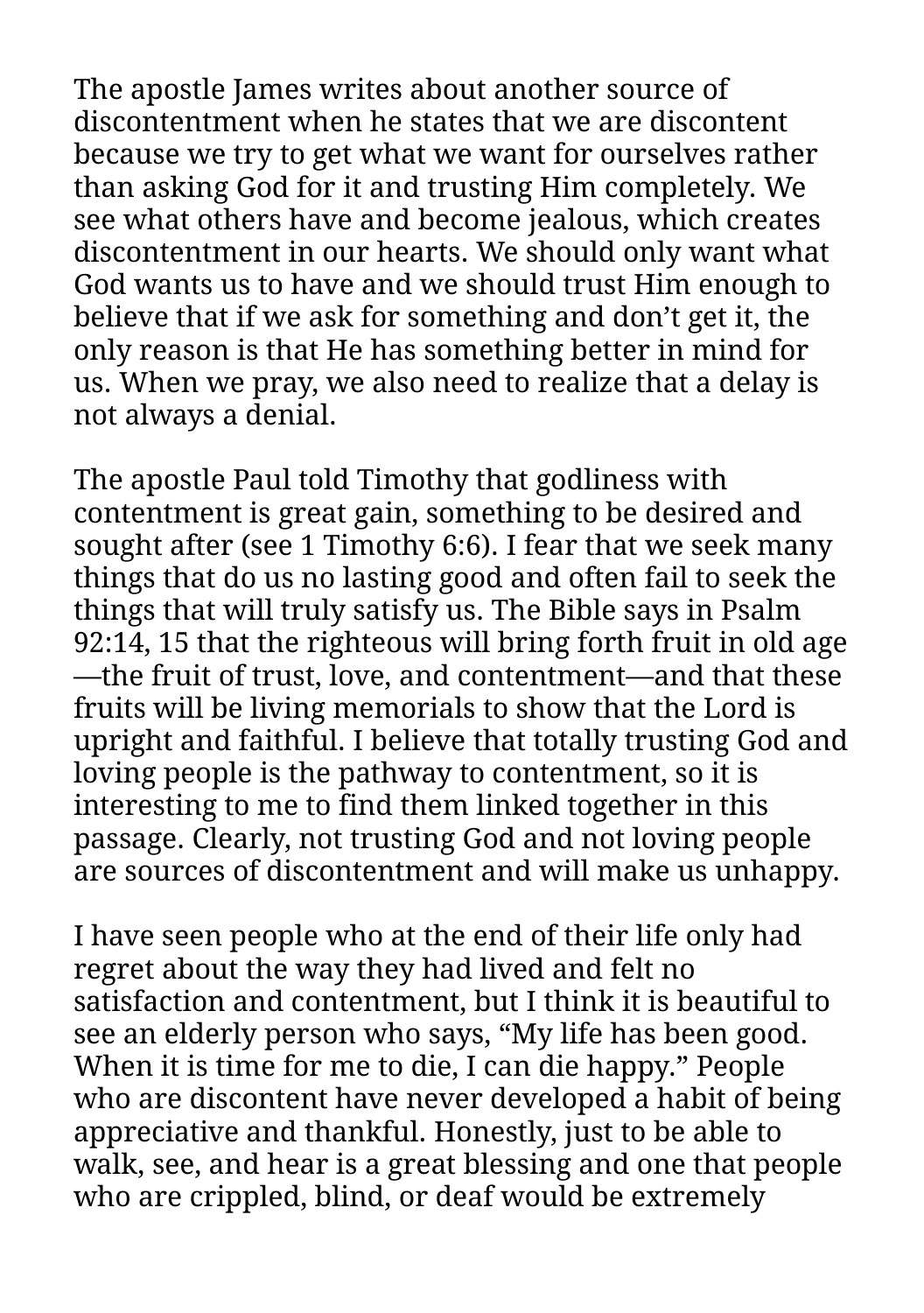content with. If you were in the hospital you would be content just to sit in your own home in your favorite chair. We always think we will be content when… but why not choose to be content right now?

Even if you don't have what you want or need right now, keep a positive attitude and remain hopeful. "Hope deferred makes the heart sick" (Proverbs 13:12), but those who refuse to give up hope remain joyful. Be content with what you have, refuse to focus on what you don't have; love others; and stay hopeful concerning what you want and need.

## **THINK ABOUT IT**

What are your blessings? List five.

What have you been complaining about lately?

Are you jealous of anyone or anything they have?

## **MAKE A LIST**

To help you achieve and maintain a new level of contentment in your life, I encourage you to make a list of everything you have to be thankful for. It should be a long list, one that includes little things as well as big things. Why should it be long? Because we all have a lot to be thankful for if we just look for it.

Just the other day I was thinking about my elbow, which has been hurting for quite a while. I thought about how tired I am of the physical therapy I have had to take for it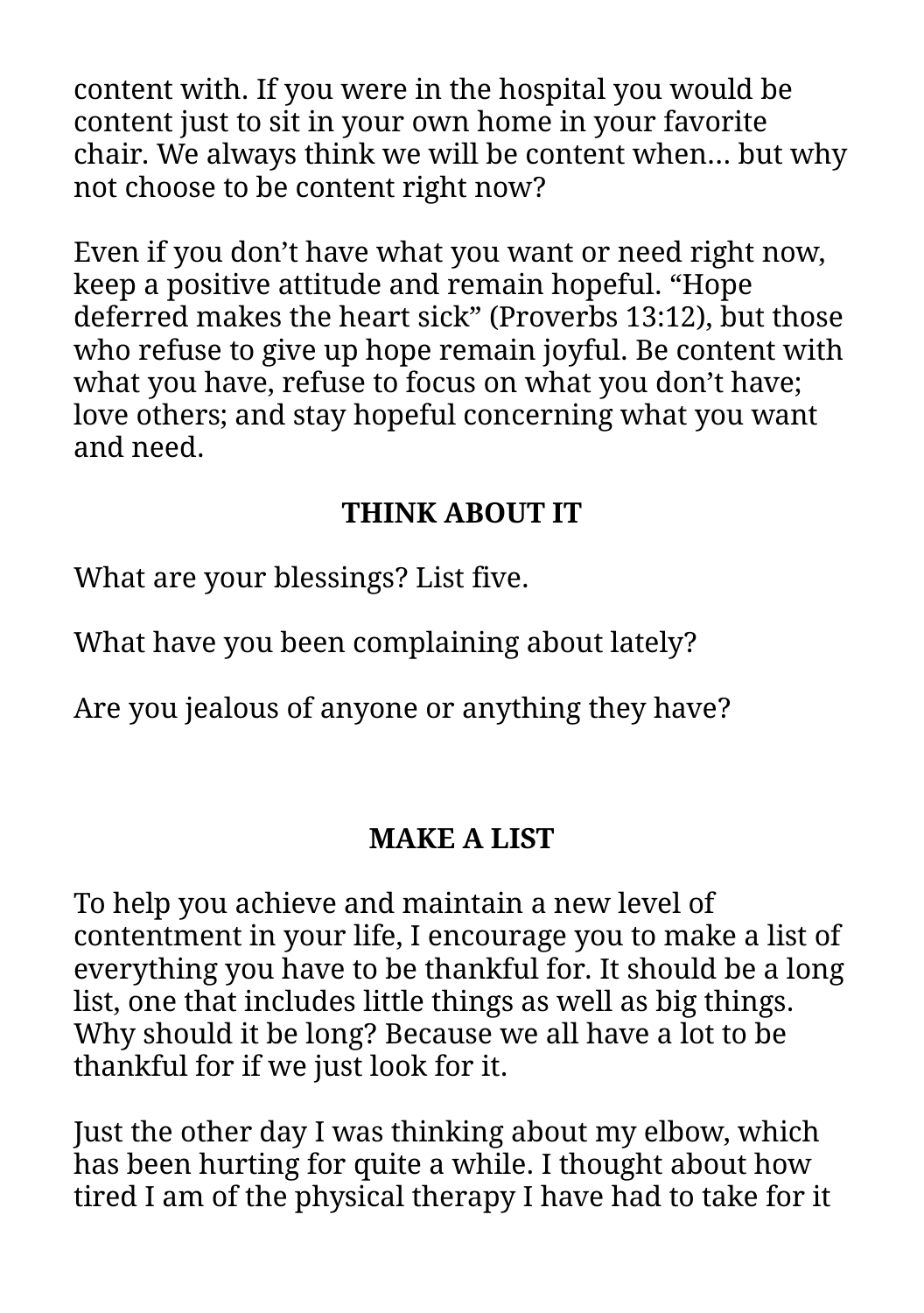and of the doctor visits concerning it. But, then I thought about my age, how well I feel most of the time, and how many of my body parts have absolutely nothing wrong with them. I thought of all the really desperately sick people in the world and of all of the hospitals that are filled with people who have pain and disease—and I started to feel very blessed indeed. You see, it is simple, when I focused on what hurt, I felt sorry for myself; but when I focused on what works well and what is pain-free, I suddenly felt very blessed. I was aggravated about needing to get physical therapy for an elbow, but then I remembered that at least I wasn't receiving chemotherapy or radiation to fight cancer, and suddenly I felt much better. I wasn't happy about my elbow, but my level of contentment increased dramatically. I know the elbow will get well and that God will give me the ability to do whatever I need to do in the meantime because I have meditated on the power thought suggested in this book, "I can do whatever  $\overline{I}$  need to do in life."

Deborah Norville tells a story in her book Thank You Power: Making the Science of Gratitude Work for You about a man named David, who found himself discouraged. He had moved to Manhattan with high hopes of landing a well-paying job and living in a nice apartment, only to end up with a meager salary as an assistant and living with a friend because he couldn't afford a place of his own.

One Saturday morning, while out on a job assignment, David decided to start counting things that made him happy. He started by smiling at the sight of a mother walking her baby, then realized seeing a jet make its way across the sky made him happy. He noticed fabulous aromas from cafés he passed, and enjoyed bright, colorful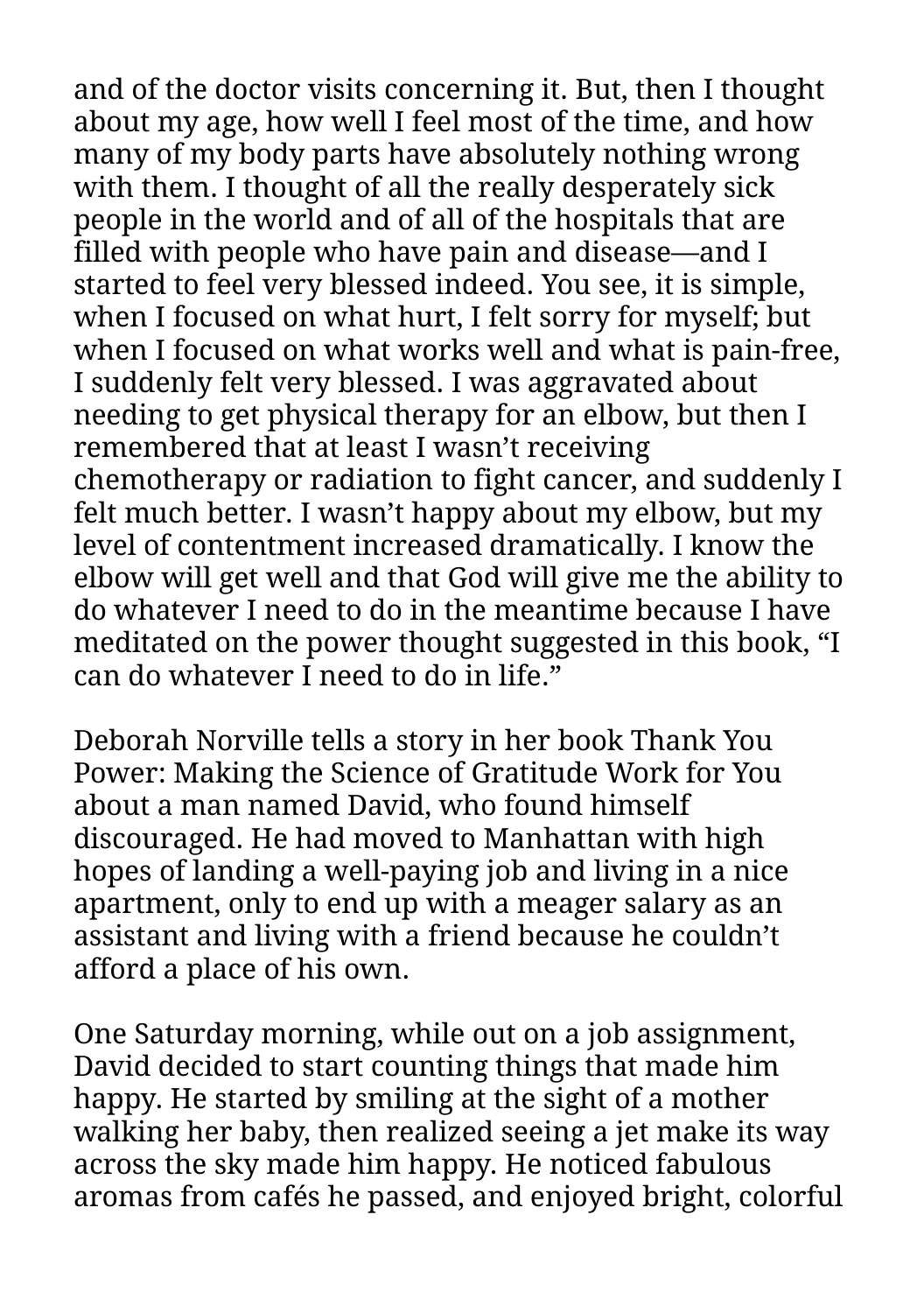displays in store windows. By the time he completed his assignment, he was once again happy—and he was actually thankful he had moved to New York.

More than twenty years later, David is a successful entrepreneur, but he's never forgotten the day that turned his life around—the day he learned about the power of being thankful.1

Get out a piece of paper right now and start listing things you have to be thankful for. Keep the list and add to it frequently. Make it a point to think about the things that you're grateful for when you're driving the kids to an activity or waiting in line at the post office. You can only learn the "power of thank you" by practicing it. The Bible says we are to be thankful and say so. Meditating on what you have to be thankful for every day and verbalizing it will be amazingly helpful to you. Next time you have lunch or coffee with a friend, purpose to talk about the things you are thankful for instead of recounting all of your problems. Or, at the very least, if you do need to talk about a problem, be sure to follow up with things you are thankful for. By doing this you will at least keep things somewhat balanced and in perspective.

## **THINK ABOUT IT**

In what specific situation do you need to begin to practice the power of thank you?

# **Sounds Good, Doesn't It?**

Do you want to be emotionally stable and consistently content? If that sounds good to you, you can think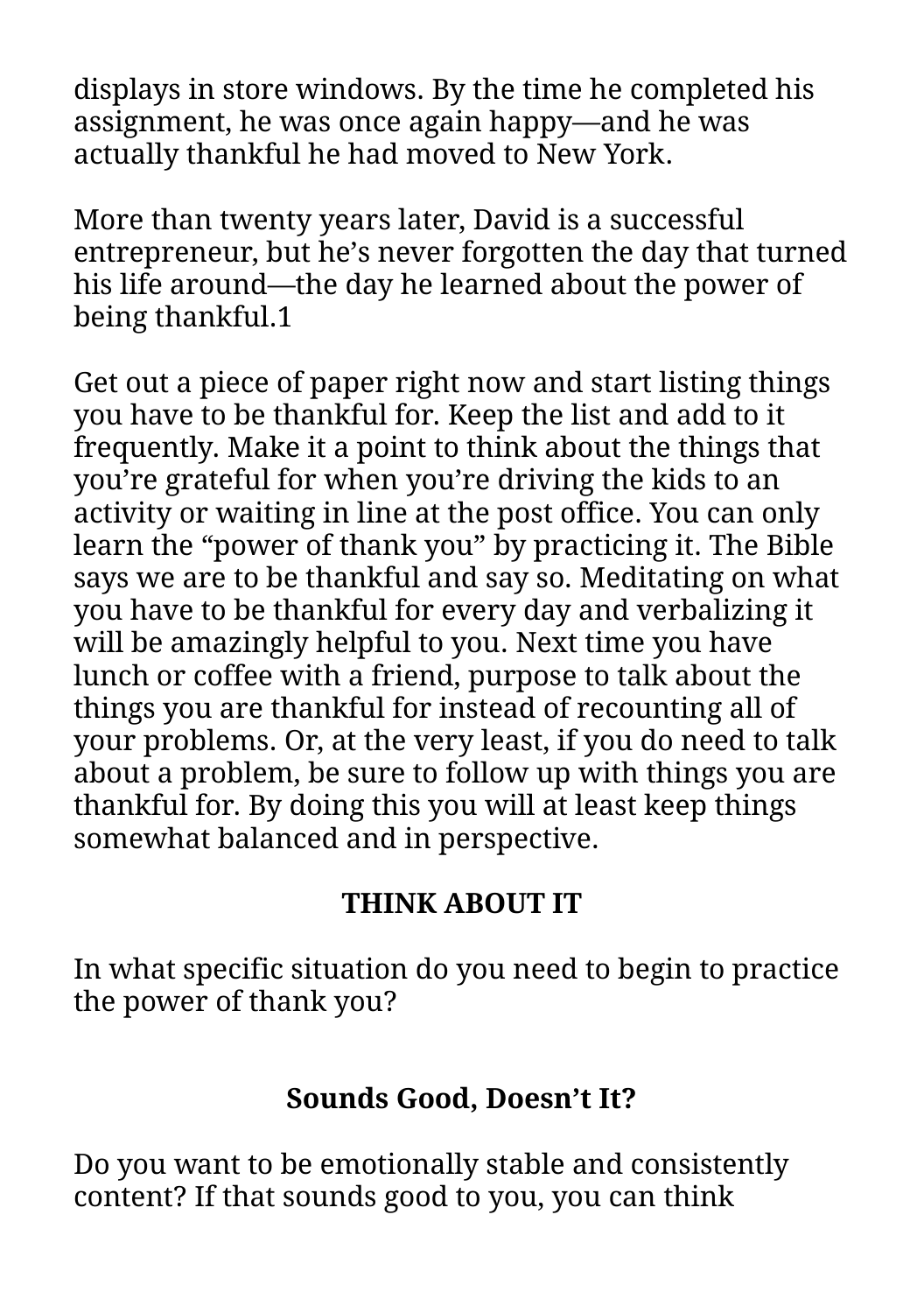yourself into it. Stop meditating on wrong things, getting upset and then thinking and talking about how unstable and discontent you are and repeating that cycle over and over again. Start thinking and saying, "I am emotionally stable and consistently content. No matter what is going on in my circumstances, I am able to remain calm and loving while I trust God to take care of it."

How do you see yourself? What do you want to be? Where do you want to be this time next year in spiritual growth? Make some decisions and start ordering your life instead of letting it order you. Come into agreement with God and His Word. Think what He thinks and say what He says. Will it be easy? Probably not, but it will be worth it. Will you ever backslide in your commitment to think and say positive things? Yes, you probably will, but always remember that when babies are learning how to walk, they may fall down and cry but they always get back up and try again. We are like babies any time we try something new. Thinking your own thoughts and choosing them carefully and purposefully may be new for you. If so, then you are in the baby stages. Just remember, when you fall, all you have to do is get up and try again.

Meditating on this power thought for at least one week will help renew your mind to the idea that stability and contentment are important and to be desired. It may (and probably will) take longer than one week for this principle to become rooted in your life, but start with one week and after you finish the twelve power thoughts, go back through them again and again until you find yourself with a new life that you enjoy much more than you did the old one. First we realize we should be stable and content, and then we begin to believe that we can be, and then we actually become what we believe.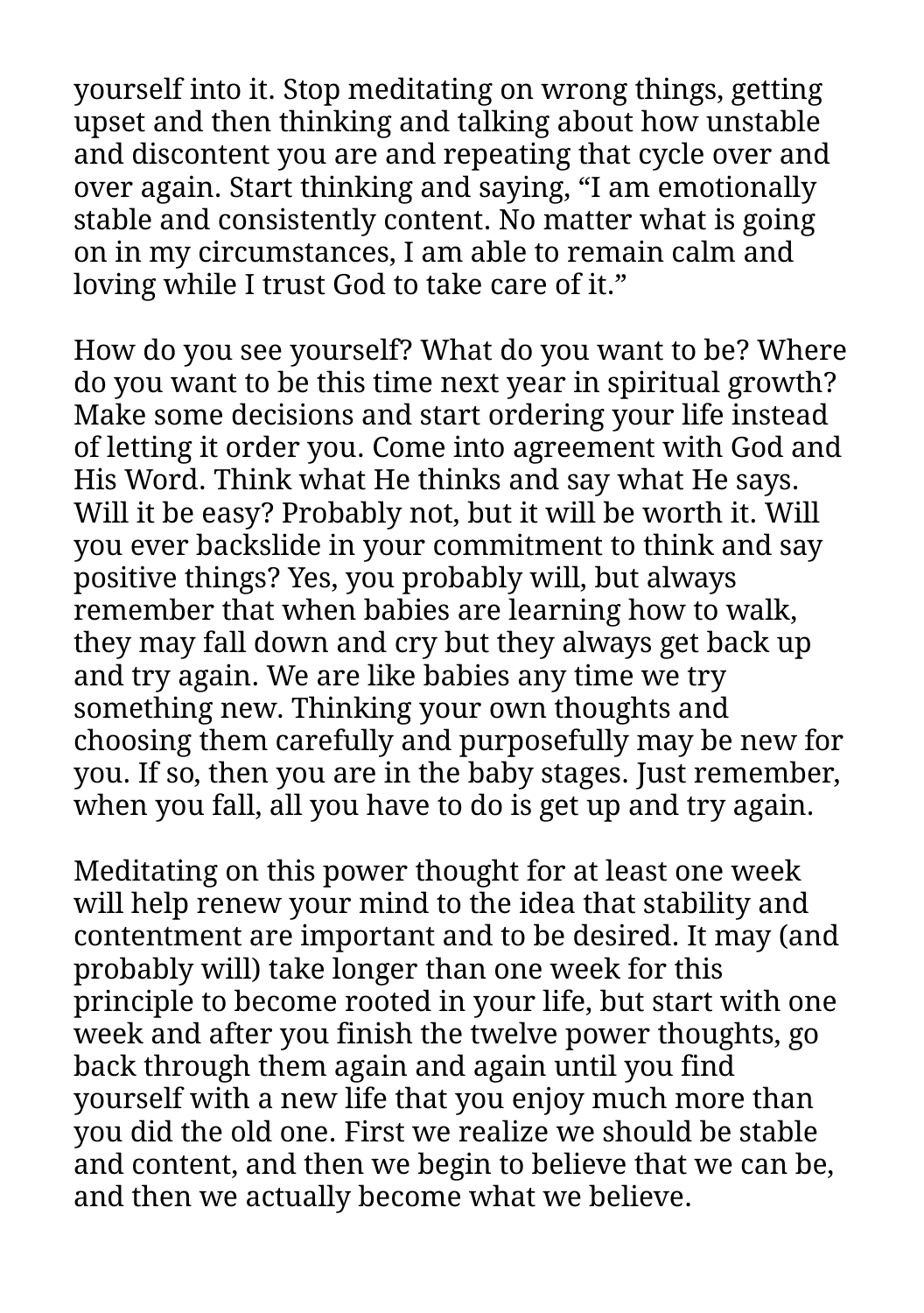Think about how wonderful it will be to get off the roller coaster of emotions that make us joyful one day and suddenly steal our joy the next. Up one moment and down the next… up and down… up and down! It is not the way Jesus wants us to live. It is not the life He died to give us. Take steps today to embrace and enjoy the life He has for you—and that includes being content and emotionally stable.

## **THINK ABOUT IT**

In what specific ways do you want to grow in emotional stability? For example, do you want to become more patient, more peaceful, more secure in who you are? Do you want to learn to remain calm and respond appropriately to crises, instead of overreacting?

# **POWER PACK**

**"[And it is, indeed, a source of immense profit, for] godliness accompanied with contentment (that contentment which is a sense of inward sufficiency) is great and abundant gain."**

**1 Timothy 6:6**

**"I have learned how to be content (satisfied to the point where I am not disturbed or disquieted) in whatever state I am."**

**Philippians 4:11**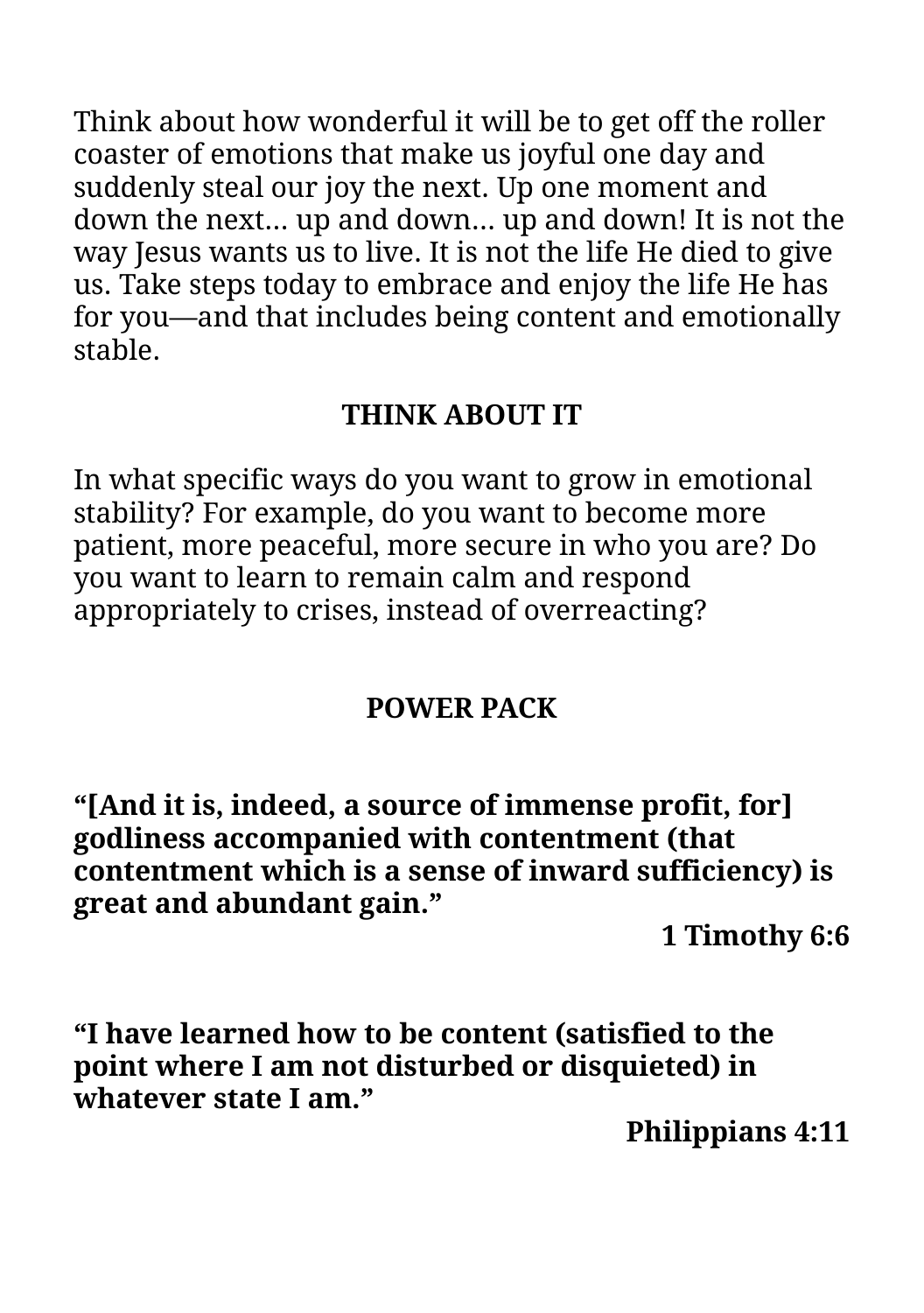**"Thank [God] in everything [no matter what the circumstances may be, be thankful and give thanks], for this is the will of God for you [who are] in Christ Jesus [the Revealer and Mediator of that will]."**

**1 Thessalonians 5:18**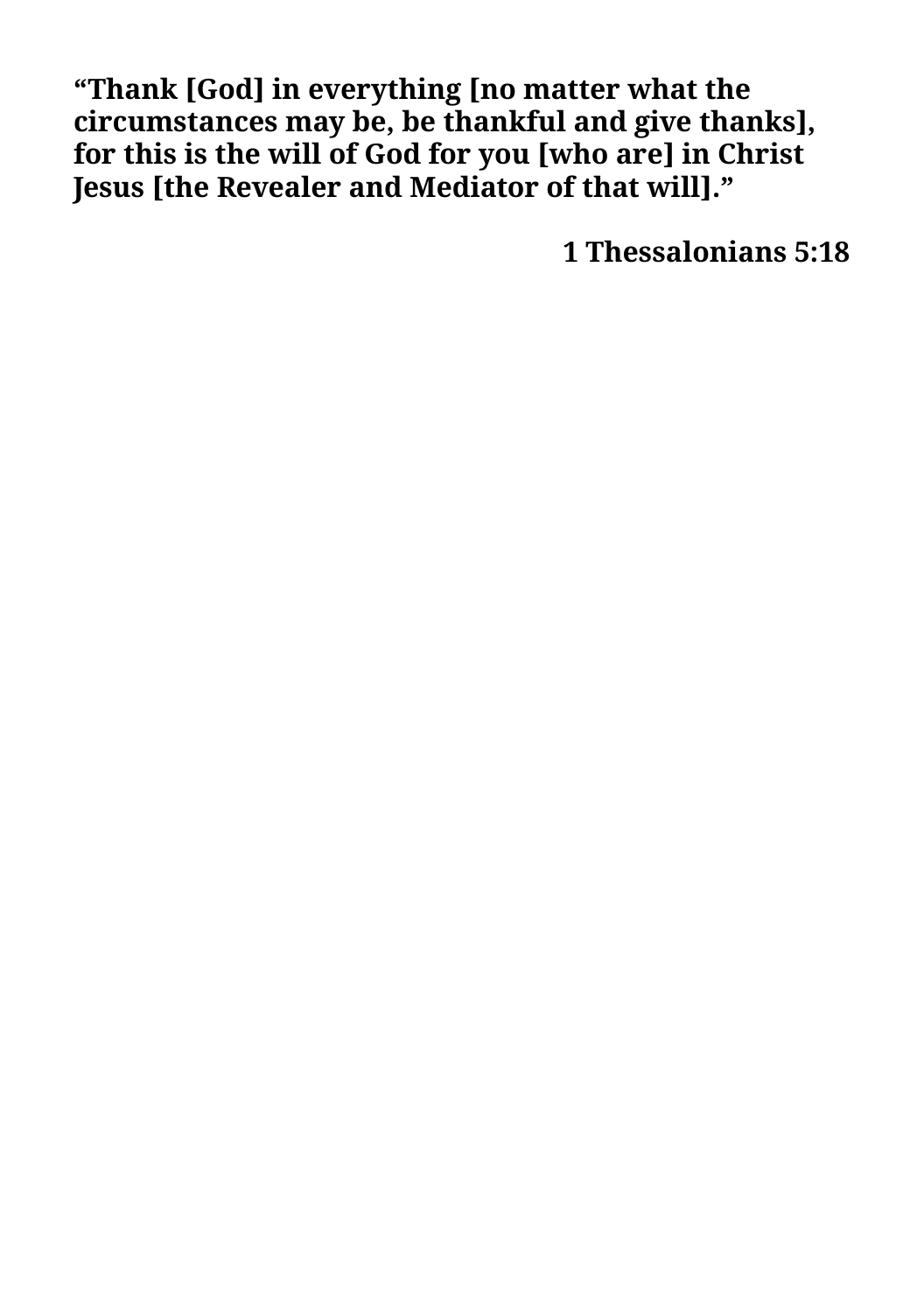# **POWER THOUGHT 8**

# **God meets all my needs abundantly.**

**"Beloved, I pray that you may prosper in every way and [that your body] may keep well, even as [I know] your soul keeps well and prospers."**

**3 John 2**

I believe it is important to develop what I call an abundant mind-set—one that believes God will always provide whatever we need in every situation. This is God's promise throughout Scripture, and part of His nature is to provide for His children. In fact, in the Old Testament, one of the Hebrew names of God is "Jehovah-Jireh," which means, "The Lord Our Provider."

You and I are God's children. He is our Father, and He delights in providing for us just as natural parents delight in helping their children. Dave and I have four children. They love us; we love them; and so we share all we have with them. We could not even imagine leaving them in need while we enjoy abundance—and God is certainly much better at parenting than we are.

God owns everything and is able to do anything. Psalm 24:1 says, "The earth is the Lord's, and the fullness of it" and in Psalm 50:10–12, He Himself says, "For every beast of the forest is Mine, and the cattle upon a thousand hills or upon the mountains where thousands are. I know and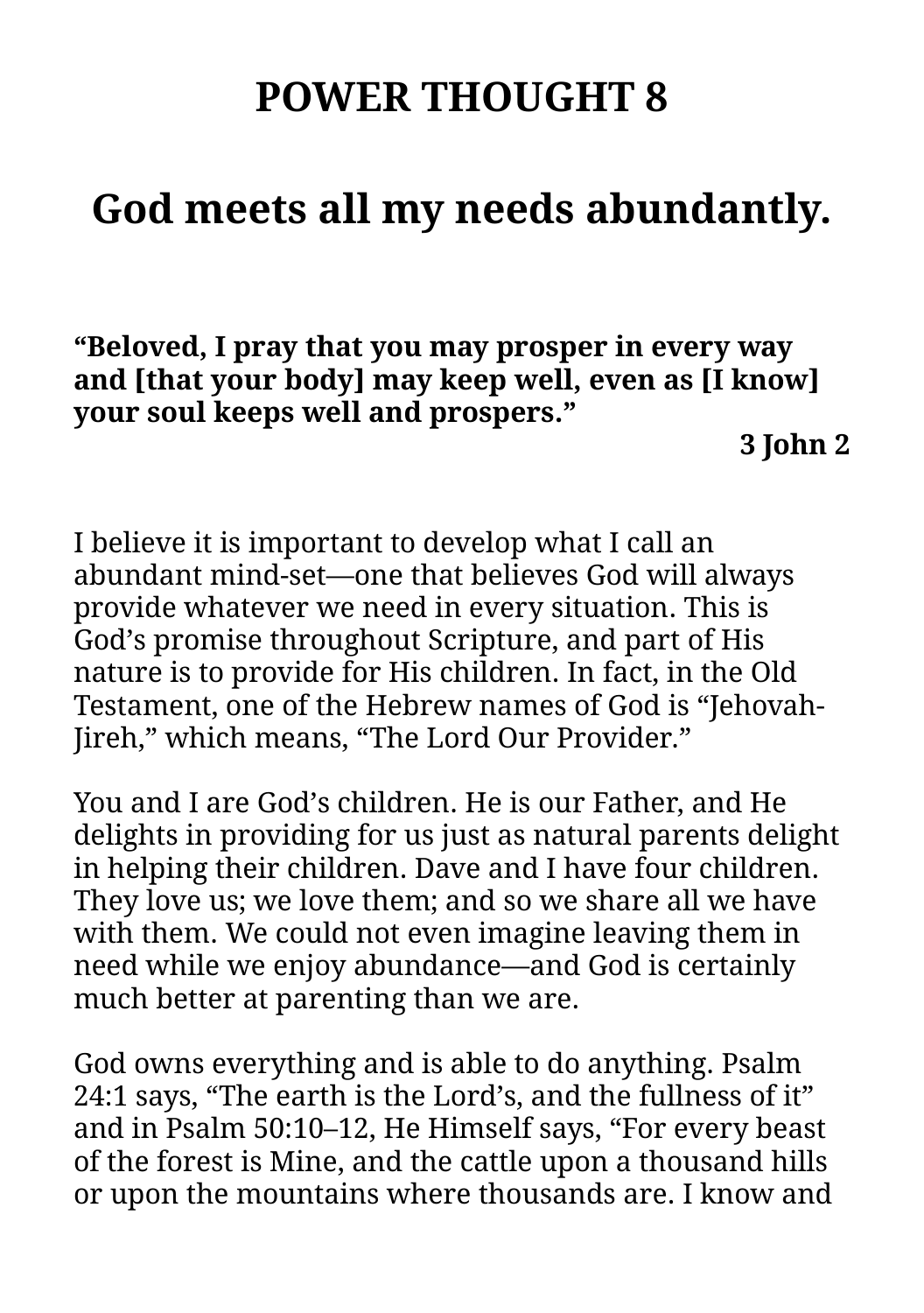am acquainted with all the birds of the mountains, and the wild animals of the field are Mine… If I were hungry, I would not tell you, for the world and its fullness are Mine." Clearly, all the resources of heaven and earth are at His disposal, so there is nothing we need that He cannot provide. He loves us and wants to take care of us. If we love Him and do our best to progressively learn and obey His ways, He will make sure our needs are met. In fact, there is no one He would rather share His blessings with than His children.

## **THINK ABOUT IT**

Do you believe God loves you and wants to provide for you?

How has He provided for you in the past?

## **MORE THAN MONEY**

Paul promised the believers who were partners in his ministry that God would liberally supply all of their needs according to His riches in glory in Christ Jesus (see Philippians 4:19). He didn't promise God would give them everything they wanted, but he did assure them God would meet their every need.

Many times, we think of needs in terms of the basic necessities of life—food, shelter, clothing, and finances to purchase these things. These represent our physical needs, but I believe God created us to need more than these essentials. Our needs are varied. We don't simply need money, nourishment, a roof over our heads, and clothes to wear. We also need wisdom, strength, health,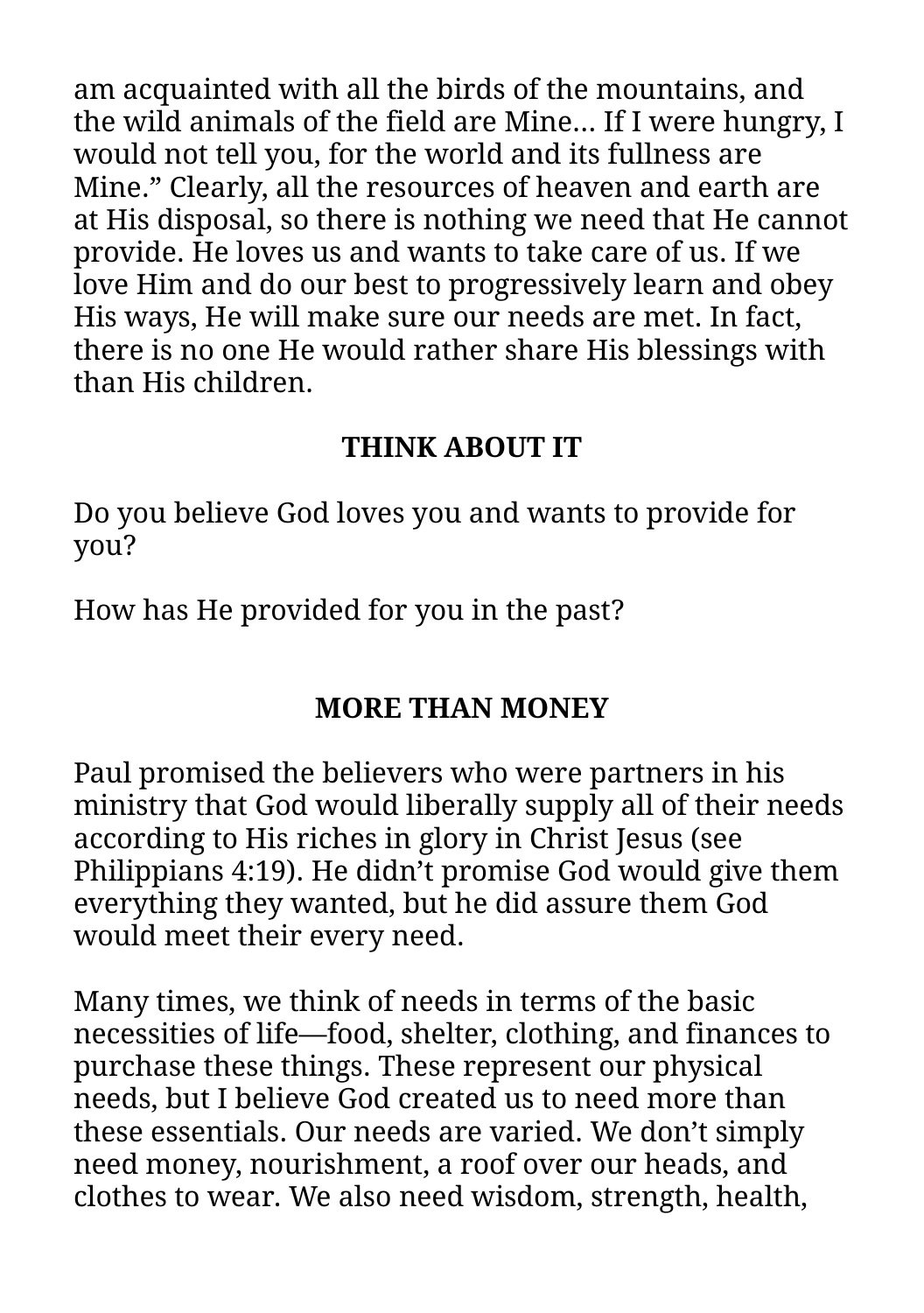friends, and loved ones; and we need the gifts and talents and abilities to help us do what we are supposed to do in life. We need many things, and God is willing to meet all of our needs as we obey and trust Him. We must believe that He wants to provide for us. We should develop an expectant mind-set in this area.

The people Paul wrote to in Philippians were partners in his ministry and they helped him financially. They were obeying the law of sowing and reaping (see Galatians 6:7). We cannot expect to reap where we have not sown, but when we do sow good seeds, we should indeed expect good results. This is true in every area of our lives, including health, finances, abilities, relationships, and everything else that pertains to our well-being.

If we sow good seeds by respecting our physical bodies, feeding it nutritious food and drinking ample water, giving it plenty of sleep, and eliminating excessive stress, we can expect to reap a harvest of good health. If we sow mercy, we will reap mercy; if we sow judgment, we will reap judgment. If we forgive, we will be forgiven. If we are friendly, we will have friends. If we are generous, we will experience generosity returned. The law of sowing and reaping is one of the most simple to understand and one that produces great power in our lives. Just think about it… if you need friends all you have to do is be friendly!

## **WHAT IS PROSPERITY?**

John D. Rockefeller, Jr., once said, "I know of nothing more despicable and pathetic than a man who devotes all the hours of the waking day to the making of money for money's sake."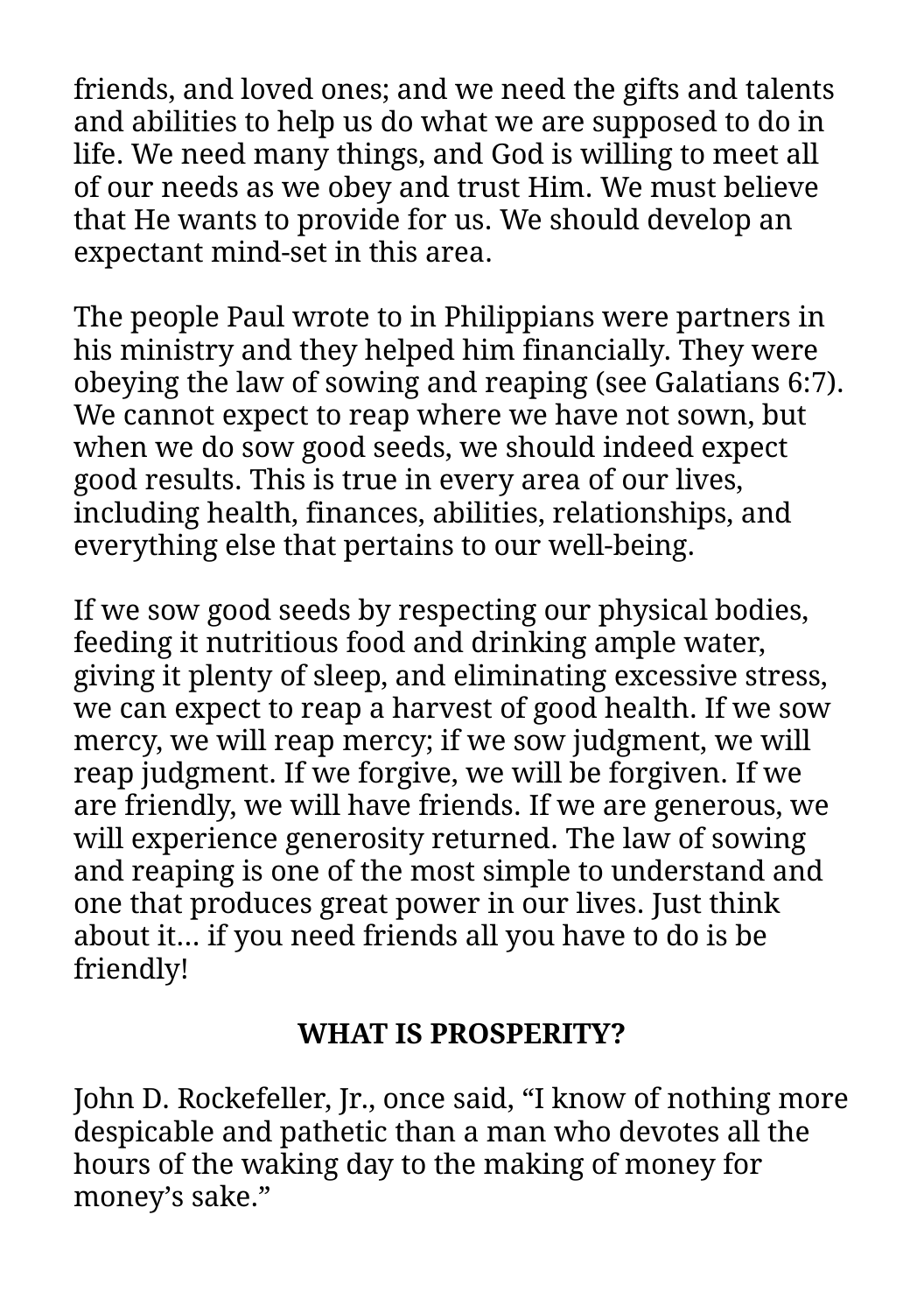The truth is a person is never truly prosperous if all he has is a lot of money; real prosperity requires far more than that. The apostle John writes, "Beloved, I pray that you may prosper in every way and [that your body] may keep well, even as [I know] your soul keeps well and prospers" (3 John 2). Obviously, John had a holistic approach to prosperity, and so should we. He didn't even mention money, but focused on the body and the soul. When our bodies prosper, we are strong and physically healthy. Even if we currently have a physical ailment we can pray for and expect healing, but we need to sow good seed by taking care of ourselves and not abusing our bodies.

When our souls prosper, we flourish on the inside. We are at peace; we are full of joy; we are content; we live with a sense of destiny and purpose; we are growing spiritually; and we have strong, loving relationships with others.

God is a god of abundance and He wants us to live abundant lives. Jesus said that He came so we could have and enjoy life in abundance and to the full (see John 10:10).

## **IS IT WRONG TO WANT MONEY?**

We need money! We need it for housing, clothes, education, food, automobiles, entertainment, and many other things. Actually, if I think about it, most of the places I go, money is exchanged for some goods or services. It is not wrong to want money. it is not evil; it is the love of money that is a root of all evil (see 1 Timothy 6:10). Not only does money meet our needs, but it can be used to bless others, especially those who have needs and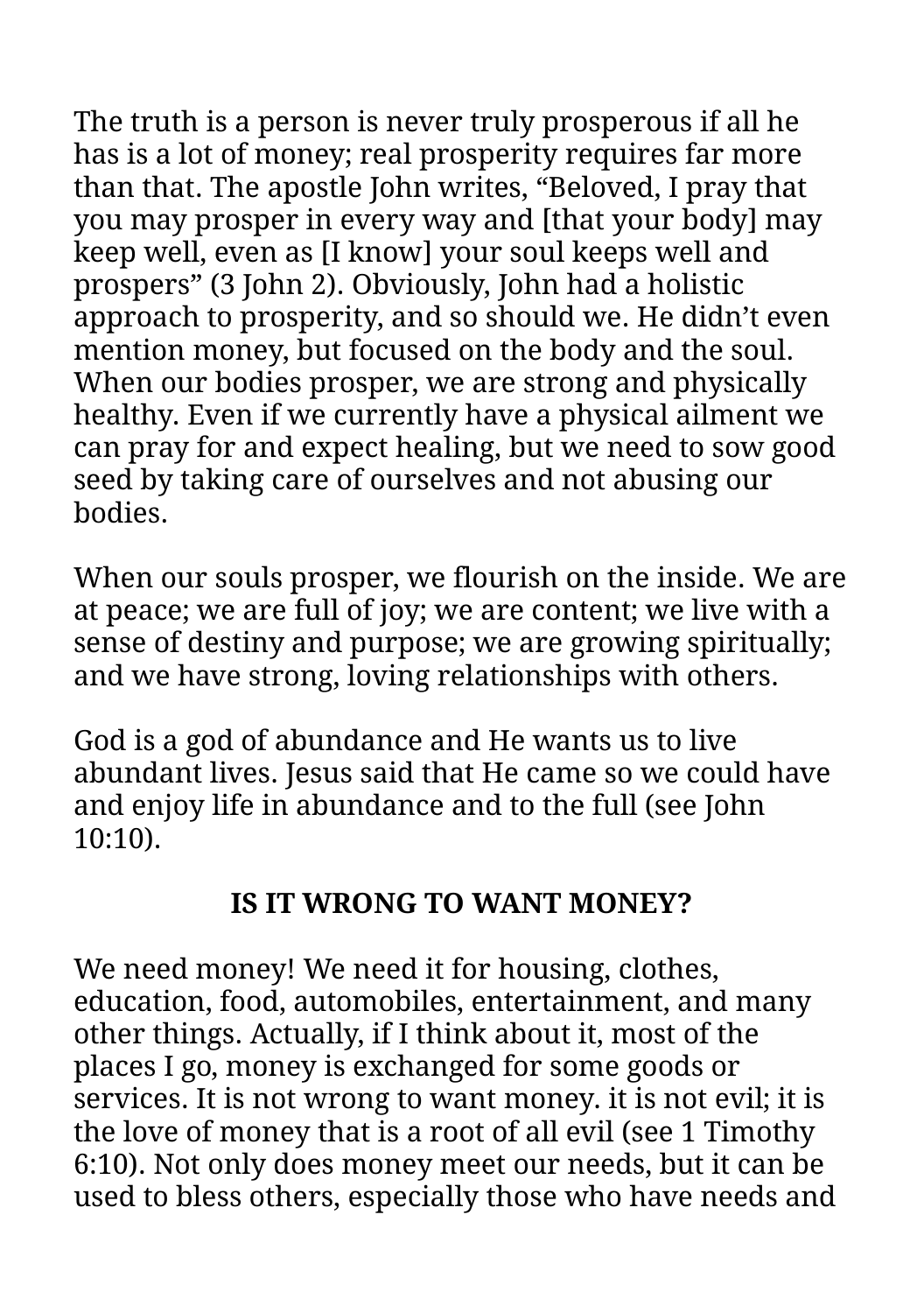no way to meet those needs. People contribute money to our ministry and it enables us to preach the gospel in thirty-eight languages in approximately two-thirds of the world. It also enables us to feed the hungry, provide safe drinking water, fund orphanages, visit prisons, and hundreds of other things that help people.

It is not God's will for wicked people to have all the money in the world while His people are constantly needy. We should be good stewards of what God gives us, and good investors. I believe we should respect money and never waste it. Proverbs says over and over that we should be prudent and that means being good managers.

There is a well-known Bible story about three men who were given talents (money) according to their ability to handle them. The man who received the most was given about five thousand dollars. He invested it and returned to his master the original five and five more besides. His master complimented him, telling him that he did a good job and would be put in charge of much (see Matthew 25:14–28). As I read this story it is obvious to me that God expects us to be wise investors and if we are He rewards us. We should never love money or be greedy for gain, but we should do the best we can with what we have. Use money in the service of God and man and never try to use God or man to get money! Money is only a small portion of prosperity, but we do need it and it is not wrong to ask God to supply it abundantly.

## **THINK ABOUT IT**

Do you have a healthy, well-balanced attitude toward prosperity?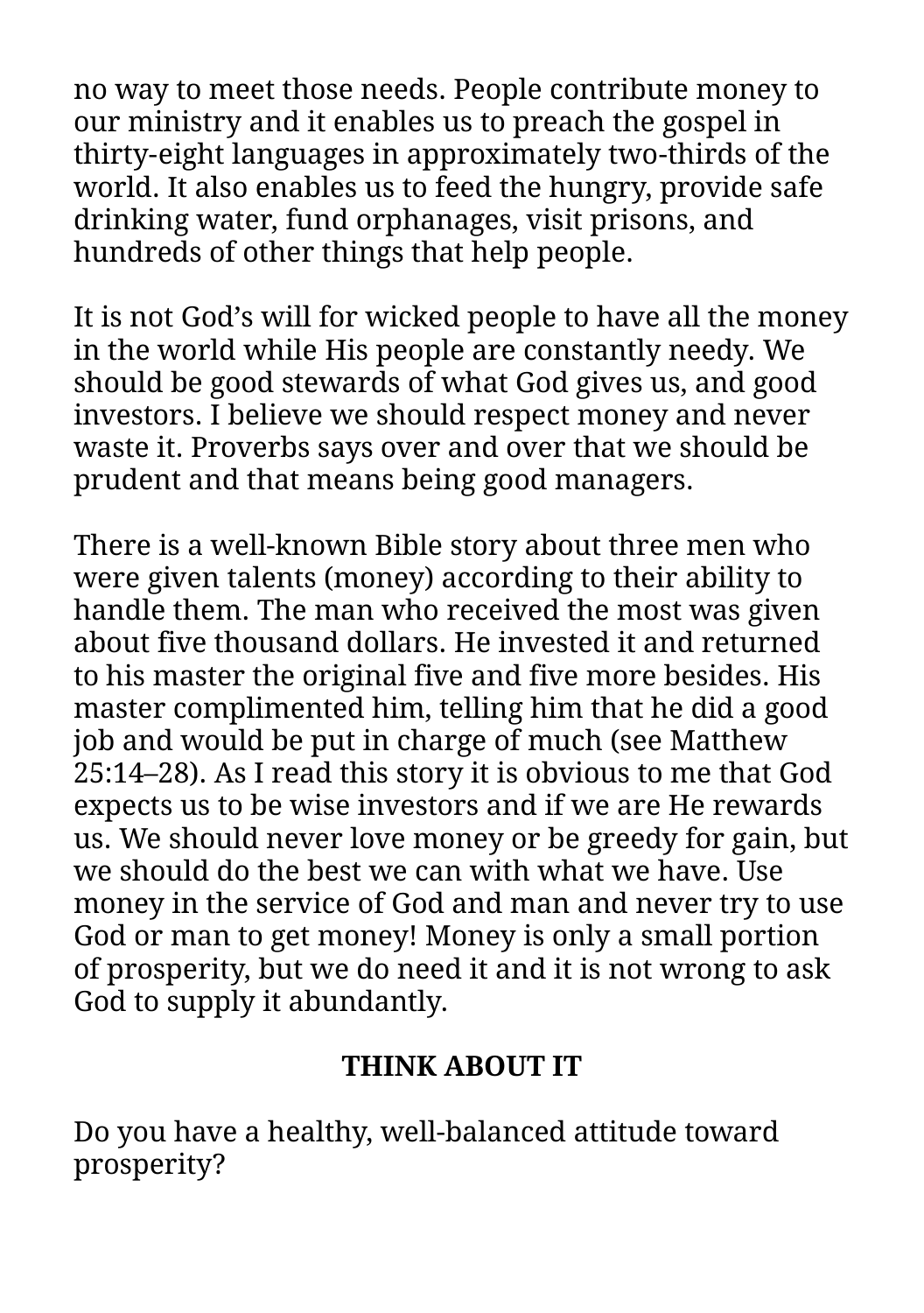#### **NO MORE NEEDY MIND-SETS**

Many people fail to enjoy the abundance God has for them because they have an "I'm needy" mind-set. They are constantly afraid they won't have enough of whatever resources they need. They don't believe they are strong enough to do what they need to do; they don't believe they will have enough money to meet their financial obligations; they don't believe anyone will care for them in their old age. They are afraid they will lose their jobs and not be able to find another. In fact, most of their thinking may be dominated by fear. They feel they need more friends; they need more love, and they need more energy. People with this "I need, I need, I need" mentality feel deprived spiritually, mentally, physically, financially, and socially. Sometimes people who are plagued by feelings of neediness have truly been needy at some point in their lives. These experiences cause them to be fearful of lack or loss, and that fear causes them to think they will never have enough, so they may even begin to live narrow, stingy lives.

The Great Depression in the 1930s produced an entire generation of people who were terribly fearful of loss and lack. This tragic period in history made an almost irreversible impression on some people, who spent the rest of their lives doing things like saving little pieces of aluminum foil because they remembered times of frightening scarcity, times when what they used could not be replenished. When days of prosperity returned, many people failed to renew the mind-sets they formed during the Depression. Anytime we go through a season of lack, it is easy to become fearful, but it is during those times that we can trust God to meet our needs. If you are in a season of economic downturn right now, I strongly encourage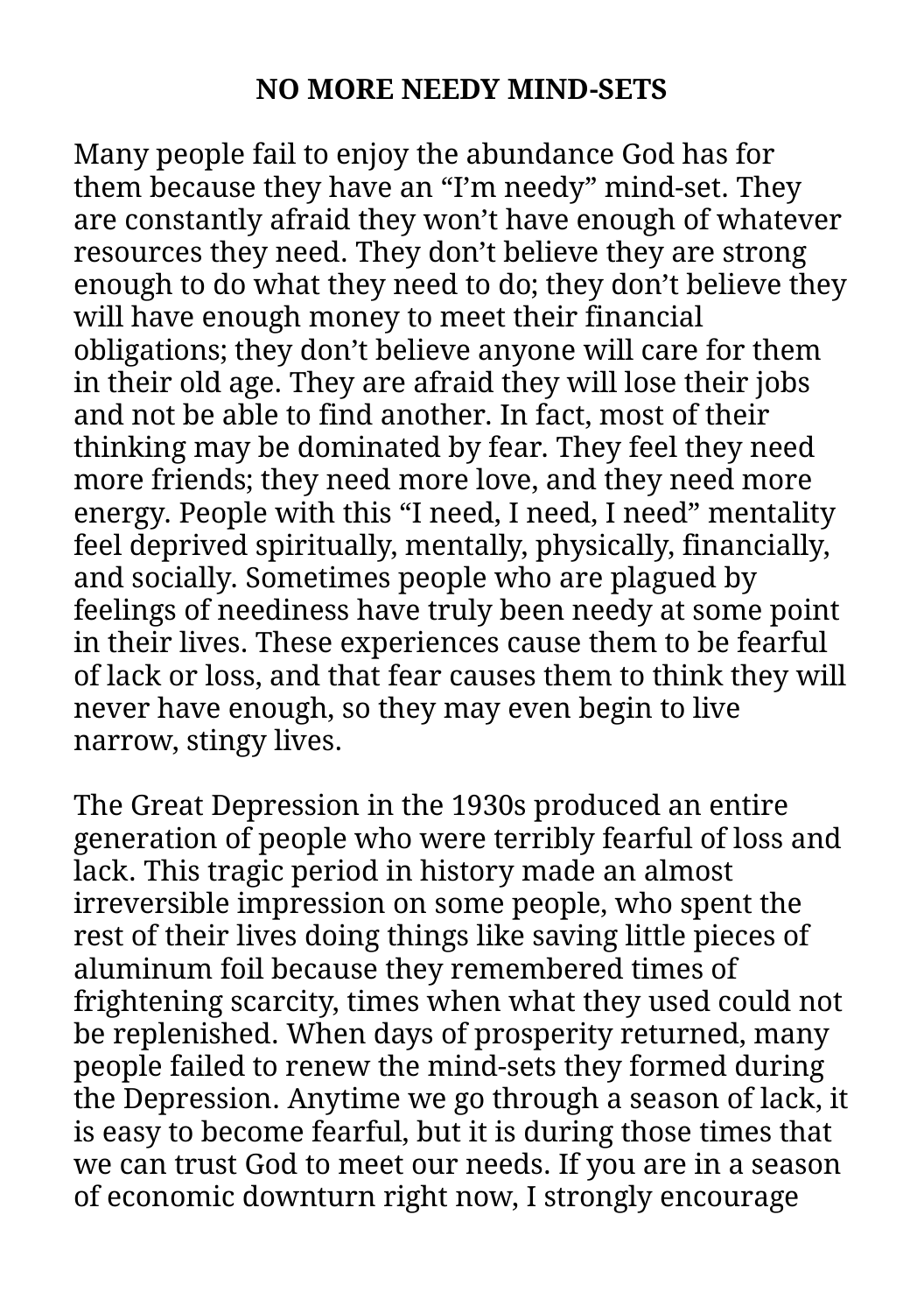you to realize that it will eventually pass and you will enter a new season. Keep trusting God to help you and boldly expect to prosper in all areas of life. If you need employment, then expect God to favor you when you look for a job.

Some people feel needy because of the conditions or attitudes of the families in which they grew up; others feel needy because of personal experiences in which they suffered loss. All of these circumstances and others cause people to be afraid they will not have enough—and this is not what God wants. He doesn't want us to live in fear of losing what we have or being without what we need. In fact, I think acting as if God will not meet our needs or doesn't want us to have our needs met is rather insulting to Him. We should compliment Him by believing He is good and by expecting Him to meet our needs according to the promises in His Word.

Fearing we will not have what we need is exactly what Satan wants. We can open the door to his will through fear just as we can open the door to God's will through faith.

Throughout my teenage and young adult years, I had to take care of myself. I could not ask my parents for any more than I absolutely had to because of the sexual abuse I was experiencing. If I asked my father for anything, there was always "payback" of some kind demanded, so to avoid that situation I either provided for myself or I did without. This period of time in my life left me with a fear of not having enough, so when I did have anything, I was afraid to use it for fear it would not be there in case of a real emergency. You might say that I lived in great fear. I was afraid I would never have what I needed and even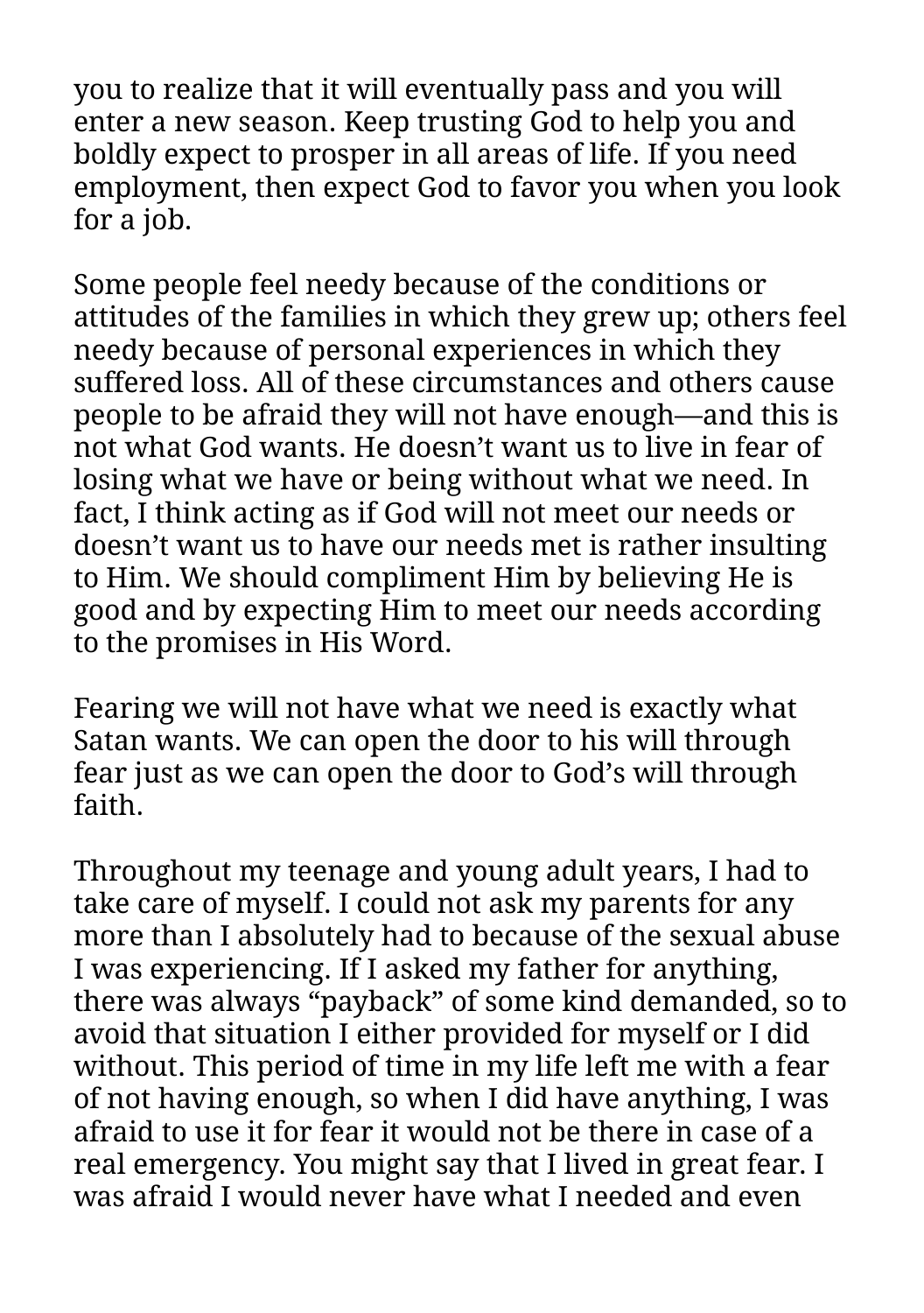when I did have it, I was afraid to use or enjoy it. Coming to the realization that God delighted in providing for me and that He wanted me to enjoy what He gave me was quite amazing to me and I must admit that it took me a while to be able to develop a new mind-set in this area.

Remember, the mind is the battlefield and Satan loves to put wrong thoughts into our minds, thoughts that are not in agreement with God's Word, hoping we will meditate on them long enough for them to become reality in our lives. Cast down those wrong thoughts and bring every thought captive into the obedience of Jesus Christ (see 2 Corinthians 10:5). Instead, think of yourself as a child of God, a person God loves and is glad to provide for. Sow good seed by helping others in need, and say things that build within you the image of a person whose needs are met instead of the image of someone who is always needy. Here is a list of things you might consider thinking and saying to yourself:

- All of my needs are met according to God's riches in Christ Jesus (see Philippians 4:19).
- God blesses me and makes me a blessing to others (see Genesis 12:2).
- I give and it is given unto me, good measure, pressed down, shaken together and running over (see Luke 6:38).
- God richly and ceaselessly provides everything for my enjoyment (see 1 Timothy 6:17).
- I serve God and He takes pleasure in my prosperity (see Psalm 35:27).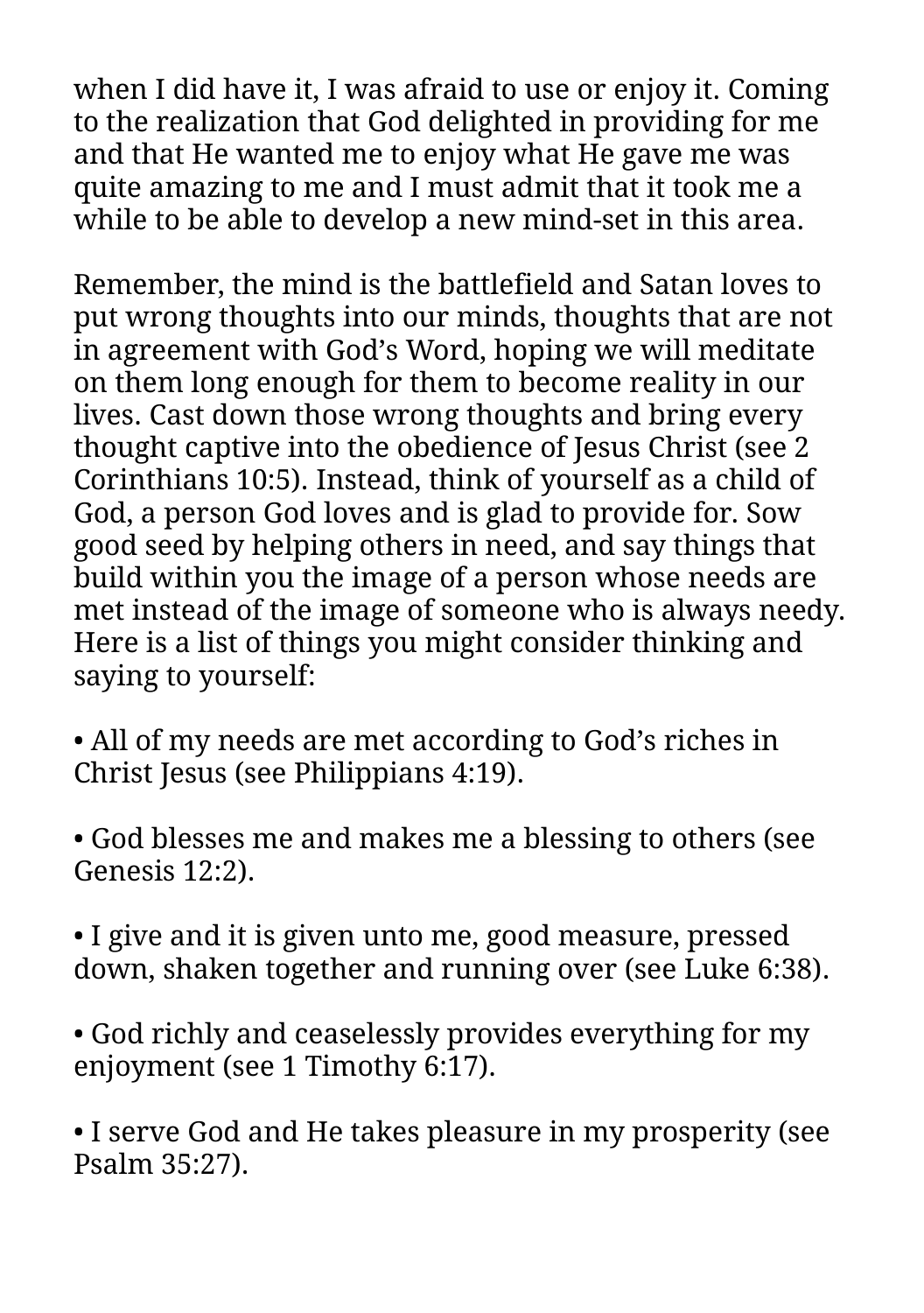We receive from God according to our faith so it is vital for us to develop a correct mind-set in the area of God's provision for us. Don't settle for lack in your life, but instead expect abundance according to God's Word.

## **THINK ABOUT IT**

Has being needy at some time in your life developed a fear in you that you will never have enough?

#### **GREAT EXPECTATIONS**

I like the old German proverb that says, "Begin to weave and God will provide the thread." Making sure we are confident in God, eliminating any "needy" mentalities we might have, developing an abundant mind-set, and aggressively expecting God to be faithful to His nature and to meet our needs opens the door for Him to work in our lives. The Bible teaches us that God is waiting to bless people, but He is looking for someone who is expecting His favor (see Isaiah 30:18).

Sometimes we expect nothing; we merely wait to see what happens. At other times, we may fall into the trap of expecting to be disappointed because we have been disappointed time and time again in the past and we are afraid to hope for anything good. Because of the traumas I experienced early in life, I became extremely negative as an adult in my outlook on life. I was always waiting for the next disaster, and I expected it to be right around the corner. I am so glad God has taught me to aggressively expect good things to happen in my life. My life is not without challenges, but I enjoy a lot more good things than bad ones. When I expected trouble, I often got it, but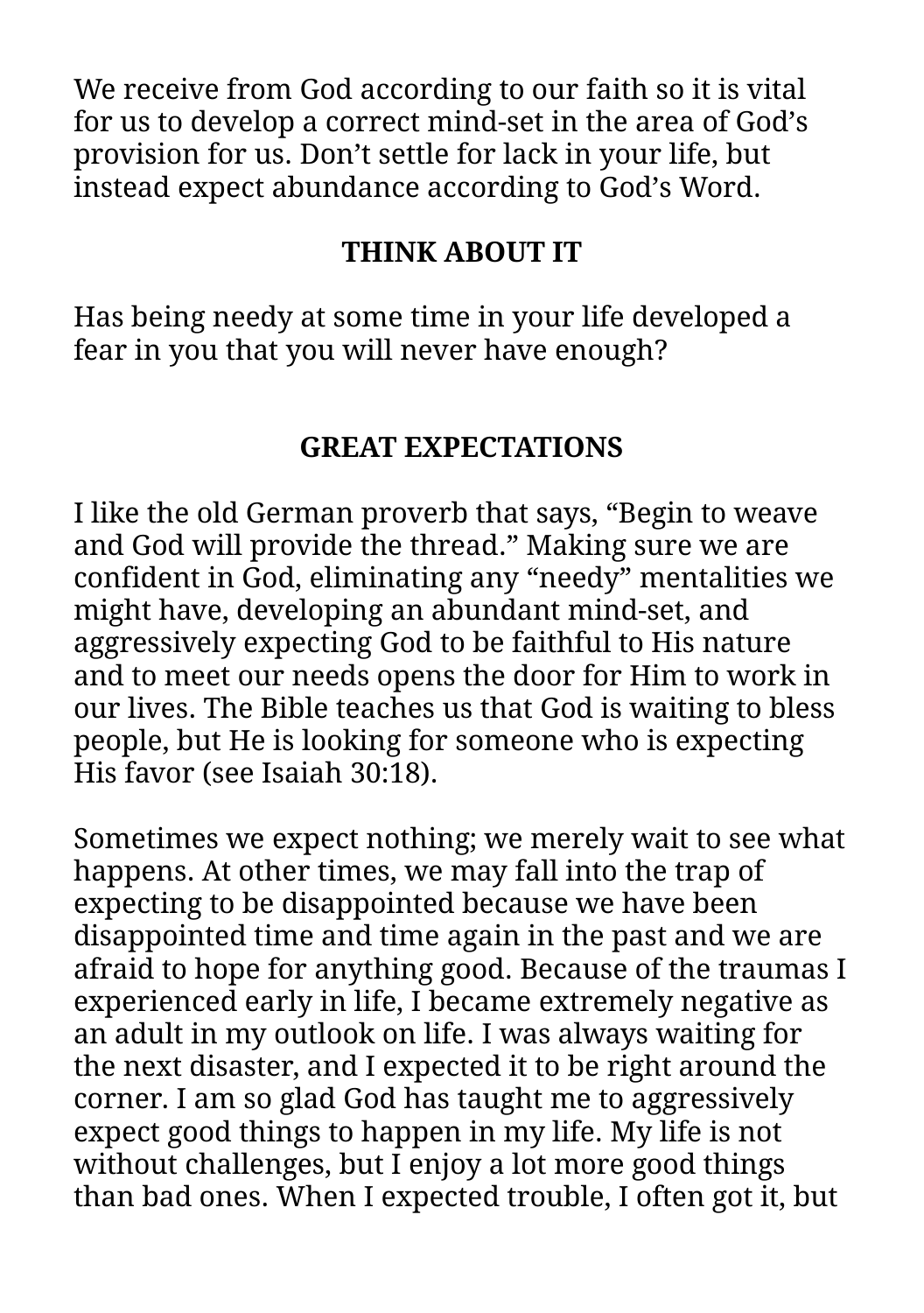now that I expect good, I often get that. Sometimes I even get better than what I have hoped for or expected because that's the way God is. He gives us exceedingly, abundantly, above and beyond all that we dare to hope, ask, or think (see Ephesians 3:20).

Let me share with you a story I hope will encourage you to believe God can do more for you than you think. Prior to the Civil War, a man named Edmund McIlhenny ran a salt and sugar business on Avery Island, Louisiana. A Union invasion in 1863 forced him to leave his home and business, and when he returned in 1865, he found his sugar fields and saltworks completely devastated. He had almost nothing left—except some hot peppers that still grew in his garden. McIlhenny began to experiment with the peppers, to see if he could make a sauce to add taste to the bland foods he had left to eat. His sauce is now known as Tabasco® and in 2008, the sauce, still produced by the McIlhenny family, celebrated its 140th anniversary.

McIlhenny lost everything in the war; his life could have been ruined. But it wasn't. God took care of him, and God will take care of you too if you won't give up.

Begin to meditate on and say, "God abundantly meets all of my needs. I expect Him to provide for me in every area of my life. He has a good plan for me and I am expecting a great future." See yourself as someone who operates in wisdom and has the answers that are needed to make proper decisions in life. See yourself as a healthy person who is filled with energy and vitality. Believe that you are creative and have lots of good ideas. Expect to be invited to social gatherings and have many good friends, as well as a loving family. God wants you to expect good things from Him. He promises in Jeremiah 29:11 that He has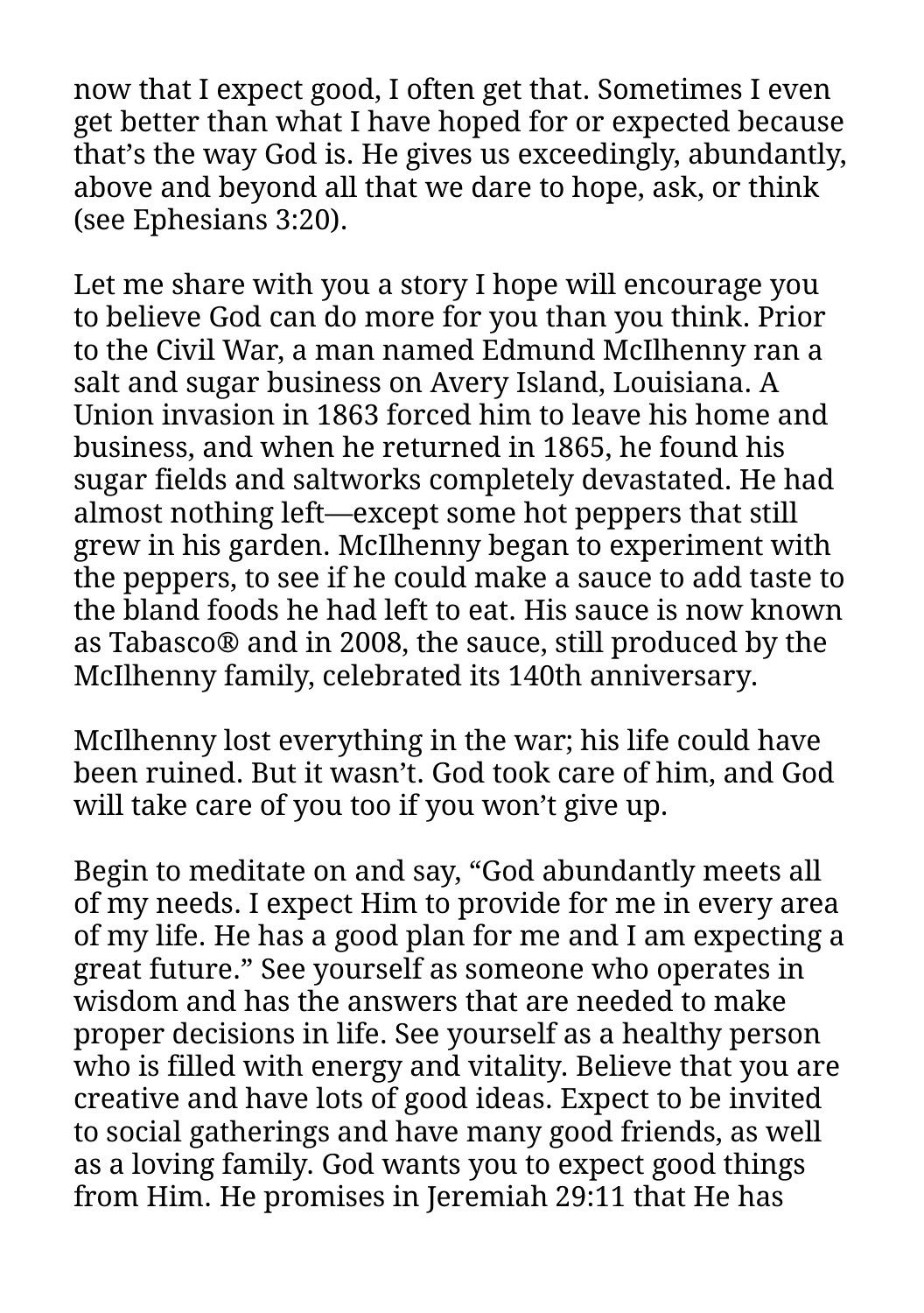thoughts and plans toward you that are good and not evil. Take Him at His Word, and have great expectations of Him.

## **THINK ABOUT IT**

What are you expecting?

## **GOD WANTS TO BLESS YOU**

Some people have been taught that suffering and being needy are virtues in the Christian life. Being able to maintain a good attitude during times of suffering is a virtue and it is very important, but continual suffering is not God's will for anybody. The apostle Paul stated that he had times of being abased and times of abounding. We will go through difficulties in this life but we can and should expect God's deliverance and a return to an abundant life.

We must never see God as a stingy god who would withhold anything we need. Certainly, there are times when we don't get what we want when we want it, but if that happens, God has a good reason. Perhaps the timing isn't right, or we are not mature enough to handle it yet or He has something better in mind, something we don't know how to ask for, but it is never because He doesn't want us to be blessed. That thought simply isn't consistent with who He is.

If you have any doubts or questions about the fact that God wants to bless you, I want to help you because I want you to agree with Him in this area of your life. The best way to do that is to show you what God Himself says. His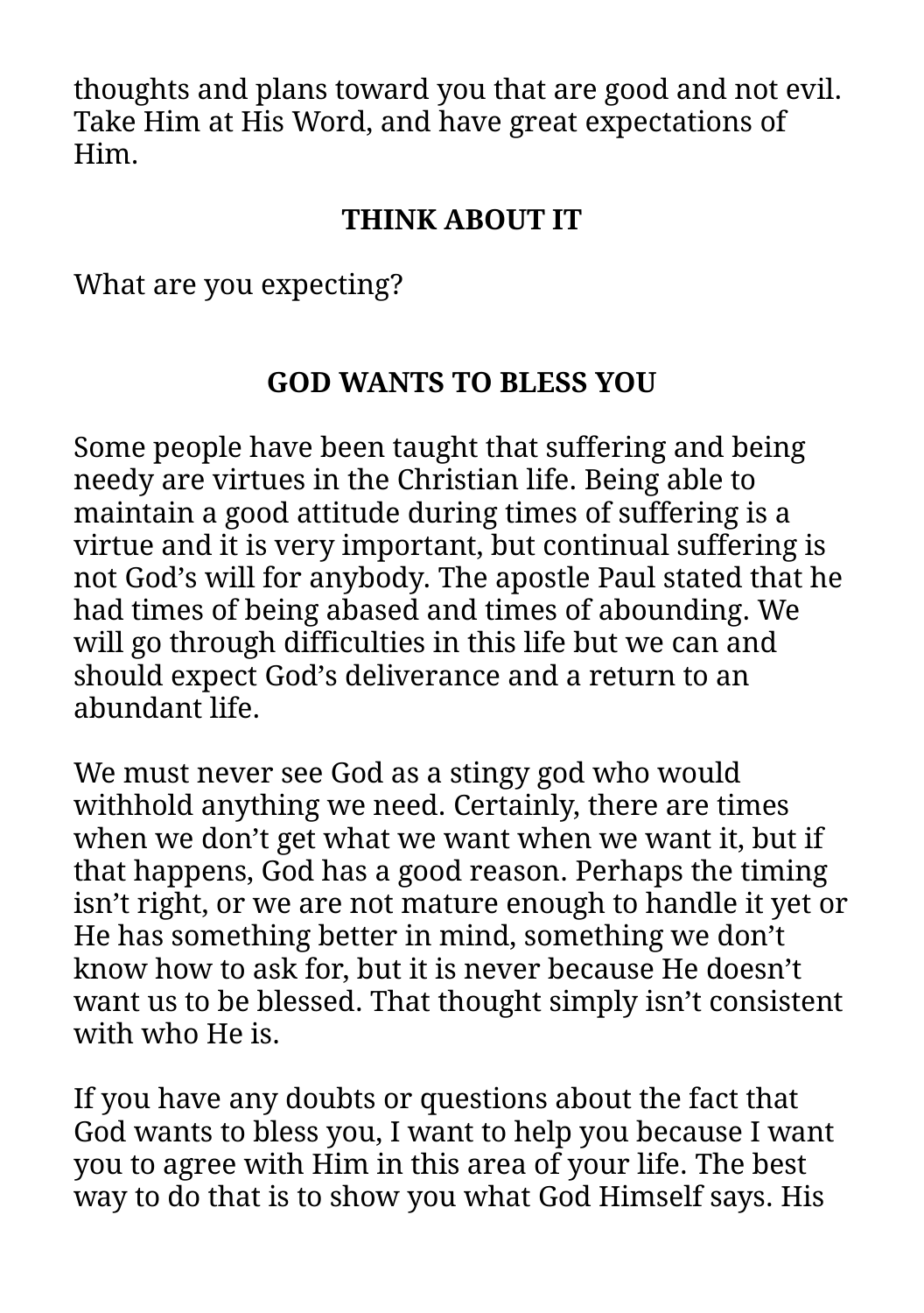words are anointed to bring transformation to your thinking and change to your life, so take a look at them and ask Him to use them to shift you into a place of complete confidence in His desire to provide for you and to bless you abundantly.

• "This Book of the Law shall not depart out of your mouth, but you shall meditate on it day and night, that you may observe and do according to all that is written in it. For then you shall make your way prosperous, and then you shall deal wisely and have good success." (Joshua 1:8)

• "Blessed (happy, fortunate, prosperous, and enviable) is the man who walks and lives not in the counsel of the ungodly… but his delight and desire are in the law of the Lord, and on His law (the precepts, the instructions, the teachings of God) he habitually meditates… everything he does shall prosper [and come to maturity]." (Psalm 1:1–3)

• "The Lord is my Shepherd [to feed, guide, and shield me], I shall not lack." (Psalm 23:1)

• "The young lions lack food and suffer hunger, but they who seek (inquire of and require) the Lord [by right of their need and on the authority of His Word], none of them shall lack any beneficial thing." (Psalm 34:10)

• "Let the Lord be magnified, Who takes pleasure in the prosperity of His servant." (Psalm 35:27)

• "He will bless those who reverently and worshipfully fear the Lord, both small and great." (Psalm 115:13)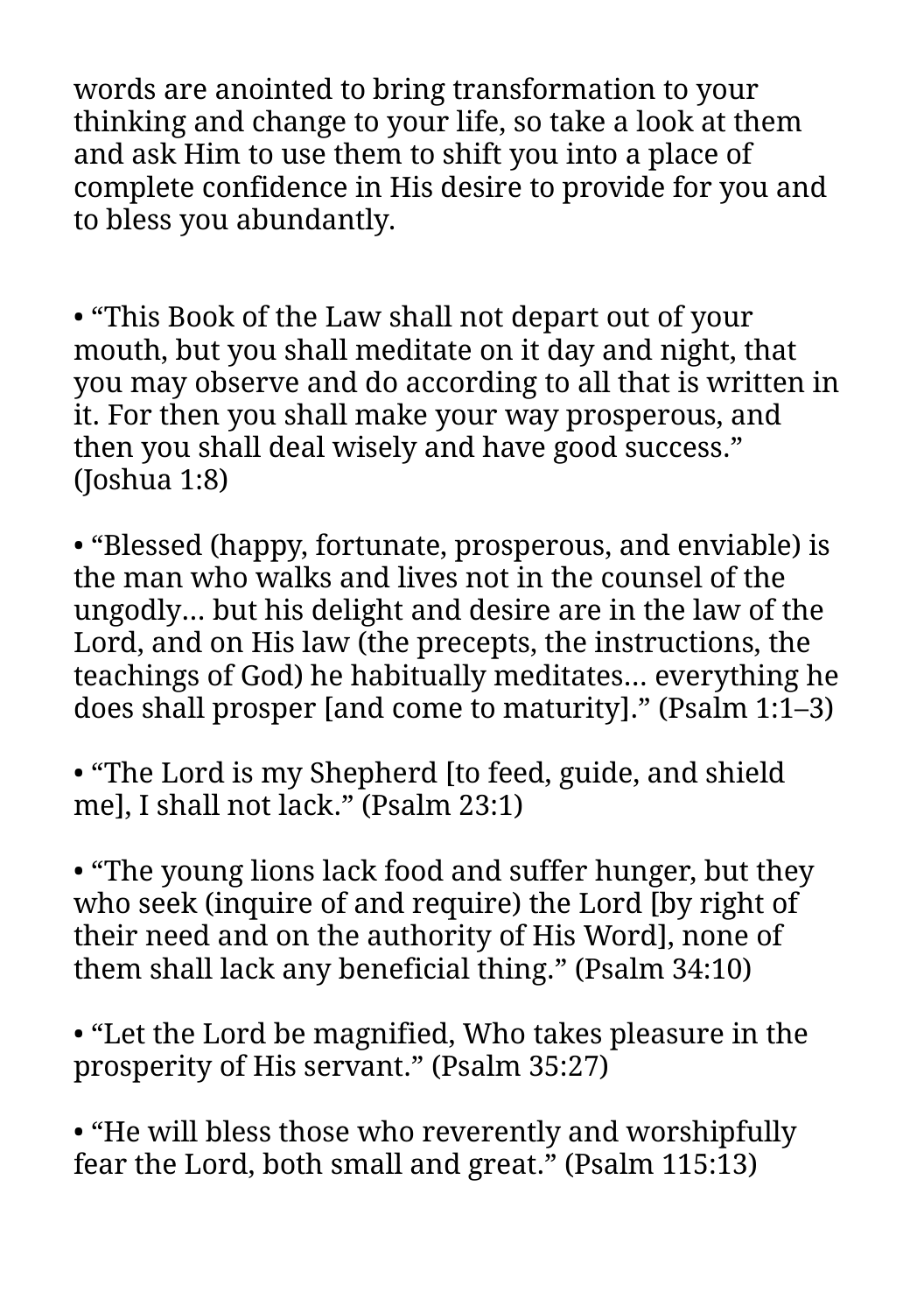• "And why should you be anxious about clothes? Consider the lilies of the field... they neither toil nor spin…. If God so clothes the grass of the field, which today is alive and green and tomorrow is tossed into the furnace, will He not much more surely clothe you, O you of little faith?" (Matthew 6:28–30)

• "The thief comes only in order to steal and kill and destroy. I came that they may have and enjoy life, and have it in abundance (to the full, till it overflows)." (John 10:10)

## **THINK ABOUT IT**

Which of the Scriptures in this section speaks most to your heart or seems most appropriate for you right now?

I encourage you to memorize and meditate on it.

# **I LEARNED A LESSON**

I know firsthand the power of God's Word and Scriptures like those mentioned above to completely change the way we think. Like many other people, I needed God's Word to do a major work in my thinking in the area of blessings and provision. Before I understood the power of thoughts, words, and actions, I had what I call a "cheap spirit." I always paid the lowest possible price for everything I bought. I shopped at rummage sales, discount stores, and even dug in the "dented-can basket" at the grocery store, hoping to catch sales and find good bargains. I bought day-old bread and off-brands. You might be thinking, So you were frugal. What's wrong with that? The answer is,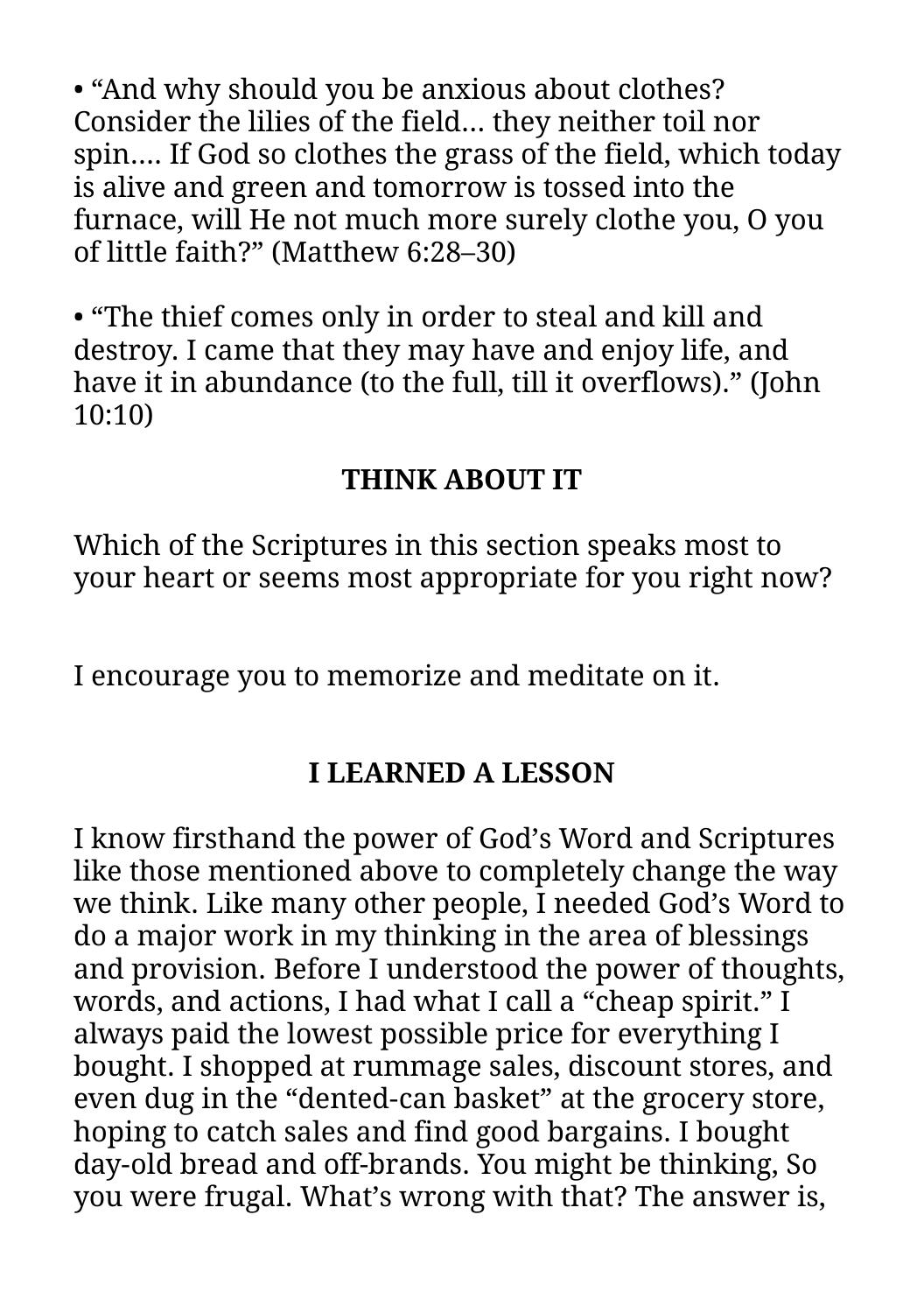absolutely nothing. The problem is that I went way beyond frugality. I saw myself as someone who could never afford the good stuff. I lived with the fear that if I spent the money I had, we would run out and not have enough.

My husband, on the other hand, saw the situation from the completely opposite point of view. He did not spend money he didn't have, but if he had it, he certainly wasn't afraid to purchase what he needed and he always believed in getting the best quality he could afford instead of the cheapest thing he could find. We had many arguments about this particular subject and one day, while he was frustrated with me, he said, "God is never going to be able to really bless us until you get rid of this cheap attitude." What he said made me angry, but he was right! God cannot give us abundance if we have no vision for it.

On a different occasion, we had an experience that taught me another valuable lesson. We needed a new car. I wanted a certain kind, but when we went car shopping I was afraid to purchase what I really wanted. Instead, I said that I felt we should purchase a cheaper model. Dave felt strongly that I should get the car I really wanted because we could afford it. I reasoned that, even though we could afford it, we would have more money left over each month if I settled for the car I didn't like nearly as much but knew I could get by with.

The payment for the car I really wanted was about fifty dollars a month more than the one I would have settled for, and eventually Dave won out and we got the more expensive model. I loved the car and felt really good driving it. To my amazement, about two weeks after we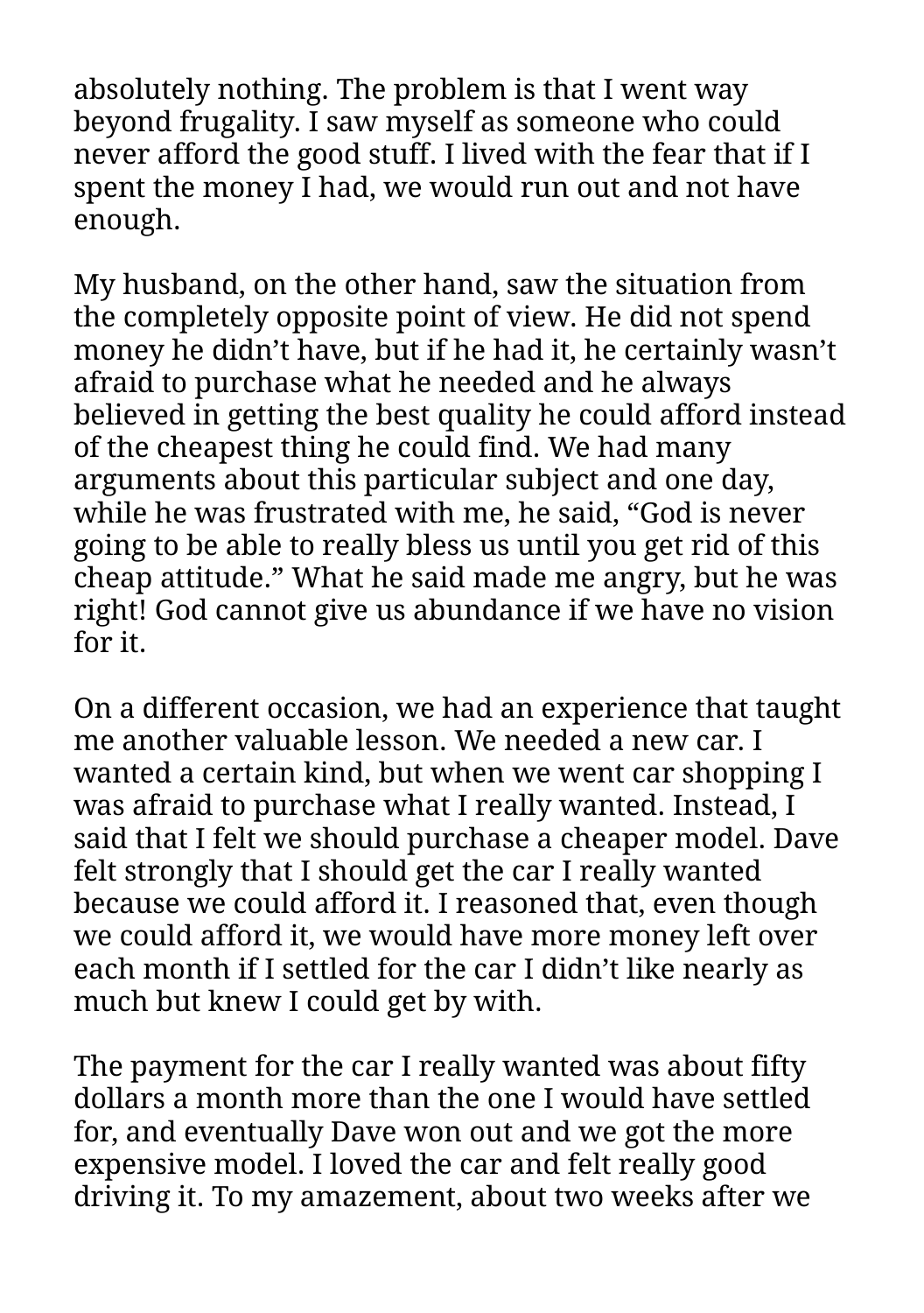purchased it, I received an unexpected pay raise and what I cleared after taxes was almost exactly fifty dollars a month.

The "cheap" attitude I described in this story affected every area of my life. I thought the way I thought at the car lot all the time—constantly reasoning and talking myself into buying or taking less than I wanted and could afford. The result was that I always felt deprived, but in reality, I was depriving myself. I believe God used this situation to help me break my unhealthy thought pattern. I firmly believe now that had I settled for the one I thought I could get by with, that I would have never gotten the raise I received. So often God wants to give us one of the desires of our hearts and He cannot do so because we refuse to have it. We think it is too good for us or we try so hard to take care of our own future that we live in fear and won't use what God has given us to enjoy in the present.

Let me be clear: I am not suggesting that looking for a bargain is a bad thing or that going to a garage sale means that I have a cheap attitude. I like a good sale as well as anybody, but I don't let it rule all of my purchases any longer. I have a good friend who goes to resale shops as a hobby. She and her mom will spend most of the day going from place to place and the bargains they get amaze me. They have fun and enjoy it; they don't go out of fear like I did.

I also want to be clear that I am not suggesting that people spend money they don't have or go into debt to buy things they cannot afford. Concerning our finances, we should always save some, give some, and spend some. Never spend all you have, but don't be afraid to spend what you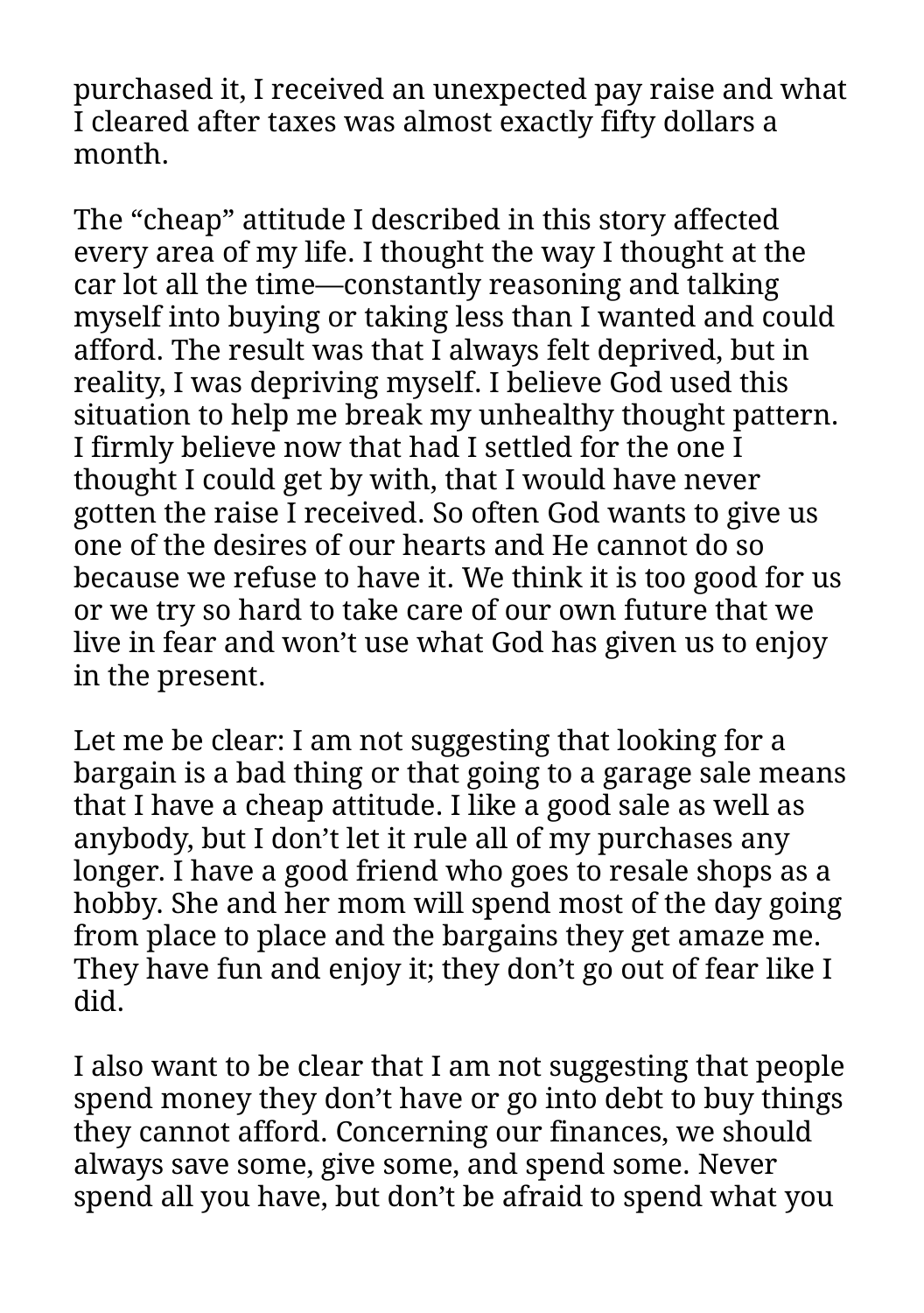need to in order to have some things you will enjoy. Pray about large purchases and, if you have the money and believe God approves of the item you plan to buy, then do so without fear or feeling guilty.

I strongly urge anyone with the same problem I had to begin seeing yourself in a new way. You are valuable and should have nice things. God wants to bless you, but you need a healthy self-image. See yourself with your needs met; say that God meets them; and get ready to come up to a new level of abundance in your life.

## **THINK ABOUT IT**

Do you have a "cheap attitude"?

How can you begin to develop a mind-set of abundance?

# **BE EQUIPPED TO MEET NEEDS**

When I talk about prosperity, I like to say we need to have "prosperity with a purpose." As I wrote in Power Thought 5, God blesses us so we can bless others. He does not want us to be needy; He wants us to be equipped to help people who are in need, and we cannot do that if all we are experiencing is lack. When we don't have enough to meet our own needs and the needs of our families or others for whom we are responsible, then it is very difficult to help other people in need. This is one reason God promises to provide for us and to do so abundantly.

To help other people, we need strength, good health, and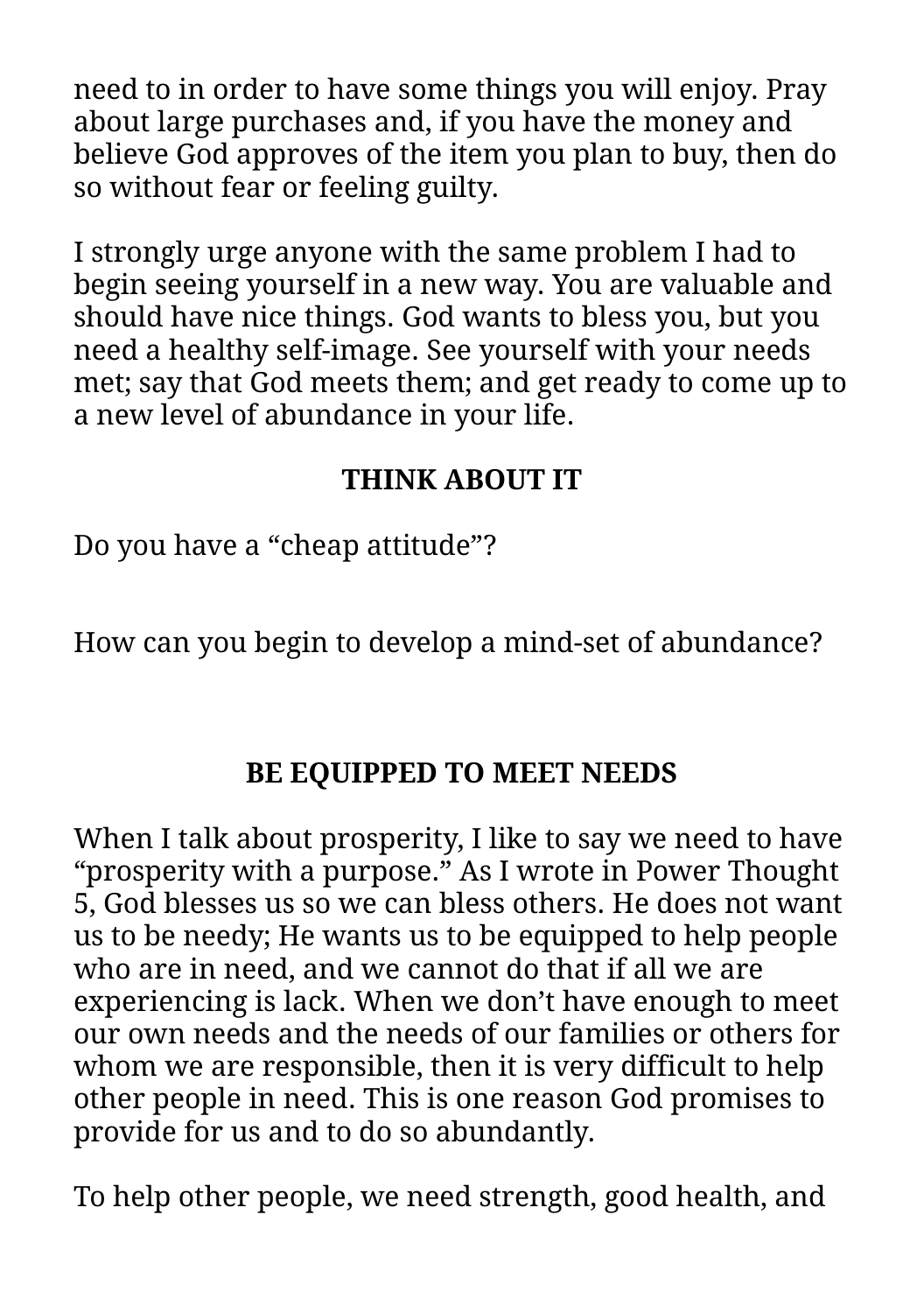clarity of mind. We need money to help people who are struggling financially. We need clothes to be able to share with people who need them. In 2 Corinthians 9:8, Paul teaches us that "God is able to make all grace (every favor and earthly blessing) come to you in abundance, so that you may always and under all circumstances and whatever the need be self-sufficient [possessing enough to require no aid or support and furnished in abundance for every good work and charitable donation]." The following verses say that God gives seed to a person who is willing to sow (see 2 Corinthians 9:9, 10). This means, if you are willing to share with others and meet their needs, God will not only meet your needs, He will give you an abundance of supply so you will always be able to give.

I encourage you to develop the mind-set that you are a generous giver. Look for ways to give and for needy people to whom you can give. The more you reach out to others, the happier you will be. Jesus said that we would always have the poor with us (see Matthew 26:11), and the Bible has more than two thousand Scriptures that deal with our responsibility to the poor and needy. Study what the Bible says about God's provision and see yourself as one who meets needs rather than one who is needy.

Live with an attitude of expectancy. King David said, "[What, what would have become of me] had I not believed that I would see the Lord's goodness in the land of the living!" (Psalm 27:13). To live expectantly is not the same as living with a sense of entitlement, which is an attitude that we deserve everything without doing anything. We don't deserve anything from God, but in His mercy He wants us to live in holy expectancy so we can receive his best.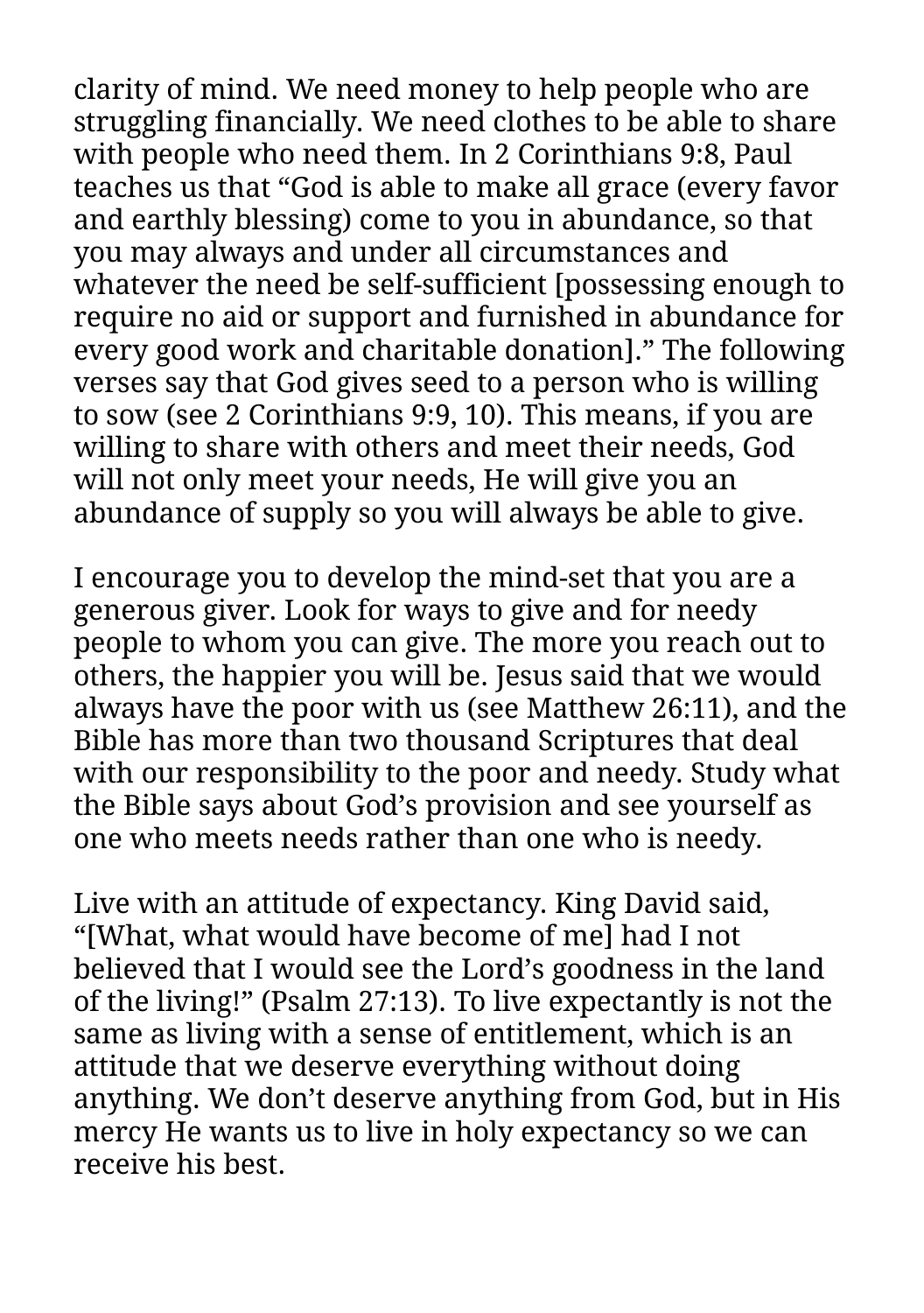Expect bargains, but don't settle for something you don't really like just to get it for less money if you are able to pay more and get what you truly desire. Here is an example: I can remember going to buy a pair of shoes, finding what I really liked at the first store, but because they were not on sale I would spend several more hours going from store to store, trying to find them cheaper. When I finally saw what I was doing, it became apparent that my attitude was foolish because even if I found some shoes for less money, I had already spent what I saved in time and gas money looking for what I perceived as a bargain. Not only that, but I rarely liked them as much as the first pair and ended up feeling deprived. Even if you have been needy all of your life, that can change if you will do your part. Your part is to obey God, sow good seeds, have a vision of abundance and think and say right things that agree with God's Word—and be persistent. Do what you have to right now because you cannot spend what you don't have, but don't believe you are stuck there forever.

I believe this is an important area and one where Satan fights hard to keep people deceived. He wants us to feel deprived because that ultimately produces self-pity, jealousy, envy, and a general feeling of discontent. You must be ready to be persistent in developing a new mindset in this area. Meditate on and confess, "God meets all my needs abundantly." As you continue doing this you will develop a healthy mind-set that will enable you to prosper in all areas.

I want to close this chapter with a passage of Scripture for you to meditate on, one that clearly and powerfully communicates what God wants to do for you. I urge you to read it and see it as a personal message from God to you.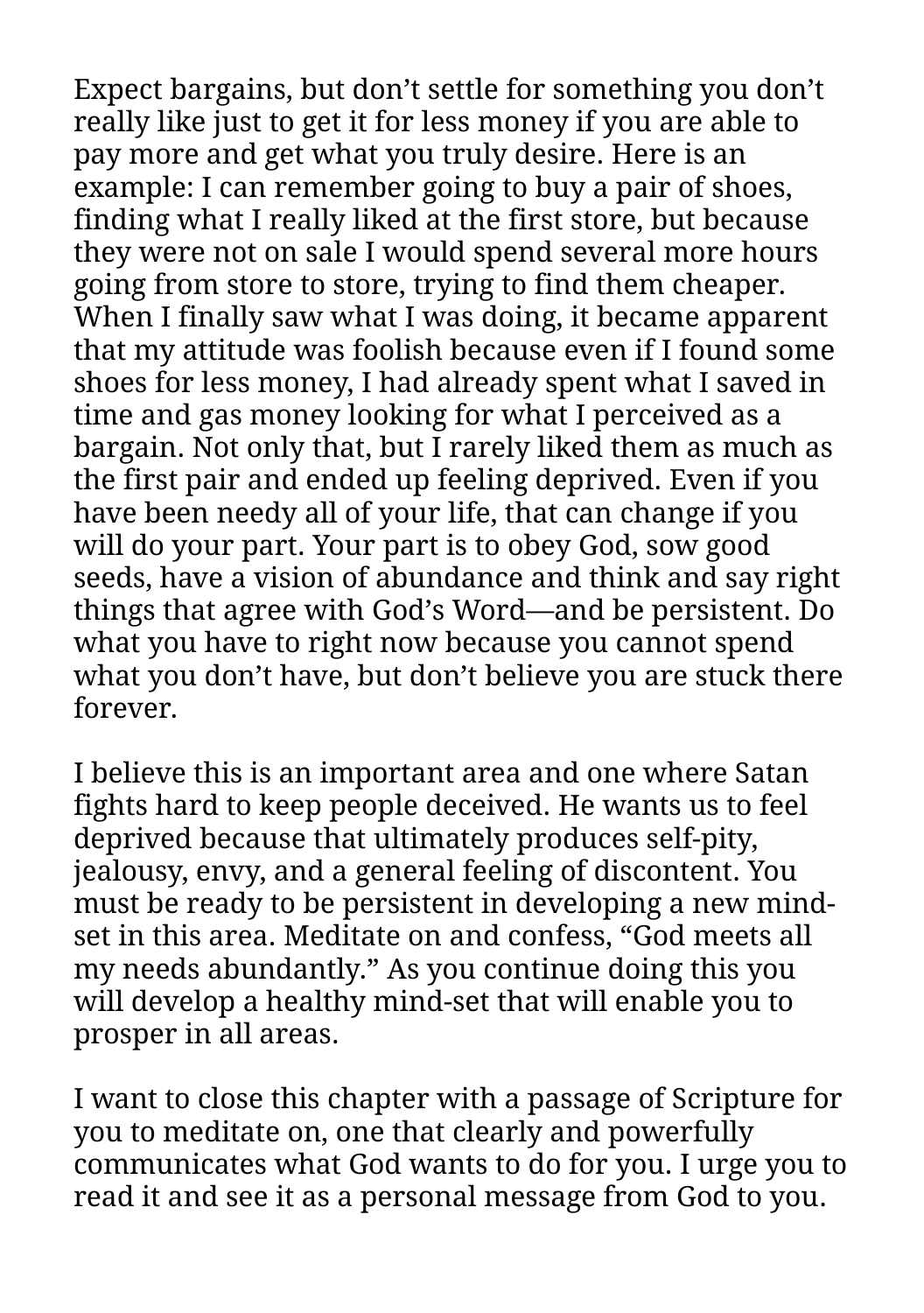Let it sink into your heart and change your thinking. If you can develop a mind-set based on the truths in this verse, you'll find yourself more blessed than you ever thought possible.

**And therefore the Lord [earnestly] waits [expecting, looking, and longing] to be gracious to you; and therefore He lifts Himself up, that He may have mercy on you and show loving-kindness to you. For the Lord is a God of justice. Blessed (happy, fortunate, to be envied) are all those who [earnestly] wait for Him, who expect and look and long for Him [for His victory, His favor, His love, His peace, His joy, and His matchless, unbroken companionship]!**

**(Isaiah 30:18)**

## **THINK ABOUT IT**

Do you believe God will bless you and make you a blessing to others? What do you have right now that you can share with someone in need?

#### **POWER PACK**

**"And my God will liberally supply (fill to the full) your every need according to His riches in glory in Christ Jesus."**

**Philippians 4:19**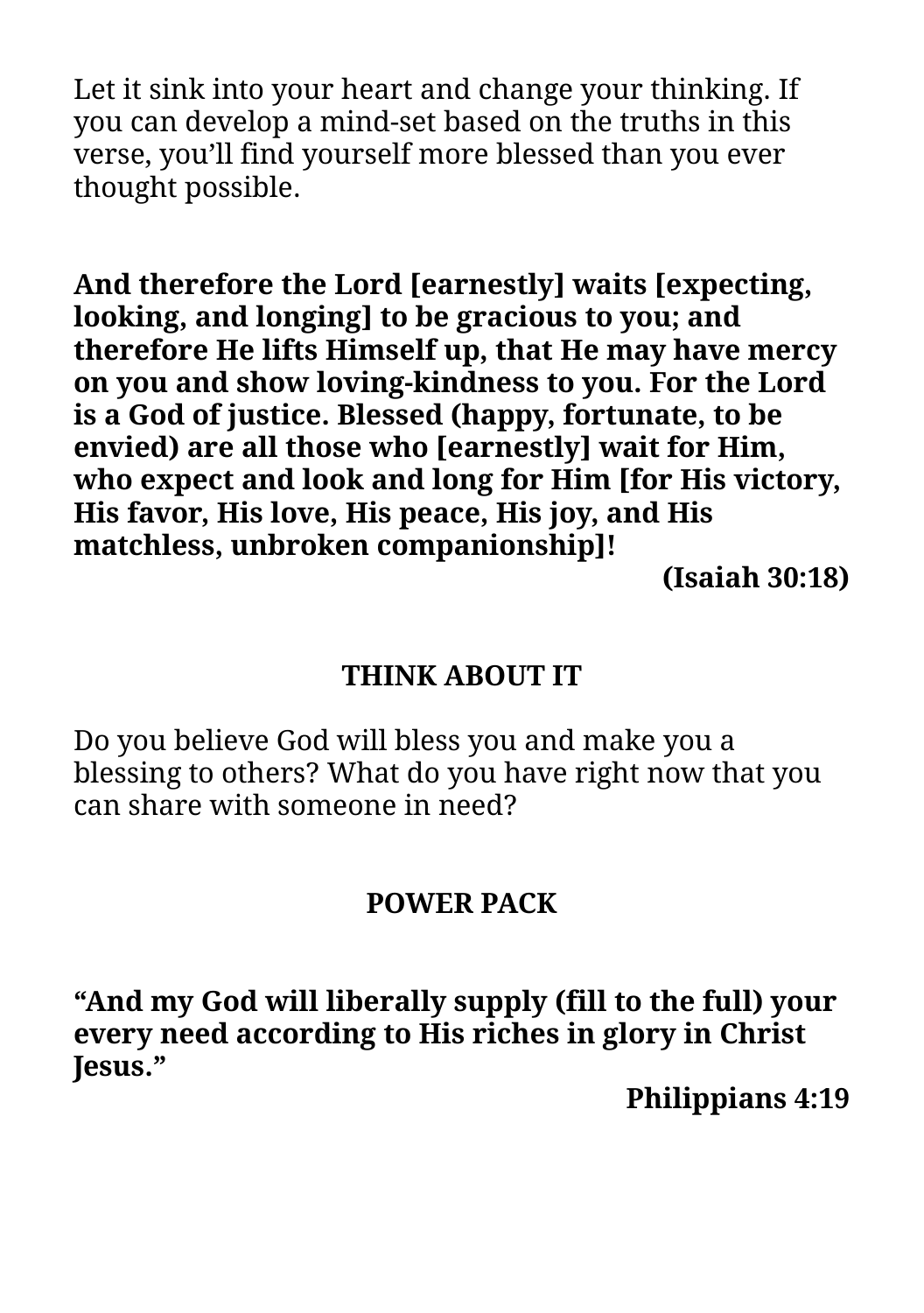**"Let the Lord be magnified, Who takes pleasure in the prosperity of His servant."**

**Psalm 35:27**

**"God is able to make all grace (every favor and earthly blessing) come to you in abundance, so that you may always and under all circumstances and whatever the need be self-sufficient [possessing enough to require no aid or support and furnished in abundance for every good work and charitable donation]."**

**2 Corinthians 9:8**

**"And I will make of you a great nation, and I will bless you [with abundant increase of favors] and make your name famous and distinguished, and you will be a blessing [dispensing good to others]."**

**Genesis 12:2**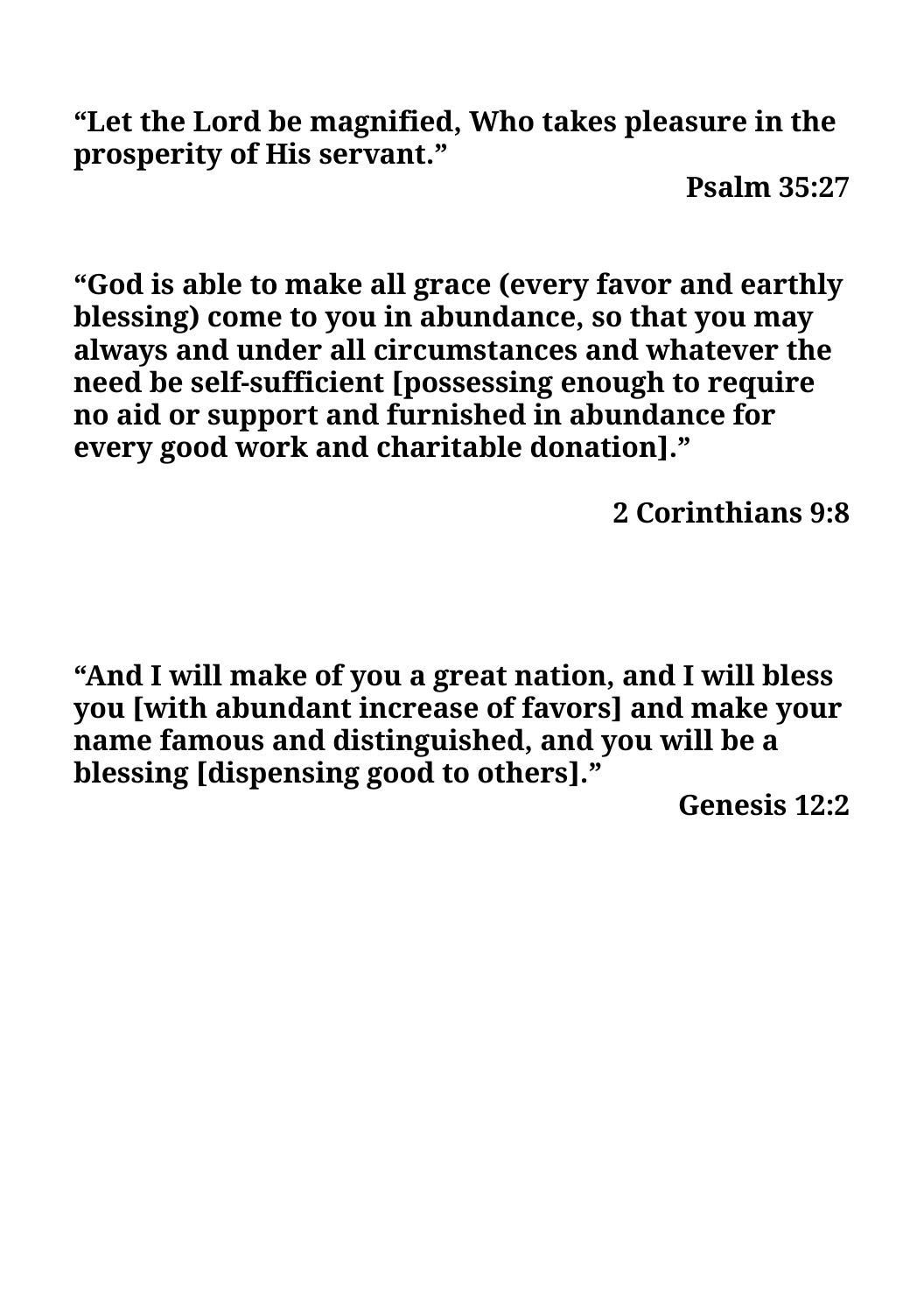# **POWER THOUGHT 9**

# **I pursue peace with God, myself, and others.**

**"Seek, inquire for, and crave peace and pursue (go after) it!"**

**Psalm 34:14**

## **A LEGACY OF PEACE**

Being at peace with God begins with recognizing that we are sinners in need of a Savior and asking Him to forgive us. We need to simply believe that Jesus died for our sins, became our substitute, and took the punishment that we deserved and then receive Him into our heart. Be willing to turn away from a sinful lifestyle and learn to live the way God asks us to.

Peace with God is maintained by never attempting to hide sin. We must always come clean with God and keep good communication open between us and Him. When we make mistakes we should never withdraw from Him, but we should come near because only He can restore us. To repent means to turn away from sin and return to the highest place. God is not surprised by our weaknesses and failures. Actually, He knew about the mistakes we would make before we made them. All we need to do is admit them and He is faithful to forgive us continually from all sin (see 1 John 1:9).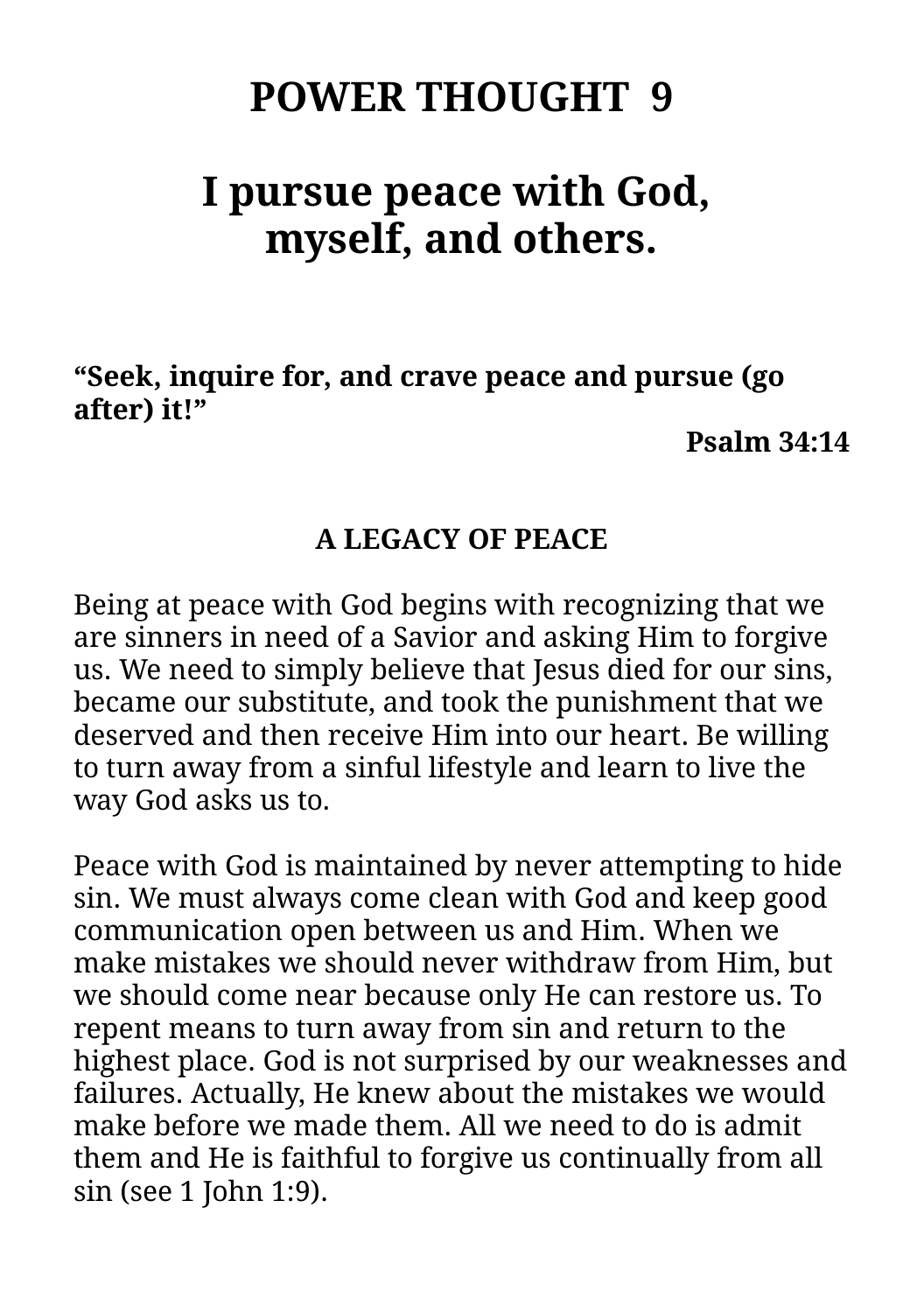To be at peace with God we must try to obey Him to the best of our ability. We will not arrive at perfection while we are in fleshly bodies, but we can have a perfect heart toward God and try our best every day to please Him. I like to say, "Do your best and God will do the rest."

#### **THINK ABOUT IT**

Are you at peace with God?

#### **ARE YOU READY TO TAKE A SHORTCUT?**

I make mistakes every day but I don't make them on purpose. I am not where I need to be, but thank God I am not where I used to be. I am growing and seeing good changes all the time. It took me many years to be able to make that statement. I hope I can help you take a shortcut that I didn't know existed.

I concentrated far too long on what was wrong with me and finally learned that focusing on my faults only increased them. I had to learn how to focus on Jesus and what He had done for me, and I had to truly believe that He loved me unconditionally and would continually forgive me when He drew me into a relationship with Himself. We would do much better in our own personal relationships if we would realize that from time to time we will have to forgive; we can plan to forgive ahead of time instead of expecting perfection and always being disappointed when we don't get it. That would enable us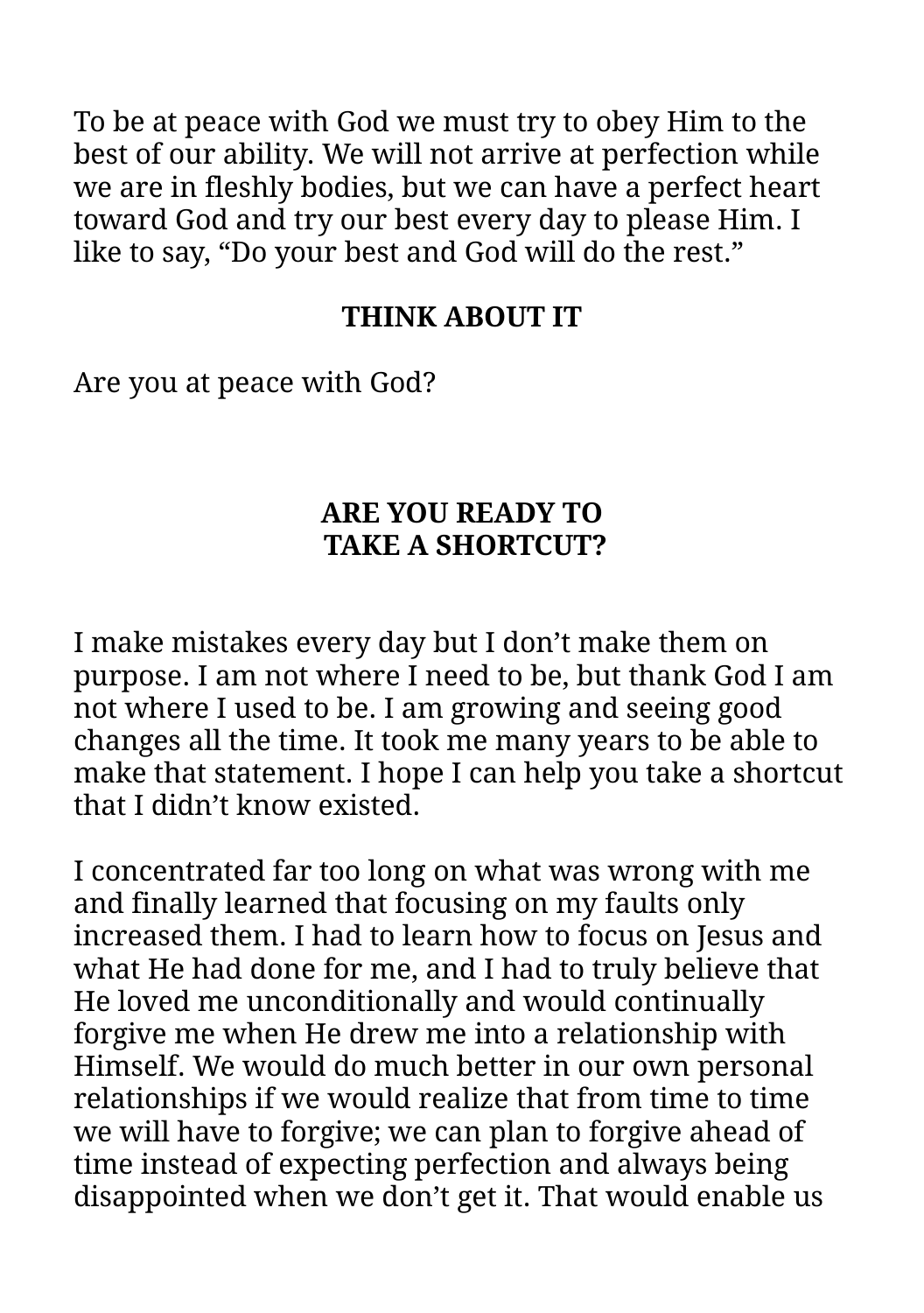not to pressure others just as God never pressures us! When we feel pressured, it is from Satan, not from God. God leads, guides, urges, and prompts us, but He does not pressure us.

If you have a healthy relationship with yourself, you can take a shortcut and avoid years of agony that are completely useless. I remember the day that God whispered to my heart and said, "Joyce, it is alright for you to have weaknesses." You see, I tried very hard to be strong in every area and I was constantly frustrated because I was trying to do something that I could not do. God's intention was certainly not to tell me that I could just do whatever I felt like doing and it didn't matter. He was simply showing me that if I did my best and still manifested weakness (which I always did) that He knew all about it and understood it and I did not have to be afraid. Paul said he was strong in the Lord, but he also said that he was weak in Him (see 2 Corinthians 13:4). Whether we are weak or strong we are still in Christ and nothing changes that. He does not receive us and then reject us every time we manifest weakness. If you can understand this, it will help you not only make your journey in God faster, but you will be able to enjoy it more.

Don't have unrealistic expectations of yourself or others. I have discovered over the years that what I expect from myself is what I usually expect out of people also. In other words if I receive God's mercy then I will be able to give mercy to others, but if I am demanding and never satisfied with myself I will be the same way with others. How we treat ourselves is often how we treat others. I believe we need to learn to be good to ourselves and yet not be self-centered. We should respect and value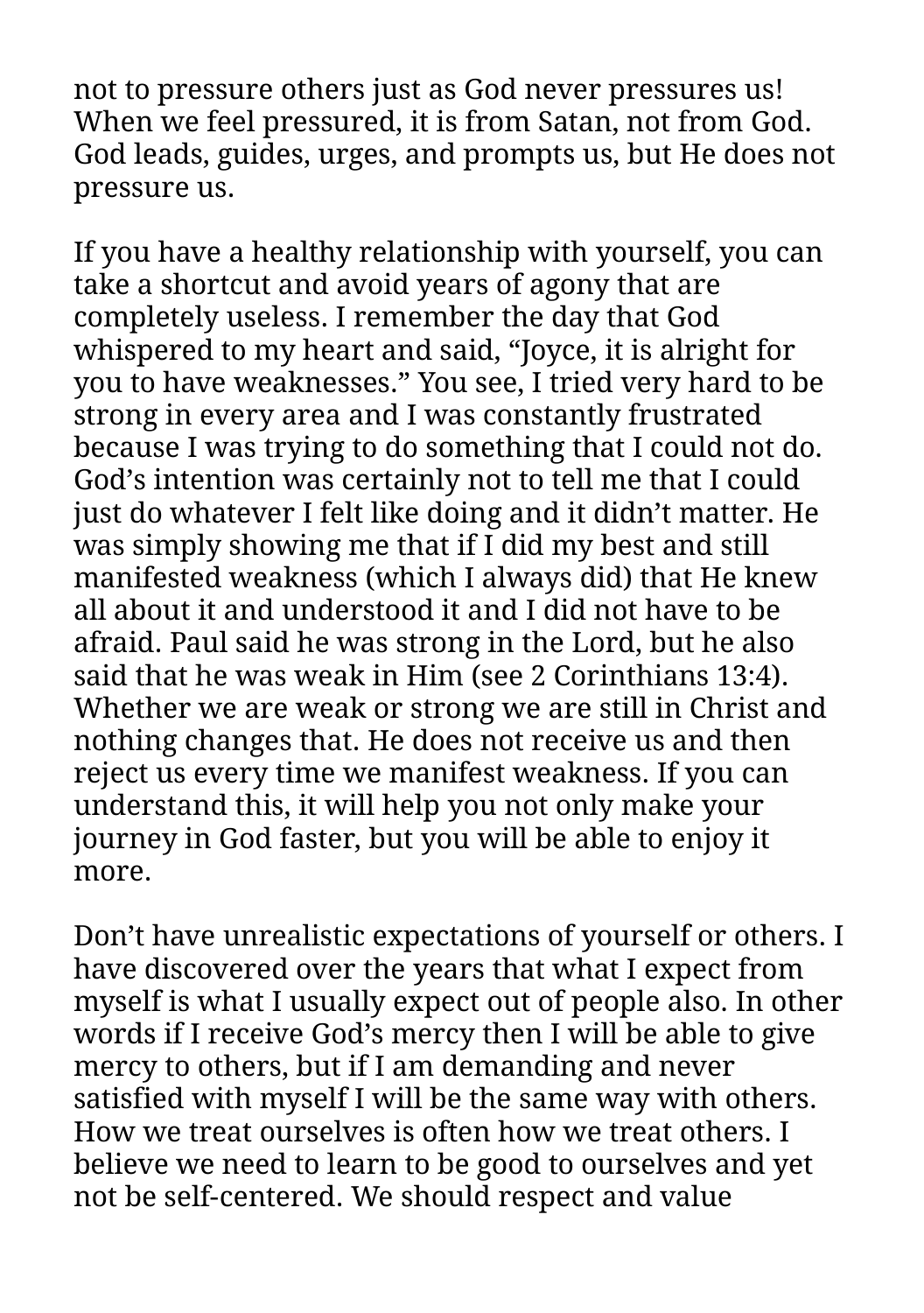ourselves. We should know what we are good at and what we are not good at and realize that God's strength is perfected in our weaknesses (see 2 Corinthians 12:9). We stress out over our faults and yet everyone has them. If we had no faults we would not need Jesus.

You can enjoy peace with yourself but you will have to pursue it. Make a decision that since you are with you all the time, you should like yourself. God created you and He does not make junk, so start seeing your strengths and stop staring at your weaknesses.

I believe that a lot of internal stress works its way out of us and becomes external stress. In other words, if we are upset internally, we're much more likely to display upset when our external circumstances are troublesome. If you don't like yourself, you won't like much of anything. If we can relax about ourselves, then we can usually relax more about life in general. We all have a relationship with ourselves. It's important to ask yourself what kind of relationship you have with you! Do you enjoy spending time alone? Can you handle being with yourself or do you always need people and noise to distract you from the way you feel inside? Are you able to forgive yourself (receive God's forgiveness) when you make mistakes? Are you patient with yourself while God is changing you? How much time do you waste feeling guilty and condemned about things in the past? Do you compare yourself with other people and struggle trying to be like them? Do you feel the need to compete with others and try to be good at what they are good at? Do you let the world's standard of looks and body image become your standard? Or, are you able to freely be the precious individual that God created you to be?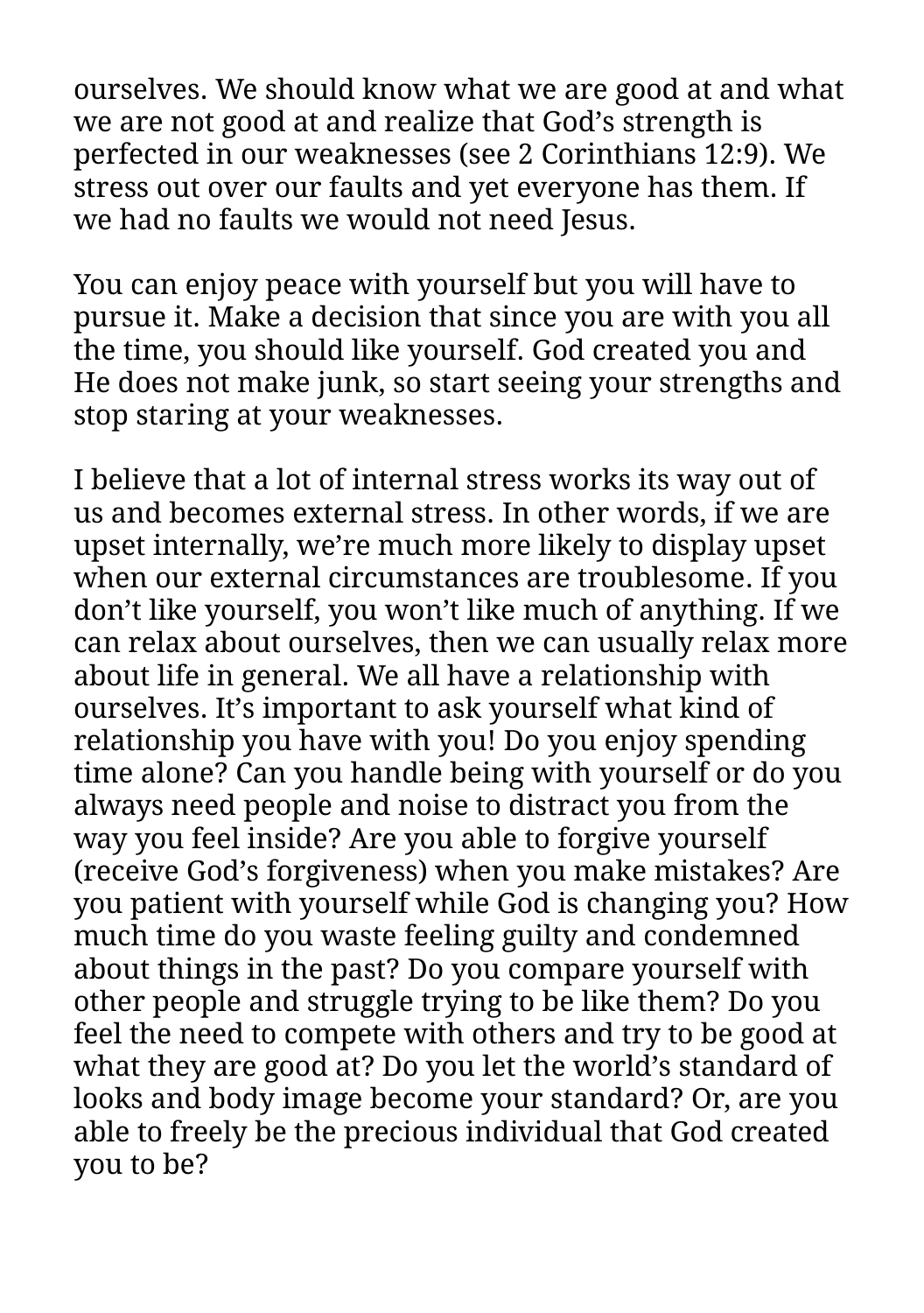It is only when we ask these questions and answer them honestly that we can begin to understand what kind of relationship we have with ourselves.

Start meditating on this power thought: "I pursue peace with God, myself, and others."

## **THINK ABOUT IT**

Are you at peace with you?

## **STRESS-FREE RELATIONSHIPS**

Do any totally stress-free relationships exist? I doubt it, but there are definitely steps we can take that will improve all of our relationships and allow us to be at peace with others. I want to share four steps with you that I believe will help you reach the goal of enjoying peace with people.

## **Step 1.**

Develop and maintain peace with God and peace with yourself. Then and only then will you begin to develop a mind-set that allows you to have peace with all types of people. Most of us can have peace with people who behave the way we want them to, but as I am sure you are aware, not many of those kinds of people are in our lives. It seems God purposely surrounds me with people who are not anything like what I would choose. Furthermore, it seems to me that He delights in doing so!

We often marry people who are the opposite of us and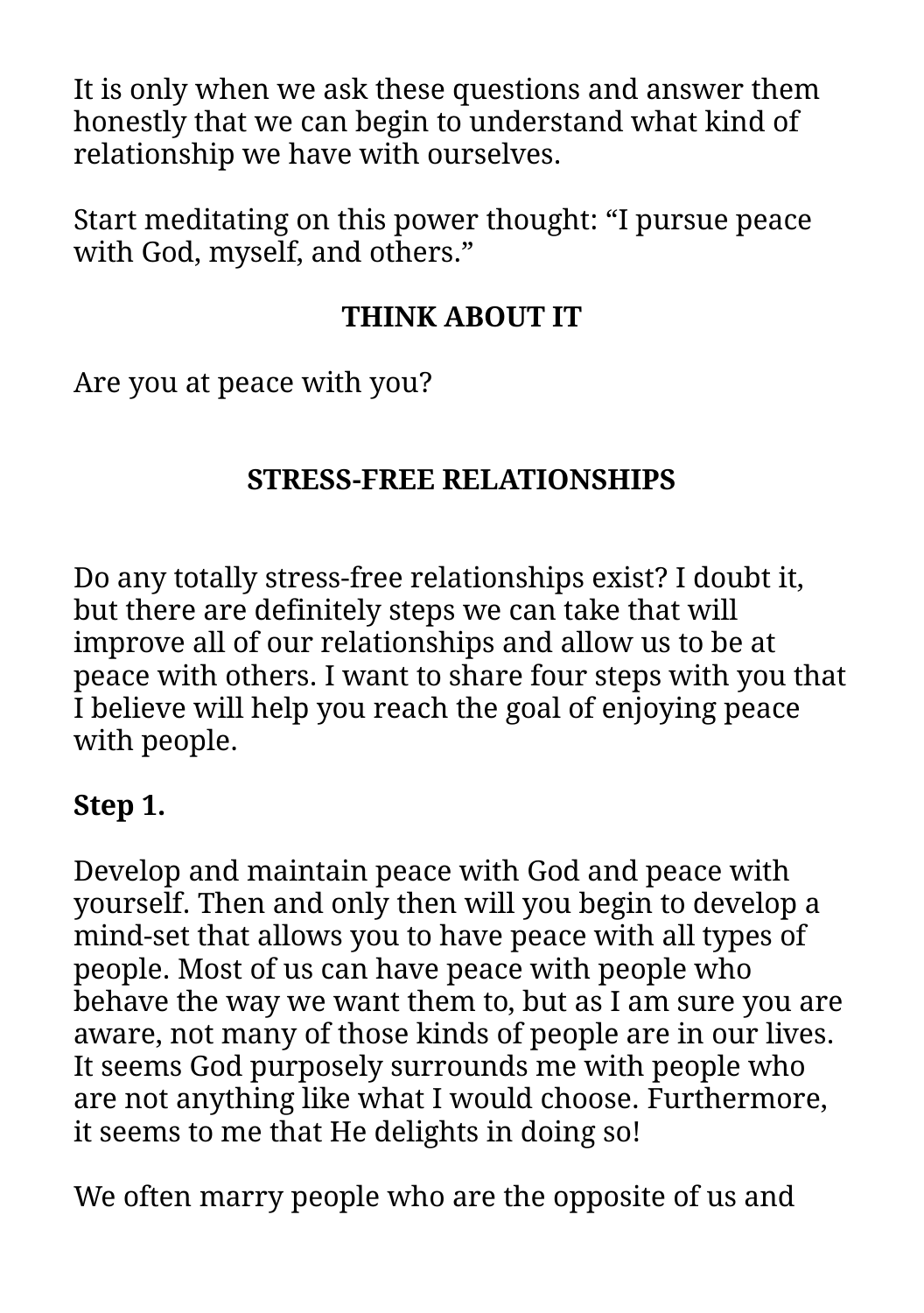then spend years trying to change them, which never works and only frustrates us. Likewise we choose friends who are not like us and then struggle with them. We tell God that we want to love everybody, but when he surrounds us with all kinds of people, we want Him to make the ones that frustrate us disappear or we want Him to change them into what we would like them to be.

If we can manage to have balanced expectations we can increase our peace with people, so the first step is to make sure you don't have unrealistic expectations.

# **Step 2.**

Don't expect people to be perfect, because they won't be. People who have perfectionist tendencies have a real struggle in this area. It seems that the only way they can be satisfied with anything—including themselves—is when all things are perfect. When was the last time everything was perfect in your life? Obviously these people are destined to be frustrated and discontented most of the time. Don't spend your life trying to make the impossible possible. People have faults and there is no way around it! No matter who you are in relationship with there will be times when they will disappoint you, so plan on forgiving frequently.

# **THINK ABOUT IT**

Do you have unrealistic expectations and end up being disappointed because of them?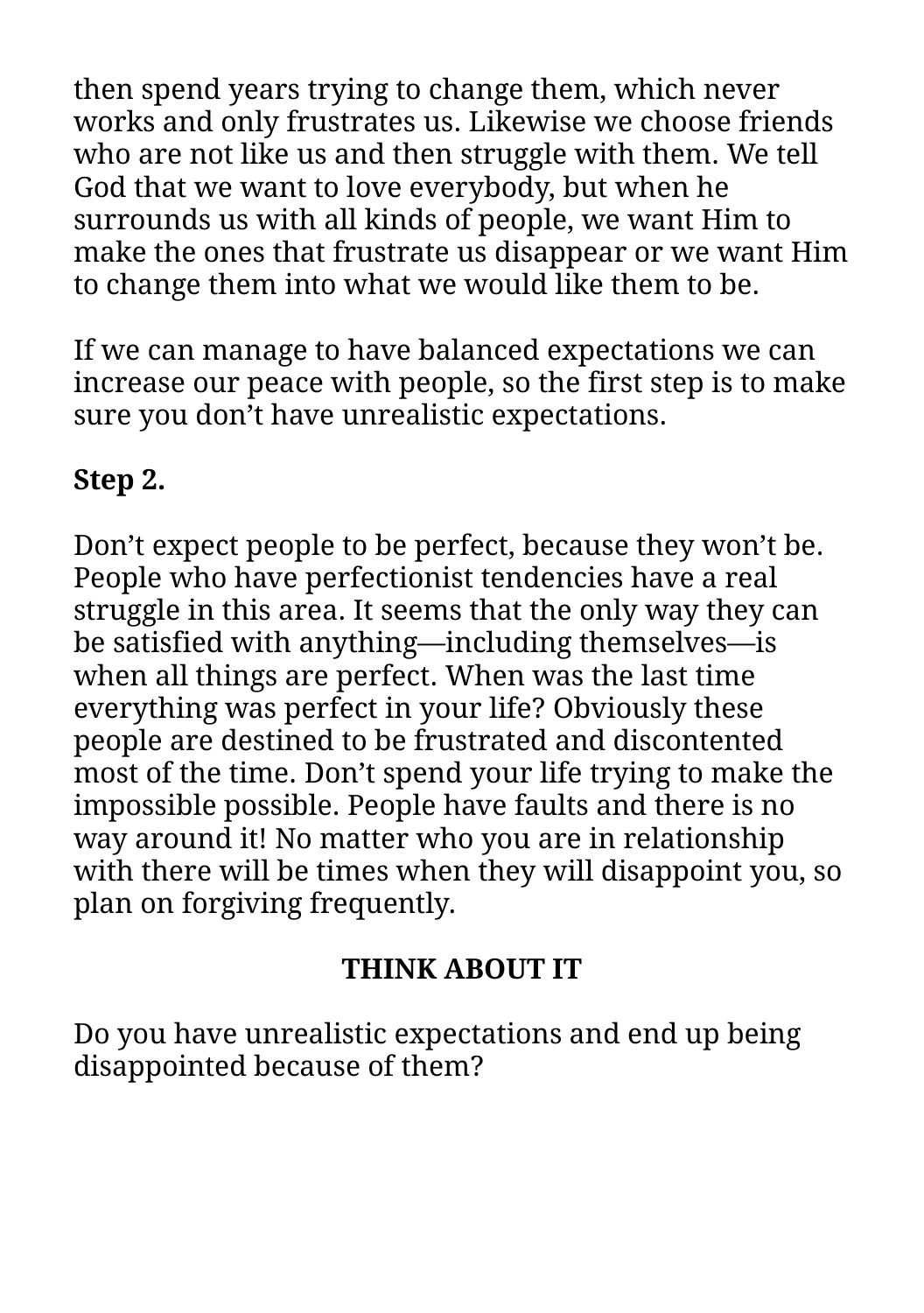People will enjoy your company much more if you don't pressure them to be something they can't be. I like to be with people who know me—and love me anyway. They say that love is blind and I believe it is to some degree. My husband actually thinks some of my weaknesses are cute. For example I can be a bit snippy at times and instead of getting irritated, he usually just says, "There is that fire that I married you for." In other words, my aggressive nature was one of the things that drew him to me, so why be bothered by it now? He recently gave me a card for Valentine's Day that was a musical one. When I opened it, Johnny Cash was singing, "I fell into a burning ring of fire." We both had a good laugh!

Like most men, Dave is almost never wrong and for years I thought my mission in life was to get him to admit that he was wrong. Now we actually laugh about it. He knows and so do I that it is impossible for anyone to be right all the time. His tendency not to admit his mistakes is just one of his "things." It seems to be a "man thing." From what my friends tell me, their husbands are the same way. I have lots of "things" of my own to deal with and so does everyone else. So why not lighten up and stop being overly exacting, demanding something we are probably not going to get?

Dave is an excellent driver, but he is quite impatient with other people who make mistakes while driving, especially me. If I try to drive and he rides, he has already corrected me three times before we get out of the driveway. For years I got upset about that and it caused lots of arguments and unpleasant road trips.

Now, I just don't drive when he's with me unless I have no other choice. Dave always assures me he is only trying to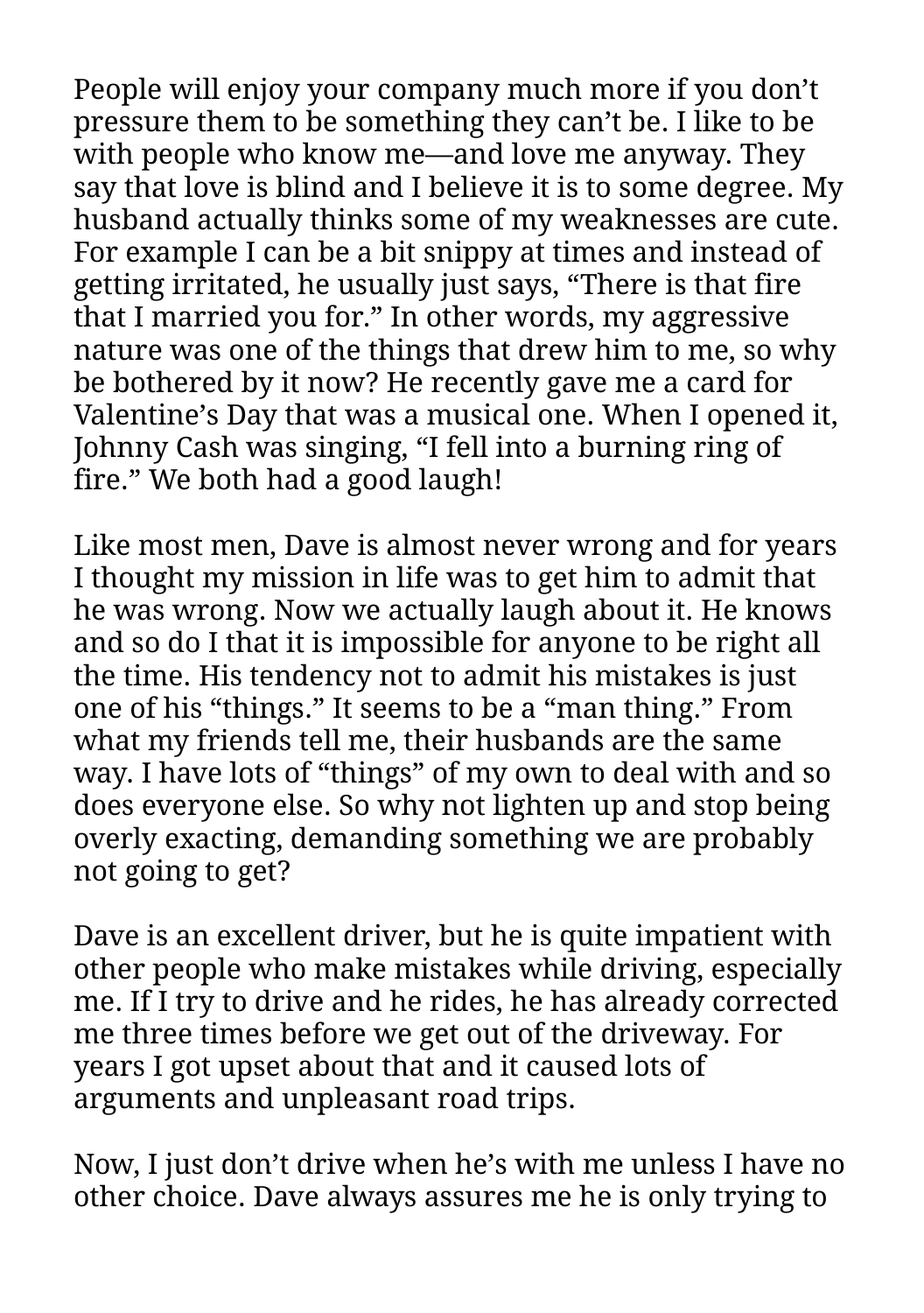help me, and I assure him that I manage to get places all the time without his "help." I am sure you recognize the conversation, but the good news is that although I would rather he not do it, I don't let it steal my peace because I just know that is the way he is and it probably won't change. It is one of his "things." But, as I said, I have plenty of "things" of my own.

If you are going to have peace, you will have to pursue it. It won't fall on you like ripe cherries falling off of a tree. You have to be "peaceful on purpose."

# **Step 3.**

Don't expect everyone to be like you… because they aren't. Discovering that we are each born with a temperament that is given to us by God, and that we are all uniquely different was quite an eye opener to me. Until then I just expected everyone to think and act as I did. Now, I know that sounds rather haughty but I simply did not know any better. I distinctly remember reading two different books on personality types and discovering that our personality is a combination of our temperament given at birth and the events of our life. For example, I was given a temperament that is decisive, strong, and straightforward. I have leadership qualities, want to be in charge, make quick decisions, am impatient, and always have definite opinions about what I want to do.

When I married Dave, I could not figure out what was wrong with him because he is more easygoing, takes more time to make decisions, is very patient, doesn't need to be in charge, is easily satisfied, and many things just don't matter to him. Not realizing that he was designed by God to be the way he was, I kept trying to get him to change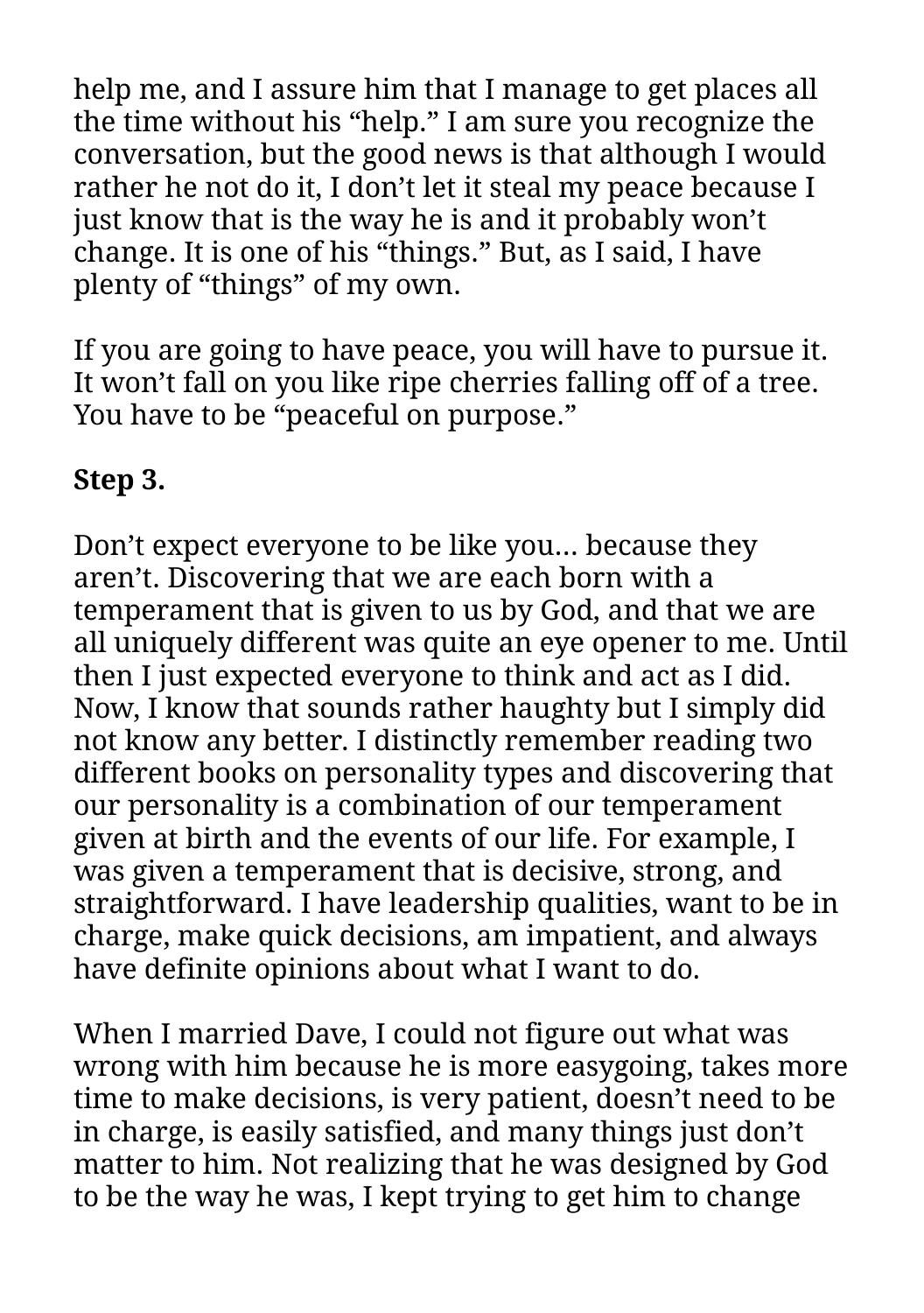and be more like me. Naturally, my attitude caused a lot of problems for us. He felt pressured and I was angry most of the time. God had given me exactly what I needed but I did not know it. Dave was strong where I was weak and I was strong where he was weak so the two of us made a great team. But, until I stopped trying to change him into what I thought he should be, we were both miserable.

We are what we are and although God keeps refining us to help us be a better us, we are still us! The day I realized I needed to accept and appreciate Dave for who he is changed the entire atmosphere in our home and relationship.

I deal with literally thousands of people, and had I not learned that we are all different I think I'd have lost my mind by now. At the very least I would have been frustrated all my life and been successful at making most people in my world feel rejected by me.

I highly recommend that you ask yourself how well you are able to accept people "as is." Of course, we all need to change and improve in certain areas, but the truth is that only God can change people from the inside out. When we try to change one another, it just never works well. Even if someone does try to change because I am insisting that they do, they end up resenting me and feeling pressured. The best policy is to see the strengths people have and the benefit they are to you and leave the rest to God. Realizing that we all have weaknesses is also helpful. There just are no perfect people! Let's learn to celebrate our differences rather than allowing them to be a point of disagreement and rejection.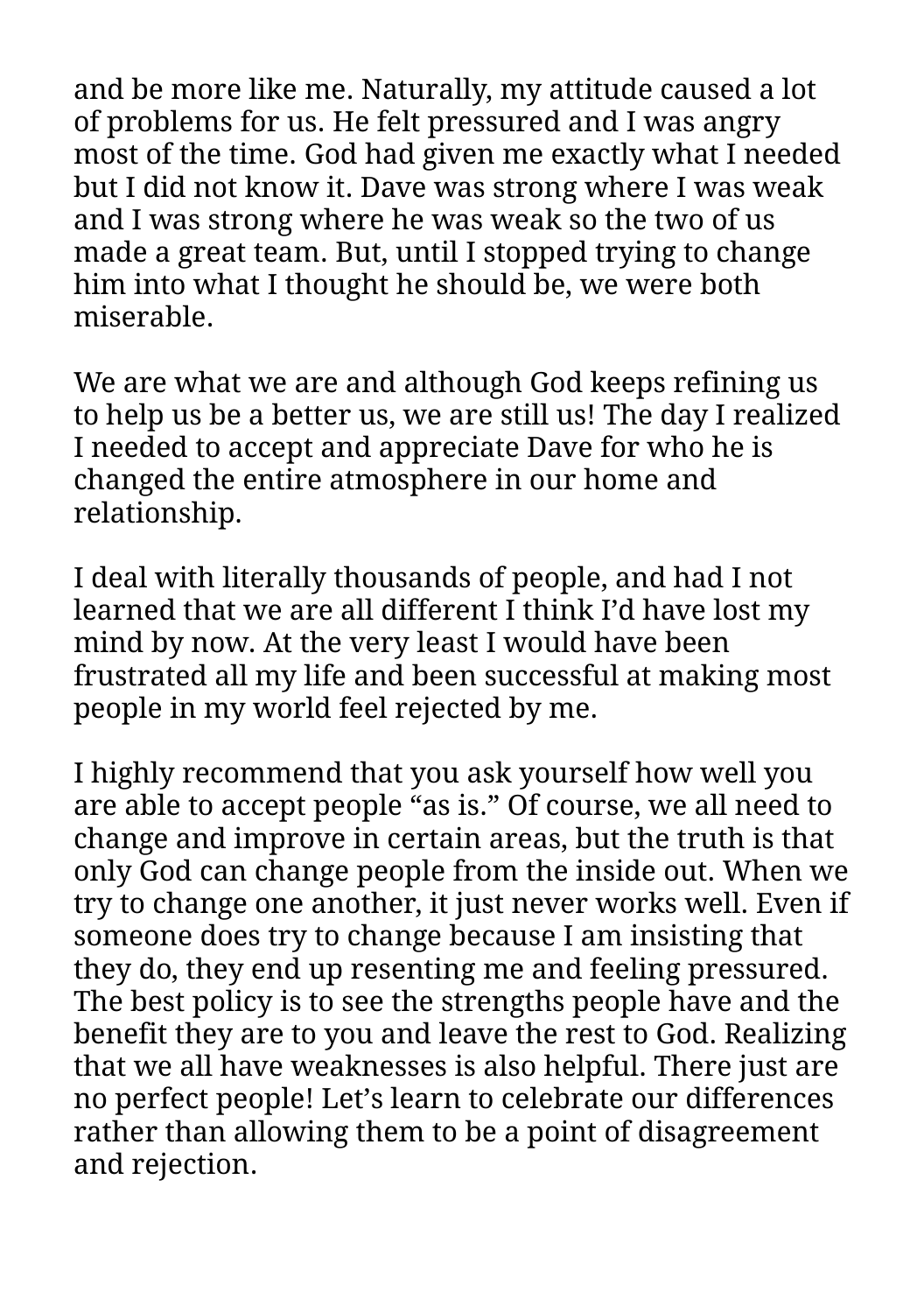We have four children and they are all different. Each one has things about them that I love and things I could easily do without, but they are all wonderful. I used to think I wanted everyone to be like me until I had two sons who are just like me. Then I realized that causes tension, too. The three of us all want to be the boss and as we know, that doesn't work either. Everyone in our family is very opinionated and we all tend to think we are right, so that can add a bit more tension. In other words, our family is just like any other and yet we get along great, not because it is easy, but because we have decided to. You can do the same thing, but you will have to accept each person as an individual designed specifically by God and you must give them freedom to be who they are. Without that, peace with people is next to impossible.

# **Step 4.**

Be an encourager—not a discourager. Everyone loves to be with people who celebrate and notice their strengths and choose to ignore their weaknesses. We all love to be encouraged and made to feel really good about ourselves, and we hate to be around negative, discouraging people who tend to be faultfinders.

I used to be the kind of person who wanted to at least mention things I saw as faults or mistakes. I prided myself in thinking I was generous enough to forgive but wanted to make sure people at least knew what I was forgiving them for. For example, I might say to Dave, "I turned the light out in your closet again." In actuality I was still being discouraging by reminding him that he had not done what I wanted him to do and I had to do it for him. I had to learn that the best policy was to simply not say anything unless it was really necessary. It is a better thing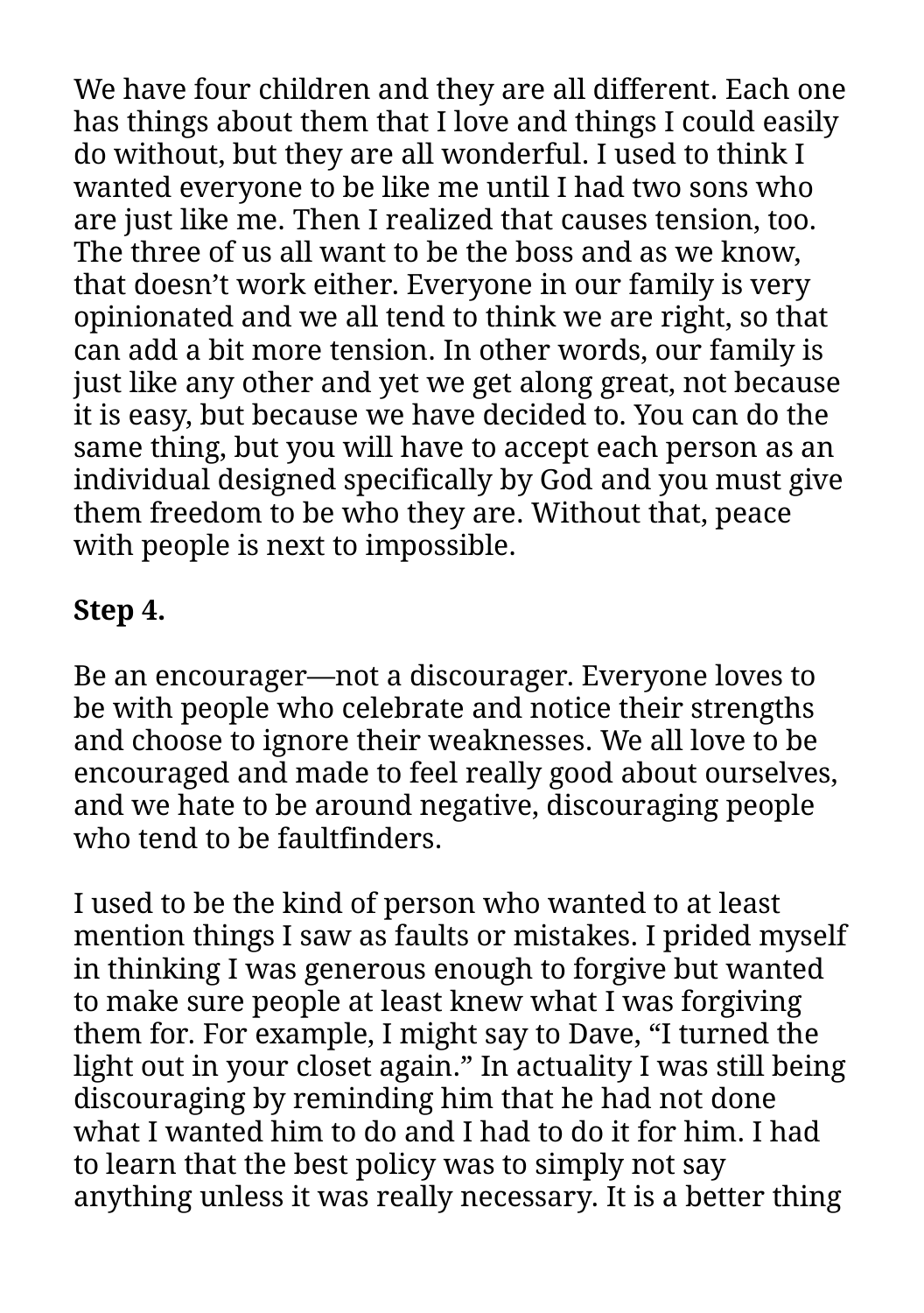to just turn the light off and hope someone will do the same for me when I leave one on. I realize that we need to train our children to do things certain ways and I am not suggesting that all training is discouraging, but when training becomes nagging, we have crossed a line that becomes a problem in relationships. The spirit of a person can be broken or bruised by excessive mentioning of faults.

The more we encourage people, the better they behave. In fact, compliments actually help people perform better, while nagging makes them behave worse. Choose a person who you would like to have a better relationship with and begin to aggressively encourage and compliment them. I believe you will be amazed at how much better they respond to you. Your first concern might be, "If I ignore their faults won't they just take advantage of me?" That of course can happen, but it usually doesn't. What frequently happens is that the person being encouraged has a change of heart and they work harder to please you than ever before. They are now doing it because they choose to and not because you are trying to force them.

Being encouraging is part of being a more positive person. Be careful of your thoughts about people. If we think uncomplimentary or discouraging thoughts they will usually slip out of our mouth. Look for and magnify the good in every person. The Bible teaches us to do unto others as we want them to do unto us, so all we need to do is think about what we want and start to give it away. If you want to be encouraged, then be encouraging!

## **PEACE-PEACE-PEACE**

I have come to the place where I don't believe life is really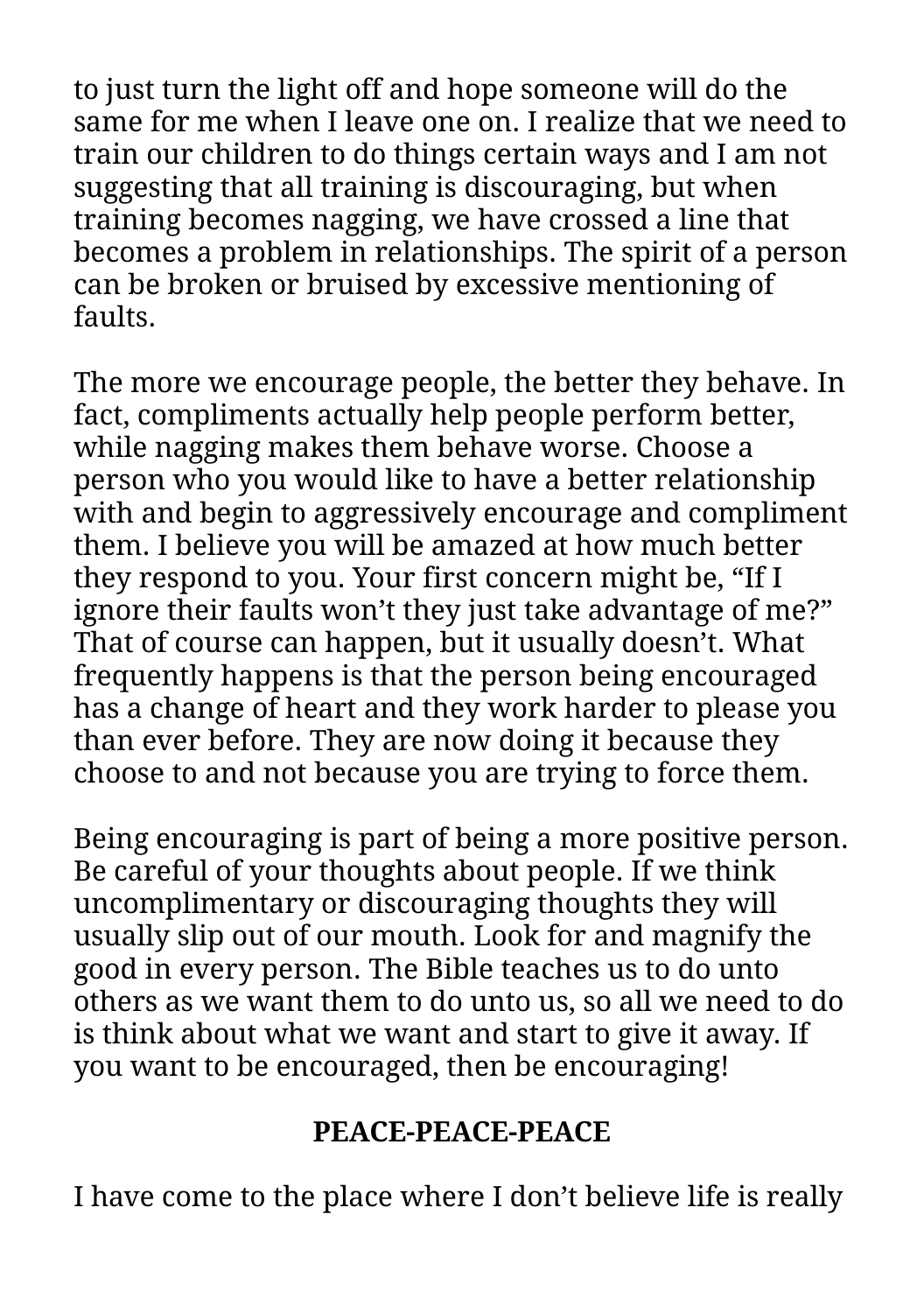worth living without peace, and that drives me to pursue peace in all areas. I spent many years frustrated and struggling in my relationships with God, myself, and other people and I refuse to live like that any longer. In order for things to change in our lives we must pray but we must also be willing to change. We cannot expect everyone and everything around us to change so we can be comfortable while we are passive and do nothing.

The Bible says that if we want to live in harmony with others we must adapt to people and things. I can assure you that I had no interest in adapting to anything or anyone. I did want them to adapt to me, but in my pride I didn't even consider I needed to change, so my life and relationships remained in turmoil. After many years I finally became willing to do whatever "I" needed to do to have peace, and learning how to adapt was number one on God's list for me. I have discovered that having my way all the time is not really as important as I once thought it was. Now, I actually enjoy the freedom of not having to have my way. Yes, I said the freedom of not having to have my own way. My flesh may be uncomfortable for a short while when I adapt to someone or something else and it is not really what "I" wanted, but I feel great inside because I know I have followed the law of love and have done my part to pursue peace.

Adapting to others does not mean that we let them control us or that we become a doormat for the world to walk on. There are times when we need to stand firm no matter who gets upset, but there are also many times in life when we make mountains out of molehills and give up our peace over things that are petty. Will you make a commitment to be a maker and maintainer of peace? Will you examine all of your relationships—with God, yourself,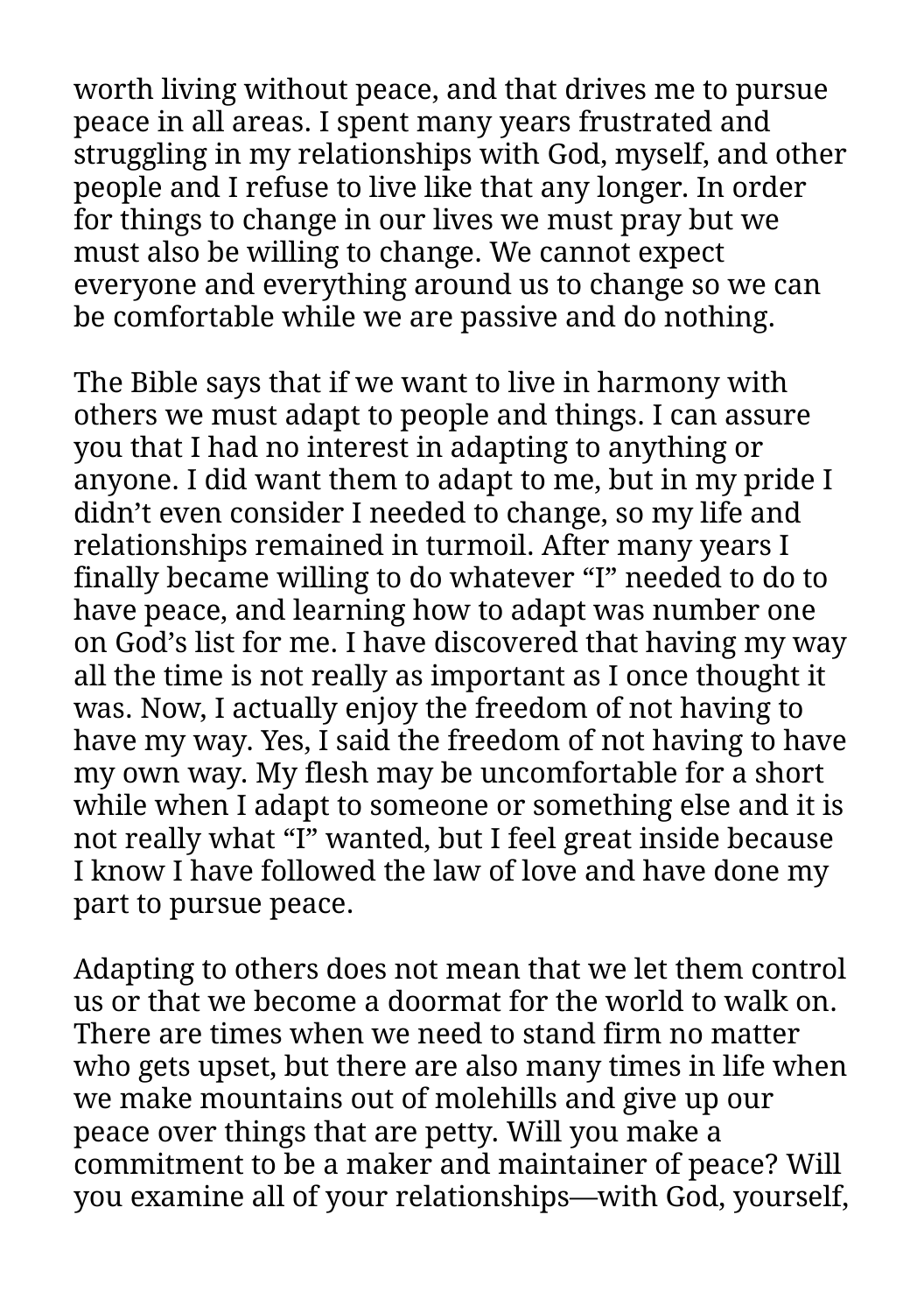and others—and do everything you can do to live in peace?

To me the most important point in this section is that we must pursue peace. Most people want peace, but they don't do what they need to do in order to have it. The first step is to get a mind-set that you are going to pursue peace with God, yourself, and others. As you meditate on that power thought and speak it over and over you will find yourself becoming more and more dissatisfied with turmoil. You will pursue peace! Think about it. What can you do to bring more peace into your relationships?

## **POWER PACK**

**"Depart from evil and do good; seek, inquire for, and crave peace and pursue (go after) it!"**

**Psalm 34:14**

**"I have told you these things, so that in Me you have [perfect] peace and confidence. In the world you have tribulation and trials and distress and frustration: but be of good cheer [take courage; be confident, certain, undaunted]! For I have overcome the world. [I have deprived it of power to harm you and have conquered it for you.]"**

**John 16:33**

**"If possible, as far as it depends on you, live at peace with everyone."** 

 **Romans 12:18**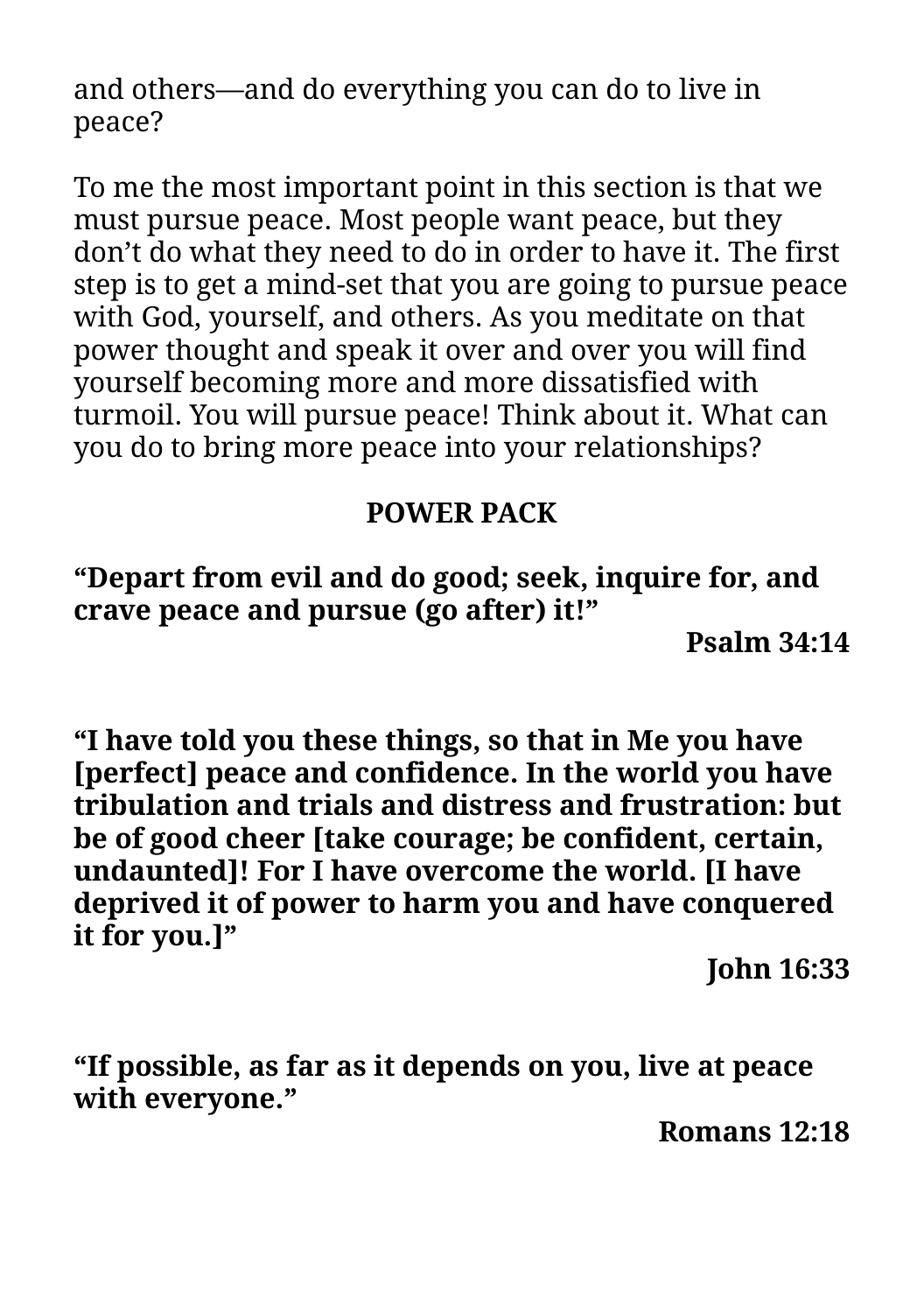# **POWER THOUGHT 10**

# **I live in the present and enjoy each moment.**

**"This is the day which the Lord has brought about; we will rejoice and be glad in it."**

**Psalm 118:24**

There's a saying I love that goes like this: Yesterday is history. Tomorrow is a mystery. Today is a gift; that's why it's called the present. We need to enjoy every moment of our lives and stay focused on the present. We can't dwell on the past or look too far into the future, but we need to realize the present moment is God's gift to us right now, so we need to fully live in it and enjoy it.

A friend of mine did not marry until she was forty-five years old. Her marriage was so wonderful and satisfying to her that she often said that her husband was God's present to her. One day her husband went into the hospital for a routine surgery, but due to an unexpected infection he never came home. His death was a terrible shock and a devastating disappointment, but she is very glad that she thoroughly enjoyed her husband during the years they had together. I am so glad for her that she is not living with the pain of her loss plus a lot of regret. All too often people are so busy that they put off enjoying their family and friends and then when it is too late they regret that they did not make better choices.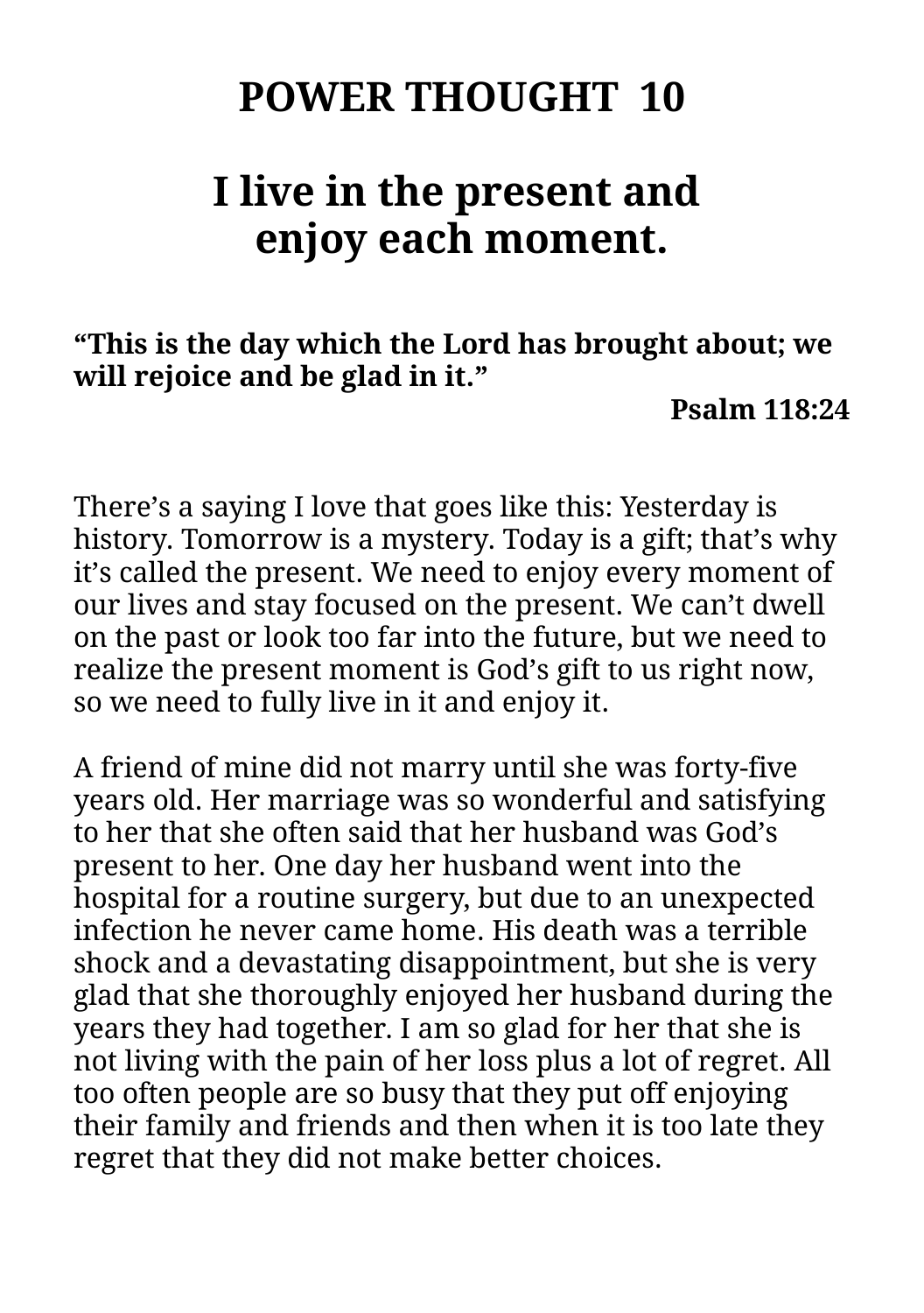The only way to avoid regret is to make good choices and enjoy the present. Every moment is a gift from God. I make an effort to focus on and enjoy every moment of my life, but doing so has been a long and difficult journey for me. I've really had to work on doing so because I am a planner, and if I am not careful, I find myself planning the next thing while doing the current thing, which of course steals the present moment from me. Although being focused is a good thing, I can also easily get so focused on my work that I fail to enjoy the magic of the moment. For example, I was usually working while my children were little and found it difficult to even take a moment to stop and enjoy the cute things they said or did. I missed many of those moments and will never get them back. We should celebrate life and the people God has placed in our path. Life is to be enjoyed, not dreaded or regretted.

Through growing up in a dysfunctional home where we certainly did not enjoy life, I turned into a workaholic and tried to find my worth and value in what I did, rather than in who I was. Because my parents seemed to be more pleased with me when I was doing something and being productive than when I wasn't, I thought God was also more pleased with me when I was doing and producing.

The atmosphere in my home growing up was very intense and I experienced a lot of fear. I didn't get to have much fun during my childhood, and when I was in my twenties, I could not remember ever being truly happy or completely relaxed. Because of the abuse, my childhood was stolen. I became an adult, but there was no child in me, no childlikeness in me at all—and that's not healthy. Every healthy adult needs to have a healthy child on the inside. We need to know how to work and how to be responsible, but we also need to know how to play and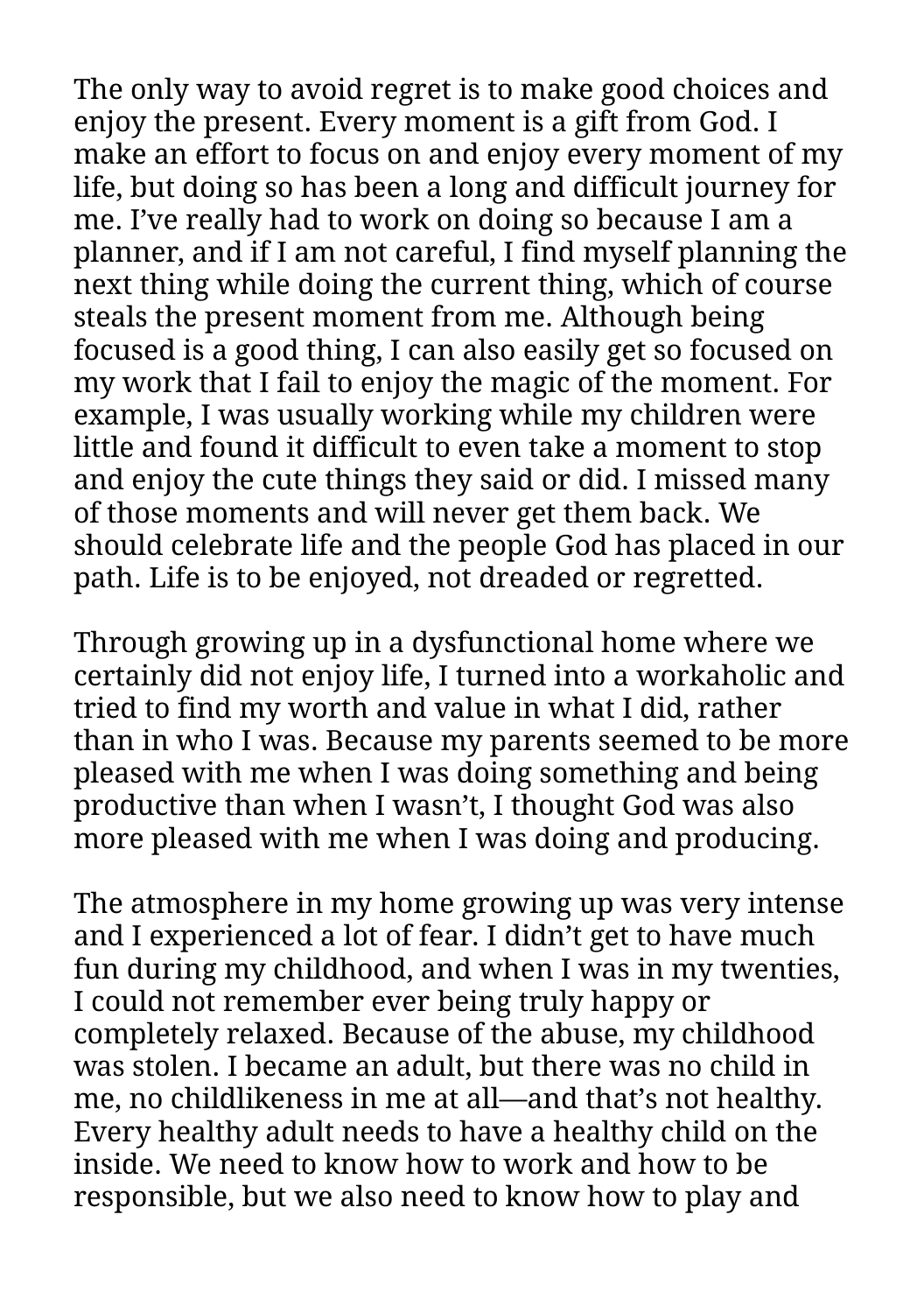enjoy ourselves. We should never miss an opportunity to laugh because it is like medicine. It helps us in many ways, including our physical health. And, being lighthearted makes even our work more pleasant and enjoyable.

This power thought—I live in the present and enjoy each moment—can transform your life because if you really allow it to change your thinking, you'll begin enjoying your life in brand-new ways. Even if you consider yourself a "serious" person, extremely focused or very responsible, you should still take time to enjoy what you are doing. Never be too busy to enjoy every aspect of your life.

## **THINK ABOUT IT**

How much do you really enjoy and live in the present moment?

A lot\_\_\_\_\_\_\_\_\_\_\_\_\_\_\_\_\_\_\_\_\_\_\_\_\_\_

| A little |  |
|----------|--|
|----------|--|

| Not much at all |  |
|-----------------|--|
|-----------------|--|

How much do you enjoy the people in your life?

## **GOD WANTS YOU TO ENJOY YOUR LIFE**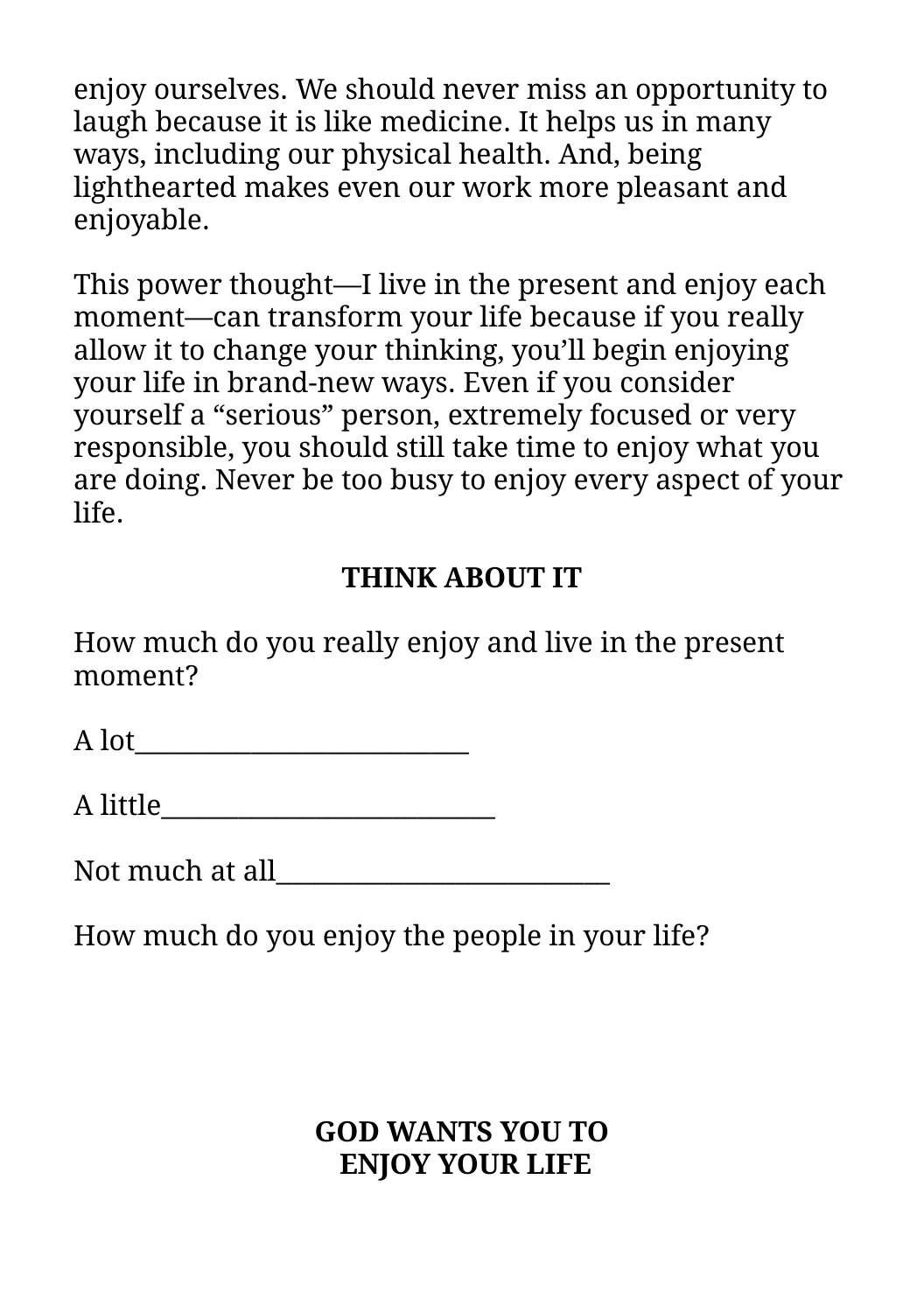Do you believe God wants you to enjoy your life? Of course, He does. In fact, part of God's will is for you to enjoy every moment of it. How can I be so sure? Because His Word says so in many places. King Solomon, who is considered to have been very wise, wrote in Ecclesiastes 2:24, "There is nothing better for a man than that he should eat and drink and make himself enjoy good in his labor. Even this, I have seen, is from the hand of God." Solomon said to make yourself enjoy the good of your labor. That sounds like it is something we must do as an act of our will. This does not mean that all of life becomes a huge party or a vacation, but it does mean that through the power of God we can learn to enjoy all of life, even things others would consider ordinary and boring. I think a lot of people have the mentality of just trying to "endure" large portions of their life, but I believe it is tragic to live and not enjoy every moment. I admit that some things are more pleasant to our emotions than others, but we can learn to enjoy God's presence in everything we do. Try reminding yourself throughout the day that God is with you and the moment you have right now is a gift from Him.

I was struggling with the whole concept of enjoying life until I did a study on what the Lord had to say about it; now I know it is His will and something I am not only entitled to, but actually need. I need to enjoy life for myself, but also for Jesus, Who paid a very high price for me to be able to do so.

Jesus Himself, when He stated why He came to earth, said, "I came that they may have and enjoy life, and have it in abundance (to the full, till it overflows)" (John 10:10). He also said, "I have told you these things, that My joy and delight may be in you, and that your joy and gladness may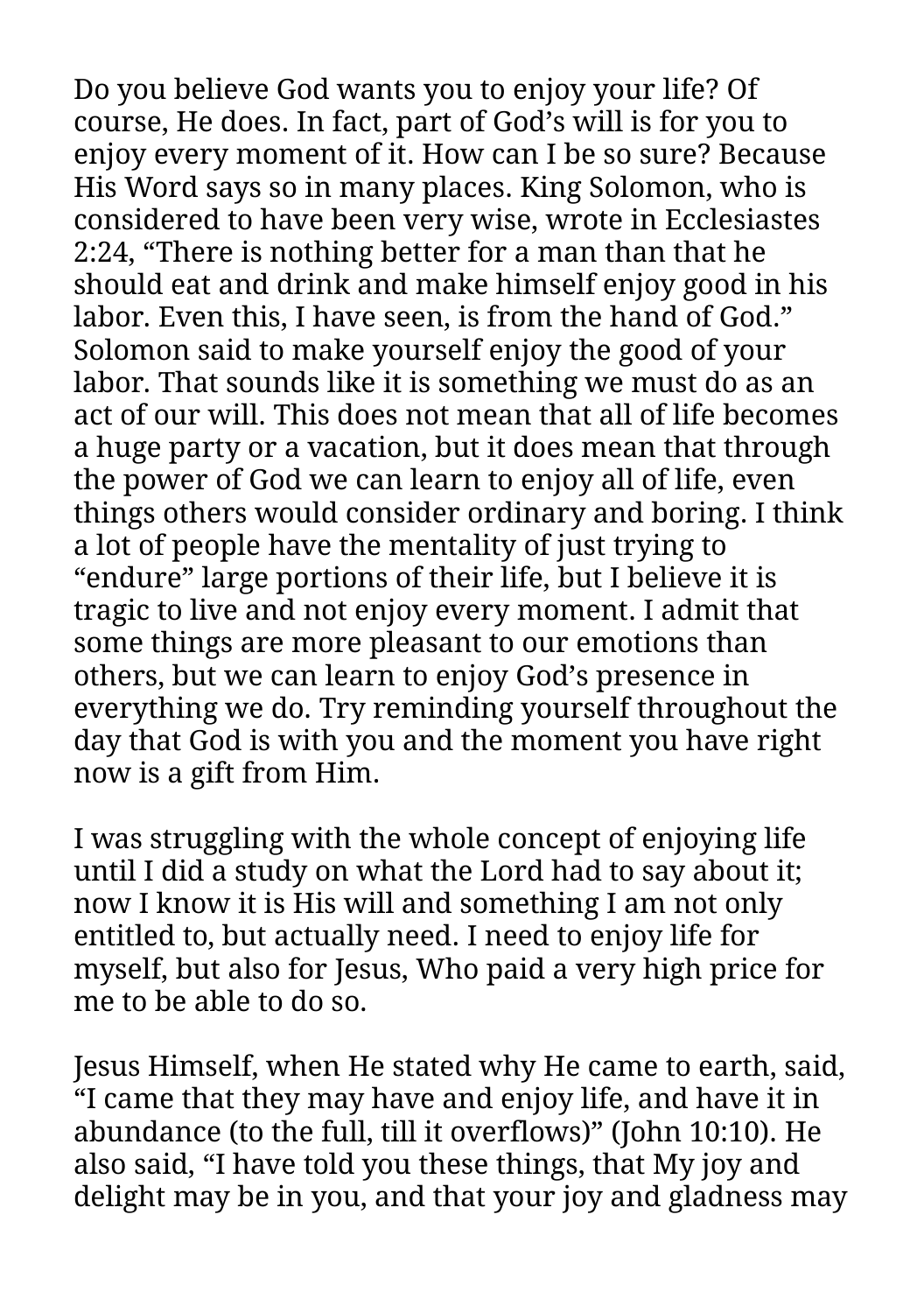be of full measure and complete and overflowing" (John 15:11) and "But now ask and keep on asking and you will receive, so that your joy (gladness, delight) may be full and complete" (John 16:24). When He prayed to the Father in John 17:13, He actually prayed that we would have joy: "And now I am coming to You; I say these things while I am still in the world, so that My joy may be made full and complete and perfect in them [that they may experience My delight fulfilled in them, that My enjoyment may be perfected in their own souls, that they may have My gladness within them, filling their hearts]." With Jesus Himself speaking and praying such powerful words about His desire for us to have joy, how could we ever doubt that God wants us to be happy and enjoy our lives? If it is God's desire that we enjoy life, then why are so many people miserable and unhappy? Perhaps it is because we fail to set our minds to enjoy life. We can easily fall into a pattern of surviving and enduring rather than enjoying. But a new mind-set will release you to begin enjoying life like never before. The more you enjoy life the more enjoyable you will be, so get started today and don't delay. Meditate on and say repeatedly, "I live in the present and enjoy each moment."

One thing I like to do that helps me savor the day is to take time in the evening to mentally recall all that I did that day. It is amazing what we accomplish and are involved in during one day, but we often go through our days so fast and with our focus divided that we barely remember them, if at all. Meditate on your day each evening and thank God for all that He brought you through and allowed you to do. If you made mistakes, you can learn from them and if you had great victories, remembering them will allow you to enjoy them all over again.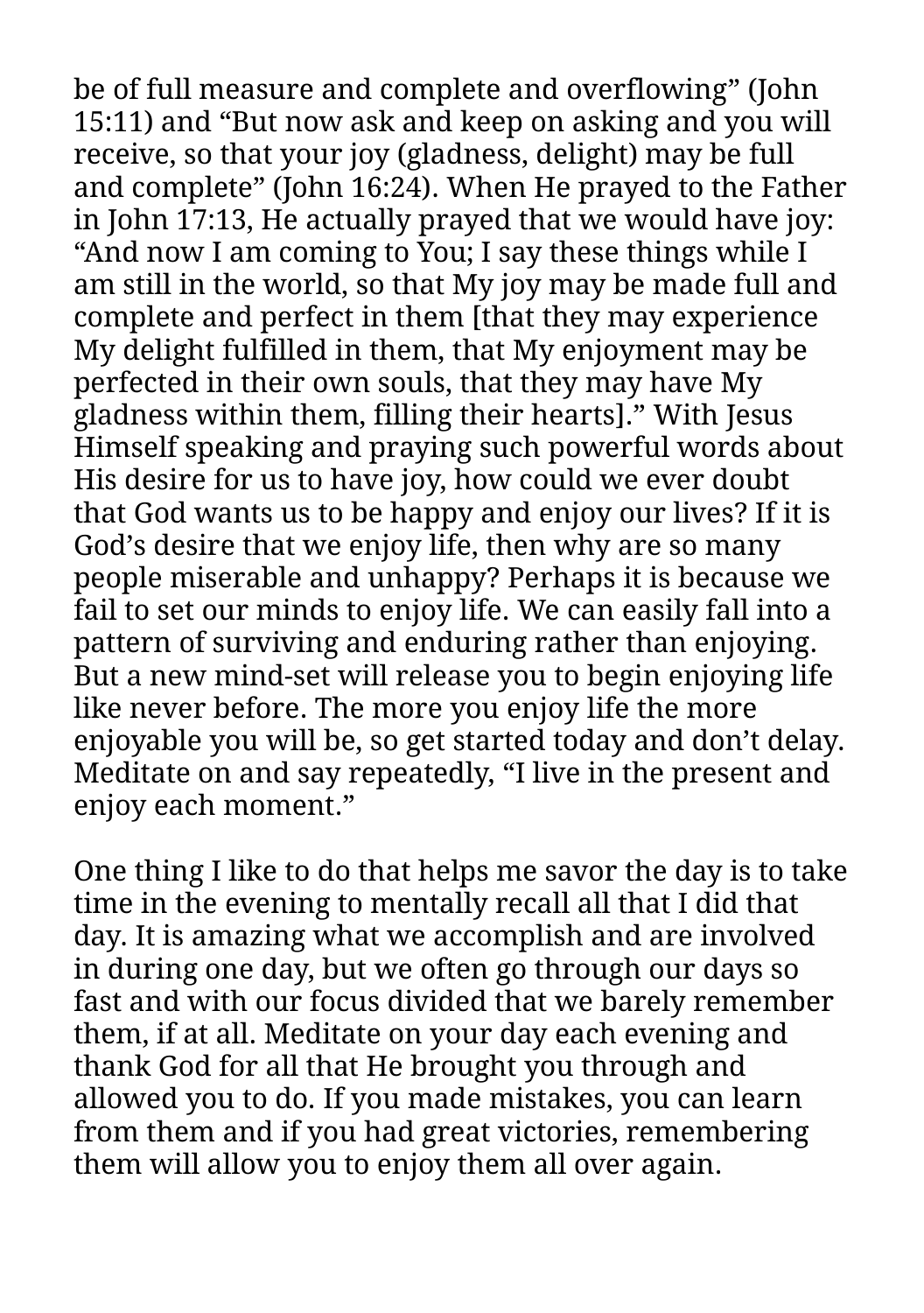#### **THINK ABOUT IT**

Does your day go by in a blur or do you truly enjoy it?

#### **THERE'S NOTHING WRONG WITH HAVING SOME FUN**

When I began to understand John 10:10, I became angry because I realized the enemy had deceived me into thinking that enjoying things was not important. Under the influence of the devil, who is the Deceiver, I had come to believe—falsely, of course—that if I was having fun, something was wrong with it. I must not be working hard enough! I never saw my father enjoy life and it seemed to aggravate him when others did, so I just grew up thinking something must be wrong with it. I can remember being told to be quiet when I laughed out loud.

Maybe you can relate; perhaps you went through some of the same struggles in your childhood, or have been through other things that have left you too serious. Every time you try to rest, every time you try to do anything recreational, anytime you do anything besides work, you have a vague feeling of guilt, as if something is wrong with it. I realize some people may not understand this struggle, but many, many do.

I think this excessive work mentality is one reason people often backslide in their relationships with God. They mistakenly try to serve God as a job or as "work" and fail to enjoy Him. The seventeenth-century French mystic Madame Guyon said that the highest call for every child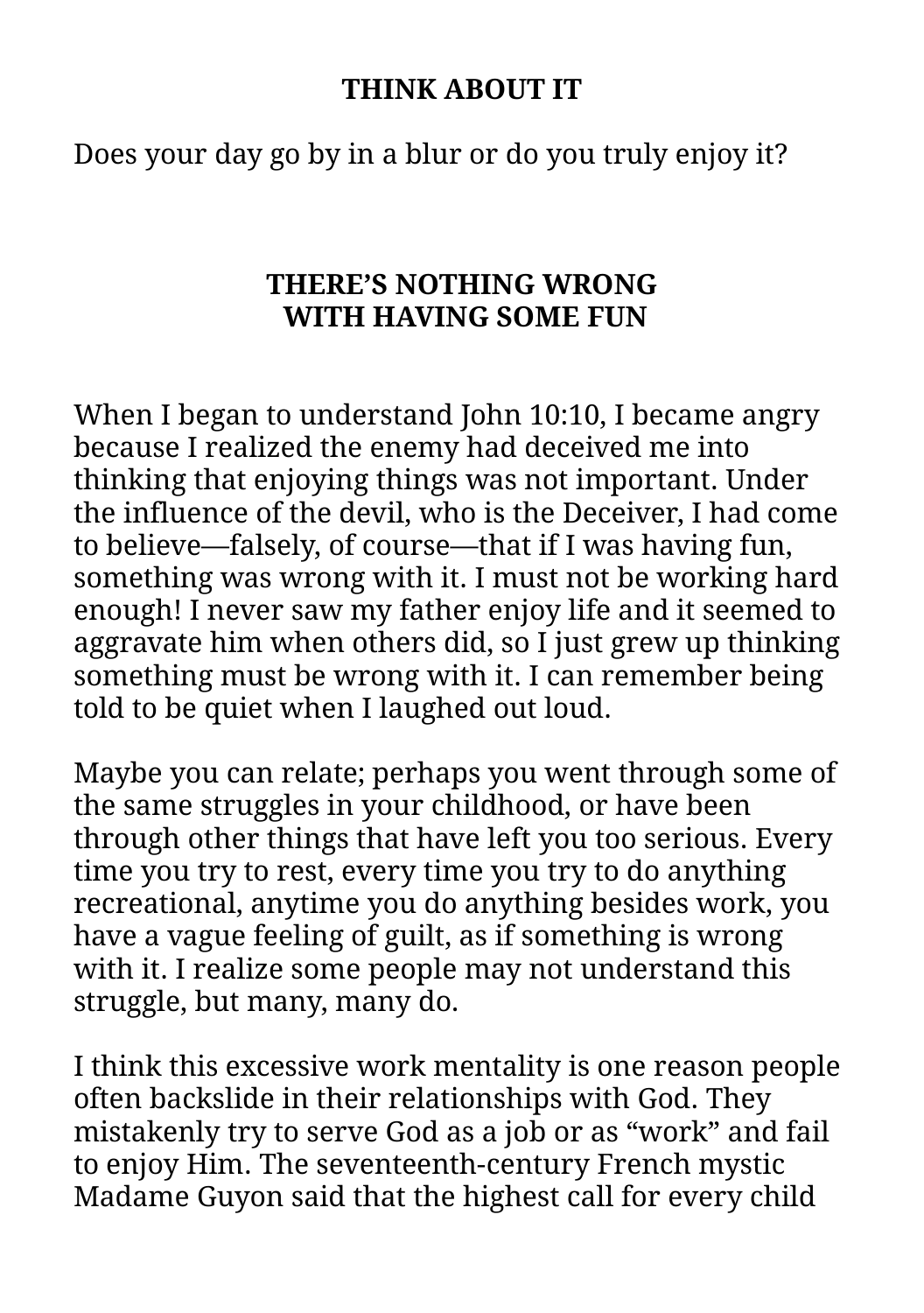of God is to enjoy God. I remember what a heavy load lifted off of me the first time I read that. At that time I was working so hard trying to please God that the thought of simply enjoying Him had not occurred to me at all. I had never heard of such a thing! I think it is sad indeed that I had been a committed church member for over twenty years before I learned that God wanted me to enjoy Him and the life He had given me.

God has created all things for our enjoyment and it begins by enjoying Him. He also wants us to enjoy one another and He wants us to enjoy ourselves.

Next time you have a desire to take a short break from your work and go for a walk in the park, or watch a child play. go ahead and do it without feeling guilty or unspiritual. Your work will still be there when you return. I am not encouraging you to be irresponsible, but I do want you to take the appropriate steps to enjoy life in the midst of accomplishing great things. If you have been working hard and feel you need a day off, then take it. You will be more fruitful if you take time to be refreshed. We live in the midst of a driven society but we can change if we choose to. If you don't want to end up old with all kinds of regret about things you wish you would have done, then get started today making every moment count.

#### **THINK ABOUT IT**

What can you do to have some fun today, even while you are working? Choose one thing each day you would like to do just for the joy of doing it.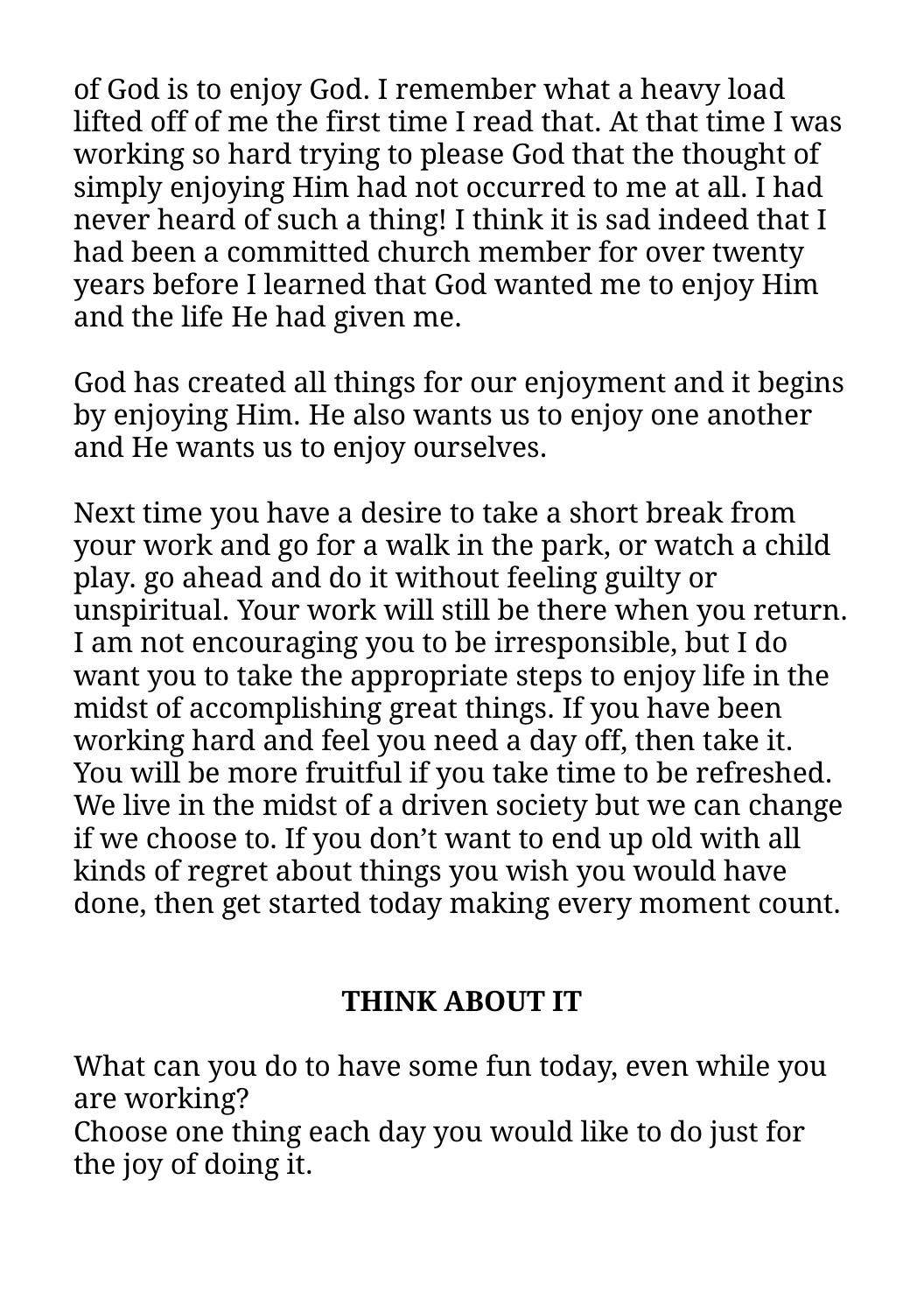When I started my journey to learn how to enjoy life, I set a goal of purposely enjoying everything I did, even things I normally just did to get them over with or to check them off of my list. For example, instead of hurrying to get ready in the morning so I could get about my day, I purposed to enjoy the entire process. Things like choosing my wardrobe for the day, putting on makeup, and fixing my hair. Although I did these things daily, it never occurred to me that they were a part of every day of my life and I could and should enjoy doing them. I said to myself, "I am enjoying this moment in my life and the task at hand." I try to do for God's glory what I commonly did out of routine, and with no purpose except to get it done.

The Carmelite monk called Brother Lawrence, who wrote the spiritual classic Practicing the Presence of God, learned to do the same thing. He found kitchen work to be very distasteful, but learned that if he did it for the love of God, he was able to practice the presence of God in the midst of it. This same principle was applied to every facet of his life and practicing it enabled him to enjoy life in a superior manner. He turned what could have been a boring, mundane, miserable existence into one that was admired and coveted by many. People wanted his simplicity, joy, peace, and profound ability to converse with God while doing everything he did.

There are dozens of things that pertain to ordinary everyday life and we can enjoy them all if we just make a decision to do it. Things like getting dressed, driving to work, going to the grocery store, running errands, keeping things organized, and hundreds of other things.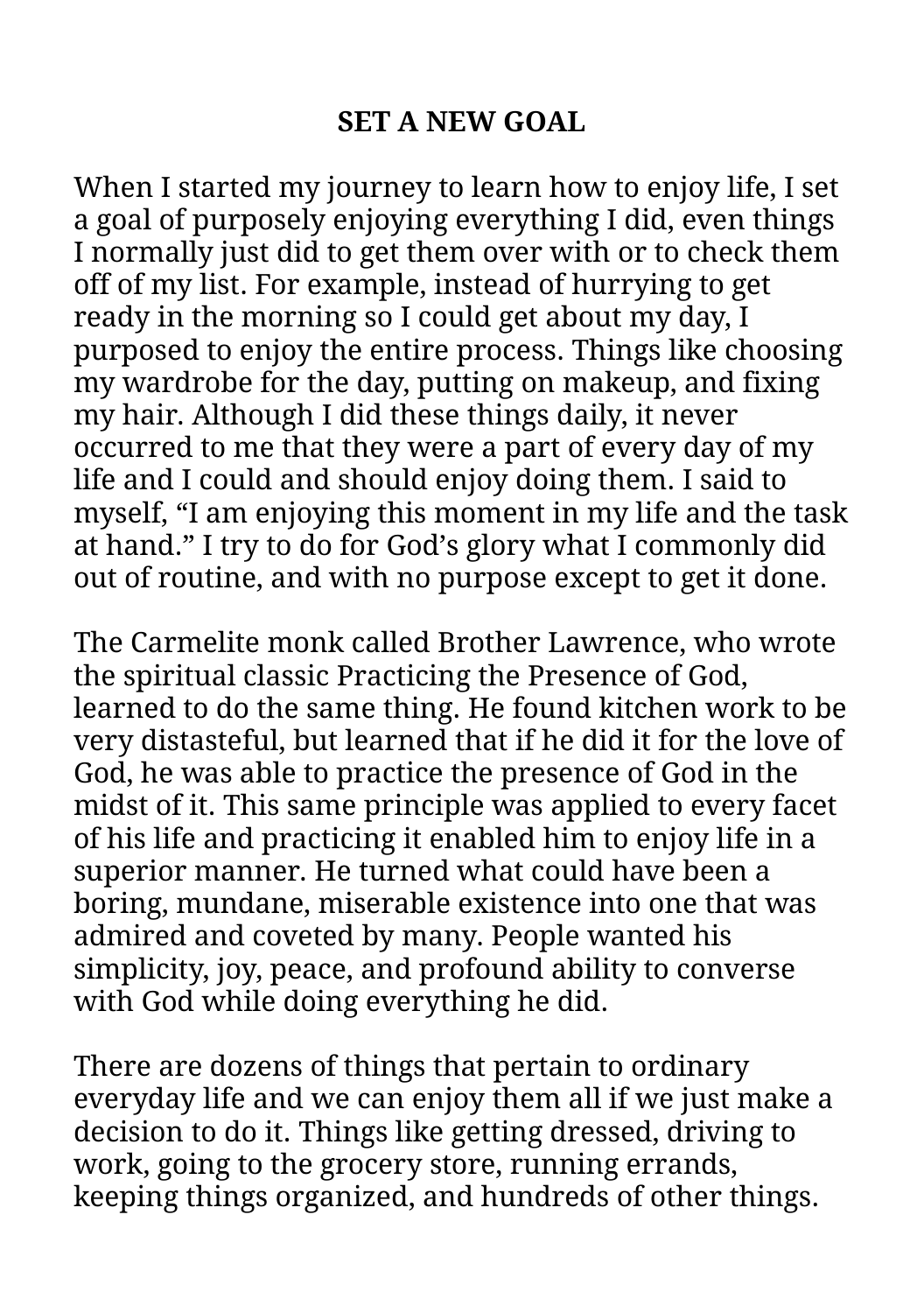After all, they are the things that life is made up of. Begin doing them for the love of God and realize that through the Holy Spirit, you can enjoy absolutely everything you do. Joy doesn't come merely from being entertained, but from a decision to appreciate each moment that you are given as a rare and precious gift from God.

#### **KEYS TO ENJOYING THE PRESENT MOMENT**

Please remember that any day you waste is one that you will never get back. Make sure that every day you live counts! I want to share with you some specific keys I have found to help me learn to live in the present moment and enjoy my life. I believe, if you'll put them into practice in your life, they'll help you too.

#### **GIVE YOURSELF TO WHAT YOU ARE DOING**

When the term multitasking first became popular, everyone seemed to want to do it. Many job descriptions suddenly included phrases such as "must be able to multitask," and they still do. While there are certainly times a person must juggle responsibilities and handle more than one thing at a time, I am not sure multitasking serves us well in everyday life, and I don't think it should become the normal way we live. In fact, I think trying to do too many things at once creates stress and prevents us from enjoying any of them. Some people are able to do several things at once and still stay calm and focused, but even they have their limit and limits should always be honored. Whatever our abilities and work habits are, we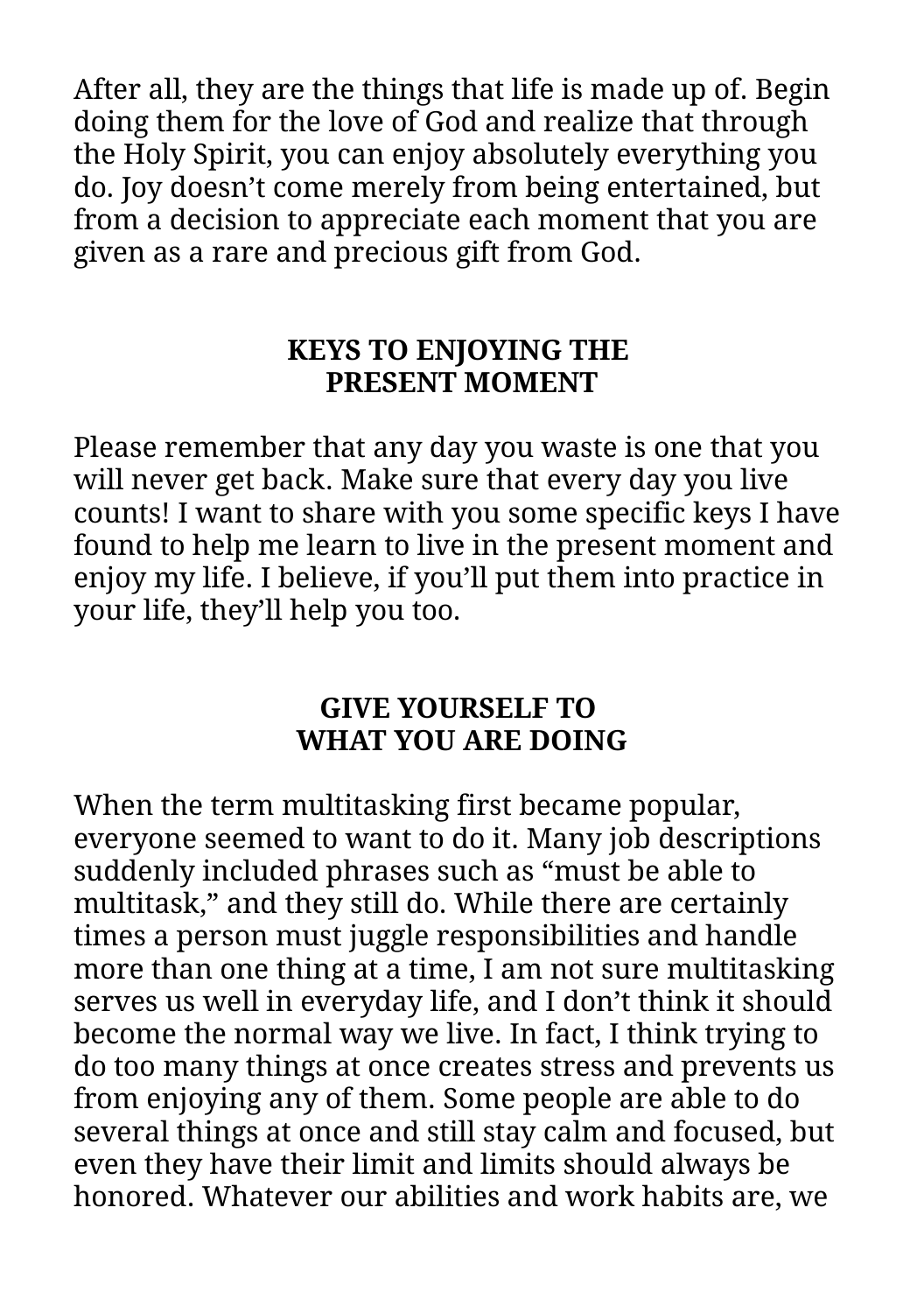need to be aware that stress, confusion, and frustration are not the way to enjoy the moment.

I want to challenge you to stop trying to multitask excessively and learn to give yourself to what you are doing. Commit to do one thing at a time and determine that you will enjoy it. It's certainly fine to read a book while you sit in a waiting room before an appointment, but begin to resist the urge to simultaneously do more than one thing that requires brainpower or your full attention. For example, don't talk on the phone while you try to pay bills online. Don't make a list of weekend home improvement projects while you are supposed to be paying attention in a business meeting. Don't put on your makeup while you are driving. Don't answer e-mails or text messages while driving.

The ability to e-mail and text is certainly convenient and has enabled us to communicate much faster, but if we let every little beep of the phone or message that announces "You've got mail," be the controlling factor in our lives, we will end up frustrated and often appear to be rude.

Listening requires your attention and pretending to listen when in reality your mind is on ten other things is not only rude, but it does nothing to build good relationships.

The Amplified Bible explains Ecclesiastes 5:1 this way: "give your mind to what you are doing." In other words, train yourself to focus your full attention on what you are involved in at any given time. Then finish what you're currently doing before you start something else. This kind of concentration requires discipline, but it's worth it because being able to focus helps you enjoy the present moment. I recently made progress in this area when I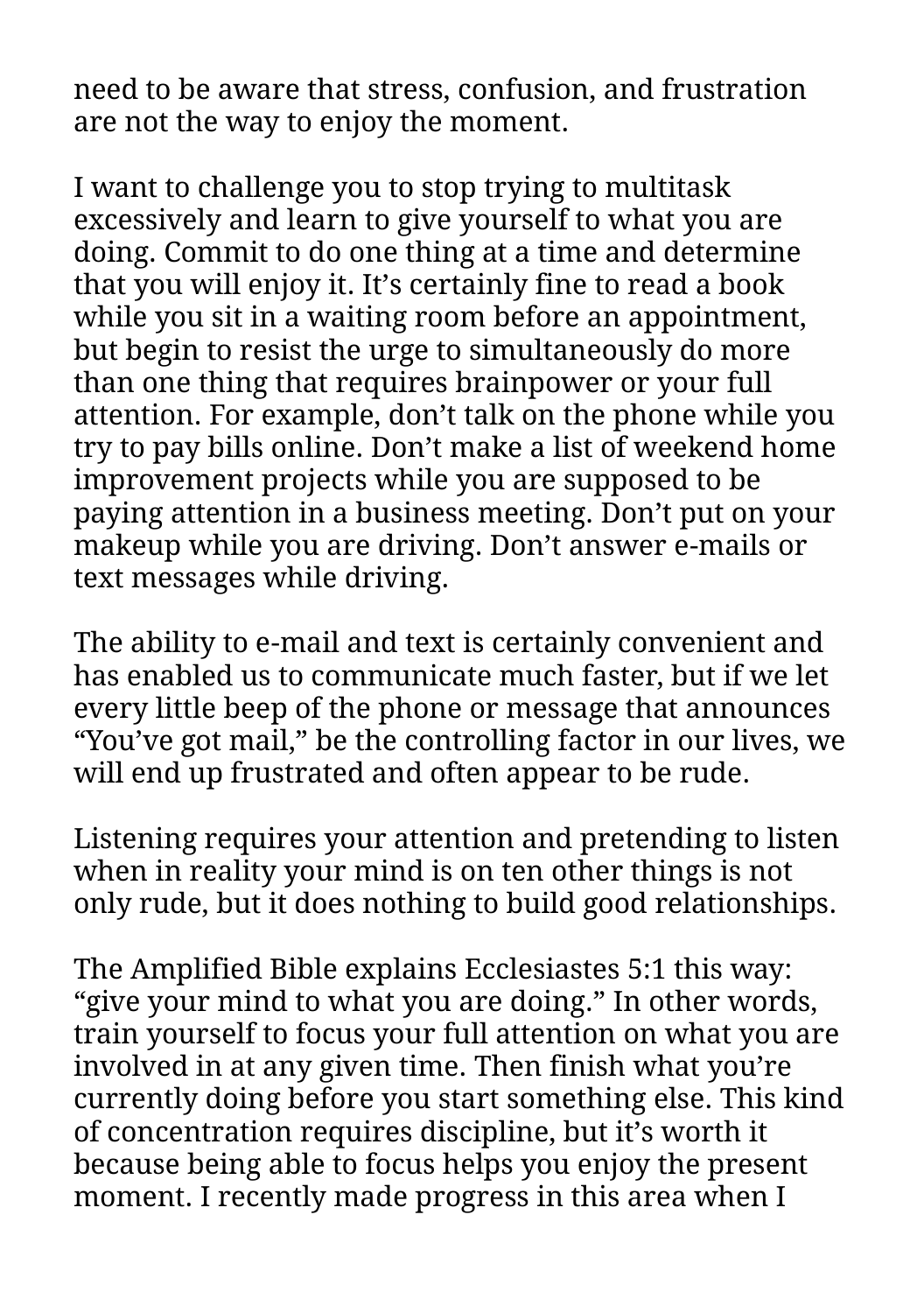decided that from now on if I was doing something important that I was not going to answer the phone. Usually I answer it no matter what I am doing and often find that it frustrates me and causes me to lose my focus. I look at the caller ID to make sure it is not an emergency, and I do return my calls, but I am not going to let them control me.

We will not enjoy the present moment and the gifts it contains if we don't have balanced attitudes toward work. Luke 10:38–42 tells the story of Jesus' visit to the home of two sisters, Mary and Martha. Martha was "overly occupied and too busy" (see Luke 10:40). But Mary sat down at Jesus' feet and listened to what He had to say. Martha was distracted with much serving; Mary determined not to miss the beauty of the present moment. And Jesus said that Mary made a better choice than Martha did. Jesus did not tell Martha not to work, He told her not to be frustrated and have a bad attitude while she worked. Jesus wants us to work hard, but He also wants us to be wise enough to realize when we should stop all activity and not miss the miracle of the moment.

Breaking the bad habit of excessive multitasking may sound easy, but it is actually quite difficult in our society, so be determined to form new, balanced habits in this area. This book is about learning to control your thinking, and the art of focusing on what you are doing is a vital part of that goal.

What multitasking "traps" do you most often fall into? Do the thoughts flying around in your mind make it feel like a freeway in rush-hour traffic? Take a deep breath, slow down, and be determined to only do what you can do peacefully and enjoyably.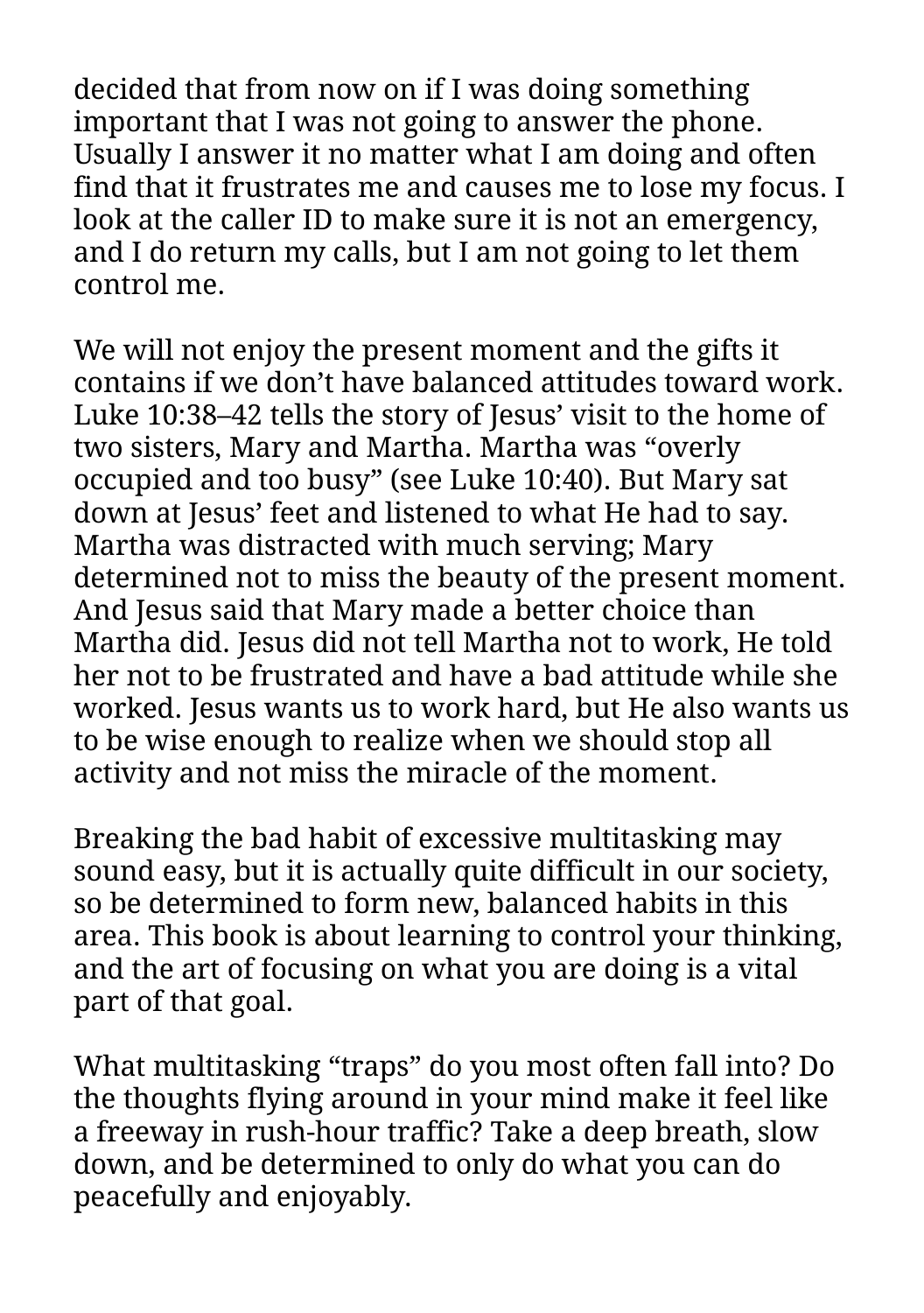#### **BECOME CHILDLIKE IN YOUR APPROACH TO GOD**

Acting like an adult is generally considered a good thing, and in most cases it is. But we are to approach God as little children—not being childish, but being childlike. One thing is for certain: little children can easily find a way to enjoy whatever they are doing. Our youngest son, Daniel, has always had a "let's enjoy life mentality," and I can remember when he was a small child how he thoroughly enjoyed all of life. I recall one day telling him to sweep the patio and noticed a few minutes later that he was dancing with the broom. Another time I made him stand in the corner to correct him for something he had done wrong and soon I noticed he was playing with the flowers in the wallpaper. I think we can learn a lot from watching little children. They find a way to enjoy everything—even chores or correction. They are quick to forgive any offense and trusting people comes easily to them.

Come to God with a childlike trust that does not always have to understand the "why" behind everything. Most parents get very weary of hearing their children ask why a hundred times a day and I believe God gets tired of it too.

Have simple faith; pray simple prayers; be quick to repent; and be quick to receive God's help. Believe God is good. If you need forgiveness, ask God for it, receive it by faith, and don't waste your time feeling guilty and condemned. With this kind of simplicity in your relationship with God, you'll find yourself growing spiritually and enjoying Him more than ever. Remember, enjoying God at all times in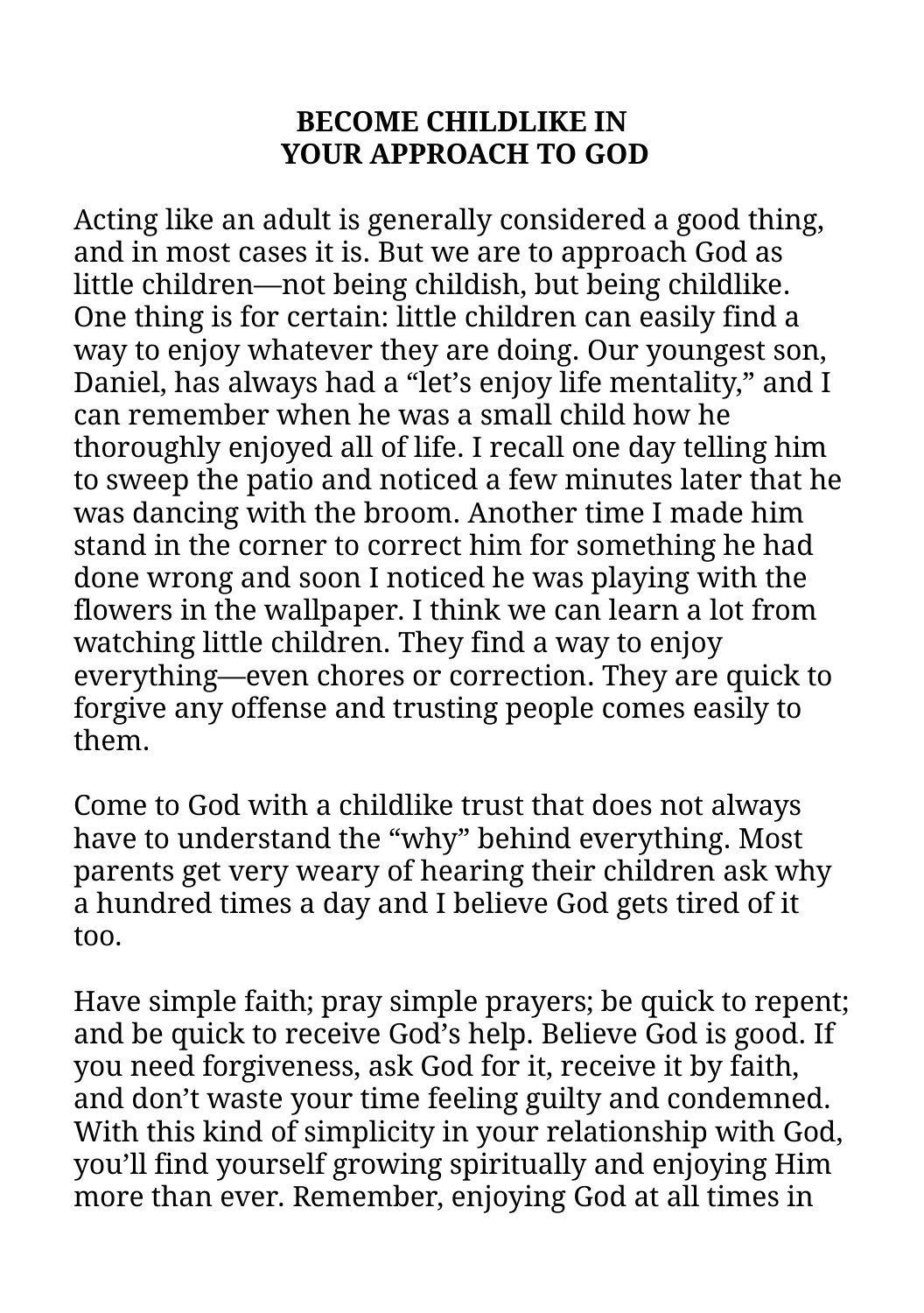whatever we are doing is our goal!

#### **THINK ABOUT IT**

What are three childlike traits that you could practice in your relationship with God?

#### **ENJOY PEOPLE**

We certainly cannot enjoy the present moment if we don't learn to enjoy all different types of people, because many of our moments have people in them. I recently read that most of our unhappiness is caused from people not being what we want them to be or doing what we want them to do, and I couldn't agree more. That being the case, what is the answer? How can I enjoy the day if  $\overline{I}$  am going to have to deal with annoying people? I have found it helpful to realize that even though they might annoy me, God loves them very much and doesn't appreciate me having a bad attitude toward anyone.

I cannot enjoy anyone that I am judging critically, so I often say to myself, "Joyce, the way this person acts is none of your business." Being merciful in my attitude toward others actually helps me enjoy my life and I highly recommend it. I recently encountered a clerk in a shoe store who talked on her cell phone the entire time I was in the store and even when I needed help finding a right size. I was aware that she wanted me to hurry so she could get back to her conversation. She was speaking Spanish so I couldn't understand her, but as my aggravation mounted I chose to think, Perhaps she is handling some kind of emergency or is dealing with something that is very important to her. I was on the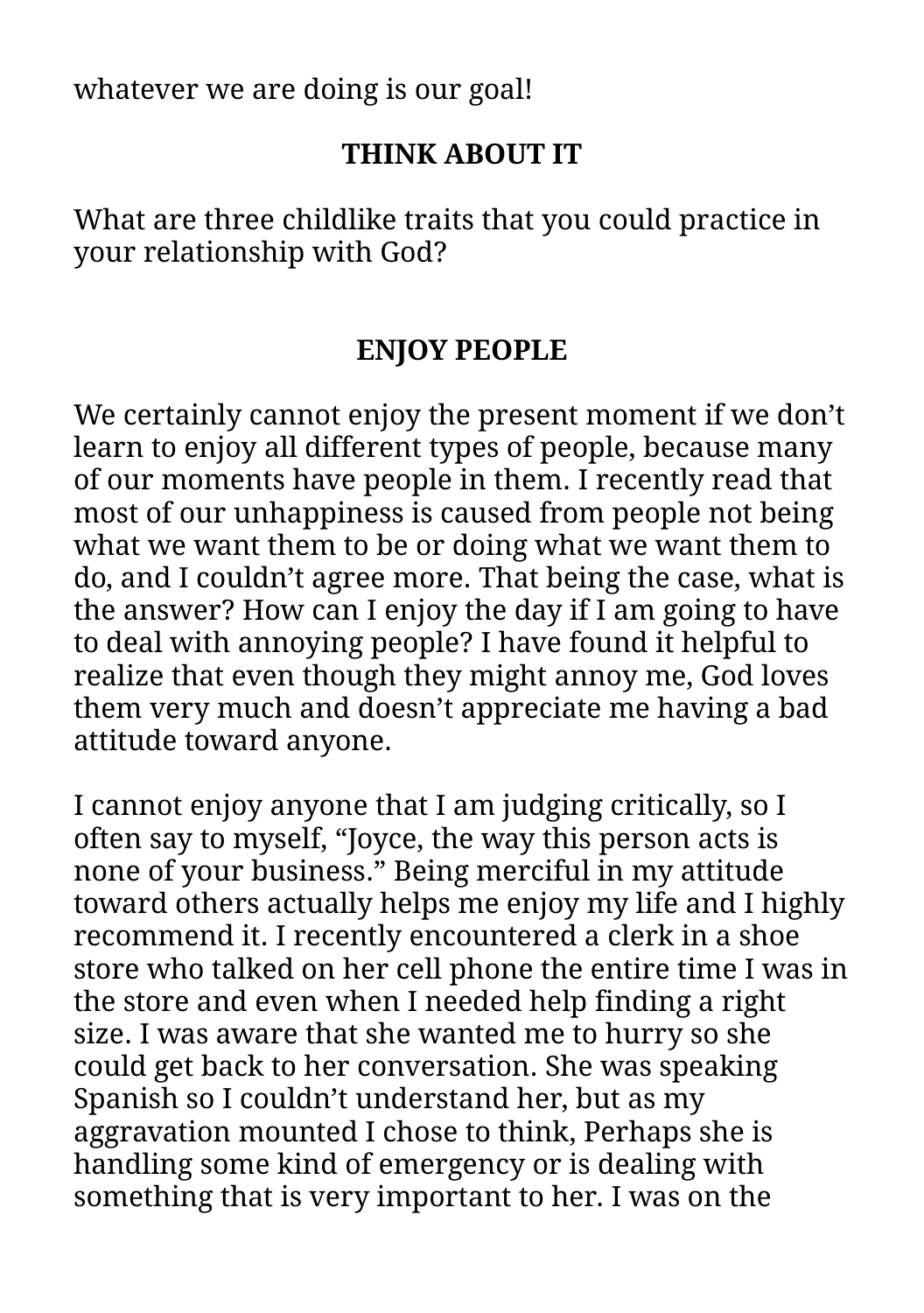verge of losing my joy, but decided to be merciful and stay happy. I highly recommend it!

God has created all kinds of people with many different temperaments and personalities and I truly believe He enjoys them all. Variety seems to be something that God really delights in. If you have never given this any thought, take a little time and look around you. God created variety and He says that what He has created is good, so I urge you to accept those that are different from you and learn to enjoy them as God does.

We encounter a lot of people. Some of them are by choice, but a lot of them just end up in our life as we go through our day. You will not enjoy a lot of your "present moments" unless you decide to also find a way to enjoy the people who invade them.

## **THINK ABOUT IT**

How often do you fail to enjoy your day because a person isn't what you want them to be?

## **ENJOY A BALANCED LIFE**

A door of opportunity is opened for Satan to bring destruction to the lives of those who get out of balance (see 1 Peter 5:8). Too much of anything is a problem, even if we are doing too much of a good thing. For example: work is good, but too much of it causes stress which can result in disease, resentment, depression, and the breakdown of relationships. Food is good, but as most of us know too much of it is not good. It is good to be organized, but if we become a perfectionist we can drive ourselves and everyone around us crazy. Sleep is vitally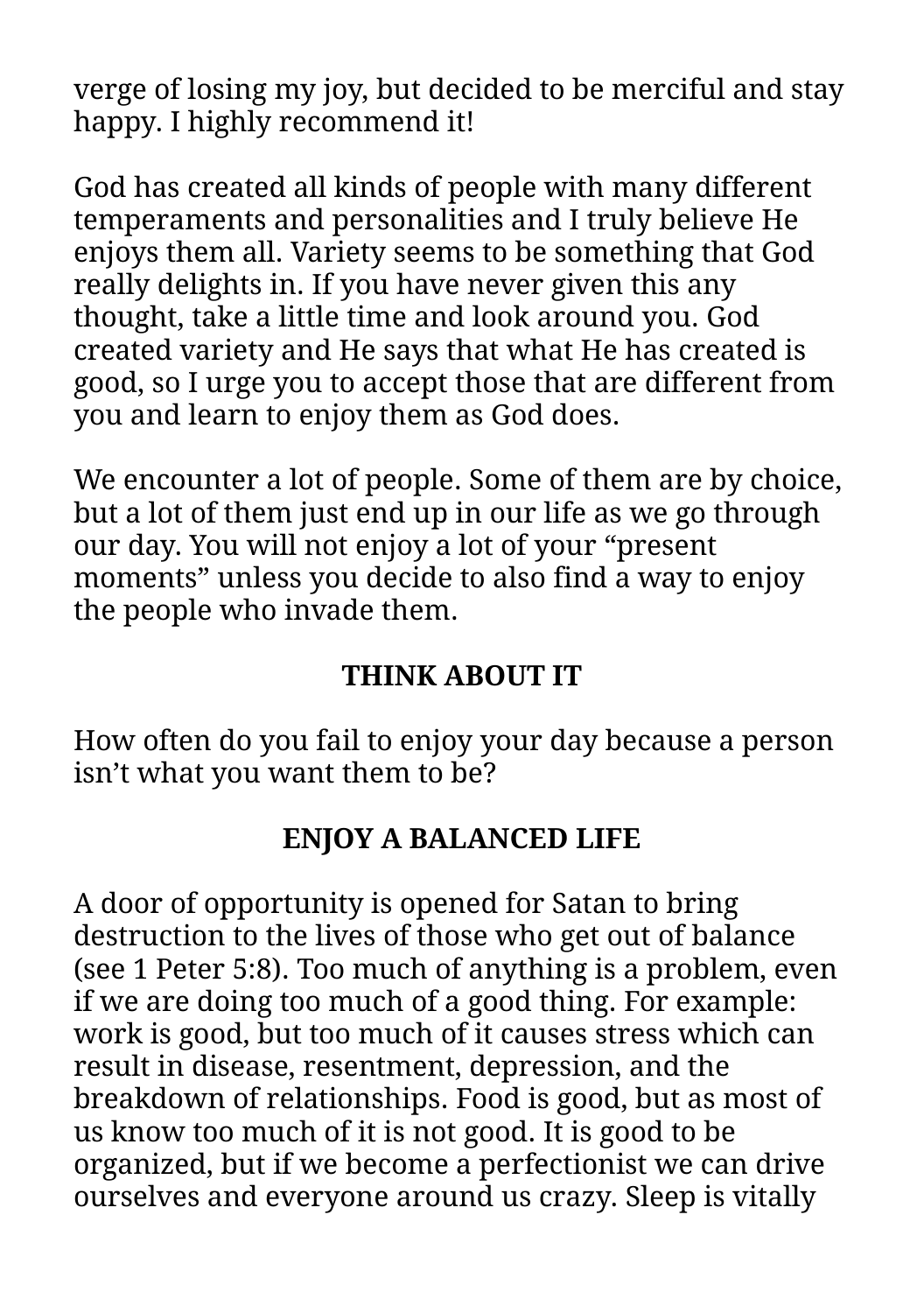necessary and if we don't get enough, we don't feel good, but the other day I was talking to someone who said, "I have discovered that if I sleep too much, I don't feel good." Any area that is out of balance causes confusion and distress in our lives and steals the joy of the present moment.

I truly believe that maintaining a life of balance is possibly one of the biggest challenges we have. I encourage you to regularly examine your life and ask yourself honestly if you have allowed any area to get out of balance. Are you doing too much or too little of anything? A lack of balance could be the root cause of not enjoying life.

I have not always lived a balanced life, but I thank God for helping me reach the point where I do stay balanced now —at least most of the time. I encourage you to do the same. Balance your activities and vary your routine. Don't do the same things all the time or overdo anything. Do all things in moderation. That way, you'll avoid burnout and be able to enjoy everything.

## **THINK ABOUT IT**

Do you live a balanced life?

Where do you need to improve and how can you do better?

## **LET GO OF THE PAST**

Your past can be an unbearably heavy load when you try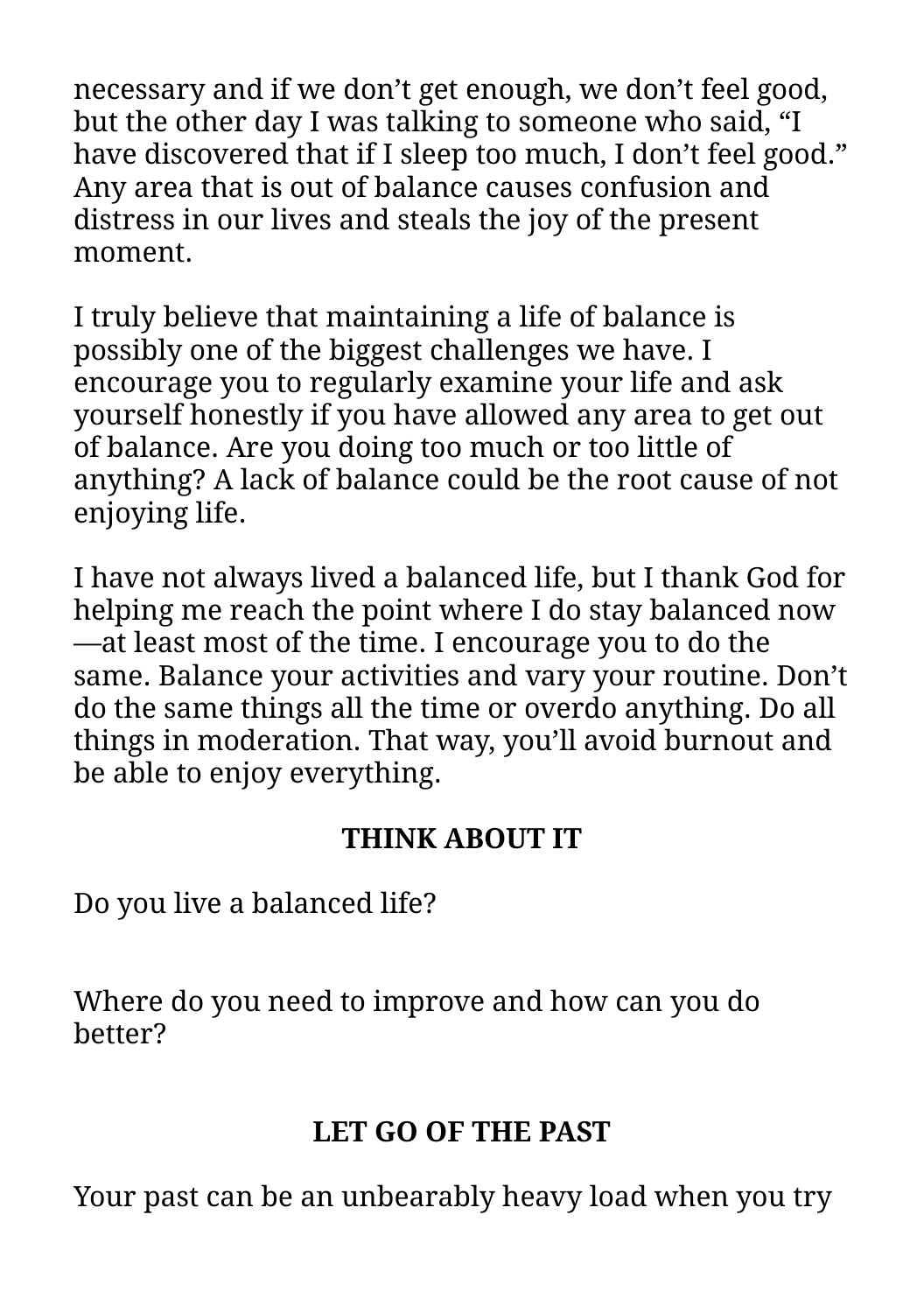to carry it into your present. The way to let go of it is to stop thinking about it. Get it off of your mind and out of your conversation. Satan will remind you of your past because he desires that you stay stuck in it, but please remember that you can choose your own thoughts. You do not have to think about everything that falls into your mind. You have the ability to choose your thoughts. Without a doubt, holding on to your past will keep you from enjoying your present and from looking forward to your future. If you struggle with guilt, condemnation, shame, blame, or regret about your past, God will forgive you and set you free if you simply ask Him. If you feel disappointment due to the mistakes of the past, it is time to shake it off and get re-appointed. Your future has no room in it for the past! I recently wrote in my journal that I was eliminating the reverse gear from my life, and I did it so I could never waste time on what was or could have been.

The apostle Paul was determined to live in the present moment. In Philippians 3:13, 14, he writes, "I do not consider, brethren, that I have captured and made it my own [yet]; but one thing I do [it is my one aspiration]: forgetting what lies behind and straining forward to what lies ahead, I press on toward the goal to win the [supreme and heavenly] prize to which God in Christ Jesus is calling us upward." Use all the keys I have given you and keep adding your own as you progress in your new life of enjoyment. And above all, keep meditating on and confessing this power thought: "I live in the present and enjoy each moment."

### **THINK ABOUT IT**

When you read Philippians 3:13, 14—about forgetting the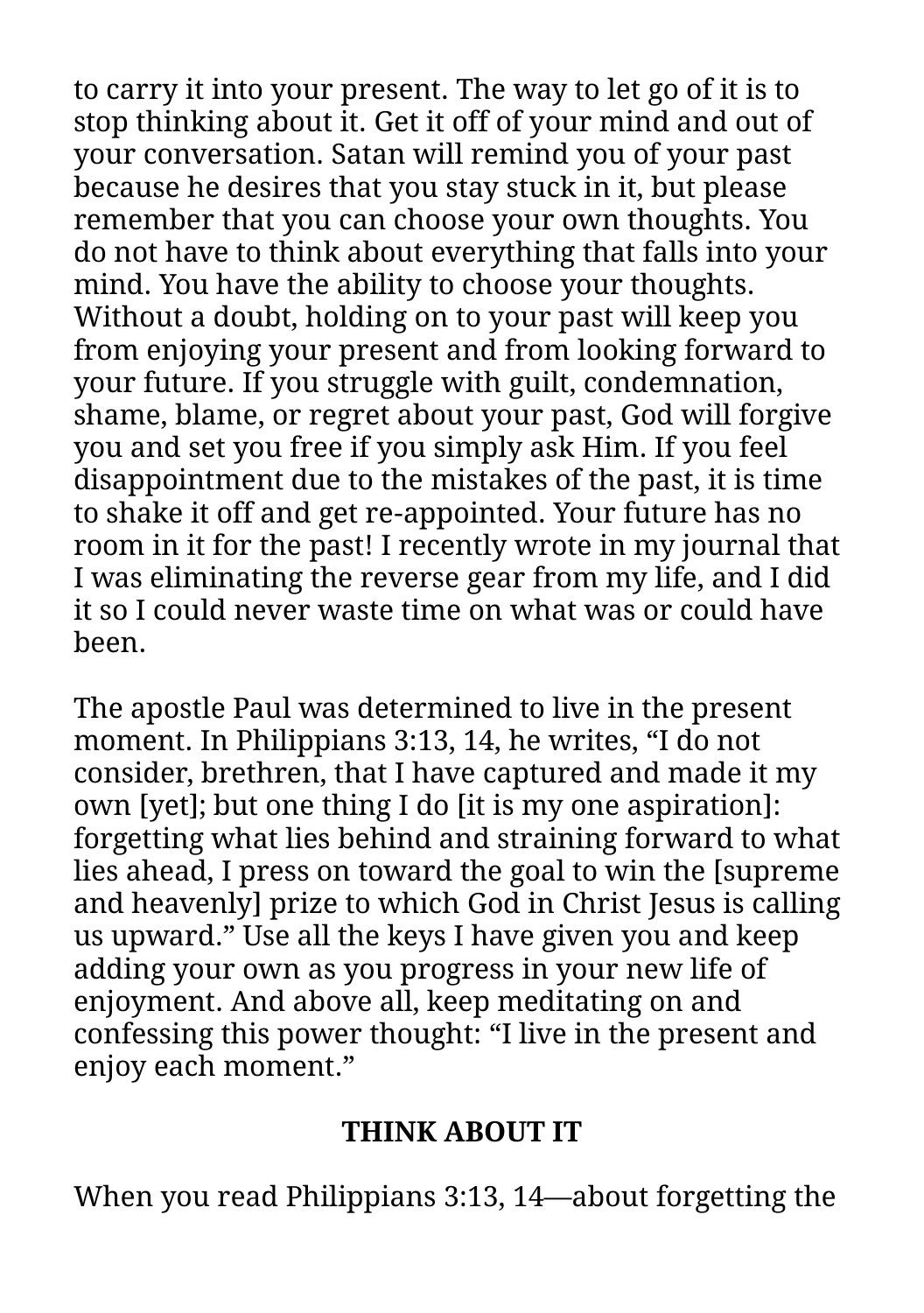past—what situation comes to mind for you?

#### **CHOOSE YOUR BATTLES**

I believe one of the best ways to enjoy the present moment and avoid undue stress is to refuse to let every little thing upset you. In other words, choose your battles, and don't make mountains out of molehills. Before you devote time, energy, and emotion to an issue or a situation, ask yourself two questions. First, ask yourself how important it is; and second, ask yourself how much of your time, effort, and energy is really appropriate for you to put into it. Know what really matters in life, and focus on those things. Learn to discern the difference between major matters and minor matters.

In Exodus 18:13–23, Moses' father-in-law, Jethro, gave him great advice. Moses was becoming exhausted because he personally handled every situation, dispute, and crisis that arose among the Israelites. Perhaps he thought he had to do so, since he was the leader of the nation. Jethro said to him, essentially, "You take care of the big things, and leave the small stuff to someone else." He went on to say, "If you will do this, and God so commands you, you will be able to endure [the strain], and all these people also will go to their [tents] in peace" (Exodus 18:23).

I'm sure your life has plenty of strain without adding anything more. When you are tempted to take on a "battle," step back first and decide if it's worth what it will require of you.

## **THINK ABOUT IT**

Think about your current battles. Which ones do you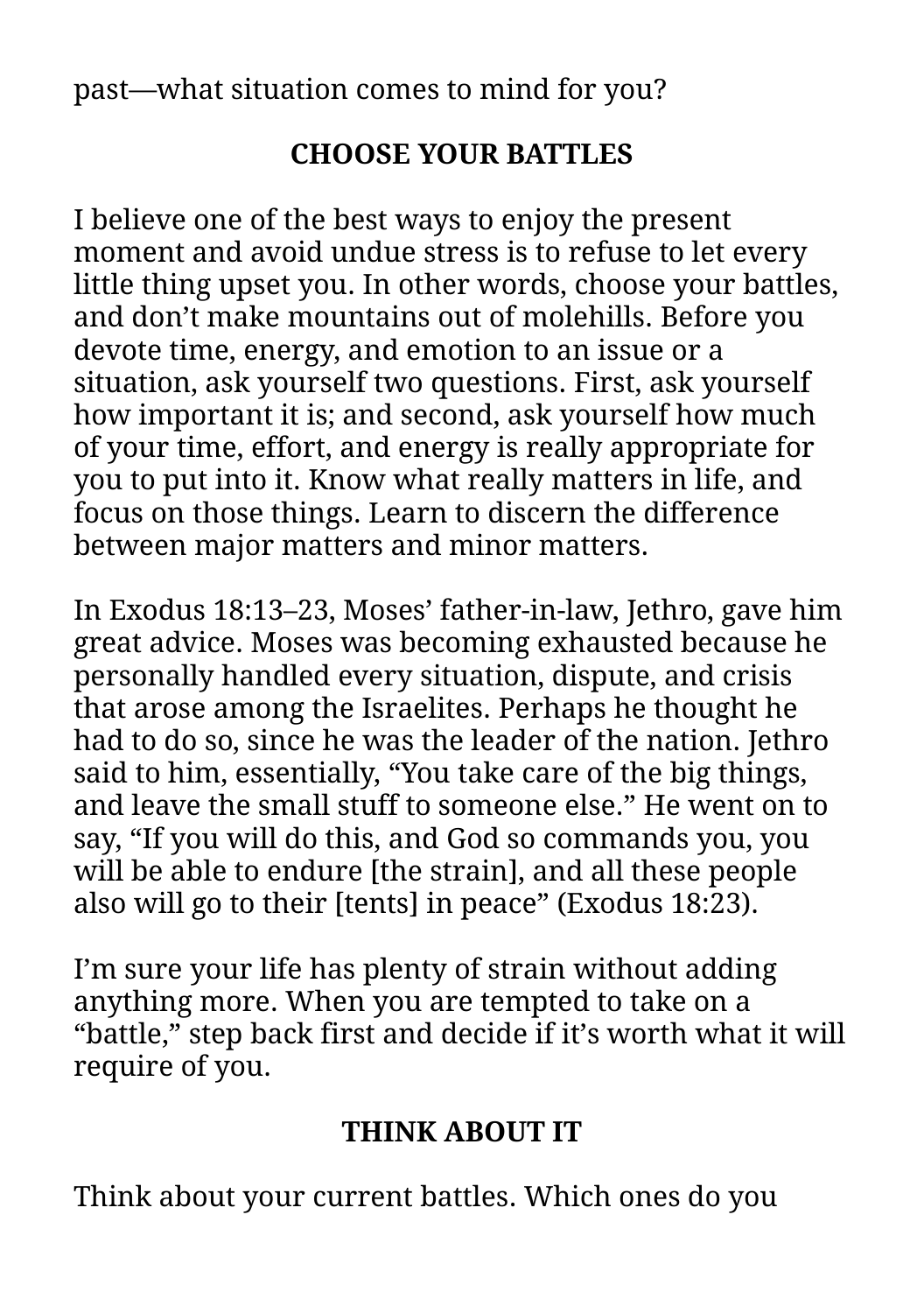need to walk away from and which ones are worth fighting?

## **REALIZE THAT YOU CANNOT MEET EVERYONE'S EXPECTATIONS**

We all have a lot of different relationships and most people expect something from us. Moses told his fatherin-law that he was judging every matter small or large because the people were coming to him. Obviously, they were coming with an expectation of getting Moses to help them. He did not want to disappoint them so he daily exhausted himself. When we do this we are pleasing people rather than pleasing God and we become ineffective. We all want people to be pleased with us, but we must also realize that they frequently have unrealistic expectations that are selfish. We cannot enjoy the moment we have if we are disobeying God in the midst of it.

## **THINK ABOUT IT**

Are you exhausted much of the time due to trying to keep too many people happy?

## **DON'T WAIT TO ENJOY YOURSELF**

Our ministry hosts a number of conferences each year and I do a lot of speaking and teaching at each one. I used to approach these events as work, as part of my job. Every time I did a conference, I thought, This is my work, and when my work is over, I will enjoy myself. After several years, I began to think about how much time I spend in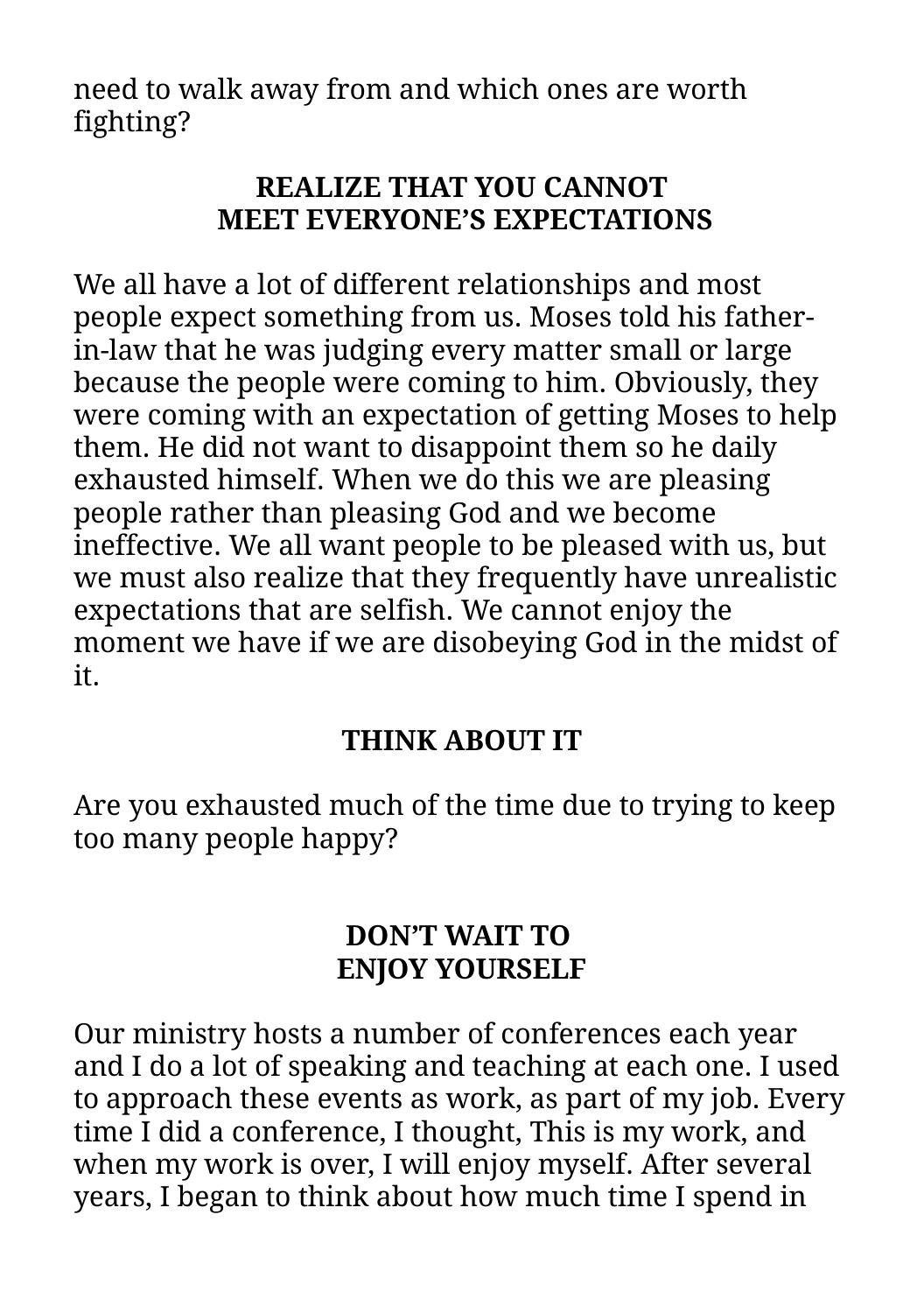the pulpit, and I realized that if I don't enjoy it, I won't have much time left to enjoy anything. So I decided to have fun while I work. This is one way I have learned to enjoy every moment.

You will need to find ways to enjoy the present moments in your life. Certainly, learning to be happy while you work may be one way, but there are many others. Begin now to think about what you can do to find more joy in every experience. The present moment is all we're guaranteed, so don't wait until later—until you get married, until you retire, until you go on vacation, until your children finish college—to enjoy life. Nobody knows what is going to happen next in their lives or in the world. You are alive now, so maximize it, embrace it, and celebrate it.

Let me close this section with an anonymous writing that has been around for years and encouraged millions of people to enjoy every day and appreciate each moment. Let it inspire you to do likewise.

If I had my life to live over, I'd try to make more mistakes next time. I would relax. I would be sillier than I have been this trip. I know of very few things that I would take seriously. I would be crazier. I would be less hygienic. I would take more chances. I would take more trips. I would climb more mountains, swim more rivers, watch more sunsets. I would walk more. I would eat more ice cream and less beans. I would have more actual troubles and fewer imaginary ones. You see, I am one of those people who lives prophylactically and sensibly and sanely, hour after hour, day after day. Oh, I have had my moments, and if I had it to do over again, I'd have more of them. In fact, I'd try to have nothing else. Just moments,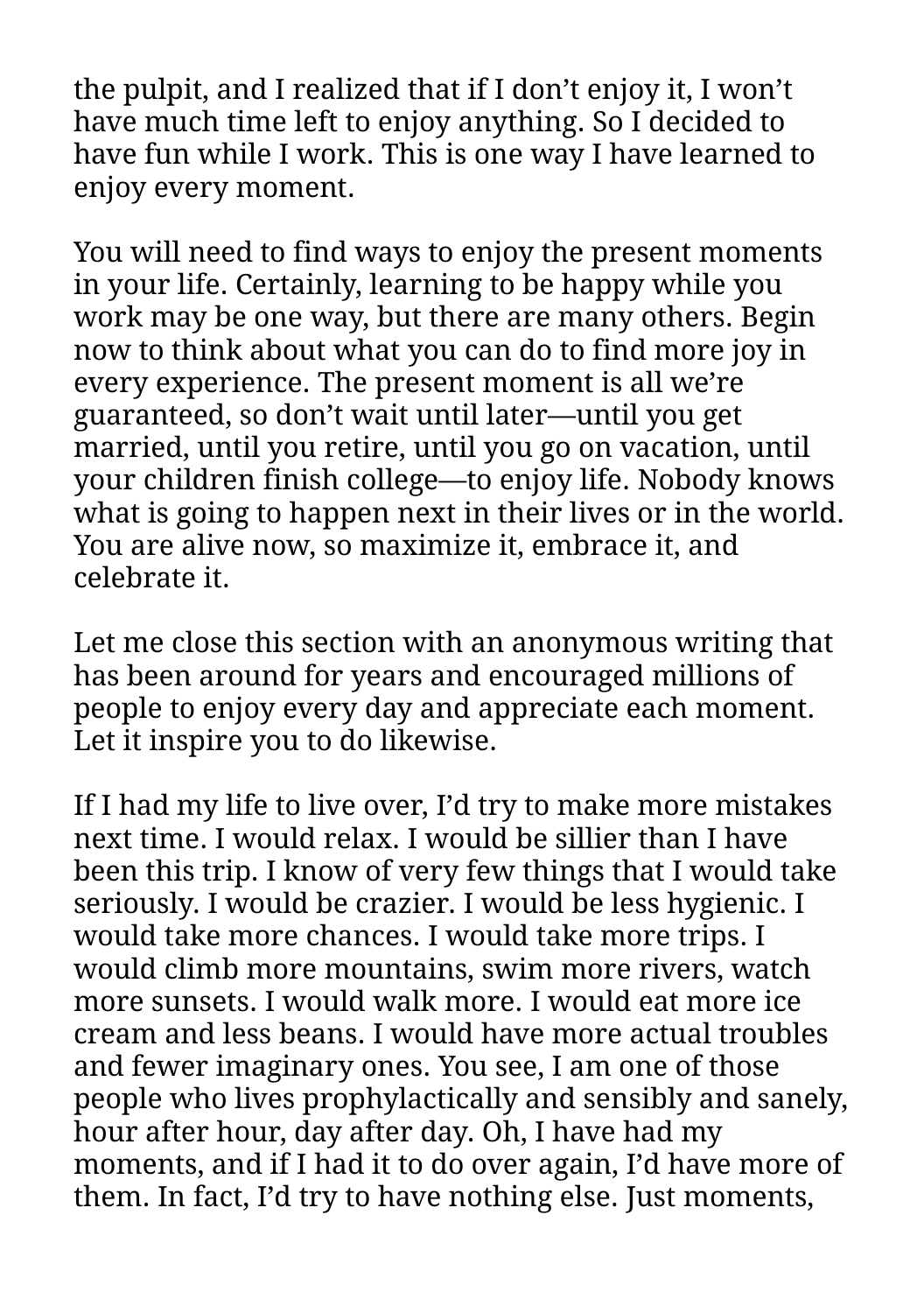one after another, instead of living so many years ahead each day. I have been one of those people who never goes anywhere without a thermometer, a hot water bottle, a gargle, a raincoat, and a parachute. If I had it to do over again, I would go places and do things and travel lighter than I have. If I had my life to do over, I would start barefooted earlier in the spring and stay that way later in the fall. I would play hooky more. I wouldn't make such good grades except by accident. I would ride on more merry-go-rounds. I would pick more daisies.1

Although I am not suggesting that we live riotously, I do believe the little story makes a good point. Let's be serious enough to accomplish our goals in life, but not so serious that we kill creative spontaneity.

#### **THINK ABOUT IT**

What are you waiting on? Get busy and enjoy your life!

## **POWER PACK**

**"This is the day which the Lord has brought about; we will rejoice and be glad in it."**

**Psalm 118:24**

**"I came that they may have and enjoy life, and have it in abundance (to the full, till it overflows)." John 10:10**

**"I have told you these things, that My joy and delight may be in you, and that your joy and gladness may be**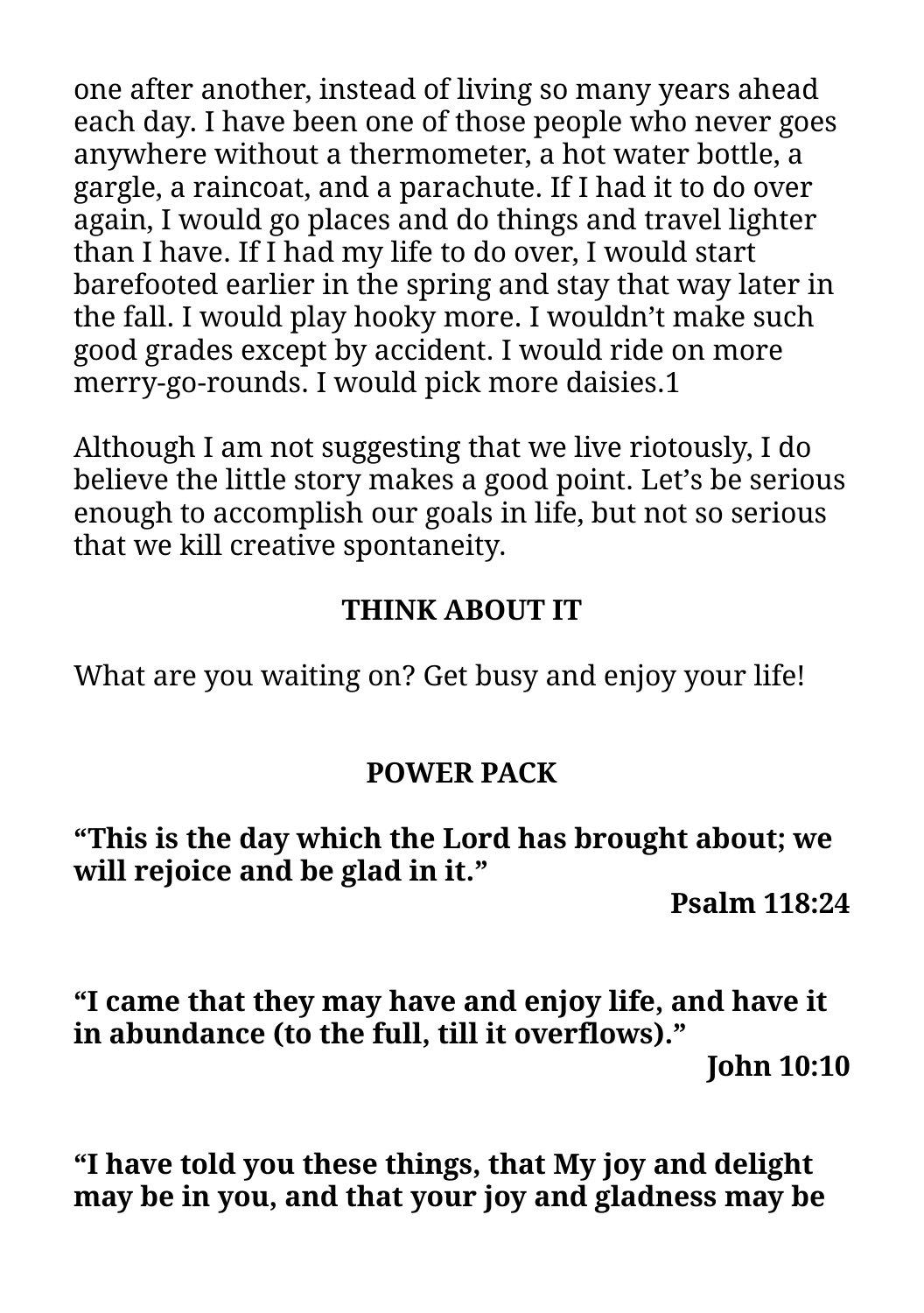**of full measure and complete and overflowing."**

**John 15:11**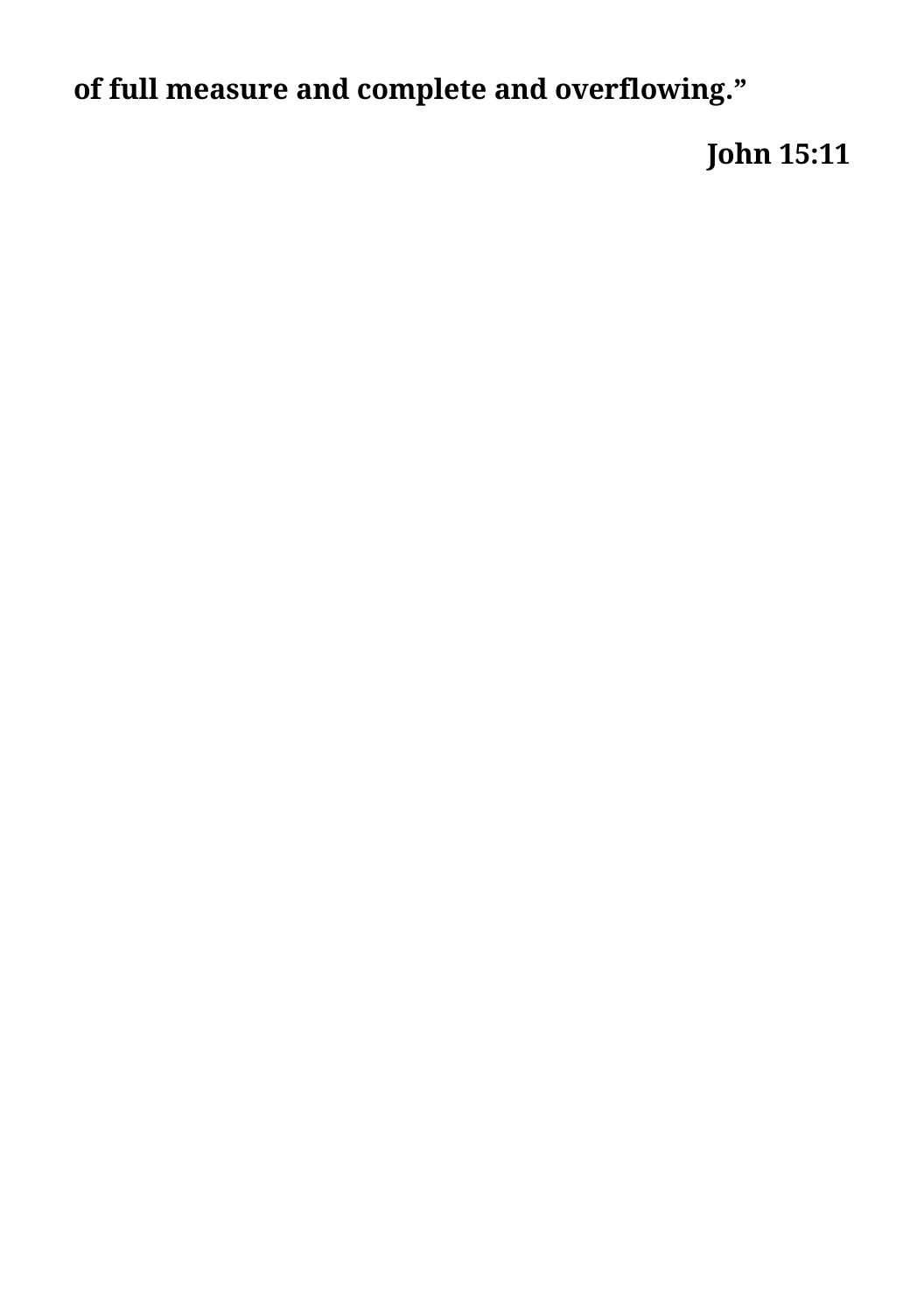# **POWER THOUGHT 11**

# **I am disciplined and self-controlled.**

**"For the time being no discipline brings joy, but seems grievous and painful; but afterwards it yields a peaceable fruit of righteousness to those who have been trained by it."**

#### **Hebrews 12:11**

Many people enjoy watching athletic events such as the Olympic Games, the World Series, or the Super Bowl. Even those who don't consider themselves serious sports fans often pay attention to these contests when a prize such as a gold medal or a championship title is at stake. I believe the reason for this is that we all enjoy seeing people who work hard receive rewards for their efforts. We enjoy this on a personal level too; we like to know our training, work, and sacrifices bring benefits into our lives. I often get tears in my eyes when I see someone cross the finish line in a race. Why would I cry when I don't even know the person? Because I know what it takes to win!

Thomas Paine said, "The harder the conflict, the more glorious the triumph. What we obtain too cheap, we esteem too lightly." Before we can ever receive a prize or enjoy a reward, we have to do the work required. In fact, investments of time, energy, and dedication are what make the rewards sweet. The harder we work to reach a goal, the more we appreciate finally accomplishing it. Everything I have mentioned thus far—hard work,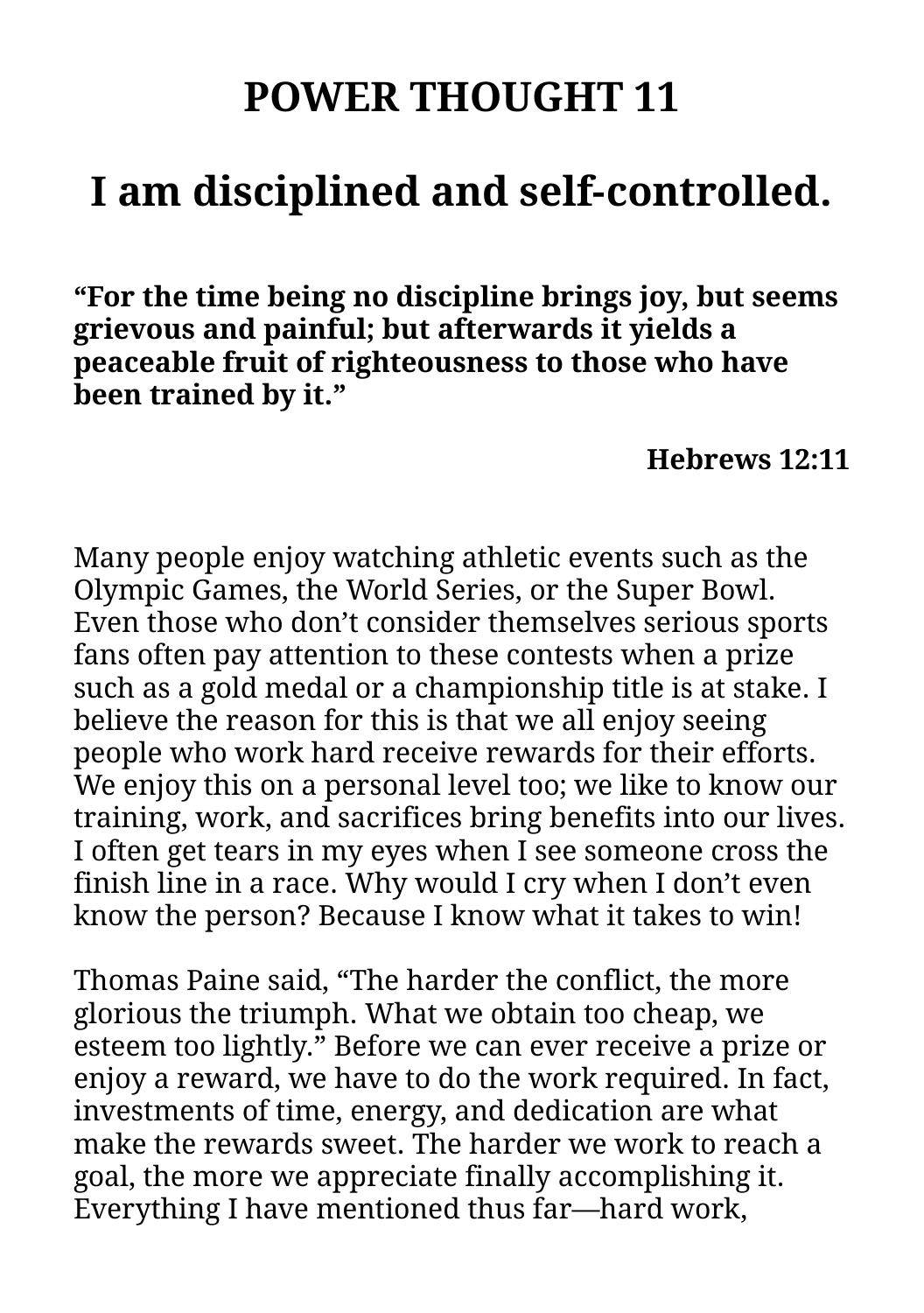training, sacrifices, investments of time and energy, and dedication—falls under the category of "discipline."

I truly believe that a disciplined life is a powerful life. Learning to be disciplined and to practice self-control will keep you from laziness and excess, and will help you stay focused and productive. It will require you to make an effort, but the reward will be worth the work. A disciplined life begins with a disciplined mind. We must be able to set our mind and keep it set concerning our desires and goals.

## **THINK ABOUT IT**

Do you enjoy seeing people who work hard receive rewards?

Are you willing to do whatever you need to do in order to have what you say you want?

## **LIBERTY WITH LIMITS**

The apostle Paul understood discipline and wrote about it in several of his letters. In 1 Corinthians 6:12, he observed, "Everything is permissible (allowable and lawful) for me; but not all things are helpful (good for me to do, expedient and profitable when considered with other things). Everything is lawful for me, but I will not become the slave of anything or be brought under its power" (emphasis mine).

Discipline is the price of freedom. It is the door to liberation. When we are not disciplined, we become slaves; we fall under the power of things that should have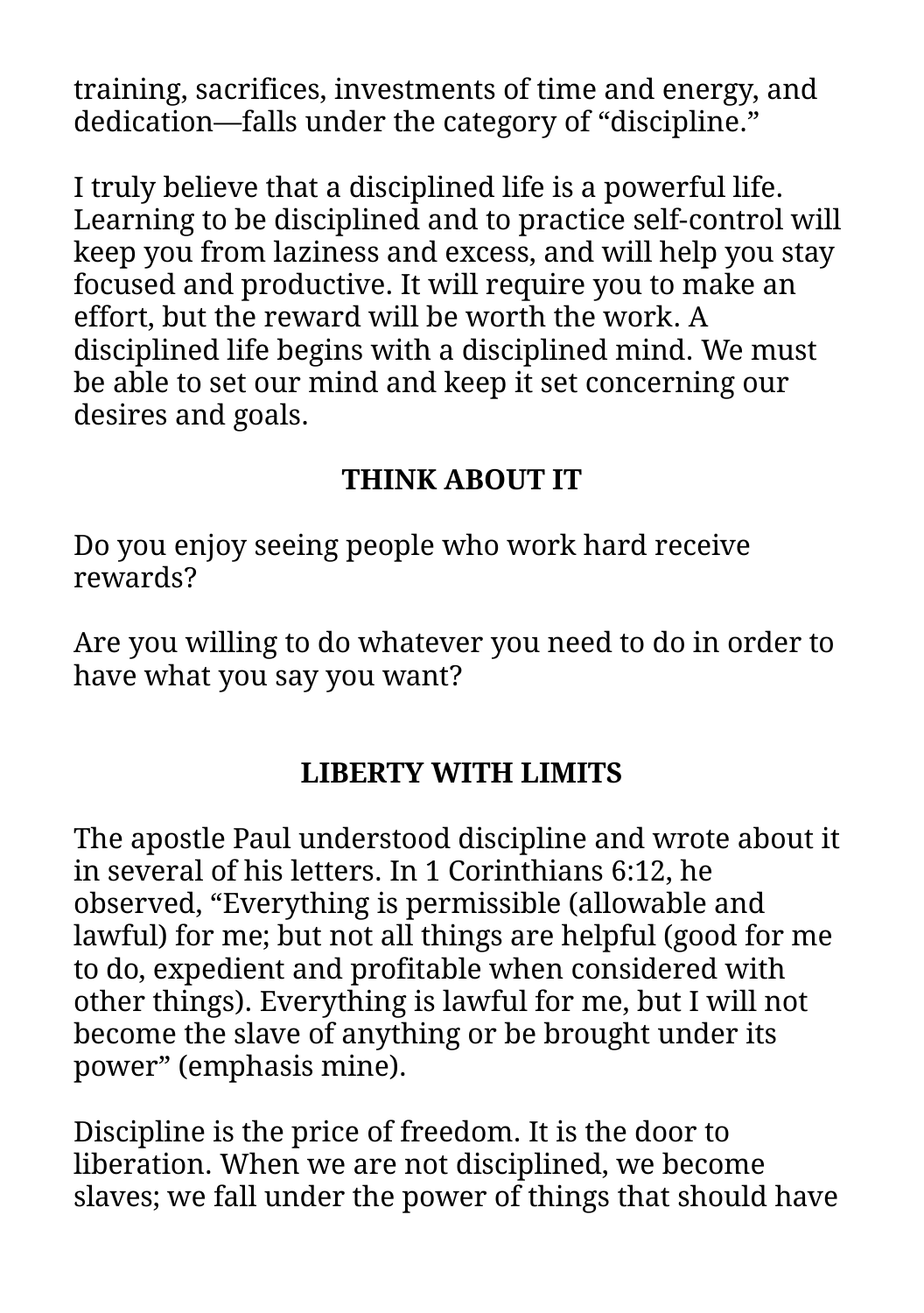no control over us. For example, when we don't discipline ourselves to eat healthily, we become slaves to fats, sugars, and other substances that are detrimental to our physical health. I am acquainted with many people who know that eating a lot of sugar makes them feel tired and even sick, but they eat it anyway. They "wish" they did not want the unhealthy food, but they are not willing to discipline themselves to make better choices. When we do not practice self-control with our finances, we fall under the power of debt, and our indebtedness can literally keep us from doing what we want or need to do in life. Oppressive debt is often the root cause of anxiety, disease, and serious marital problems. When we do not discipline ourselves to get enough rest, we become slaves to fatigue, which makes us grouchy, prone to mistakes, and tired when we need to be energetic. Fatigue is one of the greatest thieves of creativity so we need to avoid it as much as possible. It seems to me that everyone is tired these days, and I am certain that is not God's will for people.

Paul echoed a similar sentiment in 1 Corinthians 10:23 when he wrote, "All things are legitimate [permissible and we are free to do anything we please], but not all things are helpful (expedient, profitable, and wholesome). All things are legitimate, but not all things are constructive [to character] and edifying [to spiritual life]" (emphasis mine). Notice in this verse, Paul again states that he is technically free to do anything he wants to do, but that he restrains himself from doing things that are not character-building or spiritually edifying. The Bible says, "Discipline yourself for the purpose of godliness" (1 Timothy 4:7 NASB). Making decisions based on whether or not it will enhance your character or help you spiritually is a wise approach to practicing discipline.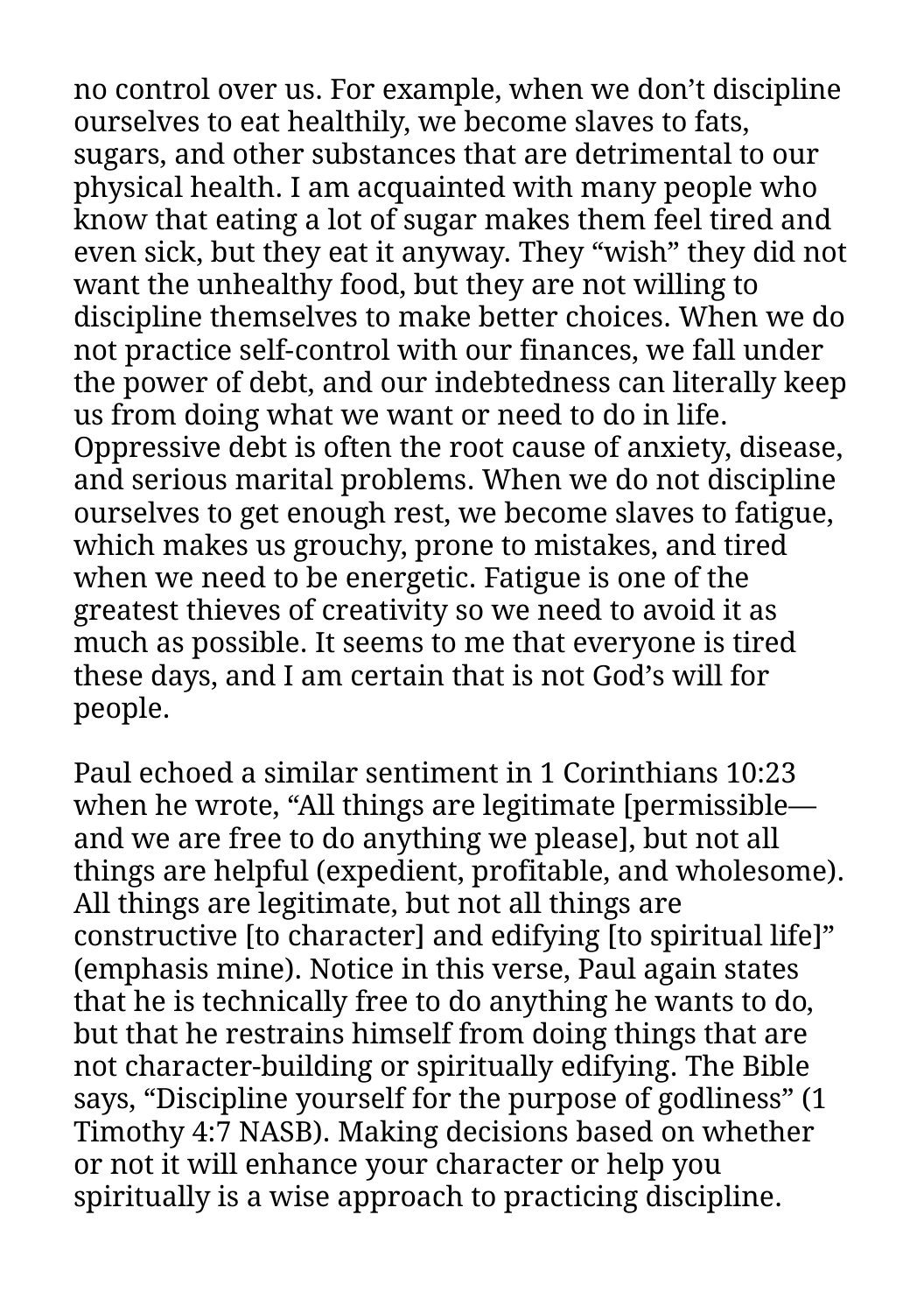We should practice discipline in what we allow ourselves to see and hear. Our eyes and ears are gateways into our soul and spirit and as such they should be guarded with all diligence. For example, if you receive a magazine in your home, and as you page through it you find the models are dressed scantily and inappropriately, the best choice is to simply throw it away. If you are surfing the channels on television you will need to discipline yourself in what you choose to watch. Another example would be to choose not to gossip or reveal people's secrets no matter how much you are tempted to. The power of life and death are in them so we should use great caution, discipline, and self-control concerning them.

## **THINK ABOUT IT**

Have you become a "slave" to anything, or does anything have power over you? If so, what is it?

Are you regularly disciplining yourself unto godliness?

## **WE NEED TO BE TAUGHT**

It's impossible to imagine the possibility of becoming a successful doctor or lawyer without education. I wish Christians had the same understanding concerning spiritual growth. Becoming a Christian begins with surrender and a decision to believe that Jesus is God and that He did indeed die for our sins. He took the punishment we deserved, paid the debt we owed as sinners, and He rose from the dead, ascended into heaven to be seated at God's right hand. He is alive today and has sent His Holy Spirit to dwell in the hearts of those who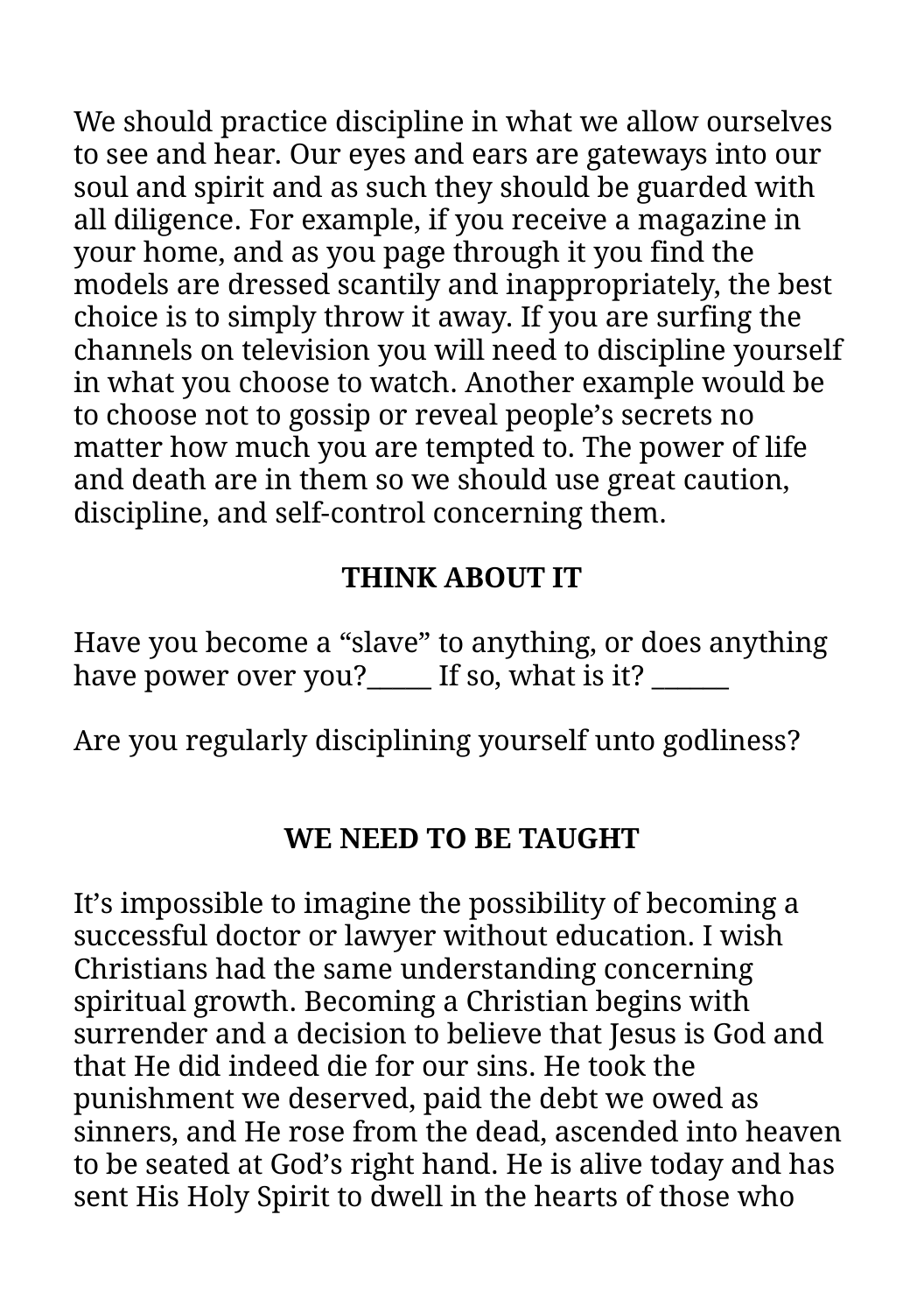receive Him by faith. That is the beginning of our faith and our Christian experience, but it is far from the end.

We need to be educated concerning what belongs to us by virtue of our relationship with Jesus, how to live the new life He gives us, and how to align our thinking with the truth of His Word. We need to learn to think and then behave according to the new nature we have, rather than the old nature that officially went to the cross with Jesus. It's so important to realize at the beginning of our journey that success will require time and effort—probably more than we would like! To think that this type of radical change will take place quickly and with no effort is pure foolishness. We have to be disciplined about it. God gives us great freedom; He allows us to choose what we want to think, say, and do. If we will be wise enough to put good limits on our liberty, we will see great results. The mind must be renewed. We must learn to think as God thinks if we want to have what He wants us to have.

#### **GOD HAS GIVEN US A SPIRIT OF DISCIPLINE AND SELF-CONTROL**

I frequently hear people say, "I am just not a disciplined person," or, "I just don't have any self-control," and they name a certain area like eating, exercising, or keeping things organized. If you are one of these people who believe you are not disciplined, then I want you to change your thinking. The apostle Paul stated that God hasn't given us a spirit of fear, but of power, love, and a sound mind, and a spirit of discipline and self-control (see 2 Timothy 1:7). It is time to start renewing your mind by meditating on this power thought: "I am disciplined and self-controlled." You will never rise above what you believe, and as long as you believe you are not a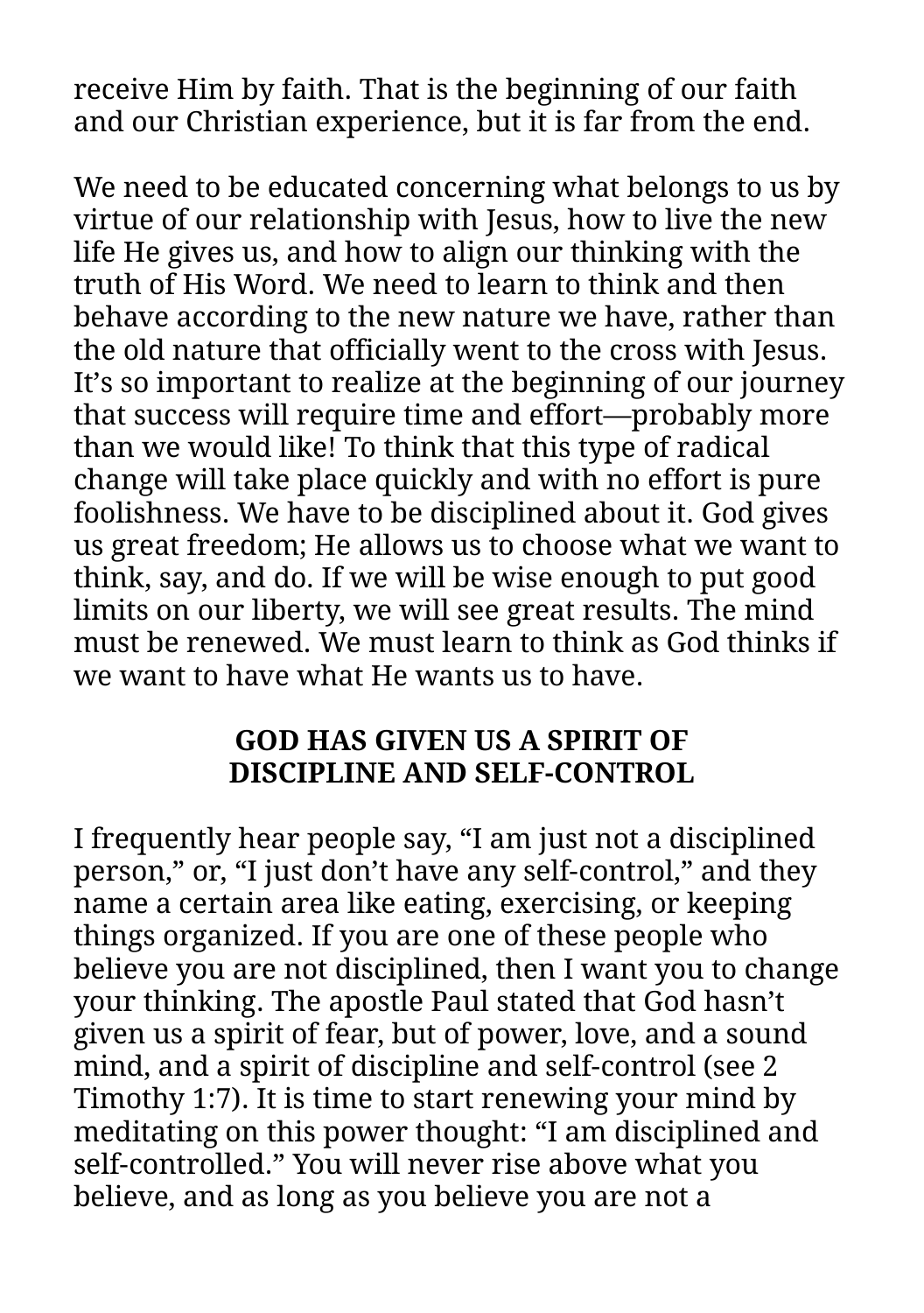disciplined person, then you won't be one.

#### **WINNING THE BATTLE IN THE MIND**

The Roman poet Horace wrote, "Rule your mind or it will rule you," and I believe that is true. We must understand that the enemy wants our minds; he wants to control or influence as much of our thinking as possible, but we do not have to let him. Just as we have to be educated about how to think as God wants us to think, we also have to learn to resist the enemy as he tries to influence our thoughts. The key to overcoming him is learning to discipline ourselves where our thinking is concerned, and disciplining ourselves to believe we are disciplined is the beginning.

This morning I was discussing discipline with my son. We talked about prayer, Bible reading, silence, and solitude, and then my son said, "Discipline is a discipline." I never thought of it quite like that, but it is very true.

I have taught about the benefits of discipline many times and still, no one seems to be excited when I mention the word. I believe, if we really understood the power, the liberty, the joy, and the victory discipline brings to our lives, we would embrace it eagerly. In many areas, especially in our thinking, it makes the difference between a happy life and a miserable life, a life of bondage to the enemy or a life of freedom in God. Always remember that discipline is your friend, something to be embraced and used daily. Discipline is a tool given by God to help you reach your goals. Start thinking and saying, "I am a disciplined person and I use self-control." Then apply that discipline and self-control to all of your thought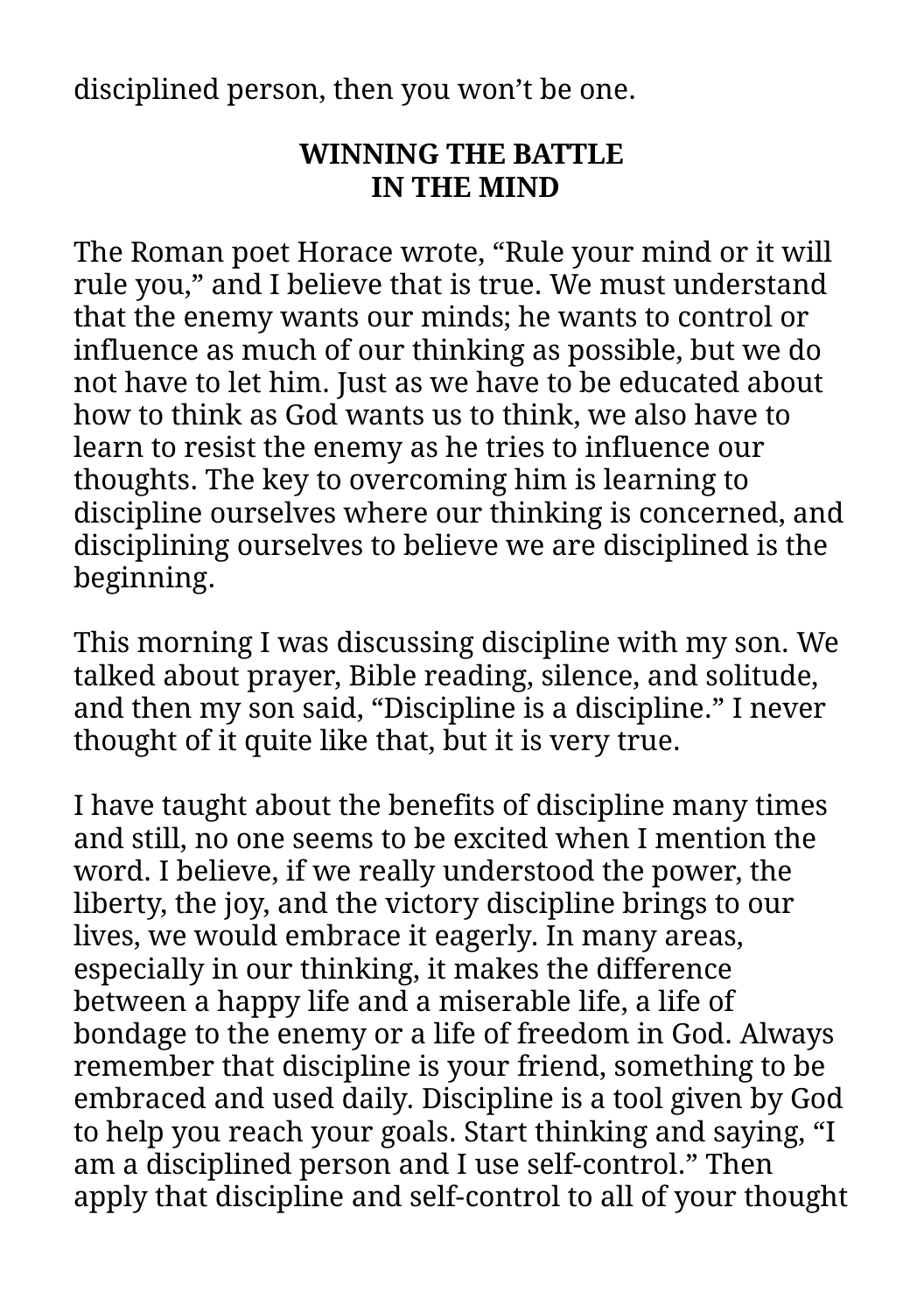#### patterns.

One reason disciplining our mind is so important is that the condition of it can change quickly. One day, you may be calm, peaceful, sure of yourself, and confident in God. Another day, you may be anxious, worried, insecure, and full of doubt. I have certainly experienced these kinds of ups and downs at times in my life and they are always rooted in how I think. Our thinking directly affects our emotions.

I can remember times when I was able to make a decision quickly and stick with it easily. I can also recall times I couldn't seem to arrive at a decision at all, no matter how I tried, or even worse, I made a decision but kept changing my mind. Doubt, fear, and uncertainty haunted me mercilessly as I second-guessed myself and simply could not make up my mind in a situation. When we allow ourselves to entertain self-doubt and doublemindedness, we are inviting confusion and misery. Many people struggle with this lack of ability to concentrate and make decisions. When a decision is called for, especially an important one, they lack confidence. Fear seeps into their thinking and controls all of their actions.

You can renew your mind with thinking like, I hear from God and I am led by the Holy Spirit. I refuse to live in fear and be double-minded. We can easily feel overwhelmed by all the decisions we need to make daily unless we have the confidence to believe that we have the ability to make right ones. Don't ever say again, "I have a hard time making decisions," because when you think and speak like that, you are setting yourself up to be confused. Instead, you can believe that when you need to make a decision, you will know what to do. Even if you have had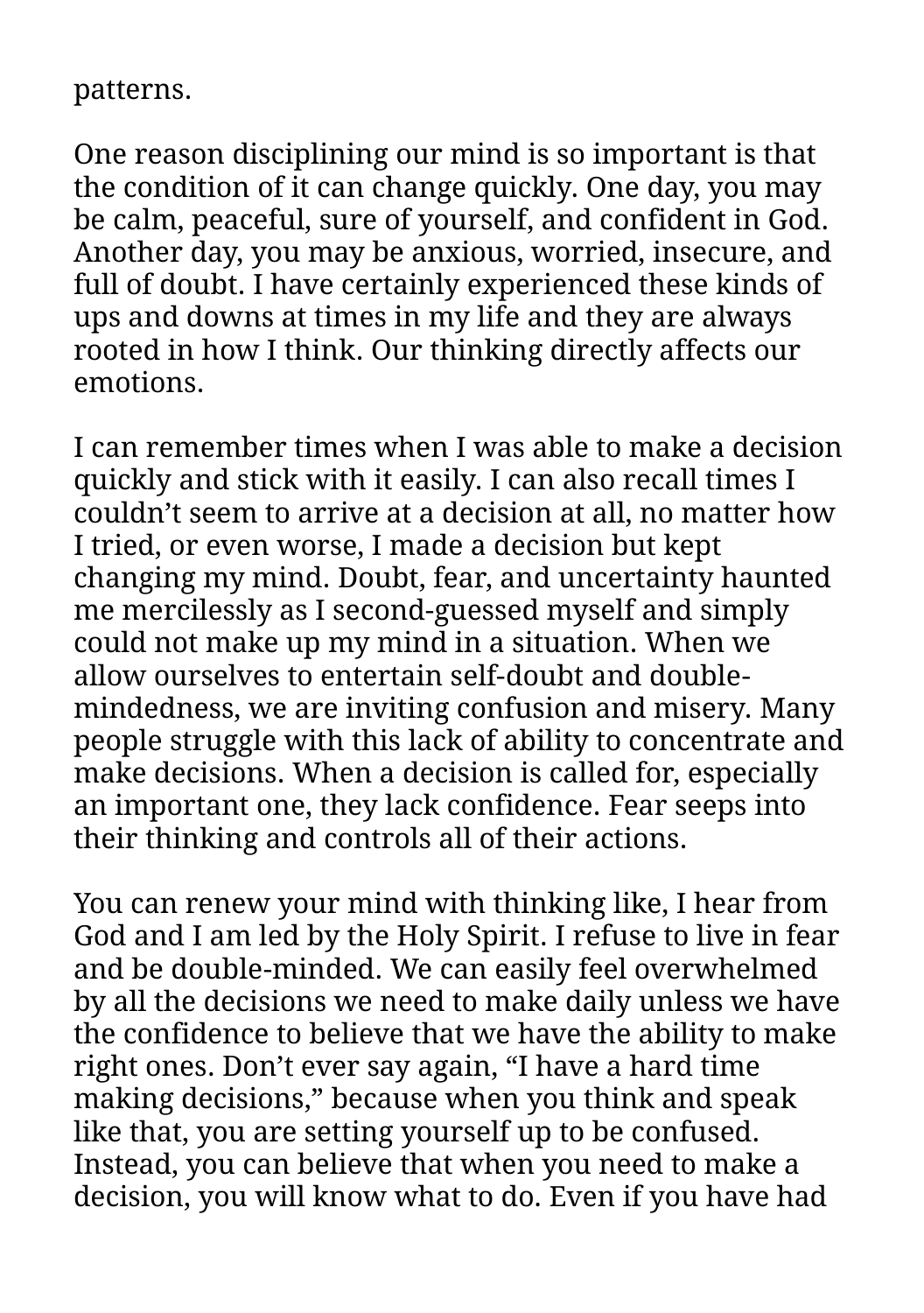difficulty doing so in the past, this is a new day for you and you are in charge of your thinking; it is no longer in charge of you! Remember: you are a disciplined and selfcontrolled person according to God's Word.

I have learned that when Satan has successfully built a stronghold in our minds, he does not give up his ground easily. We must be willing to not only start thinking right, but we must also keep it up until we have victory. If you have spent years allowing your mind to wander in all sorts of directions, it will take time to retrain it, but the effort you invest will give you amazing dividends. Lots of people struggle with indecision and similar challenges in their minds because they have not disciplined themselves concerning their thoughts. People who can't seem to concentrate long enough to make a decision often wonder if something is wrong with their mind. However, the inability to concentrate and make a decision can be the result of years of letting the mind do whatever it wants to do rather than disciplining it. As I said, this is often the sign and the result of a stronghold the enemy has constructed in a person's mind. For me, tearing down those mental strongholds took some time, but it did happen, and it can happen for you. It wasn't easy for me, so don't be discouraged if it takes time and effort for you. I feel that this is so important that I wrote a book, Never Give Up!, which is solely devoted to perseverance. Perseverance is what the apostle Paul called "pressing on." You can press on far beyond wherever you think your abilities end. When we run out of our own strength, God is ready to give us His if we ask for it.

Sometimes, I still have relapses in this area of concentration and while trying to complete a project, I'll suddenly realize my mind has just wandered on to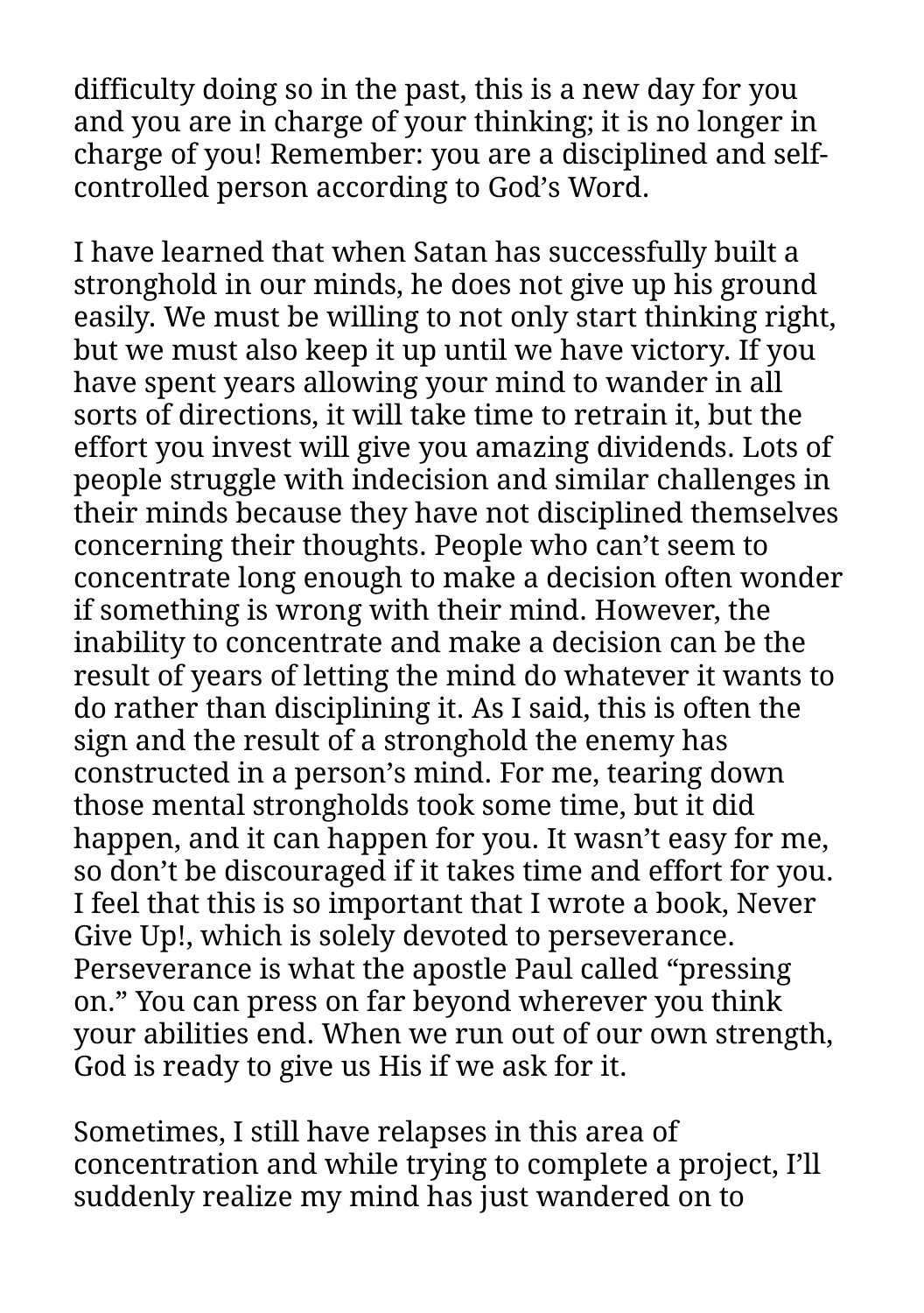something else that has absolutely nothing to do with the issue at hand. I have not yet arrived at a place of perfect concentration, but at least I understand how important it is not to allow my mind to go wherever it wishes, whenever it wants to. I have already decided that I will never give up on learning how to think properly and I strongly urge you to do the same thing. I am not where I want to be, but I am making progress!

## **THINK ABOUT IT**

Does your mind wander and, if so, are you ready to discipline it?

Have you made a decision that you will never give up until you experience complete victory?

## **IT TAKES PRACTICE**

Training our minds to be disciplined takes practice. One way I learned to do it was to stop allowing my mind to wander during conversations. There are times when Dave is talking to me and I listen for a while; then all of a sudden, I realize I haven't heard one word he has spoken because I allowed my mind to wander on to something else. My body is standing there near him and many times my face is even turned toward him, but in my mind I don't hear anything he says. For many years, when this sort of thing happened, I pretended to know exactly what Dave was saying. Now I simply stop and ask, "Would you back up and repeat that? I let my mind wander, and I didn't hear a thing you said." In this way, I'm dealing with the problem. I'm disciplining my mind to stay on track.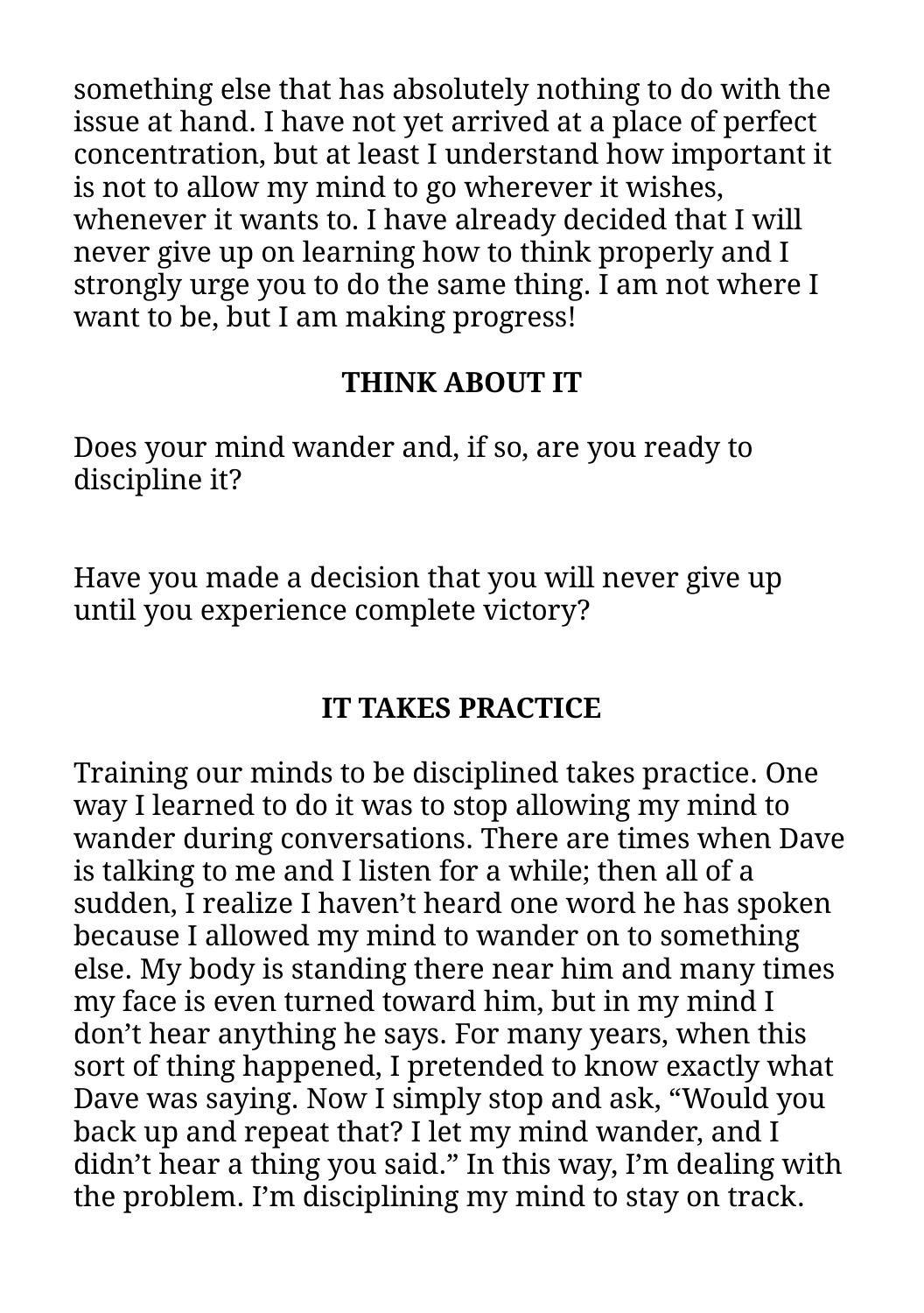Confronting these issues is the only way to get on the victorious side of them.

I've also discovered that we all have a lot of what I call "mental roaming time"—time when we are not occupied with anything specific and our minds are free to roam around and select something to meditate on. This might be drive time, shower time, the time before falling asleep, or other similar occasions. We need to be careful to use this time in productive ways and make sure we think about things that build character and help us grow spiritually. These can be some of the best times to meditate on the power thoughts you are learning in this book. As you fall asleep at night, do so rolling these thoughts over and over in your mind:

- I can do whatever I need to do in life through Christ.
- God loves me unconditionally.
- I will not live in fear.
- I am difficult to offend.
- I love people and I enjoy helping them.
- I trust God completely; there is no need to worry!
- I am content and emotionally stable.
- God meets all my needs abundantly.
- I pursue peace with God, myself, and others.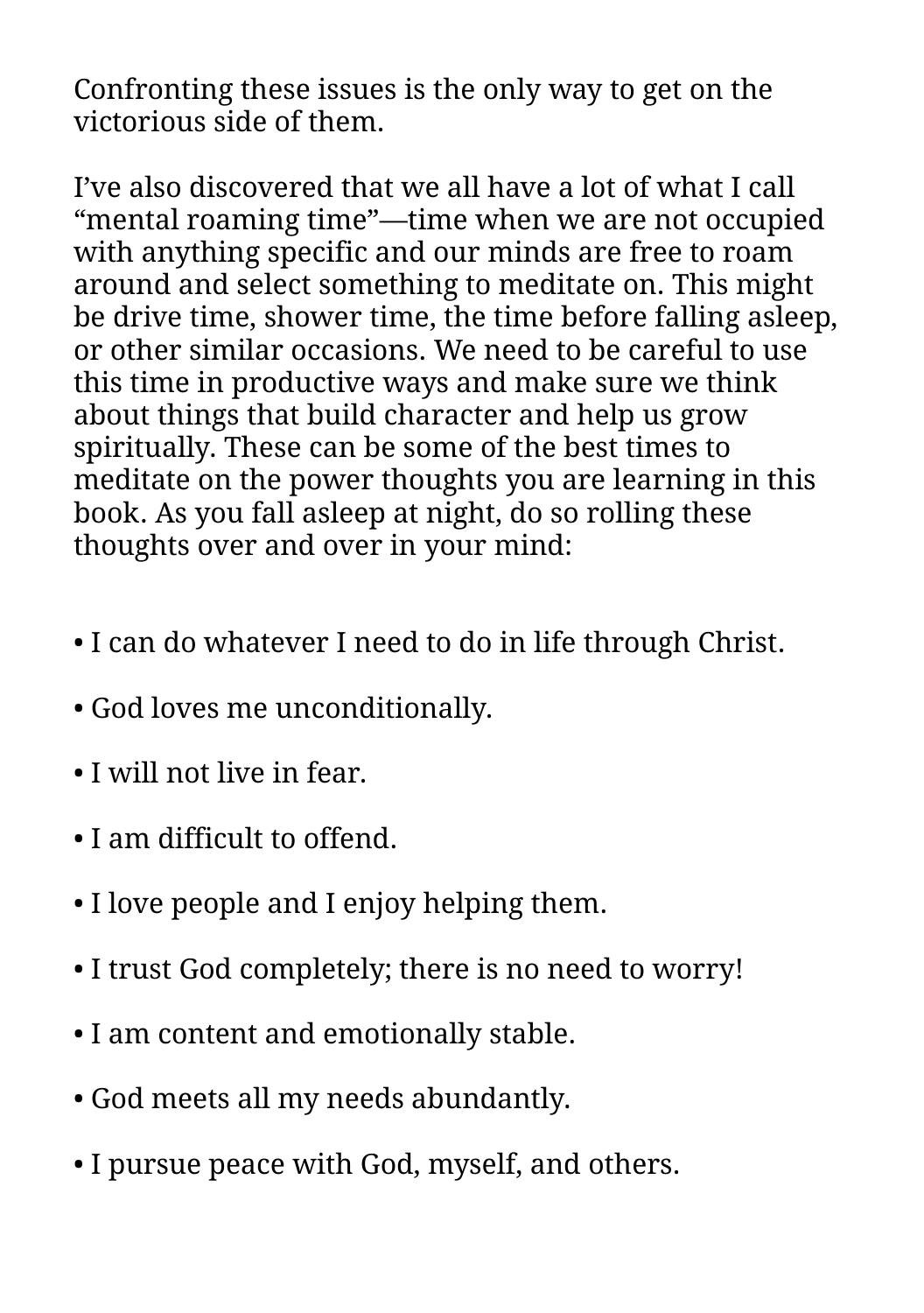- I live in the present and enjoy each moment.
- I am disciplined and self-controlled.
- I put God first in all things.

Remember, the mind is the battlefield. It is the place we win or lose our battles in life. Indecision, uncertainty, fear, and random "roaming" thoughts are simply results of not disciplining the mind. This lack of discipline can be frustrating and make you think, What is wrong with me? Why can't I keep my mind on what I am doing? But the truth is, the mind needs to be disciplined and trained to focus. You have a spirit of discipline and self-control and it is time to start developing it.

Ask God to help you, and then refuse to allow your mind to think about whatever it pleases. Begin today to control your thoughts and keep your mind on what you're doing, saying, or hearing. You'll need to practice for a while; breaking old habits and forming new ones always takes time. Developing discipline is never easy, but it's always worth it in the end. When you win the battle for your mind, you'll be much more decisive, more confident, and focused. Then, you'll also be a more effective and productive person.

#### **THINK ABOUT IT**

Are you able to keep your mind focused on what you are doing?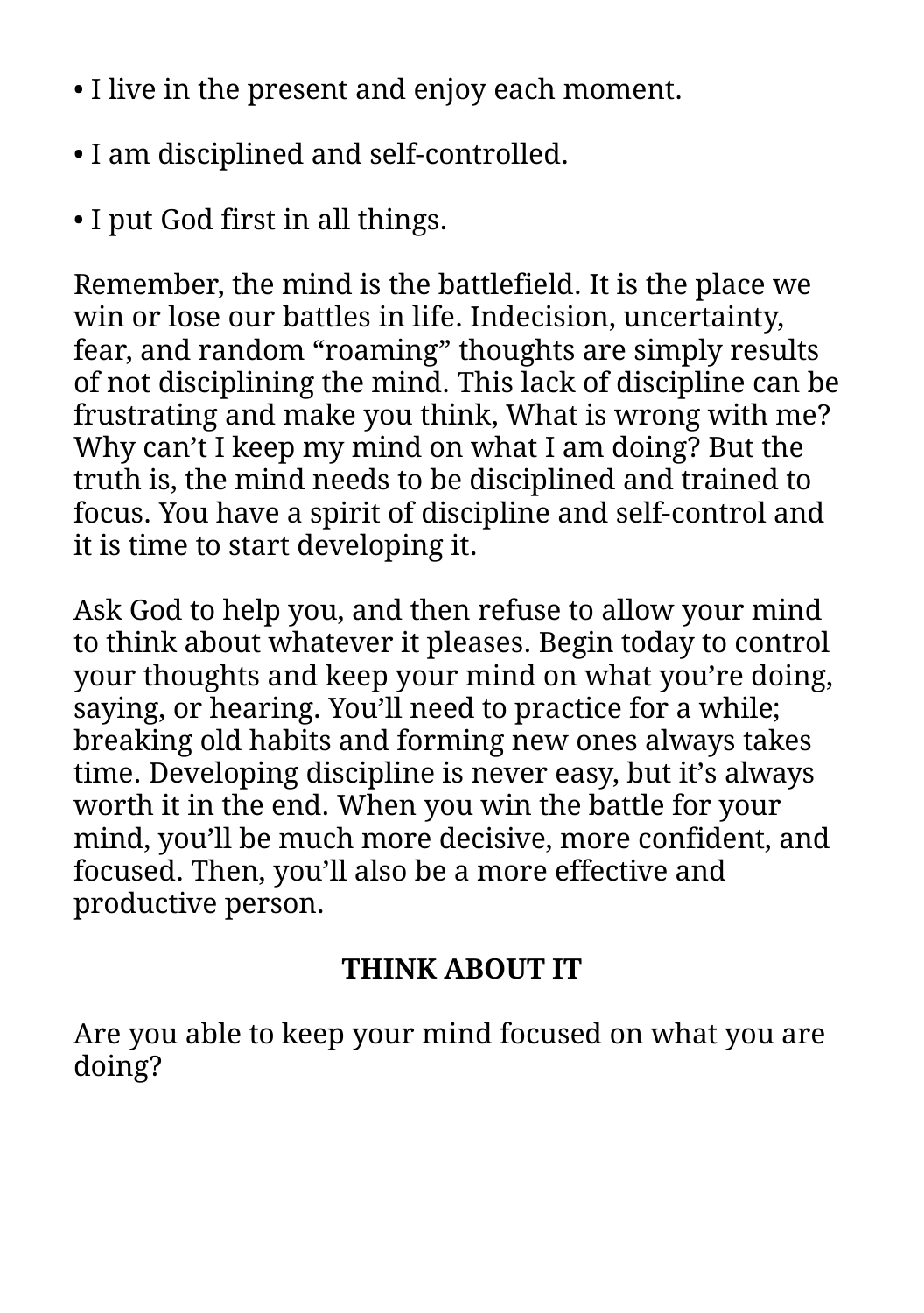#### **WHEN YOU CAN'T GET IT OUT OF YOUR MIND**

Not being able to keep our minds on what we want to keep them on is one problem, but being unable to get something off of our minds is another. We might worry about a situation, or continually roll it over and over in our minds trying to find a solution. We want to get it off our minds and enjoy peace, but it appears to have taken up residence.

Does this sound familiar to you? Do you ever experience times when you know a particular line of thinking is making you miserable and doing absolutely no good, but you just cannot seem to stop? We all do, but we can learn to discipline our minds to allow other thoughts in and not focus so completely on one issue or situation. The way to stop thinking about something you don't want to think about is to simply think about something else. Even getting in a different atmosphere helps. If you are worried, don't just sit home and worry—get out of the house and go do something! Get your mind on something that will produce good fruit because worry does absolutely no good. I have discovered that even when I feel bad physically, doing something that gets my mind off how I feel makes me feel better.

I recently spent a good deal of time with a friend who was experiencing a tremendous mental battle that was rooted in a fear of displeasing an authority figure in her life. She thought about the situation—and thought about it and thought about it and thought about it. At one point, she asked, "Why can't I get this off my mind?" Her one-track thinking caused her to be stuck in the fear she felt in the situation with her authority figure.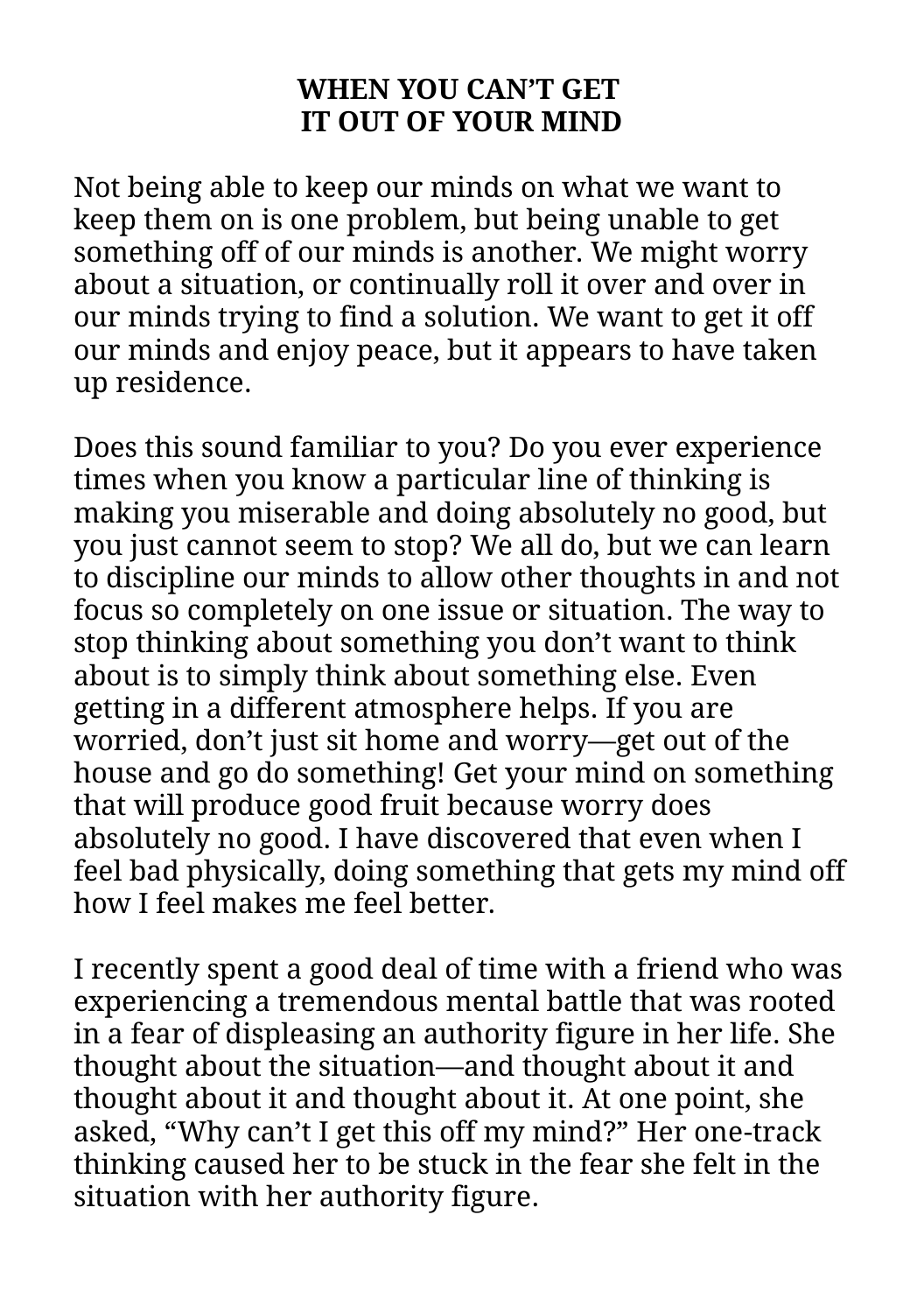However, I soon noticed that when we became involved in some ministry activity together, she got her spark back and no longer mentioned her mental battle. When I asked her later that day how she was doing, she said, "I'm fine when I get involved in what God has called me to do."

What we learn from this story about my friend is the answer to the question, "What do I do when I cannot get something off my mind and I know it is making me miserable and probably displeasing God?" The answer is to get involved in something that gives you joy, something that forces you to get your mind off the troubling circumstances and onto something positive and worthwhile.

Satan was attacking my friend at a weak point. She had been abandoned by her birth mother and abused as a child, which caused her to battle with an excessive need to be accepted by authority figures. Likewise, I have struggled with insecurities and a need to be accepted by authority figures in my life. These areas were "open doors" for the enemy in my life (places where he could easily take advantage of me and gain influence over me). As God continually works in me, these doors are shrinking in size and getting more and more difficult for the enemy to get through. What was once a wide door of opportunity for the devil has been almost completely closed.

Satan often works through or takes advantage of our weaknesses at the precise time God is trying to promote us or lead us to take a step of faith that will advance His kingdom or move us closer to fulfilling our destinies. I believe this was the case with my friend, and I know it has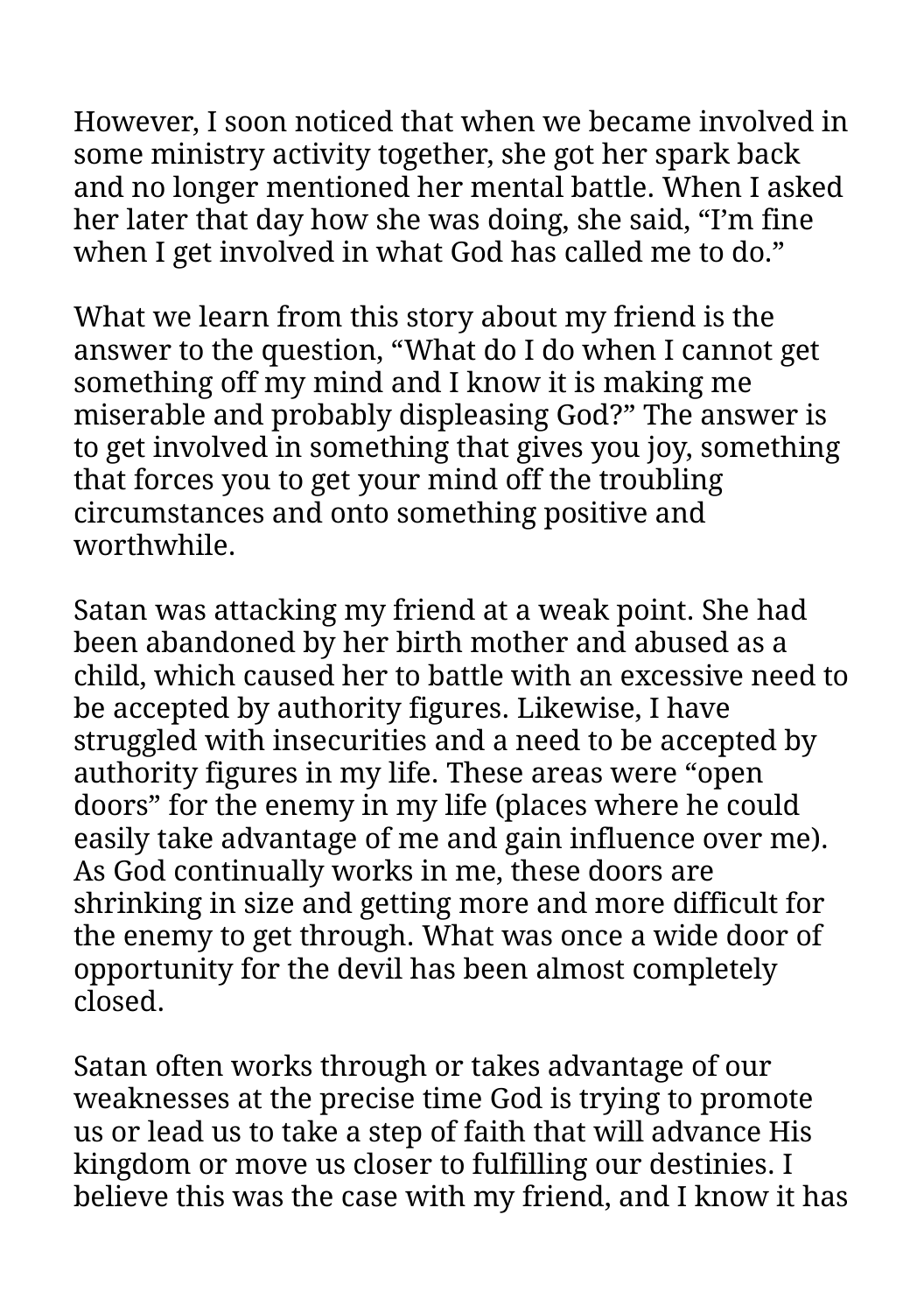been the case in my life and the lives of many others.

I well remember times when God was trying to get me to make a decision that would enable me to do more in His kingdom, but fear of what people would think held me captive and immobilized me. When you find yourself stuck in a thought pattern that is detrimental to you—one that plays out over and over again like a broken record in your mind—get busy doing something God has called you to do or something that will bless someone. Don't be passive and merely wish you could get it off of your mind. Be aggressive and refuse to lend your mind to the devil for his activity. Remember that bad thoughts lead to bad moods and bad decisions, so don't waste your time on anything that doesn't add to the quality of your life.

#### **THINK ABOUT IT**

What do you consider your weak point(s), where Satan could take advantage of you?

#### **MAKE A CHOICE**

In Deuteronomy 30:19, God says, "I have set before you life and death, the blessings and the curses; therefore choose life." He gives us options, but He wants us to do the choosing. A choice often means we can go the easy way or the hard way. We can go the way we feel like going or we can go the way we know is right. To make a right and a wise choice means we will probably have to discipline ourselves to do something we don't feel like doing, but know is best.

As the Bible states, discipline doesn't bring immediate joy,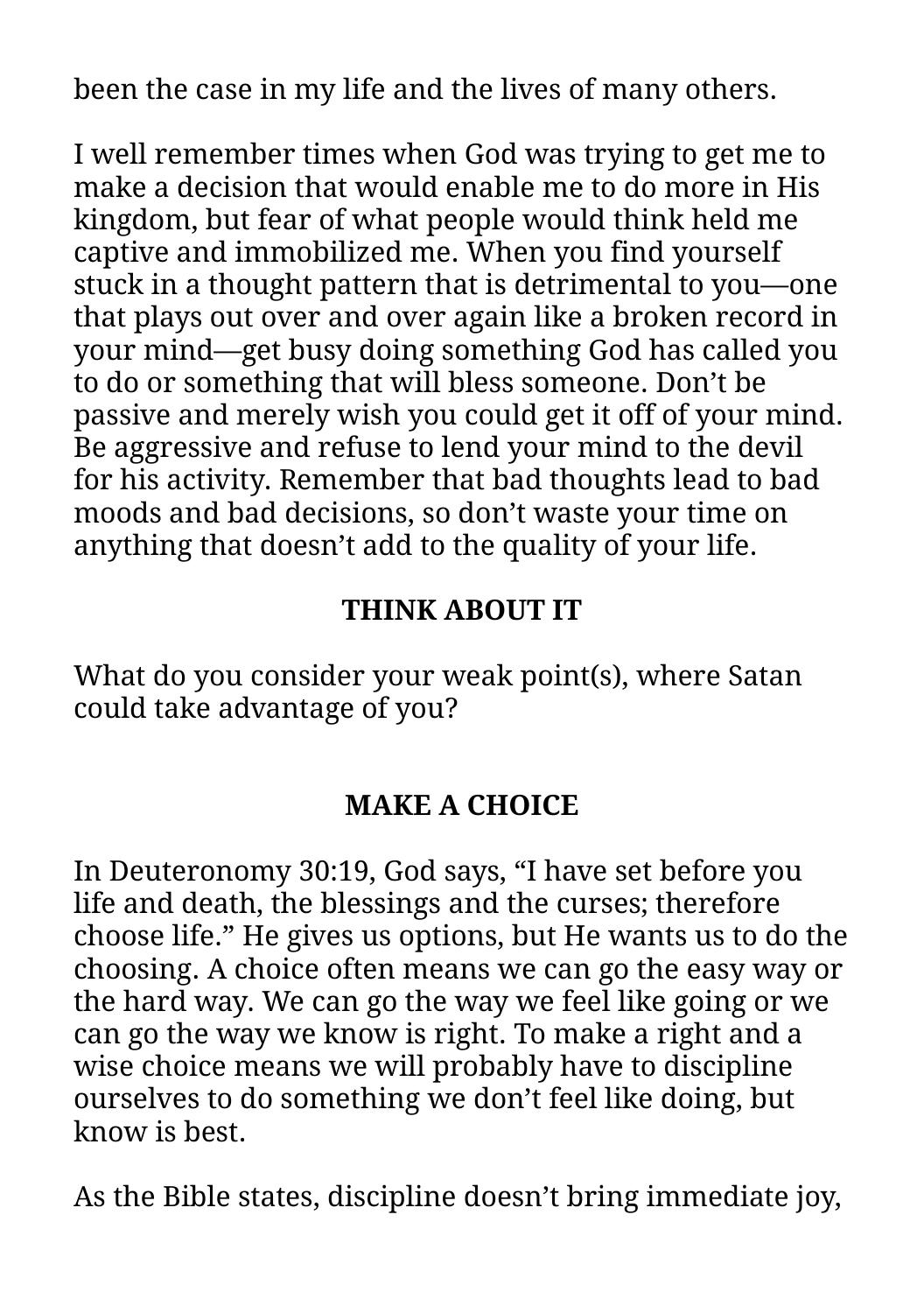but it does bring lasting joy later on. The enemy is always out to destroy us and he often tries to do that by influencing us to make bad choices—to choose to do what feels good or is easy now, instead of what will be beneficial in the long run. These choices may temporarily satisfy the flesh, but they don't please God or satisfy us permanently. We should discipline ourselves to make good choices that honor God and His Word. God encourages His children to walk in the Spirit and the way we do that is by choosing to do what we know is right even if it doesn't feel good. If we know to do right and don't do it, it is sin (see James 4:17). When Dave and I have a disagreement and the air is filled with tension, I can choose to apologize and do what will restore peace or I can choose to stay angry and wait for him to apologize to me. Is it more important for me to be right or peaceful? I know that it is right for me to make peace and if I don't, then I am sinning. God is our Vindicator and if I need to be shown to be in the right, He will take care of that, but my part is to honor Him by doing what I know is right according to His Word. God can work out all the details but we need to be makers and maintainers of peace (see Matthew 5:9).

Just last week I had a situation with someone who was acting very badly. She was complaining, showing no appreciation, and being extremely difficult to get along with. We had a few heated words and I left. I hoped she would call and apologize because in reality she was wrong, but she did not call. I remembered that Matthew 5:23–24 says, "So if when you are offering your gift at the altar you there remember that your brother has any [grievance] against you, leave your gift at the altar and go. First make peace with your brother, and then come back and present your gift." Since God recalled that Scripture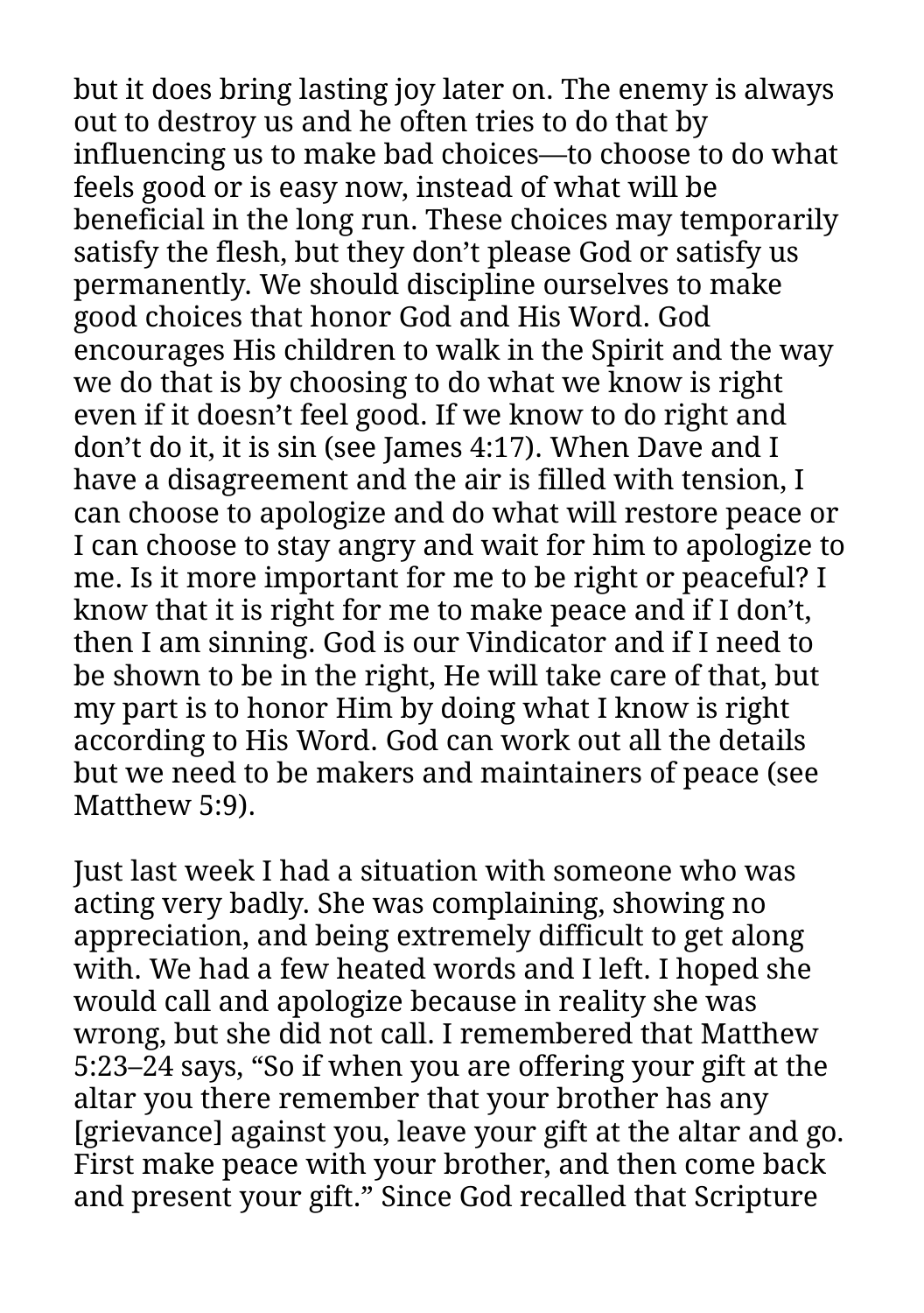to my mind, I realized He was asking me to do what was right even if the other person would not. I called her and asked how she was doing and we chatted a little. I did not apologize because I had not done anything wrong, but I did reach out to her as a way of saying I am not angry at you. My peace returned and I had the satisfaction of knowing that I had obeyed God and the rest was up to Him.

I realize now more than ever that making right choices is the key to a happy life, and keeping our minds on right things is another one. Don't let your mind wander around and do whatever it pleases. Remember, you have a spirit of discipline and self-control. You have been given a sound mind.

Sometimes, when I am riding down the road looking out the passenger side window while my husband is driving, I realize my mind has drifted or wandered off onto something that is worthless and will not produce anything good in my life. That doesn't make me a bad person; it just means I have a choice to make. Will I be lazy and let it "drift," or will I once again discipline myself to stop thinking that wrong thought and find something good and noble to think about?

I mentioned that my mind sometimes wanders in conversations with Dave, but it also happens sometimes when others are speaking and what they are saying really isn't very interesting to me. It seems to be important to them, but it isn't to me. My mind begins to drift to thoughts such as, I hope they get this over quickly; I have more important things to do. Or, This is so boring; I will be so glad when I can get out of here. Then, I suddenly remember a message I often preach on love—the one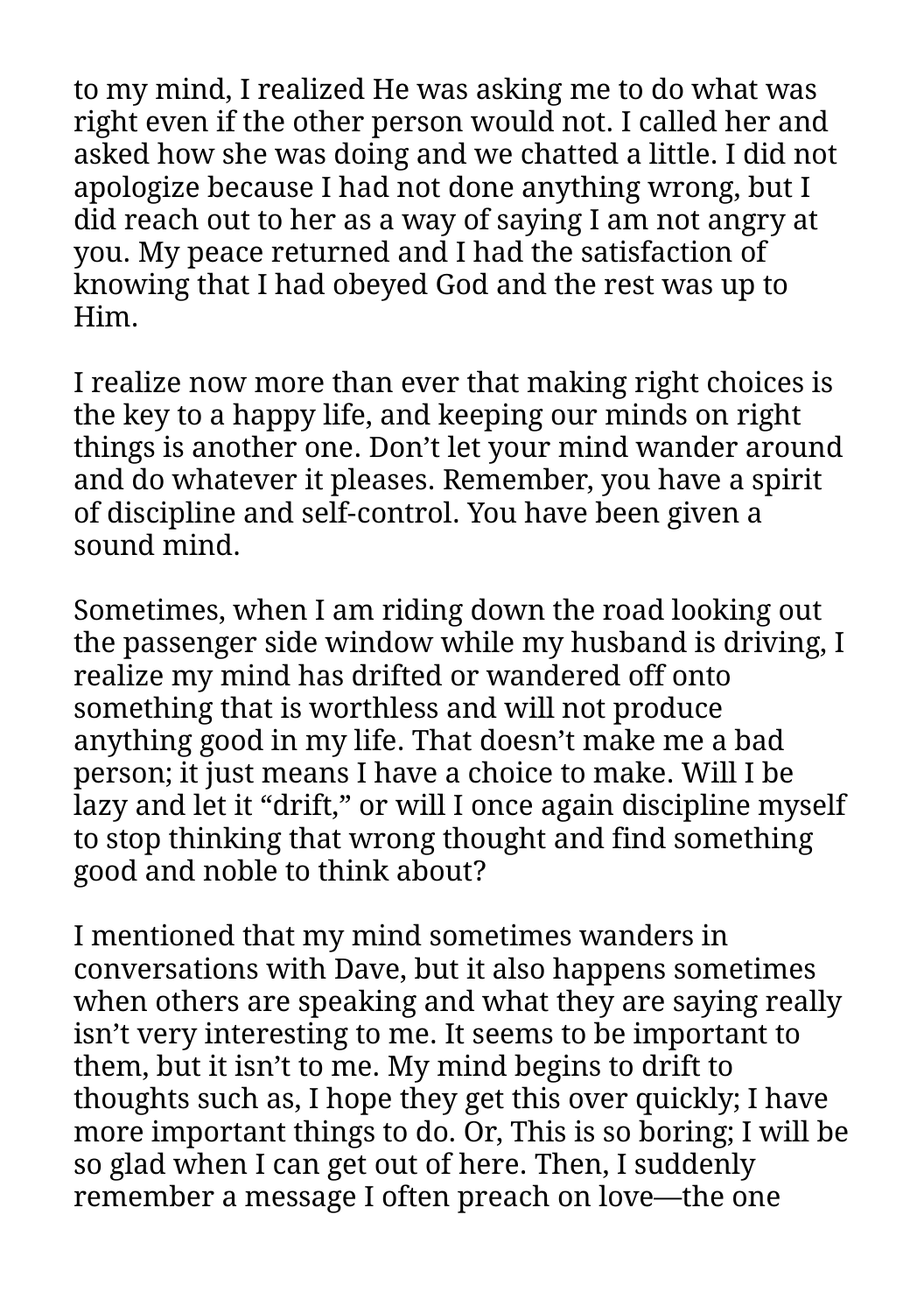about how one way to demonstrate love is to listen to someone to make him or her feel valuable. I am faced with a choice: do I walk in love and show respect for the person talking to me, or just keep pretending to listen while I have very unloving thoughts?

Are you surprised to learn that these types of things happen to me? I will tell you a secret: they happen to everyone. We are not bad people because bad thoughts come to us but if we don't resist them, we can become whatever we choose to focus our thoughts on.

The Bible teaches that we have to seek to do good (see 1 Thessalonians 5:15, emphasis mine). Seek means "make an attempt" (Merriam-Webster's Collegiate Dictionary, Eleventh edition). We also have to seek to think right thoughts. It takes discipline and training, but we can do it. Determine today to set your mind on right things and discipline yourself to keep it set on them and you will enjoy the great and powerful life God has in His mind for you.

#### **THINK ABOUT IT**

What will you do in the future when your mind begins to wander?

#### **CONTROL YOURSELF**

Self-control is closely related to discipline. If you have one, you have the other. I like to say that self-control and discipline are friends that will help you do what you don't want to do, so you can have what you say you want to have. It is obvious that God has given us the fruit of selfcontrol because He expects us to control ourselves. It is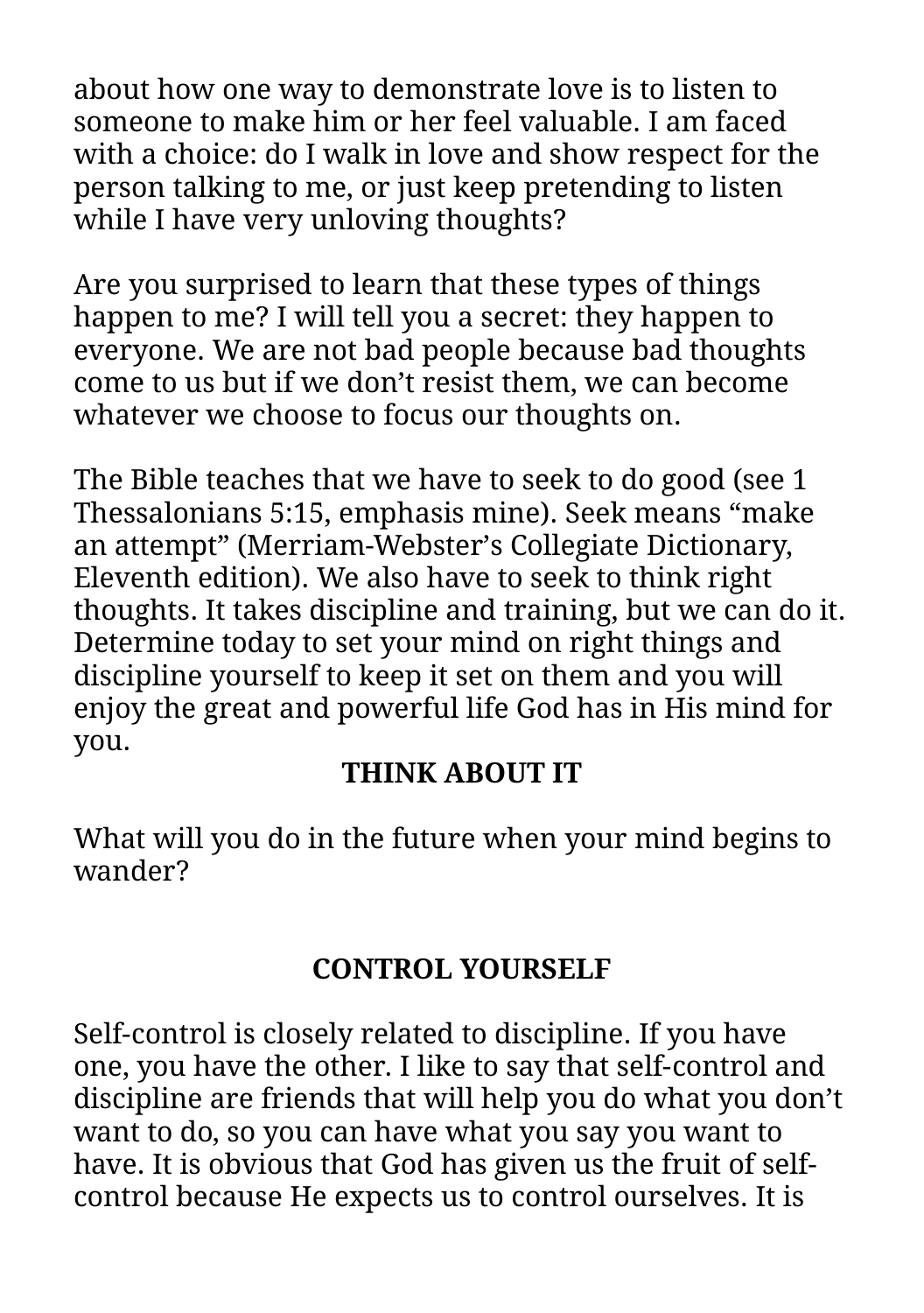inaccurate for a person to say, "I can't control myself." The truth is that they could if they wanted to. People cannot change unless they face the truth about where they are, so all excuses have to cease and they must take responsibility in these areas we are discussing. Begin thinking and saying, "I am a disciplined and selfcontrolled person."

The apostle Peter wrote about several positive qualities we need to develop, including diligence, faith, virtue, and knowledge (see 2 Peter 1:5). He then went on to urge us: "And in [exercising] knowledge [develop] self-control, and in [exercising] self-control [develop] steadfastness (patience, endurance), and in [exercising] steadfastness [develop]… Christian love" (2 Peter 1:6, 7). Showing love for people is the will of God and should be every Christian's goal. It is apparent from what the Bible says that the exercise of self-control is necessary in order for us to reach that goal.

To live with self-control means to exercise restraint. Restraint is not always fun, but the Bible presents it as an admirable thing to do. In Proverbs 1:15, when King Solomon writes to his son about how to live with sinners all around, he simply counsels, "My son, do not walk in the way with them; restrain your foot from their path" (emphasis mine). Obviously, this is good advice for the young man. Proverbs 10:19 notes, "In a multitude of words transgression is not lacking, but he who restrains his lips is prudent" (emphasis mine). Here, we see that restraining ourselves is part of being wise. It's also part of having good common sense, as we see in Proverbs 19:11: "Good sense makes a man restrain his anger, and it is his glory to overlook a transgression or an offense" (emphasis mine). Obviously, restraint has many benefits and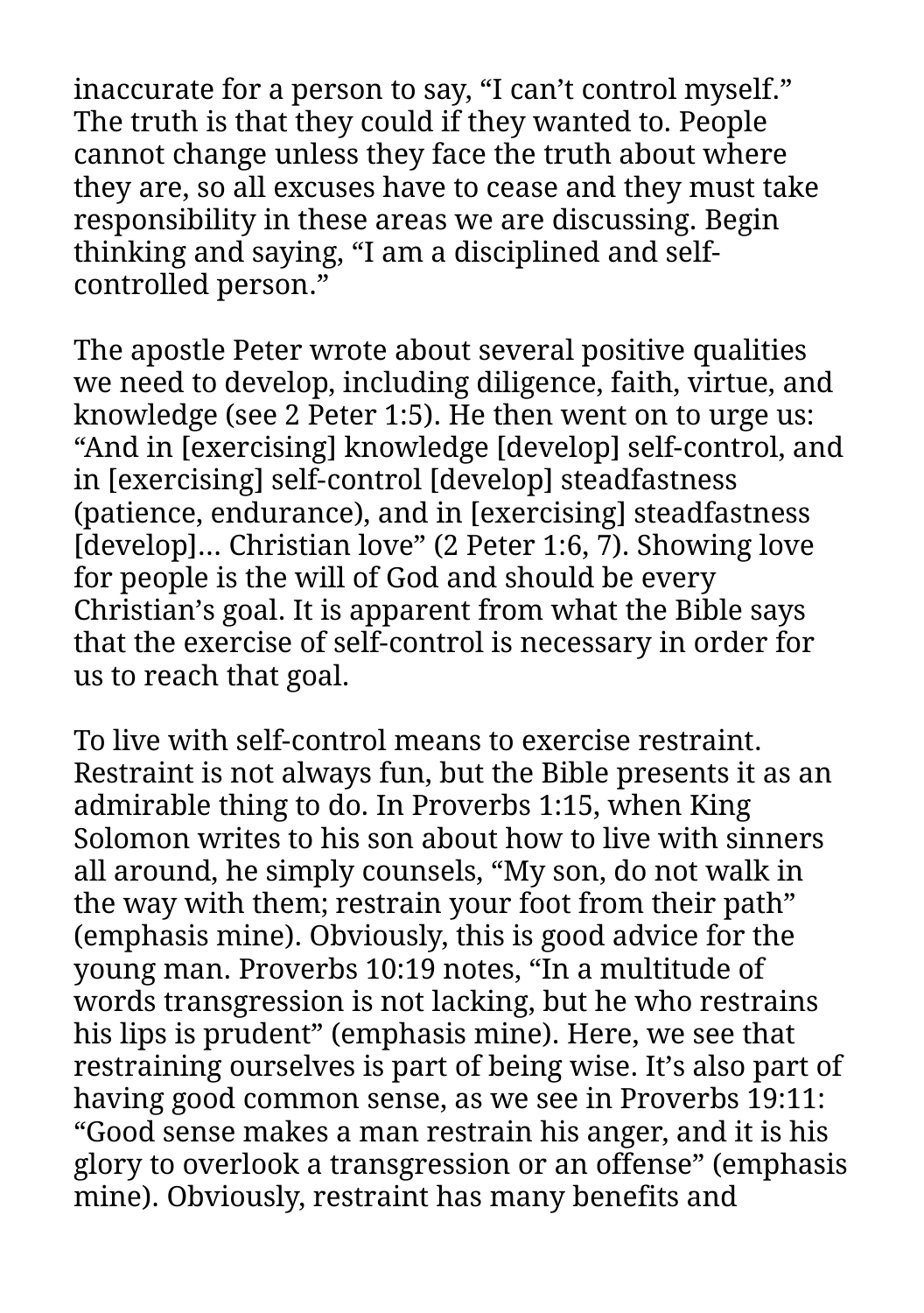learning to practice it will serve us well in every aspect of our lives.

We must teach our children to exercise restraint in their lives, for if we don't, there will always be trouble. Eli, the Old Testament priest, allowed his sons to do whatever they wanted to do—and the things they wanted to do were sinful. As a result, God made this pronouncement about Eli's family: "I will judge and punish his house forever for the iniquity of which he knew, for his sons were bringing a curse upon themselves [blaspheming God], and he did not restrain them" (1 Samuel 3:13). Because Eli did not restrain his sons who were sinning, a curse came upon his house forever. That's a high price to pay, and Eli could have avoided it and had blessings upon his house, had he disciplined his children.

Many times, we fail to discipline our children because we are not disciplined ourselves. Only a disciplined parent will do what is necessary to properly discipline their children. Don't wait until your children are teenagers and then wish they were disciplined. We never get what we desire by wishing; we have to practice the disciplines that are necessary in order to obtain what we want. It is amazing the difference in children who have been regularly and properly disciplined compared with those who have not. It is actually unpleasant to be with undisciplined children for a long period of time. They constantly have to be told over and over what to do and what not to do. Undisciplined children interrupt when people are having conversation; they make messes for others to clean up, and are generally obnoxious in their behavior. As parents, we would be wise to do the work we need to do on the front end of raising our children so we can enjoy them for many, many years to come.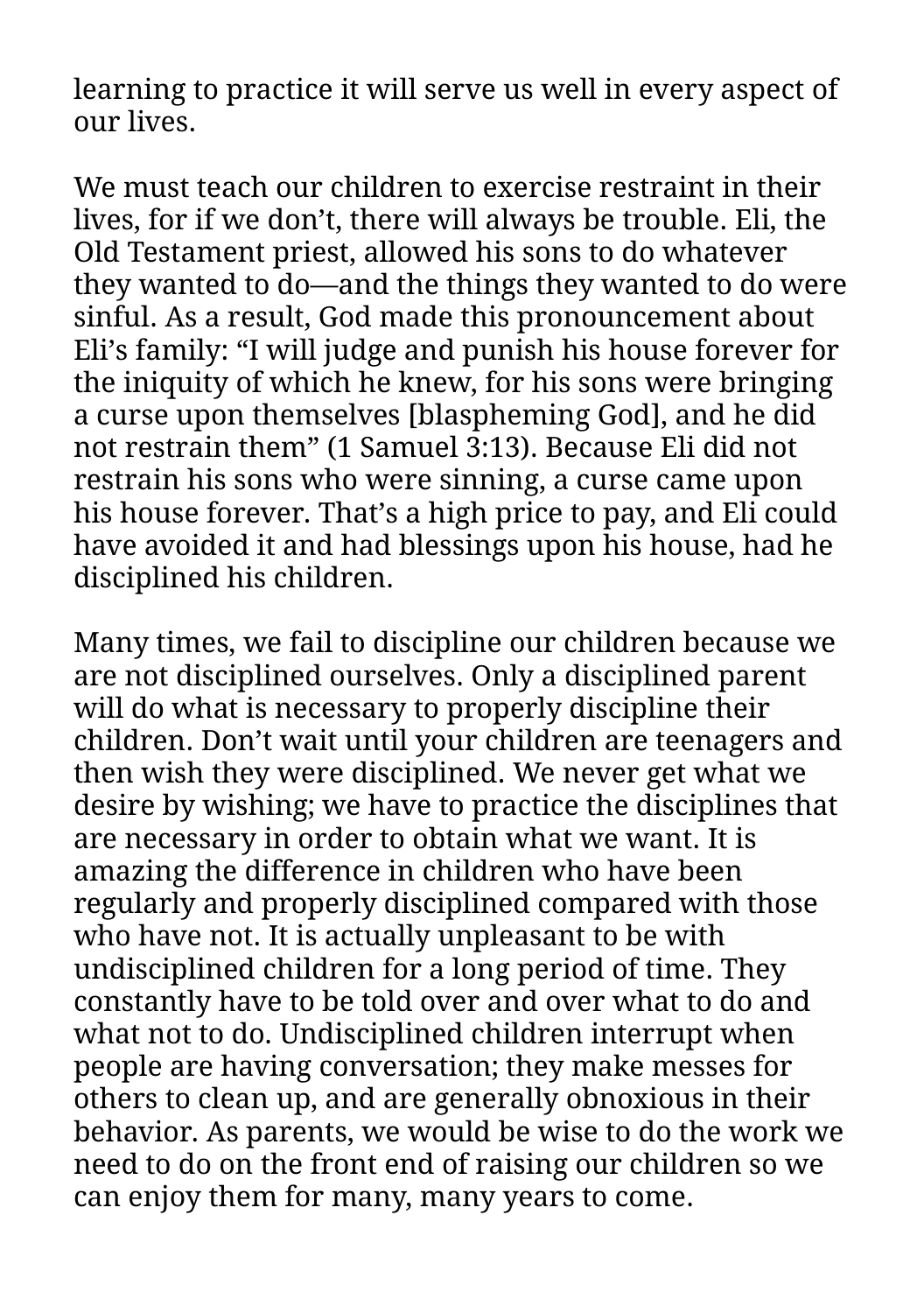As the leader of a large organization, I sometimes become weary of correcting people over and over who are under my authority. Often, simply forgetting or overlooking a matter would be much easier than dealing with it. But, I discipline myself to discipline others, because I know they may not learn to be disciplined otherwise—and I know that discipline will not only solve my problem at the time, it will also reap a good harvest in the lives of those on the receiving end if they receive it with a good attitude. Of course there are always times to be merciful and just overlook mistakes, but if they are made out of negligence or occur repeatedly, that usually means it is time to confront.

Many people are not interested in restraint or self-control; and discipline certainly isn't a popular concept. People tend to prefer living by the motto, "If it feels good, do it." The problem is, that just doesn't work! I don't believe I am exaggerating to say the world could well be in the worst condition it has ever been in right now, and people enjoy more supposed "freedom" than at any other time in history. Human rights and true godly freedom is a wonderful thing, but to think that "freedom" means we can do whatever we want to do whenever we want to do it is to invite disaster into our lives. I believe God knew what He was talking about when He encouraged us to be disciplined. Discipline is a good thing. Increase the discipline in your life, and you'll see what I mean. Think of areas in your life that you want to see improve; it could be finances, health, better organization in your life, how you think or what you talk about, or any number of things. Now say, "I am a disciplined and self-controlled person and I will do my part to get my life in order."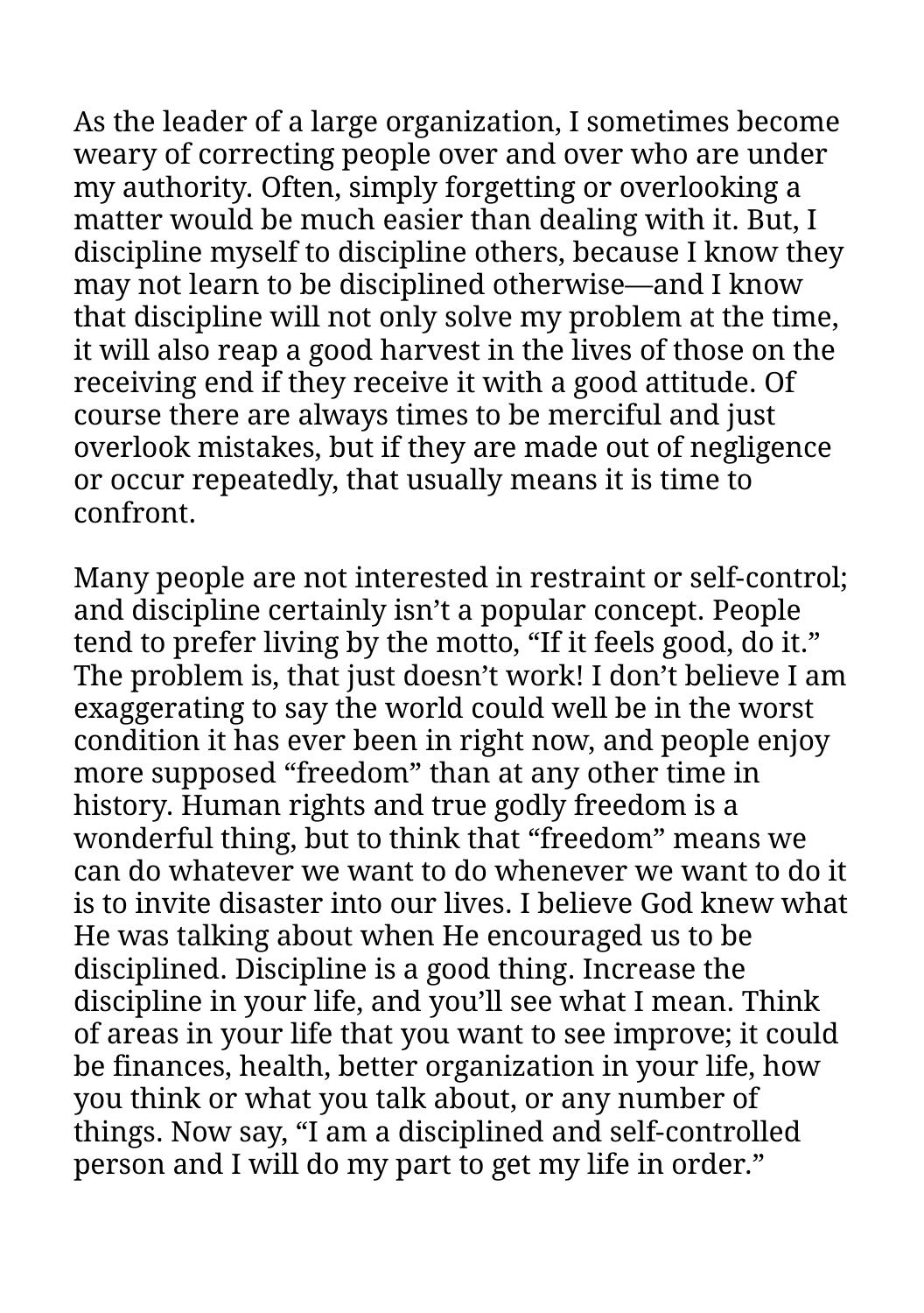#### **THINK ABOUT IT**

Do you believe you exercise appropriate self-control? In what area do you most need to improve your ability to restrain or discipline yourself?

#### **POWER PACK**

**"For the time being no discipline brings joy, but seems grievous and painful; but afterwards it yields a peaceable fruit of righteousness to those who have been trained by it."**

**Hebrews 12:11**

**"Everything is permissible (allowable and lawful) for me; but not all things are helpful (good for me to do, expedient and profitable when considered with other things). Everything is lawful for me, but I will not become the slave of anything or be brought under its power."**

**1 Corinthians 6:12**

**"And in [exercising] knowledge [develop] self-control, and in [exercising] self-control [develop] steadfastness (patience, endurance), and in [exercising] steadfastness [develop]… Christian love."**

**2 Peter 1:6, 7**

**"Discipline yourself for the purpose of godliness."**

**1 Timothy 4:7 NASB**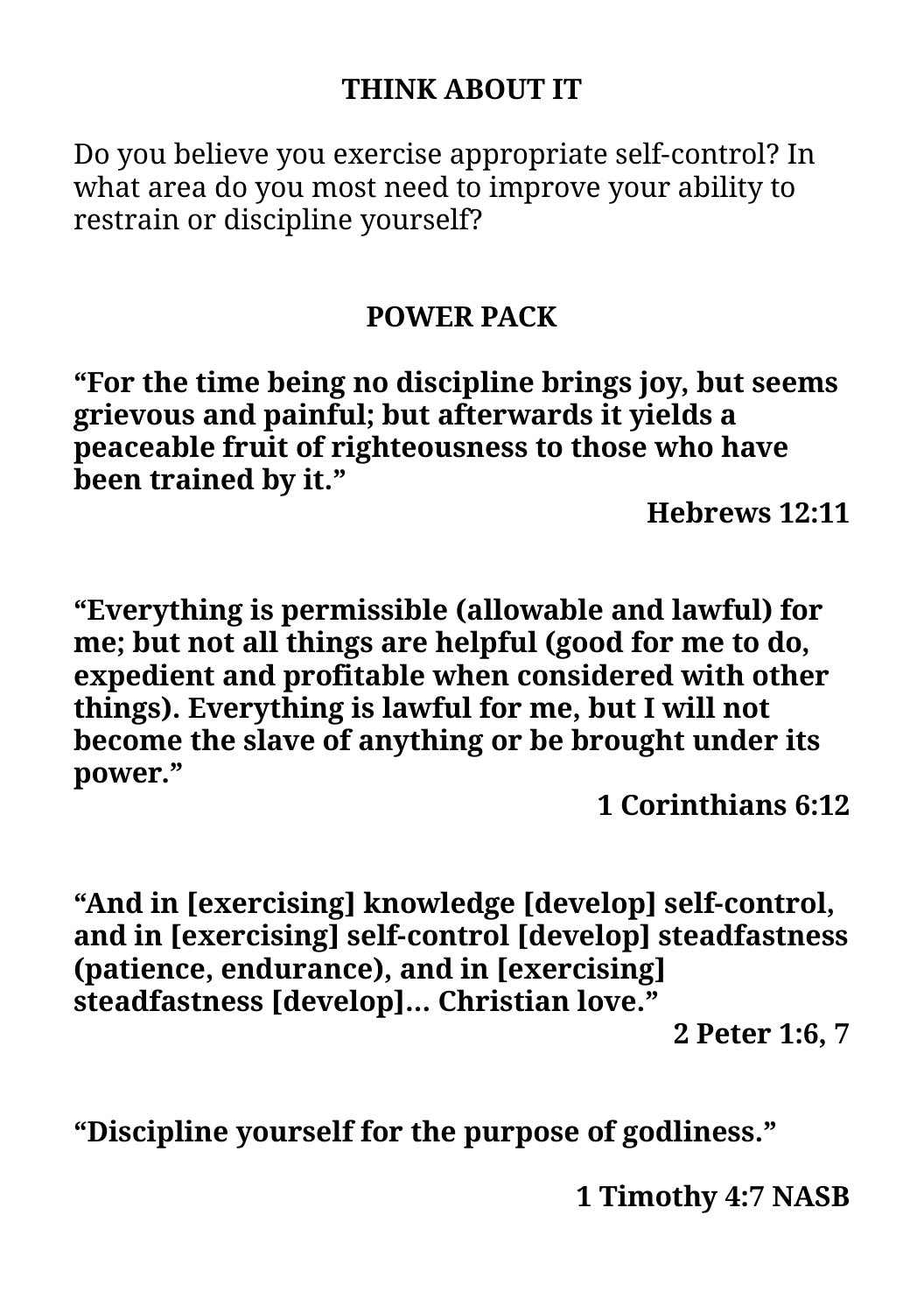### **POWER THOUGHT 12**

# **I put God first in my life.**

**"You shall have no other gods before or besides Me."**

#### **Exodus 20:3**

I did not place this power thought last on our list because it is less important, for truly it is the most important. I placed it here because I wanted to leave you with what I consider to be the most vital thing in our lives and that is simply putting God first in everything. We should put Him first in all of our thoughts, words, and decisions. The Bible says that God is a jealous god. That means He is not willing to be second place in any area of our lives. He loves us and wants us to have the very best life possible. He knows for that to happen we must keep Him and His instructions to us as our number one priority at all times. I think the following Scripture says it all:

**For from Him and through Him and to Him are all things. [For all things originate with Him and come from Him; all things live through Him, and all things center in and tend to consummate and to end in Him.] To Him be glory forever! Amen (so be it).**

#### **(Romans 11:36)**

I love to meditate on that verse because it helps bring me back to the reality that life is all about God. When our lives here end all that remains is God and that is a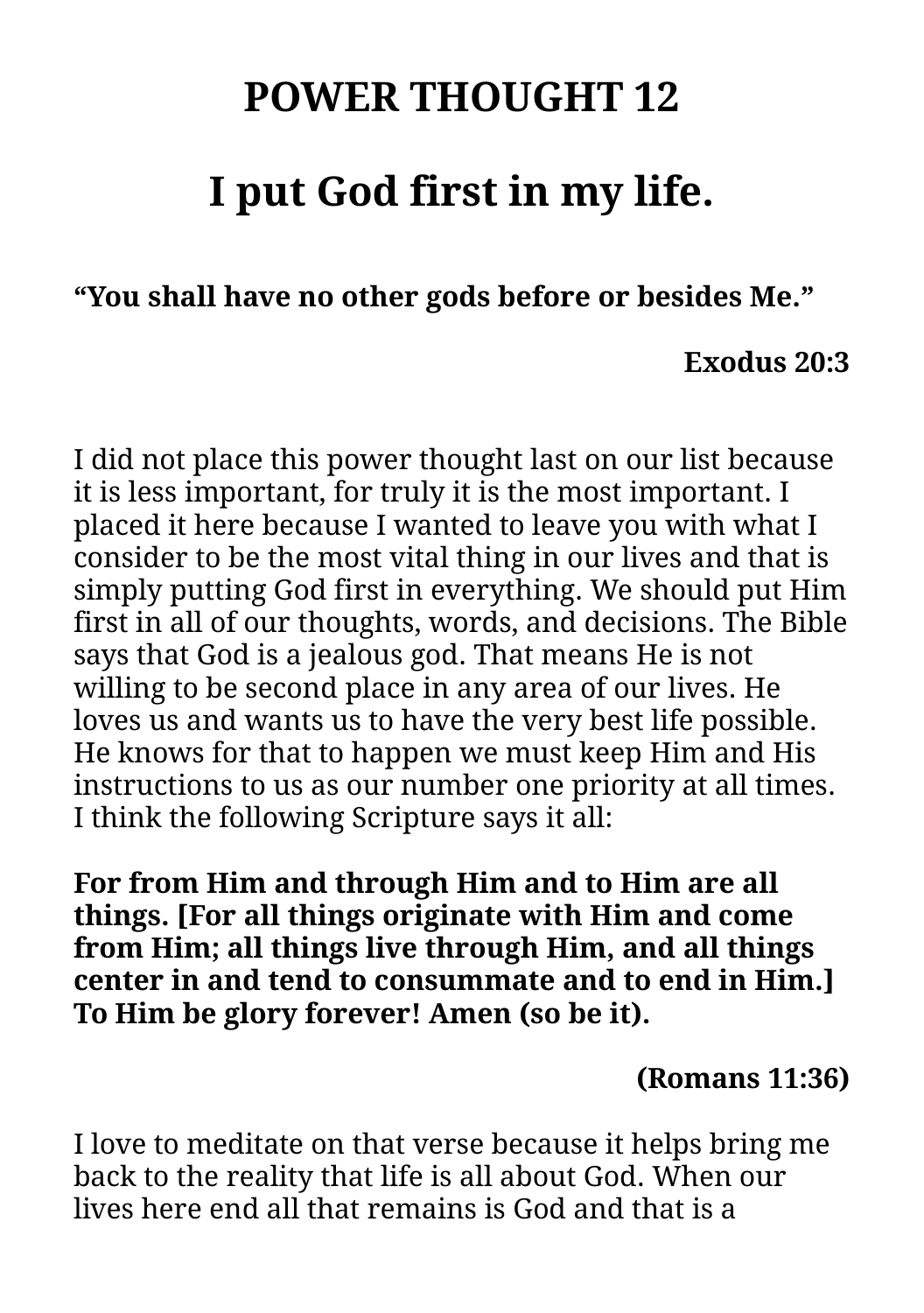sobering thought for anyone to ponder. The Earth and the things in it will vanish. They will simply disappear and we will all stand before God and give an account of our lives (see Romans 14:12). I believe each of us should be careful how we live and learn to keep God first in all things.

Everything God asks us to do is for our good. All of His instructions to us are intended to show us the way to righteousness, peace, and joy. Jesus didn't die for us so we can have a religion, but so we might have a deep and intimate personal relationship with God through Him. He wants us to live with, through, and for Him. He created us for fellowship with Him. It is a tragedy for people to live and ignore God unless they have some sort of emergency that they ask Him to help with. In Jeremiah, He said that His people had forgotten Him for days without number and that is sad indeed (see Jeremiah 2:32). Since God is everything how can we forget Him?

Sadly, most people waste a lot of their life, if not all of it, before they realize that having a right relationship with God is the most important thing in all of life. The world struggles to find peace and joy in all the wrong places and the truth is that He (God) is our peace and our joy. He is also everything else that anyone truly needs. God delights in providing for and helping us but He refuses to be treated as a type of spiritual Santa Claus. That is, someone we go to only when we need or want something.

God said that we are to have no other gods before Him. What do you worship? What do you place first in your life? What do you think about, talk about, and spend the most time doing? If we are honest with ourselves, it doesn't take long to locate what or who is number one in our life. We tend to be self-serving, and our number one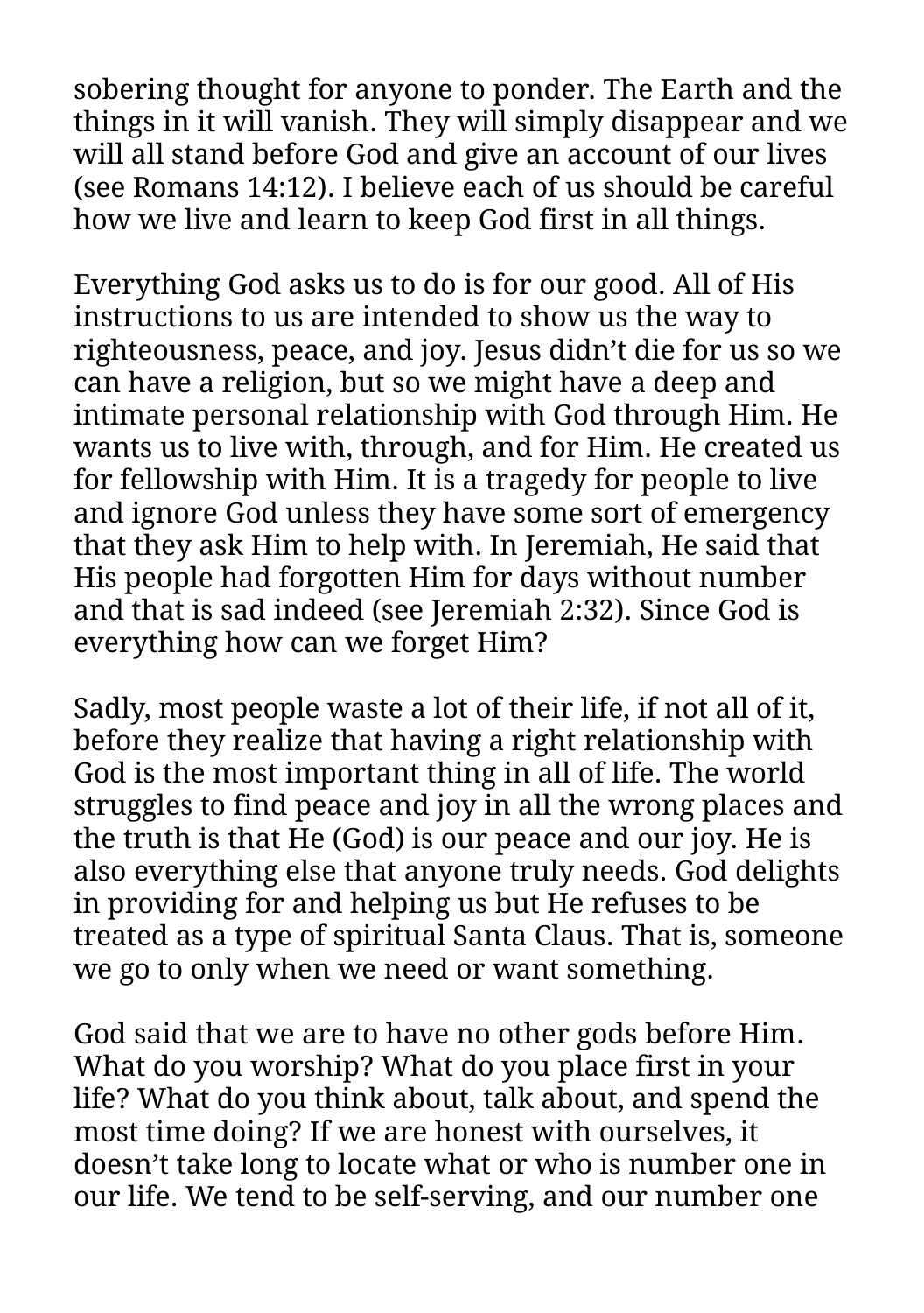goal is usually getting what we want. The thing many people fail to realize is that they can never be fulfilled or have the satisfaction they desire apart from God. He created us for His pleasure and delight. He did give us free will so we can choose or reject Him because He has no delight in a heart that does not serve out of choice. He gives us life as a gift and if we will freely offer it back to Him, then and only then we can live it fully and joyfully. However, if we try to keep our life for ourselves, we will lose it. We may live out many years but they will be frustrating, unhappy ones.

I recently realized that it is quite possible to receive Jesus Christ as Lord and yet never give ourselves to Him. We want Him and what He offers, but we are reluctant to give ourselves to Him for His use and will. We are to live dedicated, consecrated lives in which God and His will are our number one priority. Anyone who does not do that will never be truly content and satisfied.

People frequently ask me how I keep my priorities straight. The answer is that I must continually straighten them out. Like most things in life, just because our priorities are straight today doesn't mean they're going to stay that way. In our busy lives we have many things screaming for our time and attention and I realize it is easy to get off track. But we can daily re-establish what our priorities will be. We can daily look at our lives and make sure we are fruitful and not just busy doing things that take time and end up drawing us further and further away from God. We can develop spiritual disciplines in our life that will help us keep God as the center of all that we do. Bible reading and study, prayer, silence and solitude, serving, giving, and many other things should be practiced regularly.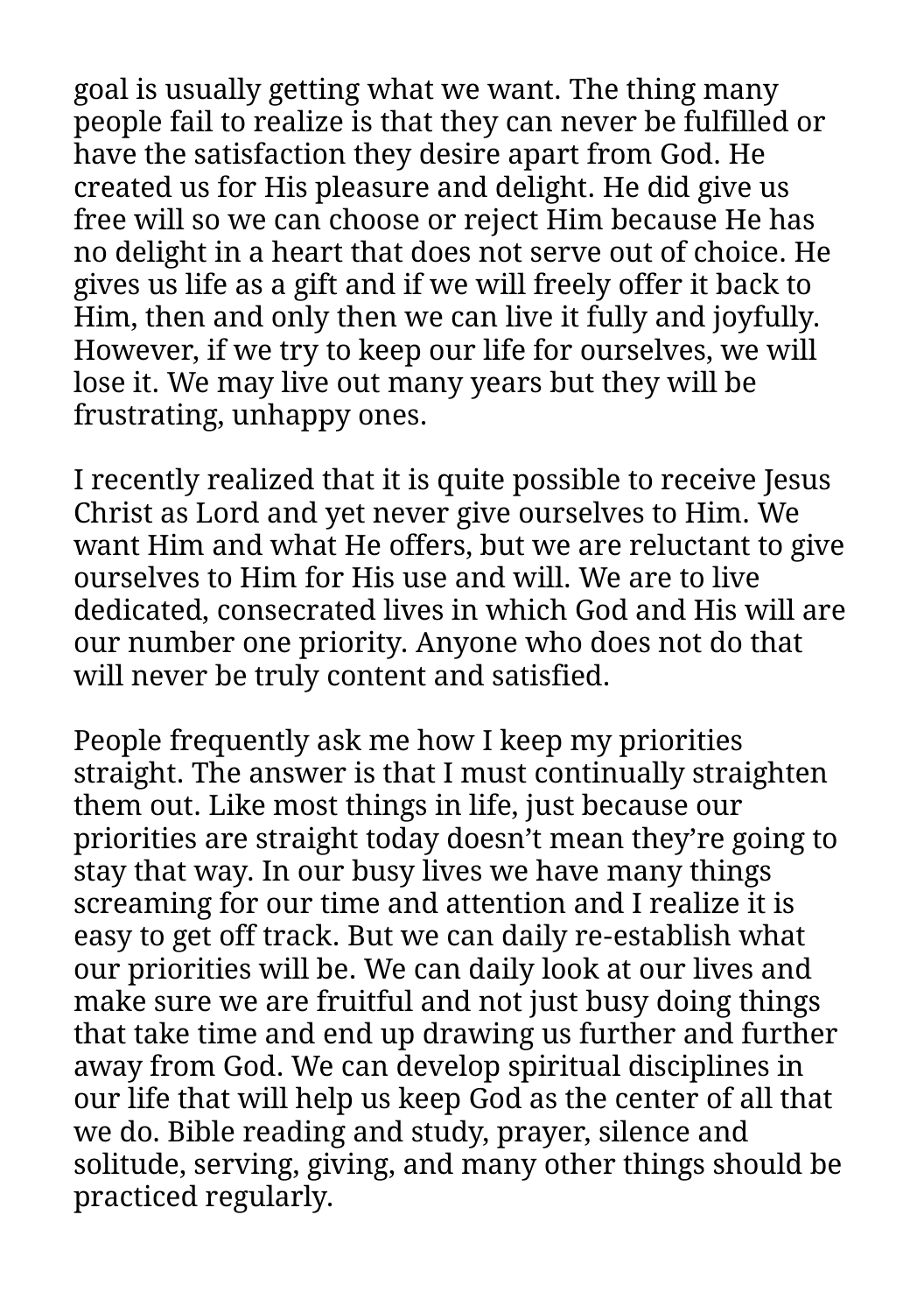#### **EVERYTHING**

To become a Christian, all a person has to do is believe that Jesus Christ is the Son of God, that He died for our sins, that He rose from the dead, and that He offers us eternal life. But receiving salvation does not guarantee that anyone will have a close, growing, personal relationship with God—and neither does going to church. Really loving God, having Jesus as the Lord of our lives, and following Him wholeheartedly requires more than praying what is commonly called the "Sinner's Prayer," attending church on Sundays, or even surrounding ourselves with Christian friends.

God loves you. He loves everything about you, and He cares about everything that pertains to you. He wants to be involved in every aspect of your life. Think about this: A man is highly educated and trained as the CEO of a thriving company. He's a Christian; he prays before meals at home with his family; and he serves on the finance committee at his church. He rarely misses a service, plays golf with men from his Sunday school class, and gives generously to the benevolence fund. But in business, this man is known to lack integrity and total honesty. Somehow in his mind he has separated the business part of his life from his relationship with God. When he senses conviction from God about a compromising business decision, he quickly tells himself, "it is just business."

The problem is, he never prays about business endeavors. He has never read the Bible to see what it says about work, finances, managing people, making decisions, or anything else relative to business. He respects God's Word in some areas of his life, but doesn't look to it for guidance in his career. He keeps God in his "god box" neatly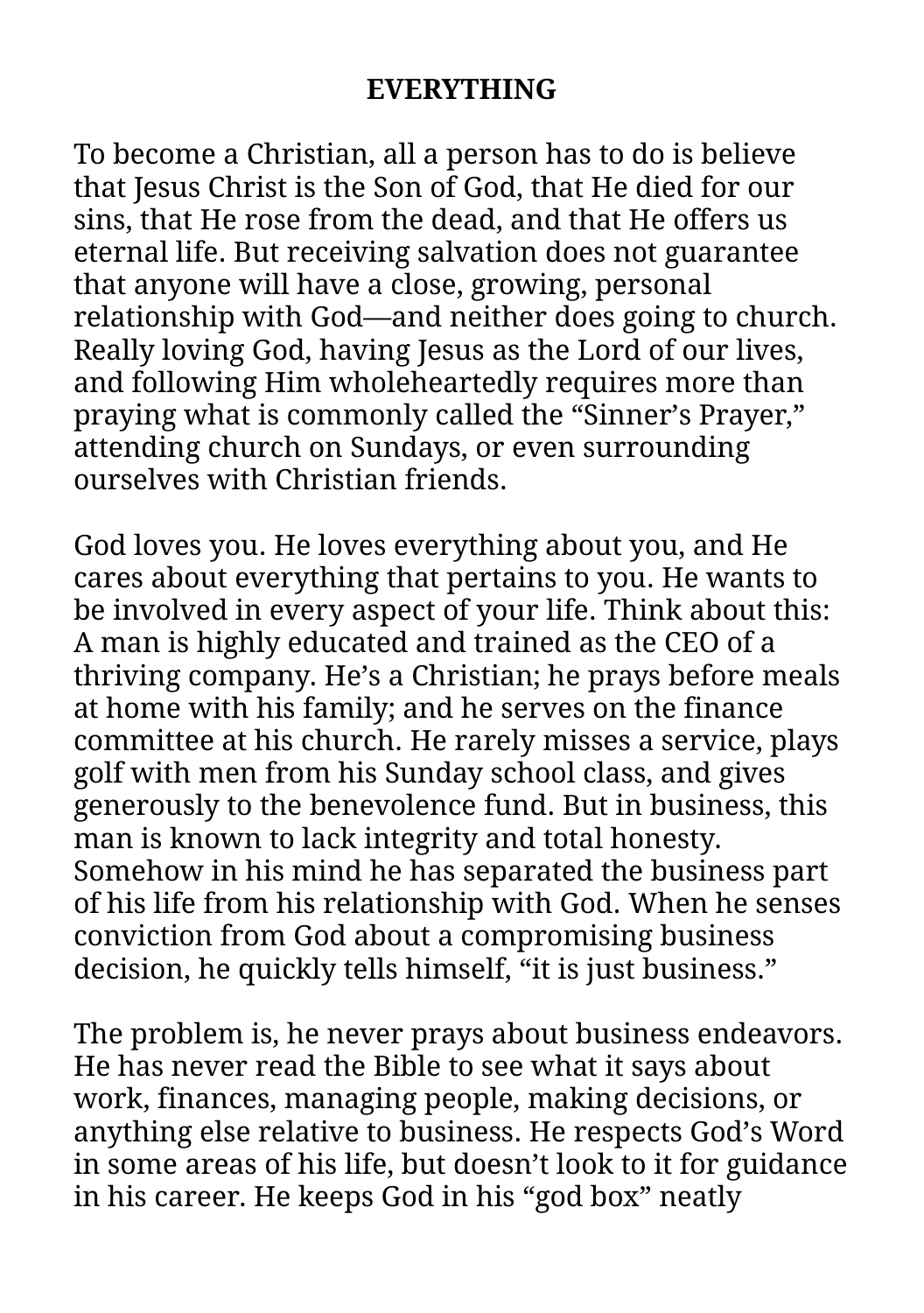separated from his ordinary everyday life. When we divide life into sacred and secular, we are embarking on trouble. God must not be separated from any aspect of life, but instead He must be at the center of all that we do. When the man we are talking about walks into his office each morning, he puts all his trust in his training, experience, and instincts rather than in God. After all, he spent years learning to run a profitable corporation, so why not make decisions based on proven theories and sound knowledge of the industry in which he works? As far as the "little lies" he tells to close a deal, he reasons that everyone does it and it is no big deal.

Now, let's say this man suddenly suffers from a dramatic and unexpected downturn in the market his company serves. This economic slump results in layoffs for many of his loyal employees and even affects his own income. Everyone affected has to deal with difficulties and pressure they have not faced before. It's a terrible situation, and the desperate CEO asks himself every day, How on Earth did this happen? He is nervous, anxious, and worried. He becomes discouraged and depressed. He asks God to help him with his problem. He wants God to fix it so he can be happy again and just live his life.

While there are all sorts of reasons for changes in business climates, we know from this man's story that he is a Christian, but he did not invite God into his work. Maybe, had he understood the wisdom of the Scriptures where business and finances are concerned, he could have made decisions to avert disaster. If God had been first in his entire life, perhaps he would have sensed the market change coming and could have made decisions to avoid it. Maybe, had he prayed and asked for God's help in his business, the people and families affected by layoffs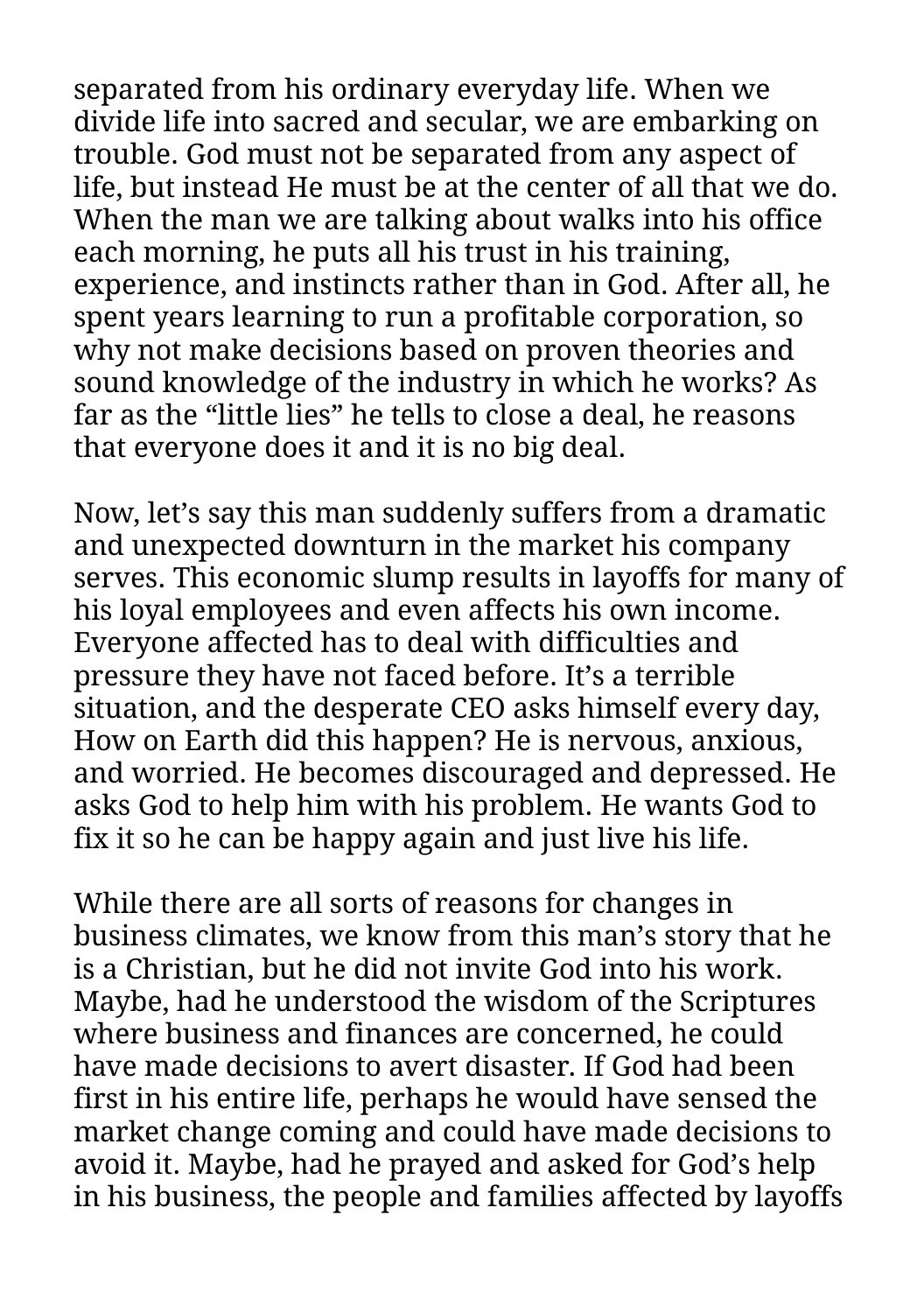could have remained prosperous. Maybe the man could have avoided the stress of trying to rescue a sinking corporate ship, had he simply allowed God's truth and teachings to guide him, instead of relying on market information and theories. And most certainly, had the man kept Jesus as the center of his life at all times, he could have avoided the negative emotions he experienced when his circumstances changed. His trust in God would have given him assurance of being taken care of no matter what happened in the market or business world.

I am not saying that we should ignore all the information that comes by natural means but we cannot rely on it entirely; I am saying that to ignore God, or limit your time with Him to a quick Sunday morning visit in church is very foolish.

Let me be quick to say that I applaud everyone who works and studies to prepare for careers. I am in favor of gaining all the knowledge, education, and training available. But I am not for trusting in these things. I am for trusting God. Theories and textbooks can fail, but God can give a person who seeks His help one creative idea that will cause a business to succeed. While we need to be equipped with natural knowledge, our greater need is to know how to seek and apply God's wisdom. When we put God first, He trumps everything else.

God not only wants to be involved in our businesses and careers, but He also wants to be involved in every other aspect of our lives—our thoughts, our conversations, the way we choose to raise our children, the way we manage our time, the way we spend our money, how we dress, what we eat and drink, how we entertain ourselves, what we watch and listen to, and who our friends are. If we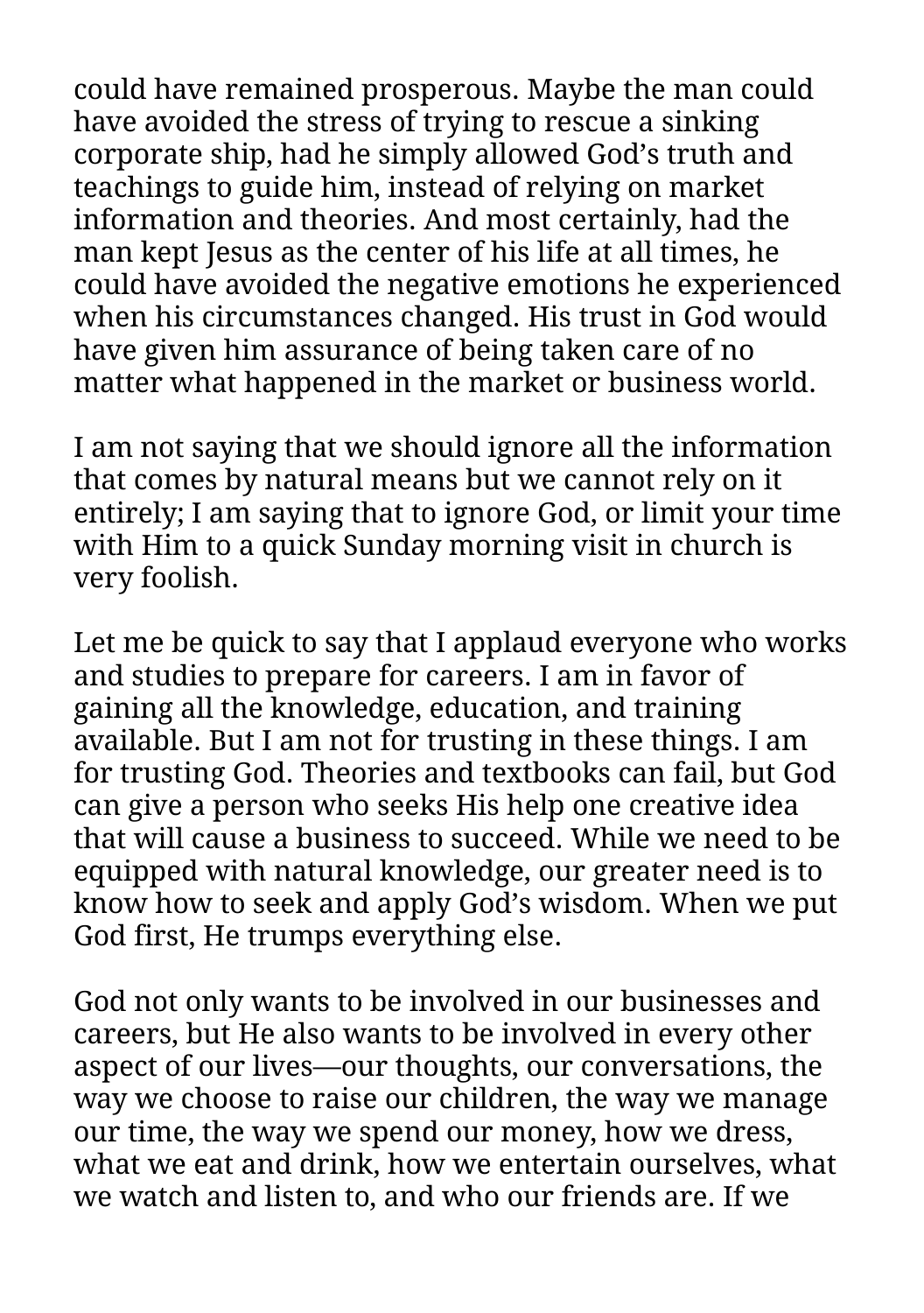truly put Him first, we will welcome Him into all these areas of our lives. We will study His Word to learn His truth about these things, and we will be diligent to obey the promptings of His Spirit.

#### **ARE YOU FORGETFUL?**

I think Jeremiah 2:32 may be the saddest verse in the Bible: "Can a maid forget and neglect [to wear] her ornaments, or a bride her [marriage] girdle [with its significance like that of a wedding ring]? Yet My people have forgotten Me, days without number." Isn't that sad? God is basically saying in this verse, "My people just forget all about Me." People go for days and don't talk to God, then all of a sudden they have a problem and then they remember Him and come running to Him for help.

I cannot emphasize this point strongly enough: we must learn to stop ignoring God when our lives are going well and seeking Him only when we need something. We should seek Him all the time. We certainly need Him all the time, but due to pride, self-will, and self-reliance we don't always want Him involved in everything. This is human nature, but as Christians we receive a new nature. The nature of God comes to dwell in our spirit and that is why we must learn to walk by the Spirit and not by the flesh.

When we are not facing crises or having problems, we tend to think we can handle things on our own. But the minute we have a problem that we cannot solve, we suddenly realize we need God after all. Let's honor God by putting Him first in everything—not only when we find ourselves in situations we can't handle on our own.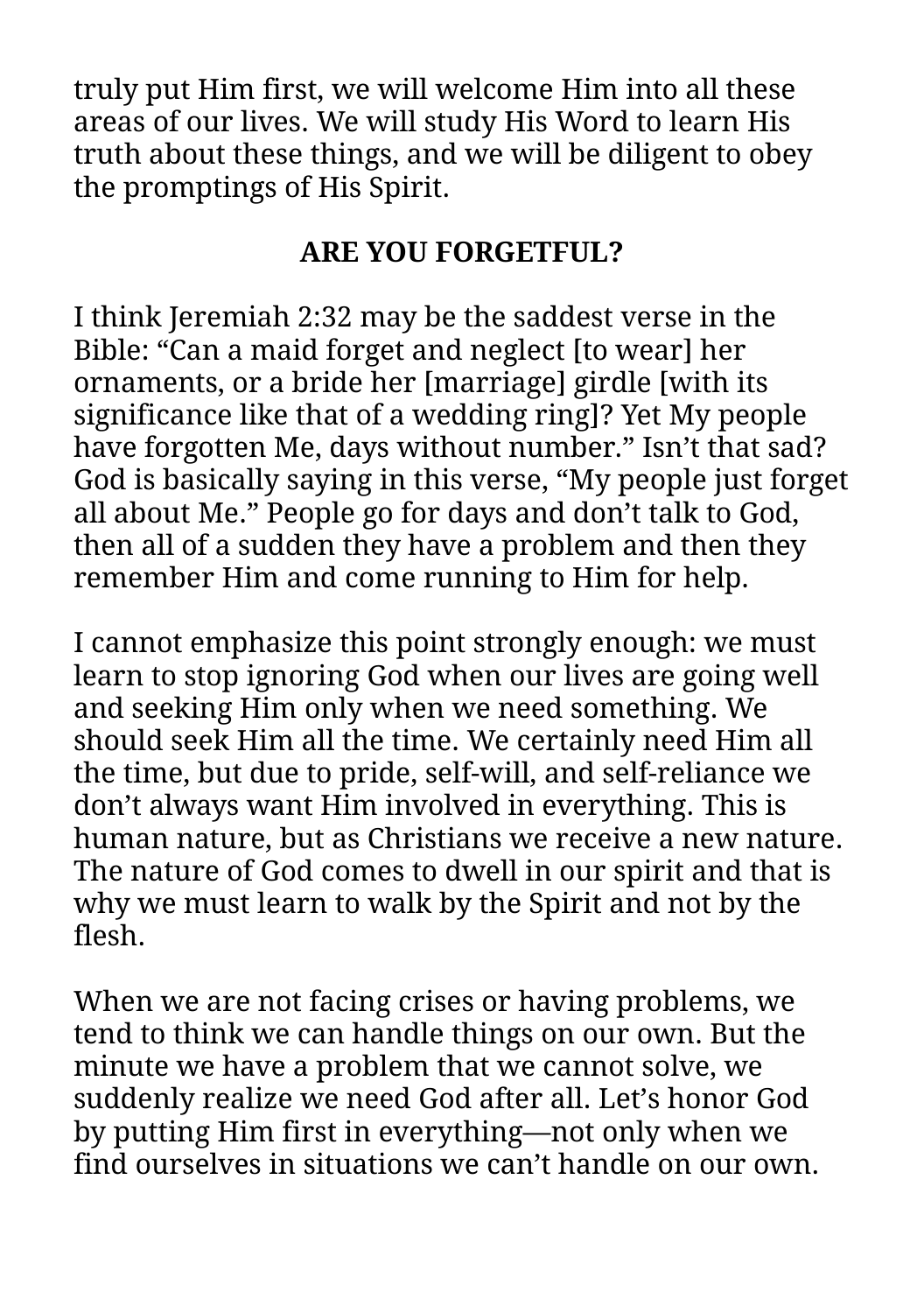#### **TOO BUSY?**

I believe that most people would like to have a great relationship with God, but they fail to realize it is dependent on the time they are willing to invest in getting to know Him. Some people don't think it is possible to be intimate with God, many are simply too busy with other things and allow their relationship with God to take a backseat to everything else in life. The truth is, if we believe we are too busy to make spending time with God a priority, then we are simply too busy. It is foolish to never have time for the most important thing in life.

I once read that someone calculated how the average person spends a typical life span of seventy years. Here's the estimate: if you live to be seventy years old, then more than likely you will spend twenty-three years sleeping, sixteen years working, eight years watching television, six years eating, six years traveling, four and a half years on leisure activities, four years being sick, and two years getting dressed. The average person spends six months of his or her life on spiritual activities. If you add the numbers, you will get a total of seventy years—and then life is over. Do you want to spend four times as much of your life getting dressed as you do talking to God, reading His Word, or worshipping Him? I don't!

I even read once that the average minister prays four minutes a day. I realize there are some that pray a lot more than that, but if four minutes is the average, it is no wonder that a lot of people go to church and don't feel they benefit from being there. I discovered years ago that the power that comes from the pulpit when I minister to others is dependent on how I live my private life. I believe anyone's success in business, in ministry, or in everyday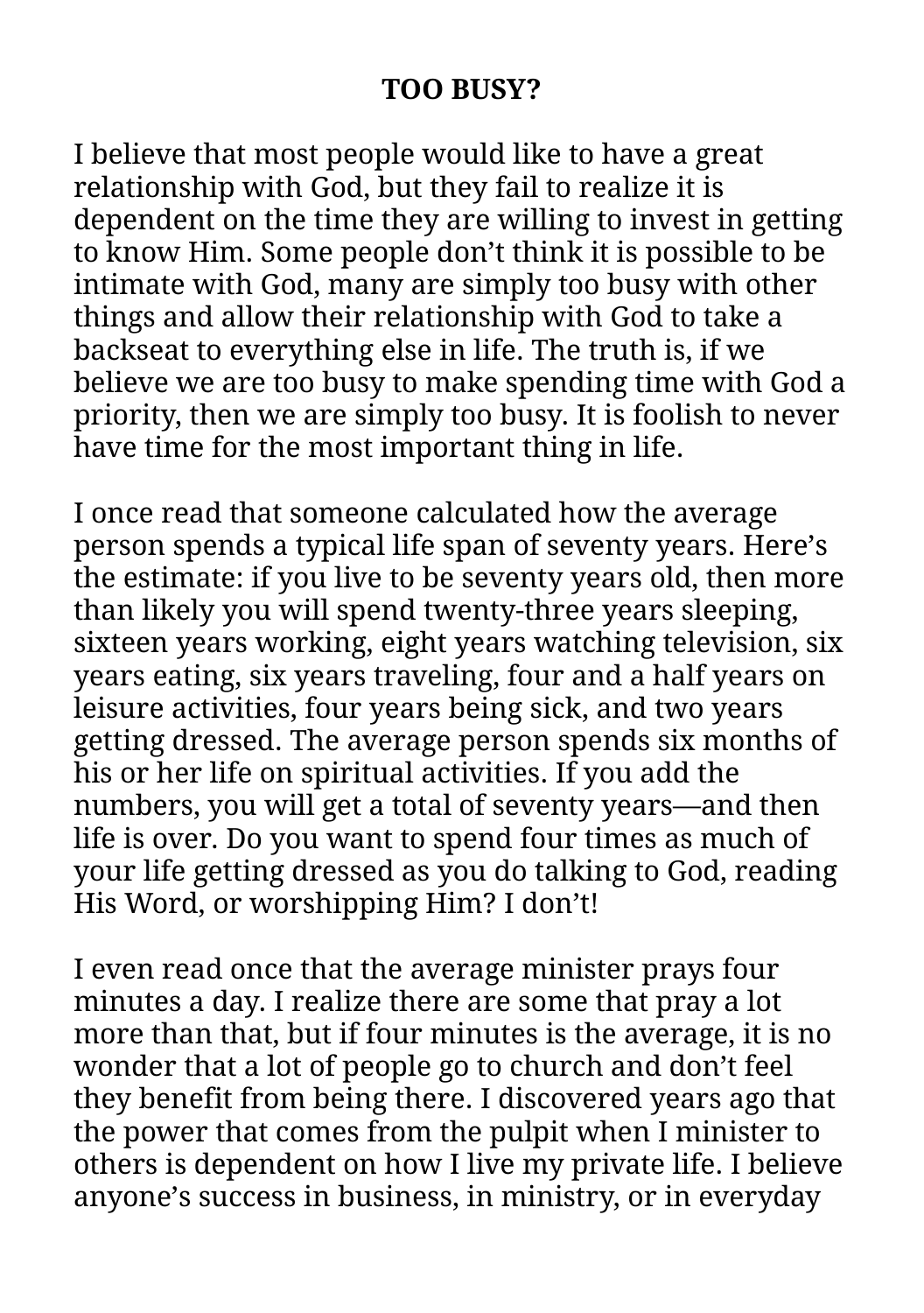life is directly linked to the place of importance they give God in their daily life.

#### **WITH ALL YOUR HEART**

When we think about how much time people actually give God, we can understand why the Bible so strongly encourages us to seek Him. The fact is, we are missing the greatest thing in life if we never really get to know God personally. We must seek Him daily. The apostle Paul said that his determined purpose was to know God and the power that flowed out from His resurrection (see Philippians 3:10). The word seek is a very strong word. In its original language, it means "to crave; to pursue; to go after with all your might." In Jeremiah 29:13, God Himself promises, "Then you will seek Me, inquire for, and require Me [as a vital necessity] and find Me when you search for Me with all your heart."

Jesus plainly told us what our number one goal and priority should be. When the Pharisees asked Him what was the most important commandment of all, He responded, "You shall love the Lord your God with all your heart and with all your soul and with all your mind (intellect)" (Matthew 22:37). In other words, we can't just love God when we need Him to help us; we can't love Him only when it's convenient for us or popular; we shouldn't just pay attention to Him when we're at church or because we think He might punish us if we don't. No! We are to love Him from our hearts—not out of fear or obligation. And we are to love Him passionately. That's what "with all your heart" means.

He is a wonderful God. He is worth loving! He is worthy of all your passion and devotion. So don't wait until you find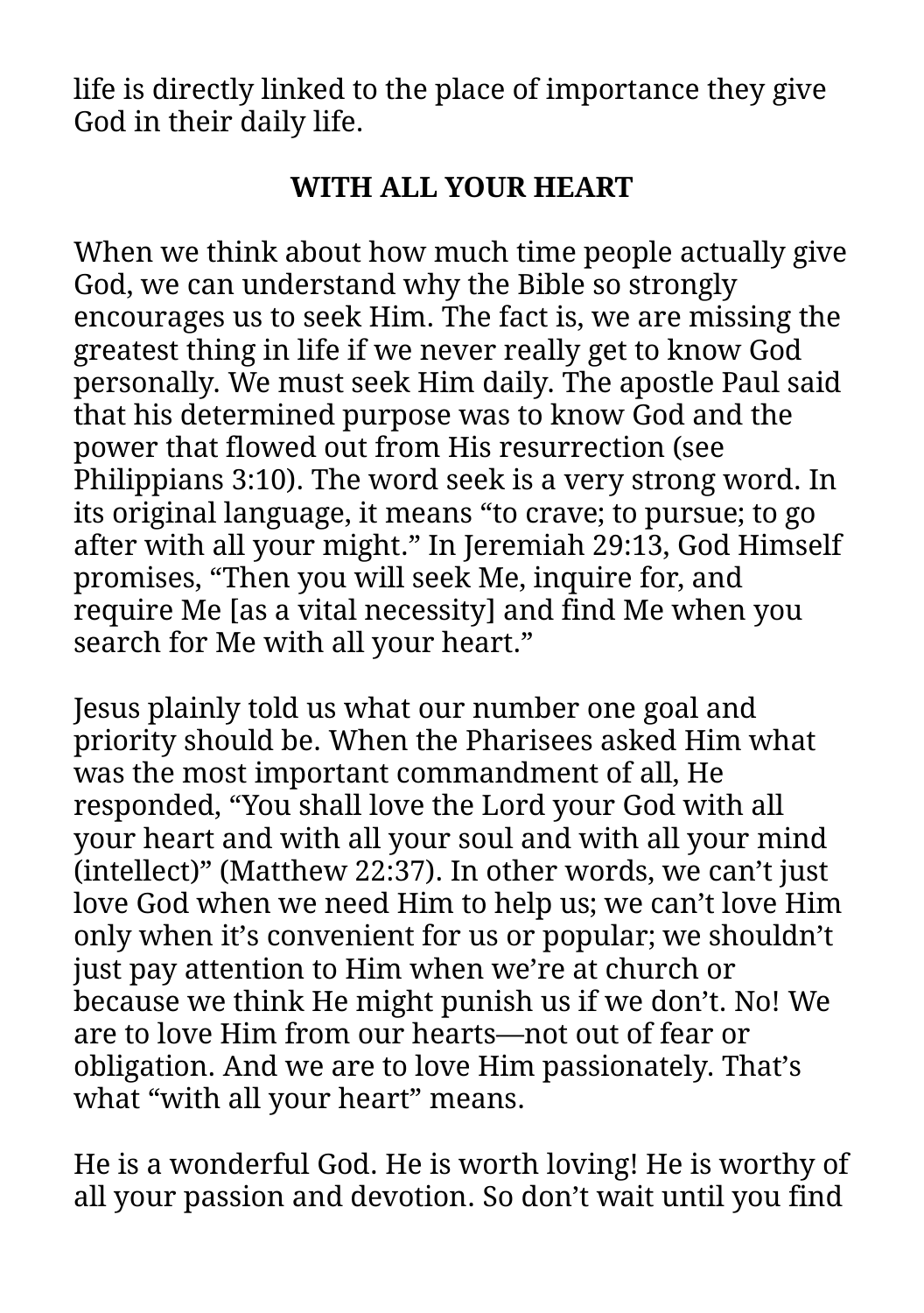yourself in a desperate situation. Determine to seek and love God with all your heart from this moment on.

#### **WHAT IF YOU DON'T WANT TO?**

More than anything else, I want to help you have the best life you can possibly have. At times, that means answering honest, heartfelt questions, such as, "What if I don't want to seek God with all my heart? What if I don't have any desire to put Him first in my life?"

Most of the time, people who have the courage to ask these questions really want to want to seek God. The fact that they don't crave God's presence often makes them feel guilty or embarrassed, but I think it's good that they are honest. If you wish you wanted to seek God, but the thought of praying and reading your Bible doesn't really thrill you, let me help.

#### **ASK**

First, ask God to give you the desire you need. If you do not have a genuine desire to know God and seek His ways, you will exhaust yourself trying. You must have that desire, because desire is the fuel that enables you to keep going as you grow in God. It makes you want to be in God's presence, and it helps you stay focused as you pray and read God's Word. God is the One who gives us the will and desire to work for His good pleasure (see Philippians 2:13), so ask.

Prayer is the way we ask for what we need from God, and when we pray, He hears and answers. If you don't have a desire to grow in your relationship with God, don't try to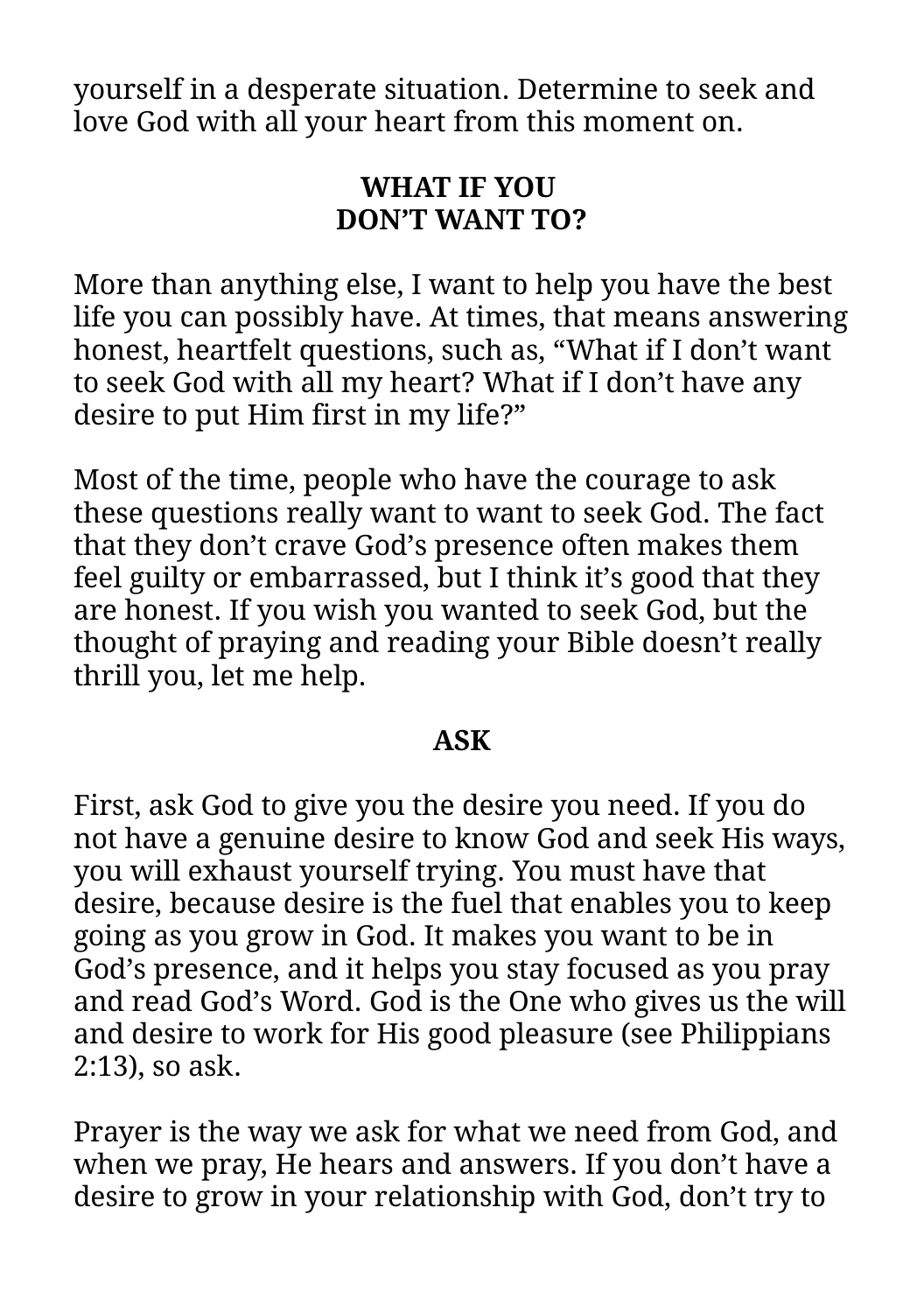convince anyone (including yourself and God) that you do. Admit that you don't really want to do it, then ask Him to help you want to want to. After all, God knows your heart; He knows when you don't really want to seek Him, but He also knows when you wish you could want to. He wants to give you that desire, so ask Him, and He will. If you know that other things are too important to you and that you need to have a change of heart, start praying about it and God will work in you to change your desires. In Psalm 38:9, David told God that all of his desire was before Him. God can give us desires that are good and right and take away ones that are destructive, so ask!

I have had people say, "I wish I felt the way you do about God, but I just don't." They may not realize that I did not always have the passion for God that I have now. I had to do the same things I am encouraging you to do. I prayed to want to pray more, to want to study more, and to want to give and serve more. I pray all the time not to be selfish and self-centered. We have not because we ask not (see James 4:2), so start asking!

#### **BE DISCIPLINED**

Second, you'll have to exercise spiritual disciplines. You read extensively about discipline in Power Thought 11, and it applies to your spiritual life as much as it does to other areas of life. Let me give you an example.

You don't want to be physically hungry for very long, do you? Of course not. So you think about what you'd like to eat; you go to the store and buy it; you take it home; you prepare it; you eat it; then you clean up after it. You may spend two hours preparing a meal that takes ten minutes to eat. Nevertheless, you have to make an effort if you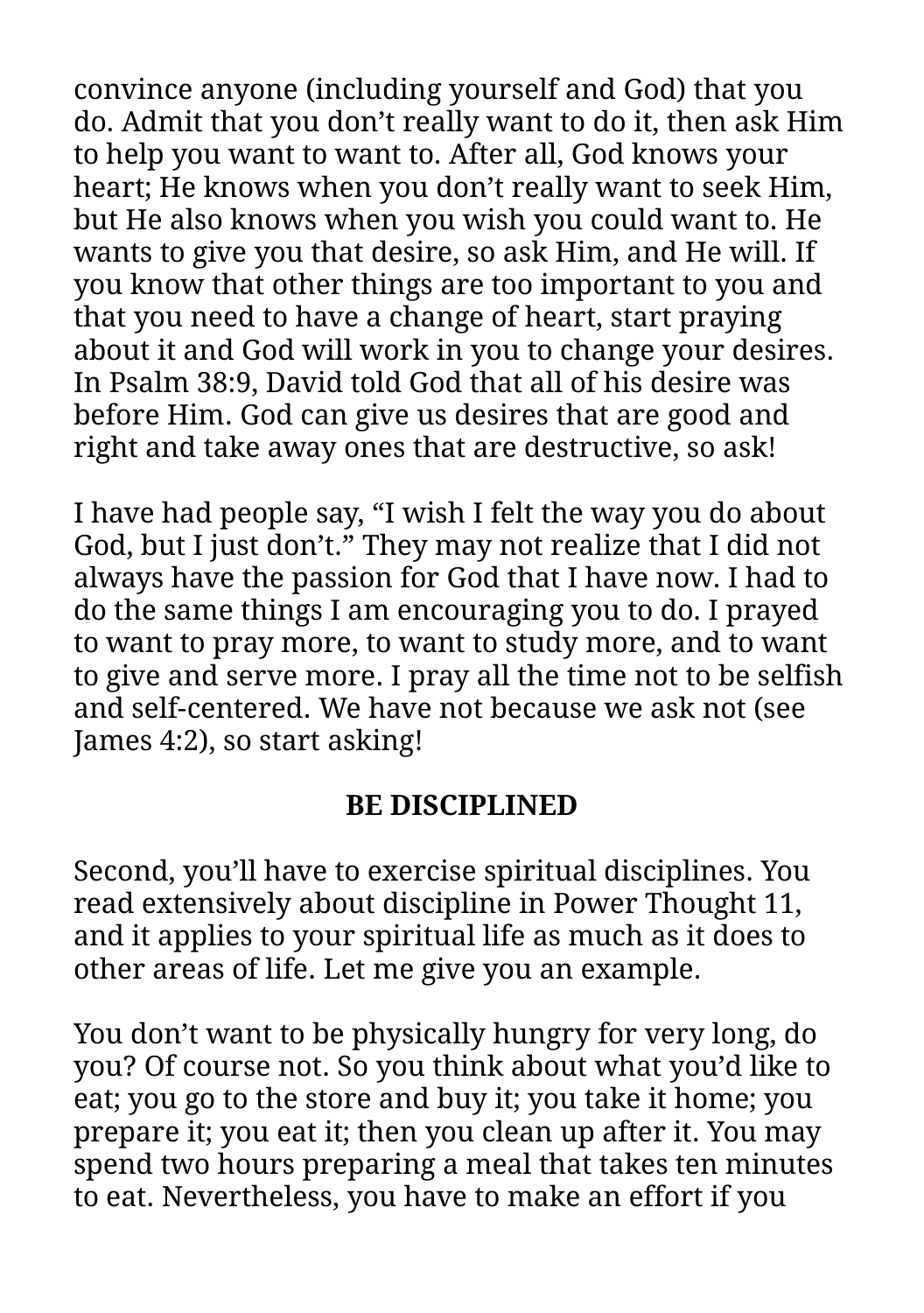don't want to go hungry.

You feed yourself spiritually in a similar manner. The spiritual part of you does want and need to spend quality time with God, but your flesh needs to be disciplined. It needs to form new habits. Prayer is talking to God about all kinds of things. You would never expect to have a good relationship with a human being if you never spoke to that person or took time to listen to him or her, would you? Then why would you think you could enjoy a growing relationship with God if you never spoke or listened to Him?

Spending time in God's Word and in prayer are both spiritual disciplines that help us get to know Him. Worship and praise is another way to connect with God. When you worship God, you focus on who He is; you magnify all the things that are so wonderful about Him and you thank Him for all of His goodness in your life. This causes your faith to grow and it draws you closer to Him. Serving and giving with a right motive also brings us closer to God. All of these spiritual disciplines prevent you from being hungry spiritually. Make the effort to exercise them, and you'll see what I mean.

#### **EDUCATE YOURSELF**

Another way to seek God is to educate yourself concerning the ways and purposes of God. You certainly have to put your heart into seeking God, but you also have to put your mind into it and you have to learn things you may not know yet. Find a good, solid, Bible-based church and get involved in it. Read books; listen to sermons and teachings; take classes or go to Bible studies; attend conferences and seminars; find people who are more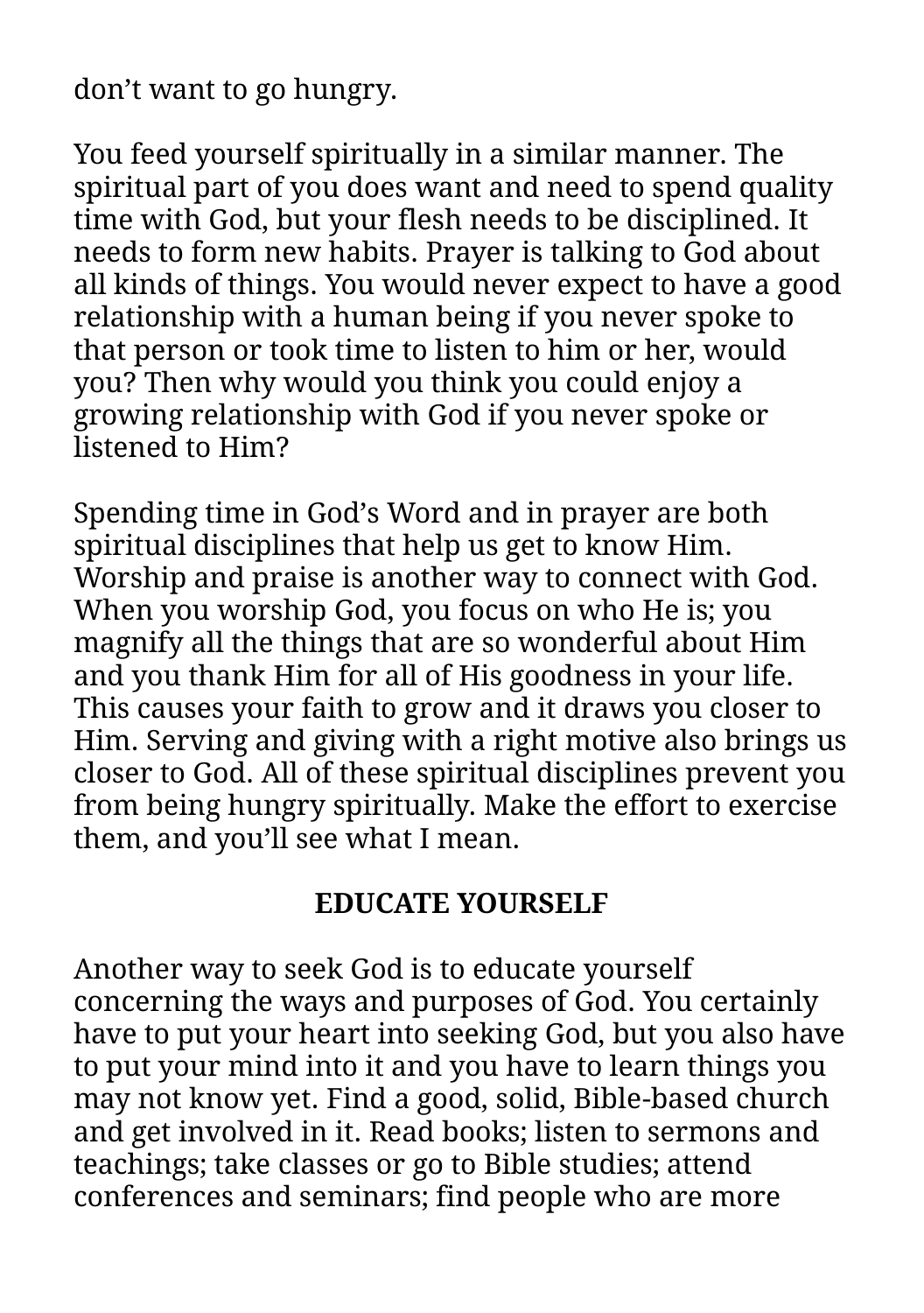mature and experienced in God than you are and ask them questions. If you are truly seeking God, you will need to make an effort. Investing time and money into getting the resources you need to grow is a valuable investment that pays wonderful dividends.

If you went to college, you would expect to purchase textbooks and make an investment of time in order to gain the knowledge you desired. Why should learning about God be any different?

#### **PROVE IT**

In Power Thought 5, I mentioned that love is more than nice feelings; real love includes action. If we say we love God and want to put Him first in our lives, we must act and we act on our love by obeying Him. Very few of us would say, "I am not going to obey God." Instead we make excuses. I remember many times when I would be easily angered and difficult to get along with and then I would excuse my behavior by saying, "I am tired and don't feel good." It may be more difficult to be kind to others when we are tired, but at all cost we must avoid making excuses because they deceive us and give us permission to continue in disobedience. We are not putting God first if we disobey Him.

If we truly desire to obey God, we steadily grow in learning how to hear His voice and choose the path He is asking us to take. Pray daily that you will receive the grace from God to obey Him. Don't just try… pray!

#### **PROMPT OBEDIENCE**

In Exodus 24, God spoke to Moses and Moses recorded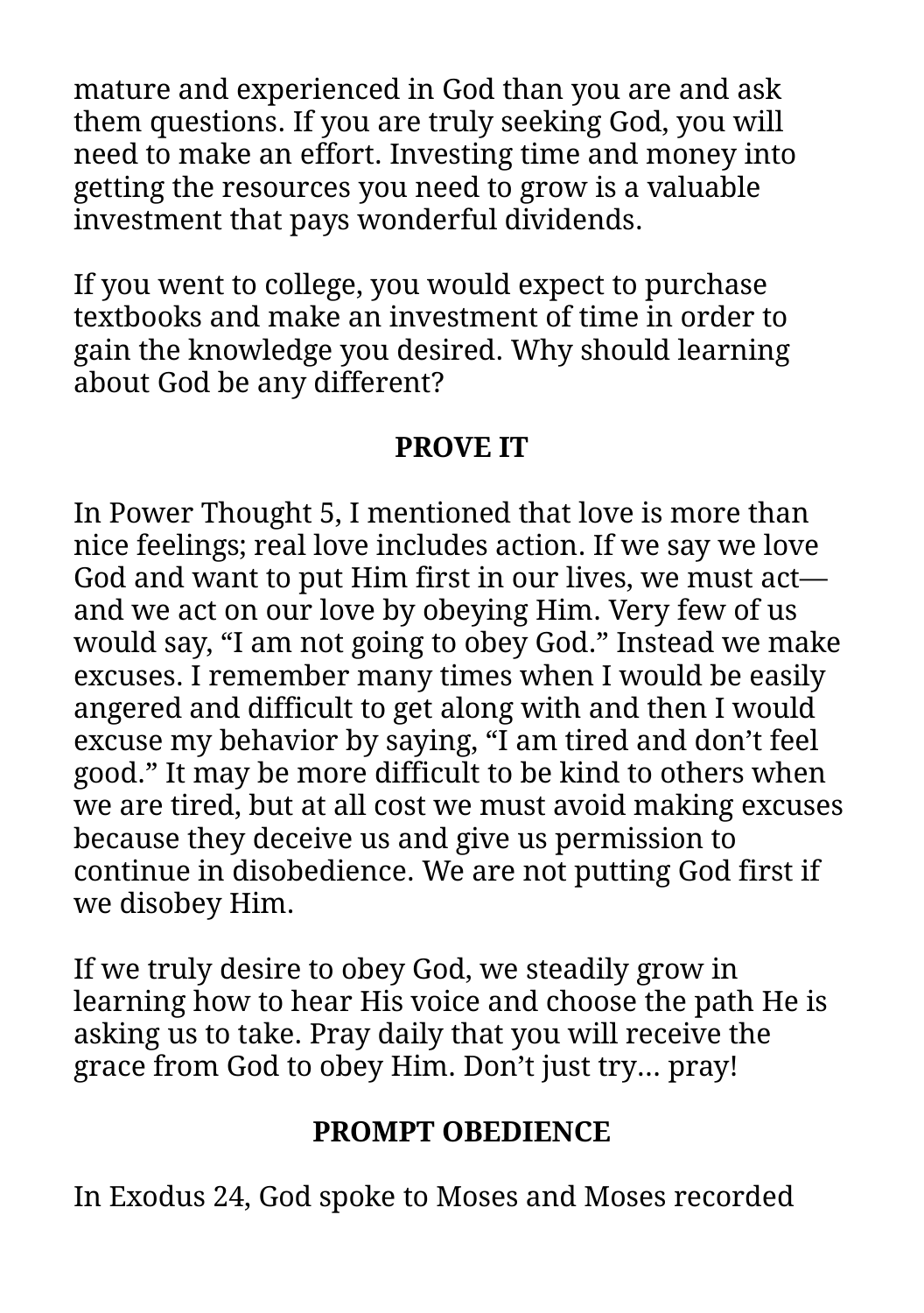what He said. When he read these words to God's people, they responded, "All that the Lord has said we will do, and we will be obedient" (Exodus 24:7). Obviously, they did not treat God's Word lightly. They understood that they could not simply hear what God said, they also had to obey. When I read this passage, I get the impression the people had come to hear the Word having already decided they wanted to learn what they were supposed to do and how they were supposed to live. Their attitude seemed to be, "No matter what God says, we will do it." Meditating on the power thought, "I put God first in my life," will help you develop a new mind-set. Your attitude will change to one of prompt obedience rather than one of procrastination and excuses.

In James 1:22 we read, "But be doers of the Word [obey the message], and not merely listeners to it." Wonderful things would happen if we made our mind up to do what we hear in God's Word rather than merely listening to it.

In our culture today, we sometimes listen to Bible-based teaching for the sake of gaining knowledge. Though knowledge is important, it won't change our lives unless we act on it. Many people have said to me over the years, "Joyce, I have all your books and tapes, and I watch you on television every day." I appreciate such comments, but I really want to say in response, "That's great, but are you applying what you learn? Are you obeying the Word of God when you hear it?" I have talked in this book about the power of proper mind-sets. If we set our mind in advance to obey God's instructions it will be much easier to do. How much of what you know are you doing? Start confessing, "I put God and His will first at all times." This will renew your mind and soon you will find yourself being more obedient with less struggle. Remember that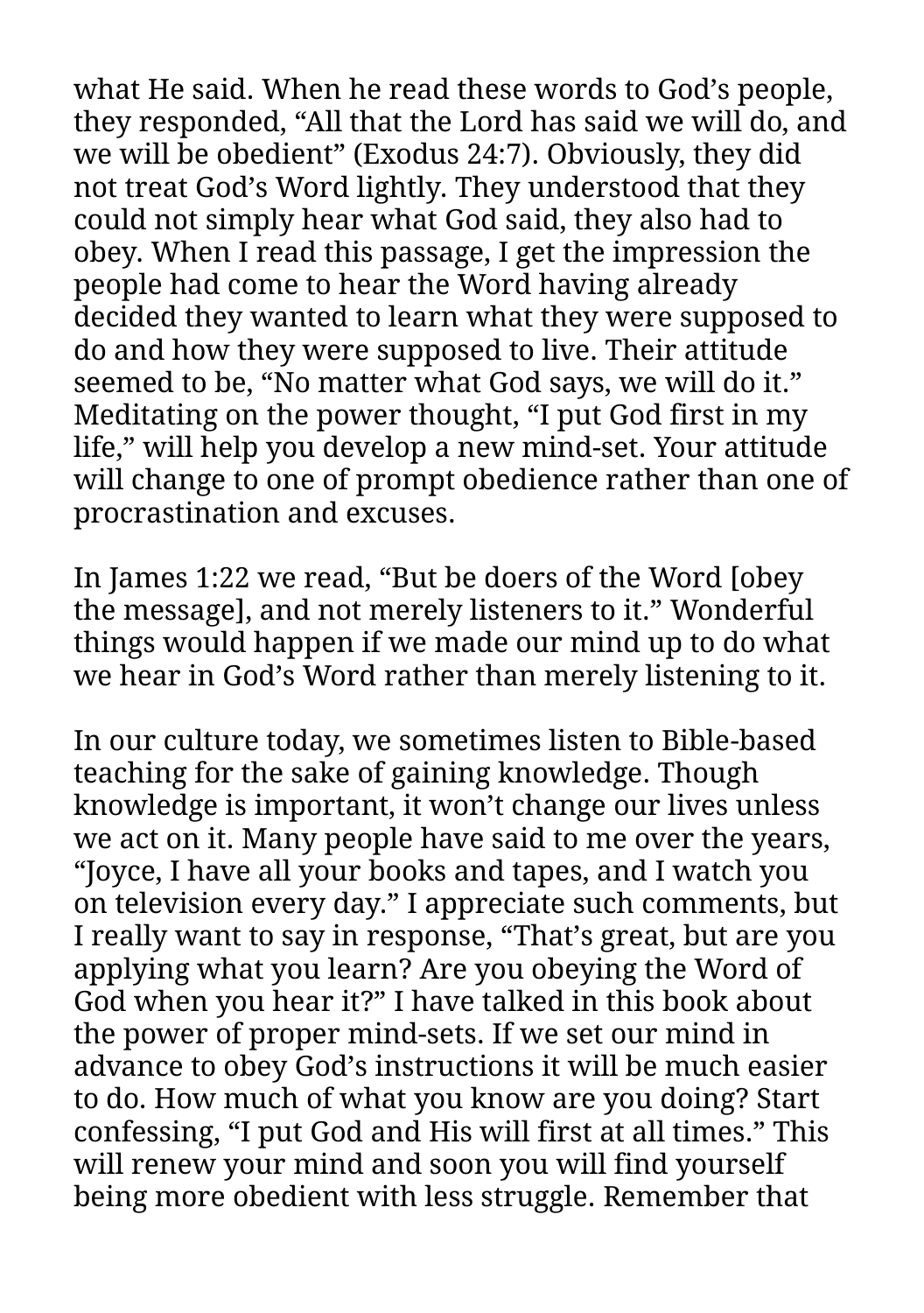where the mind goes the man follows. We become what we think (see Proverbs 23:7).

We must not allow ourselves to merely feel good about the fact that we go to church, can quote Scripture, or have a houseful of Christian resources unless we are also making every effort to line our behavior up with what we learn. I realize we are on a lifetime journey and that none of us have arrived, but we do need to make sure that we are daily pressing toward the goal of being like Christ.

Large numbers of Christians live in anger, bitterness, resentment, and unforgiveness yet they know that God strongly instructs us to forgive and to be quick about it. Why would they do that? They do it because obedience requires a decision of the will that goes beyond emotions. We follow our feelings entirely too much. We must own our emotions and not allow them to own us. A person may know that they really need to get out of debt, but they just keep putting it off. They intend to do it but fail to realize that good intentions are not obedience. If we simply listen and don't obey, it really doesn't help us nor does it glorify God.

Putting God first means that we choose what pleases Him rather than what pleases us. Try to learn in your experience what is pleasing to God and set your mind to do it.

#### **DON'T SERVE LEFTOVERS**

I could not write about putting God first without mentioning Matthew 6:33: "But seek (aim at and strive after) first of all His kingdom and His righteousness (His way of doing and being right), and then all these things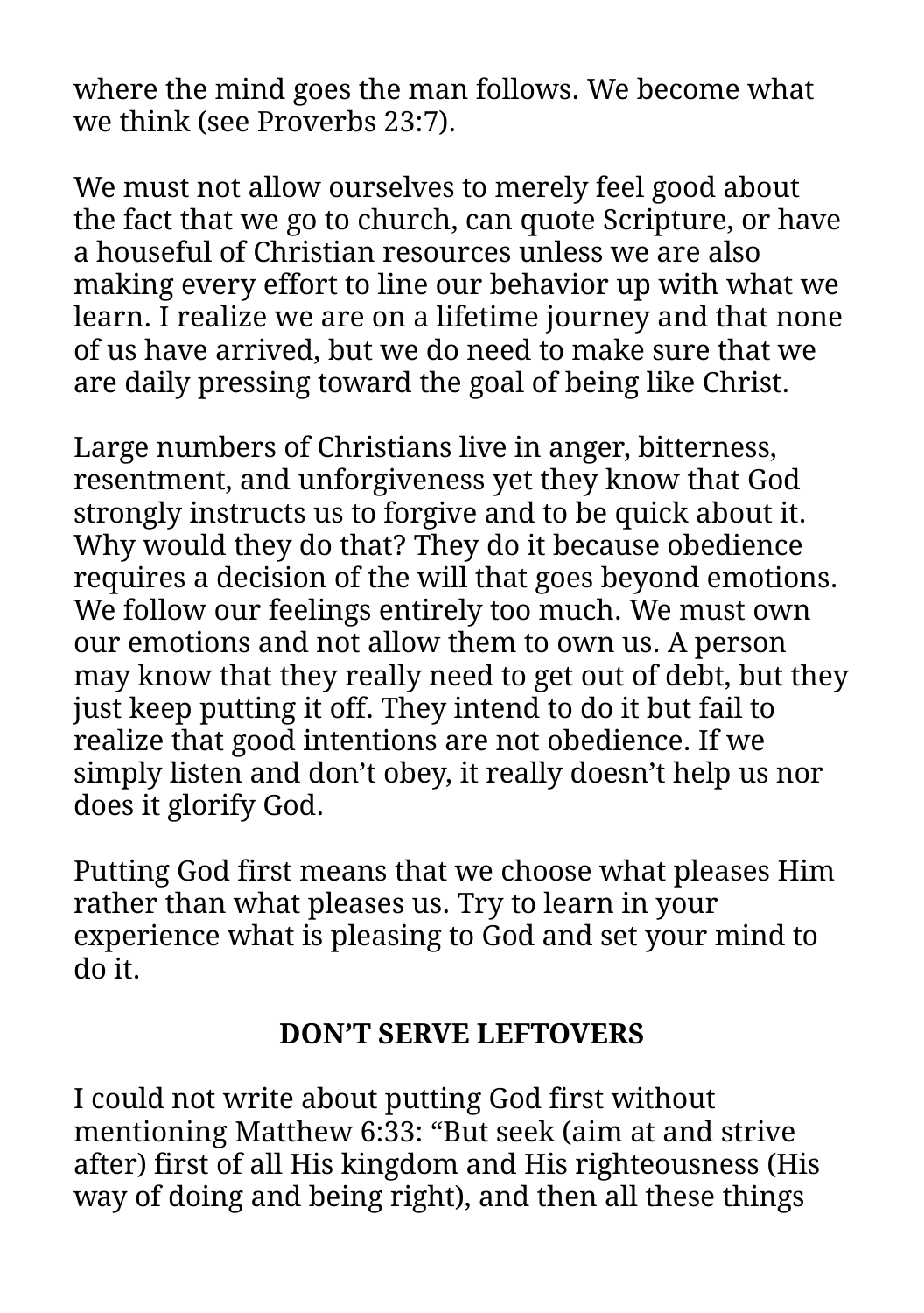taken together will be given you besides." In other words, if we put God first, all our needs will be met; everything else will fall into place.

The idea of putting God first appears throughout the Bible. In the Old Testament, God's people gave what was called a "firstfruits offering," which meant they gave to Him the first of everything they had—their produce, firstborn animals, firstborn sons, their gold and silver everything. So, if a man worked as a farmer, he gave the first crops that appeared in his field to the Lord as an offering.

When we give God our firsts, we are saying, "Lord, I want to give this to you before I do anything else. I trust You to take care of me and meet all of my needs, and I want to honor you with the first evidence of my provision and increase. I don't want to give you my leftovers; I want to give you my 'firsts,' to show that you are first in my life. I'm giving you my firstfruits, and I trust you to bring more." If we give God the first of everything that comes our way, the rest is blessed.

You see, God is a creator, not a consumer. Everything we have comes from Him; He simply asks for the first portion of it back—not because He needs it, but because we need to give it to keep ourselves mindful of the fact that He is preeminent in our lives. Nothing we offer to Him is ever lost; instead it can be multiplied because we put it in His hands.

I urge you to put God first by giving Him your firsts. Give Him the first part of every day by spending time with Him before you do anything else. Begin to schedule your day around God instead of trying to work God into your day. If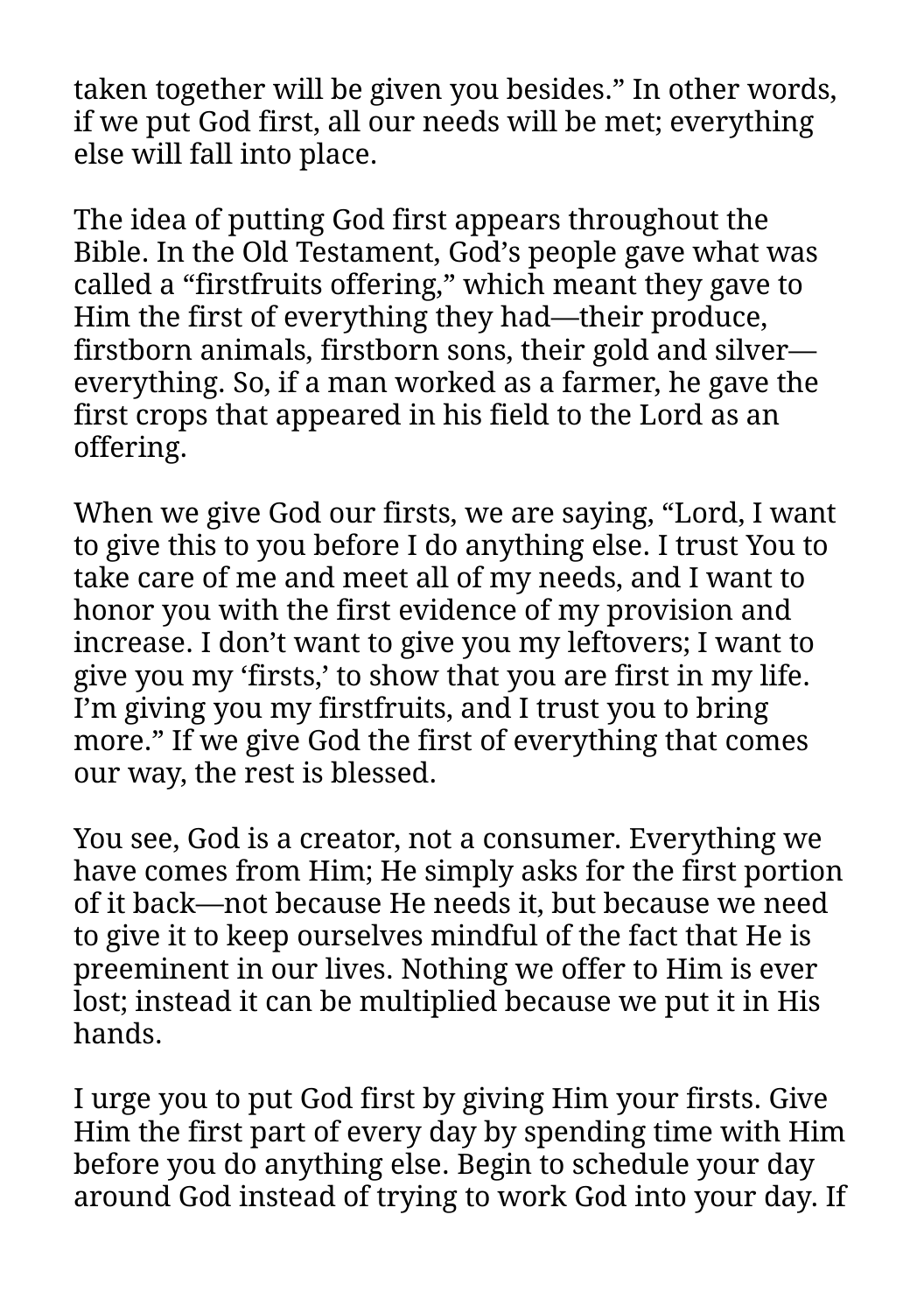we give Him the first part, He will make the rest extremely productive. Give God the first portion of your finances by not waiting to see what you have left for Him after you pay your bills. Give God the first of your attention, by turning to Him for guidance before you run to your friends or to the Internet for advice.

God is great and He is our God! He is able and willing to do more for us than we could ever ask or think (see Ephesians 3:20). He desires to enlarge your life and He wants you to enjoy not only your life, but Him. Do you enjoy God? Are you in close fellowship with Him? Is He first in your life? Don't be afraid to answer these questions honestly because God loves honesty. There was certainly a time in my life when God was not first; I went to church but did not enjoy God or have close fellowship with Him. All that has changed in my life and it can change in yours too. Begin practicing the power thought, "I put God first in my life." The more you think it, the more you will do it.

Putting God first is a choice. You have to do it deliberately. But it's a choice that brings greater blessings than you could ever imagine—peace in your heart, joy, fulfillment in life, provision for every need, and every other good thing. Put God first in your life today and every day. And watch to see what He will do!

#### **THINK ABOUT IT**

I want you to be totally honest with yourself and ask yourself if you've let anything get ahead of Him. if you have, make an adjustment.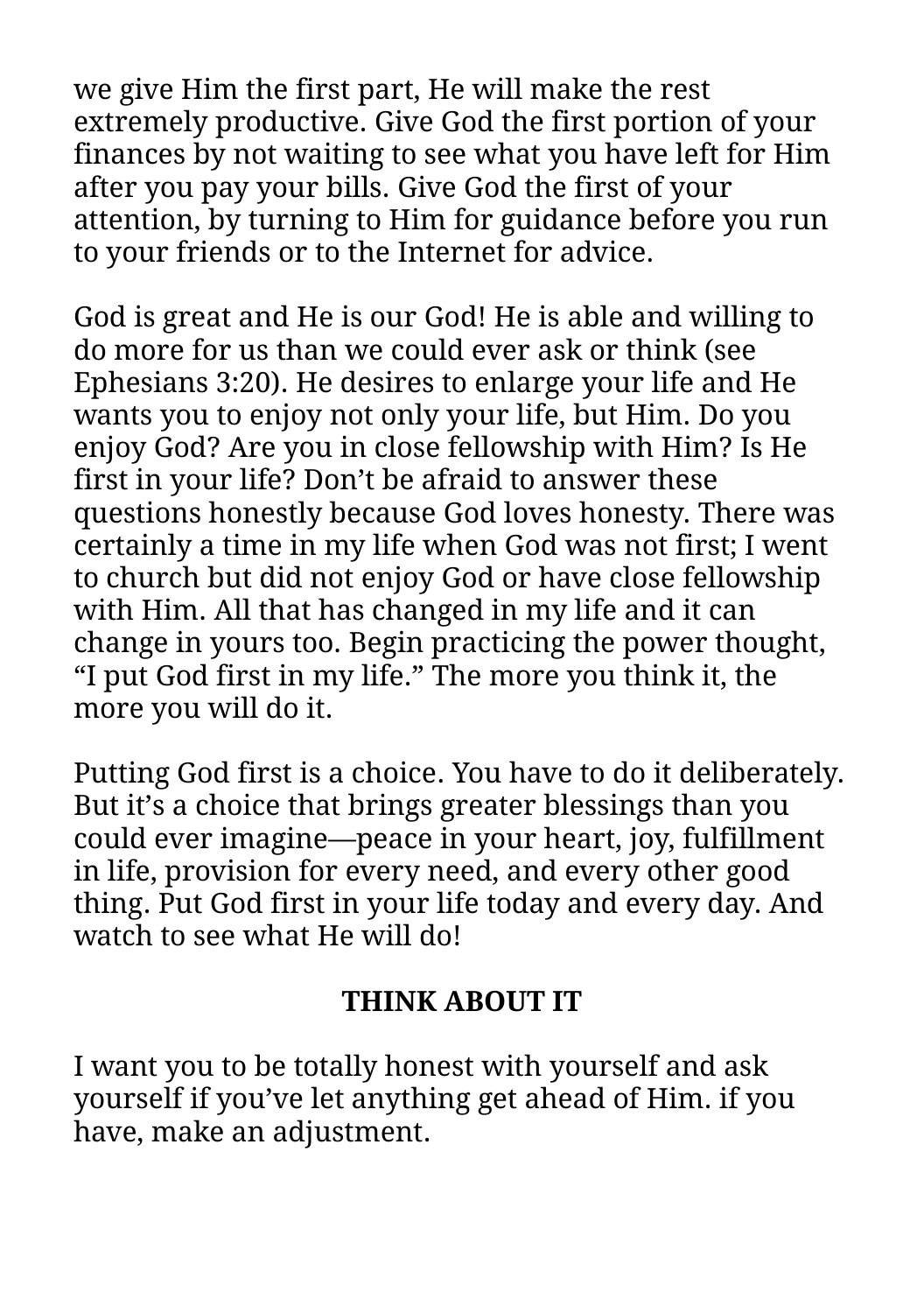#### **POWER PACK**

**"Then you will seek Me, inquire for, and require Me [as a vital necessity] and find Me when you search for Me with all your heart."**

**Jeremiah 29:13**

**"You shall love the Lord your God with all your heart and with all your soul and with all your mind (intellect)."**

**Matthew 22:37**

**"But seek (aim at and strive after) first of all His kingdom and His righteousness (His way of doing and being right), and then all these things taken together will be given you besides."**

**Matthew 6:33**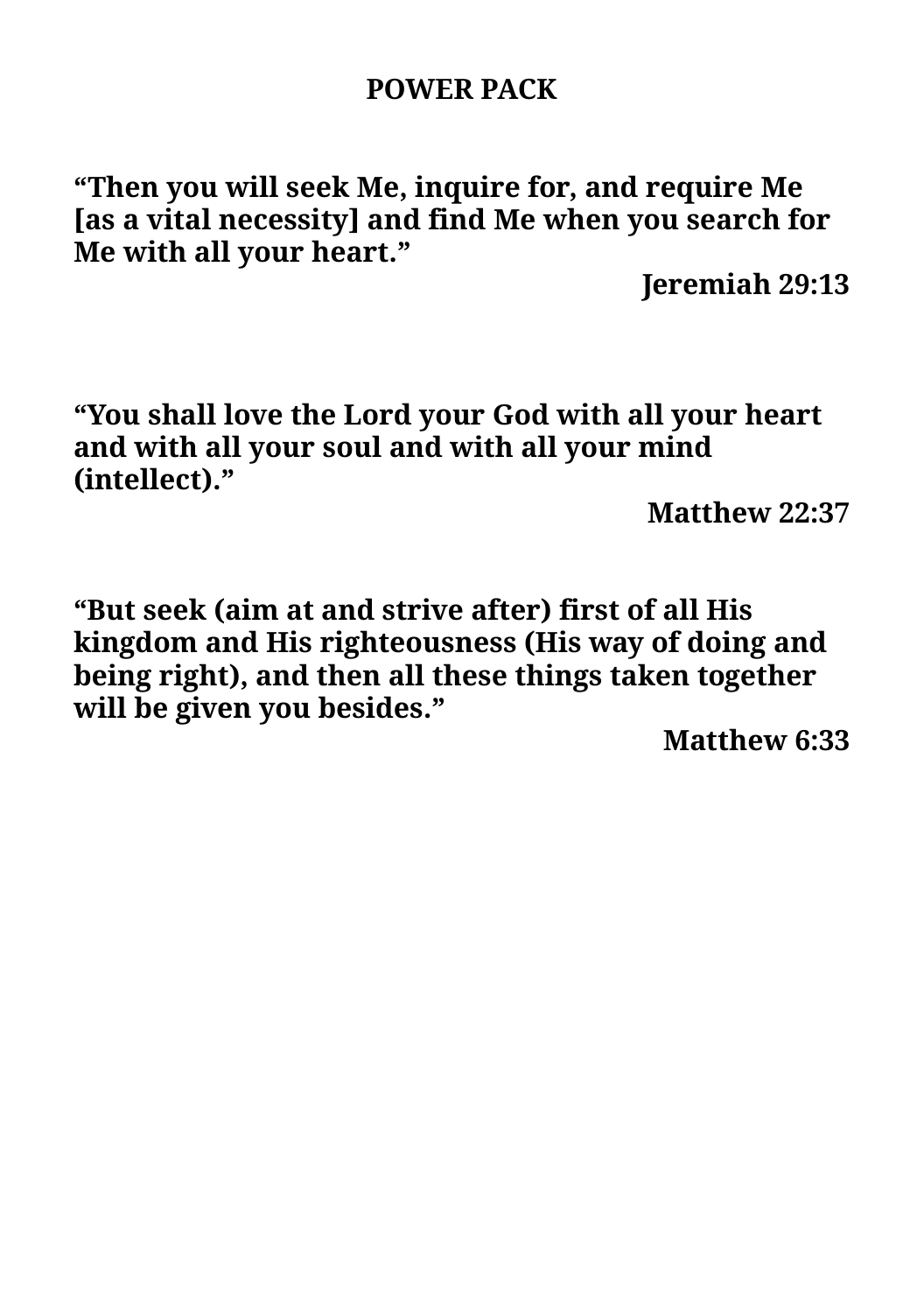## **ARMED AND READY FOR BATTLE**

Both the lion and the gazelle have to stay vigilant and active in order to stay alive. The same is true for you and me. I really do believe the quality of your life is at stake and if you want to have the best life you can possibly have, you have to be relentless about thinking right thoughts. You need to think on purpose; you need to discipline your mind; and you need to make sure your thoughts agree with God's Word in every area of your life. I hope this book has built a desire and determination in you to do so.

I had the privilege of writing a book in 2002 that has sold over two million copies and been distributed in many languages. It is called Battlefield of the Mind. The book teaches the importance of thoughts and how to control them. This book, Power Thoughts, is a step beyond Battlefield of the Mind. I think it is a clear study of how to keep our minds renewed daily and enjoy the life God intends for us. Meditating on God's word, rolling Scriptures over and over in our mind and muttering them verbally, is vital to renewing the mind. I think I can accurately say that it is the key to renewing your mind. The more we think about a portion of Scripture, the more it is changed from information to revelation and that is what we need. When something becomes revelation to us it is alive in us, and has much more impact on us than mere information. This is why Jesus said that the measure of thought and study we give to the truth we hear is the measure of virtue (power) and knowledge that comes back to us (see Mark 4:24).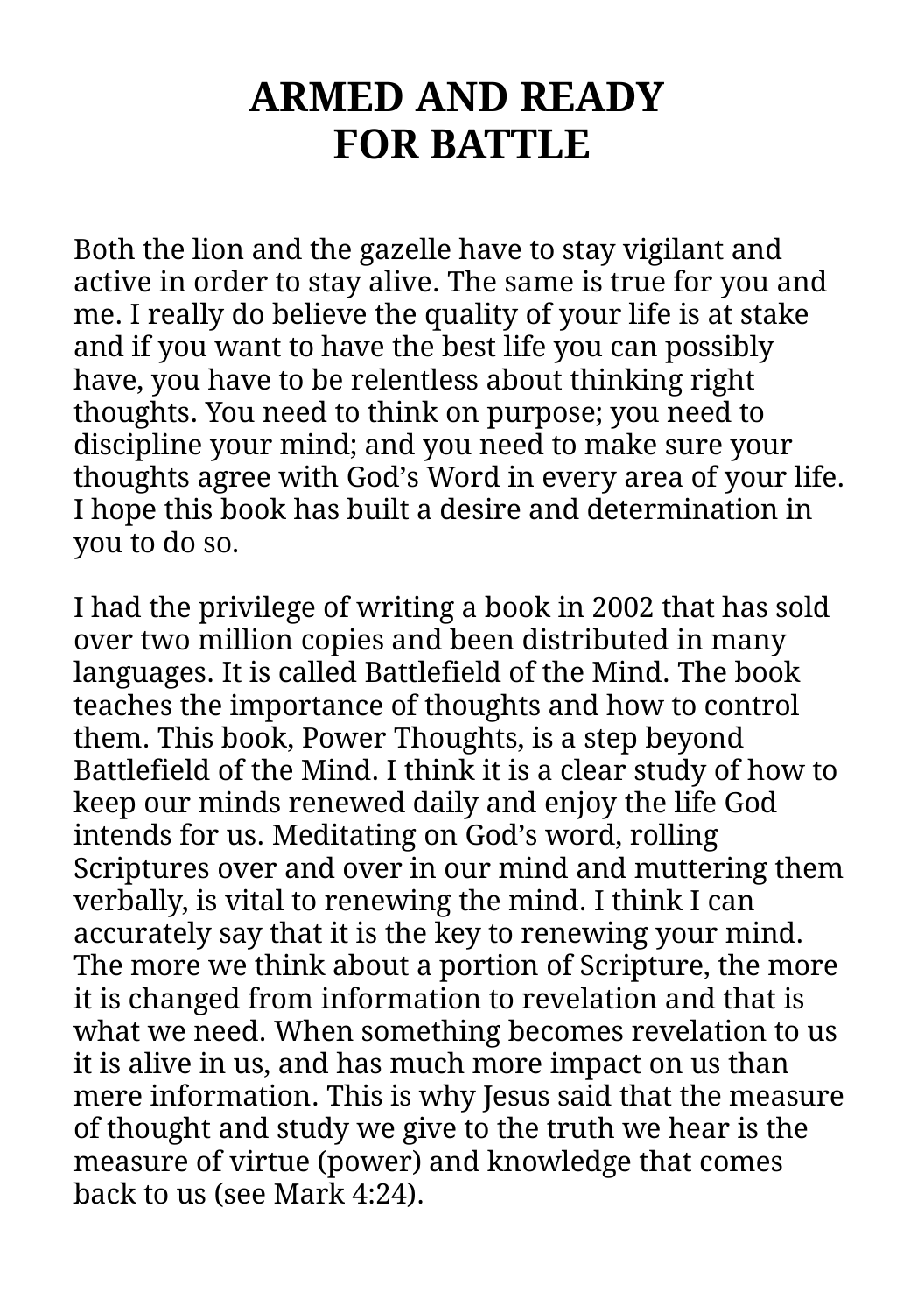The mind is definitely the battleground where we do war with Satan and his evil, deceptive thoughts. If we do not war against them, they will turn into actions and our lives will be ruined. The word of God is our weapon and we must aggressively use it to constantly renew our minds.

Remember, renewing your mind takes time. You may need to finish reading this page and then turn back to the beginning of this book and go through it again in order to get what you need from it. You may need to reread specific chapters or passages over the days and weeks ahead in order to get certain points established in your mind. You may need to find a friend who also understands the power of thoughts and read this book together, talking through it and encouraging each other to do what it suggests. Write down these twelve power thoughts large enough that you can easily read them as you pass by. Put them in several places where you will probably be every day. Write them in the front of your Bible, carry this book with you and reread chapters while you are waiting for appointments. Whatever you need to do to get your mind in the condition God wants it to be in, do it—because your quality of life depends on it.

If you have not read Battlefield of the Mind, I strongly encourage that you do so. We even have it available in special formats for children and teens. We want the whole family to think right! Battlefield of the Mind is also available in a devotional, on CD and DVD. You can see that I am serious about helping people learn to think right.

Don't forget: Take each power thought and spend a week meditating on it. The entire program will take twelve weeks. You can consider going through the program four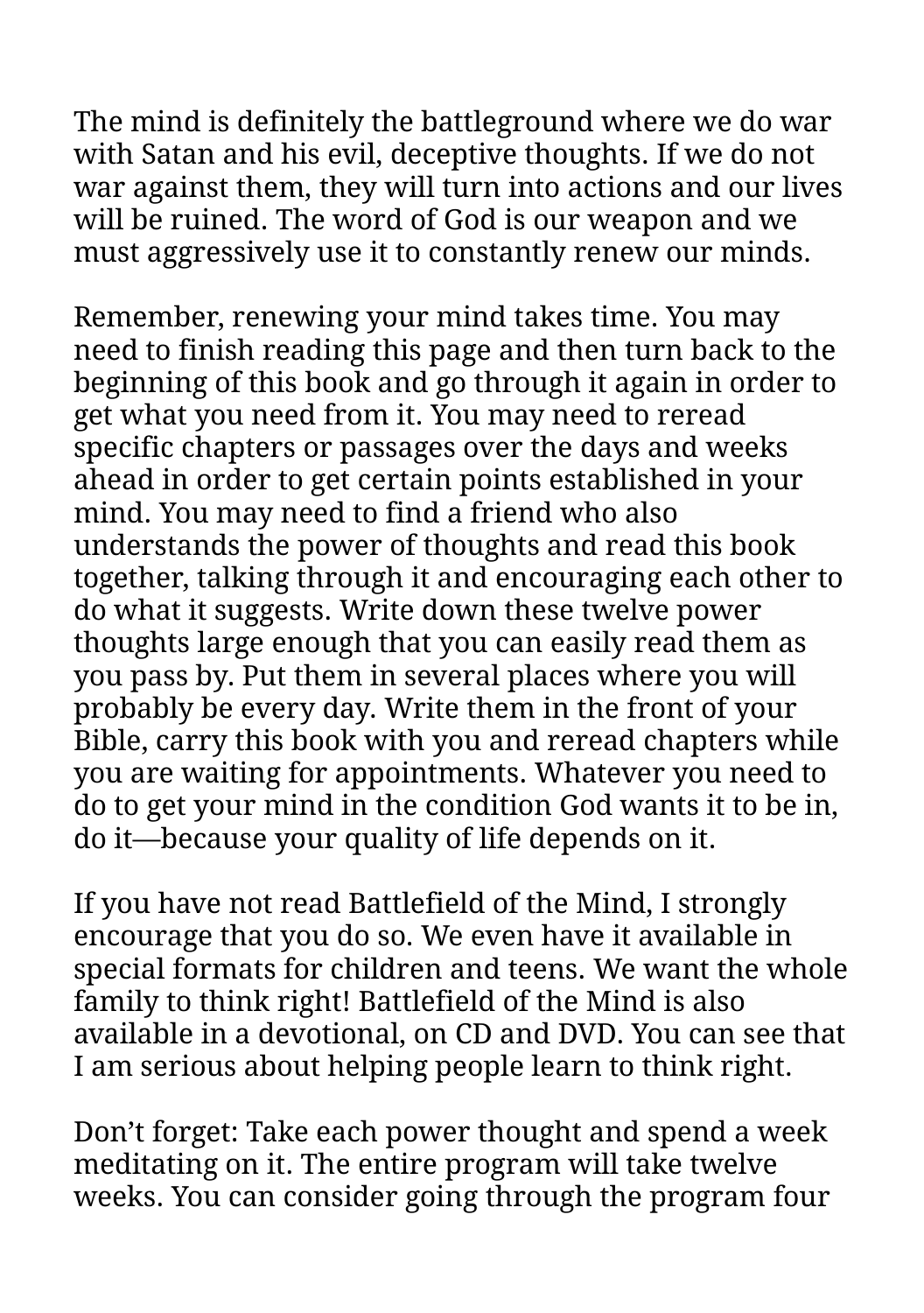times in a year or at the very least go back over the ones that pertain to you the most. Repetition is good! It will help these thoughts get rooted in your heart, then you will begin to say what is in your heart and when your words agree with God's, you will see circumstances change.

I am excited for all of you as you decide to follow through with this program. I know what these principles have produced in my life, and they will do the same in yours. Have a great journey!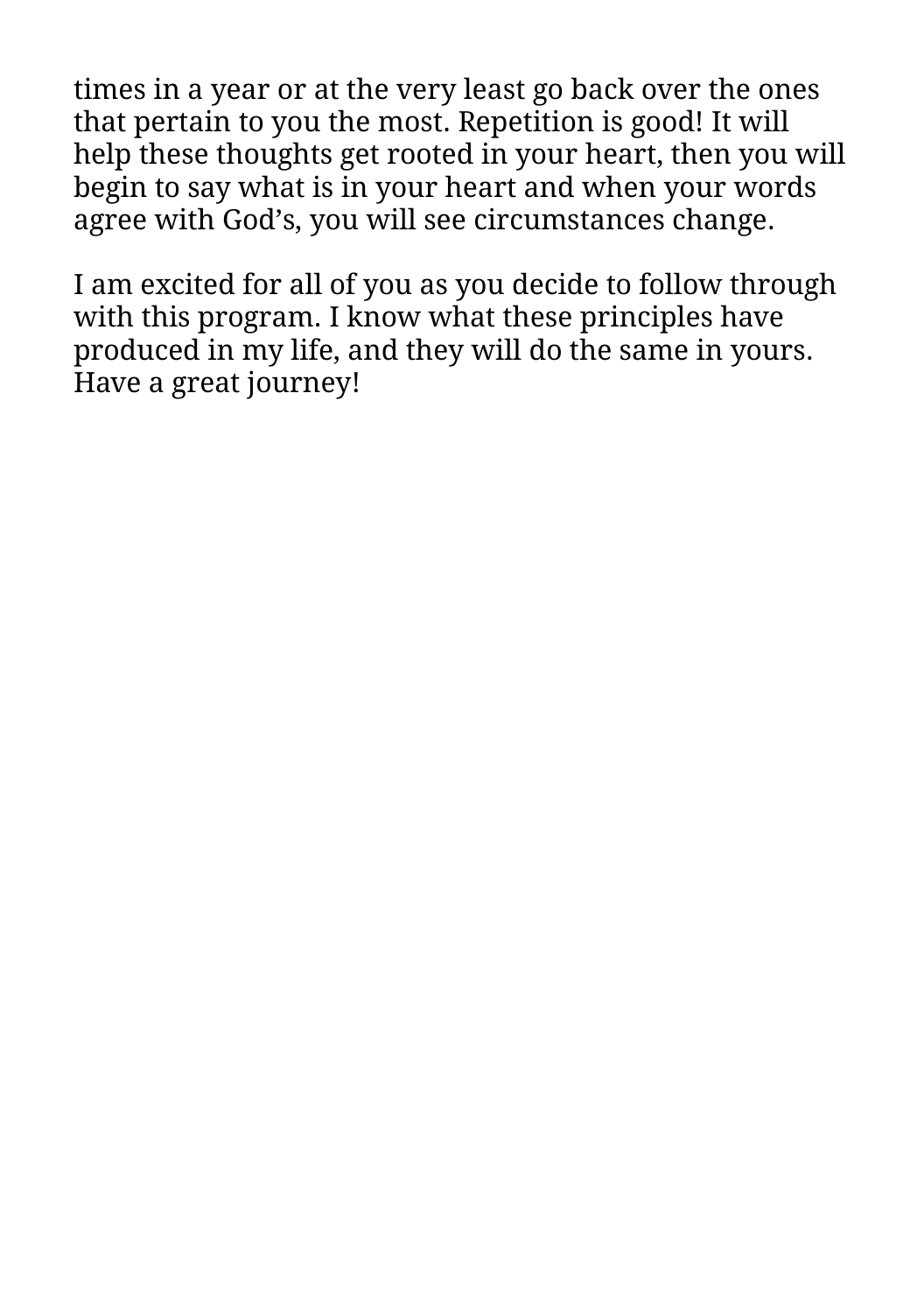# **ABOUT THE AUTHOR**

JOYCE MEYER is one of the world's leading practical Bible teachers. A #1 New York Times best-selling author, she has written more than eighty inspirational books, including The Love Revolution, Never Give Up!, the entire Battlefield of the Mind family of books, and two novels, The Penny and Any Minute, as well as many others. She has also released thousands of audio teachings, as well as a complete video library. Joyce's

Enjoying Everyday Life® radio and television programs are broadcast around the world, and she travels extensively conducting conferences. Joyce and her husband, Dave, are the parents of four grown children and make their home in St. Louis, Missouri.